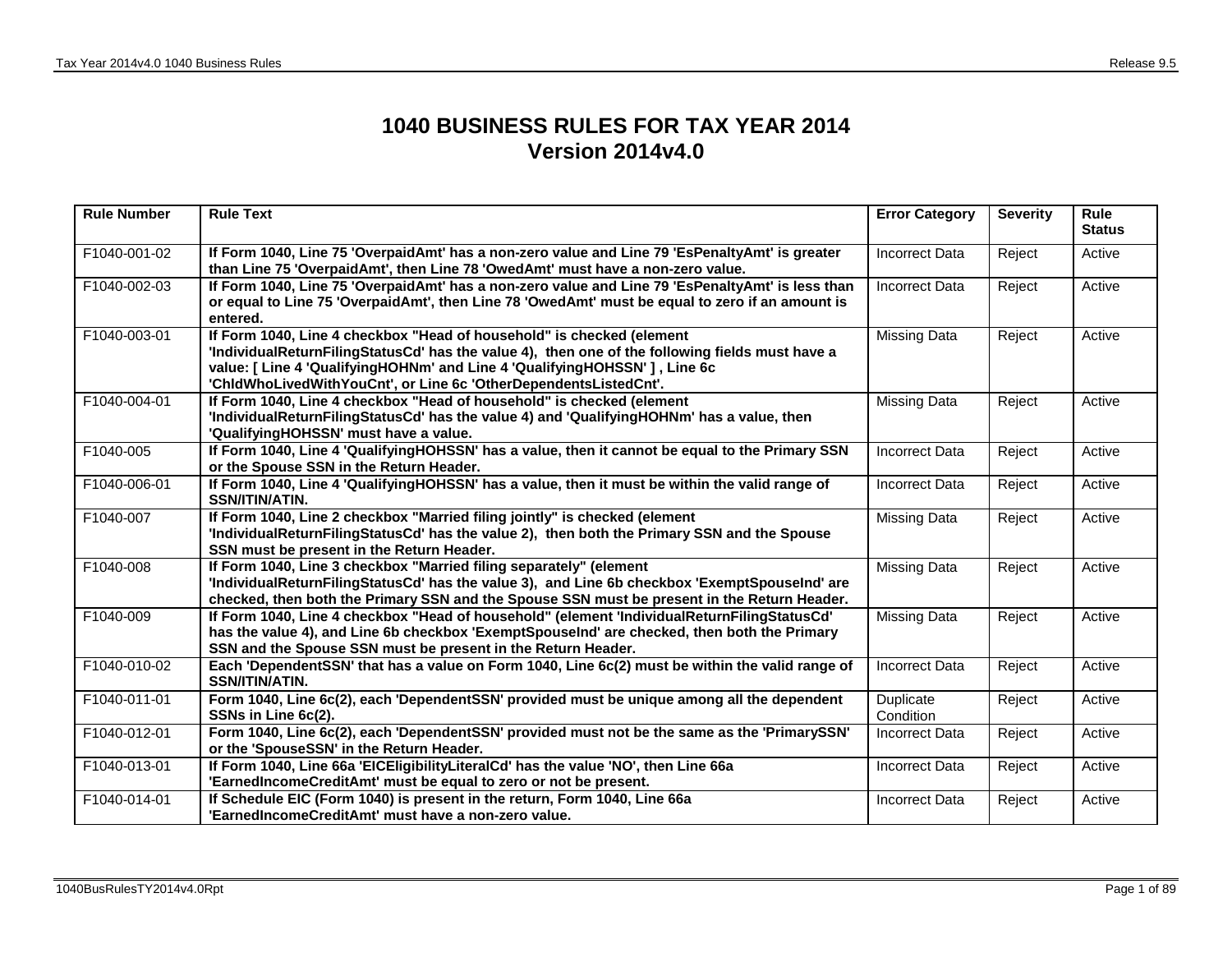| <b>Rule Number</b> | <b>Rule Text</b>                                                                                                                                                                                                                                                                                                                                                                                                                                                                                                                                                                                                                                                                                                                                                        | <b>Error Category</b> | <b>Severity</b> | <b>Rule</b><br><b>Status</b> |
|--------------------|-------------------------------------------------------------------------------------------------------------------------------------------------------------------------------------------------------------------------------------------------------------------------------------------------------------------------------------------------------------------------------------------------------------------------------------------------------------------------------------------------------------------------------------------------------------------------------------------------------------------------------------------------------------------------------------------------------------------------------------------------------------------------|-----------------------|-----------------|------------------------------|
| F1040-016-02       | If Form 1040, Line 66a 'EarnedIncomeCreditAmt' has a non-zero value, then at least one of the<br>following must be true: (1) In [WagesNotShownSchedule] attached to Form 1040, Line 7, at least<br>one 'WagesLiteralCd' must have the value "HSH" and the corresponding 'WagesNotShownAmt'<br>must be greater than zero; (2) [OtherIncomeTypeStatement] must be attached to Form 1040,<br>Line 21; (3) Form W-2 must be present; (4) Form 1099-R must be present; (5) Schedule C (Form<br>1040) must be present; (6) Schedule E (Form 1040), Line 28(b) 'PartnershipSCorpCd' must have<br>the value "P" for at least one entry in Line 28; (7) Schedule F (Form 1040) must be present; (8)<br>Schedule C-EZ (Form 1040) must be present; (9) Form 8919 must be present. | <b>Incorrect Data</b> | Reject          | Active                       |
| F1040-017          | If Form 1040, Line 8a 'TaxableInterestAmt' is greater than 1500, then it must be equal to Schedule<br>B (Form 1040), Line 4 'Calculated Total Taxable Int Amt' unless Form 8958 is present in the return.                                                                                                                                                                                                                                                                                                                                                                                                                                                                                                                                                               | Data Mismatch         | Reject          | Active                       |
| F1040-018          | If Form 1040, Line 9a 'OrdinaryDividendsAmt' is greater than 1500, then it must be equal to<br>Schedule B (Form 1040), Line 6 'TotalOrdinaryDividendsAmt' unless Form 8958 is present in the<br>return.                                                                                                                                                                                                                                                                                                                                                                                                                                                                                                                                                                 | Data Mismatch         | Reject          | Active                       |
| F1040-020-01       | Form 1040, Line 17 'RentalRealEstateIncomeLossAmt' must be equal to non-zero amount from<br>Schedule E (Form 1040), Line 26 'TotalIncomeOrLossAmt' or Line 41<br>'TotalSuppIncomeOrLossAmt' unless Form 8958 is present in the return. If both Schedule E<br>(Form 1040), Line 26 and Line 41 have non-zero values, then Form 1040, Line 17 must be equal to<br>Schedule E (Form 1040), Line 41.                                                                                                                                                                                                                                                                                                                                                                        | Data Mismatch         | Reject          | Active                       |
| F1040-021-01       | If Schedule A (Form 1040) is present in the return, then Form 1040, Line 40<br>'TotalltemizedOrStandardDedAmt' must be equal to Schedule A (Form 1040), Line 29<br>'TotalItemizedDeductionsAmt'.                                                                                                                                                                                                                                                                                                                                                                                                                                                                                                                                                                        | Data Mismatch         | Reject          | Active                       |
| F1040-022-02       | Form 1040, Line 49 'CreditForChildAndDepdCareAmt' must be equal to Form 2441, Line 11<br>'CreditForChildAndDepdCareAmt'.                                                                                                                                                                                                                                                                                                                                                                                                                                                                                                                                                                                                                                                | Data Mismatch         | Reject          | Active                       |
| F1040-025-02       | If Form 1040, Line 73 'OverpaidAmt' is greater than Line 77 'EsPenaltyAmt', then the sum of Line<br>74a 'RefundAmt', Line 75 'AppliedToEsTaxAmt', and Line 77 'EsPenaltyAmt' must be equal to Line<br>73 'OverpaidAmt'.                                                                                                                                                                                                                                                                                                                                                                                                                                                                                                                                                 | <b>Math Error</b>     | Reject          | Active                       |
| F1040-025-04       | If Form 1040, Line 75 'OverpaidAmt' is greater than zero and less than Line 79 'EsPenaltyAmt',<br>then (Line 76a 'RefundAmt' and Line 77 'AppliedToEsTaxAmt' must be equal to zero if an amount<br>is entered) and [Line 78 'OwedAmt' must be equal to (Line 79 'EsPenaltyAmt' minus(-) Line 75<br>'OverpaidAmt') ].                                                                                                                                                                                                                                                                                                                                                                                                                                                    | <b>Math Error</b>     | Reject          | Active                       |
| F1040-026-01       | If Form 1040, Line 31a 'TotalAlimonyPaidAmt' has a non-zero value, then there must be at least<br>one 'RecipientSSN' provided on Line 31b.                                                                                                                                                                                                                                                                                                                                                                                                                                                                                                                                                                                                                              | <b>Incorrect Data</b> | Reject          | Active                       |
| F1040-027-02       | Each 'RecipientSSN' that has a value on Form 1040, Line 31b must be within the valid range of<br>SSN/ITIN and must not be an ATIN.                                                                                                                                                                                                                                                                                                                                                                                                                                                                                                                                                                                                                                      | <b>Incorrect Data</b> | Reject          | Active                       |
| F1040-028-01       | Each 'RecipientSSN' provided on Form 1040, Line 31b must not be the same as 'PrimarySSN' in<br>the Return Header.                                                                                                                                                                                                                                                                                                                                                                                                                                                                                                                                                                                                                                                       | <b>Incorrect Data</b> | Reject          | Active                       |
| F1040-031          | If Form 1040, Line 13 checkbox 'CapitalDistributionInd' is checked, then Schedule D (Form 1040)<br>must NOT be present in the return.                                                                                                                                                                                                                                                                                                                                                                                                                                                                                                                                                                                                                                   | <b>Incorrect Data</b> | Reject          | Active                       |
| F1040-032          | If Form 1040, Line 13 checkbox 'CapitalDistributionInd' is not checked and Line 13<br>'CapitalGainLossAmt' has a non-zero value, then Schedule D (Form 1040) must be attached.                                                                                                                                                                                                                                                                                                                                                                                                                                                                                                                                                                                          | Missing<br>Document   | Reject          | Active                       |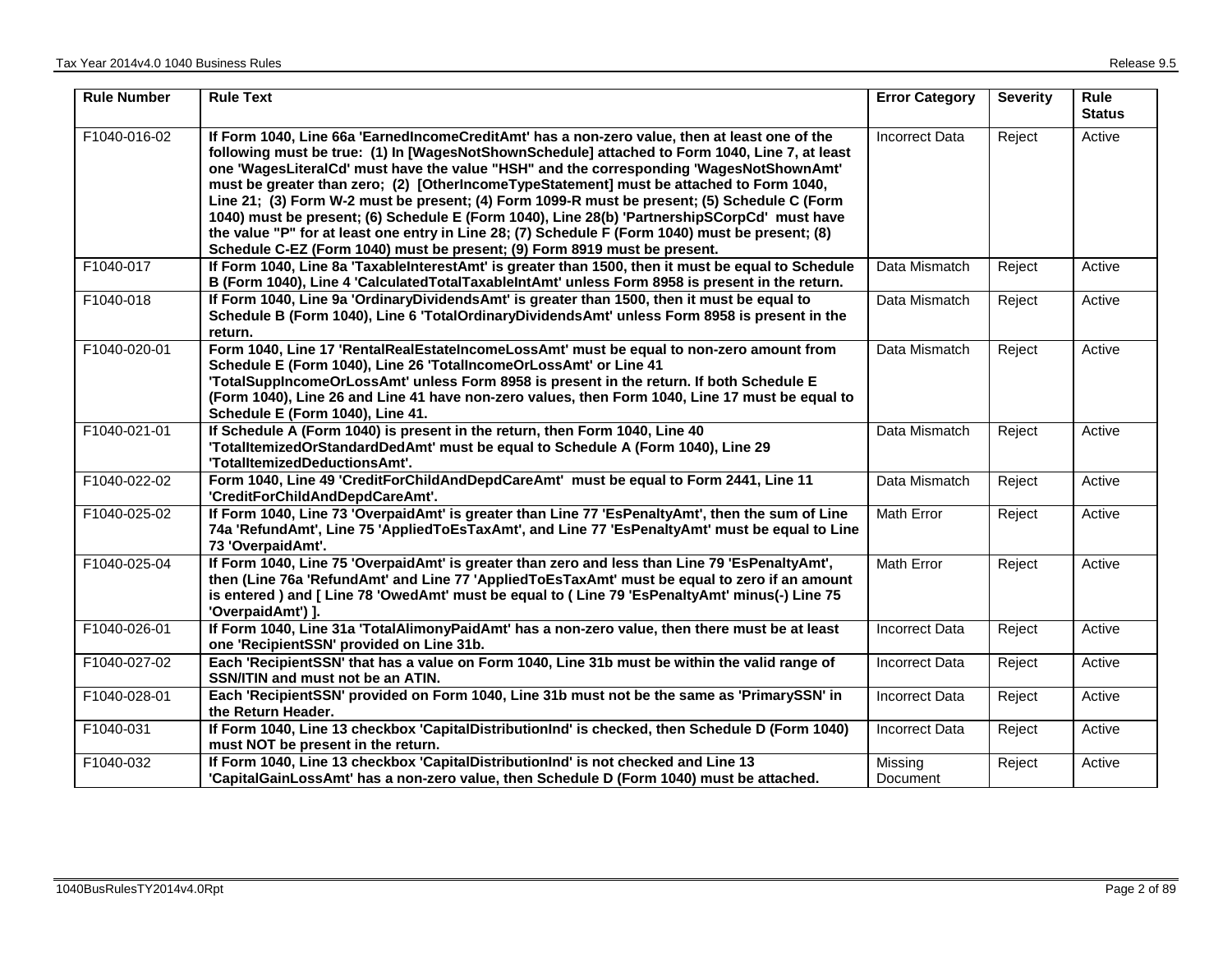| <b>Rule Number</b> | <b>Rule Text</b>                                                                                                                                                                                                                                                                                                                                                                                                                                                                                                                                                                      | <b>Error Category</b> | <b>Severity</b> | <b>Rule</b><br><b>Status</b> |
|--------------------|---------------------------------------------------------------------------------------------------------------------------------------------------------------------------------------------------------------------------------------------------------------------------------------------------------------------------------------------------------------------------------------------------------------------------------------------------------------------------------------------------------------------------------------------------------------------------------------|-----------------------|-----------------|------------------------------|
| F1040-034-03       | Form 1040, Line 64 'WithholdingTaxAmt' must be equal to the sum of the following: [(1) all<br>"WithholdingAmt' for which 'WithholdingCd' has the value 'FORM 1099' or '1065 SCHEDULE K-1'<br>or '1120S SCHEDULE K-1' in [OtherWithholdingStatement] attached to Form 1040, Line 64 and (2)<br>all of the Forms W-2, Line 2 'WithholdingAmt' and (3) all of the Forms W-2G, Line 2<br>'FederalIncomeTaxWithheldAmt' and (4) Form 8959, Line 24 'AddIMedcrRRTTaxWithholdingAmt'.]<br>unless Form 8958 is present in the return. When evaluating this, a tolerance of \$5.00 is allowed. | Math Error            | Reject          | Active                       |
| F1040-035-03       | If any of the following Form 1040 fields have a value, then all of these fields must have a value:<br>Line 76b 'RoutingTransitNum', Line 76c 'BankAccountTypeCd', Line 76d 'DepositorAccountNum'.                                                                                                                                                                                                                                                                                                                                                                                     | <b>Missing Data</b>   | Reject          | Active                       |
| F1040-036-03       | If Form 1040, Line 75 'OverpaidAmt' has a non-zero value, then Line 74 'TotalPaymentsAmt' must<br>be greater than Line 63 'TotalTaxAmt'.                                                                                                                                                                                                                                                                                                                                                                                                                                              | <b>Incorrect Data</b> | Reject          | Active                       |
| F1040-037-02       | If 'PrimarySSN' in the Return Header is an ITIN, then Form 1040, Line 66a<br>'EarnedIncomeCreditAmt' must be equal to zero if an amount is entered.                                                                                                                                                                                                                                                                                                                                                                                                                                   | <b>Incorrect Data</b> | Reject          | Active                       |
| F1040-038-01       | If 'PrimarySSN' in the Return Header is an ITIN, then Schedule EIC (Form 1040A or 1040) must not<br>be present in the return.                                                                                                                                                                                                                                                                                                                                                                                                                                                         | <b>Incorrect Data</b> | Reject          | Active                       |
| F1040-039-03       | If Form 1040, Line 2 checkbox "Married filing jointly" is checked (element<br>'IndividualReturnFilingStatusCd' has the value 2) and 'SpouseSSN' in the Return Header is an<br>ITIN, then Form 1040, Line 66a 'EarnedIncomeCreditAmt' must be equal to zero if an amount is<br>entered.                                                                                                                                                                                                                                                                                                | <b>Incorrect Data</b> | Reject          | Active                       |
| F1040-040-02       | If Form 1040, Line 2 checkbox "Married filing jointly" is checked (element<br>'IndividualReturnFilingStatusCd' has the value 2) and 'SpouseSSN' in the Return Header is an<br>ITIN, then Schedule EIC (Form 1040A or 1040) must not be present in the return.                                                                                                                                                                                                                                                                                                                         | <b>Incorrect Data</b> | Reject          | Active                       |
| F1040-041          | If Form 1040, Line 39b checkbox 'MustItemizeInd' is checked, then Line 3 checkbox "Married<br>filing separately" must be checked (element 'IndividualReturnFilingStatusCd' must be equal to 3).                                                                                                                                                                                                                                                                                                                                                                                       | <b>Missing Data</b>   | Reject          | Active                       |
| F1040-042          | If Form 1040, Line 20b 'TaxableSocSecAmt' has a non-zero value, then Line 20a 'SocSecBnftAmt'<br>must have a non-zero value.                                                                                                                                                                                                                                                                                                                                                                                                                                                          | Missing Data          | Reject          | Active                       |
| F1040-043-03       | If Form 1040, Line 74 'TotalPaymentsAmt' is not equal to Line 63 'TotalTaxAmt', then one of the<br>following must have a non-zero value: Line 75 'OverpaidAmt' or Line 76a 'RefundAmt' or Line 77<br>'AppliedToEsTaxAmt' or Line 78 'OwedAmt'.                                                                                                                                                                                                                                                                                                                                        | <b>Missing Data</b>   | Reject          | Active                       |
| F1040-044          | If Form 1040, Line 16a 'PensionsAnnuitiesAmt' or Line 16b 'TotalTaxablePensionsAmt' has a<br>non-zero value, then both amounts cannot be equal.                                                                                                                                                                                                                                                                                                                                                                                                                                       | <b>Incorrect Data</b> | Reject          | Active                       |
| F1040-045-03       | If Form 1040, Line 74 'TotalPaymentsAmt' is greater than Line 63 'TotalTaxAmt' and [ Line 77<br>'AppliedToEsTaxAmt' plus(+) Line 79 'EsPenaltyAmt' is equal to Line 75 'OverpaidAmt' ], then<br>Line 76a 'RefundAmt' must be equal to zero if an amount is entered.                                                                                                                                                                                                                                                                                                                   | <b>Incorrect Data</b> | Reject          | Active                       |
| F1040-046-03       | If Form 1040, Line 74 'TotalPaymentsAmt' is greater than Line 63 'TotalTaxAmt' and [Line 77<br>'AppliedToEsTaxAmt' plus (+) Line 79 'EsPenaltyAmt' is less than Line 75 'OverpaidAmt'], then<br>Line 76a 'RefundAmt' must have a non-zero value.                                                                                                                                                                                                                                                                                                                                      | <b>Incorrect Data</b> | Reject          | Active                       |
| F1040-047-03       | If Form 1040, Line 74 'TotalPaymentsAmt' is equal to Line 63 'TotalTaxAmt', then the following<br>lines must not have a value greater than zero: Line 75 'OverpaidAmt' and Line 76a 'RefundAmt'<br>and Line 77 'AppliedToEsTaxAmt'.                                                                                                                                                                                                                                                                                                                                                   | <b>Incorrect Data</b> | Reject          | Active                       |
| F1040-049-02       | If Form 1040, Line 6c 'ChidNotLivingWithYouCnt' has a non-zero value, there must be at least one<br>dependent listed in Line 6c that has its Line 6c(3) 'DependentRelationshipCd' from among the<br>following values: ("STEPCHILD" or "HALF BROTHER" or "HALF SISTER" or "STEPBROTHER" or<br>"STEPSISTER" or "FOSTER CHILD" or "GRANDCHILD" or "BROTHER" or "SISTER" or<br>"NEPHEW" or "NIECE" or "SON" or "DAUGHTER").                                                                                                                                                               | <b>Incorrect Data</b> | Reject          | Active                       |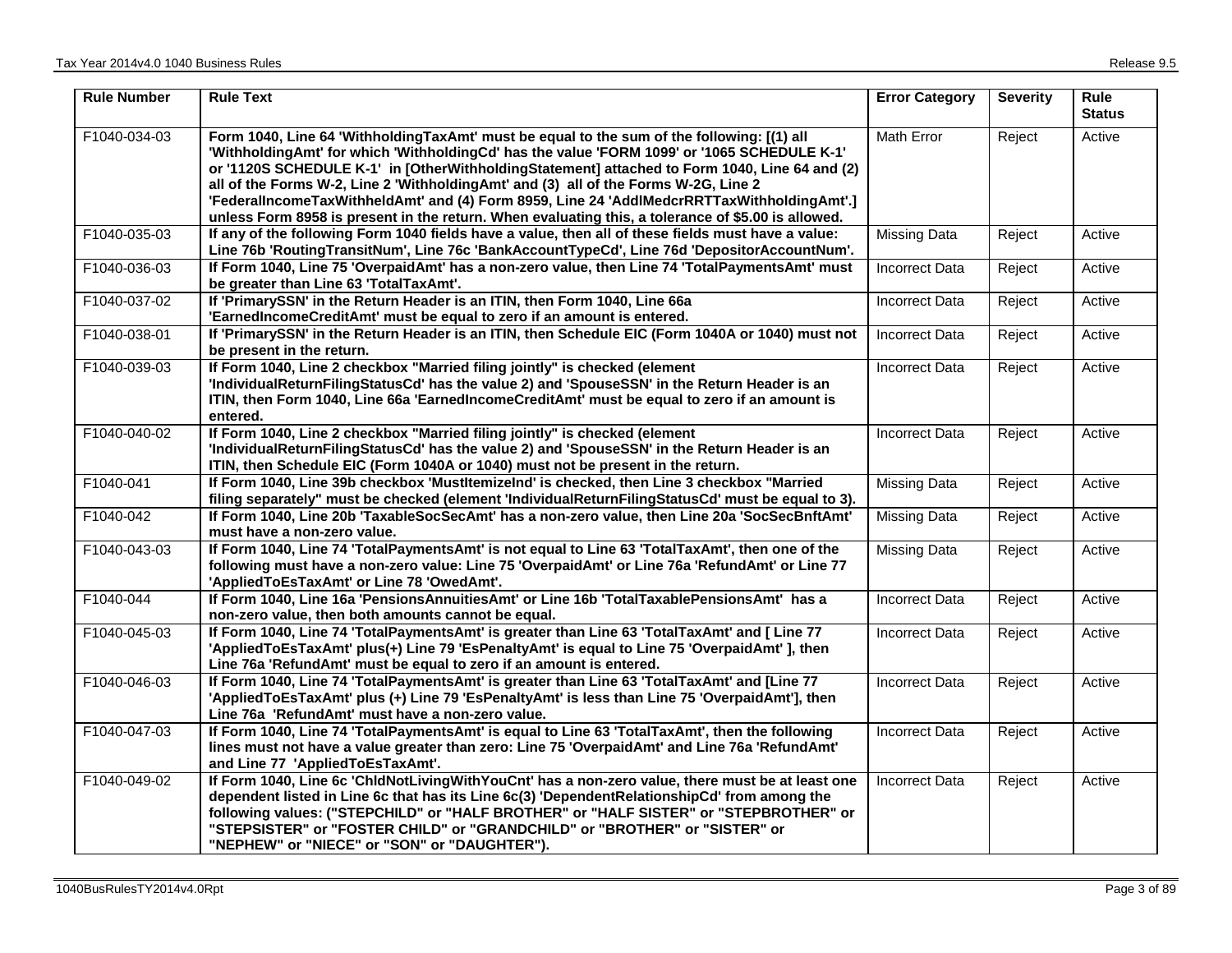| <b>Rule Number</b> | <b>Rule Text</b>                                                                                                                                                                                                                                                                                                                                                                                                                                                                                                                                                                                                                                                                                                                                | <b>Error Category</b> | <b>Severity</b> | <b>Rule</b><br><b>Status</b> |
|--------------------|-------------------------------------------------------------------------------------------------------------------------------------------------------------------------------------------------------------------------------------------------------------------------------------------------------------------------------------------------------------------------------------------------------------------------------------------------------------------------------------------------------------------------------------------------------------------------------------------------------------------------------------------------------------------------------------------------------------------------------------------------|-----------------------|-----------------|------------------------------|
| F1040-050          | If Form 1040, Line 13 checkbox 'CapitalDistributionInd' is checked, then Line 13<br>'CapitalGainLossAmt' must have a non-zero value.                                                                                                                                                                                                                                                                                                                                                                                                                                                                                                                                                                                                            | <b>Incorrect Data</b> | Reject          | Active                       |
| F1040-053-02       | If Form 2210 is present, then Form 1040, Line 79 'EsPenaltyAmt' must be equal to Form 2210, Line<br>17 'PenaltyAmt' or Form 2210, Line 27 'TotalPenaltyAmt'.                                                                                                                                                                                                                                                                                                                                                                                                                                                                                                                                                                                    | Data Mismatch         | Reject          | Active                       |
| F1040-054-01       | Form 1040, Line 6d 'TotalExemptionsCnt' must be equal to the total of the following fields:<br>'TotalExemptPrimaryAndSpouseCnt', 'ChldWhoLivedWithYouCnt', 'ChldNotLivingWithYouCnt',<br>and 'OtherDependentsListedCnt'.                                                                                                                                                                                                                                                                                                                                                                                                                                                                                                                        | <b>Incorrect Data</b> | Reject          | Active                       |
| F1040-055-01       | If Form 1040, Line 24 'BusExpnsReservistsAndOthersAmt' has a non-zero value, then Form 2106<br>or Form 2106-EZ must be attached to Line 24.                                                                                                                                                                                                                                                                                                                                                                                                                                                                                                                                                                                                     | Missing<br>Document   | Reject          | Active                       |
| F1040-056-02       | If Form 1040, Line 54c checkbox 'SpecificOtherCreditsInd' is checked and<br>'creditFormsStatementSchRCd' has the value "SCH R" and (Line 39a checkboxes<br>'Primary65OrOlderInd' and 'Spouse65OrOlderInd' are not checked), then at least one of the<br>following checkboxes on Schedule R (Form 1040A or 1040) must be checked: Line 2<br>'Und65RtdPermnntTotDsbltyInd' or Line 4 'BothUnder65OneRtdDsbltyInd' or Line 5<br>'BothUnder65BothRtdDsbltyInd' or Line 9 'Under65DidNotLiveTogetherInd'.                                                                                                                                                                                                                                            | <b>Missing Data</b>   | Reject          | Active                       |
| F1040-057-01       | If Form 1040, Line 51 'RtrSavingsContributionsCrAmt' has a non-zero value, then Form 8880 must<br>be attached.                                                                                                                                                                                                                                                                                                                                                                                                                                                                                                                                                                                                                                  | Missing<br>Document   | Reject          | Active                       |
| F1040-058-01       | If Form 1040, Line 51 'RtrSavingsContributionsCrAmt' has a non-zero value, then it cannot<br>exceed the maximum possible credit depending on the filing status as given below: (1) Filing<br>Status "Single", "Married filing separately", Head of household", "Qualifying widower" - 1000. (2)<br>Filing Status "Married filing jointly" - 2000.                                                                                                                                                                                                                                                                                                                                                                                               | <b>Incorrect Data</b> | Reject          | Active                       |
| F1040-060          | If Form 1040, Line 36 'OtherAdjustmentsTotalAmt' has a non-zero value or "Other Adjustments<br>Statement" [OtherAdjustmentsStatement] is attached, then Form 1040, Line 36<br>'TotalAdjustmentsAmt' must have a non-zero value.                                                                                                                                                                                                                                                                                                                                                                                                                                                                                                                 | <b>Missing Data</b>   | Reject          | Active                       |
| F1040-061-01       | If Form 1040, Line 2 checkbox "Married filing jointly" is checked (element<br>'IndividualReturnFilingStatusCd' has the value 2), then 'SpousePINEnteredByCd' must have a<br>value.                                                                                                                                                                                                                                                                                                                                                                                                                                                                                                                                                              | <b>Missing Data</b>   | Reject          | Active                       |
| F1040-062-01       | If Form 1040 Line 3 checkbox "Married filing separately" is checked (element<br>'IndividualReturnFilingStatusCd' has the value 3), then Line 66a 'EarnedIncomeCreditAmt' must<br>be equal to zero or not be present.                                                                                                                                                                                                                                                                                                                                                                                                                                                                                                                            | <b>Incorrect Data</b> | Reject          | Active                       |
| F1040-063-03       | If Form 1040, Line 36 'TotalAdjustmentsAmt' has a non-zero value, then at least one of the<br>following must have a non-zero value: Line 23 'EducatorExpensesAmt' or Line 24<br>'BusExpnsReservistsAndOthersAmt' or Line 25 'HealthSavingsAccountDedAmt' or Line 26<br>'MovingExpenseAmt' or Line 27 'DeductibleSelfEmploymentTaxAmt' or Line 28<br>'SelfEmpldSepSimpleQlfyPlansAmt' or Line 29 'SelfEmpldHealthInsDedAmt' or Line 30<br>'PnltyOnErlyWthdrwOfSavingsAmt' or Line 31a 'TotalAlimonyPaidAmt' or Line 32<br>'IRADeductionAmt' or Line 33 'StudentLoanInterestDedAmt' or Line 34 'TuitionAndFeesDedAmt'<br>or Line 35 'DomesticProductionActDedAmt' or 'OtherAdjustmentsAmt' in<br>'OtherAdjustmentsStatement' attached to Line 36. | Missing Data          | Reject          | Active                       |
| F1040-064-02       | Form 1040, Line 55 'TotalCreditsAmt' must be equal to the sum of the following: Line 48<br>'ForeignTaxCreditAmt' and Line 49 'CreditForChildAndDepdCareAmt' and Line 50<br>'EducationCreditAmt' and Line 51 'RtrSavingsContributionsCrAmt' and Line 52<br>'ChildTaxCreditAmt' and Line 53 'ResidentialEnergyCreditAmt' and Line 54 'OtherCreditsAmt'.                                                                                                                                                                                                                                                                                                                                                                                           | <b>Math Error</b>     | Reject          | Active                       |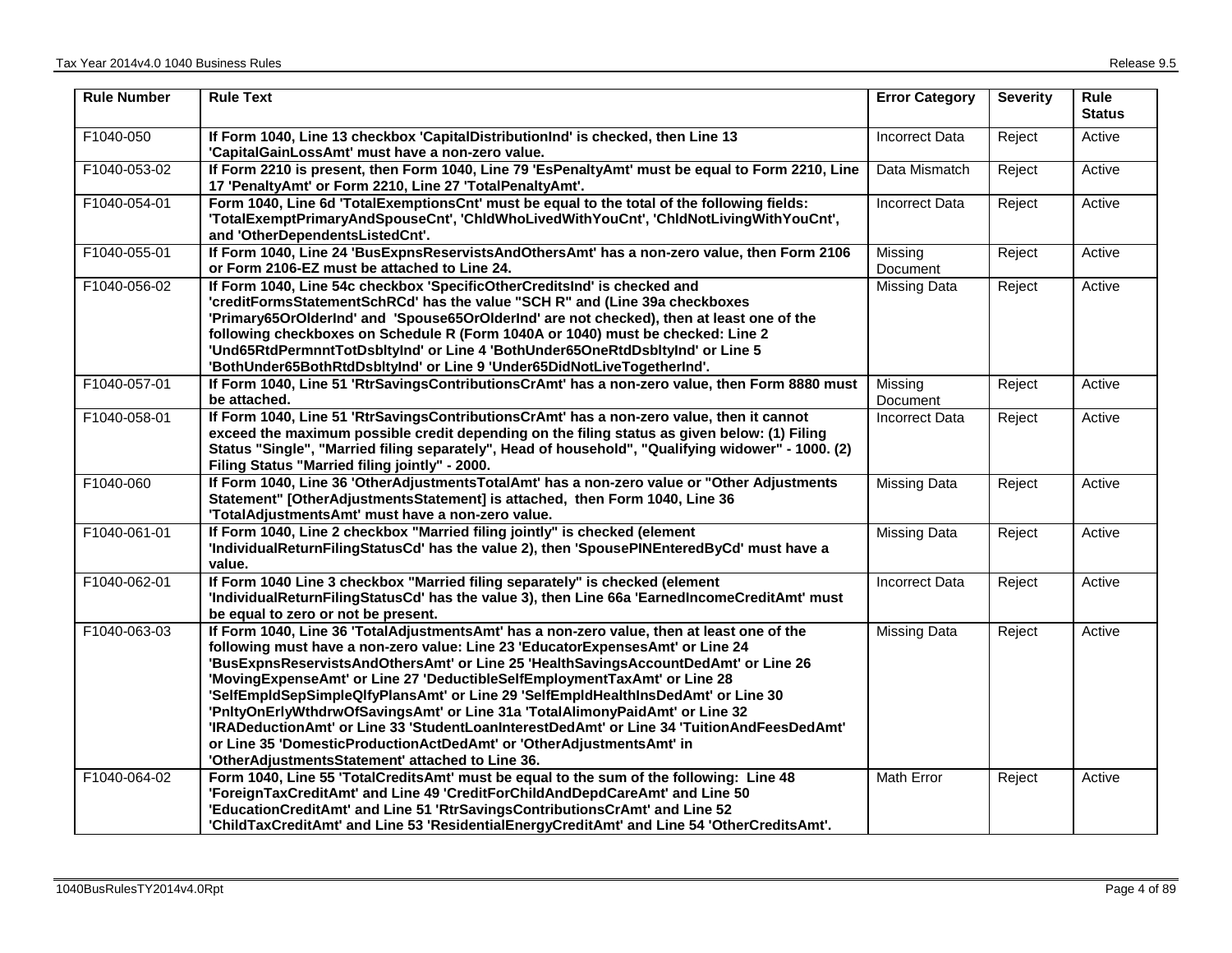| <b>Rule Number</b> | <b>Rule Text</b>                                                                                                                                                                                                                                                                                                                                                                                                                                                                                                                                                                                                                                                                                                                                                                                                                                                                                                                                                                | <b>Error Category</b> | <b>Severity</b> | Rule<br><b>Status</b> |
|--------------------|---------------------------------------------------------------------------------------------------------------------------------------------------------------------------------------------------------------------------------------------------------------------------------------------------------------------------------------------------------------------------------------------------------------------------------------------------------------------------------------------------------------------------------------------------------------------------------------------------------------------------------------------------------------------------------------------------------------------------------------------------------------------------------------------------------------------------------------------------------------------------------------------------------------------------------------------------------------------------------|-----------------------|-----------------|-----------------------|
| F1040-065-02       | At least one of the following must have a non-zero value on Form 1040: Line 22 'TotalIncomeAmt'<br>or Line 37 'AdjustedGrossIncomeAmt' or Line 44 'TaxAmt' or Line 55 'TotalCreditsAmt' or Line 63<br>'TotalTaxAmt' or Line 74 'TotalPaymentsAmt'.                                                                                                                                                                                                                                                                                                                                                                                                                                                                                                                                                                                                                                                                                                                              | <b>Missing Data</b>   | Reject          | Active                |
| F1040-066-04       | Form 1040, Line 74 'TotalPaymentsAmt' must be equal to the sum of the following: Line 64<br>'WithholdingTaxAmt' and Line 65 'EstimatedTaxPaymentsAmt' and Line 66a<br>'EarnedIncomeCreditAmt' and Line 67 'AdditionalChildTaxCreditAmt' and Line 68<br>'RefundableAmerOppCreditAmt' and Line 69 'ReconciledPremiumTaxCreditAmt' and Line 70<br>'RequestForExtensionAmt' and Line 71 'ExcessSocSecAndTier1RRTATaxAmt' and Line 72<br>'TotalFuelTaxCreditAmt' and Line 73 'OtherPaymentsAmt' and Line 74 'form8689Amt'.                                                                                                                                                                                                                                                                                                                                                                                                                                                           | Math Error            | Reject          | Active                |
| F1040-067-04       | If Form 1040, Line 66a 'EarnedIncomeCreditAmt' is greater than 496, then Schedule EIC (Form<br>1040A or 1040) must be present in the return.                                                                                                                                                                                                                                                                                                                                                                                                                                                                                                                                                                                                                                                                                                                                                                                                                                    | Missing<br>Document   | Reject          | Active                |
| F1040-068-02       | If Form 1040, Line 66a 'EarnedIncomeCreditAmt' has a non-zero value and Schedule EIC (Form<br>1040) is not present in the return, then the Primary Taxpayer and/or the Spouse Taxpayer in the<br>Return Header must be at least 25 years old but not be older than 64.                                                                                                                                                                                                                                                                                                                                                                                                                                                                                                                                                                                                                                                                                                          | <b>Incorrect Data</b> | Reject          | Active                |
| F1040-070-02       | If Schedule A (Form 1040) is not present in the return and Form 1040, Line 39b checkbox<br>'MustItemizeInd' is checked, then Form 1040, Line 40 'TotalItemizedOrStandardDedAmt' must<br>have a zero value if an amount is entered.                                                                                                                                                                                                                                                                                                                                                                                                                                                                                                                                                                                                                                                                                                                                              | <b>Incorrect Data</b> | Reject          | Active                |
| F1040-071-03       | Form 1040, Line 64 'WithholdingTaxAmt' must be less than the sum of the following: [Line 7<br>'WagesSalariesAndTipsAmt' and Line 8a 'TaxableInterestAmt' and Line 9a<br>'OrdinaryDividendsAmt' and (Line 15a 'IRADistributionsAmt' or Line 15b 'TaxablelRAAmt') and<br>(Line 16a 'PensionsAnnuitiesAmt' or Line 16b 'TotalTaxablePensionsAmt') and Line 19<br>'UnemploymentCompAmt' and Line 20a 'SocSecBnftAmt' and (all 'OtherIncomeAmt' in<br>[OtherIncomeTypeStatement] attached to Line 21 ) and (all Schedule C (Form 1040), Line 1<br>'TotalGrossReceiptsAmt') and (all Schedule C-EZ(Form 1040), Line 1 'TotalGrossReceiptsAmt')<br>] unless one of the following is true: (1) Line 13 'CapitalGainLossAmt' has a non-zero value; (2)<br>Line 14 'OtherGainLossAmt' has a non-zero value; (3) Line 17 'RentalRealEstateIncomeLossAmt'<br>has a non-zero value; (4) Line 18 'NetFarmProfitLossAmt' has a non-zero value; (5) Combat Pay<br>has been excluded from wages. | <b>Incorrect Data</b> | Reject          | Active                |
| F1040-074-03       | If Form 1040, Line 78 'OwedAmt' has a non-zero value and Line 79 'EsPenaltyAmt' has a zero<br>value or has no entry, then Line 63 'TotalTaxAmt' must be greater than Line 74<br>'TotalPaymentsAmt'.                                                                                                                                                                                                                                                                                                                                                                                                                                                                                                                                                                                                                                                                                                                                                                             | <b>Incorrect Data</b> | Reject          | Active                |
| F1040-075-02       | For each dependent that has a value on Form 1040, Line 6c(1), if Line 6c(4) checkbox<br>'EligibleForChildTaxCreditInd' is checked, then the corresponding line 6c(3)<br>'DependentRelationshipCd' must have one of the following values: "STEPCHILD" or "HALF<br>BROTHER" or "HALF SISTER" or "STEPBROTHER" or "STEPSISTER" or "FOSTER CHILD" or<br>"GRANDCHILD" or "BROTHER" or "SISTER" or "NEPHEW" or "NIECE" or "SON" or<br>"DAUGHTER".                                                                                                                                                                                                                                                                                                                                                                                                                                                                                                                                     | <b>Incorrect Data</b> | Reject          | Active                |
| F1040-076-01       | Form 1040, Line 6c, for each dependent provided, if Line 6c (4) checkbox<br>'EligibleForChildTaxCreditInd' is checked, then that dependent's age must be under 17.                                                                                                                                                                                                                                                                                                                                                                                                                                                                                                                                                                                                                                                                                                                                                                                                              | <b>Incorrect Data</b> | Reject          | Active                |
| F1040-077-01       | If Form 1040, Line 52 'ChildTaxCreditAmt' or Line 67 'AdditionalChildTaxCreditAmt' has a non-<br>zero value, then the sum of Line 52 and Line 67 cannot exceed an amount equal to \$1000 times<br>the number of qualifying children.                                                                                                                                                                                                                                                                                                                                                                                                                                                                                                                                                                                                                                                                                                                                            | <b>Incorrect Data</b> | Reject          | Active                |
| F1040-078-01       | If Form 1040, Line 59 'retirementTaxPlanLiteralCd' has the value "NO", then 'TaxOnIRAsAmt' must<br>have a value greater than zero.                                                                                                                                                                                                                                                                                                                                                                                                                                                                                                                                                                                                                                                                                                                                                                                                                                              | <b>Missing Data</b>   | Reject          | Active                |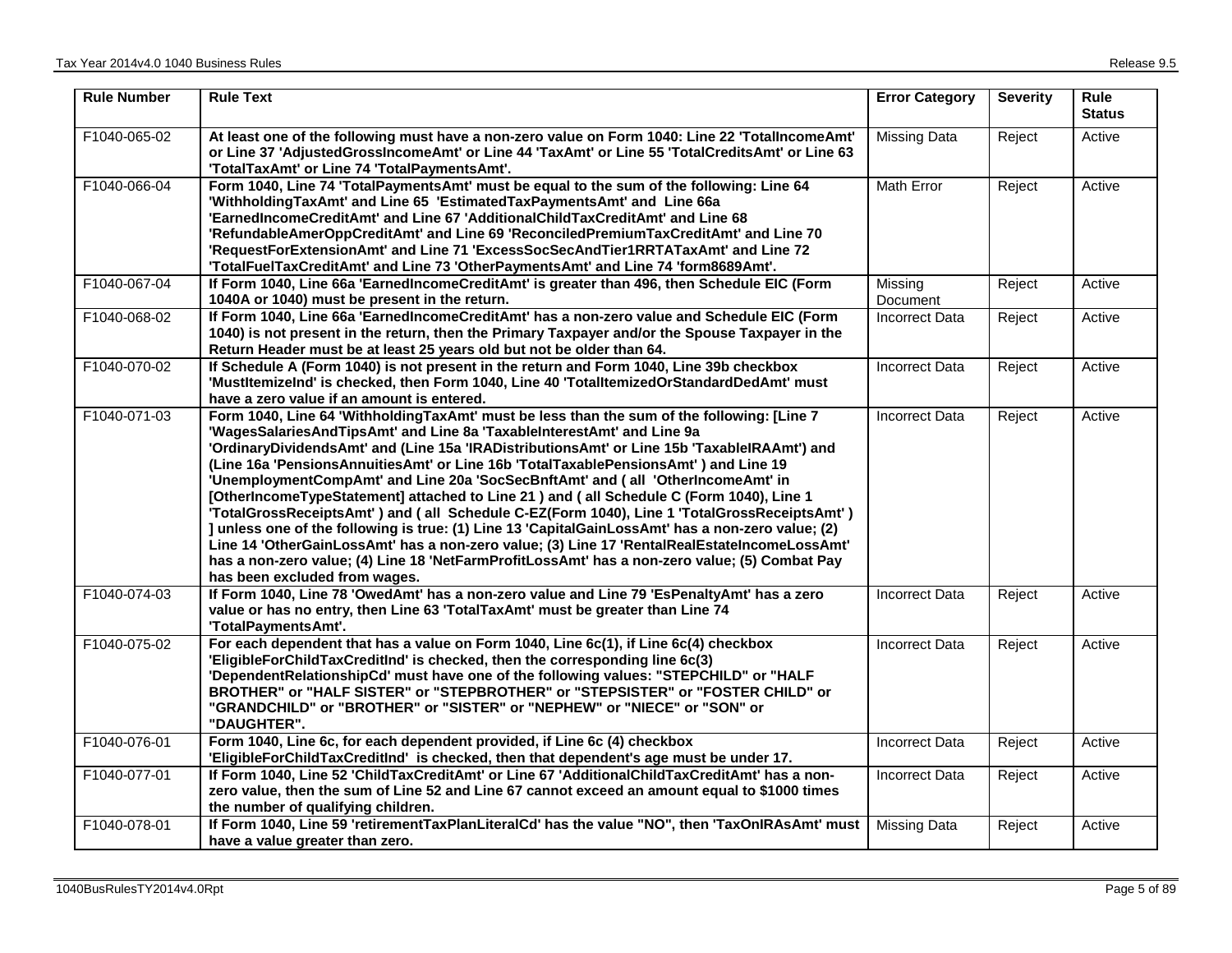| <b>Rule Number</b> | <b>Rule Text</b>                                                                                                                                                                                                                                                                                                                                              | <b>Error Category</b> | <b>Severity</b> | Rule<br><b>Status</b> |
|--------------------|---------------------------------------------------------------------------------------------------------------------------------------------------------------------------------------------------------------------------------------------------------------------------------------------------------------------------------------------------------------|-----------------------|-----------------|-----------------------|
| F1040-080-01       | Form 1040, Line 21 'TotalOtherIncomeAmt' must be equal to the sum of all 'OtherIncomeAmt' in<br>[OtherIncomeTypeStatement] attached to Line 21.                                                                                                                                                                                                               | Math Error            | Reject          | Active                |
| F1040-081-04       | Form 1040, Line 50 'EducationCreditAmt' must be equal to Form 8863, Line 19<br>'NonrefundableEducationCrAmt'.                                                                                                                                                                                                                                                 | Data Mismatch         | Reject          | Active                |
| F1040-085          | If Form 1040, Line 33 'StudentLoanInterestDedAmt' has a non-zero value, then Form 1040, Line 3<br>checkbox "Married filing separately" must not be checked (element<br>'IndividualReturnFilingStatusCd' must not have the value 3).                                                                                                                           | Incorrect Data        | Reject          | Active                |
| F1040-086-01       | Form 1040, Line 60b 'FirstTimeHmByrRepaymentAmt' must not be less than zero, if an amount is<br>entered.                                                                                                                                                                                                                                                      | <b>Incorrect Data</b> | Reject          | Active                |
| F1040-087-01       | Form 1040, Line 66a 'EarnedIncomeCreditAmt' must have a zero value if an amount is entered. e-<br>File database indicates the taxpayer is not allowed to claim Earned Income Credit for the tax year.                                                                                                                                                         | Incorrect Data        | Reject          | Active                |
| F1040-088-01       | If ['StateAbbreviationCd' of the Filer's address in the Return Header is equal to "AS", "GU", "MP",<br>"PR" or "VI"] or [the Filer's address in the Return Header is a foreign address], then Form 1040,<br>Line 66a 'EarnedIncomeCreditAmt' must be equal to zero or not be present.                                                                         | <b>Incorrect Data</b> | Reject          | Active                |
| F1040-090-01       | If Form 1040, Line 2 checkbox "Married filing jointly" is checked (element<br>'IndividualReturnFilingStatusCd' has the value 2) and either 'PrimaryDeathDt' or 'SpouseDeathDt'<br>has a value, then Form 1040 'SurvivingSpouseInd' must be checked.                                                                                                           | <b>Missing Data</b>   | Reject          | Active                |
| F1040-091-01       | If Form 1040, Line 2 checkbox "Married filing jointly" is not checked (element<br>'IndividualReturnFilingStatusCd' does not have the value 2) and 'PrimaryDeathDt' has a value,<br>then Personal Representative Indicator checkbox 'PersonalRepresentativelnd' must be checked.                                                                               | <b>Missing Data</b>   | Reject          | Active                |
| F1040-092-01       | If Form 1040, Line 2 checkbox "Married filing jointly" is checked (element<br>'IndividualReturnFilingStatusCd' has the value 2) and both 'PrimaryDeathDt' and 'SpouseDeathDt'<br>has a value, then Personal Representative Indicator checkbox 'PersonalRepresentativeInd' must<br>be checked.                                                                 | <b>Missing Data</b>   | Reject          | Active                |
| F1040-101-02       | If Form 1040, Line 2 checkbox "Married filing jointly" is not checked (element<br>'IndividualReturnFilingStatusCd' does not have the value 2) and 'PrimaryDeathDt' has a value,<br>then Filer Name in the Return Header 'NameLine1Txt' must contain either " DECD" or " <decd".< td=""><td><b>Incorrect Data</b></td><td>Reject</td><td>Active</td></decd".<> | <b>Incorrect Data</b> | Reject          | Active                |
| F1040-102-02       | If Form 1040, Line 2 checkbox "Married filing jointly" is checked (element<br>'IndividualReturnFilingStatusCd' has the value 2) and 'PrimaryDeathDt' has a value, then Filer<br>Name in the Return Header 'NameLine1Txt' must contain "DECD &".                                                                                                               | <b>Incorrect Data</b> | Reject          | Active                |
| F1040-103-02       | If Form 1040, Line 2 checkbox "Married filing jointly" is checked (element<br>'IndividualReturnFilingStatusCd' has the value 2) and 'SpouseDeathDt' has a value, then Filer<br>Name in the Return Header 'NameLine1Txt' must contain " DECD".                                                                                                                 | <b>Incorrect Data</b> | Reject          | Active                |
| F1040-104-01       | Earned Income Credit may not be claimed by residents of the U.S. Possessions or Foreign<br>Countries.                                                                                                                                                                                                                                                         | <b>Incorrect Data</b> | Reject          | Active                |
| F1040-105-01       | If Form 1040, Line 66b 'NontxCombatPayElectionAmt' has a non-zero value, then it must be equal<br>to the sum of all Forms W-2 (for the Primary and/or Spouse), Line 12a 'EmployersUseAmt' for<br>which 'EmployersUseCd' is equal to "Q".                                                                                                                      | Incorrect Data        | Reject          | Active                |
| F1040-106-03       | If Form 1040, Line 76a checkbox 'Form8888Ind' is checked, then Form 8888 must be attached to<br>Line 76a.                                                                                                                                                                                                                                                     | Missing<br>Document   | Reject          | Active                |
| F1040-107-03       | Form 8888 must not be present in the return if Form 1040, Line 76b 'RoutingTransitNum' or Line<br>76c 'BankAccountTypeCd' or Line 76d 'DepositorAccountNum' has a value.                                                                                                                                                                                      | <b>Incorrect Data</b> | Reject          | Active                |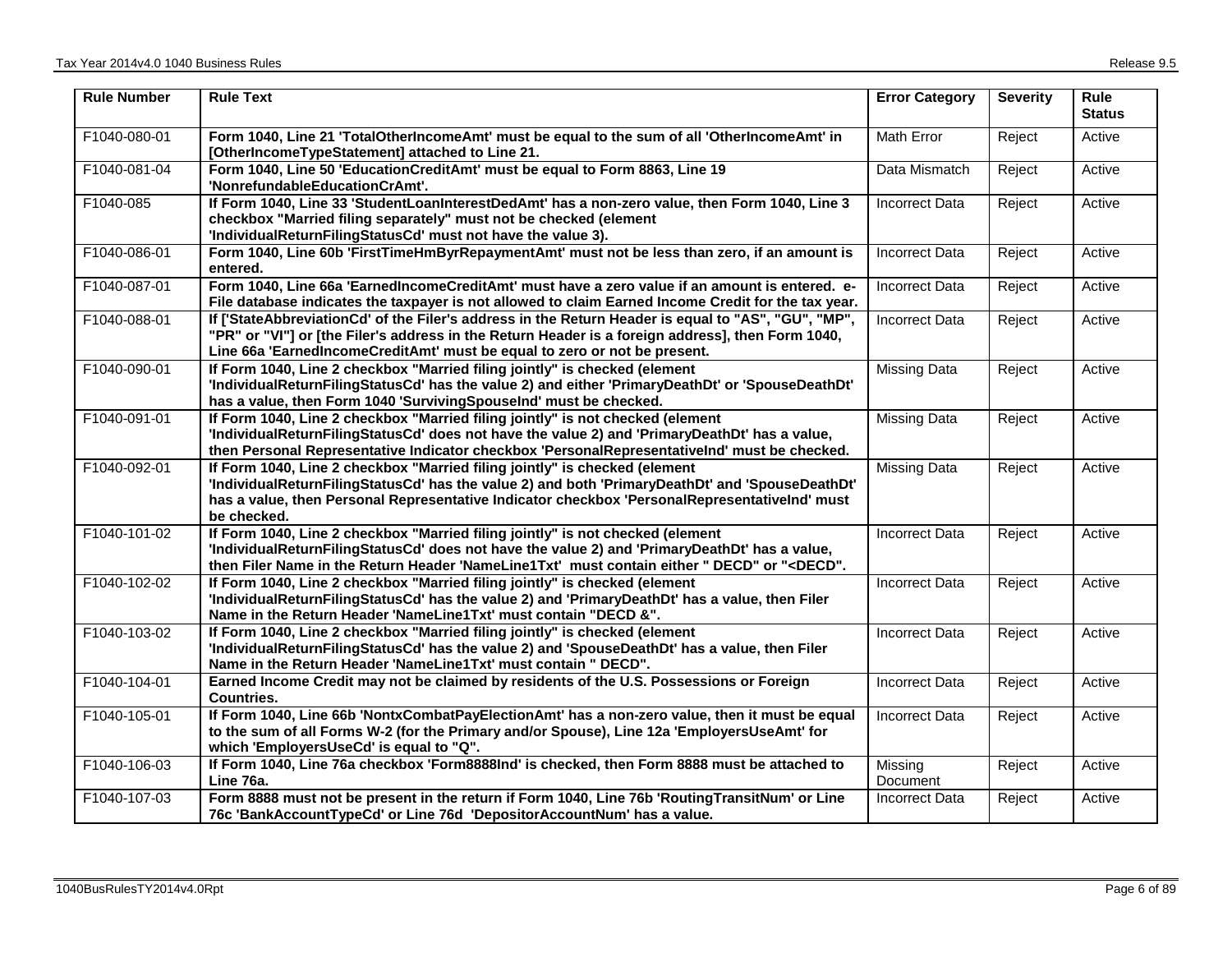| <b>Rule Number</b> | <b>Rule Text</b>                                                                                                                                                                                                                                                              | <b>Error Category</b>      | <b>Severity</b> | <b>Rule</b><br><b>Status</b> |
|--------------------|-------------------------------------------------------------------------------------------------------------------------------------------------------------------------------------------------------------------------------------------------------------------------------|----------------------------|-----------------|------------------------------|
| F1040-110-01       | If Form 1040, Line 2 checkbox "Married filing jointly" or Line 3 checkbox "Married filing<br>separately" is checked (element 'IndividualReturnFilingStatusCd' has a value of 2 or 3), then<br>'SpouseNameControlTxt' must be provided in the Return Header.                   | <b>Missing Data</b>        | Reject          | Active                       |
| F1040-111-01       | The total number of Dependent Name Controls that has a value on Form 1040, Line 6c must be<br>equal to the sum of the following: Line 6c 'ChldWhoLivedWithYouCnt', Line 6c<br>'ChidNotLivingWithYouCnt' and Line 6c 'OtherDependentsListedCnt'                                | Data Mismatch              | Reject          | Active                       |
| F1040-117-01       | If Form 1040, Line 2 checkbox "Married filing jointly" is not checked (element<br>'IndividualReturnFilingStatusCd' does not have the value 2), then 'PrimarySignaturePIN' must<br>have a value in the Return Header.                                                          | <b>Missing Data</b>        | Reject          | Active                       |
| F1040-133          | If in [OtherIncomeTypeStatement] present in the return, 'OtherIncomeLitCd' has the value "NOL",<br>then [NetOperatingLossCarryforwardDeductionStatement] must be attached to the<br>corresponding 'OtherIncomeTypeStmt'.                                                      | Missing<br>Document        | Reject          | Active                       |
| F1040-134-02       | If Form 1040, Line 54c checkbox 'SpecificOtherCreditsInd' is checked and<br>'creditFormsStatementSchRCd' has the value "SCH R", then Schedule R (Form 1040A or 1040)<br>must be present in the return.                                                                        | Missing<br><b>Document</b> | Reject          | Active                       |
| F1040-135-02       | If Schedule R (Form 1040A or 1040) is present in the return, then Form 1040, Line 54c checkbox<br>'SpecificOtherCreditsInd' must be checked and 'creditFormsStatementSchRCd' must have the<br>value "SCH R".                                                                  | Missing Data               | Reject          | Active                       |
| F1040-136-02       | If Form 8888 is present in the return, then Form 1040, Line 76a checkbox 'Form8888Ind' must be<br>checked.                                                                                                                                                                    | <b>Missing Data</b>        | Reject          | Active                       |
| F1040-141-01       | If Form 1040, Line 66a 'EarnedIncomeCreditAmt' has a non-zero value, then "FEC Record"<br>[FECRecord] cannot be present in the return and 'WagesLiteralCd' in 'WagesNotShownSchedule'<br>attached to form 1040 Line 7 cannot have a value of "FEC".                           | <b>Incorrect Data</b>      | Reject          | Disabled                     |
| F1040-143-01       | The sum of all 'OtherTaxAmt' in [OtherTaxStatement] attached to Form 1040, Line 62 with<br>corresponding 'OtherTaxLitCd' having the value "FROM FORM 8959" must be equal to Form<br>8959, Line 18 'TotalAMRRTTaxAmt'. When evaluating this, a tolerance of \$1.00 is allowed. | Data Mismatch              | Reject          | Active                       |
| F1040-155          | If Form 1040, Line 16b 'TaxableForeignPensionsTotalAmt' has a non-zero value, then Form 1040,<br>Line 16b 'ForeignEmployerPensionCd' must equal "FEP" and "FEC Record" [FECRecord] must<br>be present in the return.                                                          | <b>Incorrect Data</b>      | Reject          | Active                       |
| F1040-156          | If Form 1040, Line 16b 'TaxableForeignPensionsTotalAmt' has a non-zero value, then it must be<br>equal to 'ForeignPensionTaxableAmt' in the "FEC Record" [FECRecord].                                                                                                         | Data Mismatch              | Reject          | Active                       |
| F1040-157-04       | Form 1040, Line 68 'RefundableAmerOppCreditAmt' must be equal Form 8863, Line 8<br>'RefundableAmerOppCreditAmt'.                                                                                                                                                              | Data Mismatch              | Reject          | Active                       |
| F1040-162-01       | If Form 1040, Line 2 checkbox "Married filing jointly" is checked (element<br>'IndividualReturnFilingStatusCd' has the value 2), then the Filer Name in the Return Header<br>'NameLine1Txt' must contain an ampersand.                                                        | <b>Incorrect Data</b>      | Reject          | Active                       |
| F1040-168-03       | If Form 8888 is present in the return, then the following fields on Form 1040 must not be present:<br>Line 76b 'RoutingTransitNum' and Line 76c 'BankAccountTypeCd' and Line 76d<br>'DepositorAccountNum'.                                                                    | <b>Incorrect Data</b>      | Reject          | Active                       |
| F1040-169          | The total number of checkboxes checked on Form 1040, Line 6a 'ExemptPrimaryInd' and Line 6b<br>'ExemptSpouseInd' must be equal to the value on Line 6 'TotalExemptPrimaryAndSpouseCnt'.                                                                                       | <b>Incorrect Data</b>      | Reject          | Active                       |
| F1040-170          | If Form 1040, Line 6a checkbox 'ExemptPrimaryInd' is checked, then Line 6<br>'TotalExemptPrimaryAndSpouseCnt' must have a value greater than zero.                                                                                                                            | <b>Incorrect Data</b>      | Reject          | Active                       |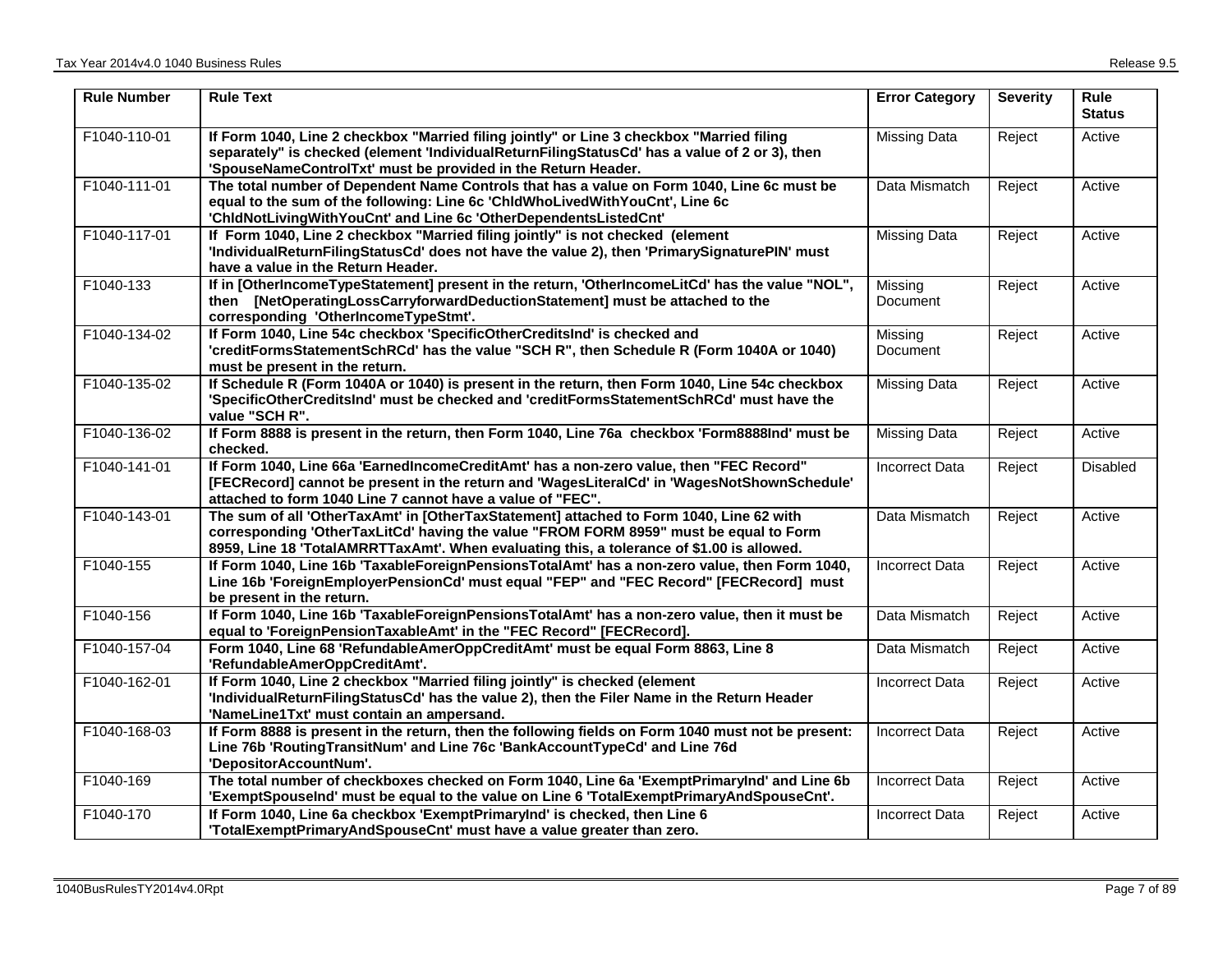| <b>Rule Number</b> | <b>Rule Text</b>                                                                                                                                                                                                                                                                                                                 | <b>Error Category</b> | <b>Severity</b>    | <b>Rule</b><br><b>Status</b> |
|--------------------|----------------------------------------------------------------------------------------------------------------------------------------------------------------------------------------------------------------------------------------------------------------------------------------------------------------------------------|-----------------------|--------------------|------------------------------|
| F1040-171-01       | If Form 1040, Line 6b checkbox 'ExemptSpouseInd' is checked, then one of the following must be<br>checked: [Line 2 checkbox "Married filing Jointly" or Line 3 checkbox "Married filing separately"<br>or Line 4 checkbox "Head of household" (element 'IndividualReturnFilingStatusCd' must have the<br>value 2 or 3 or 4).     | <b>Incorrect Data</b> | Reject             | Active                       |
| F1040-174-03       | If Form 1040, checkbox 'CommPropStateRtnInd' is checked, then Form 8958 must be present in<br>the return and Line 1 checkbox "Single" or Line 3 checkbox "Married filing separately" or Line 4<br>checkbox "Head of Household" must be checked (element 'IndividualReturnFilingStatusCd' must<br>have the value of 1 or 3 or 4). | <b>Incorrect Data</b> | Reject             | Active                       |
| F1040-175-02       | If Form 1040, Line 3 checkbox "Married filing separately" is checked (element<br>'IndividualReturnFilingStatusCd' has the value 3) and Form 8958 is present in the return, then<br>Form 1040, checkbox 'CommPropStateRtnInd' must be checked.                                                                                    | <b>Missing Data</b>   | Reject             | Active                       |
| F1040-177-01       | If Form 1040, Line 47 'TotalTaxBeforeCrAndOthTaxesAmt' has a zero value or has no entry, then<br>Form 2441, Line 11 'CreditForChildAndDepdCareAmt' must be equal to zero if an amount is<br>entered.                                                                                                                             | <b>Incorrect Data</b> | Reject             | Active                       |
| F1040-180-02       | Form 1040, Line 57 'SelfEmploymentTaxAmt' must be equal to sum of all Schedule SE (Form<br>1040), Section A, Line 5 'SelfEmploymentTaxAmt' and Section B, Line 12<br>'SelfEmploymentTaxAmt'.                                                                                                                                     | Data Mismatch         | Reject             | Active                       |
| F1040-181          | Prior Year Returns with the Individual submissions are not being accepted by Modernized e-File<br>(MeF) at this time. Please check the MeF web page under irs.gov for more information. The<br>submission type filed was <type>.</type>                                                                                          | Unsupported           | Reject and<br>Stop | Active                       |
| F1040-182          | The ETIN associated with the Individual submission is not a participating transmitter for Prior<br>Year Returns. Please check the Modernized e-File (MeF) web page under irs.gov for more<br>information on participation rules.                                                                                                 | Unsupported           | Reject and<br>Stop | Active                       |
| F1040-185-01       | If Form 1040, Line 1 checkbox "Single" or Line 4 checkbox "Head of Household" is checked<br>(element 'IndividualReturnFilingStatusCd' has a value of 1 or 4) and Form 8958 is present in the<br>return, then Form 1040, checkbox 'CommPropStateRtnInd' must be checked.                                                          | <b>Missing Data</b>   | Reject             | Active                       |
| F1040-189-01       | If Form 1040, Line 14 'OtherGainLossAmt' has a non-zero value and Line 14 'form4684Cd' does<br>not have the value "F4684", then Line 14 'OtherGainLossAmt' must be equal to Form 4797, Line<br>18b 'OtherGainLossAmt'.                                                                                                           | Data Mismatch         | Reject             | Active                       |
| F1040-191-01       | If Form 2210-F is present, then Form 1040, Line 79 'EsPenaltyAmt' must be equal to Form 2210-F,<br>Line 16 'PenaltyAmt'.                                                                                                                                                                                                         | Data Mismatch         | Reject             | Active                       |
| F1040-192          | If Form 1040, Line 3 checkbox "Married filing separately" (element<br>'IndividualReturnFilingStatusCd' has the value 3), then Line 34 'TuitionAndFeesDedAmt' must be<br>equal to zero if an amount is entered.                                                                                                                   | <b>Incorrect Data</b> | Reject             | Active                       |
| F1040-193-01       | Form 1040, Line 26 'MovingExpenseAmt' must be equal to the sum of all Form 3903, Line 5<br>'MovingDeductionAmt'.                                                                                                                                                                                                                 | Data Mismatch         | Reject             | Active                       |
| F1040-194          | Form 1040, Line 45 'AlternativeMinimumTaxAmt' must be equal to Form 6251, Line 35<br>'AlternativeMinimumTaxAmt'.                                                                                                                                                                                                                 | Data Mismatch         | Reject             | Active                       |
| F1040-195          | Form 1040, Line 12 'BusinessIncomeLossAmt' must be equal to the sum of all Schedule C (Form<br>1040), Line 31 'NetProfitOrLossAmt' and the sum of all Schedule C-EZ (Form 1040) Line 3<br>'NetProfitAmt' unless Form 8958 is present in the return.                                                                              | <b>Math Error</b>     | Reject             | Active                       |
| F1040-196          | If Schedule D (Form 1040) and Schedule J (Form 1040) are present in the return, then Form 1040,<br>Line 44 'TaxAmt' must not be less than Schedule J (Form 1040), Line 23<br>'AverageFarmIncomeTaxAmt'.                                                                                                                          | <b>Incorrect Data</b> | Reject             | Active                       |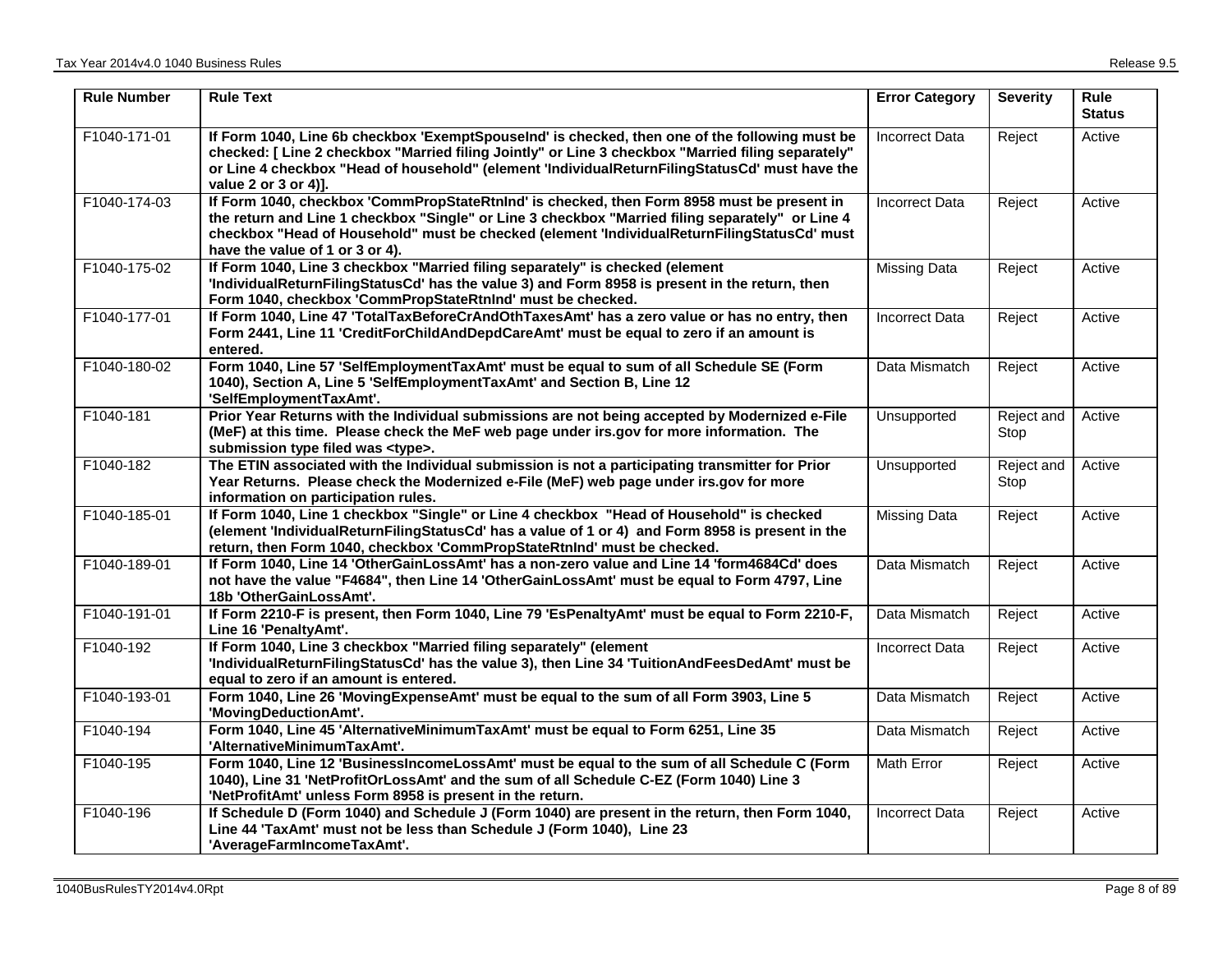| <b>Rule Number</b> | <b>Rule Text</b>                                                                                                                                                                                                                                                                                                                                                                                                                                                                                                                                         | <b>Error Category</b>      | <b>Severity</b> | <b>Rule</b><br><b>Status</b> |
|--------------------|----------------------------------------------------------------------------------------------------------------------------------------------------------------------------------------------------------------------------------------------------------------------------------------------------------------------------------------------------------------------------------------------------------------------------------------------------------------------------------------------------------------------------------------------------------|----------------------------|-----------------|------------------------------|
| F1040-197-01       | If Form 1040, Line 59 'TaxOnIRAsAmt' has a non-zero value and 'retirementTaxPlanLiteralCd'<br>does not have a value, then Line 59 'TaxOnlRAsAmt' must be equal to the sum of the following<br>lines on Form 5329: Line 4 'IRAEarlyDistributionsTaxAmt' and Line 8<br>'EducIRADistributionsTaxAmt' and Line 17 'IRAExcessContribTaxAmt' and Line 25<br>'RothIRAExcessContribTaxAmt' and Line 33 'EducIRAExcessContribTaxAmt' and Line 41<br>'MSAExcessContribTaxAmt' and Line 49 'HSAExcessContribTaxAmt' and Line 53<br>'RtmntAnntyExcessContribTaxAmt'. | Math Error                 | Reject          | Active                       |
| F1040-198-01       | If Form 1040, Line 58 'RailroadRetirementCd' does not have a value, then Line 58<br>'UnrprtdSocSecAndMedcrTaxAmt' must be equal to the sum of the following: [all Forms 4137,<br>Line 13 'SocSecMedicareTaxUnrptdTipAmt'] and [all Forms 8919, Line 13<br>'UncollectedSocSecMedTaxAmt'].                                                                                                                                                                                                                                                                 | Math Error                 | Reject          | Active                       |
| F1040-203-02       | Form 1040, Line 18 'NetFarmProfitLossAmt' must be equal to the sum of all Schedule F (Form<br>1040), Line 34 'NetFarmProfitLossAmt' attached to Form 1040, Line 18.                                                                                                                                                                                                                                                                                                                                                                                      | Data Mismatch              | Reject          | Active                       |
| F1040-204-02       | If in [OtherTaxStatement] attached to Form 1040, Line 62, at least one 'OtherTaxLitCd' has the<br>value "ICR" and the corresponding 'OtherTaxAmt' has a value greater than zero, then Form 4255,<br>Line 15 'TotalIncreaseInTaxAmt' must have a value greater than zero.                                                                                                                                                                                                                                                                                 | <b>Missing Data</b>        | Reject          | Active                       |
| F1040-205-01       | If Form 4255 is present in the return, then there must be an [OtherTaxStatement] attached to<br>Form 1040, Line 62, and in [OtherTaxStatement] at least one 'OtherTaxLitCd' must have the value<br>"ICR" with the corresponding 'OtherTaxAmt' having a value greater than zero.                                                                                                                                                                                                                                                                          | <b>Missing Data</b>        | Reject          | Active                       |
| F1040-206-03       | If Form 1040, Line 66a 'EarnedIncomeCreditAmt' has a non-zero value and Schedule E (Form<br>1040) is not present in the return, then the sum of the following must not be greater than 3350 if<br>Form 4797 is not present: Line 8a 'TaxableInterestAmt' and Line 8b 'TaxExemptInterestAmt' and<br>Line 9a 'OrdinaryDividendsAmt' and [Line 13 'CapitalGainLossAmt' when greater than zero].                                                                                                                                                             | <b>Incorrect Data</b>      | Reject          | Active                       |
| F1040-208-01       | If Form 1040, Line 54c checkbox 'SpecificOtherCreditsInd' is checked and Line 54c<br>'creditFormsStatement8834Cd' has the value "8834", then Form 8834 must be present in the<br>return.                                                                                                                                                                                                                                                                                                                                                                 | Missing<br>Document        | Reject          | Active                       |
| F1040-209-01       | If Form 1040, Line 54c checkbox 'SpecificOtherCreditsInd' is checked and Line 54c<br>'creditFormsStatement8859Cd' has the value "8859", then Form 8859 must be present in the<br>return.                                                                                                                                                                                                                                                                                                                                                                 | Missing<br><b>Document</b> | Reject          | Active                       |
| F1040-210-01       | If Form 1040, Line 54c checkbox 'SpecificOtherCreditsInd' is checked and Line 54c<br>'creditFormsStatement8910Cd' has the value "8910", then Form 8910 must be present in the<br>return.                                                                                                                                                                                                                                                                                                                                                                 | Missing<br>Document        | Reject          | Active                       |
| F1040-211-01       | If Form 1040, Line 54c checkbox 'SpecificOtherCreditsInd' is checked and Line 54c<br>'creditFormsStatement8911Cd' has the value "8911", then Form 8911 must be present in the<br>return.                                                                                                                                                                                                                                                                                                                                                                 | Missing<br>Document        | Reject          | Active                       |
| F1040-212-01       | If Form 1040, Line 54c checkbox 'SpecificOtherCreditsInd' is checked and Line 54c<br>'creditFormsStatement8912Cd' has the value "8912", then Form 8912 must be present in the<br>return.                                                                                                                                                                                                                                                                                                                                                                 | Missing<br>Document        | Reject          | Active                       |
| F1040-213-01       | If Form 1040, Line 54c checkbox 'SpecificOtherCreditsInd' is checked and Line 54c<br>'creditFormsStatement8936Cd' has the value "8936", then Form 8936 must be present in the<br>return.                                                                                                                                                                                                                                                                                                                                                                 | Missing<br>Document        | Reject          | Active                       |
| F1040-216-02       | If Form 8859, Line 3 'DCHmByrCurrentYearCreditAmt' has a non-zero value, then Form 1040, Line<br>54c checkbox 'SpecificOtherCreditsInd' must be checked and Line 54c<br>'creditFormsStatement8859Cd' must have the value "8859".                                                                                                                                                                                                                                                                                                                         | <b>Missing Data</b>        | Reject          | Active                       |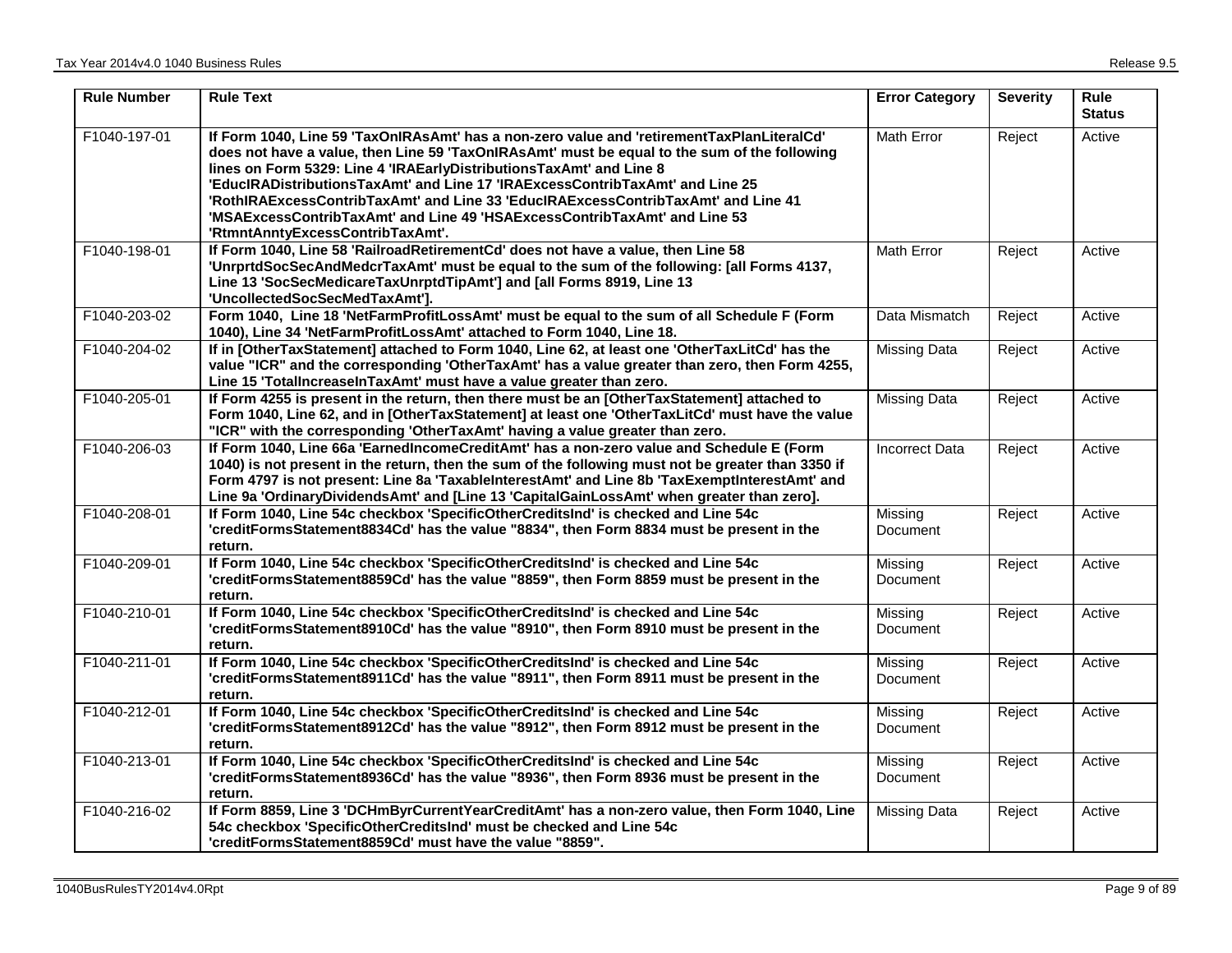| <b>Rule Number</b> | <b>Rule Text</b>                                                                                                                                                                                                                                      | <b>Error Category</b>      | <b>Severity</b> | Rule<br><b>Status</b> |
|--------------------|-------------------------------------------------------------------------------------------------------------------------------------------------------------------------------------------------------------------------------------------------------|----------------------------|-----------------|-----------------------|
| F1040-221-01       | If Form 1040, Line 58 'UnrprtdSocSecAndMedcrTaxAmt' has a non-zero value, then either Form<br>4137 or Form 8919 must be present in the return.                                                                                                        | Missina<br>Document        | Reject          | Active                |
| F1040-222-01       | If Form 4137, Line 13 'SocSecMedicareTaxUnrptdTipAmt' has a non-zero value, then Form 1040,<br>Line 58 'UnrprtdSocSecAndMedcrTaxAmt' must have a non-zero value.                                                                                      | <b>Incorrect Data</b>      | Reject          | Active                |
| F1040-223-01       | If Form 8919, Line 13 'UncollectedSocSecMedTaxAmt' has a non-zero value, then Form 1040, Line<br>58 'UnrprtdSocSecAndMedcrTaxAmt' must have a non-zero value.                                                                                         | <b>Incorrect Data</b>      | Reject          | Active                |
| F1040-225-01       | If Form 1040, Line 54c checkbox 'SpecificOtherCreditsInd' is checked and Line 54c<br>'creditFormsStatement8396Cd' has the value "8396", then Form 8396 must be present in the<br>return.                                                              | Missing<br>Document        | Reject          | Active                |
| F1040-226-01       | If Form 1040, Line 54a checkbox 'Form3800Ind' is checked, then Form 3800 must be attached to<br>Line 54a.                                                                                                                                             | Missing<br><b>Document</b> | Reject          | Active                |
| F1040-228          | If Form 1040, Line 44a checkbox 'Form8814Ind' is checked, then Line 44a<br>'childInterestAndDividendAmt' must have a non-zero value.                                                                                                                  | <b>Incorrect Data</b>      | Reject          | Active                |
| F1040-229          | If Form 1040, Line 44a checkbox 'Form8814Ind' is checked, then Form 8814 must be attached to<br>Line 44a.                                                                                                                                             | Missing<br>Document        | Reject          | Active                |
| F1040-230          | If Form 8814 is present in the return, then Form 1040, Line 44a checkbox 'Form8814Ind' must be<br>checked.                                                                                                                                            | <b>Missing Data</b>        | Reject          | Active                |
| F1040-231          | If Form 8814 is present in the return, then Form 1040, Line 44a 'childInterestAndDividendTaxAmt'<br>must have a non-zero value.                                                                                                                       | <b>Missing Data</b>        | Reject          | Active                |
| F1040-232          | Form 1040, Line 44a 'childInterestAndDividendTaxAmt' must be equal to the sum of all Form<br>8814, Line 15 'ChildInterestAndDividendTaxAmt '.                                                                                                         | <b>Incorrect Data</b>      | Reject          | Active                |
| F1040-233          | If Form 8814, Line 12 'ChildNetAdjustedIncomeAmt' has a non-zero value, then Form 1040, Line<br>21 'TotalOtherIncomeAmt' must have a non-zero value.                                                                                                  | <b>Incorrect Data</b>      | Reject          | Active                |
| F1040-234          | If Form 8814, Line 12 'ChildNetAdjustedIncomeAmt' has a non-zero value, then in<br>[OtherIncomeTypeStatement] present in the return, 'OtherIncomeLitCd' must have the value<br>"FORM 8814".                                                           | <b>Incorrect Data</b>      | Reject          | Active                |
| F1040-235-01       | If Form 1040, Line 13 'Form8814Cd' has the value "FORM 8814", then Form 8814 must be present<br>in the return.                                                                                                                                        | Missing<br>Document        | Reject          | Active                |
| F1040-237          | If Form 1040, Line 44b checkbox 'Form4972Ind' is checked, then Form 4972 must be attached to<br>Line 44b.                                                                                                                                             | Missing<br>Document        | Reject          | Active                |
| F1040-238-01       | If in [OtherTaxStatement] present in the return 'OtherTaxLitCd' has the value "ADT", then Form<br>4970 must be present in the return.                                                                                                                 | Missing<br>Document        | Reject          | Active                |
| F1040-239-01       | If Form 4970 is present in the return, then there must be an 'OtherTaxLitCd' in<br>[OtherTaxStatement] in the return with the value "ADT".                                                                                                            | Missing Data               | Reject          | Active                |
| F1040-240          | If Form 1040, Line 3 checkbox "Married filing separately" is checked(element<br>'IndividualReturnFilingStatusCd' has the value 3), then Form 8815 must not be present in the<br>return.                                                               | <b>Incorrect Data</b>      | Reject          | Active                |
| F1040-241-01       | If in [OtherTaxStatement] present in the return 'OtherTaxLitCd' has the value "FMSR" and the<br>corresponding 'OtherTaxAmt' has a value greater than zero, then Form 8828, Line 23<br>'MortgSbsdyRecaptureTaxAmt' must have a non-zero value.         | Missing Data               | Reject          | Active                |
| F1040-242-01       | If Form 8828, Line 23 'MortgSbsdyRecaptureTaxAmt' has a non-zero value, then there must be an<br>'OtherTaxLitCd' in [OtherTaxStatement] in the return with the value "FMSR" with the<br>corresponding 'OtherTaxAmt' having a value greater than zero. | <b>Missing Data</b>        | Reject          | Active                |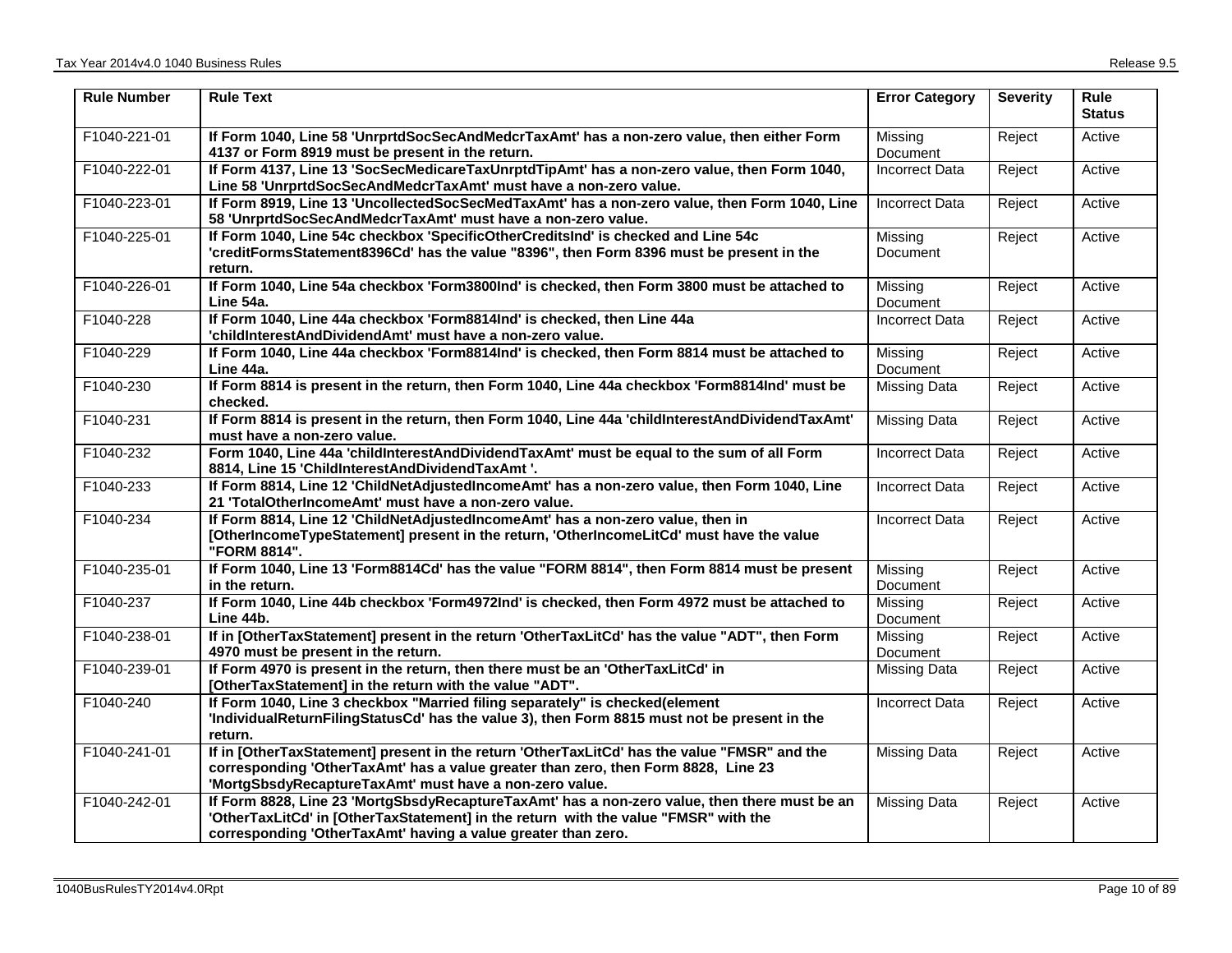| <b>Rule Number</b> | <b>Rule Text</b>                                                                                                                                                                                                                                                                                             | <b>Error Category</b> | <b>Severity</b> | <b>Rule</b><br><b>Status</b> |
|--------------------|--------------------------------------------------------------------------------------------------------------------------------------------------------------------------------------------------------------------------------------------------------------------------------------------------------------|-----------------------|-----------------|------------------------------|
| F1040-243-01       | If in [OtherIncomeTypeStatement] present in the return, 'OtherIncomeLitCd' has the value "MED<br>MSA" and the corresponding 'OtherIncomeAmt' has a non-zero value, then Form 8853 must be<br>present in the return.                                                                                          | Missing<br>Document   | Reject          | Active                       |
| F1040-244-01       | If Form 8853, Line 12 'TaxableMedicareMSADistriAmt' has a non-zero value, then there must be<br>an 'OtherIncomeLitCd' in [OtherIncomeTypeStatement] in the return with the value "MED MSA".                                                                                                                  | <b>Missing Data</b>   | Reject          | Active                       |
| F1040-245-02       | If in [OtherTaxStatement] present in the return, 'OtherTaxLitCd' has the value "MED MSA" and the<br>corresponding 'OtherTaxAmt' has a non-zero value, then Form 8853 must be present in the<br>return.                                                                                                       | Missing<br>Document   | Reject          | Active                       |
| F1040-248-02       | If Form 8853, Line 13b 'MedicareMSAAddnIDistriTaxAmt' has a non-zero value, then there must<br>be an 'OtherTaxLitCd' in [OtherTaxStatement] in the return with the value "MED MSA" with the<br>corresponding 'OtherTaxAmt' having a value greater than zero.                                                 | <b>Missing Data</b>   | Reject          | Active                       |
| F1040-249          | If in [OtherIncomeTypeStatement] present in the return, 'OtherIncomeLitCd' has the value "MSA"<br>and the corresponding 'OtherIncomeAmt' has a non-zero value, then Form 8853 must be present<br>in the return.                                                                                              | Missing<br>Document   | Reject          | Active                       |
| F1040-250          | If Form 8853, Line 8 'TaxableArcherMSADistriAmt' has a non-zero value, then there must be an<br>'OtherIncomeLitCd' in [OtherIncomeTypeStatement] with the value "MSA".                                                                                                                                       | <b>Missing Data</b>   | Reject          | Active                       |
| F1040-251-01       | If in [OtherTaxStatement] present in the return, 'OtherTaxLitCd' has the value "MSA", then Form<br>8853 must be present in the return.                                                                                                                                                                       | Missing<br>Document   | Reject          | Active                       |
| F1040-252-01       | If Form 8853, Line 9b 'ArcherMSAAddnIDistriTaxAmt' has a non-zero value, then there must be<br>an 'OtherTaxLitCd' in [OtherTaxStatement] in the return with the value "MSA".                                                                                                                                 | <b>Missing Data</b>   | Reject          | Active                       |
| F1040-253          | If in [OtherAdjustmentsStatement] present in the return, 'OtherAdjustmentsLitCd' has the value<br>"MSA", then Form 8853 must be present in the return.                                                                                                                                                       | Missing<br>Document   | Reject          | Active                       |
| F1040-254          | If in [OtherIncomeTypeStatement] present in the return, 'OtherIncomeLitCd' has the value "LTC",<br>then Form 8853 must be present in the return.                                                                                                                                                             | Missing<br>Document   | Reject          | Active                       |
| F1040-255          | If Form 8853, Line 26 'LTCTaxablePaymentsAmt' has a non-zero value, then there must be an<br>'OtherIncomeLitCd' in [OtherIncomeTypeStatement] with the value "LTC".                                                                                                                                          | <b>Missing Data</b>   | Reject          | Active                       |
| F1040-256-02       | If Form 1040, Line 72 'TotalFuelTaxCreditAmt' has a non-zero value, then Form 4136 must be<br>attached to Line 72.                                                                                                                                                                                           | Missing<br>Document   | Reject          | Active                       |
| F1040-257-02       | If Form 4136 is present in the return, then Form 1040, Line 72 'TotalFuelTaxCreditAmt' must have<br>a non-zero value.                                                                                                                                                                                        | <b>Missing Data</b>   | Reject          | Active                       |
| F1040-259-01       | If Form 1040, Line 58a checkbox 'Form4137Ind' is checked, then Form 4137 must be attached to<br>Line 58a.                                                                                                                                                                                                    | Missing<br>Document   | Reject          | Active                       |
| F1040-262-01       | If Form 1040, Line 66a 'EarnedIncomeCreditAmt' has a non-zero value, then Form 2555-EZ must<br>not be present in the return.                                                                                                                                                                                 | <b>Incorrect Data</b> | Reject          | Active                       |
| F1040-263-01       | If Form 1040, Line 66a 'EarnedIncomeCreditAmt' has a non-zero value, then Form 2555 must not<br>be present in the return.                                                                                                                                                                                    | <b>Incorrect Data</b> | Reject          | Active                       |
| F1040-264          | If in [OtherIncomeTypeStatement] present in the return, 'OtherIncomeLitCd' has the value "FORM<br>2555", then Form 2555 must be present in the return.                                                                                                                                                       | Missing<br>Document   | Reject          | Active                       |
| F1040-265          | If in [OtherIncomeTypeStatement] present in the return, 'OtherIncomeLitCd' has the value "FORM<br>2555-EZ", then Form 2555-EZ must be present in the return.                                                                                                                                                 | Missing<br>Document   | Reject          | Active                       |
| F1040-266-01       | If in [OtherIncomeTypeStatement] present in the return, 'OtherIncomeLitCd' has the value "FORM<br>2555", then the sum of all corresponding 'OtherIncomeAmt' must be equal to the [ sum of all<br>Forms 2555, Line 45 'TotalIncomeExclusionAmt' ] multiplied by negative 1 (i.e., multiply by minus<br>$1$ ). | Math Error            | Reject          | Active                       |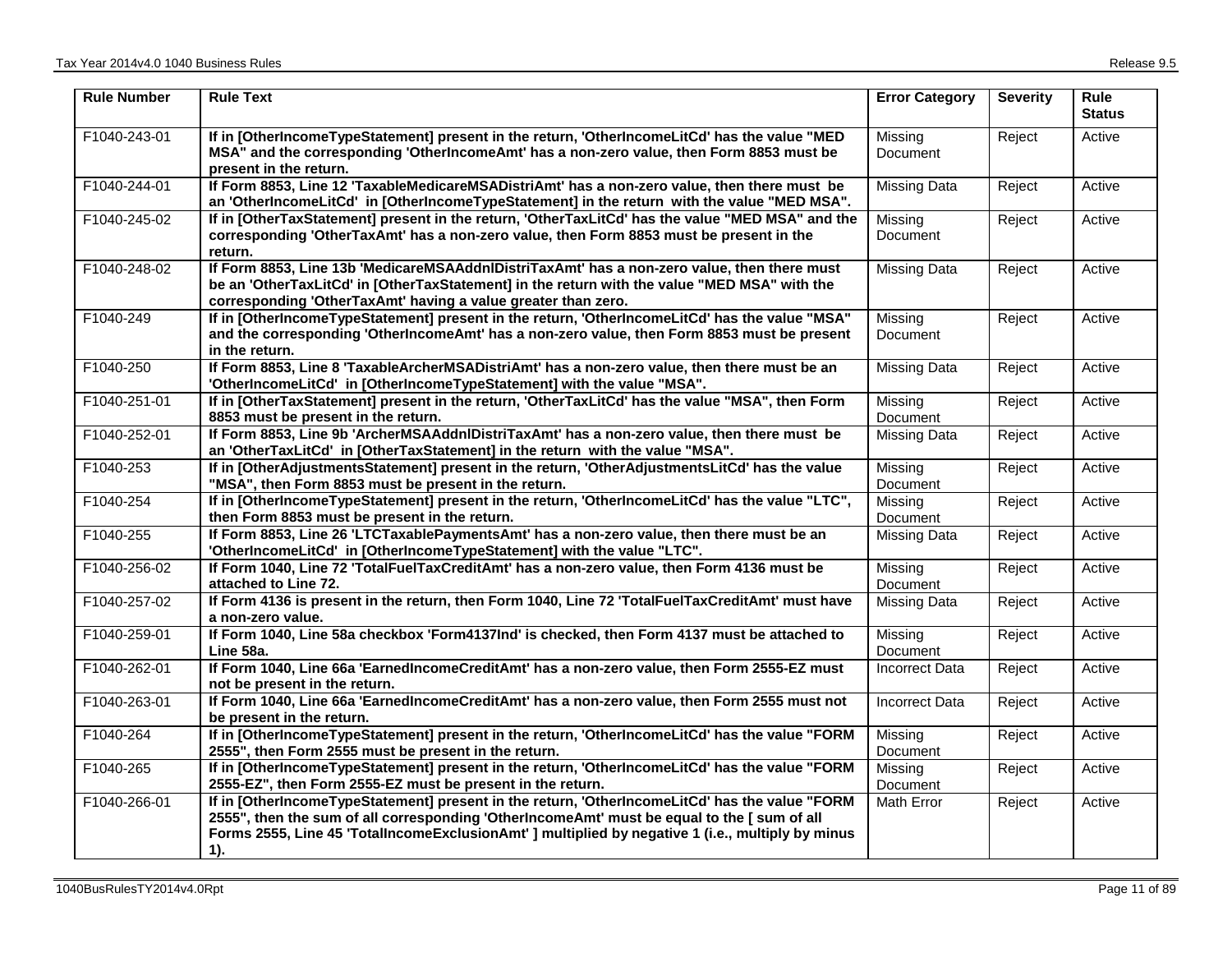| <b>Rule Number</b> | <b>Rule Text</b>                                                                                                                                                                                                                                                                                                                 | <b>Error Category</b> | <b>Severity</b> | <b>Rule</b><br><b>Status</b> |
|--------------------|----------------------------------------------------------------------------------------------------------------------------------------------------------------------------------------------------------------------------------------------------------------------------------------------------------------------------------|-----------------------|-----------------|------------------------------|
| F1040-267-01       | If in [OtherIncomeTypeStatement] present in the return, 'OtherIncomeLitCd' has the value "FORM<br>2555-EZ", then the sum of all corresponding 'OtherlncomeAmt' must be equal to the [ sum of all<br>Forms 2555-EZ, Line 18 'ForeignEarnedIncExclusionAmt' ] multiplied by negative 1 (i.e., multiply<br>by minus 1).             | Math Error            | Reject          | Active                       |
| F1040-268          | If in [OtherAdjustmentsStatement] present in the return, 'OtherAdjustmentsLitCd' has the value<br>"FORM 2555", then Form 2555 must be present in the return.                                                                                                                                                                     | Missing<br>Document   | Reject          | Active                       |
| F1040-273-01       | If Form 1040, Line 53 'ResidentialEnergyCreditAmt' has a non-zero value, then Form 5695 must be<br>attached to Line 53.                                                                                                                                                                                                          | Missing<br>Document   | Reject          | Active                       |
| F1040-278-01       | If Form 1040, Line 74 'form8689Amt' has a non-zero value, then Form 8689 must be present in the<br>return.                                                                                                                                                                                                                       | Missing<br>Document   | Reject          | Active                       |
| F1040-280-01       | If Form 1040, Line 54b checkbox 'Form8801Ind' is checked, then Form 8801 must be attached to<br>Line 54b.                                                                                                                                                                                                                        | Missing<br>Document   | Reject          | Active                       |
| F1040-281-03       | If in [OtherTaxStatement] present in the return, 'OtherTaxLitCd' has the value "FROM FORM 8697"<br>and the corresponding 'OtherTaxAmt' has a non-zero value, then there must be at least one Form<br>8697 with a non-zero value in Part I, Line 10c 'NetAmtOfInterestOwedAmt' or Part II, Line 11d<br>'NetAmtOfInterestOwedAmt'. | <b>Missing Data</b>   | Reject          | Active                       |
| F1040-282-03       | If Form 8697, Part I, Line 10c 'NetAmtOfInterestOwedAmt' has a non-zero value, then there must<br>be an 'OtherTaxLitCd' in [OtherTaxStatement] in the return with the value "FROM FORM 8697"<br>with the corresponding 'OtherTaxAmt' having a value greater than zero.                                                           | <b>Missing Data</b>   | Reject          | Active                       |
| F1040-283-03       | If Form 8697, Part II, Line 11d 'NetAmtOfInterestOwedAmt' has a non-zero value, then there must<br>be an 'OtherTaxLitCd' in [OtherTaxStatement] in the return with the value "FROM FORM 8697"<br>with the corresponding 'OtherTaxAmt' having a value greater than zero.                                                          | <b>Missing Data</b>   | Reject          | Active                       |
| F1040-284-03       | If in [OtherTaxStatement] present in the return, 'OtherTaxLitCd' has the value "FROM FORM<br>8866", then Form 8866, Line 10(c) 'NetAmtOfInterestOwedAmt' must have a non-zero value.                                                                                                                                             | <b>Missing Data</b>   | Reject          | Active                       |
| F1040-285-03       | If Form 8866, Line 10(c) 'NetAmtOfInterestOwedAmt' has a non-zero value, then there must be an<br>'OtherTaxLitCd' in [OtherTaxStatement] in the return with the value "FROM FORM 8866".                                                                                                                                          | <b>Missing Data</b>   | Reject          | Active                       |
| F1040-286-02       | If Form 1040, Line 54 'OtherCreditsAmt' has a non-zero value, then one of the following forms<br>must be present in the return: Form 3800 or Form 8396 or Form 8801 or Form 8834 or Form 8839<br>or Form 8859 or Form 8910 or Form 8911 or Form 8912 or Form 8936 or Schedule R(Form 1040A<br>or 1040).                          | Missing<br>Document   | Reject          | Active                       |
| F1040-287-01       | If in [OtherTaxStatement] present in the return, 'OtherTaxLitCd' has the value "LIHCR", then Form<br>8611 must be present in the return.                                                                                                                                                                                         | Missing<br>Document   | Reject          | Active                       |
| F1040-288          | If Form 1040, Line 60 checkbox 'Form8693ApprovedInd' is checked, then Form 1040, Line 60<br>'Form8693ApprovedDt' must have a value.                                                                                                                                                                                              | <b>Missing Data</b>   | Reject          | Active                       |
| F1040-289-01       | If Form 1040, Line 62 'Form8693ApprovedDt' has a value, then Form 1040, Line 62 checkbox<br>'Form8693ApprovedInd' must be checked.                                                                                                                                                                                               | <b>Missing Data</b>   | Reject          | Active                       |
| F1040-291-02       | If Form 1040, Line 73 'OtherPaymentsAmt' has a non-zero value, then Line 73d<br>'CreditForRepaymentAmt' must have a non-zero value or one of the following checkboxes must<br>be checked: Line 73a 'Form2439Ind' or Line 73c 'Form8885Ind' or Line 73d 'OtherPaymentsInd'.                                                       | <b>Missing Data</b>   | Reject          | Active                       |
| F1040-292-01       | If in [WagesNotShownSchedule] present in the return, 'WagesLiteralCd' has the value "F8919",<br>the corresponding 'WagesNotShownAmt' must be equal to the sum of all Form 8919, Line 6<br>'TotalWagesWithNoWithholdingAmt'.                                                                                                      | Data Mismatch         | Reject          | Active                       |
| F1040-294          | If Form 1040, Line 43 'ScheduleQCd' has the value "SCH Q", then Schedule E (Form 1040) must<br>be present in the return.                                                                                                                                                                                                         | Missina<br>Document   | Reject          | Active                       |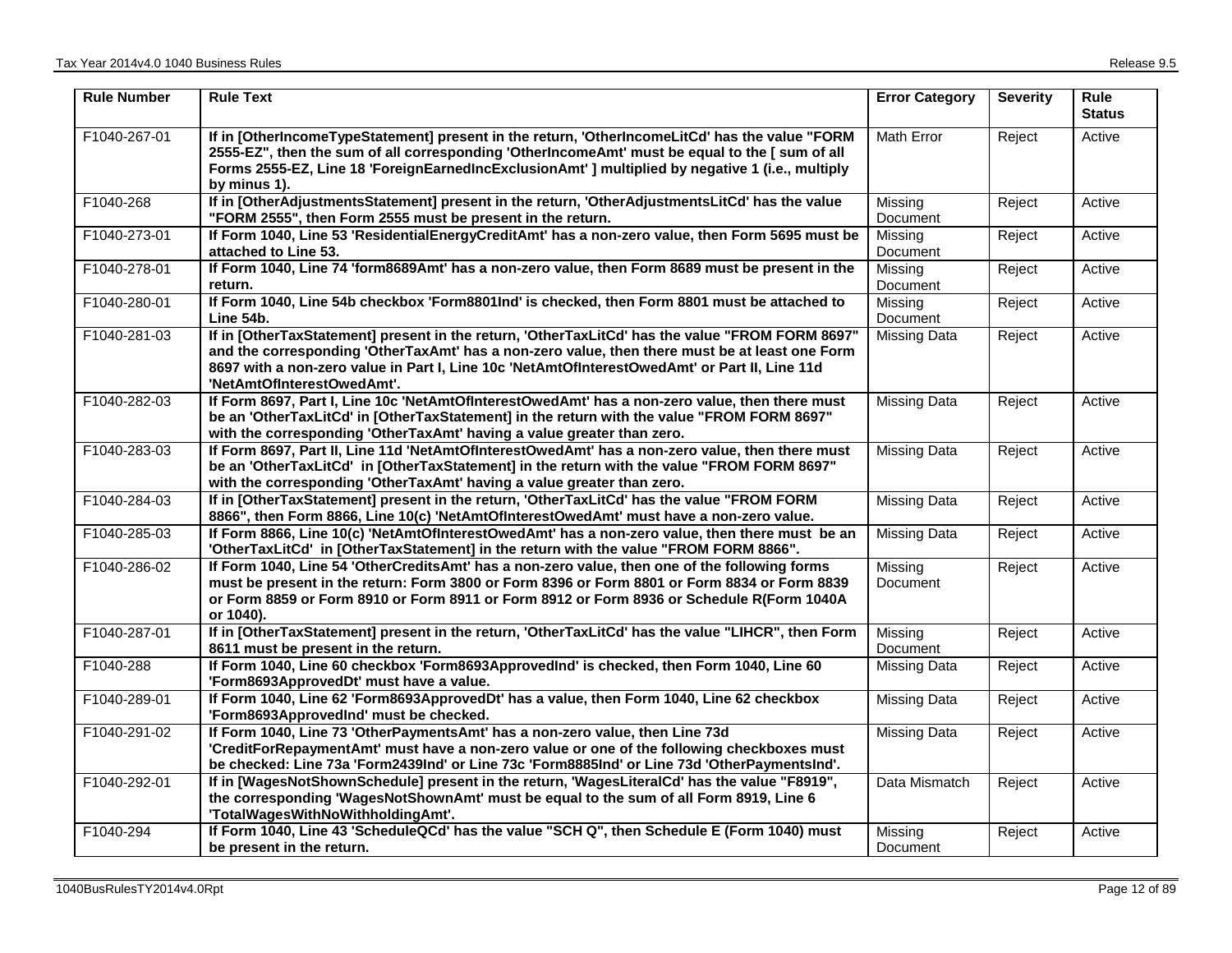| <b>Rule Number</b> | <b>Rule Text</b>                                                                                                                                                                                                                                                                                                                                                                                                                    | <b>Error Category</b> | <b>Severity</b> | <b>Rule</b><br><b>Status</b> |
|--------------------|-------------------------------------------------------------------------------------------------------------------------------------------------------------------------------------------------------------------------------------------------------------------------------------------------------------------------------------------------------------------------------------------------------------------------------------|-----------------------|-----------------|------------------------------|
| F1040-295          | If Form 1040, Line 34 'TuitionAndFeesDedAmt' has a non-zero value, then Form 8917 must be<br>attached to Line 34.                                                                                                                                                                                                                                                                                                                   | Missing<br>Document   | Reject          | Active                       |
| F1040-296          | If Form 1040, Line 34 'TuitionAndFeesDedAmt' has a non-zero value and Line 2 checkbox<br>"Married filing jointly" is checked (element 'IndividualReturnFilingStatusCd' has the value 2), then<br>both Line 6a 'ExemptPrimaryInd' and line 6b 'ExemptSpouseInd' must be checked.                                                                                                                                                     | <b>Missing Data</b>   | Reject          | Active                       |
| F1040-297          | If Form 1040, Line 34 'TuitionAndFeesDedAmt' has a non-zero value and Line 2 checkbox<br>"Married filing jointly" is not checked (element 'IndividualReturnFilingStatusCd' does not have<br>the value 2), then Line 6a 'ExemptPrimaryInd' must be checked.                                                                                                                                                                          | <b>Missing Data</b>   | Reject          | Active                       |
| F1040-298-01       | If Form 1040, Line 2 checkbox "Married filing jointly" is checked (element<br>'IndividualReturnFilingStatusCd' has the value 2) and [both 'PrimaryDeathDt' and<br>'SpouseDeathDt' have a value] and Line 76a 'RefundAmt' has a non-zero value, then two Forms<br>1310 must be present in the return.                                                                                                                                | Missing<br>Document   | Reject          | Active                       |
| F1040-299-01       | If Form 1040, Line 2 checkbox "Married filing jointly" is not checked (element<br>'IndividualReturnFilingStatusCd' does not have the value 2) and 'PrimaryDeathDt' has a value and<br>Line 76a 'RefundAmt' has a non-zero value, then no more than one Form 1310 must be present in<br>the return.                                                                                                                                  | Multiple<br>Documents | Reject          | Active                       |
| F1040-301-02       | If Form 1040, Line 73c checkbox 'Form8885Ind' is checked, then Form 8885 must be attached to<br>Line 73c.                                                                                                                                                                                                                                                                                                                           | Missing<br>Document   | Reject          | <b>Disabled</b>              |
| F1040-302-03       | If Form 8885 is present in the return, then Form 1040, Line 73c checkbox 'Form8885Ind' must be<br>checked or [ [OtherTaxStatement] must be present in the return with 'OtherTaxLitCd' having the<br>value "HCTC"].                                                                                                                                                                                                                  | <b>Missing Data</b>   | Reject          | Disabled                     |
| F1040-303-01       | If in [OtherTaxStatement] attached to Form 1040, Line 62, 'OtherTaxLitCd' has a value of "HSA",<br>then Form 8889 must be present in the return.                                                                                                                                                                                                                                                                                    | Missing<br>Document   | Reject          | Active                       |
| F1040-304          | If Form 1040, Line 25 'HealthSavingsAccountDedAmt' has a non-zero value, then Form 8889 must<br>be attached to Line 25.                                                                                                                                                                                                                                                                                                             | Missing<br>Document   | Reject          | Active                       |
| F1040-305-01       | Form 1040, Line 35 'DomesticProductionActDedAmt' must be equal to Form 8903, Line 25<br>'DomesticProductionActDedAmt'.                                                                                                                                                                                                                                                                                                              | Data Mismatch         | Reject          | Active                       |
| F1040-307-01       | If Form 1040, Line 58b checkbox 'Form8919Ind' is checked, then Form 8919 must be attached to<br>Line 58b.                                                                                                                                                                                                                                                                                                                           | Missing<br>Document   | Reject          | Active                       |
| F1040-310-02       | If Form 1040, Line 2 checkbox "Married filing jointly" is checked (element<br>'IndividualReturnFilingStatusCd' has the value 2), and 'SpecialProcessingLiteralCd' does not<br>have a value and 'CombatZoneCd' does not have a value and 'SpecialProcessingCodeTxt' does<br>not have a value and 'PrimaryDeathDt' does not have a value, then 'PrimarySignaturePIN' must<br>have a value in the Return Header.                       | Missing Data          | Reject          | Active                       |
| F1040-311-02       | If Form 1040, Line 2 checkbox "Married filing jointly" is checked (element<br>'IndividualReturnFilingStatusCd' has the value 2), and 'SpecialProcessingLiteralCd' does not<br>have a value and 'CombatZoneCd' does not have a value and 'SpecialProcessingCodeTxt' does<br>not have a value and 'SpouseDeathDt' does not have a value, then 'SpouseSignaturePIN' must<br>have a value in the Return Header.                         | <b>Missing Data</b>   | Reject          | Active                       |
| F1040-312-02       | If Form 1040, Line 2 checkbox "Married filing jointly" is checked (element<br>'IndividualReturnFilingStatusCd' has the value 2), and 'SpecialProcessingLiteralCd' does not<br>have a value and 'CombatZoneCd' does not have a value and 'SpecialProcessingCodeTxt' does<br>not have a value and 'PrimaryDeathDt' has a value and 'SpouseDeathDt' has a value, then<br>'PrimarySignaturePIN' must have a value in the Return Header. | <b>Missing Data</b>   | Reject          | Active                       |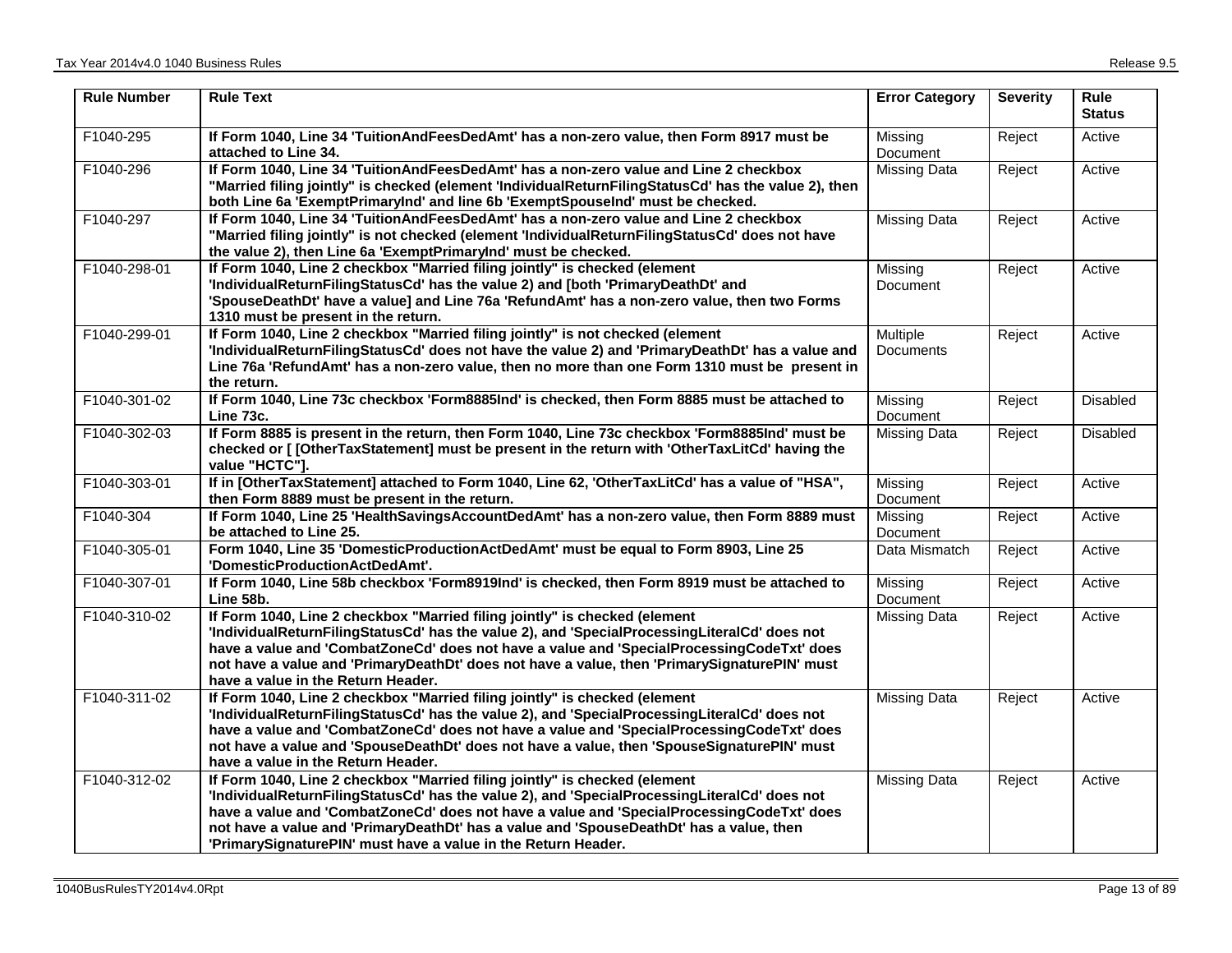| <b>Rule Number</b> | <b>Rule Text</b>                                                                                                                                                                                                                                                                                                                                   | <b>Error Category</b> | <b>Severity</b> | Rule<br><b>Status</b> |
|--------------------|----------------------------------------------------------------------------------------------------------------------------------------------------------------------------------------------------------------------------------------------------------------------------------------------------------------------------------------------------|-----------------------|-----------------|-----------------------|
| F1040-313-01       | If Form 1040, Line 2 checkbox "Married filing jointly" is checked (element<br>'IndividualReturnFilingStatusCd' has the value 2), and 'SpecialProcessingLiteralCd' has a value<br>and 'SpouseSignaturePIN' does not have a value in the Return Header, then<br>'PrimarySignaturePIN' must have a value in the Return Header.                        | <b>Missing Data</b>   | Reject          | Active                |
| F1040-314-01       | If Form 1040, Line 2 checkbox "Married filing jointly" is checked (element<br>'IndividualReturnFilingStatusCd' has the value 2), and 'SpecialProcessingLiteralCd' has a value<br>and 'PrimarySignaturePIN' does not have a value in the Return Header, then<br>'SpouseSignaturePIN' must have a value in the Return Header.                        | <b>Missing Data</b>   | Reject          | Active                |
| F1040-315-02       | If Form 1040, Line 2 checkbox "Married filing jointly" is checked (element<br>'IndividualReturnFilingStatusCd' has the value 2), and 'CombatZoneCd' has a value and<br>'SpouseSignaturePIN' does not have a value in the Return Header, then 'PrimarySignaturePIN'<br>must have a value in the Return Header.                                      | <b>Missing Data</b>   | Reject          | Active                |
| F1040-316-02       | If Form 1040, Line 2 checkbox "Married filing jointly" is checked (element<br>'IndividualReturnFilingStatusCd' has the value 2), and 'CombatZoneCd' has a value and<br>'PrimarySignaturePIN' does not have a value in the Return Header, then 'SpouseSignaturePIN'<br>must have a value in the Return Header.                                      | <b>Missing Data</b>   | Reject          | Active                |
| F1040-317-01       | If Form 1040, Line 2 checkbox "Married filing jointly" is checked (element<br>'IndividualReturnFilingStatusCd' has the value 2), and 'SpecialProcessingCodeTxt' has a value<br>and 'SpouseSignaturePIN' does not have a value in the Return Header, then<br>'PrimarySignaturePIN' must have a value in the Return Header.                          | <b>Missing Data</b>   | Reject          | Active                |
| F1040-318-01       | If Form 1040, Line 2 checkbox "Married filing jointly" is checked (element<br>'IndividualReturnFilingStatusCd' has the value 2), and 'SpecialProcessingCodeTxt' has a value<br>and 'PrimarySignaturePIN' does not have a value in the Return Header, then<br>'SpouseSignaturePIN' must have a value in the Return Header.                          | <b>Missing Data</b>   | Reject          | Active                |
| F1040-327-01       | If Form 1040, Line 1 checkbox "Single" or Line 4 checkbox "Head of household" or Line 5<br>checkbox "Qualifying widower" is checked (element 'IndividualReturnFilingStatusCd' has a value<br>of 1, 4 or 5) and Line 68 'RefundableAmerOppCreditAmt' has a non-zero value, then Line 37<br>'AdjustedGrossIncomeAmt' must not be greater than 89999. | <b>Incorrect Data</b> | Reject          | Active                |
| F1040-328-01       | If Form 1040, Line 2 checkbox "Married filing jointly" is checked (element<br>'IndividualReturnFilingStatusCd' has the value 2) and Line 68 'RefundableAmerOppCreditAmt'<br>has a non-zero value, then Line 37 'AdjustedGrossIncomeAmt' must not be greater than 179999.                                                                           | <b>Incorrect Data</b> | Reject          | Active                |
| F1040-329-01       | If Form 1040, Line 71 'ExcessSocSecAndTier1RRTATaxAmt' has a non-zero value, then at least<br>two Forms W-2 must be present in the return.                                                                                                                                                                                                         | Missing<br>Document   | Reject          | Active                |
| F1040-336-01       | If Form 1040, Line 2 checkbox "Married filing jointly" is not checked (element<br>'IndividualReturnFilingStatusCd' does not have the value 2) and 'PrimaryDeathDt' has a value and<br>Line 76a 'RefundAmt' has a non-zero value, then Form 1310 must be present in the return.                                                                     | Missing<br>Document   | Reject          | Active                |
| F1040-337-01       | Form 1040, Line 62 'TotalOtherTaxAmt' must be equal to the sum of all 'OtherTaxAmt' in the<br>[OtherTaxStatement].                                                                                                                                                                                                                                 | Data Mismatch         | Reject          | Active                |
| F1040-338          | If Form 1040, Line 14 'form4684Cd' has the value "F4684", then Form 4684 must be present in the<br>return.                                                                                                                                                                                                                                         | Missing<br>Document   | Reject          | Active                |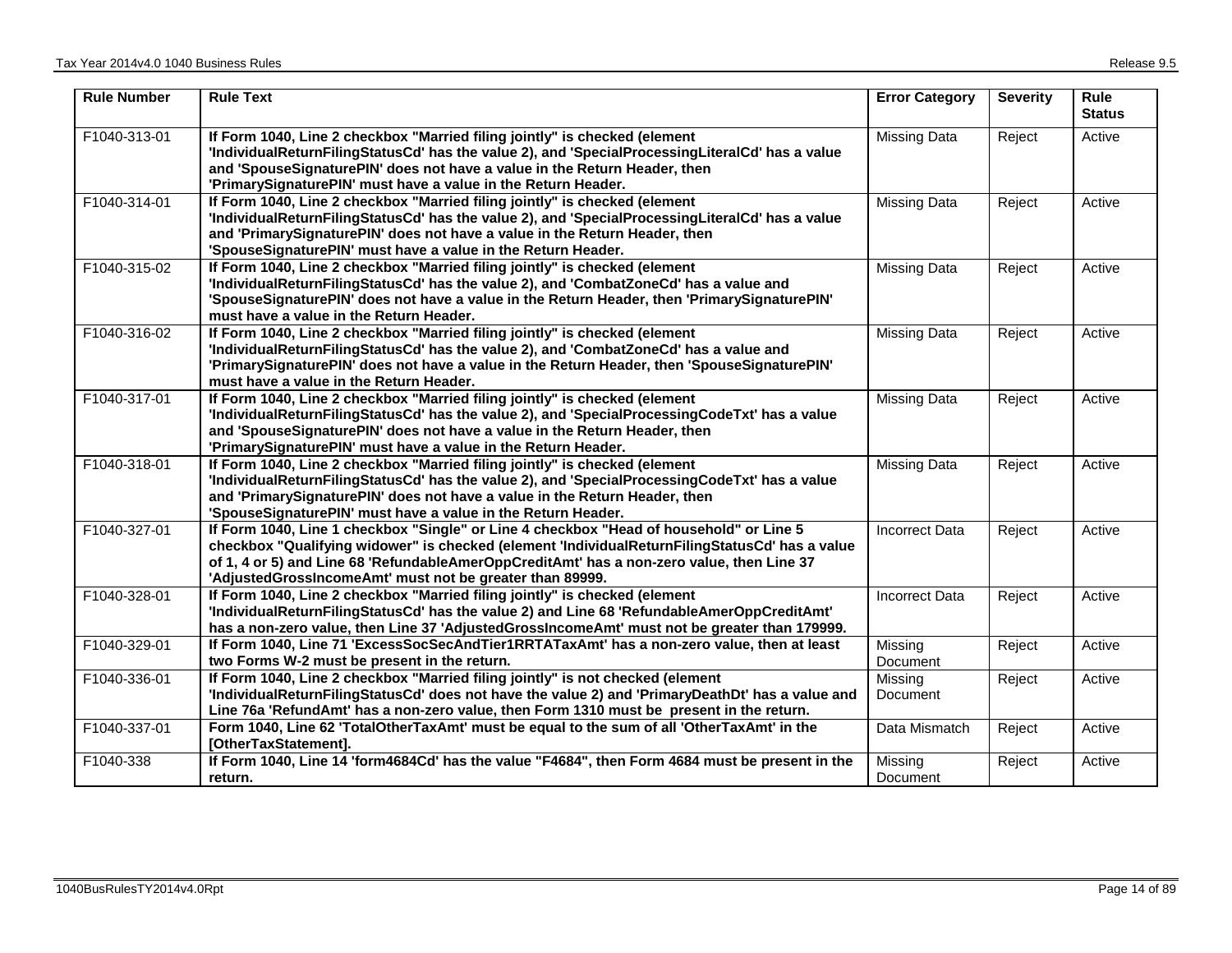| <b>Rule Number</b> | <b>Rule Text</b>                                                                                                                                                                                                                                                                                                                                                                                                                                                                                                                                 | <b>Error Category</b> | <b>Severity</b> | Rule<br><b>Status</b> |
|--------------------|--------------------------------------------------------------------------------------------------------------------------------------------------------------------------------------------------------------------------------------------------------------------------------------------------------------------------------------------------------------------------------------------------------------------------------------------------------------------------------------------------------------------------------------------------|-----------------------|-----------------|-----------------------|
| F1040-339-03       | If Form 1040, Line 1 checkbox "Single" is checked (element 'IndividualReturnFilingStatusCd' has<br>the value 1) and Line 6a checkbox 'ExemptPrimaryInd' is checked and Line 39a<br>'TotalBoxesCheckedCnt' does not have a value and Line 39b checkbox 'MustItemizeInd' is not<br>checked and Line 40 'modifiedStandardDeductionInd' does not have a value and Schedule A<br>(Form 1040) is not present in the return, then Line 40 'TotalltemizedOrStandardDedAmt' must<br>equal 6200.                                                           | <b>Incorrect Data</b> | Reject          | Active                |
| F1040-340-03       | If Form 1040, Line 1 checkbox "Single" is checked (element 'IndividualReturnFilingStatusCd' has<br>the value 1) and Line 6a checkbox 'ExemptPrimaryInd' is checked and Line 39a<br>'TotalBoxesCheckedCnt' has the value 1 and Line 39b checkbox 'MustItemizeInd' is not checked<br>and Line 40 'modifiedStandardDeductionInd' does not have a value and Schedule A (Form 1040)<br>is not present in the return, then Line 40 'TotalltemizedOrStandardDedAmt' must equal 7750.                                                                    | <b>Incorrect Data</b> | Reject          | Active                |
| F1040-341-03       | If Form 1040, Line 1 checkbox "Single" is checked (element 'IndividualReturnFilingStatusCd' has<br>the value 1) and Line 6a checkbox 'ExemptPrimaryInd' is checked and Line 39a<br>'TotalBoxesCheckedCnt' has the value 2 and Line 39b checkbox 'MustItemizeInd' is not checked<br>and Line 40 'modified Standard Deduction Ind' does not have a value and Schedule A (Form 1040)<br>is not present in the return, then Line 40 'TotalItemizedOrStandardDedAmt' must equal 9300.                                                                 | <b>Incorrect Data</b> | Reject          | Active                |
| F1040-342-03       | If Form 1040, Line 2 checkbox "Married filing jointly" is checked (element<br>'IndividualReturnFilingStatusCd' has the value 2) and [Line 6a checkbox 'ExemptPrimaryInd' and<br>6b checkbox 'ExemptSpouseInd' are checked] and Line 39a 'TotalBoxesCheckedCnt' does not<br>have a value and Line 39b checkbox 'MustItemizeInd' is not checked and Line 40<br>'modifiedStandardDeductionInd' does not have a value and Schedule A (Form 1040) is not<br>present in the return, then Line 40 'TotalltemizedOrStandardDedAmt' must equal 12400.     | <b>Incorrect Data</b> | Reject          | Active                |
| F1040-343-03       | If Form 1040, Line 2 checkbox "Married filing jointly" is checked (element<br>'IndividualReturnFilingStatusCd' has the value 2) and [Line 6a checkbox 'ExemptPrimaryInd' and<br>6b checkbox 'ExemptSpouseInd' are checked] and Line 39a 'TotalBoxesCheckedCnt' has the<br>value 1 and Line 39b checkbox 'Mustltemizelnd' is not checked and Line 40<br>'modifiedStandardDeductionInd' does not have a value and Schedule A (Form 1040) is not<br>present in the return, then Line 40 'TotalItemizedOrStandardDedAmt' must equal 13600.           | <b>Incorrect Data</b> | Reject          | Active                |
| F1040-344-03       | If Form 1040, Line 2 checkbox "Married filing jointly" is checked (element<br>'IndividualReturnFilingStatusCd' has the value 2) and [Line 6a checkbox 'ExemptPrimaryInd' and<br>6b checkbox 'ExemptSpouseInd' are checked] and Line 39a 'TotalBoxesCheckedCnt' has the<br>value 2 and Line 39b checkbox 'Mustltemizelnd' is not checked and Line 40<br>'modifiedStandardDeductionInd' does not have a value and Schedule A (Form 1040) is not<br>present in the return, then Line 40 'TotalltemizedOrStandardDedAmt' must equal 14800.           | <b>Incorrect Data</b> | Reject          | Active                |
| F1040-345-03       | If Form 1040, Line 2 checkbox "Married filing jointly" is checked (element<br>'IndividualReturnFilingStatusCd' has the value 2) and [Line 6a checkbox 'ExemptPrimaryInd' and<br>6b checkbox 'ExemptSpouseInd' are checked] and Line 39a checkbox 'TotalBoxesCheckedCnt'<br>has the value 3 and Line 39b checkbox 'MustItemizeInd' is not checked and Line 40<br>'modifiedStandardDeductionInd' does not have a value, and Schedule A (Form 1040) is not<br>present in the return, then Line 40 'TotalltemizedOrStandardDedAmt' must equal 16000. | <b>Incorrect Data</b> | Reject          | Active                |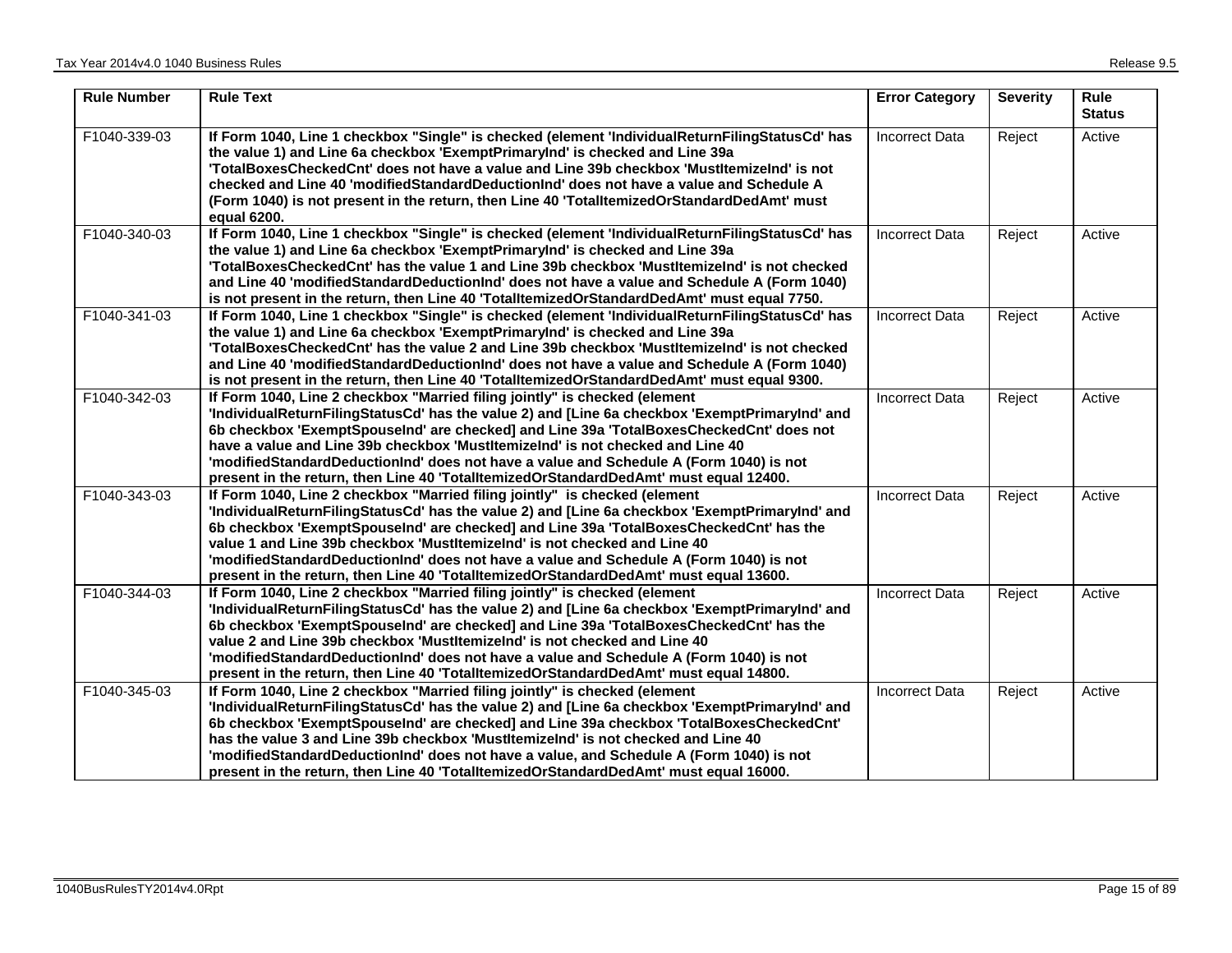| <b>Rule Number</b> | <b>Rule Text</b>                                                                                                                                                                                                                                                                                                                                                                                                                                                                                                                                 | <b>Error Category</b> | <b>Severity</b> | <b>Rule</b><br><b>Status</b> |
|--------------------|--------------------------------------------------------------------------------------------------------------------------------------------------------------------------------------------------------------------------------------------------------------------------------------------------------------------------------------------------------------------------------------------------------------------------------------------------------------------------------------------------------------------------------------------------|-----------------------|-----------------|------------------------------|
| F1040-346-03       | If Form 1040, Line 2 checkbox "Married filing jointly" is checked (element<br>'IndividualReturnFilingStatusCd' has the value 2) and [Line 6a checkbox 'ExemptPrimaryInd' and<br>6b checkbox 'ExemptSpouseInd' are checked] and Line 39a checkbox 'TotalBoxesCheckedCnt'<br>has the value 4 and Line 39b checkbox 'MustItemizeInd' is not checked and Line 40<br>'modifiedStandardDeductionInd' does not have a value, and Schedule A (Form 1040) is not<br>present in the return, then Line 40 'TotalltemizedOrStandardDedAmt' must equal 17200. | <b>Incorrect Data</b> | Reject          | Active                       |
| F1040-347-03       | If Form 1040, Line 3 checkbox "Married filing separately" is checked (element<br>'IndividualReturnFilingStatusCd' has the value 3) and Line 6a checkbox 'ExemptPrimaryInd' is<br>checked and Line 39a 'TotalBoxesCheckedCnt' does not have a value and Line 39b checkbox<br>'MustItemizelnd' is not checked and Line 40 'modifiedStandardDeductionInd' does not have a<br>value and Schedule A (Form 1040) is not present in the return, then Line 40<br>'TotalltemizedOrStandardDedAmt' must equal 6200.                                        | <b>Incorrect Data</b> | Reject          | Active                       |
| F1040-348-03       | If Form 1040, Line 3 checkbox "Married filing separately" is checked (element<br>'IndividualReturnFilingStatusCd' has the value 3) and Line 6a checkbox 'ExemptPrimaryInd' is<br>checked and Line 39a 'TotalBoxesCheckedCnt' has the value 1 and Line 39b checkbox<br>'MustItemizelnd' is not checked and Line 40 'modifiedStandardDeductionInd' does not have a<br>value and Schedule A (Form 1040) is not present in the return, then Line 40<br>'TotalltemizedOrStandardDedAmt' must equal 7400.                                              | <b>Incorrect Data</b> | Reject          | Active                       |
| F1040-349-03       | If Form 1040, Line 3 checkbox "Married filing separately" is checked (element<br>'IndividualReturnFilingStatusCd' has the value 3) and [Line 6a checkbox 'ExemptPrimaryInd' is<br>checked] and Line 39a 'TotalBoxesCheckedCnt' has the value 2 and Line 39b checkbox<br>'MustItemizeInd' is not checked and Line 40 'modifiedStandardDeductionInd' does not have a<br>value and Schedule A (Form 1040) is not present in the return, then Line 40<br>'TotalltemizedOrStandardDedAmt' must equal 8600.                                            | <b>Incorrect Data</b> | Reject          | Active                       |
| F1040-350-03       | If Form 1040, Line 4 checkbox "Head of Household" is checked (element<br>'IndividualReturnFilingStatusCd' has the value 4) and Line 6a checkbox 'ExemptPrimaryInd' is<br>checked and Line 39a 'TotalBoxesCheckedCnt' does not have a value and Line 39b checkbox<br>'MustItemizeInd' is not checked and Line 40 'modifiedStandardDeductionInd' does not have a<br>value and Schedule A (Form 1040) is not present in the return, then Line 40<br>'TotalltemizedOrStandardDedAmt' must equal 9100.                                                | <b>Incorrect Data</b> | Reject          | Active                       |
| F1040-351-03       | If Form 1040, Line 4 checkbox "Head of Household" is checked (element<br>'IndividualReturnFilingStatusCd' has the value 4) and Line 6a checkbox 'ExemptPrimaryInd' is<br>checked and Line 39a 'TotalBoxesCheckedCnt' has the value 1 and Line 39b checkbox<br>'MustItemizeInd' is not checked and Line 40 'modifiedStandardDeductionInd' does not have a<br>value and Schedule A (Form 1040) is not present in the return, then Line 40<br>'TotalltemizedOrStandardDedAmt' must equal 10650.                                                     | <b>Incorrect Data</b> | Reject          | Active                       |
| F1040-352-03       | If Form 1040, Line 4 checkbox "Head of Household" is checked (element<br>'IndividualReturnFilingStatusCd' has the value 4) and Line 6a checkbox 'ExemptPrimaryInd' is<br>checked and Line 39a 'TotalBoxesCheckedCnt' has the value 2 and Line 39b checkbox<br>'MustItemizeInd' is not checked and Line 40 'modifiedStandardDeductionInd' does not have a<br>value and Schedule A (Form 1040) is not present in the return, then Line 40<br>'TotalltemizedOrStandardDedAmt' must equal 12200.                                                     | <b>Incorrect Data</b> | Reject          | Active                       |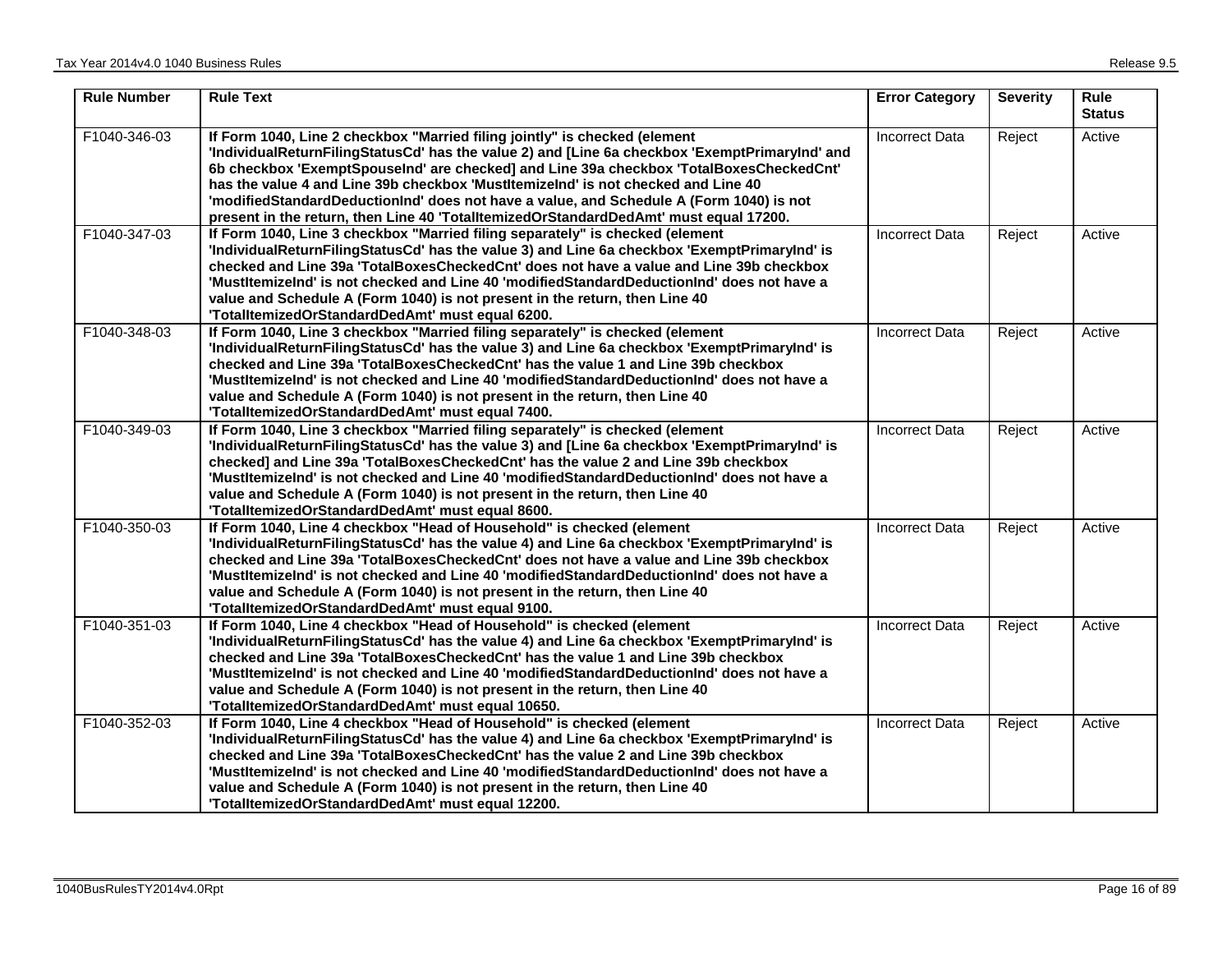| <b>Rule Number</b> | <b>Rule Text</b>                                                                                                                                                                                                                                                                                                                                                                                                                                                                                        | <b>Error Category</b>               | <b>Severity</b> | <b>Rule</b><br><b>Status</b> |
|--------------------|---------------------------------------------------------------------------------------------------------------------------------------------------------------------------------------------------------------------------------------------------------------------------------------------------------------------------------------------------------------------------------------------------------------------------------------------------------------------------------------------------------|-------------------------------------|-----------------|------------------------------|
| F1040-353-03       | If Form 1040, Line 5 checkbox "Qualifying Widow(er)" is checked (element<br>'IndividualReturnFilingStatusCd' has the value 5) and [Line 6a checkbox 'ExemptPrimaryInd' is<br>checked] and Line 39a 'TotalBoxesCheckedCnt' does not have a value and Line 39b checkbox<br>'MustItemizeInd' is not checked and Line 40 'modifiedStandardDeductionInd' does not have a<br>value and Schedule A (Form 1040) is not present in the return, then Line 40<br>'TotalltemizedOrStandardDedAmt' must equal 12400. | <b>Incorrect Data</b>               | Reject          | Active                       |
| F1040-354-03       | If Form 1040, Line 5 checkbox "Qualifying Widow(er)" is checked (element<br>'IndividualReturnFilingStatusCd' has the value 5) and [Line 6a checkbox 'ExemptPrimaryInd' is<br>checked] and Line 39a 'TotalBoxesCheckedCnt' has the value 1 and Line 39b checkbox<br>'MustItemizeInd' is not checked and Line 40 'modifiedStandardDeductionInd' does not have a<br>value and Schedule A (Form 1040) is not present in the return, then Line 40<br>'TotalltemizedOrStandardDedAmt' must equal 13600.       | <b>Incorrect Data</b>               | Reject          | Active                       |
| F1040-355-03       | If Form 1040, Line 5 checkbox "Qualifying Widow(er)" is checked (element<br>'IndividualReturnFilingStatusCd' has the value 5) and [Line 6a checkbox 'ExemptPrimaryInd' is<br>checked] and Line 39a 'TotalBoxesCheckedCnt' has the value 2 and Line 39b checkbox<br>'MustItemizeInd' is not checked and Line 40 'modifiedStandardDeductionInd' does not have a<br>value and Schedule A (Form 1040) is not present in the return, then Line 40<br>'TotalltemizedOrStandardDedAmt' must equal 14800.       | <b>Incorrect Data</b>               | Reject          | Active                       |
| F1040-358-02       | If Form 5405 is present in the return, then the sum of all Form 5405, Line 8<br>'FirstTimeHmByrRepaymentAmt' must be equal to Form 1040, Line 60b<br>'FirstTimeHmByrRepaymentAmt'.                                                                                                                                                                                                                                                                                                                      | Data Mismatch                       | Reject          | Active                       |
| F1040-359-02       | If Form 1040, Line 67 'AdditionalChildTaxCreditAmt', has a non-zero value, then Schedule<br>8812(Form 1040A or Form 1040) must be attached to Line 67.                                                                                                                                                                                                                                                                                                                                                  | Missing<br>Document                 | Reject          | Active                       |
| F1040-360          | If in [OtherAdjustmentsStatement] present in the return, 'OtherAdjustmentLitCd' has the value<br>"FORM 2555", then the corresponding 'OtherAdjustmentsAmt' must be equal to the sum of all<br>Forms 2555, Line 50 'HousingDeductionAmt'.                                                                                                                                                                                                                                                                | Math Error                          | Reject          | Active                       |
| F1040-361-03       | If Form 1040, Line 53 'ResidentialEnergyCreditAmt' has a non-zero value, then it must equal the<br>sum of all Form 5695, Line 15 'ResidentialEgyEffPropCrAmt'.                                                                                                                                                                                                                                                                                                                                          | Data Mismatch                       | Reject          | Active                       |
| F1040-362          | If Form 1040, Line 2 checkbox "Married filing jointly" is not checked (element<br>'IndividualReturnFilingStatusCd' does not have the value 2), then no more than one Form 4563<br>must be present in the return.                                                                                                                                                                                                                                                                                        | <b>Multiple</b><br><b>Documents</b> | Reject          | Active                       |
| F1040-363-01       | If in [OtherTaxStatement] present in the return, 'OtherTaxLitCd' has the value "HCTC", then Form<br>8885 must be present in the return.                                                                                                                                                                                                                                                                                                                                                                 | Missing<br><b>Document</b>          | Reject          | Disabled                     |
| F1040-364-01       | Bona fide residents of Puerto Rico with income excluded under Internal Revenue Code Section<br>933 should file Form 1040-PR or Form 1040-SS to claim Additional Child Tax Credit.                                                                                                                                                                                                                                                                                                                       | <b>Incorrect Data</b>               | Reject          | Active                       |
| F1040-365          | If Form 1040, Line 3 'NRALiteralCd' has the value "NRA" and checkbox "Married filing separately"<br>is checked (element 'IndividualReturnFilingStatusCd' has the value 3), then Line 6b checkbox<br>'ExemptSpouseInd' must not be checked.                                                                                                                                                                                                                                                              | <b>Incorrect Data</b>               | Reject          | Active                       |
| F1040-366-01       | If Form 1040, Line 3 'NRALiteralCd' has the value "NRA" and checkbox "Married filing separately"<br>is checked (element 'IndividualReturnFilingStatusCd' has the value 3), then Line 6b<br>'ExemptSpouseNm' must not have a value.                                                                                                                                                                                                                                                                      | <b>Incorrect Data</b>               | Reject          | Active                       |
| F1040-367-01       | If Form 1040, Line 3 'NRALiteralCd' has the value "NRA" and checkbox "Married filing separately"<br>is checked (element 'IndividualReturnFilingStatusCd' has the value 3), then Line 6b<br>'ExemptSpouseNameControlTxt' must not have a value.                                                                                                                                                                                                                                                          | <b>Incorrect Data</b>               | Reject          | Active                       |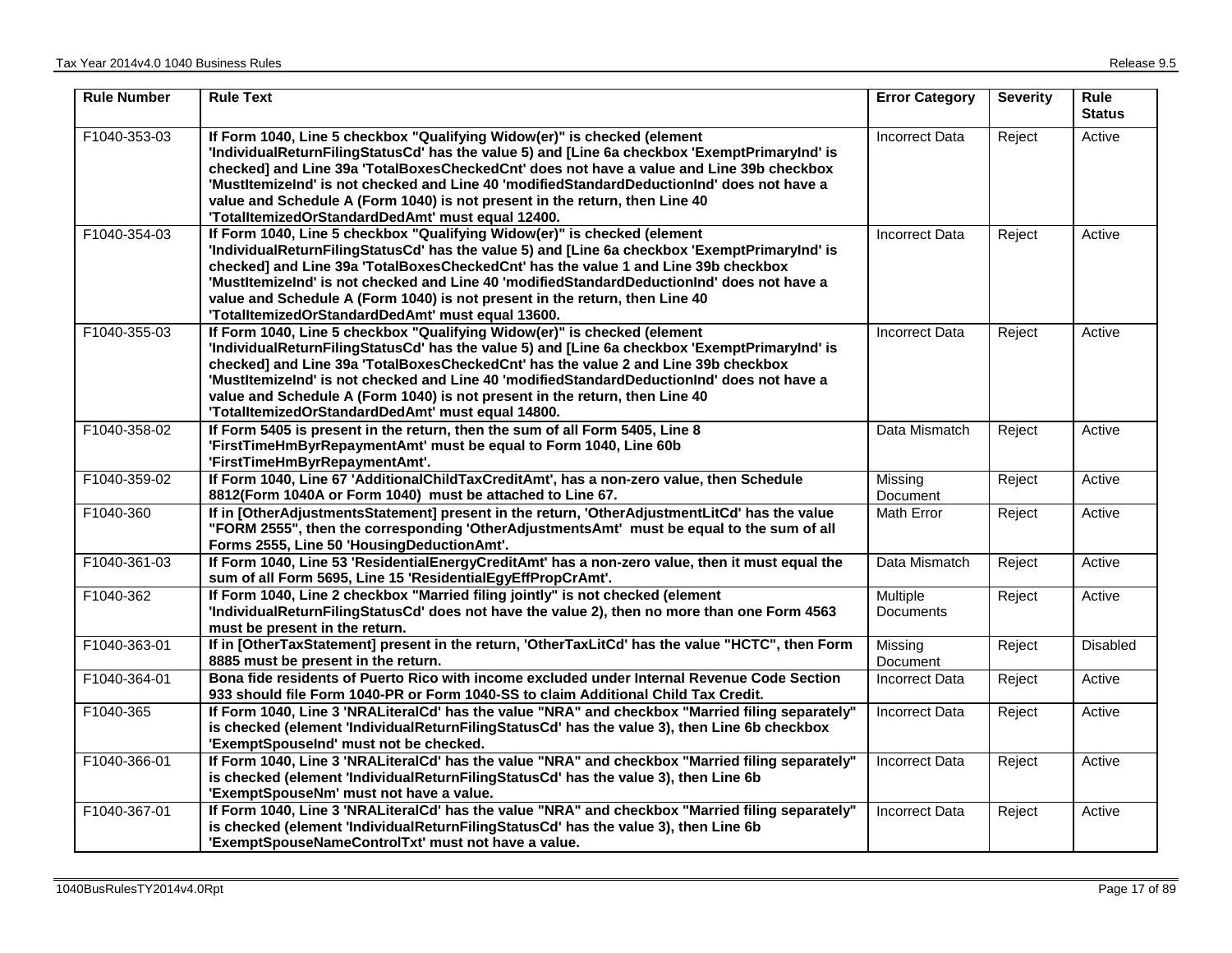| <b>Rule Number</b> | <b>Rule Text</b>                                                                                                                                                                                                                                                                                                                                                                    | <b>Error Category</b> | <b>Severity</b> | <b>Rule</b><br><b>Status</b> |
|--------------------|-------------------------------------------------------------------------------------------------------------------------------------------------------------------------------------------------------------------------------------------------------------------------------------------------------------------------------------------------------------------------------------|-----------------------|-----------------|------------------------------|
| F1040-369-01       | If in [OtherIncomeTypeStatement] present in the return, there is a<br>[NetOperatingLossCarryforwardDeductionStatement] attached to the 'OtherIncomeTypeStmt',<br>then the corresponding 'OtherIncomeLitCd' must have the value 'NOL' and 'OtherTaxAmt' must<br>have a non-zero value.                                                                                               | Incorrect Data        | Reject          | Active                       |
| F1040-370-03       | If Form 1040, Line 51 'RtrSavingsContributionsCrAmt' has a non-zero value and Line 1 checkbox<br>"Single" or Line 3 checkbox "Married filing separately" or Line 5 checkbox "Qualifying widow(er)<br>with dependent child" is checked (element 'IndividualReturnFilingStatusCd' has a value of 1, 3 or<br>5), then Line 37 'AdjustedGrossIncomeAmt' must not be greater than 30000. | <b>Incorrect Data</b> | Reject          | Active                       |
| F1040-371-03       | If Form 1040, Line 51 'RtrSavingsContributionsCrAmt' has a non-zero value and Line 4 checkbox<br>"Head of household" is checked (element 'IndividualReturnFilingStatusCd' has the value 4), then<br>Line 37 'AdjustedGrossIncomeAmt' must not be greater than 45000.                                                                                                                | <b>Incorrect Data</b> | Reject          | Active                       |
| F1040-372-03       | If Form 1040, Line 51 'RtrSavingsContributionsCrAmt' has a non-zero value and Line 2 checkbox<br>"Married filing jointly" is checked (element 'IndividualReturnFilingStatusCd' has the value 2), then<br>Line 37 'AdjustedGrossIncomeAmt' must not be greater than 60000.                                                                                                           | <b>Incorrect Data</b> | Reject          | Active                       |
| F1040-373-03       | If in [OtherTaxStatement] attached to Form 1040, Line 62, 'OtherTaxLitCd' has the value "8936R",<br>then the corresponding 'OtherTaxAmt' must have a non-zero value.                                                                                                                                                                                                                | <b>Missing Data</b>   | Reject          | Active                       |
| F1040-376          | Form 1040, Line 36 'OtherAdjustmentsTotalAmt' must be equal to the sum of all<br>'OtherAdjustmentsAmt' in [OtherAdjustmentsStatement].                                                                                                                                                                                                                                              | Data Mismatch         | Reject          | Active                       |
| F1040-377-03       | If Form 1040, Line 2 checkbox "Married filing jointly" is not checked (element<br>'IndividualReturnFilingStatusCd' does not have the value 2) and the number of Qualifying Child's<br>SSN that has a value on Schedule EIC(Form 1040A or 1040) is one, then Form 1040, Line 37<br>'AdjustedGrossIncomeAmt' must not be greater than 38511.                                          | <b>Incorrect Data</b> | Reject          | Active                       |
| F1040-378-03       | If Form 1040, Line 2 checkbox "Married filing jointly" is checked (element<br>'IndividualReturnFilingStatusCd' has the value 2) and the number of Qualifying Child's SSN that<br>has a value on Schedule EIC(Form 1040A or 1040) is one, then Form 1040, Line 37<br>'AdjustedGrossIncomeAmt' must not be greater than 43941.                                                        | <b>Incorrect Data</b> | Reject          | Active                       |
| F1040-379-03       | If Form 1040, Line 2 checkbox "Married filing jointly" is not checked (element<br>'IndividualReturnFilingStatusCd' does not have the value 2) and the number of Qualifying Child's<br>SSN that has a value on Schedule EIC(Form 1040A or 1040) is two, then Form 1040, Line 37<br>'AdjustedGrossIncomeAmt' must not be greater than 43756.                                          | <b>Incorrect Data</b> | Reject          | Active                       |
| F1040-380-03       | If Form 1040, Line 2 checkbox "Married filing jointly" is checked (element<br>'IndividualReturnFilingStatusCd' has the value 2) and the number of Qualifying Child's SSN that<br>has a value on Schedule EIC(Form 1040A or 1040) is two, then Form 1040, Line 37<br>'AdjustedGrossIncomeAmt' must not be greater than 49186.                                                        | <b>Incorrect Data</b> | Reject          | Active                       |
| F1040-381-03       | If Form 1040, Line 2 checkbox "Married filing jointly" is not checked (element<br>'IndividualReturnFilingStatusCd' does not have the value 2) and the number of Qualifying Child's<br>SSN that has a value on Schedule EIC(Form 1040A or 1040) is three, then Form 1040, Line 37<br>'AdjustedGrossIncomeAmt' must not be greater than 46997.                                        | <b>Incorrect Data</b> | Reject          | Active                       |
| F1040-382-03       | If Form 1040, Line 2 checkbox "Married filing jointly" is checked (element<br>'IndividualReturnFilingStatusCd' has the value 2) and the number of Qualifying Child's SSN that<br>has a value on Schedule EIC(Form 1040A or 1040) is three, then Form 1040, Line 37<br>'AdjustedGrossIncomeAmt' must not be greater than 52427.                                                      | <b>Incorrect Data</b> | Reject          | Active                       |
| F1040-383-03       | If the number of Qualifying Child's SSN that has a value on Schedule EIC (Form 1040A or 1040) is<br>one, then Form 1040, Line 66a 'EarnedIncomeCreditAmt' must not be greater than 3305.                                                                                                                                                                                            | <b>Incorrect Data</b> | Reject          | Active                       |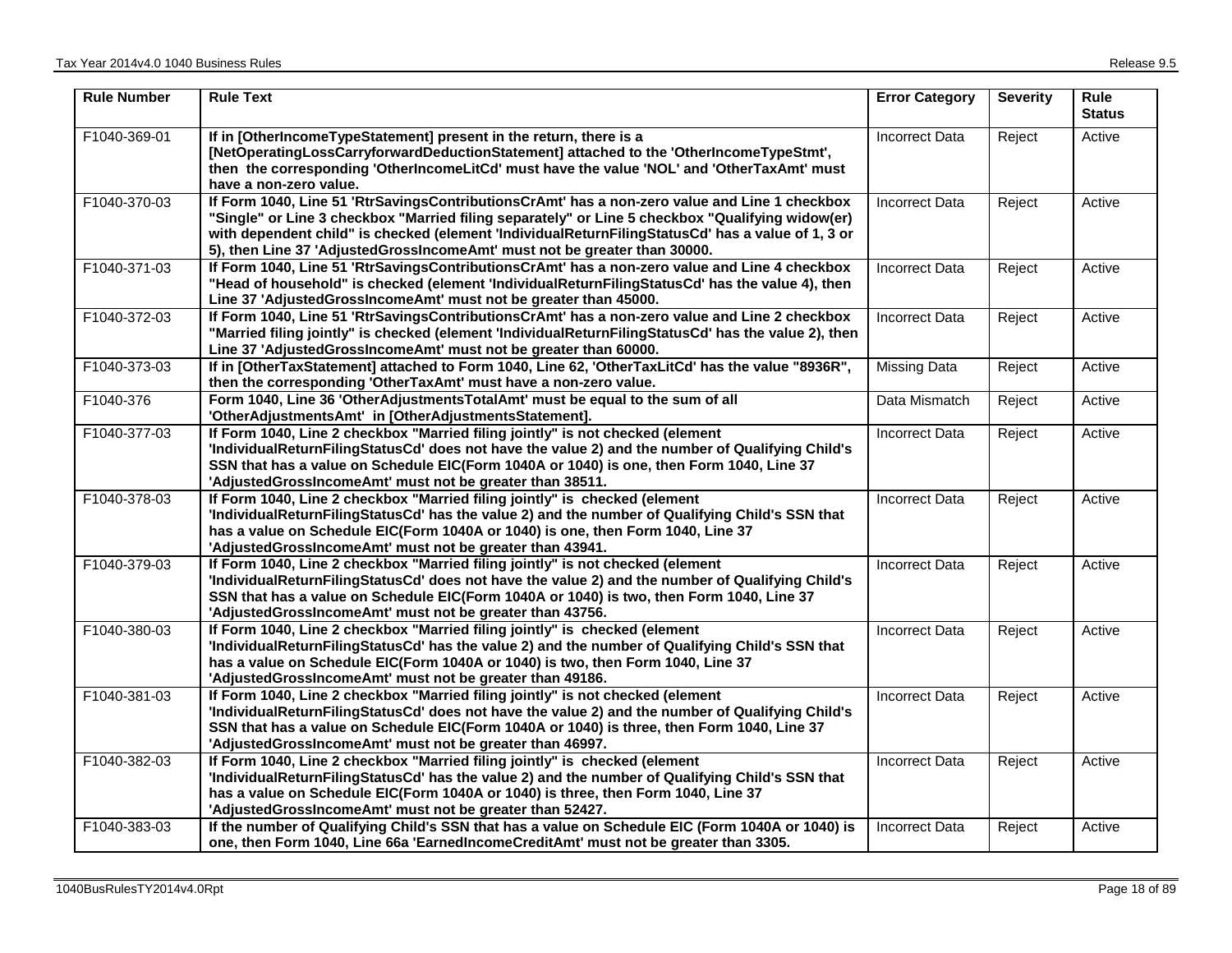| <b>Rule Number</b> | <b>Rule Text</b>                                                                                                                                                                                                                                                                                                                                                                                                                                                                                                                                    | <b>Error Category</b> | <b>Severity</b> | <b>Rule</b><br><b>Status</b> |
|--------------------|-----------------------------------------------------------------------------------------------------------------------------------------------------------------------------------------------------------------------------------------------------------------------------------------------------------------------------------------------------------------------------------------------------------------------------------------------------------------------------------------------------------------------------------------------------|-----------------------|-----------------|------------------------------|
| F1040-384-03       | If the number of Qualifying Child's SSN that has a value on Schedule EIC (Form 1040A or 1040) is<br>two, then Form 1040, Line 66a 'EarnedIncomeCreditAmt' must not be greater than 5460.                                                                                                                                                                                                                                                                                                                                                            | Incorrect Data        | Reject          | Active                       |
| F1040-385-03       | If the number of Qualifying Child's SSN that has a value on Schedule EIC (Form 1040A or 1040) is<br>three, then Form 1040, Line 66a 'EarnedIncomeCreditAmt' must not be greater than 6143.                                                                                                                                                                                                                                                                                                                                                          | <b>Incorrect Data</b> | Reject          | Active                       |
| F1040-386-03       | If Form 1040, Line 3 checkbox "Married filing separately" is checked (element<br>'IndividualReturnFilingStatusCd' has the value 3) and [Line 6a checkbox 'ExemptPrimaryInd' and<br>6b checkbox 'ExemptSpouseInd' are checked] and Line 39a checkbox 'TotalBoxesCheckedCnt'<br>has the value 3 and Line 39b checkbox 'MustItemizeInd' is not checked and Line 40<br>'modifiedStandardDeductionInd' does not have a value, and Schedule A (Form 1040) is not<br>present in the return, then Line 40 'TotalltemizedOrStandardDedAmt' must equal 9800.  | Incorrect Data        | Reject          | Active                       |
| F1040-387-03       | If Form 1040, Line 3 checkbox "Married filing separately" is checked (element<br>'IndividualReturnFilingStatusCd' has the value 3) and [Line 6a checkbox 'ExemptPrimaryInd' and<br>6b checkbox 'ExemptSpouseInd' are checked] and Line 39a checkbox 'TotalBoxesCheckedCnt'<br>has the value 4 and Line 39b checkbox 'MustItemizelnd' is not checked and Line 40<br>'modifiedStandardDeductionInd' does not have a value, and Schedule A (Form 1040) is not<br>present in the return, then Line 40 'TotalltemizedOrStandardDedAmt' must equal 11000. | <b>Incorrect Data</b> | Reject          | Active                       |
| F1040-388-02       | Form 1040, Line 72 'TotalFuelTaxCreditAmt' must be equal to Form 4136, Line 17<br>'TotalFuelTaxCreditAmt'.                                                                                                                                                                                                                                                                                                                                                                                                                                          | Data Mismatch         | Reject          | Active                       |
| F1040-389          | If Form 1040, Line 3 checkbox "Married filing separately" is checked (element<br>'IndividualReturnFilingStatusCd' has the value 3), then Form 8863 must not be present in the<br>return.                                                                                                                                                                                                                                                                                                                                                            | <b>Incorrect Data</b> | Reject          | Active                       |
| F1040-394-01       | Form 1040, Line 60b 'FirstTimeHmByrRepaymentAmt' must not be greater than the First Time<br>Homebuyer Credit amount in the e-file database.                                                                                                                                                                                                                                                                                                                                                                                                         | <b>Incorrect Data</b> | Reject          | Active                       |
| F1040-395          | The total number of checkboxes checked on Form 1040, Line 39a 'Primary65OrOlderInd' and<br>'PrimaryBlindInd' and 'Spouse65OrOlderInd' and 'SpouseBlindInd' must be equal to the value on<br>Line 39a 'TotalBoxesCheckedCnt'.                                                                                                                                                                                                                                                                                                                        | Data Mismatch         | Reject          | Active                       |
| F1040-396-01       | If Form 1040, Line 2 checkbox "Married filing jointly" is checked (element<br>'IndividualReturnFilingStatusCd' has the value 2), and the sum of [Line 37<br>'AdjustedGrossIncomeAmt' and Line 33 'StudentLoanInterestDedAmt'] is greater than 160000,<br>then Line 33 'StudentLoanInterestDedAmt' must be equal to zero if an amount is entered.                                                                                                                                                                                                    | <b>Incorrect Data</b> | Reject          | Active                       |
| F1040-397-01       | If Form 1040, Line 1 checkbox "Single" is checked (element 'IndividualReturnFilingStatusCd' has<br>the value 1), and the sum of [ Line 37 'AdjustedGrossIncomeAmt' and Line 33<br>'StudentLoanInterestDedAmt'] is greater than 80000, then Line 33 'StudentLoanInterestDedAmt'<br>must be equal to zero if an amount is entered.                                                                                                                                                                                                                    | <b>Incorrect Data</b> | Reject          | Active                       |
| F1040-398-01       | If Form 1040, Line 4 checkbox "Head of household" is checked (element<br>'IndividualReturnFilingStatusCd' has the value 4), and the sum of [ Line 37<br>'AdjustedGrossIncomeAmt' and Line 33 'StudentLoanInterestDedAmt' ] is greater than 80000,<br>then Line 33 'StudentLoanInterestDedAmt' must be equal to zero if an amount is entered.                                                                                                                                                                                                        | <b>Incorrect Data</b> | Reject          | Active                       |
| F1040-399-01       | If Form 1040, Line 5 checkbox "Qualifying widow(er) with dependent child" is checked (element<br>'IndividualReturnFilingStatusCd' has the value 5), and the sum of [ Line 37<br>'AdjustedGrossIncomeAmt' and Line 33 'StudentLoanInterestDedAmt'] is greater than 80000,<br>then Line 33 'StudentLoanInterestDedAmt' must be equal to zero if an amount is entered.                                                                                                                                                                                 | <b>Incorrect Data</b> | Reject          | Active                       |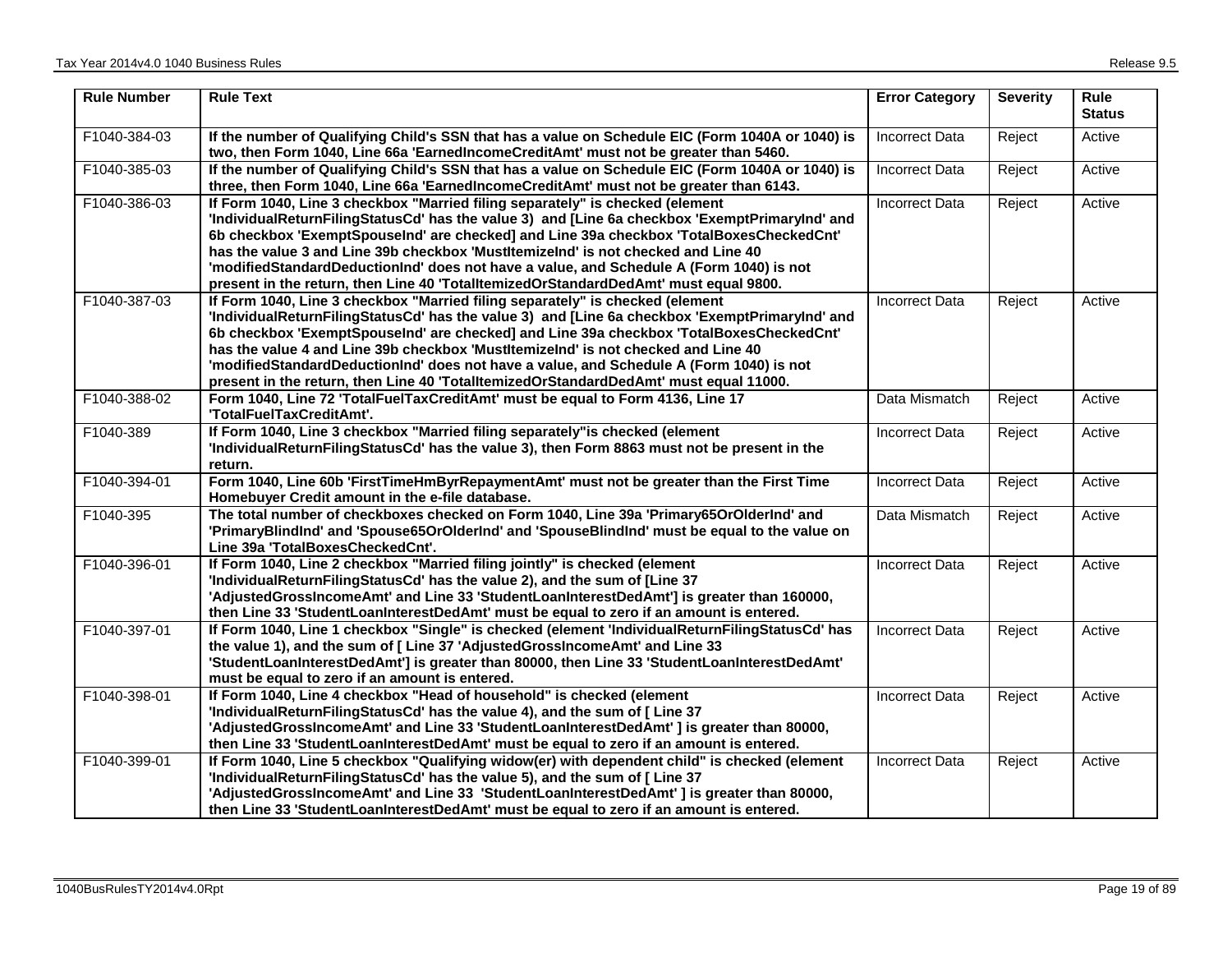| <b>Rule Number</b> | <b>Rule Text</b>                                                                                                                                                                                                                                                                                                                                                                                                                                                                | <b>Error Category</b> | <b>Severity</b> | <b>Rule</b><br><b>Status</b> |
|--------------------|---------------------------------------------------------------------------------------------------------------------------------------------------------------------------------------------------------------------------------------------------------------------------------------------------------------------------------------------------------------------------------------------------------------------------------------------------------------------------------|-----------------------|-----------------|------------------------------|
| F1040-402-01       | If [FEC Record] is present in the return, then in [WagesNotShownSchedule], there must be at<br>least one 'WagesLiteralCd' that has the value "FEC" or Form 1040, Line 16b<br>'ForeignEmployerPensionCd' must have the value "FEP" or Form 1040, Line 16b<br>'TaxableForeignPensionsTotalAmt' must have a non-zero value.                                                                                                                                                        | <b>Missing Data</b>   | Reject          | Active                       |
| F1040-403-01       | For each dependent on Form 1040, Line 6c(2), whose 'DiedLiteralCd' has the value "DIED", there<br>must be a binary attachment with Description beginning with "BirthCertificate" or<br>"DeathCertificate" or "HospitalMedicalRecords" present in the return.                                                                                                                                                                                                                    | Missing<br>Document   | Reject          | Active                       |
| F1040-404-01       | If in [OtherTaxStatement] attached to Form 1040, Line 62, 'OtherTaxLitCd' has the value "HCTC",<br>then the corresponding 'OtherTaxAmt' must be equal to the sum of all Form 8885, Line 5<br>'HealthCoverageTaxCreditAmt' with a value less than zero. (The negative sign for the Form 8885,<br>Line 5 amount will be disregarded.)                                                                                                                                             | <b>Incorrect Data</b> | Reject          | Disabled                     |
| F1040-405-01       | If Form 1040, Line 4 checkbox "Head of Household" is checked (element<br>'IndividualReturnFilingStatusCd' has the value 4), then 'SpouseSignaturePIN' must not have a<br>value in the Return Header.                                                                                                                                                                                                                                                                            | <b>Incorrect Data</b> | Reject          | Active                       |
| F1040-406-01       | If Form 1040, Line 3 checkbox "Married filing separately' is checked (element<br>'IndividualReturnFilingStatusCd' has the value 3) and Line 6b checkbox 'ExemptSpouseInd' is<br>checked, then spouse must have no income (or loss).                                                                                                                                                                                                                                             | <b>Incorrect Data</b> | Reject          | Active                       |
| F1040-407-01       | If Form 1040, Line 4 checkbox "Head of Household" is checked (element<br>'IndividualReturnFilingStatusCd' has the value 4), and Line 6b checkbox 'ExemptSpouseInd' is<br>checked, then spouse must have no income (or loss).                                                                                                                                                                                                                                                    | <b>Incorrect Data</b> | Reject          | Active                       |
| F1040-408          | If Form 1040, Line 3 checkbox "Married filing separately" is checked (element<br>'IndividualReturnFilingStatusCd' has the value 3), then Line 33 'StudentLoanInterestDedAmt'<br>must have a zero value if an amount is entered.                                                                                                                                                                                                                                                 | <b>Incorrect Data</b> | Reject          | Active                       |
| F1040-409          | Data on the tax return indicates that the filer is a bona fide resident of Puerto Rico with only<br>Puerto Rico income and does not have a U. S. tax filing obligation. However, if the filer has self-<br>employment income from Puerto Rico and/or wishes to claim the Additional Child Tax Credit,<br>they must do so on a Form 1040-PR or Form 1040-SS. Otherwise, they should file a return with<br>the Departamento de Hacienda, PO Box 9022501, San Juan, PR 00902-2501. | Unsupported           | Reject          | <b>Disabled</b>              |
| F1040-410-01       | Form 1040, Line 67 'AdditionalChildTaxCreditAmt' must be equal to Schedule 8812(Form 1040A<br>or Form 1040), Line 13 'AdditionalChildTaxCreditAmt'.                                                                                                                                                                                                                                                                                                                             | Data Mismatch         | Reject          | Active                       |
| F1040-411-01       | If Form 1040, Line 78 'OwedAmt' has a value greater than zero, then Line 76a 'RefundAmt' must<br>be equal to zero if an amount is entered.                                                                                                                                                                                                                                                                                                                                      | <b>Incorrect Data</b> | Reject          | Active                       |
| F1040-412-01       | If Form 1040, Line 76a 'RefundAmt' has a value greater than zero, then Line 78 'OwedAmt' must<br>be equal to zero if an amount is entered.                                                                                                                                                                                                                                                                                                                                      | <b>Incorrect Data</b> | Reject          | Active                       |
| F1040-413-03       | Form 1040, Line 60a 'HouseholdEmploymentTaxAmt' must be equal to the sum of all Schedule H<br>(Form 1040), Line 8 'TotSocSecMedcrAndFedIncmTaxAmt' and Line 26<br>'CombinedFUTATaxPlusNetTaxesAmt'.                                                                                                                                                                                                                                                                             | Math Error            | Reject          | Active                       |
| F1040-414-01       | If Form 1040, Line 6c(2) 'DependentSSN' has an ITIN and Line 6c(4) checkbox<br>'EligibleForChildTaxCreditInd' is checked for that dependent, and Line 52, 'ChildTaxCreditAmt'<br>has a non-zero value, then Schedule 8812 (Form 1040A or Form 1040) must be present in the<br>return.                                                                                                                                                                                           | Missing<br>Document   | Reject          | Active                       |
| F1040-420-01       | The sum of all 'OtherTaxAmt' in [OtherTaxStatement] attached to Form 1040, Line 62 with<br>corresponding 'OtherTaxLitCd' having the value "FROM FORM 8960" must be equal to Form<br>8960, Line 17 'IndivNetInvstIncomeTaxAmt'.                                                                                                                                                                                                                                                  | Data Mismatch         | Reject          | Active                       |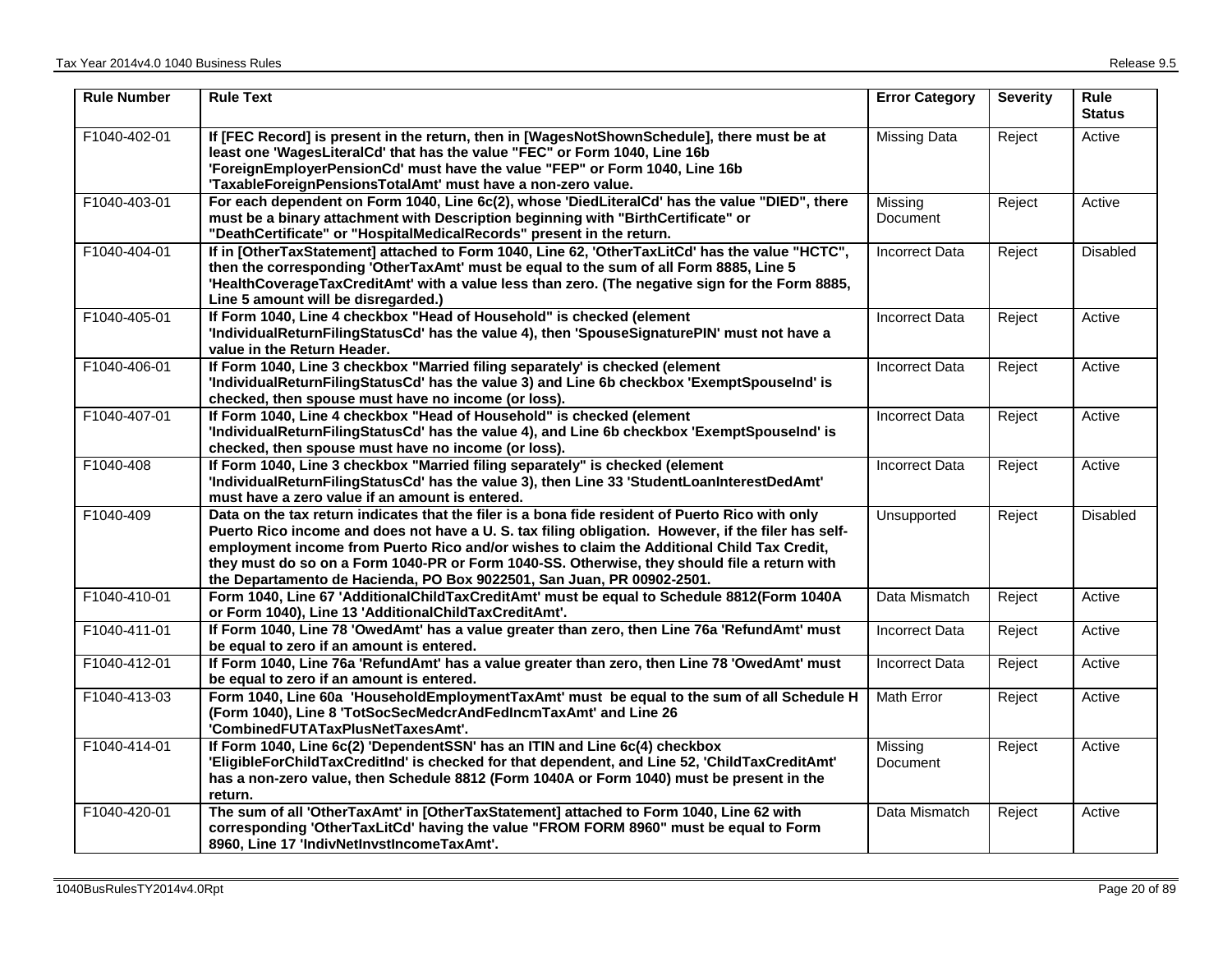| <b>Rule Number</b> | <b>Rule Text</b>                                                                                                                                                                                                                                                                                                                                                                           | <b>Error Category</b>               | <b>Severity</b> | <b>Rule</b><br><b>Status</b> |
|--------------------|--------------------------------------------------------------------------------------------------------------------------------------------------------------------------------------------------------------------------------------------------------------------------------------------------------------------------------------------------------------------------------------------|-------------------------------------|-----------------|------------------------------|
| F1040-421-01       | If in [OtherTaxStatement] attached to Form 1040, Line 62, at least one 'OtherTaxLitCd' has the<br>value "SEC. 1291 INTEREST" and the corresponding 'OtherTaxAmt' has a value greater than zero,<br>then Form 8621, Line 16f 'InterestOnEachNetIncrInTaxAmt' must have a value greater than zero.                                                                                           | <b>Missing Data</b>                 | Reject          | Active                       |
| F1040-422-01       | If Form 8621, Line 16f, 'InterestOnEachNetIncrInTaxAmt' has a non-zero value, then there must be<br>an [OtherTaxStatement] attached to Form 1040, Line 62, with 'OtherTaxLitCd' having the value<br>"SEC. 1291 INTEREST" and the corresponding 'OtherTaxAmt' with a non-zero value.                                                                                                        | <b>Missing Data</b>                 | Reject          | Active                       |
| F1040-423-01       | If in [OtherTaxStatement] attached to Form 1040, Line 62, at least one 'OtherTaxLitCd' has the<br>value "SEC. 1294 DEFERRED TAX" and the corresponding 'OtherTaxAmt' has a value greater<br>than zero, then Form 8621, Line 23 'DeferredTaxDueWithThisRetAmt' must have a value greater<br>than zero.                                                                                      | <b>Missing Data</b>                 | Reject          | Active                       |
| F1040-424-01       | If Form 8621, Line 23, 'DeferredTaxDueWithThisRetAmt', has a non-zero value, then there must be<br>an [OtherTaxStatement] attached to Form 1040, Line 62, with 'OtherTaxLitCd' having the value<br>"SEC. 1294 DEFERRED TAX" and the corresponding 'OtherTaxAmt' with a non-zero value.                                                                                                     | <b>Missing Data</b>                 | Reject          | Active                       |
| F1040-425-01       | If in [OtherTaxStatement] attached to Form 1040, Line 62, at least one 'OtherTaxLitCd' has the<br>value "SEC. 1294 INTEREST" and the corresponding 'OtherTaxAmt' has a value greater than zero,<br>then Form 8621, Line 24 'AccruedInterestDueThisRetAmt' must have a value greater than zero.                                                                                             | <b>Missing Data</b>                 | Reject          | Active                       |
| F1040-426-01       | If on Form 8621, Line 24 'AccruedInterestDueThisRetAmt', has a non-zero value, then there must<br>be an [OtherTaxStatement] attached to Form 1040, Line 62, with 'OtherTaxLitCd' having the value<br>"SEC. 1294 INTEREST" and the corresponding 'OtherTaxAmt' with a non-zero value.                                                                                                       | <b>Missing Data</b>                 | Reject          | Active                       |
| F1040-427-01       | If Form 1040, Line 5 checkbox "Qualifying widow(er) with dependent child" is checked (element<br>'IndividualReturnFilingStatusCd' has a value 5), then [ Line 6c 'ChldWhoLivedWithYouCnt' or<br>'ChldNotLivingWithYouCnt' must be greater than zero ] or Line 4 'QualifyingHOHNm' must have a<br>value.                                                                                    | <b>Incorrect Data</b>               | Reject          | Active                       |
| F1040-428          | The e-File database indicates a First Time Homebuyer Installment Payment is due for the Primary<br>SSN. Include amount on Line 59b, 'FirstTimeHmByrRepaymentAmt' of Form 1040 and attach<br>Form 5405 if required.                                                                                                                                                                         | <b>Missing Data</b>                 | Reject          | Active                       |
| F1040-429          | The e-File database indicates a First Time Homebuyer Installment Payment is due for the Spouse<br>SSN. Include amount on Line 59b, 'FirstTimeHmByrRepaymentAmt' of Form 1040 and attach<br>Form 5405 if required.                                                                                                                                                                          | <b>Missing Data</b>                 | Reject          | Active                       |
| F1040-430          | Form 1040, Line 23 'EducatorExpensesAmt' must be equal to zero if an amount is entered.                                                                                                                                                                                                                                                                                                    | <b>Incorrect Data</b>               | Reject          | Active                       |
| F1040-431          | Form 1040, Line 34 'TuitionAndFeesDedAmt' must be equal to zero if an amount is entered.                                                                                                                                                                                                                                                                                                   | <b>Incorrect Data</b>               | Reject          | Active                       |
| F1040-432          | Form 1040, Line 73c checkbox 'Form8885Ind' must not be checked.                                                                                                                                                                                                                                                                                                                            | <b>Incorrect Data</b>               | Reject          | Active                       |
| F1040-434          | If [OtherTaxStatement] is present in the return, then 'OtherTaxLitCd' must not have the value<br>"HCTC".                                                                                                                                                                                                                                                                                   | <b>Incorrect Data</b>               | Reject          | Active                       |
| F1040-510          | If Form 1040, Line 6a checkbox 'ExemptPrimaryInd' is checked, then Primary SSN in the Return<br>Header must not be the same as a 'DependentSSN' on another tax return.                                                                                                                                                                                                                     | <b>Incorrect Data</b>               | Reject          | Active                       |
| F1040-511          | If Line 1 checkbox "Single" or Line 2 checkbox "Married filing jointly" or Line 5 checkbox<br>"Qualifying widow(er) with dependent child" is checked (element<br>'IndividualReturnFilingStatusCd' has a value 1 or 2 or 5), then the Primary SSN in the Return<br>Header must not be equal to Spouse SSN on another tax return in which Married Filing Separately<br>is the filing status. | Database<br><b>Validation Error</b> | Reject          | Active                       |
| F1040-512          | Each Dependent's SSN on this return cannot be used on another return as a Primary or<br>Secondary SSN with Line 6a checkbox 'ExemptPrimaryInd' or Line 6b checkbox<br>'ExemptSpouseInd' checked on that return.                                                                                                                                                                            | <b>Incorrect Data</b>               | Reject          | Active                       |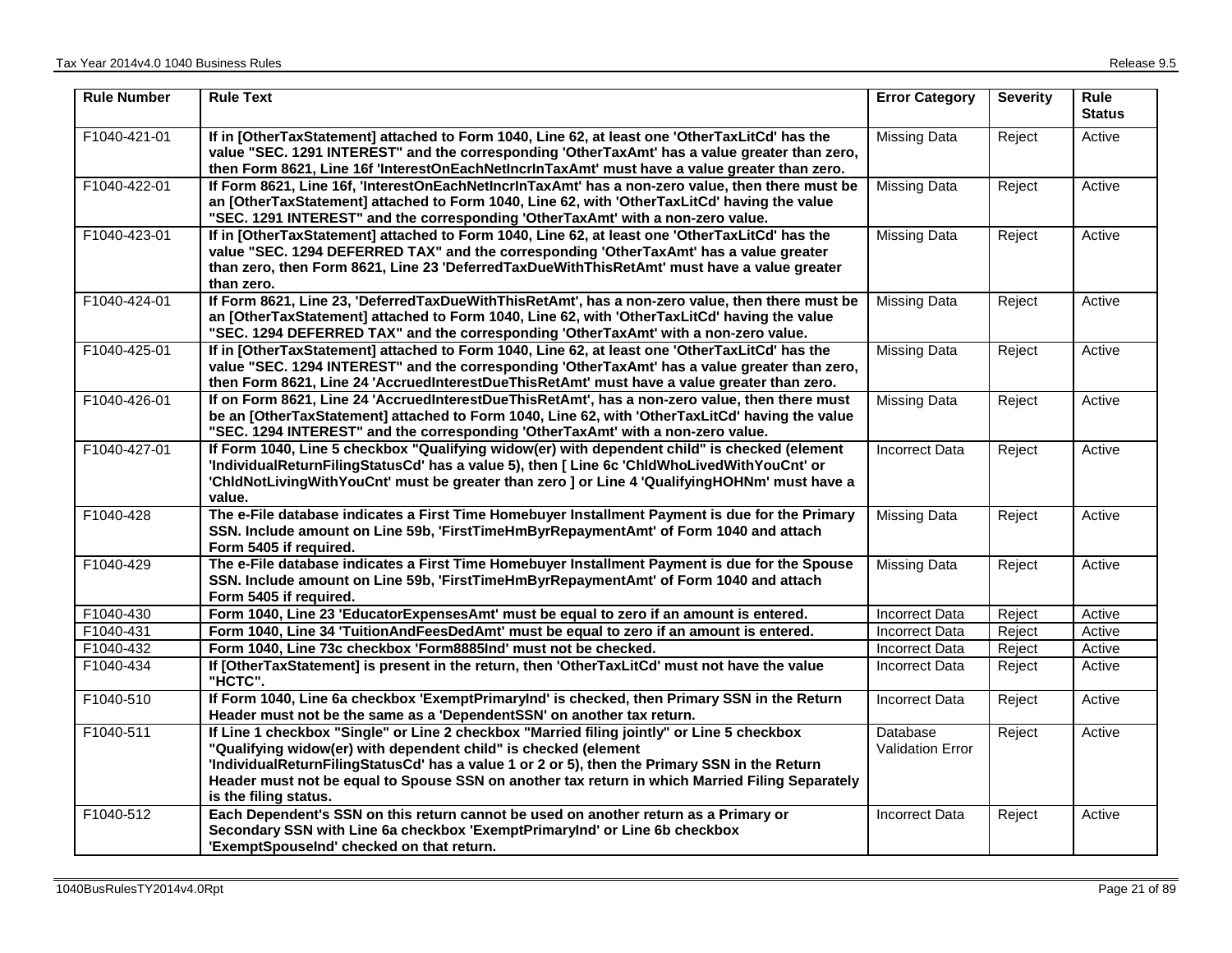| <b>Rule Number</b> | <b>Rule Text</b>                                                                                                                                                                                                                                                                                                                                                                                                                                                                               | <b>Error Category</b>      | <b>Severity</b>    | Rule<br><b>Status</b> |
|--------------------|------------------------------------------------------------------------------------------------------------------------------------------------------------------------------------------------------------------------------------------------------------------------------------------------------------------------------------------------------------------------------------------------------------------------------------------------------------------------------------------------|----------------------------|--------------------|-----------------------|
| F1040-513          | If Form 1040, Line 6b checkbox 'ExemptSpouseInd' is checked, then Spouse SSN in the Return<br>Header must not be the same as a 'DependentSSN' on another tax return.                                                                                                                                                                                                                                                                                                                           | <b>Incorrect Data</b>      | Reject             | Active                |
| F1040-524-01       | If 'PINTypeCd' in the Return Header has the value "Self-Select On-Line" and Form 1040, Line 2<br>checkbox "Married filing jointly" is not checked (element 'IndividualReturnFilingStatusCd' does<br>not have the value 2), then 'PrimaryBirthDt' in the Return Header must match the e-File database.                                                                                                                                                                                          | <b>Incorrect Data</b>      | Reject             | Active                |
| F1040-525-02       | If 'PINTypeCd' in the Return Header has the value "Self-Select On-Line" and Form 1040, Line 2<br>checkbox "Married filing jointly" is checked (element 'IndividualReturnFilingStatusCd' has the<br>value 2), and 'SpecialProcessingLiteralCd' does not have a value and 'CombatZoneCd' does not<br>have a value and 'SpecialProcessingCodeTxt' does not have a value and 'PrimaryDeathDt' does<br>not have a value, then 'PrimaryBirthDt' in the Return Header must match the e-File database. | <b>Incorrect Data</b>      | Reject             | Active                |
| F1040-526-02       | If 'PINTypeCd' in the Return Header has the value "Self-Select On-Line" and Form 1040, Line 2<br>checkbox "Married filing jointly" is checked (element 'IndividualReturnFilingStatusCd' has the<br>value 2), and 'SpecialProcessingLiteralCd' does not have a value and 'CombatZoneCd' does not<br>have a value and 'SpecialProcessingCodeTxt' does not have a value and 'SpouseDeathDt' does<br>not have a value, then 'SpouseBirthDt' in the Return Header must match the e-File database.   | <b>Incorrect Data</b>      | Reject             | Active                |
| F1040-563          | Form 1040, for each dependent that has Line 6c(4) checkbox 'EligibleForChildTaxCreditInd'<br>checked, the corresponding Line 6c(2) 'DependentSSN' must only be used once as a qualifying<br>child.                                                                                                                                                                                                                                                                                             | <b>Incorrect Data</b>      | Reject             | Active                |
| F1040-800          | Form 1040, Line 69 'ReconciledPremiumTaxCreditAmt' must be equal to Form 8962, Line 26<br>'ReconciledPremiumTaxCreditAmt'.                                                                                                                                                                                                                                                                                                                                                                     | Data Mismatch              | Reject             | Active                |
| F1040-801          | Form 1040, Line 46 'PremiumTaxCreditTaxLiabAmt' must be equal to Form 8962, Line 29<br>'PremiumTaxCreditTaxLiabAmt'.                                                                                                                                                                                                                                                                                                                                                                           | Data Mismatch              | Reject             | Active                |
| F1040-802          | If Form 1040, Line 69 'ReconciledPremiumTaxCreditAmt' has a non-zero value, then Form 8962<br>must be present in the return.                                                                                                                                                                                                                                                                                                                                                                   | Missing<br>Document        | Reject and<br>Stop | Active                |
| F1040-803          | If Form 1040, Line 46 'PremiumTaxCreditTaxLiabAmt' has a non-zero value, then Form 8962 must<br>be present in the return.                                                                                                                                                                                                                                                                                                                                                                      | Missing<br>Document        | Reject and<br>Stop | Active                |
| F1099R-002-01      | If Form 1099-R has a US Address in the Payer Address, then 'StateAbbreviationCd' must have a<br>value.                                                                                                                                                                                                                                                                                                                                                                                         | <b>Missing Data</b>        | Reject             | Active                |
| F1099R-003-01      | If Form 1099-R has a US Address in the Payer Address, then 'ZipCd' must have a value.                                                                                                                                                                                                                                                                                                                                                                                                          | Missing Data               | Reject             | Active                |
| F1099R-004-01      | If Form 1099-R has a US Address in the Payer Address, then the first five digits of the Payer<br>'ZipCd' must be with in the valid ranges of Zip Codes listed for the corresponding<br>'StateAbbreviationCd'. See Publication 4164.                                                                                                                                                                                                                                                            | <b>Incorrect Data</b>      | Reject             | Active                |
| F1099R-499-02      | Form 1099-R, 'PayerEIN' is invalid for processing an Individual e-filed return.                                                                                                                                                                                                                                                                                                                                                                                                                | <b>Incorrect Data</b>      | Reject             | Active                |
| F1099R-502-02      | Form 1099-R, 'PayerEIN' must match data in the e-File database.                                                                                                                                                                                                                                                                                                                                                                                                                                | <b>Incorrect Data</b>      | Reject             | Active                |
| F1099R-505-02      | Form 1099-R, 'PayerEIN' was issued after the Tax Year in the Return Header.                                                                                                                                                                                                                                                                                                                                                                                                                    | <b>Incorrect Data</b>      | Reject             | Active                |
| F1116-002          | Among all Forms 1116 present in the return with 'AlternativeMinimumTaxCd' having the value<br>"AMT", there must be only one Form 1116 with each one of the following checkboxes checked:<br>'ForeignIncPassiveCategoryInd', 'ForeignIncGeneralCategoryInd', 'ForeignIncSection901jInd',<br>'ForeignIncResourcedTreatyInd', 'ForeignIncLumpSumDistribInd'.                                                                                                                                      | Incorrect Data             | Reject             | Active                |
| F1116-003          | If for any country in Form 1116, Part II, column (n) 'OtherCurrencyTaxPaidAmt' has a non-zero<br>value, then [OtherCurrencyTaxPaidStatement] must be attached to column (n).                                                                                                                                                                                                                                                                                                                   | Missing<br>Document        | Reject             | Active                |
| F1116-004          | If Form 1116, Line 10 'ForeignTaxCrCarrybackOrOverAmt' has a non-zero value, then<br>[ForeignTaxCrCarrybackComputationStatement] must be attached to Line 10.                                                                                                                                                                                                                                                                                                                                  | Missing<br><b>Document</b> | Reject             | Active                |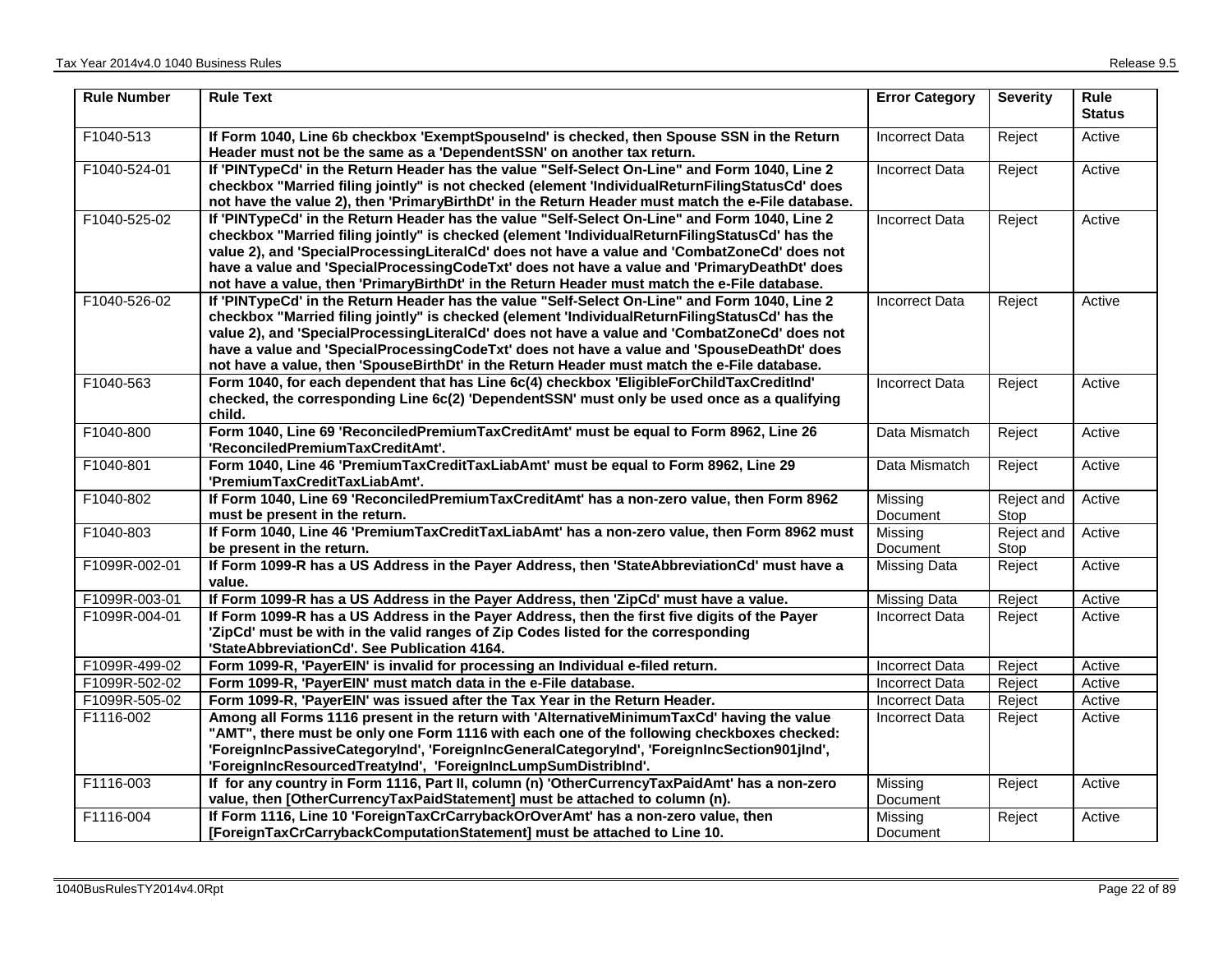| <b>Rule Number</b> | <b>Rule Text</b>                                                                                                                                                                                                                                                                                                                              | <b>Error Category</b> | <b>Severity</b> | <b>Rule</b><br><b>Status</b> |
|--------------------|-----------------------------------------------------------------------------------------------------------------------------------------------------------------------------------------------------------------------------------------------------------------------------------------------------------------------------------------------|-----------------------|-----------------|------------------------------|
| F1116-005          | If Form 1116, Line 12 'ForeignTaxReductionAmt' has a non-zero value, then<br>[ForeignTaxReductionStatement] must be attached to Line 12.                                                                                                                                                                                                      | Missing<br>Document   | Reject          | Active                       |
| F1116-006          | If only one Form 1116 is present in the return, then Line 28 'SmllrOfRtnTaxOrForeignTaxCrAmt'<br>must be equal to Line 22 'GrossForeignTaxCreditAmt'.                                                                                                                                                                                         | Data Mismatch         | Reject          | Active                       |
| F1116-007          | If only one Form 1116 is present in the return, then all of the following must be equal to zero if an<br>amount is entered: Line 23 'ForeignPassiveIncTaxCreditAmt', Line 24<br>'ForeignGeneralIncTaxCreditAmt', Line 25 'ForeignIncRsrcdTreatyTaxCrAmt', Line 26<br>'ForeignIncLumpSumDistribCrAmt', Line 27 'TentativeForeignTaxCreditAmt'. | <b>Incorrect Data</b> | Reject          | Active                       |
| F1116-008          | If Form 1116, Line 1b 'AltBasisCompensationSourceInd' checkbox is checked, then<br>[AltBasisCompensationSourceStatement] must be attached to Line 1b.                                                                                                                                                                                         | Missing<br>Document   | Reject          | Active                       |
| F1116-009-01       | If for any country in Form 1116, Part II, column (k) 'ForeignTaxWithheldOnDivAmt' has a non-zero<br>value, then [ForeignTaxWithheldOnDividendsStatement] must be attached to column (k).                                                                                                                                                      | Missing<br>Document   | Reject          | Active                       |
| F1116-010-01       | If for any country in Form 1116, Part II, column (I) 'ForeignTaxWithheldOnRentAmt' has a non-<br>zero value, then [ForeignTaxWthIdOnRentsAndRoyaltiesStatement] must be attached to column<br>(I).                                                                                                                                            | Missing<br>Document   | Reject          | Active                       |
| F1116-011-01       | If for any country in Form 1116, Part II, column (m) 'ForeignTaxWithheldOnIntAmt' has a non-zero<br>value, then [ForeignTaxWithheldOnInterestStatement] must be attached to column (m).                                                                                                                                                       | Missing<br>Document   | Reject          | Active                       |
| F1116-012          | If for any country in Form 1116, Line 2 'ForeignIncRelatedExpensesAmt' has a non-zero value,<br>then [ForeignIncmRelatedExpensesStmt] must be attached to Line 2.                                                                                                                                                                             | Missing<br>Document   | Reject          | Active                       |
| F1116-013          | If for any country in Form 1116, Line 3b 'OtherDeductionsNotRelatedAmt' has a non-zero value,<br>then [OtherDeductionsNotRelatedStatement] must be attached to Line 3b.                                                                                                                                                                       | Missing<br>Document   | Reject          | Active                       |
| F1116-014-01       | If there is more than one Form 1116 with Item c checkbox 'ForeignIncSection901jInd' or Item e<br>'ForeignIncLumpSumDistribInd' not checked, then only one of those Form 1116s can have a non-<br>zero value on Line 30 'ForeignTaxCreditAmt'.                                                                                                 | <b>Incorrect Data</b> | Reject          | Active                       |
| F1116-017          | If Form 1116, Line 16 'ForeignIncomeNetAdjustmentAmt' has a non-zero value, then<br>[ForeignIncomeNetAdjustmentStatement] must be attached to Line 16.                                                                                                                                                                                        | Missing<br>Document   | Reject          | Active                       |
| F1310-002          | Form 1310, 'DecedentSSN' must be equal to 'PrimarySSN' in the Return Header, if Line 2<br>checkbox "Married filing jointly" is not checked (element 'IndividualReturnFilingStatusCd' does<br>not have the value 2) in the return.                                                                                                             | <b>Incorrect Data</b> | Reject          | Active                       |
| F1310-004          | Form 1310, 'DecedentSSN' must be equal to 'PrimarySSN' or 'SpouseSSN' in the Return Header, if<br>Line 2 checkbox "Married filing jointly" is checked (element 'IndividualReturnFilingStatusCd' has<br>the value 2) in the return.                                                                                                            | <b>Incorrect Data</b> | Reject          | Active                       |
| F1310-005          | If two Forms 1310 are present in the Return, their 'DecedentSSN's must not be equal.                                                                                                                                                                                                                                                          | <b>Incorrect Data</b> | Reject          | Active                       |
| F1310-006-02       | Form 1310, 'RefundDueTaxYr' must be equal to 'TaxYr' in the Return Header.                                                                                                                                                                                                                                                                    | <b>Incorrect Data</b> | Reject          | Active                       |
| F1310-007-01       | Form 1310, the year of 'DeathDt' must not be less than 'TaxYr' in the Return Header.                                                                                                                                                                                                                                                          | <b>Incorrect Data</b> | Reject          | Active                       |
| F1310-008-01       | Form 1310, 'DeathDt' must be the same as 'PrimaryDeathDt' or 'SpouseDeathDt' in the return.                                                                                                                                                                                                                                                   | Data Mismatch         | Reject          | Active                       |
| F1310-009          | Form 1310, Part II, Line 2a 'CourtAppointedRepInd' must have a choice of "No" indicated.                                                                                                                                                                                                                                                      | <b>Missing Data</b>   | Reject          | Active                       |
| F1310-010          | Form 1310, Part II, Line 2b 'RepresentativeToBeAppointedInd' must have a choice of "No"<br>indicated.                                                                                                                                                                                                                                         | Missing Data          | Reject          | Active                       |
| F1310-011          | Form 1310, Part II, line 3 'PaymentAccordingToStateLawInd' must have a choice of "Yes"<br>indicated.                                                                                                                                                                                                                                          | Missing Data          | Reject          | Active                       |
| F1310-012          | Form 1310, 'RefundClaimantSSN' must not be equal to the 'PrimarySSN' in the Return Header.                                                                                                                                                                                                                                                    | <b>Incorrect Data</b> | Reject          | Active                       |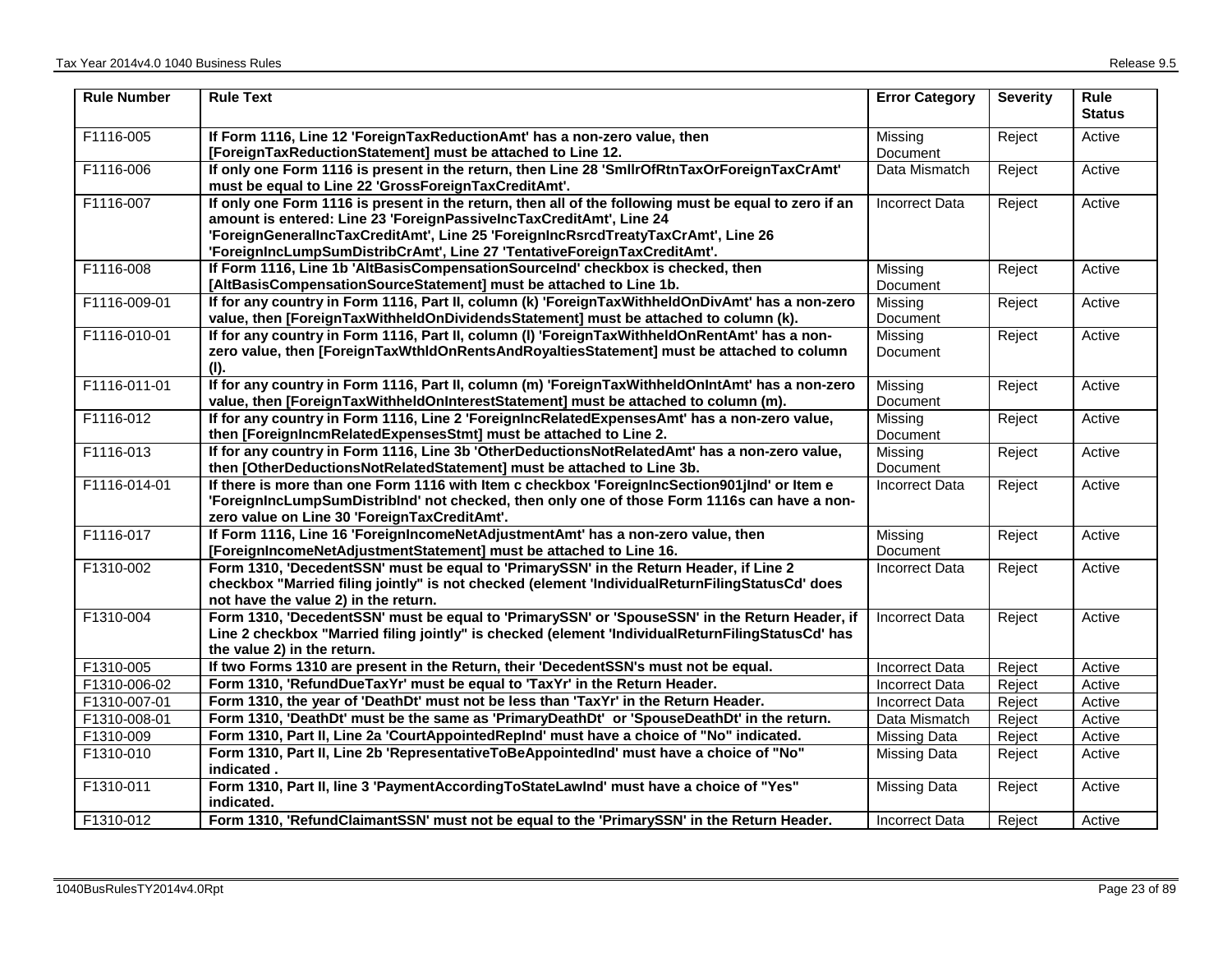| <b>Rule Number</b> | <b>Rule Text</b>                                                                                                                                                                                                                                                 | <b>Error Category</b>   | <b>Severity</b> | <b>Rule</b><br><b>Status</b> |
|--------------------|------------------------------------------------------------------------------------------------------------------------------------------------------------------------------------------------------------------------------------------------------------------|-------------------------|-----------------|------------------------------|
| F1310-014          | Form 1310, 'RefundClaimantSSN' must be equal to 'SpouseSSN' in the Return Header if Line 3<br>checkbox "Married filing separately" is checked (element 'IndividualReturnFilingStatusCd' has<br>the value 3) in the return.                                       | <b>Incorrect Data</b>   | Reject          | Active                       |
| F1310-015          | Form 1310, 'RefundClaimantSSN' must not be equal to 'SpouseSSN' in the Return Header if Line 3<br>checkbox "Married filing separately" is not checked (element 'IndividualReturnFilingStatusCd'<br>does not have the value 3) in the return.                     | <b>Incorrect Data</b>   | Reject          | Active                       |
| F1310-016          | If two Forms 1310 are present in the Return, their 'RefundClaimantSSN's must be equal.                                                                                                                                                                           | <b>Incorrect Data</b>   | Reject          | Active                       |
| F1310-019          | If Form 1310 is present in the return, then 'InCareOfNm' in the Return Header must have a value.                                                                                                                                                                 | <b>Missing Data</b>     | Reject          | Active                       |
| F1310-518          | Form 1310, Name Control of the person claiming refund 'PersonNameControlTxt' and SSN of                                                                                                                                                                          | Database                | Reject          | Active                       |
|                    | Person claiming Refund 'RefundClaimantSSN' must match the e-File database.                                                                                                                                                                                       | <b>Validation Error</b> |                 |                              |
| F2106-001-01       | Form 2106, 'SSN' provided must be equal to the 'PrimarySSN' or the 'SpouseSSN' in the Return<br>Header.                                                                                                                                                          | <b>Incorrect Data</b>   | Reject          | Active                       |
| F2106-002-01       | There can be no more than 2 Forms 2106 present whose 'SSN' is the same as the 'PrimarySSN' in<br>the Return Header.                                                                                                                                              | <b>Incorrect Data</b>   | Reject          | Active                       |
| F2106-003-01       | There can be no more than 2 Forms 2106 present whose 'SSN' is the same as the 'SpouseSSN' in<br>Return Header.                                                                                                                                                   | <b>Incorrect Data</b>   | Reject          | Active                       |
| F2106EZ-001        | Form 2106-EZ, 'SSN' must be equal to 'PrimarySSN' or 'SpouseSSN' in the Return Header.                                                                                                                                                                           | <b>Incorrect Data</b>   | Reject          | Active                       |
| F2106EZ-002        | If two Forms 2106-EZ are present in the return, their SSN's must not be equal.                                                                                                                                                                                   | <b>Incorrect Data</b>   | Reject          | Active                       |
| F2106EZ-003-01     | The 'SSN' on Form 2106-EZ must not be equal to the 'SSN' on a Form 2106 in the same return.                                                                                                                                                                      | <b>Incorrect Data</b>   | Reject          | Active                       |
| F2120-001-02       | Form 2120, 'CalendarYr' must be equal to 'TaxYr' in the Return Header.                                                                                                                                                                                           | <b>Incorrect Data</b>   | Reject          | Active                       |
| F2120-002-01       | Form 2120, 'QualifyingPersonName' must be equal to one of the Dependent's name on Line 6c of<br>the return.                                                                                                                                                      | <b>Incorrect Data</b>   | Reject          | Active                       |
| F2120-003          | Each SSN that has a value on Form 2120, 'EligiblePersonWaivingDepdRight' must not be equal to<br>the 'PrimarySSN' in the Return Header.                                                                                                                          | <b>Incorrect Data</b>   | Reject          | Active                       |
| F2120-004          | Each SSN that has a value on Form 2120, 'EligiblePersonWaivingDepdRight' must not be equal to<br>the 'SpouseSSN' in the Return Header when the return filing status is "Married filing jointly"<br>(element 'IndividualReturnFilingStatusCd' has the value 2).   | <b>Incorrect Data</b>   | Reject          | Active                       |
| F2120-005          | Each SSN that has a value on Form 2120, 'EligiblePersonWaivingDepdRight' must not have the<br>following values: "123456789", "111111111", "222222222", "333333333", "44444444",<br>"555555555", "666666666", "777777777", "888888888", "999999999".              | <b>Incorrect Data</b>   | Reject          | Active                       |
| F2210-002-02       | On Form 2210, Part II, one of more of the following checkboxes must be checked: (Line A<br>'WaiverOfEntirePenaltyInd' or Line B 'WaiverOfPartOfPenaltyInd' or Line C<br>'AnnualizedIncomeMethodInd' or Line D 'ActuallyWithheldInd' or Line E 'JointReturnInd'). | <b>Incorrect Data</b>   | Reject          | Active                       |
| F2210-003          | If Form 2210, Part II, Line A checkbox 'WaiverOfEntirePenaltyInd' is checked, then<br>[WaiverExplanationStatement] must be attached to Form 2210.                                                                                                                | Missing<br>Document     | Reject          | Active                       |
| F2210-004          | If Form 2210, Part II, Line B checkbox 'WaiverOfPartOfPenaltyInd' is checked, then<br>[WaiverExplanationStatement] must be attached to Form 2210.                                                                                                                | Missing<br>Document     | Reject          | Active                       |
| F2210F-001         | If Form 2210-F, Part I, Line A checkbox 'PenaltyWaiverRequestInd' is checked, then<br>[WaiverExplanationStatement] must be attached to Line 16.                                                                                                                  | Missina<br>Document     | Reject          | Active                       |
| F2439-002          | Form 2439, 'ShareholderSSN' must be equal to the 'PrimarySSN' or 'SpouseSSN' in the return<br>header of Form 1040.                                                                                                                                               | Data Mismatch           | Reject          | Active                       |
| F2439-003-01       | If Form 2439 is attached to Form 1040, Line 73a 'Form2439Ind', then 'ShareholderSSN' must have<br>a value.                                                                                                                                                       | <b>Missing Data</b>     | Reject          | Active                       |
| F2439-004          | If Form 2439 is present in the return, then 'RegInvstCoOrReInvstTrustName' must have a value.                                                                                                                                                                    | Missing Data            | Reject          | Active                       |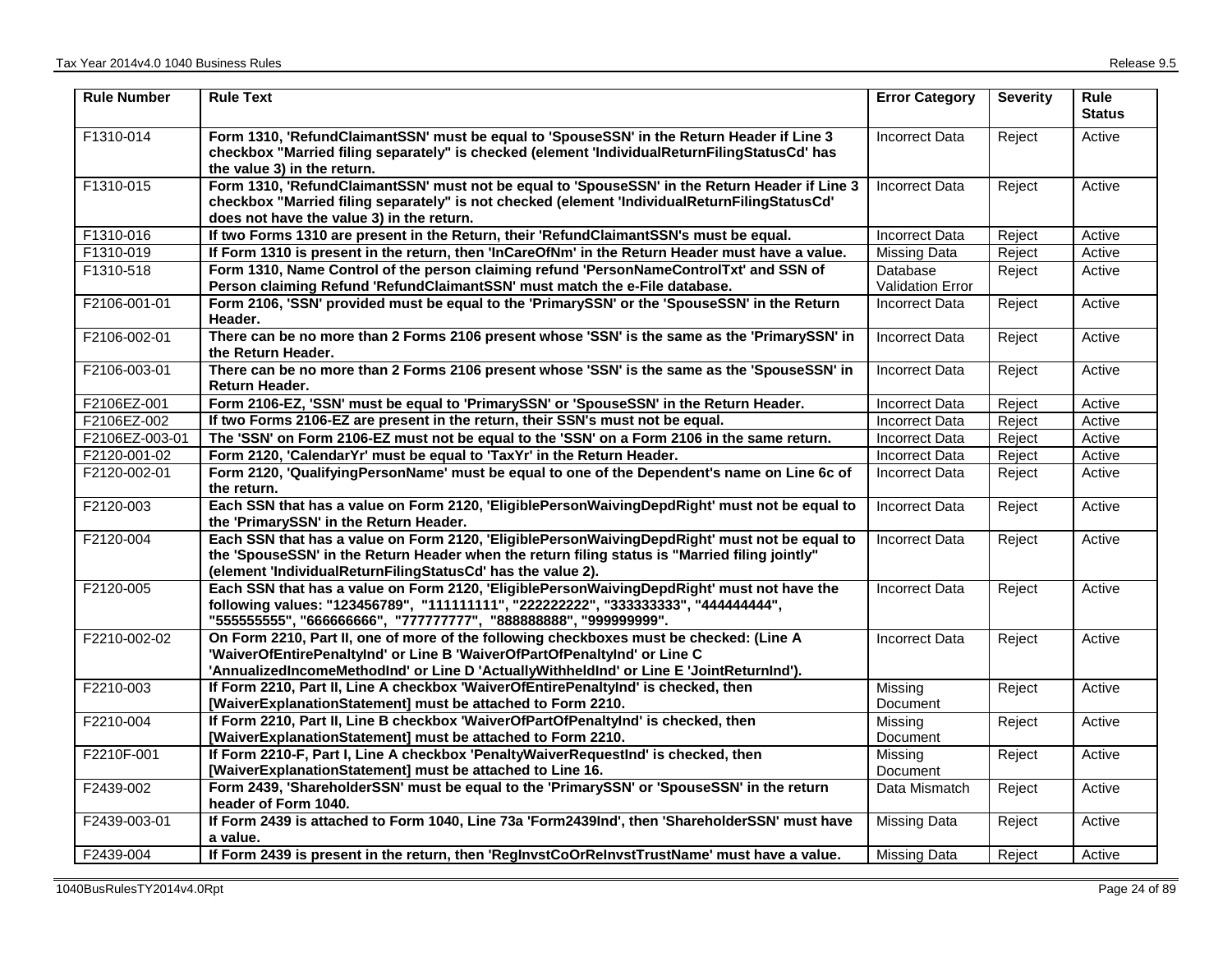| <b>Rule Number</b> | <b>Rule Text</b>                                                                                                                                                                                                                                                                                                                                                                                                                                                                                                                                                                                                                                                                        | <b>Error Category</b> | <b>Severity</b> | <b>Rule</b><br><b>Status</b> |
|--------------------|-----------------------------------------------------------------------------------------------------------------------------------------------------------------------------------------------------------------------------------------------------------------------------------------------------------------------------------------------------------------------------------------------------------------------------------------------------------------------------------------------------------------------------------------------------------------------------------------------------------------------------------------------------------------------------------------|-----------------------|-----------------|------------------------------|
| F2439-005-01       | If Form 2439 is present in the return, then 'RICOrREITEIN' must have a value.                                                                                                                                                                                                                                                                                                                                                                                                                                                                                                                                                                                                           | Missing Data          | Reject          | Active                       |
| F2439-502-01       | Form 2439, 'RICOrREITEIN' must match data in the e-File database.                                                                                                                                                                                                                                                                                                                                                                                                                                                                                                                                                                                                                       | <b>Incorrect Data</b> | Reject          | Active                       |
| F2439-505-01       | Form 2439, 'RICOrREITEIN' was issued after the 'TaxYr' in the Return Header.                                                                                                                                                                                                                                                                                                                                                                                                                                                                                                                                                                                                            | <b>Incorrect Data</b> | Reject          | Active                       |
| F2441-001          | Form 2441, Part I, Line 1(c), each "Identifying number" provided must not be the same as the<br>Primary SSN or the Spouse SSN in the Return Header.                                                                                                                                                                                                                                                                                                                                                                                                                                                                                                                                     | Incorrect Data        | Reject          | Active                       |
| F2441-002-02       | If Form 2441, Line 3 'TotalQlfdExpensesOrLimitAmt' or Line 11 'CreditForChildAndDepdCareAmt'<br>or Line 29 'NetAllowableAmt' has a value greater than zero, then Line 2(b) 'QualifyingPersonSSN'<br>must have a value unless 'CPYECreditLiteralCd' has the value "CPYE" in<br>[CPYEExplanationStatement] attached to Line 9.                                                                                                                                                                                                                                                                                                                                                            | Missing Data          | Reject          | Active                       |
| F2441-004-03       | If Form 2441, Line 11 'CreditForChildAndDepdCareAmt' has a value greater than zero and Filing<br>Status of the return is not "Married filing jointly" (element 'IndividualReturnFilingStatusCd' does<br>not have the value 2) and [ Line 3 'TotalQlfdExpensesOrLimitAmt' or Line 29 'NetAllowableAmt'<br>has a value greater than zero ], then Line 4 'PrimaryEarnedIncomeAmt' must have a value greater<br>than zero.                                                                                                                                                                                                                                                                  | <b>Incorrect Data</b> | Reject          | Active                       |
| F2441-009-01       | Each 'QualifyingPersonSSN' that has a value on Form 2441, Line 2(b) must be within the valid<br>range of SSN/ITIN/ATIN.                                                                                                                                                                                                                                                                                                                                                                                                                                                                                                                                                                 | <b>Incorrect Data</b> | Reject          | Active                       |
| F2441-010          | Form 2441, Part II, Line 2(b), each 'QualifyingPersonSSN' must not be the same as another<br>'QualifyingPersonSSN' in Part II, Line 2(b) of the same Form 2441.                                                                                                                                                                                                                                                                                                                                                                                                                                                                                                                         | Incorrect Data        | Reject          | Active                       |
| F2441-011-01       | If [CPYEExplanationStatement] is attached to Form 2441, Line 9 and if any of the following fields<br>in the attachment has a value, then all of them must have a value: 'CPYECreditAmt',<br>'CPYECreditLiteralCd', 'CPYEPersonFullName', 'CPYESSN', 'ExplanationTxt'.                                                                                                                                                                                                                                                                                                                                                                                                                   | Missing Data          | Reject          | Active                       |
| F2441-012-03       | If Form 2441, Line 11 'CreditForChildAndDepdCareAmt' has a value greater than zero, and Filing<br>Status of the return is "Married filing jointly" (element 'IndividualReturnFilingStatusCd' has the<br>value 2) and [ Line 3 'TotalQlfdExpensesOrLimitAmt' or Line 29 'NetAllowableAmt' has a value<br>greater than zero], then Line 4 'PrimaryEarnedIncomeAmt' and Line 5 'SpouseEarnedIncomeAmt'<br>must have a value greater than zero. However, if 'PrimaryDeathDt' or 'SpouseDeathDt' in the<br>return has a value, then only one of the earned income amounts (Line 4<br>'PrimaryEarnedIncomeAmt' or Line 5 'SpouseEarnedIncomeAmt') needs to have a value greater<br>than zero. | <b>Incorrect Data</b> | Reject          | Active                       |
| F2441-013-01       | Form 2441, Part I, Line 1(b), each 'SeeW2Cd' that has the value "SEEW2", the corresponding Line<br>1(c) shall not have a value for 'SSN' or 'EIN' or 'TaxExemptCd' or<br>'LivingAbroadFrgnCareProviderCd' and Line 1(d) 'PaidAmt' must be zero if an amount is entered.                                                                                                                                                                                                                                                                                                                                                                                                                 | <b>Incorrect Data</b> | Reject          | Active                       |
| F2441-014-01       | For each 'SSN' or 'EIN' or 'LivingAbroadFrgnCareProviderCd' or 'TaxExemptCd' that has a value<br>on Form 2441, Line 1(c), the corresponding Line 1(d) 'PaidAmt' must have a non-zero value.                                                                                                                                                                                                                                                                                                                                                                                                                                                                                             | <b>Incorrect Data</b> | Reject          | Active                       |
| F2441-015-01       | For each qualifying person on Form 2441 whose Line 2(b) 'DiedLiteralCd' has the value "DIED",<br>there must be a binary attachment with Description beginning with "BirthCertificate" or<br>"DeathCertificate" or "HospitalMedicalRecords" present in the return.                                                                                                                                                                                                                                                                                                                                                                                                                       | Missing<br>Document   | Reject          | Active                       |
| F2441-016          | If Form 2441, Line 11 'CreditForChildAndDepdCareAmt' has a non-zero value, then one of the<br>following must have a value on Line 1c: 'SSN' or 'EIN' or 'TaxExemptCd' or<br>'LivingAbroadFrgnCareProviderCd' or 'DueDiligenceCd'.                                                                                                                                                                                                                                                                                                                                                                                                                                                       | Missing Data          | Reject          | Active                       |
| F2441-524          | Form 2441, Part II, Line 2(a) each 'QualifyingPersonNameControl' and the corresponding Line<br>2(b) 'QualifyingPersonSSN' must match data from the e-File database.                                                                                                                                                                                                                                                                                                                                                                                                                                                                                                                     | <b>Incorrect Data</b> | Reject          | Active                       |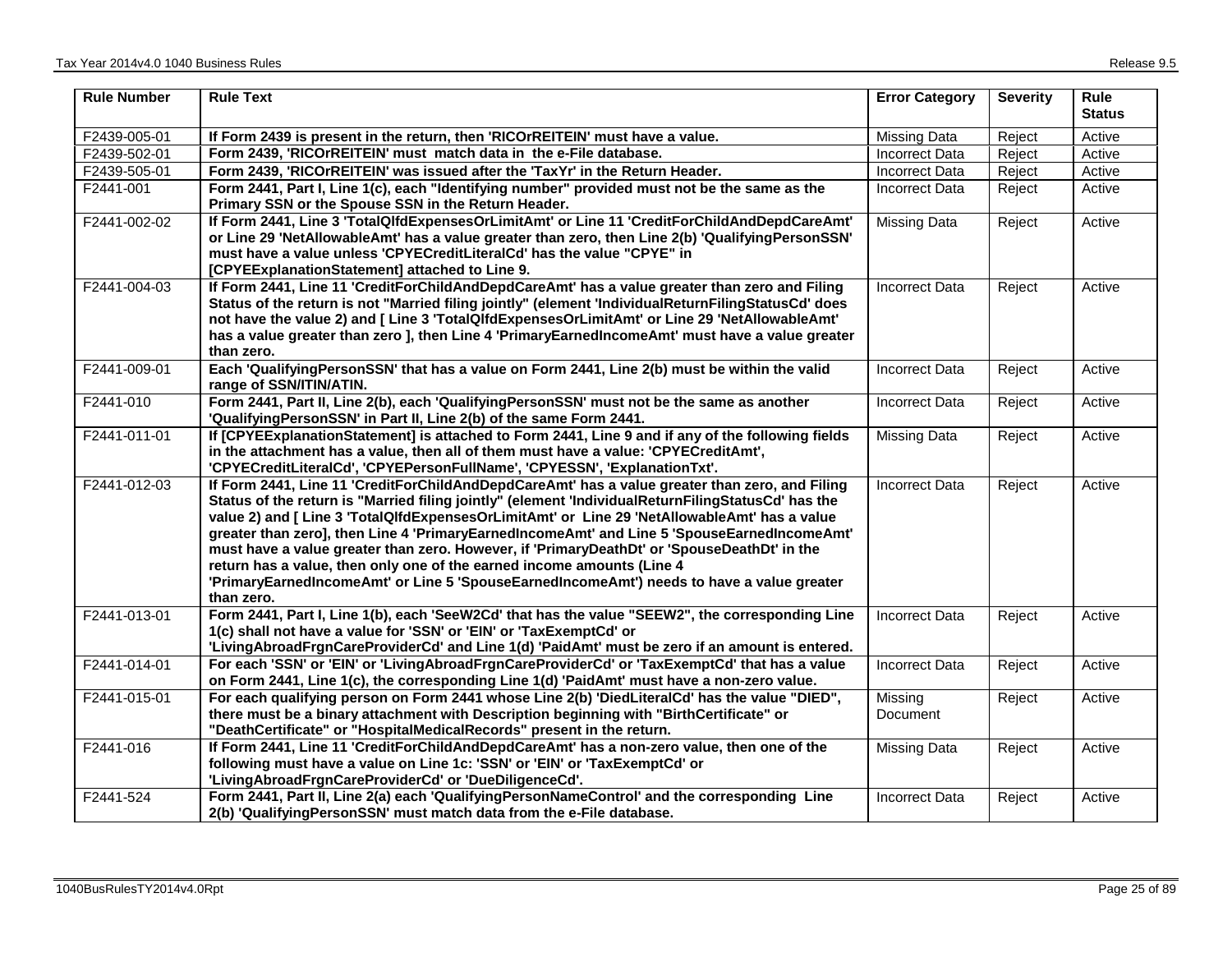| <b>Rule Number</b> | <b>Rule Text</b>                                                                                                                                                                                               | <b>Error Category</b>               | <b>Severity</b>    | <b>Rule</b><br><b>Status</b> |
|--------------------|----------------------------------------------------------------------------------------------------------------------------------------------------------------------------------------------------------------|-------------------------------------|--------------------|------------------------------|
| F2441-526          | Form 2441, Part II, Line 2(b), each 'QualifyingPersonSSN' provided must not be the same as a<br>'QualifyingPersonSSN' in Part II, Line 2 of Form 2441 in another accepted tax return for the same<br>tax year. | Duplicate<br>Condition              | Reject             | Active                       |
| F2441-991          | The Qualifying Person SSN that has a value on Form 2441, Line 2(b) has been locked because<br>Social Security Administration records indicate the number belongs to a deceased individual.                     | Database<br><b>Validation Error</b> | Reject and<br>Stop | Active                       |
| F2441-992          | The Qualifying Person SSN that has a value on Form 2441, Line 2(b) has been locked. The<br>account was locked per the taxpayer's request.                                                                      | Database<br><b>Validation Error</b> | Reject and<br>Stop | Active                       |
| F2441-994          | The Qualifying Person SSN that has a value on Form 2441, Line 2(b) has been locked. The<br>account was locked per the request of the qualifying person's parent or guardian.                                   | Database<br><b>Validation Error</b> | Reject and<br>Stop | Active                       |
| F2555-001          | Form 2555, 'SSN' must be equal to 'PrimarySSN' or 'SpouseSSN' in the Return Header.                                                                                                                            | <b>Incorrect Data</b>               | Reject             | Active                       |
| F2555-002          | If two Forms 2555 are present in the return, their SSN's must not be equal.                                                                                                                                    | <b>Incorrect Data</b>               | Reject             | Active                       |
| F2555-003          | Form 2555, Line 42 'ForeignEarnedIncExclusionAmt' must not be greater than Line 26<br>'ForeignEarnedIncomeAmt'.                                                                                                | <b>Incorrect Data</b>               | Reject             | Active                       |
| F2555-004-01       | If Form 2555, Line 10 'BonaFideResidenceEndDt' is equal to 'TaxPeriodEndDt' in the Return<br>Header, then Line 10 'BonaFideResidenceBeginDt' must not be after the 'TaxPeriodBeginDt' in the<br>Return Header. | <b>Incorrect Data</b>               | Reject             | Active                       |
| F2555-005-02       | If Form 2555, Line 10 'BonaFideResidenceContinuedCd' has the value "CONTINUES", then Line<br>10, 'BonaFideResidenceBeginDt' must not be after 'TaxPeriodBeginDt' in the Return Header.                         | <b>Incorrect Data</b>               | Reject             | Active                       |
| F2555-006-01       | If Form 2555, Line 10 'BonaFideResidenceEndDt' is before 'TaxPeriodEndDt' in the Return Header<br>then Line 10 'BonaFideResidenceBeginDt' must not be after the first day of the previous tax year.            | <b>Incorrect Data</b>               | Reject             | Active                       |
| F2555-007          | If Form 2555, Line 13a "SubmittedNonResidentStmtInd" has a choice of "Yes" indicated, then<br>Line 13b 'RequiredToPayIncomeTaxInd' must not have a choice of "No" indicated.                                   | <b>Incorrect Data</b>               | Reject             | Active                       |
| F2555-008          | If Form 2555, Line 8a checkbox 'SeparateForeignResidenceInd' has a choice of "Yes" indicated,<br>then Line 8b 'SeparateForeignResLocationTxt' must have a value.                                               | Missing Data                        | Reject             | Active                       |
| F2555-009          | If Form 2555, Line 8a checkbox 'SeparateForeignResidenceInd' has a choice of "Yes" indicated,<br>then Line 8b 'SeparateForeignResidenceDayCnt' must have a non-zero value.                                     | <b>Missing Data</b>                 | Reject             | Active                       |
| F2555-010          | Form 2555, Line 36 'HousingExclusionAmt' must not be greater than Line 34<br>'EmployerProvidedHousingAmt'.                                                                                                     | <b>Incorrect Data</b>               | Reject             | Active                       |
| F2555-011          | Form 2555, Line 43 'TentativeIncomeExclusionAmt' must be equal to the sum of Line 36<br>'HousingExclusionAmt' and 42 'ForeignEarnedIncExclusionAmt'.                                                           | Math Error                          | Reject             | Active                       |
| F2555-012-01       | If Form 2555, Line 6b checkbox 'NoFrgnEarnIncExclPrevFiledInd' is checked, then Line 6c<br>'ForeignEarnIncExclRevokedInd' must have neither choices "Yes" or "No" indicated.                                   | <b>Incorrect Data</b>               | Reject             | Active                       |
| F2555-013-01       | If Form 2555, Line 6b checkbox 'NoFrgnEarnIncExclPrevFiledInd' is checked, then Line 6d<br>'ForeignEarnIncExclRevokeTaxYr' must not have a value.                                                              | <b>Incorrect Data</b>               | Reject             | Active                       |
| F2555-015          | If Form 2555, Line 44 'DeductionAllocToExcludedIncAmt' has a non-zero value, then<br>[DeductionsAllocableToExcludedIncomeStatement] must be attached to Line 44.                                               | Missing<br>Document                 | Reject             | Active                       |
| F2555-016          | Form 2555, Line 10 'BonaFideResidenceEndDt' must not be greater than the date submission was<br>received at the IRS.                                                                                           | <b>Incorrect Data</b>               | Reject             | Active                       |
| F2555-017          | Form 2555, Line 16 'PhysicalPresenceEndDt' must not be greater than the date submission was<br>received at the IRS.                                                                                            | <b>Incorrect Data</b>               | Reject             | Active                       |
| F2555-018          | If Form 2555, Line 10 'BonaFideResidenceBeginDt' has a value, then Line 16<br>'PhysicalPresenceBeginDt' must not have a value.                                                                                 | <b>Incorrect Data</b>               | Reject             | Active                       |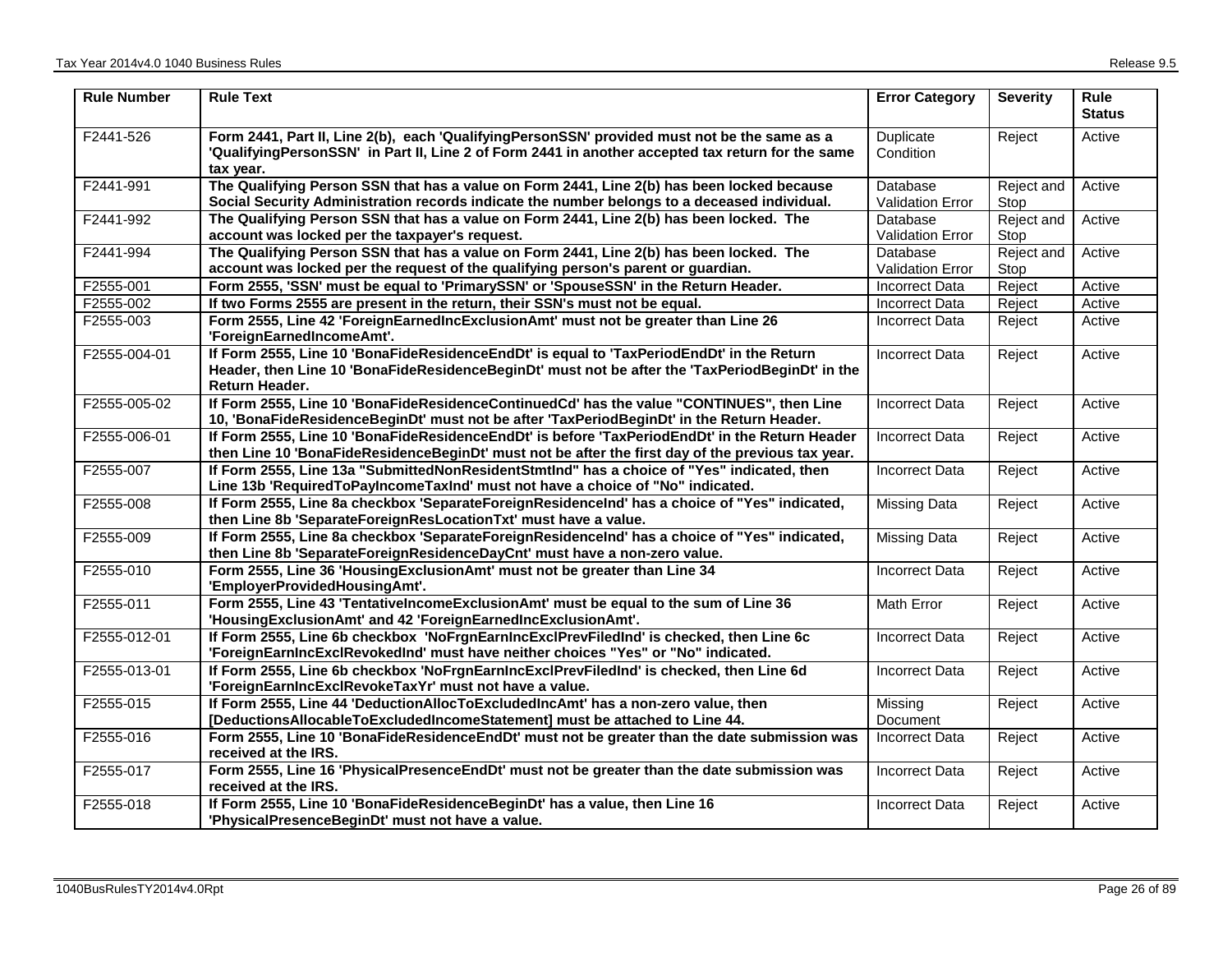| <b>Rule Number</b> | <b>Rule Text</b>                                                                                                                                                                                                                                                                                                             | <b>Error Category</b> | <b>Severity</b> | <b>Rule</b><br>Status |
|--------------------|------------------------------------------------------------------------------------------------------------------------------------------------------------------------------------------------------------------------------------------------------------------------------------------------------------------------------|-----------------------|-----------------|-----------------------|
| F2555-019          | If Form 2555, 'claimFrgnEarnIncWaiverCd' does not have a value, and<br>[ForeignEarnedIncomeWaiverOfTimeRequirementsStatement] is not present in the Return and<br>Line 16 'PhysicalPresenceEndDt' has a value, then Line 16 'PhysicalPresenceEndDt' minus (-)<br>'PhysicalPresenceBeginDt' must be greater than 329 days.    | <b>Incorrect Data</b> | Reject          | Active                |
| F2555-021          | Form 2555, Line 10 'BonaFideResidenceBeginDt' or Line 16 'PhysicalPresenceBeginDt' must have<br>a value.                                                                                                                                                                                                                     | <b>Missing Data</b>   | Reject          | Active                |
| F2555EZ-001        | Form 2555-EZ, 'SSN' must be equal to 'PrimarySSN' or 'SpouseSSN' in the Return Header.                                                                                                                                                                                                                                       | <b>Incorrect Data</b> | Reject          | Active                |
| F2555EZ-002        | If two Forms 2555-EZ are present in the return, their SSN's must not be equal.                                                                                                                                                                                                                                               | <b>Incorrect Data</b> | Reject          | Active                |
| F2555EZ-003        | Form 2555EZ, Line 18, 'ForeignEarnedIncExclusionAmt' must not be greater than Line 17,<br>'TotalForeignEarnedIncomeAmt'.                                                                                                                                                                                                     | <b>Incorrect Data</b> | Reject          | Active                |
| F2555EZ-004-01     | If Form 2555-EZ, Line 1b 'BonaFideResidenceEndDt' is equal to 'TaxPeriodEndDt' in the Return<br>Header, then Line 1b 'BonaFideResidenceBeginDt' must not be after the 'TaxPeriodBeginDt' in<br>the Return Header.                                                                                                            | Incorrect Data        | Reject          | Active                |
| F2555EZ-005-02     | If Form 2555-EZ, Line 1b 'BonaFideResidenceContinuedCd' has the value "CONTINUES", then<br>Line 1b, 'BonaFideResidenceBeginDt' must not be after 'TaxPeriodBeginDt' in the Return Header.                                                                                                                                    | <b>Incorrect Data</b> | Reject          | Active                |
| F2555EZ-006        | If Form 2555-EZ, Line 1a 'BonaFideResidentInd' has a choice of "Yes" indicated, then Line 1b<br>'BonaFideResidenceBeginDt' must have a value.                                                                                                                                                                                | <b>Missing Data</b>   | Reject          | Active                |
| F2555EZ-008        | If Form 2555-EZ, Line 2a 'PhysicalPresenceInd' has a choice of "Yes" indicated, then Line 2b<br>'PhysicalPresenceBeginDt' must have a value.                                                                                                                                                                                 | <b>Missing Data</b>   | Reject          | Active                |
| F2555EZ-010        | Form 2555-EZ, Line 3 'TaxHomeTestInd' must have a choice of "Yes" indicated.                                                                                                                                                                                                                                                 | <b>Missing Data</b>   | Reject          | Active                |
| F2555EZ-012-01     | If Form 2555-EZ, Line 10b checkbox 'NoFrgnEarnIncExclPrevFiledInd' is checked, then Line 10d<br>'ForeignEarnIncExclRevokeTaxYr' must not have a value.                                                                                                                                                                       | <b>Incorrect Data</b> | Reject          | Active                |
| F2555EZ-013-02     | Form 2555EZ, Line 17, 'TotalForeignEarnedIncomeAmt' must not be greater than 97600.                                                                                                                                                                                                                                          | <b>Incorrect Data</b> | Reject          | Deleted               |
| F2555EZ-013-03     | Form 2555EZ, Line 17 'TotalForeignEarnedIncomeAmt' must not be greater than 99200.                                                                                                                                                                                                                                           | <b>Incorrect Data</b> | Reject          | New                   |
| F2555EZ-014-01     | If Form 2555-EZ, Line 1b 'BonaFideResidenceEndDt' is before 'TaxPeriodEndDt' in the Return<br>Header then Line 1b 'BonaFideResidenceBeginDt' must not be after the first day of the previous<br>tax year.                                                                                                                    | <b>Incorrect Data</b> | Reject          | Active                |
| F2555EZ-016        | Form 2555-EZ, Line 1b 'BonaFideResidenceEndDt' must not be greater than the date submission<br>was received at the IRS.                                                                                                                                                                                                      | <b>Incorrect Data</b> | Reject          | Active                |
| F2555EZ-017        | Form 2555-EZ, Line 2b 'PhysicalPresenceEndDt' must not be greater than the date submission<br>was received at the IRS.                                                                                                                                                                                                       | <b>Incorrect Data</b> | Reject          | Active                |
| F2555EZ-018        | If Form 2555-EZ, Line 1b 'BonaFideResidenceBeginDt' has a value, then, Line 2b<br>'PhysicalPresenceBeginDt' must not have a value.                                                                                                                                                                                           | <b>Incorrect Data</b> | Reject          | Active                |
| F2555EZ-019        | If Form 2555-EZ, 'claimFrgnEarnIncWaiverCd' does not have a value, and<br>[ForeignEarnedIncomeWaiverOfTimeRequirementsStatement] is not present in the Return and<br>Line 2b 'PhysicalPresenceEndDt' has a value, then Line 2b 'PhysicalPresenceEndDt' minus (-)<br>'PhysicalPresenceBeginDt' must be greater than 329 days. | Incorrect Data        | Reject          | Active                |
| F2555EZ-021        | Form 2555-EZ, Line 1b 'BonaFideResidenceBeginDt' or Line 2b 'PhysicalPresenceBeginDt' must<br>have a value.                                                                                                                                                                                                                  | <b>Incorrect Data</b> | Reject          | Active                |
| F2555EZ-022        | Form 2555-EZ, 'SSN' must not be equal to Form 2555, 'SSN'.                                                                                                                                                                                                                                                                   | <b>Incorrect Data</b> | Reject          | Active                |
| F3468-006-01       | If Form 3468, Line 11h 'CertifiedHistStrctrGOZCrAmt' has a non-zero value, then Line 11k<br>'NPSProjectNum' or Line 11k 'EIN' must be present.                                                                                                                                                                               | <b>Missing Data</b>   | Reject          | Active                |
| F3468-007          | If Form 3468, Line 11i 'CalcCertHistStrctrAffctMWDAAmt' has a non-zero value, then Line 11k<br>'NPSProjectNum' or Line 11k 'EIN' must be present.                                                                                                                                                                            | <b>Missing Data</b>   | Reject          | Active                |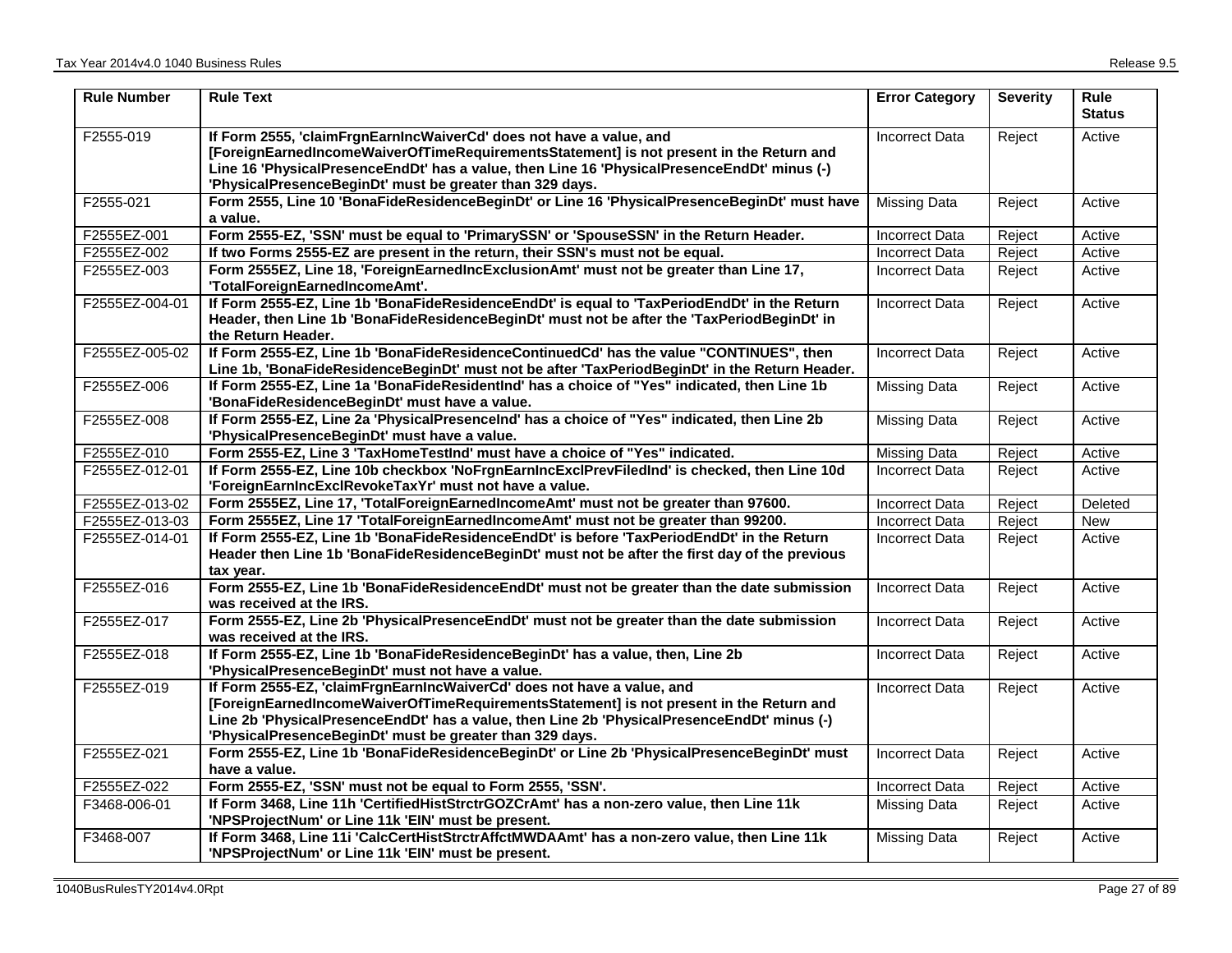| <b>Rule Number</b> | <b>Rule Text</b>                                                                                                                                                                                                                                                                                                                             | <b>Error Category</b>      | <b>Severity</b> | Rule<br><b>Status</b> |
|--------------------|----------------------------------------------------------------------------------------------------------------------------------------------------------------------------------------------------------------------------------------------------------------------------------------------------------------------------------------------|----------------------------|-----------------|-----------------------|
| F3468-008-01       | If Form 3468, Line 11j 'OtherCertifiedHistStrctrAmt' has a non-zero value, then Line 11k<br>'NPSProjectNum' or Line 11k 'EIN' must be present.                                                                                                                                                                                               | <b>Missing Data</b>        | Reject          | Active                |
| F3468-009-01       | If Form 3468, Line 11k 'NPSProjectNum' has a value, then Line 11I 'NPSApprovalDt' must have a<br>value.                                                                                                                                                                                                                                      | <b>Missing Data</b>        | Reject          | Active                |
| F3800-133-01       | If any Form 3800, Part III, checkbox "A" 'GeneralBusCrFromNnpssvActyInd' is checked and Part<br>III, Line 1u(c) 'MineRescueTeamTrainingCrAmt' has a non-zero value in column (c) and the<br>corresponding column (b) Part III, Line 1u(b) 'PassThroughEntityEIN' does not have a value, then<br>Form 8923 must be present in the return.     | Missing<br>Document        | Reject          | Active                |
| F3800-134-01       | If any Form 3800, Part III, checkbox "B" 'GeneralBusCrFromPassiveActyInd' is checked and Part<br>III, Line 1u(c) 'MineRescueTeamTrainingCrAmt' has a non-zero value in column (c) and the<br>corresponding column (b) Part III, Line 1u(b) 'PassThroughEntityEIN' does not have a value, then<br>Form 8923 must be present in the return.    | Missing<br><b>Document</b> | Reject          | Active                |
| F3800-141-01       | If any Form 3800, Part III, checkbox "A" 'GeneralBusCrFromNnpssvActyInd' is checked and Part<br>III, Line 1I(c) 'CurrentYearBiodieselFuelCrAmt' has a non-zero value in column (c) and the<br>corresponding column (b) Part III, Line 1I(b) 'PassThroughEntityEIN' does not have a value, then<br>Form 8864 must be present in the return.   | Missing<br><b>Document</b> | Reject          | Active                |
| F3800-142-01       | If any Form 3800, Part III, checkbox "B" 'GeneralBusCrFromPassiveActyInd' is checked and Part<br>III, Line 1I(c) 'CurrentYearBiodieselFuelCrAmt' has a non-zero value in column (c) and the<br>corresponding column (b) Part III, Line 1I(b) 'PassThroughEntityEIN' does not have a value, then<br>Form 8864 must be present in the return.  | Missing<br>Document        | Reject          | Active                |
| F3800-149-01       | If any Form 3800, Part III, checkbox "A" 'GeneralBusCrFromNnpssvActyInd' is checked and Part<br>III, Line 1k(c) 'CYEmplrProvChIdCareFcItsCrAmt' has a non-zero value in column (c) and the<br>corresponding column (b) Part III, Line 1k(b) 'PassThroughEntityEIN' does not have a value, then<br>Form 8882 must be present in the return.   | Missing<br>Document        | Reject          | Active                |
| F3800-150-01       | If any Form 3800, Part III, checkbox "B" 'GeneralBusCrFromPassiveActyInd' is checked and Part<br>III, Line 1k(c) 'CYEmplrProvChIdCareFcItsCrAmt' has a non-zero value in column (c) and the<br>corresponding column (b) Part III, Line 1k(b) 'PassThroughEntityEIN' does not have a value, then<br>Form 8882 must be present in the return.  | Missing<br>Document        | Reject          | Active                |
| F3800-153-01       | If any Form 3800, Part III, checkbox "A" 'GeneralBusCrFromNnpssvActyInd' is checked and Part<br>III, Line 1i(c) 'CurrentYearNewMarketsCreditAmt' has a non-zero value in column (c) and the<br>corresponding column (b) Part III, Line 1i(b) 'PassThroughEntityEIN' does not have a value, then<br>Form 8874 must be present in the return.  | Missing<br>Document        | Reject          | Active                |
| F3800-154-01       | If any Form 3800, Part III, checkbox "B" 'GeneralBusCrFromPassiveActyInd' is checked and Part<br>III, Line 1i(c) 'CurrentYearNewMarketsCreditAmt' has a non-zero value in column (c) and the<br>corresponding column (b) Part III, Line 1i(b) 'PassThroughEntityEIN' does not have a value, then<br>Form 8874 must be present in the return. | Missing<br>Document        | Reject          | Active                |
| F3800-157-01       | If any Form 3800, Part III, checkbox "A" 'GeneralBusCrFromNnpssvActyInd' is checked and Part<br>III, Line 4h(c) 'SmallEmployerHIPCreditAmt' has a non-zero value in column (c) and the<br>corresponding column (b) Part III, Line 4h(b) 'PassThroughEntityEIN' does not have a value, then<br>Form 8941 must be present in the return.       | Missing<br>Document        | Reject          | Active                |
| F3800-158-01       | If any Form 3800, Part III, checkbox "B" 'GeneralBusCrFromPassiveActyInd' is checked and Part<br>III, Line 4h(c) 'SmallEmployerHIPCreditAmt' has a non-zero value in column (c) and the<br>corresponding column (b) Part III, Line 4h(b) 'PassThroughEntityEIN' does not have a value, then<br>Form 8941 must be present in the return.      | Missing<br>Document        | Reject          | Active                |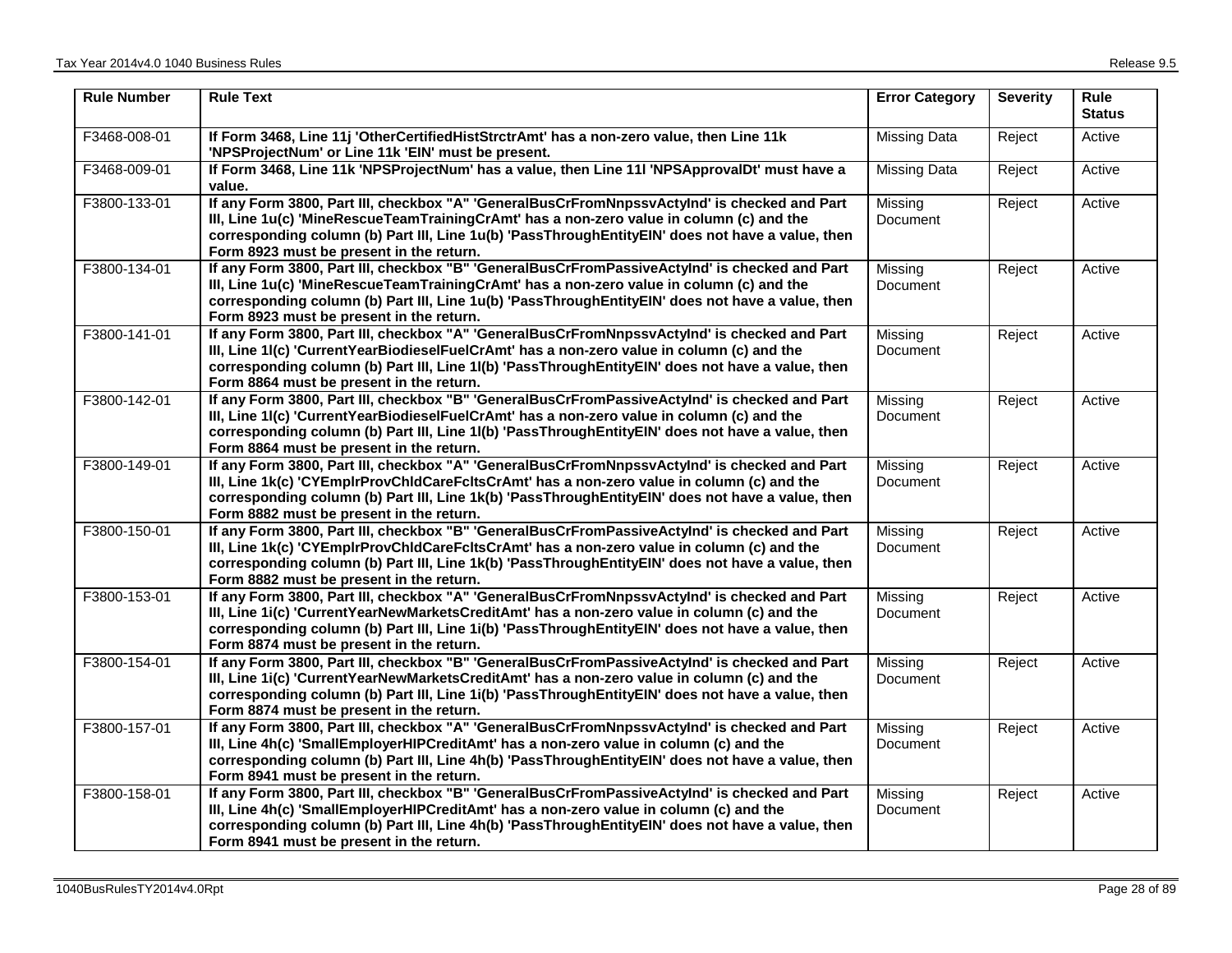| <b>Rule Number</b> | <b>Rule Text</b>                                                                                                                                                                                                                                                                                                                             | <b>Error Category</b> | <b>Severity</b> | <b>Rule</b><br><b>Status</b> |
|--------------------|----------------------------------------------------------------------------------------------------------------------------------------------------------------------------------------------------------------------------------------------------------------------------------------------------------------------------------------------|-----------------------|-----------------|------------------------------|
| F3800-161-01       | If any Form 3800, Part III, checkbox "A" 'GeneralBusCrFromNnpssvActyInd' is checked and Part<br>III, Line 4g(c) 'QualifiedRailroadTrackMaintAmt' has a non-zero value in column (c) and the<br>corresponding column (b) Part III, Line 4g(b) 'PassThroughEntityEIN' does not have a value, then<br>Form 8900 must be present in the return.  | Missing<br>Document   | Reject          | Active                       |
| F3800-162-01       | If any Form 3800, Part III, checkbox "B" 'GeneralBusCrFromPassiveActyInd' is checked and Part<br>III, Line 4g(c) 'QualifiedRailroadTrackMaintAmt' has a non-zero value in column (c) and the<br>corresponding column (b) Part III, Line 4g(b) 'PassThroughEntityEIN' does not have a value, then<br>Form 8900 must be present in the return. | Missing<br>Document   | Reject          | Active                       |
| F3800-165-01       | If any Form 3800, Part III, checkbox "A" 'GeneralBusCrFromNnpssvActyInd' is checked and Part<br>III, Line 4f(c) 'CreditForEmployerSSMedcrTxAmt' has a non-zero value in column (c) and the<br>corresponding column (b) Part III, Line 4f(b) 'PassThroughEntityEIN' does not have a value, then<br>Form 8846 must be present in the return.   | Missing<br>Document   | Reject          | Active                       |
| F3800-166-01       | If any Form 3800, Part III, checkbox "B" 'GeneralBusCrFromPassiveActyInd' is checked and Part<br>III, Line 4f(c) 'CreditForEmployerSSMedcrTxAmt' has a non-zero value in column (c) and the<br>corresponding column (b) Part III, Line 4f(b) 'PassThroughEntityEIN' does not have a value, then<br>Form 8846 must be present in the return.  | Missing<br>Document   | Reject          | Active                       |
| F3800-172-01       | If any Form 3800, Part III, checkbox "A" 'GeneralBusCrFromNnpssvActyInd' is checked and Part<br>III, Line 4e(c) 'RnwblElecCoalCrFromF8835Amt' has a non-zero value in column (c) and the<br>corresponding column (b) Part III, Line 4e(b) 'PassThroughEntityEIN' does not have a value, then<br>Form 8835 must be present in the return.     | Missing<br>Document   | Reject          | Active                       |
| F3800-173-01       | If any Form 3800, Part III, checkbox "B" 'GeneralBusCrFromPassiveActyInd' is checked and Part<br>III, Line 4e(c) 'RnwblElecCoalCrFromF8835Amt' has a non-zero value in column (c) and the<br>corresponding column (b) Part III, Line 4e(b) 'PassThroughEntityEIN' does not have a value, then<br>Form 8835 must be present in the return.    | Missing<br>Document   | Reject          | Active                       |
| F3800-178-01       | If more than one Form 3800, Part III is submitted with Part III checkboxes "A",<br>'GeneralBusCrFromNnpssvActyInd', or "B" 'GeneralBusCrFromPassiveActyInd' checked, then<br>the consolidated Part III checkbox "I" 'ConsolidatedSectionInd' must be checked.                                                                                | <b>Missing Data</b>   | Reject          | Active                       |
| F3800-183-01       | If any Form 3800, Part III, checkbox "A" 'GeneralBusCrFromNnpssvActyInd' is checked and Part<br>III, Line 1c(c) 'CYIncreasingResearchCrAmt' has a non-zero value in column (c) and the<br>corresponding column (b) Part III, Line 1c(b) 'PassThroughEntityEIN' does not have a value, then<br>Form 6765 must be present in the return.       | Missing<br>Document   | Reject          | Active                       |
| F3800-184-01       | If any Form 3800, Part III, checkbox "B" 'GeneralBusCrFromPassiveActyInd' is checked and Part<br>III, Line 1c(c) 'CYIncreasingResearchCrAmt' has a non-zero value in column (c) and the<br>corresponding column (b) Part III, Line 1c(b) 'PassThroughEntityEIN' does not have a value, then<br>Form 6765 must be present in the return.      | Missing<br>Document   | Reject          | Active                       |
| F3800-187-01       | If any Form 3800, Part III, checkbox "A" 'GeneralBusCrFromNnpssvActyInd' is checked and Part<br>III, Line 1d(c) 'CurrentYearLowIncomeHsngCrAmt' has a non-zero value in column (c) and the<br>corresponding column (b) Part III, Line 1d(b) 'PassThroughEntityEIN' does not have a value, then<br>Form 8586 must be present in the return.   | Missing<br>Document   | Reject          | Active                       |
| F3800-188-01       | If any Form 3800, Part III, checkbox "B" 'GeneralBusCrFromPassiveActyInd' is checked and Part<br>III, Line 1d(c) 'CurrentYearLowIncomeHsngCrAmt' has a non-zero value in column (c) and the<br>corresponding column (b) Part III, Line 1d(b) 'PassThroughEntityEIN' does not have a value, then<br>Form 8586 must be present in the return.  | Missing<br>Document   | Reject          | Active                       |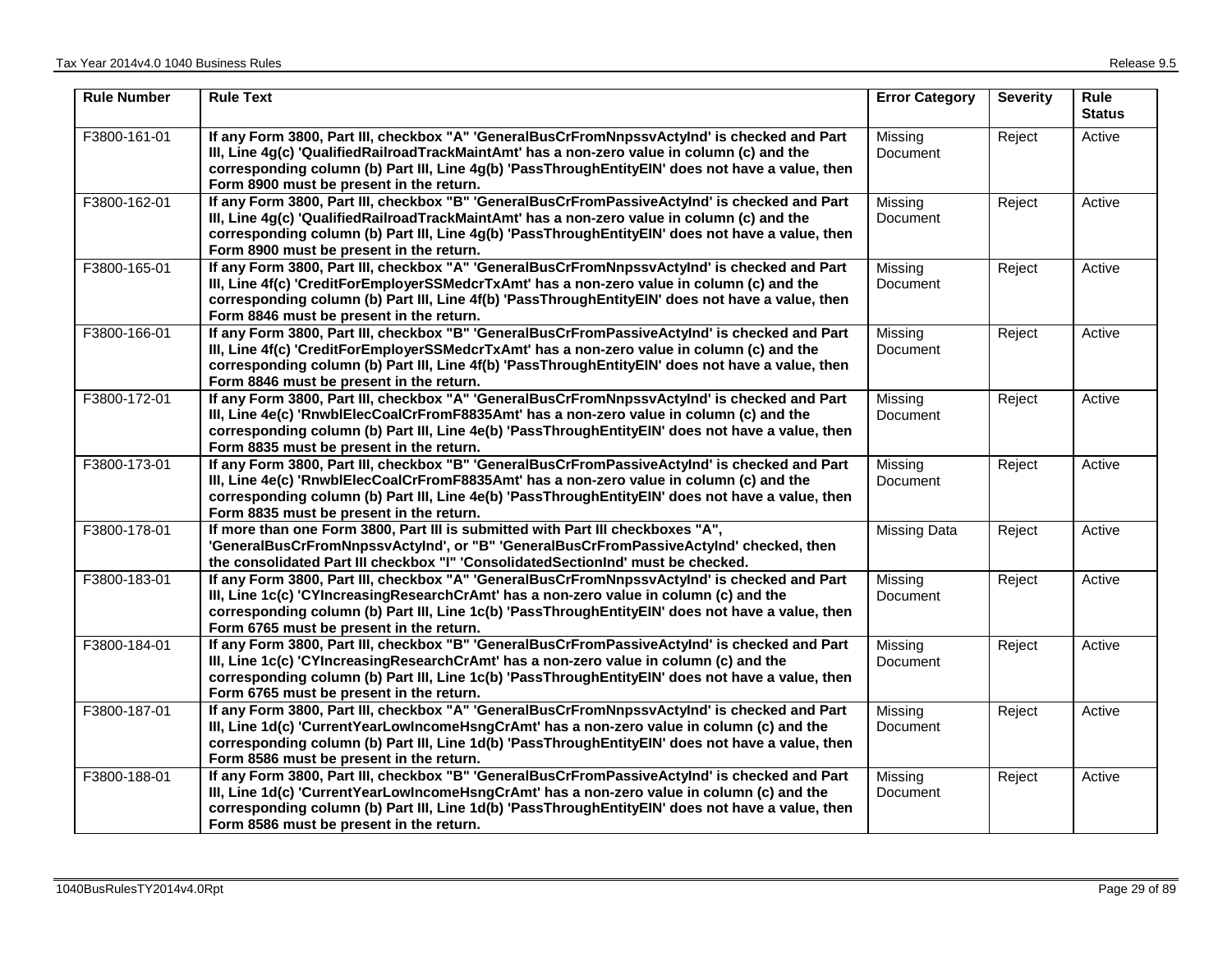| <b>Rule Number</b> | <b>Rule Text</b>                                                                                                                                                                                                                                                                                                                             | <b>Error Category</b>      | <b>Severity</b> | Rule<br><b>Status</b> |
|--------------------|----------------------------------------------------------------------------------------------------------------------------------------------------------------------------------------------------------------------------------------------------------------------------------------------------------------------------------------------|----------------------------|-----------------|-----------------------|
| F3800-191-01       | If any Form 3800, Part III, checkbox "A" 'GeneralBusCrFromNnpssvActyInd' is checked and Part<br>III, Line 1e(c) 'CurrentYearDisabledAccessCrAmt' has a non-zero value in column (c) and the<br>corresponding column (b) Part III, Line 1e(b) 'PassThroughEntityEIN' does not have a value, then<br>Form 8826 must be present in the return.  | Missing<br>Document        | Reject          | Active                |
| F3800-192-01       | If any Form 3800, Part III, checkbox "B" 'GeneralBusCrFromPassiveActyInd' is checked and Part<br>III, Line 1e(c) 'CurrentYearDisabledAccessCrAmt' has a non-zero value in column (c) and the<br>corresponding column (b) Part III, Line 1e(b) 'PassThroughEntityEIN' does not have a value, then<br>Form 8826 must be present in the return. | Missing<br>Document        | Reject          | Active                |
| F3800-195-01       | If any Form 3800, Part III, checkbox "A" 'GeneralBusCrFromNnpssvActyInd' is checked and Part<br>III, Line 1f(c) 'CurrentYearRenewableElecCrAmt' has a non-zero value in column (c) and the<br>corresponding column (b) Part III, Line 1f(b) 'PassThroughEntityEIN' does not have a value, then<br>Form 8835 must be present in the return.   | Missing<br>Document        | Reject          | Active                |
| F3800-196-01       | If any Form 3800, Part III, checkbox "B" 'GeneralBusCrFromPassiveActyInd' is checked and Part<br>III, Line 1f(c) 'CurrentYearRenewableElecCrAmt' has a non-zero value in column (c) and the<br>corresponding column (b) Part III, Line 1f(b) 'PassThroughEntityEIN' does not have a value, then<br>Form 8835 must be present in the return.  | Missing<br>Document        | Reject          | Active                |
| F3800-199-01       | If any Form 3800, Part III, checkbox "A" 'GeneralBusCrFromNnpssvActyInd' is checked and Part<br>III, Line 1g(c) 'CYIndianEmploymentCreditAmt' has a non-zero value in column (c) and the<br>corresponding column (b) Part III, Line 1g(b) 'PassThroughEntityEIN' does not have a value, then<br>Form 8845 must be present in the return.     | Missing<br>Document        | Reject          | Active                |
| F3800-200-01       | If any Form 3800, Part III, checkbox "B" 'GeneralBusCrFromPassiveActyInd' is checked and Part<br>III, Line 1g(c) 'CYIndianEmploymentCreditAmt' has a non-zero value in column (c) and the<br>corresponding column (b) Part III, Line 1g(b) 'PassThroughEntityEIN' does not have a value, then<br>Form 8845 must be present in the return.    | Missing<br>Document        | Reject          | Active                |
| F3800-203-01       | If any Form 3800, Part III, checkbox "A" 'GeneralBusCrFromNnpssvActyInd' is checked and Part<br>III, Line 1h(c) 'CurrentYearOrphanDrugCreditAmt' has a non-zero value in column (c) and the<br>corresponding column (b) Part III, Line 1h(b) 'PassThroughEntityEIN' does not have a value, then<br>Form 8820 must be present in the return.  | Missing<br><b>Document</b> | Reject          | Active                |
| F3800-204-01       | If any Form 3800, Part III, checkbox "B" 'GeneralBusCrFromPassiveActyInd' is checked and Part<br>III, Line 1h(c) 'CurrentYearOrphanDrugCreditAmt' has a non-zero value in column (c) and the<br>corresponding column (b) Part III, Line 1h(b) 'PassThroughEntityEIN' does not have a value, then<br>Form 8820 must be present in the return. | Missing<br>Document        | Reject          | Active                |
| F3800-207-01       | If any Form 3800, Part III, checkbox "A" 'GeneralBusCrFromNnpssvActyInd' is checked and Part<br>III, Line 1m(c) 'CurrentYearLowSulfurDsICrAmt' has a non-zero value in column (c) and the<br>corresponding column (b) Part III, Line 1m(b) 'PassThroughEntityEIN' does not have a value, then<br>Form 8896 must be present in the return.    | Missing<br>Document        | Reject          | Active                |
| F3800-208-01       | If any Form 3800, Part III, checkbox "B" 'GeneralBusCrFromPassiveActyInd' is checked and Part<br>III, Line 1m(c) 'CurrentYearLowSulfurDsICrAmt' has a non-zero value in column (c) and the<br>corresponding column (b) Part III, Line 1m(b) 'PassThroughEntityEIN' does not have a value, then<br>Form 8896 must be present in the return.   | Missing<br>Document        | Reject          | Active                |
| F3800-211-01       | If any Form 3800, Part III, checkbox "A" 'GeneralBusCrFromNnpssvActyInd' is checked and Part<br>III, Line 1n(c) 'DistilledSpiritsCreditAmt' has a non-zero value in column (c) and the<br>corresponding column (b) Part III, Line 1n(b) 'PassThroughEntityEIN' does not have a value, then<br>Form 8906 must be present in the return.       | Missing<br>Document        | Reject          | Active                |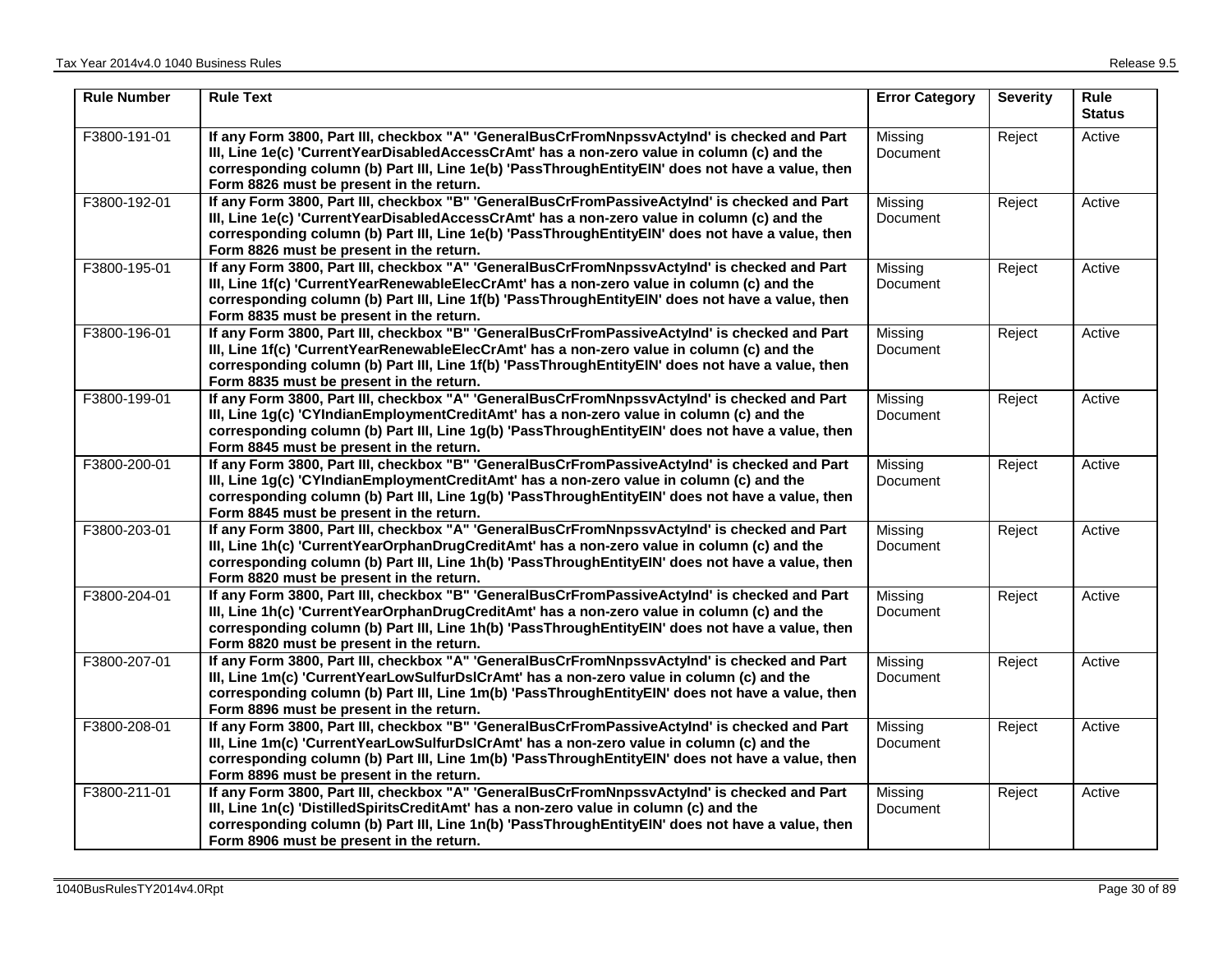| <b>Rule Number</b> | <b>Rule Text</b>                                                                                                                                                                                                                                                                                                                            | <b>Error Category</b>      | <b>Severity</b> | <b>Rule</b><br><b>Status</b> |
|--------------------|---------------------------------------------------------------------------------------------------------------------------------------------------------------------------------------------------------------------------------------------------------------------------------------------------------------------------------------------|----------------------------|-----------------|------------------------------|
| F3800-212-01       | If any Form 3800, Part III, checkbox "B" 'GeneralBusCrFromPassiveActyInd' is checked and Part<br>III, Line 1n(c) 'DistilledSpiritsCreditAmt' has a non-zero value in column (c) and the<br>corresponding column (b) Part III, Line 1n(b) 'PassThroughEntityEIN' does not have a value, then<br>Form 8906 must be present in the return.     | Missing<br>Document        | Reject          | Active                       |
| F3800-215-01       | If any Form 3800, Part III, checkbox "A" 'GeneralBusCrFromNnpssvActyInd' is checked and Part<br>III, Line 1o(c) 'CurrentYearNnconvFuelCrAmt' has a non-zero value in column (c) and the<br>corresponding column (b) Part III, Line 1o(b) 'PassThroughEntityEIN' does not have a value, then<br>Form 8907 must be present in the return.     | Missing<br>Document        | Reject          | Active                       |
| F3800-216-01       | If any Form 3800, Part III, checkbox "B" 'GeneralBusCrFromPassiveActyInd' is checked and Part<br>III, Line 1o(c) 'CurrentYearNnconvFuelCrAmt' has a non-zero value in column (c) and the<br>corresponding column (b) Part III, Line 1o(b) 'PassThroughEntityEIN' does not have a value, then<br>Form 8907 must be present in the return.    | Missing<br><b>Document</b> | Reject          | Active                       |
| F3800-219-01       | If any Form 3800, Part III, checkbox "A" 'GeneralBusCrFromNnpssvActyInd' is checked and Part<br>III, Line 1p(c) 'CurrentYrEngyEfficientHmCrAmt' has a non-zero value in column (c) and the<br>corresponding column (b) Part III, Line 1p(b) 'PassThroughEntityEIN' does not have a value, then<br>Form 8908 must be present in the return.  | Missing<br>Document        | Reject          | Active                       |
| F3800-220-01       | If any Form 3800, Part III, checkbox "B" 'GeneralBusCrFromPassiveActyInd' is checked and Part<br>III, Line 1p(c) 'CurrentYrEngyEfficientHmCrAmt' has a non-zero value in column (c) and the<br>corresponding column (b) Part III, Line 1p(b) 'PassThroughEntityEIN' does not have a value, then<br>Form 8908 must be present in the return. | Missing<br>Document        | Reject          | Active                       |
| F3800-223-01       | If any Form 3800, Part III, checkbox "A" 'GeneralBusCrFromNnpssvActyInd' is checked and Part<br>III, Line 1q(c) 'CYEngyEfficientApplianceAmt' has a non-zero value in column (c) and the<br>corresponding column (b) Part III, Line 1q(b) 'PassThroughEntityEIN' does not have a value, then<br>Form 8909 must be present in the return.    | Missing<br>Document        | Reject          | Active                       |
| F3800-224-01       | If any Form 3800, Part III, checkbox "B" 'GeneralBusCrFromPassiveActyInd' is checked and Part<br>III, Line 1g(c) 'CYEngyEfficientApplianceAmt' has a non-zero value in column (c) and the<br>corresponding column (b) Part III, Line 1q(b) 'PassThroughEntityEIN' does not have a value, then<br>Form 8909 must be present in the return.   | Missing<br><b>Document</b> | Reject          | Active                       |
| F3800-227-01       | If any Form 3800, Part III, checkbox "A" 'GeneralBusCrFromNnpssvActyInd' is checked and Part<br>III, Line 1r(c) 'CurrentYearAltMtrVehCrAmt' has a non-zero value in column (c) and the<br>corresponding column (b) Part III, Line 1r(b) 'PassThroughEntityEIN' does not have a value, then<br>Form 8910 must be present in the return.      | Missing<br>Document        | Reject          | Active                       |
| F3800-228-01       | If any Form 3800, Part III, checkbox "B" 'GeneralBusCrFromPassiveActyInd' is checked and Part<br>III, Line 1r(c) 'CurrentYearAltMtrVehCrAmt' has a non-zero value in column (c) and the<br>corresponding column (b) Part III, Line 1r(b) 'PassThroughEntityEIN' does not have a value, then<br>Form 8910 must be present in the return.     | Missing<br>Document        | Reject          | Active                       |
| F3800-231-01       | If any Form 3800, Part III, checkbox "A" 'GeneralBusCrFromNnpssvActyInd' is checked and Part<br>III, Line 1s(c) 'CurrentYearAltRefuelingCrAmt' has a non-zero value in column (c) and the<br>corresponding column (b) Part III, Line 1s(b) 'PassThroughEntityEIN' does not have a value, then<br>Form 8911 must be present in the return.   | Missing<br>Document        | Reject          | Active                       |
| F3800-232-01       | If any Form 3800, Part III, checkbox "B" 'GeneralBusCrFromPassiveActyInd' is checked and Part<br>III, Line 1s(c) 'CurrentYearAltRefuelingCrAmt' has a non-zero value in column (c) and the<br>corresponding column (b) Part III, Line 1s(b) 'PassThroughEntityEIN' does not have a value, then<br>Form 8911 must be present in the return.  | Missing<br>Document        | Reject          | Active                       |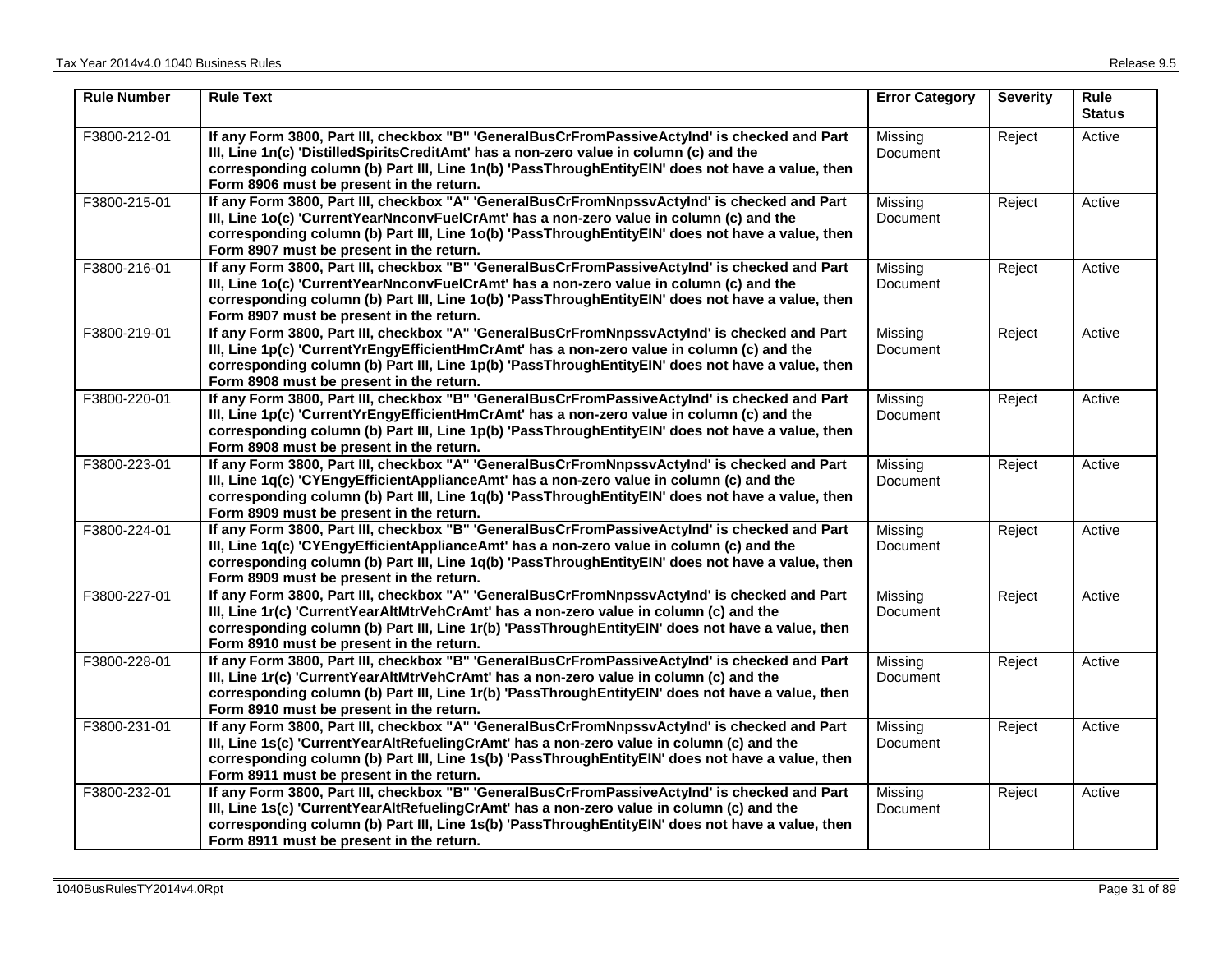| <b>Rule Number</b> | <b>Rule Text</b>                                                                                                                                                                                                                                                                                                                                                    | <b>Error Category</b>      | <b>Severity</b> | <b>Rule</b><br><b>Status</b> |
|--------------------|---------------------------------------------------------------------------------------------------------------------------------------------------------------------------------------------------------------------------------------------------------------------------------------------------------------------------------------------------------------------|----------------------------|-----------------|------------------------------|
| F3800-239-01       | If any Form 3800, Part III, checkbox "A" 'GeneralBusCrFromNnpssvActyInd' is checked and Part<br>III, Line 1w(c) 'DifferentialWagePaymentsCrAmt' has a non-zero value in column (c) and the<br>corresponding column (b) Part III, Line 1w(b) 'PassThroughEntityEIN' does not have a value, then<br>Form 8932 must be present in the return.                          | Missing<br>Document        | Reject          | Active                       |
| F3800-240-01       | If any Form 3800, Part III, checkbox "B" 'GeneralBusCrFromPassiveActyInd' is checked and Part<br>III, Line 1w(c) 'DifferentialWagePaymentsCrAmt' has a non-zero value in column (c) and the<br>corresponding column (b) Part III, Line 1w(b) 'PassThroughEntityEIN' does not have a value, then<br>Form 8932 must be present in the return.                         | Missing<br>Document        | Reject          | Active                       |
| F3800-243-01       | If any Form 3800, Part III, checkbox "A" 'GeneralBusCrFromNnpssvActyInd' is checked and Part<br>III, Line 1x(c) 'CarbonDioxideCreditAmt' has a non-zero value in column (c) and the<br>corresponding column (b) Part III, Line 1x(b) 'PassThroughEntityEIN' does not have a value, then<br>Form 8933 must be present in the return                                  | Missing<br>Document        | Reject          | Active                       |
| F3800-244-01       | If any Form 3800, Part III, checkbox "B" 'GeneralBusCrFromPassiveActyInd' is checked and Part<br>III, Line 1x(c) 'CarbonDioxideCreditAmt' has a non-zero value in column (c) and the<br>corresponding column (b) Part III, Line 1x(b) 'PassThroughEntityEIN' does not have a value, then<br>Form 8933 must be present in the return.                                | Missing<br><b>Document</b> | Reject          | Active                       |
| F3800-247-01       | If any Form 3800, Part III, checkbox "A" 'GeneralBusCrFromNnpssvActyInd' is checked and Part<br>III, Line 1y(c) 'QlfyPlugInElecDriveMtrVehCrAmt' has a non-zero value in column (c) and the<br>corresponding column (b) Part III, Line 1y(b) 'PassThroughEntityEIN' does not have a value, then<br>Form 8936 must be present in the return.                         | Missing<br>Document        | Reject          | Active                       |
| F3800-248-01       | If any Form 3800, Part III, checkbox "B" 'GeneralBusCrFromPassiveActyInd' is checked and Part<br>III, Line 1y(c) 'QlfyPlugInElecDriveMtrVehCrAmt' has a non-zero value in column (c) and the<br>corresponding column (b) Part III, Line 1y(b) 'PassThroughEntityEIN' does not have a value, then<br>Form 8936 must be present in the return.                        | Missing<br>Document        | Reject          | Active                       |
| F3800-255-01       | If any Form 3800, Part III, checkbox "A" 'GeneralBusCrFromNnpssvActyInd' is checked and Part<br>III, Line 1bb(c) 'CYGenBusCrElectingLgePrtshpAmt' has a non-zero value in column (c) and the<br>corresponding column (b) Part III, Line 1bb(b) 'PassThroughEntityEIN' does not have a value,<br>then Form Schedule K-1 (Form 1065B) must be present in the return.  | Missing<br>Document        | Reject          | Active                       |
| F3800-256-01       | If any Form 3800, Part III, checkbox "B" 'GeneralBusCrFromPassiveActyInd' is checked and Part<br>III, Line 1bb(c) 'CYGenBusCrElectingLgePrtshpAmt' has a non-zero value in column (c) and the<br>corresponding column (b) Part III, Line 1bb(b) 'PassThroughEntityEIN' does not have a value,<br>then Form Schedule K-1 (Form 1065B) must be present in the return. | Missing<br>Document        | Reject          | Active                       |
| F3800-259-01       | If any Form 3800, Part III, checkbox "A" 'GeneralBusCrFromNnpssvActyInd' is checked and Part<br>III, Line 3(c) 'EnterAmountFromF8844Amt' has a non-zero value in column (c) and the<br>corresponding column (b) Part III, Line 3(b) 'PassThroughEntityEIN' does not have a value, then<br>Form 8844 must be present in the return.                                  | Missing<br>Document        | Reject          | Active                       |
| F3800-260-01       | If any Form 3800, Part III, checkbox "B" 'GeneralBusCrFromPassiveActyInd' is checked and Part<br>III, Line 3(c) 'EnterAmountFromF8844Amt' has a non-zero value in column (c) and the<br>corresponding column (b) Part III, Line 3(b) 'PassThroughEntityEIN' does not have a value, then<br>Form 8844 must be present in the return.                                 | Missing<br>Document        | Reject          | Active                       |
| F3800-263-01       | If any Form 3800, Part III, checkbox "A" 'GeneralBusCrFromNnpssvActyInd' is checked and Part<br>III, Line 4b(c) 'WorkOpportunityCrFrom5884Amt' has a non-zero value in column (c) and the<br>corresponding column (b) Part III, Line 4b(b) 'PassThroughEntityEIN' does not have a value, then<br>Form 5884 must be present in the return.                           | Missing<br>Document        | Reject          | Active                       |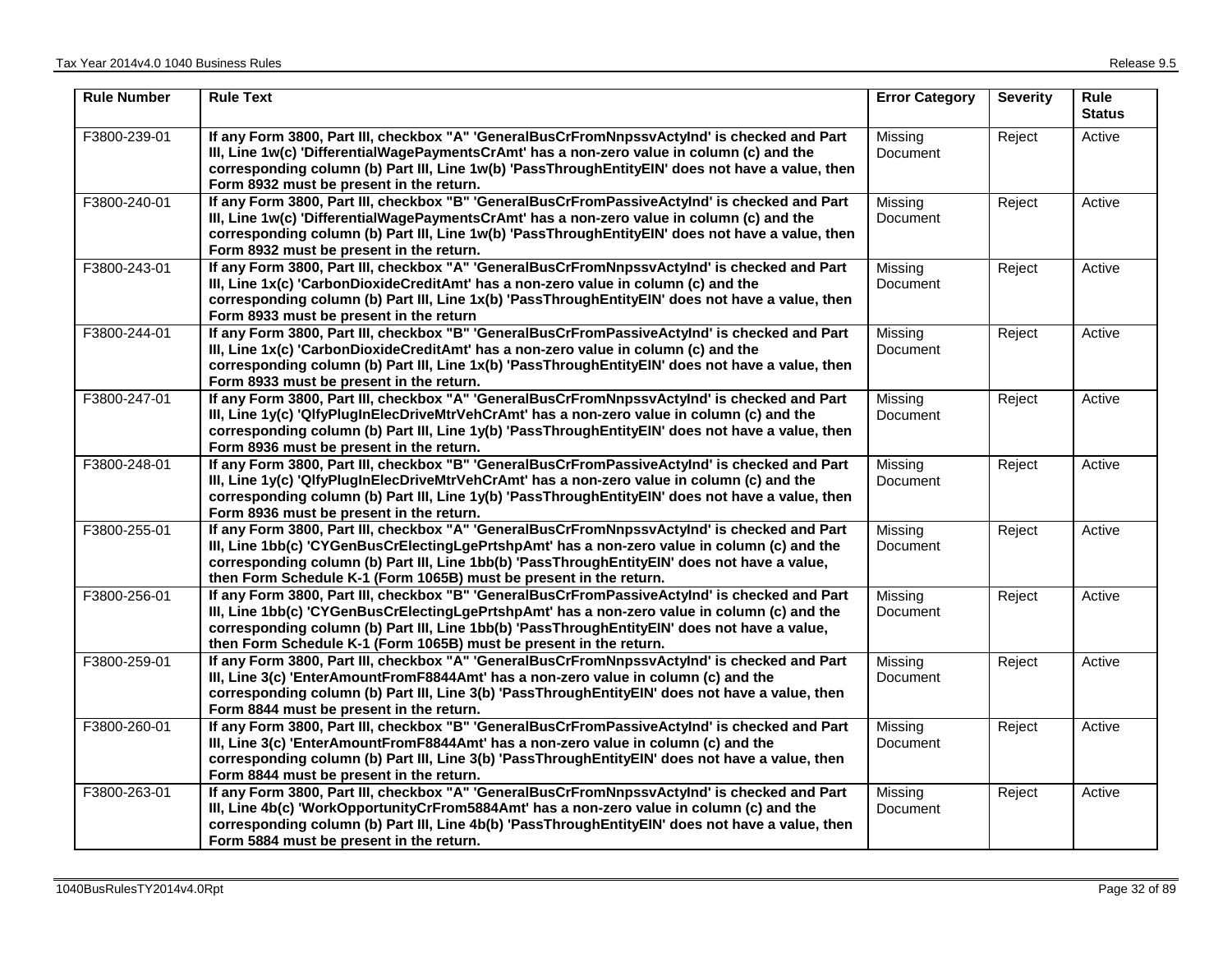| <b>Rule Number</b> | <b>Rule Text</b>                                                                                                                                                                                                                                                                                                                            | <b>Error Category</b>      | <b>Severity</b> | Rule<br><b>Status</b> |
|--------------------|---------------------------------------------------------------------------------------------------------------------------------------------------------------------------------------------------------------------------------------------------------------------------------------------------------------------------------------------|----------------------------|-----------------|-----------------------|
| F3800-264-01       | If any Form 3800, Part III, checkbox "B" 'GeneralBusCrFromPassiveActyInd' is checked and Part<br>III, Line 4b(c) 'WorkOpportunityCrFrom5884Amt' has a non-zero value in column (c) and the<br>corresponding column (b) Part III, Line 4b(b) 'PassThroughEntityEIN' does not have a value, then<br>Form 5884 must be present in the return.  | Missing<br>Document        | Reject          | Active                |
| F3800-267-02       | If any Form 3800, Part III, checkbox "A" 'GeneralBusCrFromNnpssvActyInd' is checked and Part<br>III, line 4c(c) 'BiofuelProducerCreditAmt' has a non-zero value in column (c) and the<br>corresponding column (b) Part III, line 4c(b) 'PassThroughEntityEIN' does not have a value, then<br>Form 6478 must be present in the return.       | Missing<br><b>Document</b> | Reject          | Active                |
| F3800-268-02       | If any Form 3800, Part III, checkbox "B" 'GeneralBusCrFromPassiveActyInd' is checked and Part<br>III, line 4c(c) 'BiofuelProducerCreditAmt' has a non-zero value in column (c) and the<br>corresponding column (b) Part III, line 4c(b) 'PassThroughEntityEIN' does not have a value, then<br>Form 6478 must be present in the return.      | Missing<br>Document        | Reject          | Active                |
| F3800-271-01       | If any Form 3800, Part III, checkbox "A" 'GeneralBusCrFromNnpssvActyInd' is checked and Part<br>III, Line 4d(c) 'LowIncomeHousingCreditAmt' has a non-zero value in column (c) and the<br>corresponding column (b) Part III, Line 4d(b) 'PassThroughEntityEIN' does not have a value, then<br>Form 8586 must be present in the return.      | Missing<br>Document        | Reject          | Active                |
| F3800-272-01       | If any Form 3800, Part III, checkbox "B" 'GeneralBusCrFromPassiveActyInd' is checked and Part<br>III, Line 4d(c) 'LowIncomeHousingCreditAmt' has a non-zero value in column (c) and the<br>corresponding column (b) Part III, Line 4d(b) 'PassThroughEntityEIN' does not have a value, then<br>Form 8586 must be present in the return.     | Missing<br>Document        | Reject          | Active                |
| F3800-275-01       | If any Form 3800, Part III, checkbox "A" 'GeneralBusCrFromNnpssvActyInd' is checked and Part<br>III, Line 1j(c) 'CurrentYrSmIIEmpIrPnsnPlanAmt' has a non-zero value in column (c) and the<br>corresponding column (b) Part III, Line 1j(b) 'PassThroughEntityEIN' does not have a value, then<br>Form 8881 must be present in the return.  | Missing<br>Document        | Reject          | Active                |
| F3800-276-01       | If any Form 3800, Part III, checkbox "B" 'GeneralBusCrFromPassiveActyInd' is checked and Part<br>III, Line 1j(c) 'CurrentYrSmIIEmpIrPnsnPlanAmt' has a non-zero value in column (c) and the<br>corresponding column (b) Part III, Line 1j(b) 'PassThroughEntityEIN' does not have a value, then<br>Form 8881 must be present in the return. | Missing<br>Document        | Reject          | Active                |
| F3800-280-02       | If any Form 3800, Part III, checkbox "B" 'GeneralBusCrFromPassiveActyInd' is checked and Part<br>III, Line 4a(c) 'InvestmentCreditAmt' has a non-zero value in column (c), then Form 3468 must be<br>present in the return.                                                                                                                 | Missing<br><b>Document</b> | Reject          | Active                |
| F3800-283-02       | If any Form 3800, Part III, checkbox "A" 'GeneralBusCrFromNnpssvActylnd' is checked and Part<br>III, Line 4a(c) 'InvestmentCreditAmt' has a non-zero value in column (c), then Form 3468 must be<br>present in the return.                                                                                                                  | Missing<br>Document        | Reject          | Active                |
| F3800-284-02       | If any Form 3800, Part III, checkbox "A" 'GeneralBusCrFromNnpssvActyInd' is checked, then Part<br>III, line 1k(c) 'CYEmpIrProvChIdCareFcItsCrAmt' must be less than 150,001.                                                                                                                                                                | Math Error                 | Reject          | Active                |
| F3800-285-02       | If any Form 3800, Part III, checkbox "B" 'GeneralBusCrFromPassiveActyInd' is checked, then Part<br>III, line 1k(c) 'CYEmplrProvChIdCareFcItsCrAmt' must be less than 150,001.                                                                                                                                                               | Math Error                 | Reject          | Active                |
| F3800-288-02       | If any Form 3800, Part III, checkbox "I" 'ConsolidatedSectionInd' is checked, then Part III, line<br>1k(c) 'CYEmpirProvChidCareFcitsCrAmt' must be less than 150,001.                                                                                                                                                                       | Math Error                 | Reject          | Active                |
| F3800-295          | If any Form 3800, Part III, checkbox "A" 'GeneralBusCrFromNnpssvActyInd' is checked then Part<br>III, Line 1aa(c) 'NewHireRetentionCreditAmt' must be equal to zero if an amount is entered.                                                                                                                                                | <b>Incorrect Data</b>      | Reject          | Active                |
| F3800-296          | If any Form 3800, Part III, checkbox "B" 'GeneralBusCrFromPassiveActyInd' is checked then Part<br>III, line 1aa(c) 'NewHireRetentionCreditAmt' must be equal to zero if an amount is entered.                                                                                                                                               | <b>Incorrect Data</b>      | Reject          | Active                |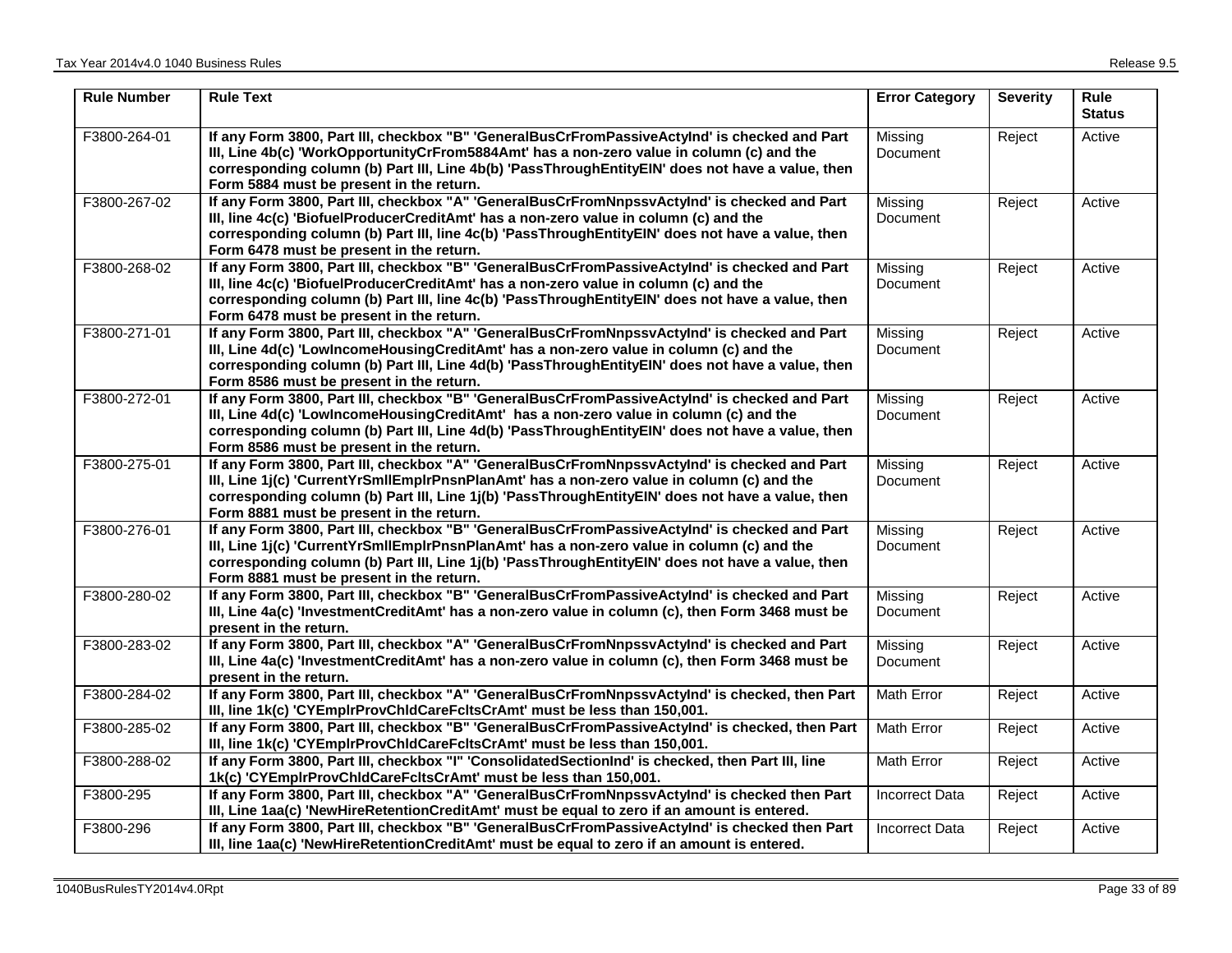| <b>Rule Number</b> | <b>Rule Text</b>                                                                                                                                                                                                                                                         | <b>Error Category</b> | <b>Severity</b> | <b>Rule</b><br><b>Status</b> |
|--------------------|--------------------------------------------------------------------------------------------------------------------------------------------------------------------------------------------------------------------------------------------------------------------------|-----------------------|-----------------|------------------------------|
| F3800-297          | If any Form 3800, Part III, checkbox "A" 'GeneralBusCrFromNnpssvActyInd' is checked then Part<br>III, line 1z(c) 'AllowableQualifiedElecVehAmt' must be equal to zero if an amount is entered.                                                                           | <b>Incorrect Data</b> | Reject          | Active                       |
| F3800-298          | If any Form 3800, Part III, checkbox "B" 'GeneralBusCrFromPassiveActyInd' is checked and then<br>Part III, line 1z(c) 'AllowableQualifiedElecVehAmt' must be equal to zero if an amount is entered.                                                                      | <b>Incorrect Data</b> | Reject          | Active                       |
| F3800-299          | If any Form 3800, Part III, checkbox "A" 'GeneralBusCrFromNnpssvActyInd' is checked and Part<br>III, Line 1a(c) 'CurrentYearInvestmentCreditAmt' has a non-zero value in column (c), then Form<br>3468 must be present in the return.                                    | Missing<br>Document   | Reject          | Active                       |
| F3800-300          | If any Form 3800, Part III, checkbox "B" 'GeneralBusCrFromPassiveActyInd' is checked and Part<br>III, Line 1a(c) 'CurrentYearInvestmentCreditAmt' has a non-zero value in column (c), then Form<br>3468 must be present in the return.                                   | Missing<br>Document   | Reject          | Active                       |
| F3800-301          | If any Form 3800, Part III, checkbox "A" 'GeneralBusCrFromNnpssvActyInd' is checked and any<br>lines 1a(c) through 1zz(c) have a non-zero value, then Form 3800, Part III, line 2<br>'CurrentYearGeneralBusCrAmt' must have a non-zero value.                            | <b>Missing Data</b>   | Reject          | Active                       |
| F3800-302          | If any Form 3800, Part III, checkbox "A" 'GeneralBusCrFromNnpssvActyInd' is checked and<br>Form 3800, Part III, line 2 'CurrentYearGeneralBusCrAmt' has a non- zero value, then Form 3800,<br>Part I, line 1 'GeneralBusCrFromNnPssvActyAmt' must have a non-zero value. | <b>Missing Data</b>   | Reject          | Active                       |
| F3800-303          | If any Form 3800, Part III, checkbox "B" 'GeneralBusCrFromPassiveActyInd' is checked and any<br>lines 1a(c) through 1zz(c) have a non-zero value, then Form 3800, Part III, line 2<br>'CurrentYearGeneralBusCrAmt' must have a non-zero value.                           | <b>Missing Data</b>   | Reject          | Active                       |
| F3800-304          | If any Form 3800, Part III, checkbox "B" 'GeneralBusCrFromPassiveActyInd' is checked and Form<br>3800, Part III line 2 'CurrentYearGeneralBusCrAmt' has a non-zero value, then Form 3800, Part I,<br>line 3 'PssvActyForGenBusCrAllowedAmt' must have a value.           | <b>Missing Data</b>   | Reject          | Active                       |
| F3800-305          | If any Form 3800, Part III, checkbox "C" 'GeneralBusCrCarryforwardsInd' is checked and any lines<br>1a(c) through 1zz(c) have a non-zero value then Form 3800, Part III, line 2<br>'CurrentYearGeneralBusCrAmt' must have a non-zero value.                              | <b>Missing Data</b>   | Reject          | Active                       |
| F3800-306          | If any Form 3800, Part III, checkbox "C" 'GeneralBusCrCarryforwardsInd' is checked, and Form<br>3800 Part III line 2 'CurrentYearGeneralBusCrAmt' has a non-zero value, then Form 3800, Part I,<br>line 4 'CYGeneralBusCrCarryforwardAmt' must have a non-zero value.    | <b>Missing Data</b>   | Reject          | Active                       |
| F3800-307          | If any Form 3800, Part III, checkbox "D" 'GeneralBusCrCarrybacksInd' is checked and any lines<br>1a(c) through 1zz(c) have a non-zero value then Form 3800, Part III, line 2<br>'CurrentYearGeneralBusCrAmt' must have a non-zero value.                                 | <b>Missing Data</b>   | Reject          | Active                       |
| F3800-308          | If any Form 3800, Part III, checkbox "D" 'GeneralBusCrCarrybacksInd' is checked, and Form 3800,<br>Part III, line 2 'CurrentYearGeneralBusCrAmt' has a non-zero value, then Form 3800, Part I, line 5<br>'CarryBackGeneralBusinessCrAmt' must have a non-zero value.     | <b>Missing Data</b>   | Reject          | Active                       |
| F3800-309          | If any Form 3800, Part III, checkbox "G" 'EligSmllBusCrCarryforwardsInd' is checked and any<br>lines 1a(c) through 1zz(c) have a non-zero value then Form 3800, Part III, line 2<br>'CurrentYearGeneralBusCrAmt' must have a non-zero value.                             | <b>Missing Data</b>   | Reject          | Active                       |
| F3800-310          | If any Form 3800, Part III, checkbox "A" 'GeneralBusCrFromNnpssvActyInd' is checked and any<br>lines 4a(c) throug 4z(c) have a non-zero value then Form 3800, Part III, line 5c<br>'SumOfAllowableGeneralBusCrAmt' must have a non-zero value.                           | <b>Missing Data</b>   | Reject          | Active                       |
| F3800-311          | If any Form 3800, Part III, checkbox "B" 'GeneralBusCrFromPassiveActyInd' is checked and any<br>lines 4a(c) through 4z(c) have a non-zero value then Form 3800, Part III, line 5c<br>'SumOfAllowableGeneralBusCrAmt' must have a non-zero value.                         | <b>Missing Data</b>   | Reject          | Active                       |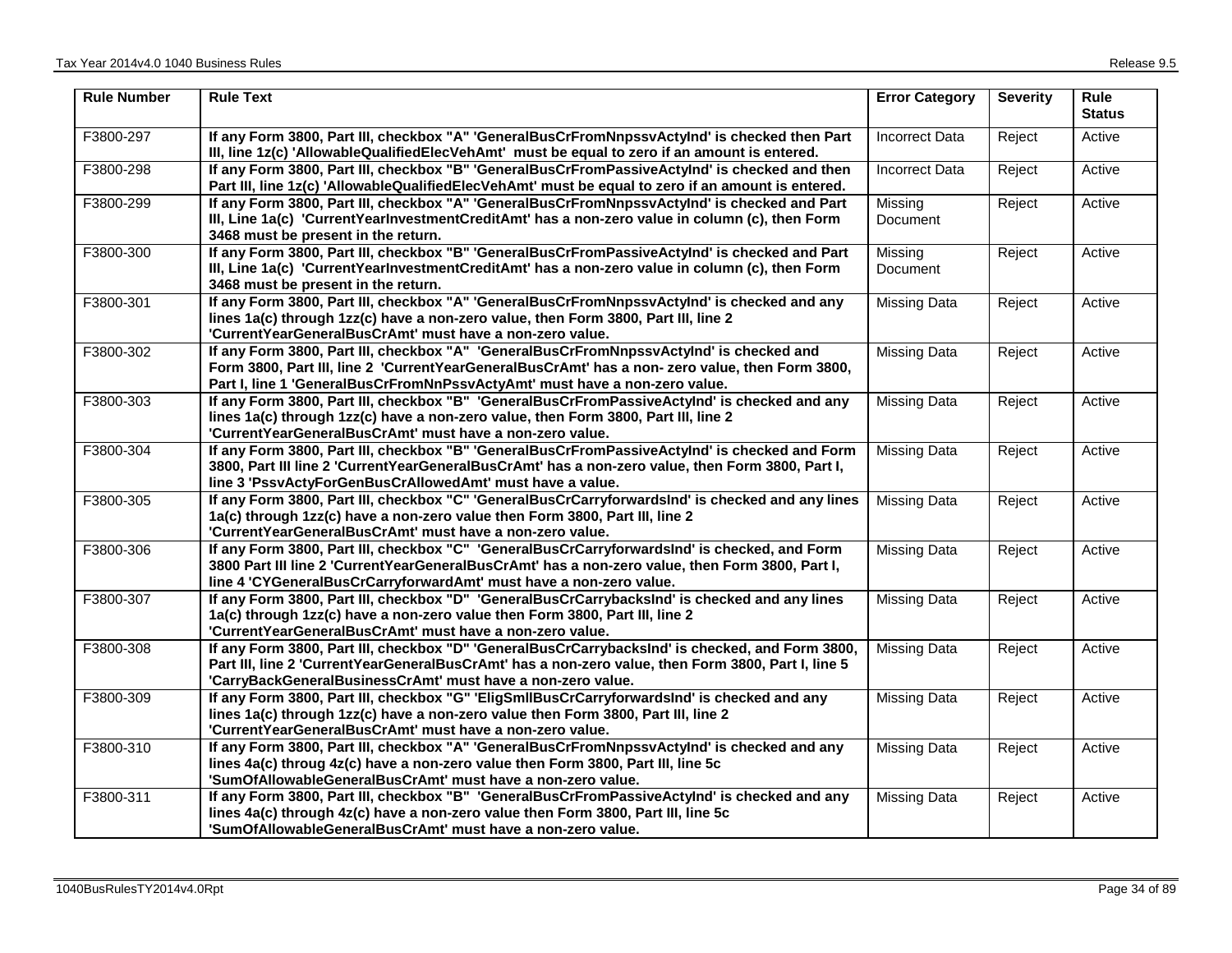| <b>Rule Number</b> | <b>Rule Text</b>                                                                                                                                                                                                                                                  | <b>Error Category</b> | <b>Severity</b> | Rule<br><b>Status</b> |
|--------------------|-------------------------------------------------------------------------------------------------------------------------------------------------------------------------------------------------------------------------------------------------------------------|-----------------------|-----------------|-----------------------|
| F3800-312          | If any Form 3800, Part III, checkbox "C" 'GeneralBusCrCarryforwardsInd' is checked and any lines<br>4a(c) through 4z(c) have a non-zero value then Form 3800, Part III, line 5c<br>'SumOfAllowableGeneralBusCrAmt' must have a non-zero value.                    | Missing Data          | Reject          | Active                |
| F3800-313          | If any Form 3800, Part III, checkbox "D" 'GeneralBusCrCarrybacksInd' is checked and any lines<br>4a(c) through 4z(c) have a non-zero value then Form 3800, Part III, line 5c<br>'SumOfAllowableGeneralBusCrAmt' must have a non-zero value.                       | Missing Data          | Reject          | Active                |
| F3800-314          | If any Form 3800, Part III, checkbox "G" 'EligSmllBusCrCarryforwardsInd' is checked and any<br>lines 4a(c) through 4z(c) have a non-zero value then Form 3800, Part III, line 5c<br>'SumOfAllowableGeneralBusCrAmt' must have a non-zero value.                   | Missing Data          | Reject          | Active                |
| F3800-315          | If any Form 3800, Part III, checkbox "A" 'GeneralBusCrFromNnpssvActyInd' is checked and Part<br>III, line 3(c) 'EnterAmountFromF8844Amt' has a non-zero value, then Form 3800, Part II, line 22<br>'TotEmpwrZoneGenBusCreditsAmt' must have a non-zero value.     | <b>Missing Data</b>   | Reject          | Active                |
| F3800-316          | If any Form 3800, Part III, checkbox "C" 'GeneralBusCrCarryforwardsInd' is checked and Part III,<br>line 3(c) 'EnterAmountFromF8844Amt' has a non-zero value, then Form 3800, Part II, line 22<br>'TotEmpwrZoneGenBusCreditsAmt' must have a non-zero value.      | Missing Data          | Reject          | Active                |
| F3800-317          | If any Form 3800, Part III, checkbox "D" 'GeneralBusCrCarrybacksInd' is checked and Part III, line<br>3(c) 'EnterAmountFromF8844Amt' has a non-zero value, then Form 3800, Part II, line 22<br>'TotEmpwrZoneGenBusCreditsAmt' must have a non-zero value.         | <b>Missing Data</b>   | Reject          | Active                |
| F3800-318          | If any Form 3800, Part III, checkbox "B" 'GeneralBusCrFromPassiveActyInd' is checked and Part<br>III, line 3(c) 'EnterAmountFromF8844Amt' has a non-zero value, then Form 3800, Part II, line 24<br>'PassiveActyAllowedForTYAmt' must have a value.               | Missing Data          | Reject          | Active                |
| F3800-319          | If any Form 3800, Part III, Line 5c 'SumOfAllowableGeneralBusCrAmt' has a non-zero value and<br>checkbox "B" 'GeneralBusCrFromPassiveActyInd' is checked, then Form 3800, Part II, line 32<br>'GenBusPssvActyCrAmt' must have a non-zero value.                   | Missing Data          | Reject          | Active                |
| F3800-319          | If any Form 3800, Part III, Line 5c 'SumOfAllowableGeneralBusCrAmt' has a non-zero value and<br>checkbox "B" 'GeneralBusCrFromPassiveActyInd' is checked, then Form 3800, Part II, line 32<br>'GenBusEligSmllBusPssvActyCrAmt' must have a non-zero value.        | Missing Data          | Reject          | Verbiage<br>Change    |
| F3800-320          | If any Form 3800, Part III, Line 5c 'SumOfAllowableGeneralBusCrAmt' has a non-zero value and<br>checkbox "A" 'GeneralBusCrFromNnpssvActylnd' is checked, then Form 3800, Part II, Line 30<br>'AllwGenBusCrFromNonPssvActyAmt' must have a non-zero value.         | Missing Data          | Reject          | Active                |
| F3800-321          | If any Form 3800, Part III, line 5c 'SumOfAllowableGeneralBusCrAmt' has a non-zero value and<br>checkbox "D" 'GeneralBusCrCarrybacksInd' is checked, then Form 3800, Part II, line 35<br>'AllwGenBusCybkCrAmt' must have a non-zero value.                        | Missing Data          | Reject          | Active                |
| F3800-321          | If any Form 3800, Part III, line 5c 'SumOfAllowableGeneralBusCrAmt' has a non-zero value and<br>checkbox "D" 'GeneralBusCrCarrybacksInd' is checked, then Form 3800, Part II, line 35<br>'AllwGenAndEligSmllBusCybkCrAmt' must have a non-zero value.             | Missing Data          | Reject          | Verbiage<br>Change    |
| F3800-322          | If any Form 3800, Part III, line 5c 'SumOfAllowableGeneralBusCrAmt' has a non-zero value and<br>checkbox "C" 'GeneralBusCrCarryforwardsInd' is checked, then Form 3800, Part II, line 34<br>'AllwGenAndEligSmllBusCfwdCrAmt' must have a non-zero value.          | Missing Data          | Reject          | Active                |
| F3800-323          | If any Form 3800, Part III, checkbox "G" 'EligSmllBusCrCarryforwardsInd' is checked and line 2<br>'CurrentYearGeneralBusCrAmt' or line 3(c) 'EnterAmountFromF8844Amt' or line 5c<br>'SumOfAllowableGeneralBusCrAmt' have a non-zero value, then Part III, line 6c | <b>Missing Data</b>   | Reject          | Active                |
|                    | 'TotalBusinessCreditsAmt' must have a non-zero value.                                                                                                                                                                                                             |                       |                 |                       |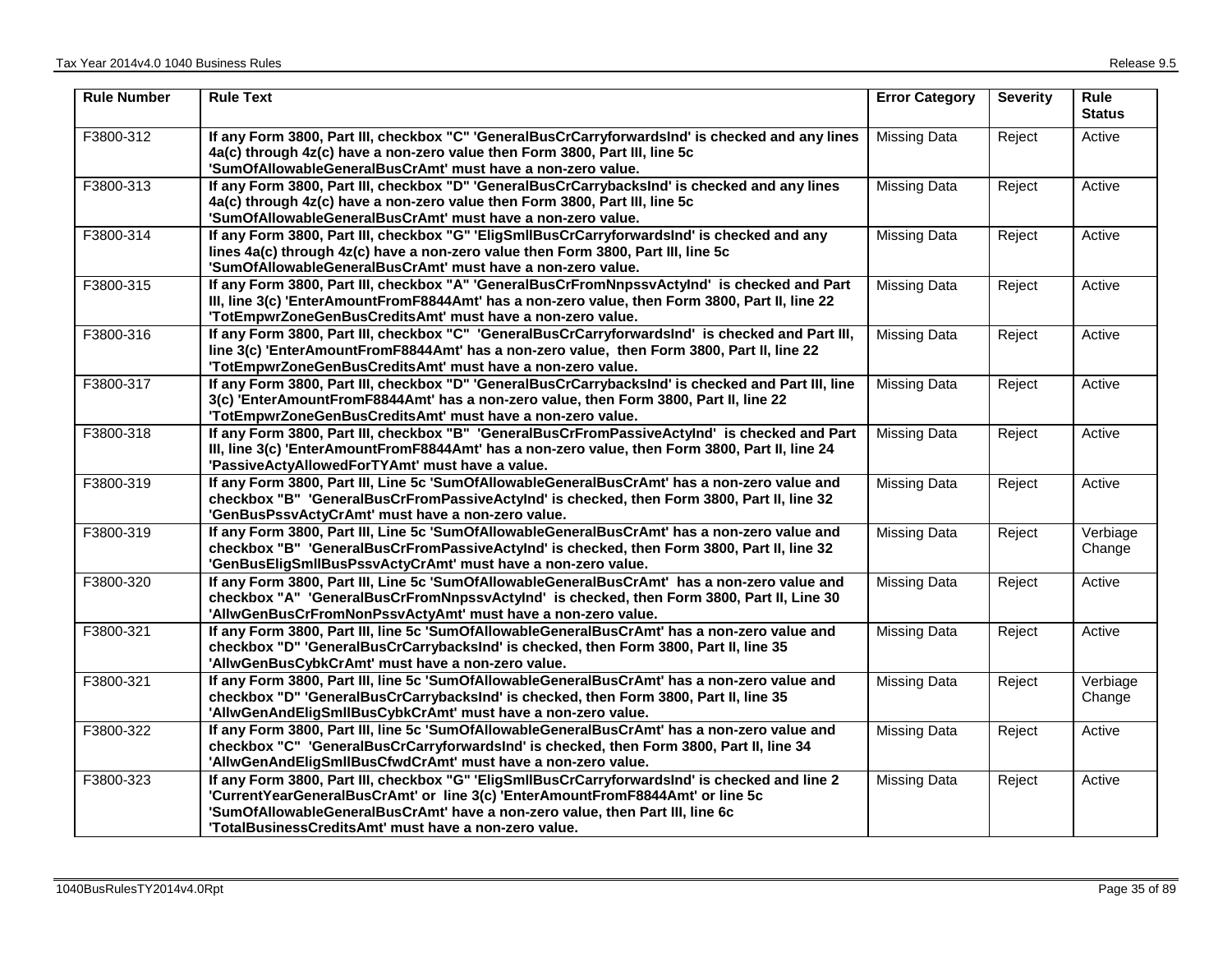| <b>Rule Number</b> | <b>Rule Text</b>                                                                                                                                                                                                                                    | <b>Error Category</b> | <b>Severity</b> | <b>Rule</b><br><b>Status</b> |
|--------------------|-----------------------------------------------------------------------------------------------------------------------------------------------------------------------------------------------------------------------------------------------------|-----------------------|-----------------|------------------------------|
| F3800-324          | If any Form 3800, Part III, line 6c 'TotalBusinessCreditsAmt' has a non-zero value and checkbox<br>"G" 'EligSmllBusCrCarryforwardsInd' is checked, then Form 3800, Part II, line 34<br>'AllwGenAndEligSmllBusCfwdCrAmt' must have a non-zero value. | Missing Data          | Reject          | Active                       |
| F3800-325          | If any Form 3800, Part III, checkbox "A" 'GeneralBusCrFromNnpssvActyInd' is checked, then<br>Part III, line 1v(c) 'AgriculturalChemicalsCreditAmt' must be equal to zero if an amount is<br>entered.                                                | <b>Incorrect Data</b> | Reject          | Active                       |
| F3800-326          | If any Form 3800, Part III, checkbox "B" 'GeneralBusCrFromPassiveActyInd' is checked, then<br>Part III, line 1v(c) 'AgriculturalChemicalsCreditAmt' must be equal to zero if an amount is entered.                                                  | Incorrect Data        | Reject          | Active                       |
| F4136-001-01       | If Form 4136, Line 4e(d) 'NontxUseUndyedKrsnTxd044CrAmt' has a non-zero value, then Line<br>4e(c) 'GallonsQty' must have a non-zero value.                                                                                                          | <b>Missing Data</b>   | Reject          | Active                       |
| F4136-002-01       | If Form 4136, Line 4f(d) 'NontxUseUndyedKrsnTxd219CrAmt' has a non-zero value, then Line 4f(c)<br>'GallonsQty' must have a non-zero value.                                                                                                          | <b>Missing Data</b>   | Reject          | Active                       |
| F4136-003-01       | If Form 4136, Line 1c(d) 'NontaxableUseOfGasolineCrAmt' has a non-zero value, then Line 1a(c)<br>'OffHwyBusUseGasolineGalsQty' or Line 1b(c) 'FarmingPurposesGasolineGalsQty' or Line 1c(c)<br>'GallonsQty' must have a non-zero value.             | <b>Missing Data</b>   | Reject          | Deleted                      |
| F4136-003-02       | If Form 4136, Line 1c(d) 'NontaxableUseOfGasolineCrAmt' has a non-zero value, then Line 1a(c)<br>'OffHwyBusUseGasolineGalsQty' or Line 1b(c) 'FarmingPurposesGasolineGalsQty' or Line 1c(c)<br>'GallonsQty' must have a non-zero value.             | <b>Missing Data</b>   | Reject          | <b>New</b>                   |
| F4136-004-01       | If Form 4136, Line 2a(d) 'AviationGasolineCreditAmt' has a non-zero value, Line 2a(c)<br>'AviationGasolineGallonsQty' must have a non-zero value.                                                                                                   | <b>Missing Data</b>   | Reject          | Active                       |
| F4136-005-01       | If Form 4136, Line 2b(d) 'AviationNontxGasCrAmt' has a non-zero value, then Form 4136 Line<br>2b(c) 'GallonsQty' must have a non-zero value.                                                                                                        | <b>Missing Data</b>   | Reject          | Active                       |
| F4136-007-01       | If Form 4136, Line 3c(d) 'TrainUseOfUndyedDieselCrAmt' has a non-zero value, then Line 3c(c)<br>'TrainUseOfUndyedDieselGalsQty' must have a non-zero value.                                                                                         | <b>Missing Data</b>   | Reject          | Active                       |
| F4136-008-01       | If Form 4136, Line 3d(d) 'BusUseOfUndyedDieselCreditAmt' has a non-zero value, then Line 3d(c)<br>'BusUseOfUndyedDieselGalsQty' must have a non-zero value.                                                                                         | <b>Missing Data</b>   | Reject          | Active                       |
| F4136-009-01       | If Form 4136, Line 3e(d) 'ExpUndyedDieselFuelCreditAmt' has a non-zero value, then Line 3e(c)<br>'ExpUndyedDieselFuelGalsQty' must have a non-zero value.                                                                                           | <b>Missing Data</b>   | Reject          | Active                       |
| F4136-011-01       | If Form 4136, Line 4c(d) 'BusUseOfUndyedKeroseneCrAmt' has a non-zero value, then Line 4c(c)<br>'BusUseOfUndyedKeroseneGalsQty' must have a non-zero value.                                                                                         | Missing Data          | Reject          | Active                       |
| F4136-012-01       | If Form 4136, Line 4d(d) 'ExportedUndyedKeroseneCrAmt' has a non-zero value, then Line 4d(c)<br>'ExportedUndyedKeroseneGalsQty' must have a non-zero value.                                                                                         | <b>Missing Data</b>   | Reject          | Active                       |
| F4136-013-01       | If Form 4136, Line 5b(d) 'KeroseneUsedInAvnTxd219CrAmt' has a non-zero value, then Line 5b(c)<br>'KeroseneUsedInAvnTxd219GalsQty' must have a non-zero value.                                                                                       | <b>Missing Data</b>   | Reject          | Active                       |
| F4136-014-01       | If Form 4136, Line 6a(d) 'SIsUndyedDsIUseStLcIGovtCrAmt' has a non-zero value, then Line 6a(c)<br>'SisUndyedDsIStLcIGovtGalsQty' must have a non-zero value.                                                                                        | Missing Data          | Reject          | Active                       |
| F4136-016-01       | If Form 4136, Line 7c(d) 'SIsUndyedKrsnUseBusCrAmt' has a non-zero value then, Line 7c(c)<br>'SisUndyedKrsnUseBusGalsQty' must have a non-zero value.                                                                                               | <b>Missing Data</b>   | Reject          | Active                       |
| F4136-017-01       | If Form 4136, Line 8a(d) 'SIsKrsnUsedInAvnTxd219CrAmt' has a non-zero value, then Line 8a(c)<br>'SIsKrsnUsedInAvnTxd219GalsQty' must have a non-zero value.                                                                                         | <b>Missing Data</b>   | Reject          | Active                       |
| F4136-018-01       | If Form 4136, Line 8b(d) 'SIsKrsnUsedInAvnTxd244CrAmt' has a non-zero value, then Line 8b(c)<br>'SisKrsnUsedInAvnTxd244GalsQty' must have a non-zero value.                                                                                         | <b>Missing Data</b>   | Reject          | Active                       |
| F4136-019-01       | If Form 4136, Line 8c(d) 'SIsKrsnNnxmptUseInAvnCrAmt' has a non-zero value, then Line 8c(c)<br>'SIsKrsnNnxmptUseInAvnGalsQty' must have a non-zero value.                                                                                           | <b>Missing Data</b>   | Reject          | Active                       |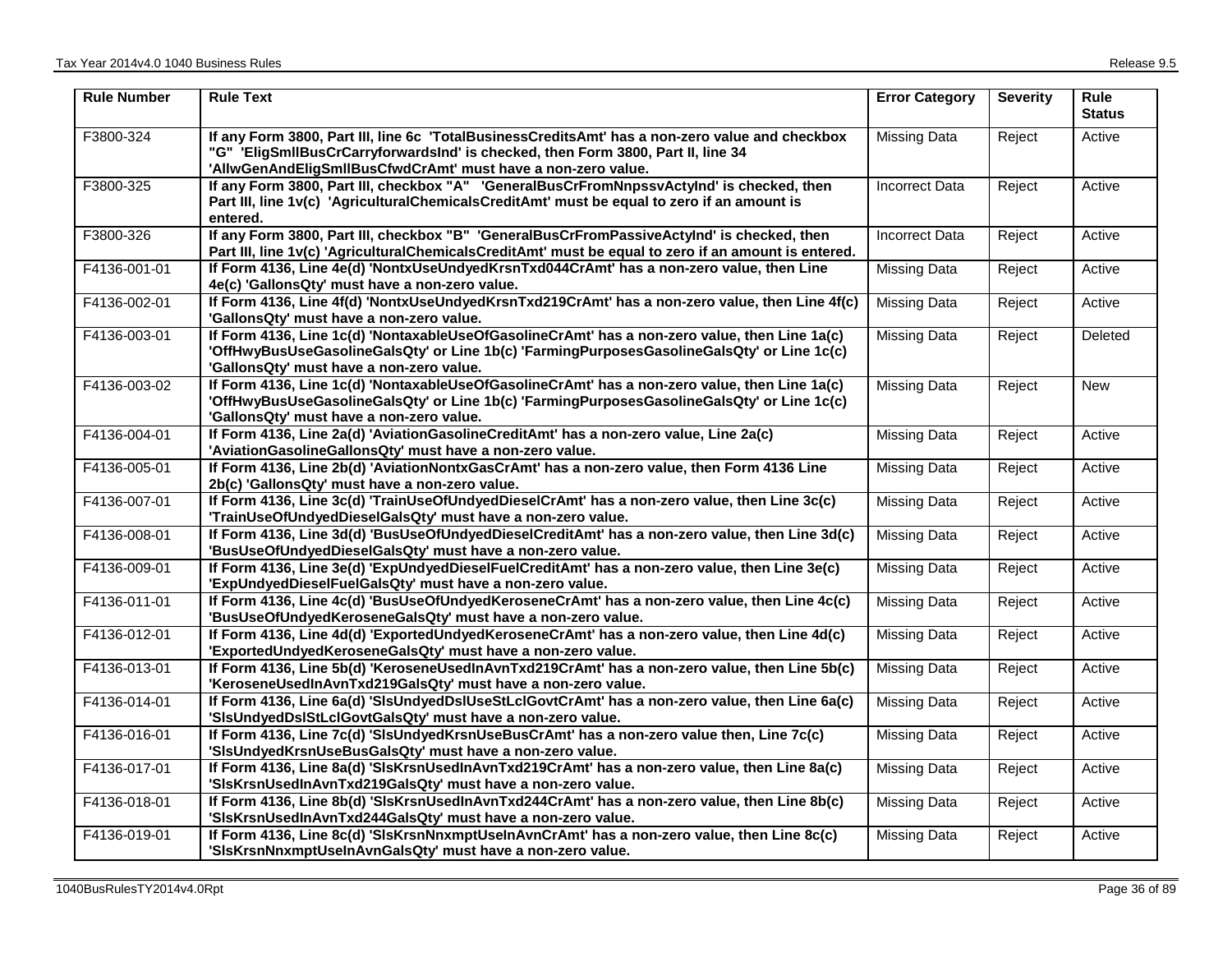| <b>Rule Number</b> | <b>Rule Text</b>                                                                                                                                                                                                                                | <b>Error Category</b> | <b>Severity</b> | Rule<br><b>Status</b> |
|--------------------|-------------------------------------------------------------------------------------------------------------------------------------------------------------------------------------------------------------------------------------------------|-----------------------|-----------------|-----------------------|
| F4136-020-01       | If Form 4136, Line 8d(d) 'SIsKrsnOthNontxTxd244CrAmt' has a non-zero value, then Line 8d(c)<br>'GallonsQty' must have a non-zero value.                                                                                                         | Missing Data          | Reject          | Active                |
| F4136-021-01       | If Form 4136, Line 8e(d) 'SIsKrsnOthNontxTxd219CrAmt' has a non-zero value, then Line 8e(c)<br>'GallonsQty' must have a non-zero value.                                                                                                         | Missing Data          | Reject          | Active                |
| F4136-024-01       | If Form 4136, Line 10a(d) 'BiodieselMixtureCreditAmt' has a non-zero value, then Line 10a(c)<br>'BiodieselMixtureGallonsQty' must have a non-zero value.                                                                                        | Missing Data          | Reject          | Disabled              |
| F4136-025-01       | If Form 4136, Line 10b(d) 'AgriBiodieselMixtureCreditAmt' has a non-zero value, then Line 10b(c)<br>'AgriBiodieselMixtureGallonsQty' must have a non-zero value.                                                                                | <b>Missing Data</b>   | Reject          | Disabled              |
| F4136-026-01       | If Form 4136, Line 10c(d) 'RenewableDieselMixtureCrAmt' has a non-zero value, then Line 10c(c)<br>'RenewableDieselMixtureGalsQty' must have a non-zero value.                                                                                   | Missing Data          | Reject          | Disabled              |
| F4136-033-01       | If Form 4136, Line 12a(d) 'LiquefiedPetroleumGasCrAmt' has a non-zero value, then Line 12a(c)<br>'LiquefiedPetroleumGasGalsQty' must have a non-zero value.                                                                                     | Missing Data          | Reject          | Disabled              |
| F4136-034-01       | If Form 4136, Line 12c(d) 'CompressedNaturalGasCreditAmt' has a non-zero value, then Line<br>12c(c) 'CompressedNaturalGasGalsQty' must have a non-zero value.                                                                                   | <b>Missing Data</b>   | Reject          | Disabled              |
| F4136-035-01       | If Form 4136, Line 12b(d) 'PSeriesFuelsCreditAmt' has a non-zero value, then Form 12b(c)<br>'PSeriesFuelsGallonsQty' must have a non-zero value.                                                                                                | <b>Missing Data</b>   | Reject          | Disabled              |
| F4136-036-01       | If Form 4136, Line 12d(d) 'LiquefiedHydrogenCreditAmt' has a non-zero value, then Line 12d(c)<br>'LiquefiedHydrogenGallonsQty' must have a non-zero value.                                                                                      | Missing Data          | Reject          | Active                |
| F4136-037-01       | If Form 4136, Line 12e(d) 'LiquidFuelDerFromCoalCreditAmt' has a non-zero value, then Line<br>12e(c) 'LiquidFuelDerFromCoalGalsQty' must have a non-zero value.                                                                                 | Missing Data          | Reject          | <b>Disabled</b>       |
| F4136-038-01       | If Form 4136, Line 12f(d) 'LiquidFuelDerBiomassCrAmt' has a non-zero value, then Line 12f(c)<br>'LiquidFuelDerBiomassGalsQty' must have a non-zero value.                                                                                       | Missing Data          | Reject          | Disabled              |
| F4136-039-01       | If Form 4136, Line 12g(d) 'LiquefiedNaturalGasCreditAmt' has a non-zero value, then Line 12g(c)<br>'LiquefiedNaturalGasGallonsQty' must have a non-zero value.                                                                                  | Missing Data          | Reject          | <b>Disabled</b>       |
| F4136-040-01       | If Form 4136, Line 13a(d) 'DsIFuelSoldStLocalGovtCrAmt' has a non-zero value, then 13a(c)<br>'DslFuelSoldStLocalGovtGalsQty' must have a non-zero value                                                                                         | Missing Data          | Reject          | Active                |
| F4136-041-01       | If Form 4136, Line 13b(d) 'KrsnFuelSoldStLocalGovtCrAmt' has a non-zero value, then Line 13b(c)<br>'KrsnFuelSoldStLocalGovtGalsQty' must have a non-zero value.                                                                                 | <b>Missing Data</b>   | Reject          | Active                |
| F4136-043-03       | If Form 4136, Line 14a(d) 'NontxUseDieselWtrEmulsionCrAmt' has a non-zero value, then Line<br>14a(c) 'GallonsQty' in 'NontxUseDieselWaterEmulsion' or Line 14a(c) 'GallonsQty' in<br>'BusNontxUseDieselWtrEmulsion' must have a non-zero value. | Missing Data          | Reject          | Active                |
| F4136-044-01       | If Form 4136, Line 14b(d) 'ExpNontxUseDsIWtrEmulsionCrAmt' has a non-zero value, then Line<br>14b(c) 'ExpNontxUseDsIWtrEmulsionQty' must have a non-zero value.                                                                                 | Missing Data          | Reject          | <b>Disabled</b>       |
| F4136-045-01       | If Form 4136, Line 15(d) 'BIndrCrUseDsIWtrEmulsionCrAmt' has a non-zero value, then Line 15(c)<br>'BIndrCrUseDsIWtrEmulsionQty' must have a non-zero value.                                                                                     | <b>Missing Data</b>   | Reject          | Active                |
| F4136-046-01       | If Form 4136, Line 16a(d) 'ExportedDyedDieselFuelCrAmt' has a non-zero value, then Line 16a(c)<br>'ExportedDyedDieselFuelGalsQty' must have a non-zero value.                                                                                   | <b>Missing Data</b>   | Reject          | Active                |
| F4136-047-01       | If Form 4136, Line 16b(d) 'ExportedDyedKeroseneCreditAmt' has a non-zero value, then Line<br>16b(c) 'ExportedDyedKeroseneGallonsQty' must have a non-zero value.                                                                                | Missing Data          | Reject          | Active                |
| F4136-048-01       | If Form 4136, Line 2d(d) 'LUSTTxAvnFuelFrgnTradeCrAmt' has a non-zero value, then Line 2d(c)<br>'LUSTTxAvnFuelFrgnTradeGalsQty' must have a non-zero value.                                                                                     | Missing Data          | Reject          | Active                |
| F4136-049-01       | If Form 4136, Line 5e(d) 'LUSTTxKrsnAvnFrgnTrdCrAmt' has a non-zero value, then Line 5e(c)<br>'LUSTTxKrsnAvnFrgnTrdGalsQty' must have a non-zero value.                                                                                         | Missing Data          | Reject          | Active                |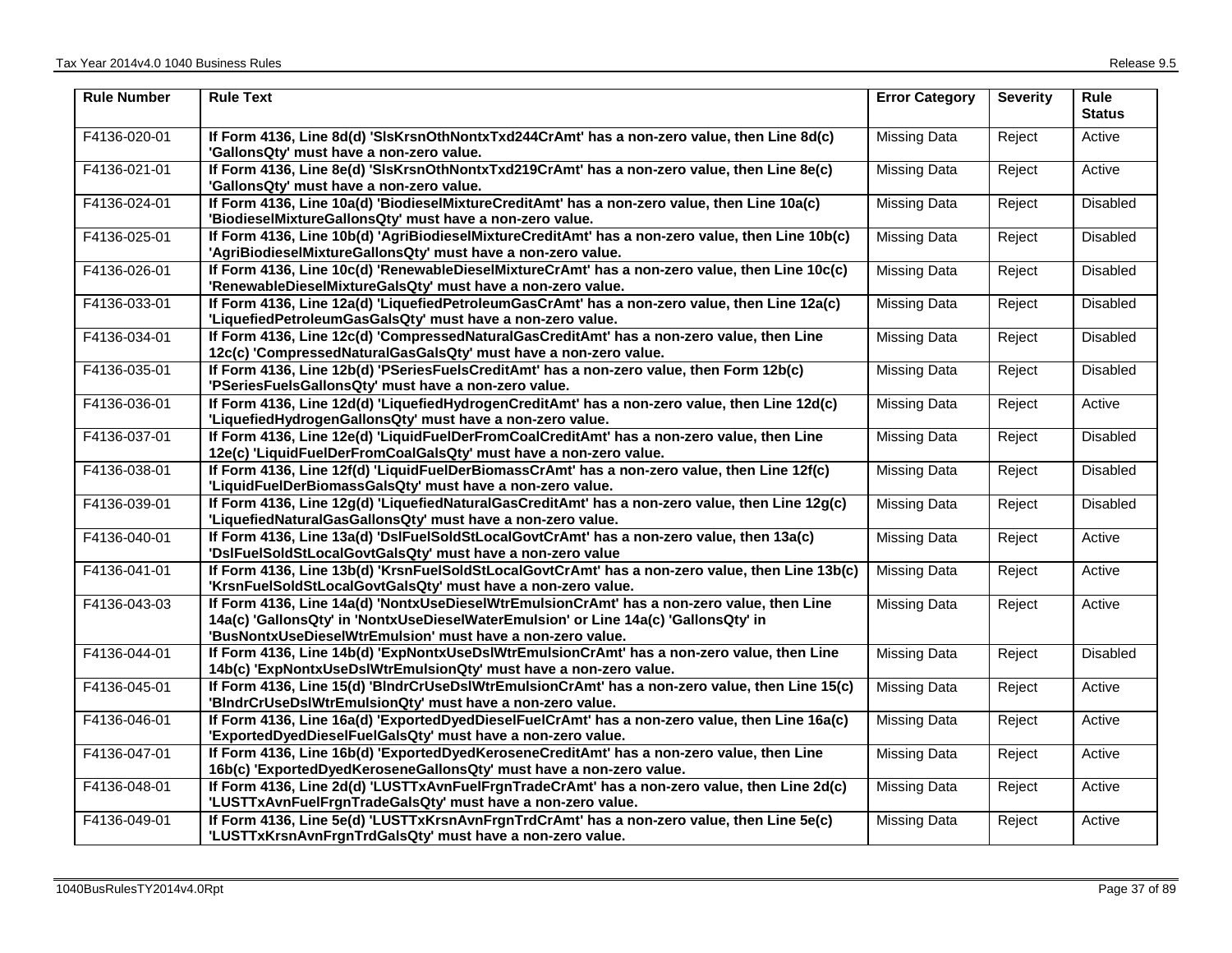| <b>Rule Number</b> | <b>Rule Text</b>                                                                                                                                                                                                                                                                              | <b>Error Category</b> | <b>Severity</b> | <b>Rule</b><br><b>Status</b> |
|--------------------|-----------------------------------------------------------------------------------------------------------------------------------------------------------------------------------------------------------------------------------------------------------------------------------------------|-----------------------|-----------------|------------------------------|
| F4136-050-01       | If Form 4136, Line 12h(d) 'LiquefiedGasDerBiomassCrAmt' has a non-zero value, then Line 12h(c)<br>'LiquefiedGasDerBiomassGalsQty' must have a non-zero value.                                                                                                                                 | Missing Data          | Reject          | <b>Disabled</b>              |
| F4136-051-01       | If Form 4136, Line 12i(d) 'CompressedGasBiomassCreditAmt' has a non-zero value, then Line<br>12i(c) 'CompressedGasBiomassGGEQty' must have a non-zero value.                                                                                                                                  | Missing Data          | Reject          | <b>Disabled</b>              |
| F4136-052-01       | If Form 4136, Line 3 'UndyedDieselUseExceptionInd' checkbox is checked, then "Evidence of<br>Dyed Diesel Fuel Explanation Statement" [EvidenceOfDyedDieselFuelStatement], must be<br>attached to Line 3.                                                                                      | <b>Missing Data</b>   | Reject          | Active                       |
| F4136-053-01       | If Form 4136, Line 4 'UndyedKeroseneUseExceptionInd' checkbox is checked, then "Evidence of<br>Dyed Kerosene Explanation Statement" [EvidenceOfDyedKeroseneStatement], must be attached.                                                                                                      | <b>Missing Data</b>   | Reject          | Active                       |
| F4136-054-01       | If Form 4136, Line 6 'SalesUndyedDieselExceptionInd' checkbox is checked, then "Evidence of<br>Dyed Diesel Fuel Sold Explanation Statement" [EvidenceOfDyedDieselFuelSoldStatement] or "To<br>Whom Diesel Fuel Sold Statement" [ToWhomDieselFuelSoldStatement] must be attached to Line<br>6. | <b>Missing Data</b>   | Reject          | Active                       |
| F4136-055-01       | If Form 4136, Line 7 'SIsUndyedKeroseneExceptionInd' checkbox is checked, then "Evidence of<br>Dyed Kerosene Sold Explanation Statement" [EvidenceOfDyedKeroseneSoldStmt] must be<br>attached to Line 7.                                                                                      | <b>Missing Data</b>   | Reject          | Active                       |
| F4136-056-01       | If Form 4136, Line 6a(d) 'SIsUndyedDsIUseStLcIGovtCrAmt' has a non-zero value, then Line 6<br>'UndyedDieselRegistrationNum' must have a value.                                                                                                                                                | <b>Missing Data</b>   | Reject          | Active                       |
| F4136-057-01       | If Form 4136, Line 6b(d) 'SIsUndyedDieselUseBusCrAmt' has a non-zero value, then Line 6<br>'UndyedDieselRegistrationNum' must have a value.                                                                                                                                                   | <b>Missing Data</b>   | Reject          | Active                       |
| F4136-058-01       | If Form 4136, Line 7b(d) 'SIsUndyedKrsnBlockPumpCrAmt' has a non-zero value, then Line 7<br>'UndyedKeroseneRegistrationNum' must have a value.                                                                                                                                                | Missing Data          | Reject          | Active                       |
| F4136-059-01       | If Form 4136, Line 7c(d) 'SIsUndyedKrsnUseBusCrAmt' has a non-zero value, then Line 7<br>'UndyedKeroseneRegistrationNum' must have a value.                                                                                                                                                   | <b>Missing Data</b>   | Reject          | Active                       |
| F4136-060-01       | If Form 4136, Line 8a(d) 'SIsKrsnUsedInAvnTxd219CrAmt' has a non-zero value then, Line 8<br>'KeroseneForAvnRegistrationNum' must have a value.                                                                                                                                                | <b>Missing Data</b>   | Reject          | Active                       |
| F4136-061-01       | If Form 4136, Line 8b(d) 'SIsKrsnUsedInAvnTxd244CrAmt' has a non-zero value then, Line 8<br>'KeroseneForAvnRegistrationNum' must have a value.                                                                                                                                                | Missing Data          | Reject          | Active                       |
| F4136-062-01       | If Form 4136, Line 8c(d) 'SIsKrsnNnxmptUseInAvnCrAmt' has a non-zero value then, Line 8<br>'KeroseneForAvnRegistrationNum' must have a value.                                                                                                                                                 | Missing Data          | Reject          | Active                       |
| F4136-063-01       | If Form 4136, Line 8d(d) 'SIsKrsnOthNontxTxd244CrAmt' has a non-zero value then, Line 8<br>'KeroseneForAvnRegistrationNum' must have a value.                                                                                                                                                 | <b>Missing Data</b>   | Reject          | Active                       |
| F4136-064-01       | If Form 4136, Line 8e(d) 'SIsKrsnOthNontxTxd219CrAmt' has a non-zero value then, Line 8<br>'KeroseneForAvnRegistrationNum' must have a value.                                                                                                                                                 | <b>Missing Data</b>   | Reject          | Active                       |
| F4136-065-01       | If Form 4136, Line 5c(d) 'NonTxKrsnUsedInAvnTxd244CrAmt' has a non-zero value, then Line<br>5c(c) 'GallonsQty' must have a non-zero value.                                                                                                                                                    | <b>Missing Data</b>   | Reject          | Active                       |
| F4136-066-01       | If Form 4136, Line 5d(d) 'NonTxKrsnUsedInAvnTxd219CrAmt' has a non-zero value, then Line<br>5d(c) 'GallonsQty' must have a non-zero value.                                                                                                                                                    | <b>Missing Data</b>   | Reject          | Active                       |
| F4136-069-01       | If Form 4136, Line 10a(d) 'BiodieselMixtureCreditAmt' has a non-zero value, then Line 10<br>'BiodieselRnwblRegistrationNum' must contain a value.                                                                                                                                             | Missing Data          | Reject          | <b>Disabled</b>              |
| F4136-070-01       | If Form 4136, Line 10b(d) 'AgriBiodieselMixtureCreditAmt' has a non-zero value, then Line 10<br>'BiodieselRnwblRegistrationNum' must contain a value.                                                                                                                                         | <b>Missing Data</b>   | Reject          | Disabled                     |
| F4136-071-01       | If Form 4136, Line 10c(d) 'RenewableDieselMixtureCrAmt' has a non-zero value, then Line 10<br>'BiodieselRnwblRegistrationNum' must contain a value.                                                                                                                                           | <b>Missing Data</b>   | Reject          | <b>Disabled</b>              |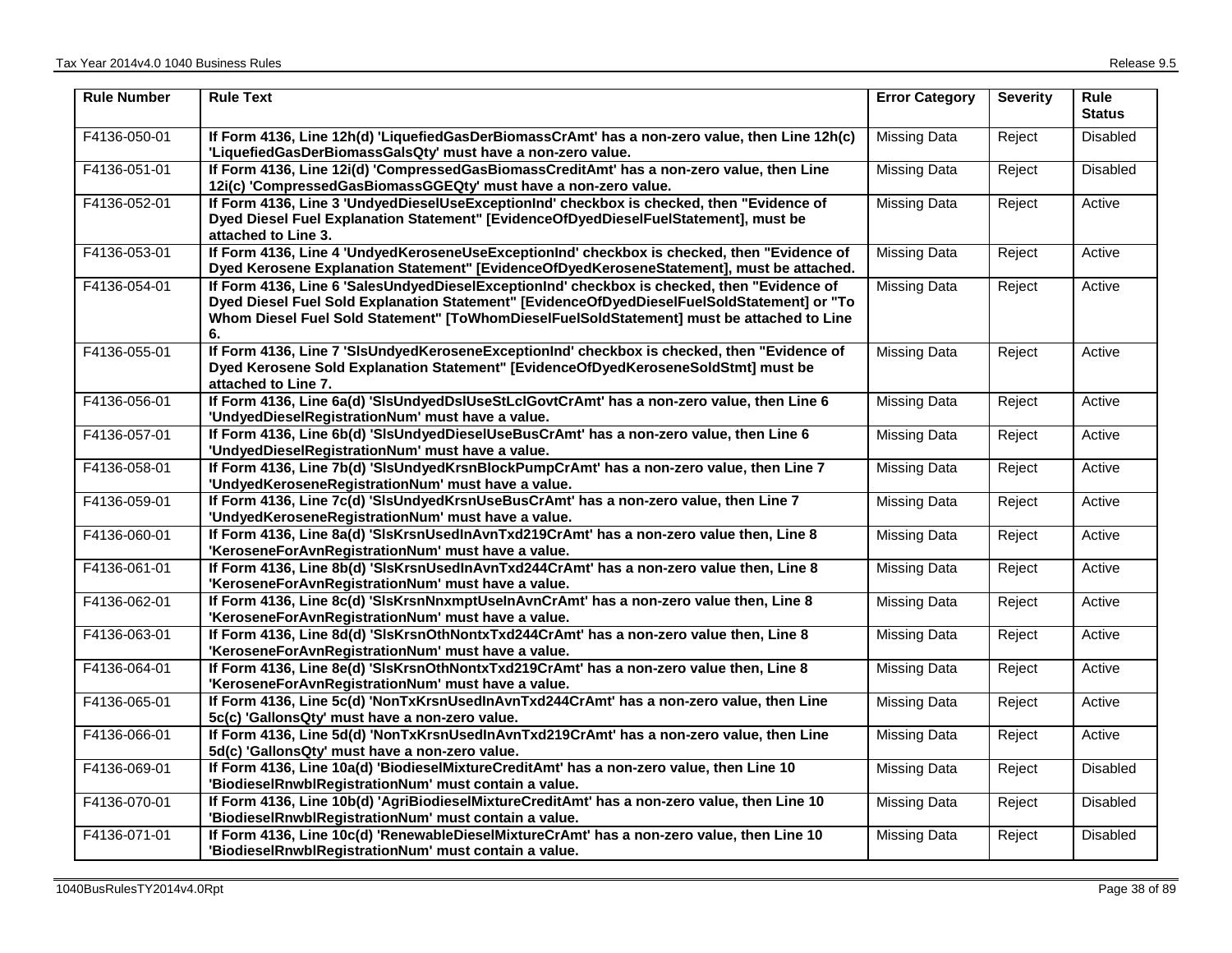| <b>Rule Number</b> | <b>Rule Text</b>                                                                                                                                                                                                                                  | <b>Error Category</b> | <b>Severity</b> | $\overline{\mathsf{Rule}}$<br><b>Status</b> |
|--------------------|---------------------------------------------------------------------------------------------------------------------------------------------------------------------------------------------------------------------------------------------------|-----------------------|-----------------|---------------------------------------------|
| F4136-072-01       | If Form 4136, Line 12a(d) 'LiquefiedPetroleumGasCrAmt' has a non-zero value, then Line 12<br>'AlternativeFuelRegistrationNum' must have a value.                                                                                                  | <b>Missing Data</b>   | Reject          | Disabled                                    |
| F4136-073-01       | If Form 4136, Line 12b(d) 'PSeriesFuelsCreditAmt' has a non-zero value, then Line 12<br>'AlternativeFuelRegistrationNum' must have a value.                                                                                                       | Missing Data          | Reject          | Disabled                                    |
| F4136-074-01       | If Form 4136, Line 12c(d) 'CompressedNaturalGasCreditAmt' has a non-zero value, then Line 12<br>'AlternativeFuelRegistrationNum' must have a value.                                                                                               | Missing Data          | Reject          | <b>Disabled</b>                             |
| F4136-075-01       | If Form 4136, Line 12d(d) 'LiquefiedHydrogenCreditAmt' has a non-zero value, then Line 12<br>'AlternativeFuelRegistrationNum' must have a value.                                                                                                  | <b>Missing Data</b>   | Reject          | Active                                      |
| F4136-076-01       | If Form 4136, Line 12e (d) 'LiquidFuelDerFromCoalCreditAmt' has a non-zero value, then Line 12<br>'AlternativeFuelRegistrationNum' must have a value.                                                                                             | Missing Data          | Reject          | Disabled                                    |
| F4136-077-01       | If Form 4136, Line 12f (d) 'LiquidFuelDerBiomassCrAmt', has a non-zero value, then Line 12<br>'AlternativeFuelRegistrationNum' must have a value.                                                                                                 | <b>Missing Data</b>   | Reject          | Disabled                                    |
| F4136-078-01       | If Form 4136, Line 12g (d) 'LiquefiedNaturalGasCreditAmt', has a non-zero value, then Line 12<br>'AlternativeFuelRegistrationNum' must have a value.                                                                                              | <b>Missing Data</b>   | Reject          | <b>Disabled</b>                             |
| F4136-079-01       | If Form 4136, Line 12h (d) 'LiquefiedGasDerBiomassCrAmt', has a non-zero value, then Line 12<br>'AlternativeFuelRegistrationNum' must have a value.                                                                                               | <b>Missing Data</b>   | Reject          | Disabled                                    |
| F4136-080-01       | If Form 4136, Line 12i (d) 'CompressedGasBiomassCreditAmt', has a non-zero value, then Line 12<br>'AlternativeFuelRegistrationNum' must have a value.                                                                                             | <b>Missing Data</b>   | Reject          | <b>Disabled</b>                             |
| F4136-081-01       | If Form 4136, Line 13a(d) 'DsIFuelSoldStLocalGovtCrAmt' has a non-zero value, then Line 13<br>'CreditCardIssrRegistrationNum' must have a value.                                                                                                  | <b>Missing Data</b>   | Reject          | Active                                      |
| F4136-082-01       | If Form 4136, Line 13b(d) 'KrsnFuelSoldStLocalGovtCrAmt' has a non-zero value, then Line 13<br>'CreditCardIssrRegistrationNum' must have a value.                                                                                                 | Missing Data          | Reject          | Active                                      |
| F4136-083-01       | If Form 4136, Line 13c(d) 'KrsnAvnSoldStLocalGovtCrAmt' has a non-zero value, then Line 13<br>'CreditCardIssrRegistrationNum' must have a value.                                                                                                  | <b>Missing Data</b>   | Reject          | Active                                      |
| F4136-084-01       | If Form 4136, Line 15(d) 'BIndrCrUseDsIWtrEmulsionCrAmt' has a non-zero value, then Line 15<br>'DieselWtrBIndgRegistrationNum' must have a value.                                                                                                 | <b>Missing Data</b>   | Reject          | Active                                      |
| F4136-085-01       | If Form 4136, Line 1d(d) 'ExportedNontxUseOfGasCrAmt' has a non-zero value, then Form 4136<br>Line 1d(c) 'ExportedNontxUseGasGalsQty' must have a non-zero value.                                                                                 | <b>Missing Data</b>   | Reject          | Active                                      |
| F4136-086-01       | If Form 4136, Line 2c(d) 'ExpNontxAviationGasCrAmt' has a non-zero value, then Form 4136 Line<br>2c(c) 'ExpNontxAviationGasGalsQty' must have a non-zero value.                                                                                   | <b>Missing Data</b>   | Reject          | Active                                      |
| F4136-087-01       | If Form 4136, Line 5a(d) 'KeroseneUsedInAvnTxd244CrAmt' has a non-zero value, then Form 4136<br>Line 5a(c) 'KeroseneUsedInAvnTxd244GalsQty' must have a non-zero value.                                                                           | Missing Data          | Reject          | Active                                      |
| F4136-088-01       | If Form 4136, Line 11e(d) 'NontxLigfdFuelDerFromCoalCrAmt' has a non-zero value, then line<br>11e(c) 'GallonsQty' in 'NontxLiqfdFuelDerivedFromCoal' or Line 11e(c) 'GallonsQty' in<br>'BusNontxLiqfdFuelDerFromCoal' must have a non-zero value. | Missing Data          | Reject          | Active                                      |
| F4136-089-01       | If Form 4136, Line 13c(d) 'KrsnAvnSoldStLocalGovtCrAmt' has a non-zero value, then Line 13c(c)<br>'KrsnAvnSoldStLocalGovtGalsQty' must have a non-zero value.                                                                                     | <b>Missing Data</b>   | Reject          | Active                                      |
| F4136-090-01       | If Form 4136, Line 8f(d) 'LUSTTxSIsKrsnAvnFrgnTrdCrAmt' has a non-zero value, then Line 8f(c)<br>'LUSTTxSIsKrsnAvnFrgnTrdGalsQty' must have a non-zero value.                                                                                     | Missing Data          | Reject          | Active                                      |
| F4136-091-01       | Form 4136, Line 17 'TotalFuelTaxCreditAmt' must equal the sum of Lines 1c(d) through Lines<br>$16b(d)$ .                                                                                                                                          | <b>Missing Data</b>   | Reject          | Deleted                                     |
| F4136-091-02       | Form 4136, Line 17 'TotalFuelTaxCreditAmt' must equal the sum of Lines 1c(d) through Lines<br>$16b(d)$ .                                                                                                                                          | <b>Missing Data</b>   | Reject          | <b>New</b>                                  |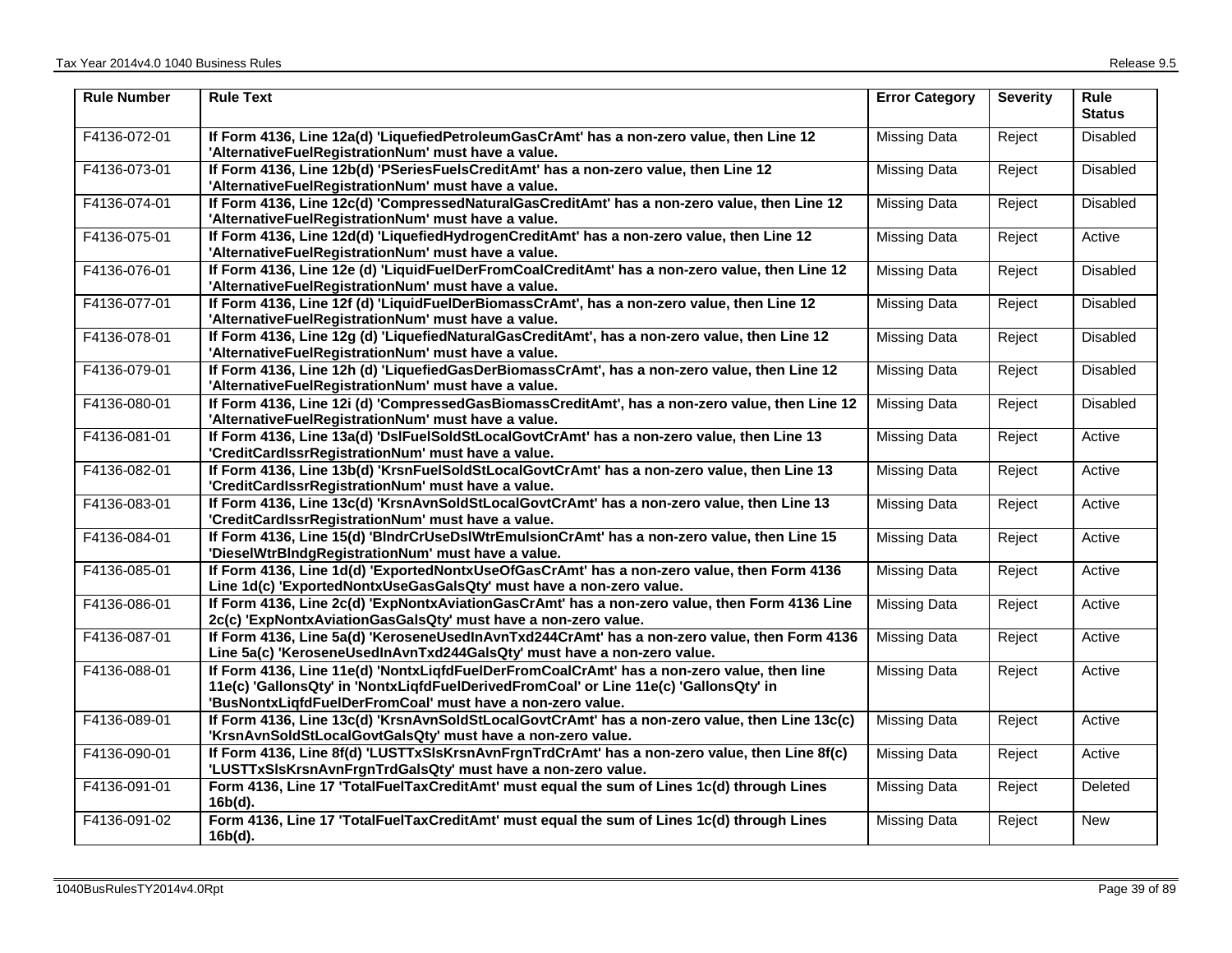| <b>Rule Number</b> | <b>Rule Text</b>                                                                                                                                                                                                                               | <b>Error Category</b> | <b>Severity</b> | Rule<br><b>Status</b> |
|--------------------|------------------------------------------------------------------------------------------------------------------------------------------------------------------------------------------------------------------------------------------------|-----------------------|-----------------|-----------------------|
| F4136-092-01       | If Form 4136, Line 11a(d) 'NontxLiquefiedPtrlmGasCrAmt' has a non-zero value, then Line 11a(c)<br>'GallonsQty' in 'NontxLiquifiedPetroleumGas' or Line 11a(c) 'GallonsQty' in<br>'BusNontxLiquifiedPetroleumGas' must have a non-zero value.   | <b>Missing Data</b>   | Reject          | Active                |
| F4136-093-01       | If Form 4136, Line 3b(d) 'FarmPrpsUndyedDsIFuelCrAmt' has a non-zero value, then Line 3a(c)<br>'GallonsQty' in 'NontaxableUseOfUndyedDiesel' or Line 3b(c) 'FarmPrpsUndyedDslFuelGalsQty'<br>must have a non-zero value.                       | <b>Missing Data</b>   | Reject          | Active                |
| F4136-094-01       | If Form 4136, Line 4b(d) 'FarmPrpsUndyedKeroseneCrAmt' has a non-zero value, then Line 4a(c)<br>'GallonsQty' in 'NontaxableUseOfUndyedKerosene' or Line 4b(c)<br>'FarmPrpsUndyedKeroseneGalsQty' must have a non-zero value.                   | <b>Missing Data</b>   | Reject          | Active                |
| F4136-095-01       | If Form 4136, Line 7b(d) 'SIsUndyedKrsnBlockPumpCrAmt' has a non-zero value, then Line 7a(c)<br>'SisUndyedKrsnStLclGovtGalsQty' or Line 7b(c) 'SisUndyedKrsnBlockPumpGalsQty' must have a<br>non-zero value.                                   | <b>Missing Data</b>   | Reject          | Active                |
| F4136-096-01       | If Form 4136, Line 11b(d) 'NontxPSeriesFuelsCreditAmt' has a non-zero value, then Line 11b(c)<br>'GallonsQty' in 'NontxPSeriesFuels' or Line 11b(c) 'GallonsQty' in 'BusNontxPSeriesFuels' must<br>have a non-zero value.                      | <b>Missing Data</b>   | Reject          | Active                |
| F4136-097-01       | If Form 4136, Line 11c(d) 'NontxCompressedNaturalGasCrAmt' has a non-zero value, then Line<br>11c(c) 'GallonsQty' in 'NontxCompressedNaturalGas' or Line 11 c(c) 'GallonsQty' in<br>'BusNontxCompressedNaturalGas' must have a non-zero value. | Missing Data          | Reject          | Active                |
| F4136-098-01       | If Form 4136, Line 11d(d) 'NontxLiquefiedHydrogenCrAmt' has a non-zero value, then Line 11d(c)<br>'GallonsQty' in 'NontxLiquifiedHydrogen' or Line 11d(c) 'GallonsQty' in<br>'BusNontxLiquifiedHydrogen' must have a non-zero value.           | <b>Missing Data</b>   | Reject          | Active                |
| F4136-099-01       | If Form 4136, Line 11f(d) 'NontxLigFuelDerBiomassCrAmt' has a non-zero value, then Line 11f(c)<br>'GallonsQty' in 'NontaxLiqFuelDerFromBiomass' or Line 11f(c) 'GallonsQty' in<br>'BusNontxLiqFuelDerFromBiomass' must have a non-zero value.  | <b>Missing Data</b>   | Reject          | Active                |
| F4136-100-01       | If Form 4136, Line 11g(d) 'NontxLiquefiedNaturalGasCrAmt' has a non-zero value, then Line<br>11g(c) 'GallonsQty' in 'NontxLiquefiedNaturalGas' or Line 11g(c) 'GallonsQty' in<br>'BusNontxLiquefiedNaturalGas' must have a non-zero value.     | <b>Missing Data</b>   | Reject          | Active                |
| F4136-101-01       | If Form 4136, Line 11h(d) 'NontxLiquefiedGasBiomassCrAmt' has a non-zero value, then Line<br>11h(c) 'GallonsQty' in 'NontxLiquefiedGasBiomass' or Line 11h(c) 'GallonsQty' in<br>'BusNontxLiquefiedGasDerBiomass' must have a non-zero value.  | <b>Missing Data</b>   | Reject          | Active                |
| F4136-104-01       | Form 4136, Line 10a(d) 'BiodieselMixtureCreditAmt' must be equal to zero if an amount is<br>entered.                                                                                                                                           | <b>Incorrect Data</b> | Reject          | Active                |
| F4136-105-01       | Form 4136, Line 10b(d) 'AgriBiodieselMixtureCreditAmt' must be equal to zero if an amount is<br>entered.                                                                                                                                       | <b>Incorrect Data</b> | Reject          | Active                |
| F4136-106-01       | Form 4136, Line 10c(d) 'RenewableDieselMixtureCrAmt' must be equal to zero if an amount is<br>entered.                                                                                                                                         | Incorrect Data        | Reject          | Active                |
| F4136-107-01       | Form 4136, Line 12a(d) 'LiquefiedPetroleumGasCrAmt' must be equal to zero if an amount is<br>entered.                                                                                                                                          | <b>Incorrect Data</b> | Reject          | Active                |
| F4136-108-01       | Form 4136, Line 12b(d) 'PSeriesFuelsCreditAmt' must be equal to zero if an amount is entered.                                                                                                                                                  | <b>Incorrect Data</b> | Reject          | Active                |
| F4136-109-01       | Form 4136, Line 12c(d) 'CompressedNaturalGasCreditAmt' must be equal to zero if an amount is<br>entered.                                                                                                                                       | <b>Incorrect Data</b> | Reject          | Active                |
| F4136-110-01       | Form 4136, Line 12e(d) 'LiquidFuelDerFromCoalCreditAmt' must be equal to zero if an amount is<br>entered.                                                                                                                                      | <b>Incorrect Data</b> | Reject          | Active                |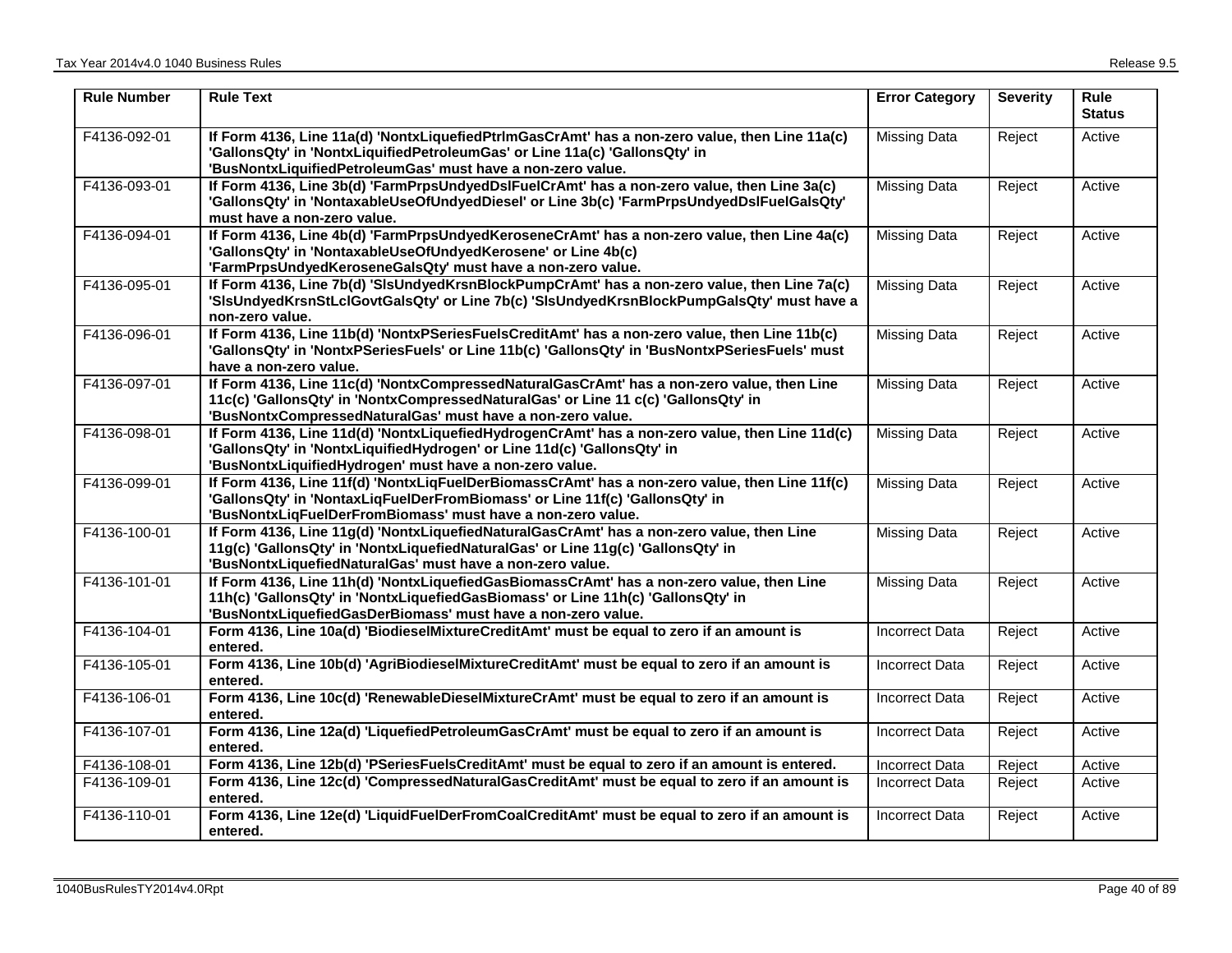| <b>Rule Number</b> | <b>Rule Text</b>                                                                                                                                                                                                                                                                                                                                                              | <b>Error Category</b> | <b>Severity</b> | <b>Rule</b><br><b>Status</b> |
|--------------------|-------------------------------------------------------------------------------------------------------------------------------------------------------------------------------------------------------------------------------------------------------------------------------------------------------------------------------------------------------------------------------|-----------------------|-----------------|------------------------------|
| F4136-111-01       | Form 4136, Line 12f(d) 'LiquidFuelDerBiomassCrAmt' must be equal to zero if an amount is<br>entered.                                                                                                                                                                                                                                                                          | <b>Incorrect Data</b> | Reject          | Active                       |
| F4136-112-01       | Form 4136, Line 12g(d) 'LiquefiedNaturalGasCreditAmt' must be equal to zero if an amount is<br>entered.                                                                                                                                                                                                                                                                       | <b>Incorrect Data</b> | Reject          | Active                       |
| F4136-113-01       | Form 4136, Line 12h(d) 'LiquefiedGasDerBiomassCrAmt' must be equal to zero if an amount is<br>entered.                                                                                                                                                                                                                                                                        | <b>Incorrect Data</b> | Reject          | Active                       |
| F4136-114-01       | Form 4136, Line 12i(d) 'CompressedGasBiomassCreditAmt' must be equal to zero if an amount is<br>entered.                                                                                                                                                                                                                                                                      | <b>Incorrect Data</b> | Reject          | Active                       |
| F4137-001          | Form 4137, 'SSN' must be equal to 'PrimarySSN' or 'SpouseSSN' in the Return Header.                                                                                                                                                                                                                                                                                           | <b>Incorrect Data</b> | Reject          | Active                       |
| F4137-002          | If two Forms 4137 are present in the return, then their 'SSN's must not be equal.                                                                                                                                                                                                                                                                                             | <b>Incorrect Data</b> | Reject          | Active                       |
| F4562-002-01       | If Form 4562, Line 1, 'MaximumDollarLimitationAmt' has a non-zero value, then Line 1,<br>'MaximumDollarLimitationAmt' must not be greater than 25,000.                                                                                                                                                                                                                        | Incorrect Data        | Reject          | Active                       |
| F4562-003-01       | If Form 4562, Line 3, 'ThresholdCostOfSect179PropAmt' has a non-zero value, then Line 3,<br>'ThresholdCostOfSect179PropAmt' must not be greater than 200,000.                                                                                                                                                                                                                 | <b>Incorrect Data</b> | Reject          | Active                       |
| F4563-001          | Form 4563, 'SSN' must be equal to 'PrimarySSN' or 'SpouseSSN' in the Return Header.                                                                                                                                                                                                                                                                                           | <b>Incorrect Data</b> | Reject          | Active                       |
| F4563-002          | If two Forms 4563 are present in the return, then their 'SSN's must not be equal.                                                                                                                                                                                                                                                                                             | <b>Incorrect Data</b> | Reject          | Active                       |
| F4684-003-01       | If more than one Form 4684 is present in the return, then only one Form 4684 can have non-zero<br>values in the following: Line 13 'TotalNetCasualtyOrTheftLossAmt' Line 14<br>'TotalCasualtyAndTheftGainAmt' Line 15 'TotalTheftGainLessTotalLossAmt' Line 16<br>'TotalLossMinusTotalTheftGainAmt' Line 17 'TenPercentOfAGIAmt' Line 18<br>'CalcAdjGroIncmMnsTotNetLossAmt'. | Missing Data          | Reject          | Active                       |
| F4797-005-01       | If Form 4797, Line 5(g) 'GainLossForm8824Amt' has a non-zero value, then Form 8824 must be<br>present in the return.                                                                                                                                                                                                                                                          | Data Mismatch         | Reject          | Active                       |
| F4797-006-01       | If Form 4797, Line 16 'OrdinaryGainLossFrom8824Amt' has a non-zero value, then Form 8824<br>must be present in the return.                                                                                                                                                                                                                                                    | Data Mismatch         | Reject          | Active                       |
| F4797-008-01       | If Form 4684 is present in the return, then Form 4797 'GainForm4684Amt' must be equal to the<br>sum of all Forms 4684 'LongTermPropIncomePlusGainAmt'.                                                                                                                                                                                                                        | Data Mismatch         | Reject          | Active                       |
| F4835-001          | The sum of [all Forms 4835, Line 32 'NetFarmRentalIncomeOrLossAmt' with an amount greater<br>than zero] minus (-) the sum of the absolute values of all Line 34c<br>'FarmRentalDeductibleLossAmt' must be equal to Schedule E (Form 1040), Line 40<br>'NetFarmRentalIncomeOrLossAmt'.                                                                                         | <b>Math Error</b>     | Reject          | Active                       |
| F4835-002-01       | If Form 4835, Line 34b checkbox 'SomeInvestmentIsNotAtRiskInd' is checked, then Form 6198 or<br>Form 8582 must be present in the return.                                                                                                                                                                                                                                      | Missing<br>Document   | Reject          | Active                       |
| F4835-004-01       | If Form 4835, Line 8 'CarAndTruckExpensesAmt' has a non-zero value, then Form 4562 must be<br>present in the return.                                                                                                                                                                                                                                                          | Missing<br>Document   | Reject          | Active                       |
| F4952-001          | Form 4952, Line 1 'InvestmentInterestExpenseAmt' or Line 2 'PriorYrDisallowInvsmtIntExpAmt' or<br>Line 8 'InvestmentInterestExpDeductAmt' must have a non-zero value.                                                                                                                                                                                                         | <b>Incorrect Data</b> | Reject          | Active                       |
| F4972-001          | Form 4972, Line 1 'DistributionOfQualifiedPlanInd' must not have a choice of "No" indicated.                                                                                                                                                                                                                                                                                  | <b>Incorrect Data</b> | Reject          | Active                       |
| F4972-002          | Form 4972, Line 2 'RolloverInd' must not have a choice of "Yes" indicated.                                                                                                                                                                                                                                                                                                    | <b>Incorrect Data</b> | Reject          | Active                       |
| F4972-003          | Form 4972, Line 5a 'PriorYearDistributionInd' must not have a choice of "Yes" indicated.                                                                                                                                                                                                                                                                                      | <b>Incorrect Data</b> | Reject          | Active                       |
| F4972-004          | Form 4972, Line 5b 'BeneficiaryDistributionInd' must not have a choice of "Yes" indicated.                                                                                                                                                                                                                                                                                    | Incorrect Data        | Reject          | Active                       |
| F4972-005          | Only one of the two choices given below is allowed on Form 4972: a choice of "No" for Line 3<br>'EmployeeBeneficiaryDistriInd' or a choice of "No" for Line 4 'QualifyingAge5YearMemberInd'.                                                                                                                                                                                  | <b>Incorrect Data</b> | Reject          | Active                       |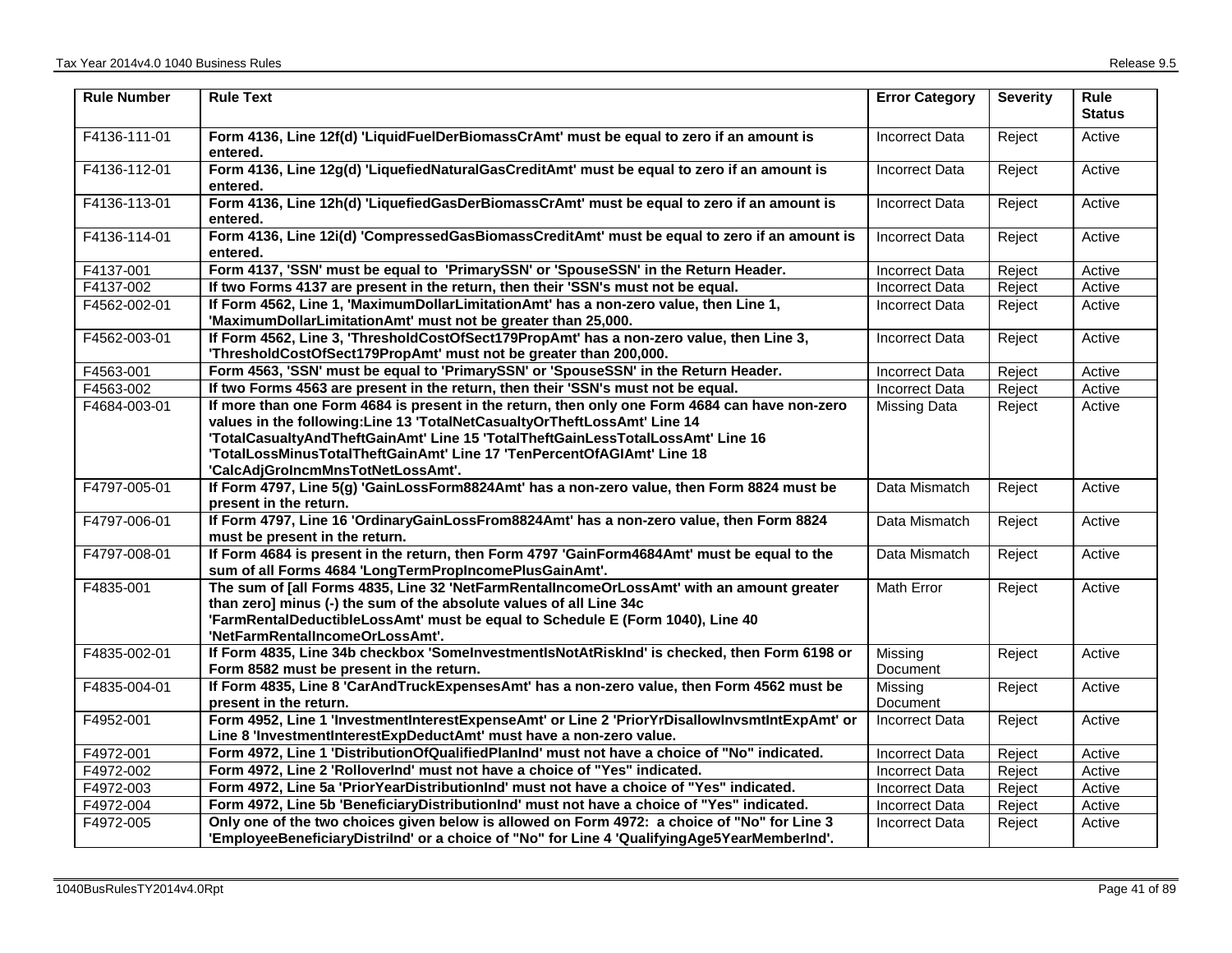| <b>Rule Number</b> | <b>Rule Text</b>                                                                                                                                                                                                                                                                                                                                                                                                                                                                                                            | <b>Error Category</b> | <b>Severity</b> | <b>Rule</b><br><b>Status</b> |
|--------------------|-----------------------------------------------------------------------------------------------------------------------------------------------------------------------------------------------------------------------------------------------------------------------------------------------------------------------------------------------------------------------------------------------------------------------------------------------------------------------------------------------------------------------------|-----------------------|-----------------|------------------------------|
| F4972-006          | At least one of the following must have a non-zero value on Form 4972: Line 7<br>'CapitalGainTimesElectionPctAmt' or Line 8 'LumpSumDistriOrdinaryIncmAmt' or Line 29<br>'LumpSumRsdlAnnuityAvgTaxAmt'.                                                                                                                                                                                                                                                                                                                     | <b>Missing Data</b>   | Reject          | Active                       |
| F4972-007          | If two Forms 4972 are present in the return, then their 'SSN's must not be equal.                                                                                                                                                                                                                                                                                                                                                                                                                                           | <b>Incorrect Data</b> | Reject          | Active                       |
| F5074-001-01       | Form 5074, Line 17 'EducatorExpensesAmt' must be equal to zero if an amount is entered.                                                                                                                                                                                                                                                                                                                                                                                                                                     | <b>Incorrect Data</b> | Reject          | Active                       |
| F5074-002          | Form 5074, Line 27 'TuitionAndFeesDedAmt' must be equal to zero if an amount is entered.                                                                                                                                                                                                                                                                                                                                                                                                                                    | <b>Incorrect Data</b> | Reject          | Active                       |
| F5329-001          | Form 5329, 'SSN' must be equal to the 'PrimarySSN' or 'SpouseSSN' in the Return Header                                                                                                                                                                                                                                                                                                                                                                                                                                      | <b>Incorrect Data</b> | Reject          | Active                       |
| F5329-002          | If two Forms 5329 are present in the return, then their 'SSN's must not be equal.                                                                                                                                                                                                                                                                                                                                                                                                                                           | <b>Incorrect Data</b> | Reject          | Active                       |
| F5405-004-01       | If Form 5405, Line 2 checkbox 'HomeSoldMilitaryExtDutyInd' is checked, then Line 1<br>'ChangeOfMainHomeDt' must have a value.                                                                                                                                                                                                                                                                                                                                                                                               | <b>Incorrect Data</b> | Reject          | Active                       |
| F5405-005-01       | If Form 5405, Line 3a checkbox 'HomeSoldToUnrltPrsnWithGainInd' is checked, then Line 1<br>'ChangeOfMainHomeDt' must have a value.                                                                                                                                                                                                                                                                                                                                                                                          | <b>Incorrect Data</b> | Reject          | Active                       |
| F5405-006-01       | If Form 5405, Line 3b checkbox 'HomeSoldToUnrItPrsnNoGainInd' is checked, then Line 1<br>'ChangeOfMainHomeDt' must have a value.                                                                                                                                                                                                                                                                                                                                                                                            | <b>Incorrect Data</b> | Reject          | Active                       |
| F5405-007-01       | If Form 5405, Line 3c checkbox 'HomeSoldToRelatedPersonInd' is checked, then Line 1<br>'ChangeOfMainHomeDt' must have a value.                                                                                                                                                                                                                                                                                                                                                                                              | Incorrect Data        | Reject          | Active                       |
| F5405-008-01       | If Form 5405, Line 3d checkbox 'HomeConvertedToBusinessUseInd' is checked, then Line 1<br>'ChangeOfMainHomeDt' must have a value.                                                                                                                                                                                                                                                                                                                                                                                           | <b>Incorrect Data</b> | Reject          | Active                       |
| F5405-009-01       | If Form 5405, Line 3e checkbox 'HomeTransferredToSpouseOrExInd is checked, then Line 1<br>'ChangeOfMainHomeDt' must have a value.                                                                                                                                                                                                                                                                                                                                                                                           | <b>Incorrect Data</b> | Reject          | Active                       |
| F5405-010-01       | If Form 5405, Line 3f checkbox 'HomeDestrCondemnNewHomeInd' is checked, then Line 1<br>'ChangeOfMainHomeDt' must have a value.                                                                                                                                                                                                                                                                                                                                                                                              | <b>Incorrect Data</b> | Reject          | Active                       |
| F5405-011-01       | If Form 5405, Line 3g checkbox 'HomeDestrCondemnNoNewHomeInd' is checked, then Line 1<br>'ChangeOfMainHomeDt' must have a value.                                                                                                                                                                                                                                                                                                                                                                                            | <b>Incorrect Data</b> | Reject          | Active                       |
| F5405-012-01       | If Form 5405, Line 3h checkbox 'HomeBuyerCrTaxpayerDeceasedInd' is checked, then Line 1<br>'ChangeOfMainHomeDt' must have a value.                                                                                                                                                                                                                                                                                                                                                                                          | <b>Incorrect Data</b> | Reject          | Active                       |
| F5405-013-01       | If Form 5405, Line 1 'ChangeOfMainHomeDt' has a value, then one or more of the following<br>checkboxes must be checked: Line 2 'HomeSoldMilitaryExtDutyInd' or Line 3a<br>'HomeSoldToUnrltPrsnWithGainInd' or Line 3b 'HomeSoldToUnrltPrsnNoGainInd' or Line 3c<br>'HomeSoldToRelatedPersonInd' or Line 3d 'HomeConvertedToBusinessUseInd' or Line 3e<br>'HomeTransferredToSpouseOrExInd' or Line 3f 'HomeDestrCondemnNewHomeInd' or Line 3g<br>'HomeDestrCondemnNoNewHomeInd' or Line 3h 'HomeBuyerCrTaxpayerDeceasedInd'. | <b>Incorrect Data</b> | Reject          | Active                       |
| F5405-019          | Form 5405 'SSN' must be equal to 'PrimarySSN' or 'SpouseSSN' in the Return Header.                                                                                                                                                                                                                                                                                                                                                                                                                                          | <b>Incorrect Data</b> | Reject          | Active                       |
| F5405-020          | If two Form 5405s are present in the return, their 'SSN's must not be equal.                                                                                                                                                                                                                                                                                                                                                                                                                                                | <b>Incorrect Data</b> | Reject          | Active                       |
| F5405-022-02       | If Form 5405, Line 3e 'SpouseOrExNm' has a value, then Line 3e checkbox<br>'HomeTransferredToSpouseOrExInd' must be checked.                                                                                                                                                                                                                                                                                                                                                                                                | <b>Incorrect Data</b> | Reject          | Active                       |
| F5405-027-02       | Form 5405, Line 1 'ChangeOfMainHomeDt' must be later than 04/07/2008 and prior to 01/01/2014.                                                                                                                                                                                                                                                                                                                                                                                                                               | <b>Incorrect Data</b> | Reject          | Active                       |
| F5405-028-01       | On Form 5405 only one of the following checkboxes must be checked: Line 3a<br>'HomeSoldToUnrltPrsnWithGainInd' or Line 3b 'HomeSoldToUnrltPrsnNoGainInd' or Line 3c<br>'HomeSoldToRelatedPersonInd' or Line 3d 'HomeConvertedToBusinessUseInd' or Line 3e<br>'HomeTransferredToSpouseOrExInd' or Line 3f 'HomeDestrCondemnNewHomeInd' or Line 3g                                                                                                                                                                            | <b>Incorrect Data</b> | Reject          | Active                       |
|                    | 'HomeDestrCondemnNoNewHomeInd' or Line 3h 'HomeBuyerCrTaxpayerDeceasedInd'.                                                                                                                                                                                                                                                                                                                                                                                                                                                 |                       |                 |                              |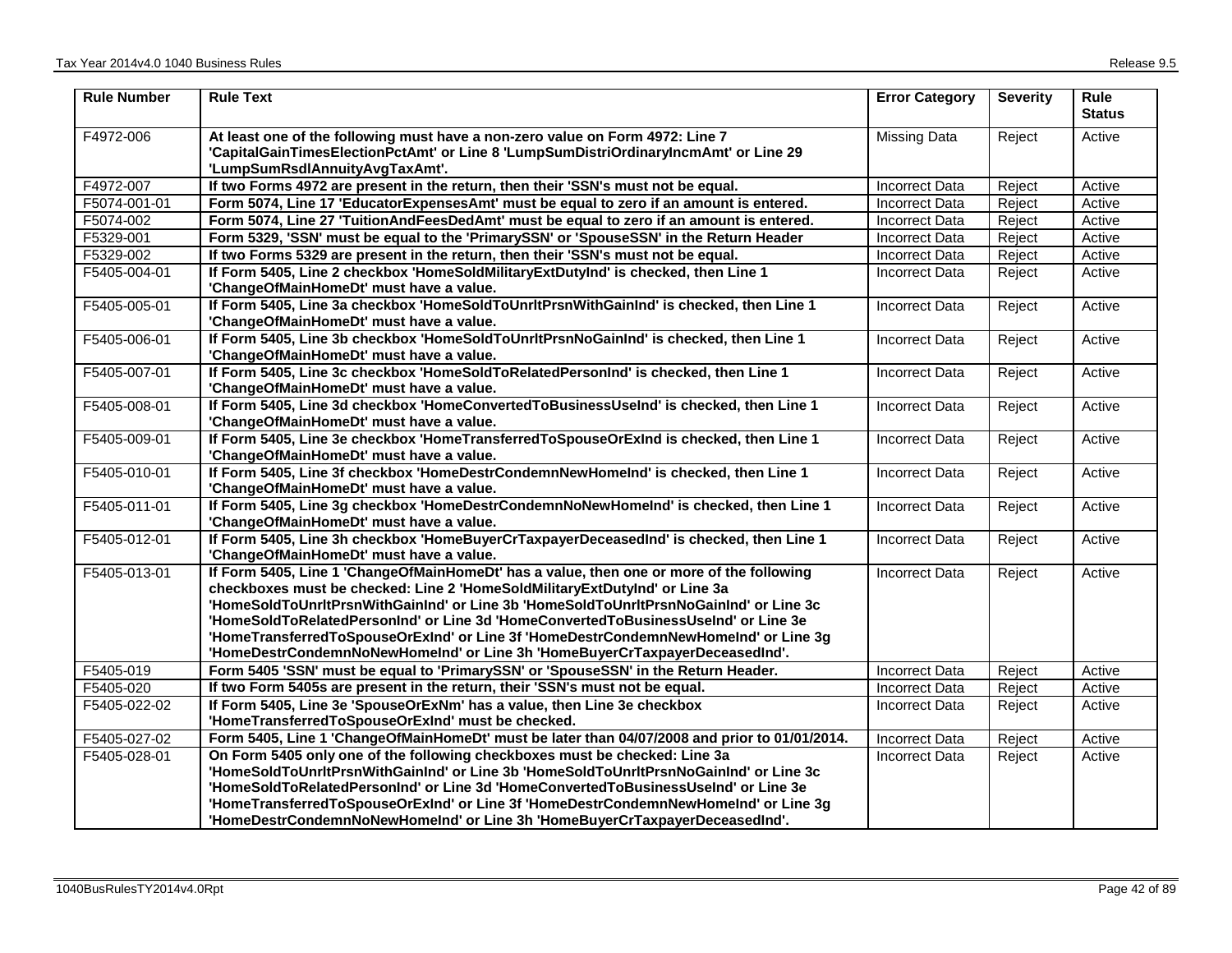| <b>Rule Number</b> | <b>Rule Text</b>                                                                                                                                                                                                                                                                                                                                                                                                                                                                                                   | <b>Error Category</b> | <b>Severity</b> | <b>Rule</b><br><b>Status</b> |
|--------------------|--------------------------------------------------------------------------------------------------------------------------------------------------------------------------------------------------------------------------------------------------------------------------------------------------------------------------------------------------------------------------------------------------------------------------------------------------------------------------------------------------------------------|-----------------------|-----------------|------------------------------|
| F5471-045-01       | Form 5471, Schedule F, Line 2b(a) 'BegngAcctPrdBadDebtAllwncAmt', Line 2b(b)<br>'EndAcctPrdBadDebtAllwncAmt', Line 8b(a) 'BegngAcctPrdNetAccumDeprecAmt', Line 8b(b)<br>'EndAcctPrdNetAccumDeprecAmt', Line 9b(a) 'BegngAcctPrdNetAccumDpltnAmt', Line 9b(b)<br>'EndAcctPrdNetAccumDpltnAmt', Line 11d(a) 'BegngAcctPrdNetAccumAmortzAmt', Line 11d(b)<br>'EndAcctPrdNetAccumAmortzAmt', Line 21a 'BegngAcctPrdNetCostOfTrStkAmt', Line 21b<br>'EndAcctPrdNetCostOfTrStkAmt' must not have a value less than zero. | <b>Incorrect Data</b> | Reject          | Active                       |
| F5471-046-01       | If Form 5471, Line B(3) 'CategoryOfFiler3' checkbox is checked, then "Category 3 Filer Statement"<br>[Category3FilerStatement] must be attached to Line B (3).                                                                                                                                                                                                                                                                                                                                                     | Missing<br>Document   | Reject          | Active                       |
| F5471-047-01       | If Form 5471, Schedule C, Line 8 'ForeignOtherIncomeAmt' has a non-zero value, then "Other<br>Income Form 5471 Statement" [OtherIncomeForm5471Statement] must be attached to Schedule<br>C, Line 8.                                                                                                                                                                                                                                                                                                                | Missing<br>Document   | Reject          | Active                       |
| F5471-048-01       | If Form 5471, Schedule C, Line 8 'USOtherIncomeAmt' has a non-zero value, then "Other Income<br>Form 5471 Statement" [OtherIncomeForm5471Statement] must be attached to Schedule C, Line 8.                                                                                                                                                                                                                                                                                                                        | Missing<br>Document   | Reject          | Active                       |
| F5471-049-01       | If Form 5471, Schedule C, Line 16 'ForeignOtherDeductionsAmt' has a non-zero value, then<br>Itemized "Other Deductions Schedule" [ItemizedOtherDeductionsSchedule2] must be attached to<br>Schedule C, Line 16.                                                                                                                                                                                                                                                                                                    | Missing<br>Document   | Reject          | Active                       |
| F5471-050-01       | If Form 5471, Schedule C, Line 16 'USOtherDeductionsAmt' has a non-zero value, then "Other<br>Deductions Schedule" [ItemizedOtherDeductionsSchedule2] must be attached to Schedule C,<br><b>Line 16.</b>                                                                                                                                                                                                                                                                                                           | Missing<br>Document   | Reject          | Active                       |
| F5471-051-01       | If Form 5471, Schedule F, Line 4(a) 'BegngAcctPrdOtherCurrAssetsAmt' has a non-zero value,<br>then "Itemized Other Current Assets Schedule" [ItemizedOtherCurrentAssetsSchedule] must be<br>attached to Schedule F, Line 4(a).                                                                                                                                                                                                                                                                                     | Missing<br>Document   | Reject          | Active                       |
| F5471-052-01       | If Form 5471, Schedule F, Line 4(b) 'EndAcctPrdOtherCurrAssetsAmt' has a non-zero value, then<br>"Itemized Other Current Assets Schedule" [ItemizedOtherCurrentAssetsSchedule] must be<br>attached to Schedule F, Line 4(b).                                                                                                                                                                                                                                                                                       | Missing<br>Document   | Reject          | Active                       |
| F5471-053-01       | If Form 5471, Schedule F, Line 6(a) 'BegngAcctPrdInvstSubsidiaryAmt' has a non-zero value, then<br>"Investment In Subsidiaries Statement" [InvestmentInSubsidiariesStmt] must be attached to<br>Schedule F, Line 6(a).                                                                                                                                                                                                                                                                                             | Missing<br>Document   | Reject          | Active                       |
| F5471-054-01       | If Form 5471, Schedule F, Line 6(b) 'EndAcctPrdInvstSubsidiaryAmt' has a non-zero value, then "<br>Investment In Subsidiaries Statement" [InvestmentInSubsidiariesStmt] must be attached to<br>Schedule F, Line 6(b).                                                                                                                                                                                                                                                                                              | Missing<br>Document   | Reject          | Active                       |
| F5471-055-01       | If Form 5471, Schedule F, Line 7(a) 'BegngAcctPrdOthInvestmentsAmt' has a non-zero value,<br>then "Itemized Other Investments Schedule" [ItemizedOtherInvestmentsSchedule] must be<br>attached to Schedule F, Line 7(a).                                                                                                                                                                                                                                                                                           | Missing<br>Document   | Reject          | Active                       |
| F5471-056-01       | If Form 5471, Schedule F, Line 7(b) 'EndAcctPrdOthInvestmentsAmt' has a non-zero value, then<br>"Itemized Other Investments Schedule" [ItemizedOtherInvestmentsSchedule] must be attached to<br>Schedule F, Line 7(b).                                                                                                                                                                                                                                                                                             | Missing<br>Document   | Reject          | Active                       |
| F5471-057-01       | If Form 5471, Schedule F, Line 12(a) 'BegngAcctPrdOtherAssetsAmt' has a non-zero value, then<br>"Itemized Other Assets Schedule" [ItemizedOtherAssetsSchedule] must be attached to Schedule<br>F, Line 12(a).                                                                                                                                                                                                                                                                                                      | Missing<br>Document   | Reject          | Active                       |
| F5471-058-01       | If Form 5471, Schedule F, Line 12(b) 'EndAcctPrdOtherAssetsAmt' has a non-zero value, then<br>"Itemized Other Assets Schedule" [ItemizedOtherAssetsSchedule] must be attached to Schedule<br>F, Line 12(b).                                                                                                                                                                                                                                                                                                        | Missing<br>Document   | Reject          | Active                       |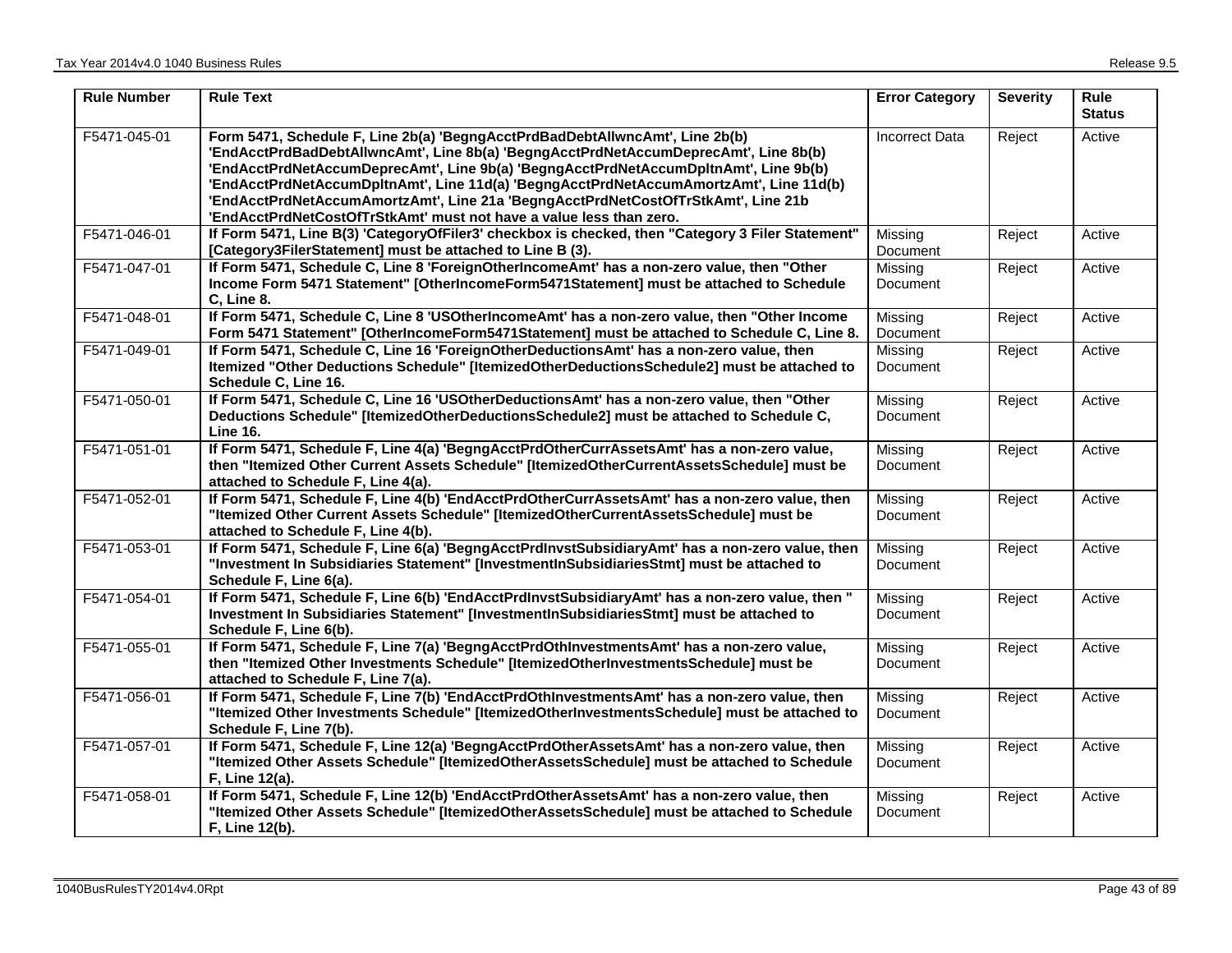| <b>Rule Number</b> | <b>Rule Text</b>                                                                                                                                                                                                                                                                                                                  | <b>Error Category</b>      | <b>Severity</b> | <b>Rule</b><br><b>Status</b> |
|--------------------|-----------------------------------------------------------------------------------------------------------------------------------------------------------------------------------------------------------------------------------------------------------------------------------------------------------------------------------|----------------------------|-----------------|------------------------------|
| F5471-059-01       | If Form 5471, Schedule F, Line 15(a) 'BegngAcctPrdOtherCurrLiabAmt' has a non-zero value, then<br>"Itemized Other Current Liabilities Schedule" [ItemizedOtherCurrentLiabilitiesSchedule] must be<br>attached to Schedule F, Line 15(a).                                                                                          | Missing<br>Document        | Reject          | Active                       |
| F5471-060-01       | If Form 5471, Schedule F, Line 15(b) 'EndAcctPrdOtherCurrLiabAmt' has a non-zero value, then<br>"Itemized Other Current Liabilities Schedule" [ItemizedOtherCurrentLiabilitiesSchedule] must be<br>attached to Schedule F, Line 15(b).                                                                                            | Missing<br><b>Document</b> | Reject          | Active                       |
| F5471-061-01       | If Form 5471, Schedule F, Line 17(a) 'BegngAcctPrdOthLiabilitiesAmt' has a non-zero value, then<br>"Itemized Other Liabilities Schedule" [ItemizedOtherLiabilitiesSchedule] must be attached to<br>Schedule F, Line 17(a).                                                                                                        | Missing<br><b>Document</b> | Reject          | Active                       |
| F5471-062-01       | If Form 5471, Schedule F, Line 17(b) 'EndAcctPrdOthLiabilitiesAmt' has a non-zero value, then<br>"Itemized Other Liabilities Schedule" [ItemizedOtherLiabilitiesSchedule] must be attached to<br>Schedule F, Line 17(b).                                                                                                          | Missing<br><b>Document</b> | Reject          | Active                       |
| F5471-063-01       | If Form 5471, Schedule F, Line 19(a) 'BegngAcctPrdPaidInOrSurplusAmt' has a non-zero value,<br>then "Paid-In Or Capital Surplus Reconciliation Statement" [PaidInOrCapSurplusRecnclStmt]<br>must be attached to Schedule F, Line 19(a).                                                                                           | Missing<br>Document        | Reject          | Active                       |
| F5471-064-01       | If Form 5471, Schedule F, Line 19(b) 'EndAcctPrdPaidInOrSurplusAmt' has a non-zero value, then<br>"Paid-In Or Capital Surplus Reconciliation Statement" [PaidInOrCapSurplusRecnclStmt] must be<br>attached to Schedule F, Line 19(b).                                                                                             | Missing<br>Document        | Reject          | Active                       |
| F5471-065-01       | If Form 5471, Schedule G, Line 1 'Owns10PctOrMoreFrgnPrtshpInd' has a choice of "Yes"<br>indicated, then"Owns Foreign Partnership Statement" [OwnsForeignPartnershipStmt] must be<br>attached to Schedule G, Line 1.                                                                                                              | Missing<br><b>Document</b> | Reject          | Active                       |
| F5471-066-02       | If Form 5471, Schedule G, Line 3 'FrgnCorpOwnsForeignEntityInd' has a choice of "Yes"<br>indicated, then "Owns Foreign Entities Statement" [OwnsForeignEntitiesStatement] or Form 8858<br>must be attached to Schedule G, Line 3 or the 'Form8858PaperDocumentInd' in the Return<br>Header must have a choice of "Yes" indicated. | Missing Data               | Reject          | Active                       |
| F5471-067-01       | If Form 5471, Schedule H, Line 2(h) 'OtherAdjustmentsNetAddnAmt' has a non-zero value, then<br>"Earnings And Profits Other Adjustments Statement" [EarningsAndProfitsOtherAdjStmt] must be<br>attached to Schedule H, Line 2(h).                                                                                                  | Missing<br>Document        | Reject          | Active                       |
| F5471-068-01       | If Form 5471, Schedule H, Line 2(h) 'OtherAdjustmentsNetSbtrctnAmt' has a non-zero value, then<br>"Earnings And Profits Other Adjustments Statement" [EarningsAndProfitsOtherAdjStmt] must be<br>attached to Schedule H, Line 2(h).                                                                                               | Missing<br><b>Document</b> | Reject          | Active                       |
| F5471-069-01       | If Form 5471, Schedule I, 'IncomeBlockedInd' has a choice of "Yes" indicated, then "Explanation<br>Of Blocked Income Statement" [ExplanationOfBlockedIncomeStmt] must be attached to Schedule<br>I, 'IncomeBlockedInd'.                                                                                                           | Missing<br><b>Document</b> | Reject          | Active                       |
| F5471-070-01       | If Form 5471, Schedule I, 'IncomeUnblockedInd' has a choice of "Yes" indicated, then<br>"Explanation Of Blocked Income Statement" [ExplanationOfBlockedIncomeStmt] must be<br>attached to Schedule I, 'IncomeUnblockedInd'.                                                                                                       | Missing<br><b>Document</b> | Reject          | Active                       |
| F5471-071-01       | Form 5471 'EmployerEIN' or 'ForeignEntityReferenceIdNum' must have a value.                                                                                                                                                                                                                                                       | Missing Data               | Reject          | Active                       |
| F5695-001          | Form 5695, 'SSN' must be equal to 'PrimarySSN' or 'SpouseSSN' in the Return Header.                                                                                                                                                                                                                                               | <b>Incorrect Data</b>      | Reject          | Active                       |
| F5695-002          | If two Forms 5695 are present in the return, then their SSN's must not be equal.                                                                                                                                                                                                                                                  | <b>Incorrect Data</b>      | Reject          | Active                       |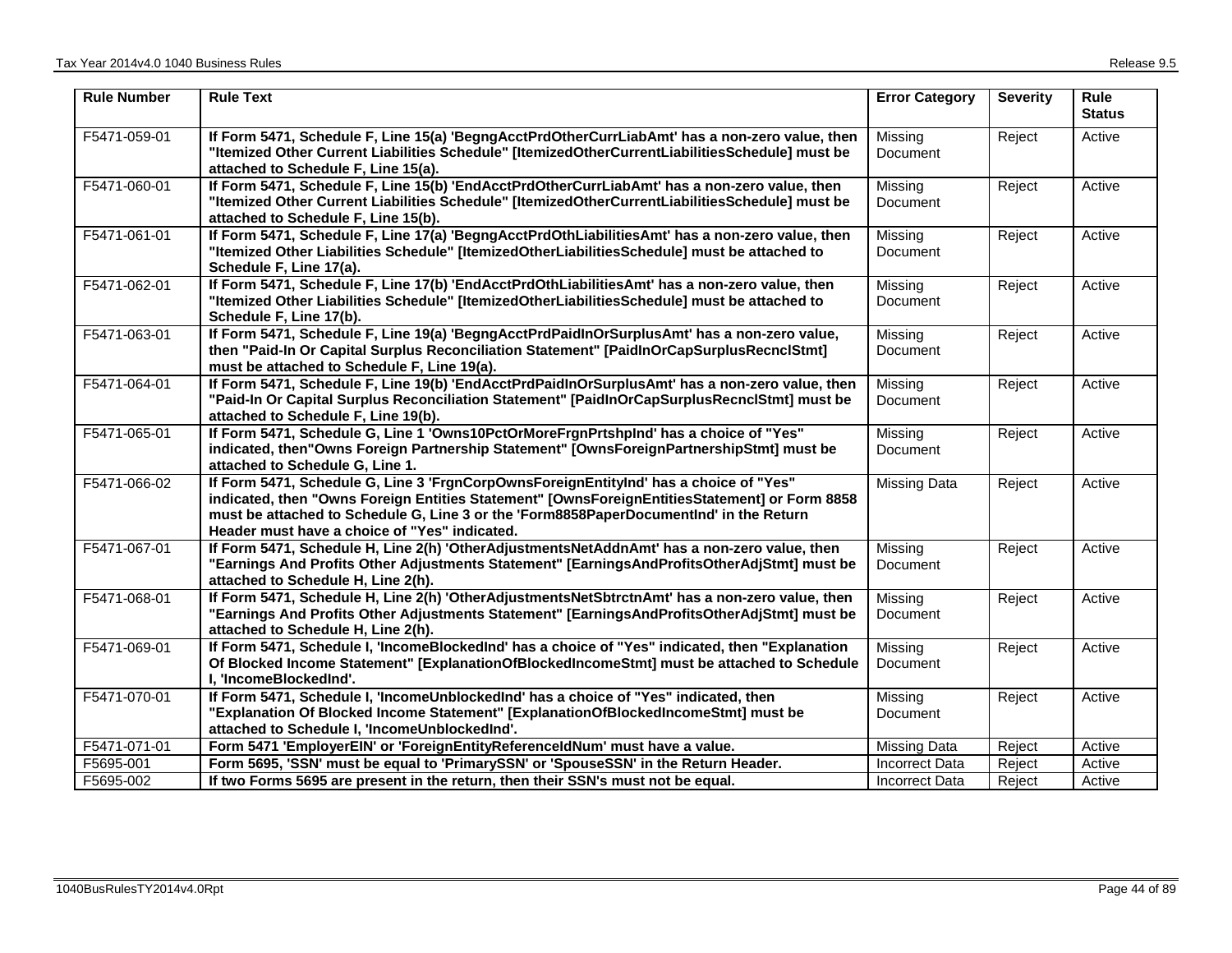| <b>Rule Number</b> | <b>Rule Text</b>                                                                                                                                                                                                                                                                                                                                                                                                                                                                                                                                                                                                                                                                                                                                                                                                                                                                                                                                             | <b>Error Category</b> | <b>Severity</b> | <b>Rule</b><br><b>Status</b> |
|--------------------|--------------------------------------------------------------------------------------------------------------------------------------------------------------------------------------------------------------------------------------------------------------------------------------------------------------------------------------------------------------------------------------------------------------------------------------------------------------------------------------------------------------------------------------------------------------------------------------------------------------------------------------------------------------------------------------------------------------------------------------------------------------------------------------------------------------------------------------------------------------------------------------------------------------------------------------------------------------|-----------------------|-----------------|------------------------------|
| F5695-003-02       | If there are two Forms 5695 in the return and their SSNs are not equal then one of the forms must<br>not have a value in fields other than the following: Line 17a 'HomeLocatedInUSAInd', Line 17b<br>'EgyPropCrMainHomeUSAddress', Line 17c 'ImprvRItdToConstMainHomeInd', Line 18<br>'TotNonBusinessEgyPropCrPYAmt', Line 19a 'InsulationOrSysHtGnLossCostAmt', Line 19b<br>'ExteriorDoorsCostAmt', Line 19c 'MetalOrAsphaltRoofCostAmt', Line 19d<br>'ExteriorWndwOrSkylightCostAmt', Line 19e 'ExtWndwOrSkylightCostLimitAmt', Line 19f<br>'PriorYearWindowExpnsAmt', Line 19g 'MaxEgyCrLessPYWindowExpnsAmt', Line 19h<br>'CrAfterAppWndwExpnsLimitAmt', Line 20 'PartialEnergyImprvCostAmt', Line 21<br>'EnergyEffcntImprvStdPctCrAmt', Line 22a 'EnergyEffcntBldgPropCostAmt', Line 22b<br>'QualifiedNaturalGasCostAmt', Line 22c 'AdvncMainAirCirctngFanCostAmt', Line 23<br>'InternalEnergyImprvCostAmt', Line 24 'TotalEnergyImprovementsCostAmt'. | <b>Incorrect Data</b> | Reject          | <b>Disabled</b>              |
| F5695-004-02       | If Form 5695, Line 25 'MaximumResidentialEnergyCrAmt' equals 1000, then Line 25<br>'MarriedTPWMoreThanOneHomeCd' must have a value.                                                                                                                                                                                                                                                                                                                                                                                                                                                                                                                                                                                                                                                                                                                                                                                                                          | Missing Data          | Reject          | Disabled                     |
| F5695-005-02       | If Form 1040, Line 2 checkbox "Married filing jointly" is not checked (element<br>'IndividualReturnFilingStatusCd' does not have the value 2), then Form 5695, Line 30<br>'NonBusinessEnergyCrAmt' must not be greater than 500.                                                                                                                                                                                                                                                                                                                                                                                                                                                                                                                                                                                                                                                                                                                             | Incorrect Data        | Reject          | Disabled                     |
| F5695-006-02       | If Form 5695, Line 30 'NonBusinessEnergyCrAmt' has a value greater than zero, then Line 17a<br>'HomeLocatedInUSAInd' must have a choice of "Yes" indicated.                                                                                                                                                                                                                                                                                                                                                                                                                                                                                                                                                                                                                                                                                                                                                                                                  | <b>Incorrect Data</b> | Reject          | Disabled                     |
| F5695-007-02       | If Form 5695, Line 30 'NonBusinessEnergyCrAmt' has a value greater than zero, then Line 17b<br>'EgyPropCrMainHomeUSAddress' must have a value.                                                                                                                                                                                                                                                                                                                                                                                                                                                                                                                                                                                                                                                                                                                                                                                                               | Missing Data          | Reject          | Disabled                     |
| F5695-008-02       | If Form 5695, Line 30 'NonBusinessEnergyCrAmt' has a value greater than zero, then Line 17c<br>'ImprvRItdToConstMainHomeInd' must have a choice of "Yes" or "No" indicated.                                                                                                                                                                                                                                                                                                                                                                                                                                                                                                                                                                                                                                                                                                                                                                                  | Missing Data          | Reject          | Disabled                     |
| F5695-009-02       | If Form 5695, Line 30 'NonBusinessEnergyCrAmt' has a value greater than 500, then Form 1040,<br>Line 2 checkbox "Married filing jointly" must be checked (element<br>'IndividualReturnFilingStatusCd' must have the value 2).                                                                                                                                                                                                                                                                                                                                                                                                                                                                                                                                                                                                                                                                                                                                | <b>Incorrect Data</b> | Reject          | Disabled                     |
| F5695-010-02       | If Form 5695, Line 30 'NonBusinessEnergyCrAmt' has a value greater than 500, then two Forms<br>5695 must be present in the return.                                                                                                                                                                                                                                                                                                                                                                                                                                                                                                                                                                                                                                                                                                                                                                                                                           | <b>Incorrect Data</b> | Reject          | Disabled                     |
| F5695-011-02       | Form 5695, Line 22b 'QualifiedNaturalGasCostAmt' must not be greater than 150.                                                                                                                                                                                                                                                                                                                                                                                                                                                                                                                                                                                                                                                                                                                                                                                                                                                                               | Incorrect Data        | Reject          | Disabled                     |
| F5695-012-02       | Form 5695, Line 22c 'AdvncMainAirCirctngFanCostAmt' must not be greater than 50.                                                                                                                                                                                                                                                                                                                                                                                                                                                                                                                                                                                                                                                                                                                                                                                                                                                                             | Incorrect Data        | Reject          | Disabled                     |
| F5695-013-02       | Form 5695, Line 23 'InternalEnergyImprvCostAmt' must not be greater than 500.                                                                                                                                                                                                                                                                                                                                                                                                                                                                                                                                                                                                                                                                                                                                                                                                                                                                                | Incorrect Data        | Reject          | Disabled                     |
| F5695-014-02       | Form 5695, Line 30 'NonBusinessEnergyCrAmt' must not be greater than 1000.                                                                                                                                                                                                                                                                                                                                                                                                                                                                                                                                                                                                                                                                                                                                                                                                                                                                                   | <b>Incorrect Data</b> | Reject          | <b>Disabled</b>              |
| F5695-015          | If Form 5695, line 7a 'QlfyFuelCellPropertyInUSInd' has a choice of "No" indicated, then Line 7b<br>'QlfyFuelCellPropertyHmAddress' and Line 10 'FuelCellPropKWCapNum' must not have a value<br>and [Line 8 'FuelCellPropCostAmt' and Line 9 'FuelCellPropStdPctCrAmt' and Line 10<br>'FuelCellPropKWCapAmt' and Line 11 'FuelCellPropAllwblCostAmt' ] must have a zero value if an<br>amount is entered.                                                                                                                                                                                                                                                                                                                                                                                                                                                                                                                                                    | <b>Incorrect Data</b> | Reject          | Active                       |
| F5695-016          | If Form 5695, Line 7a 'QlfyFuelCellPropertyInUSInd' has a choice of "Yes" indicated, then Line 7b<br>'QlfyFuelCellPropertyHmAddress' must have a value.                                                                                                                                                                                                                                                                                                                                                                                                                                                                                                                                                                                                                                                                                                                                                                                                      | <b>Incorrect Data</b> | Reject          | Active                       |
| F5695-017          | If Form 1040, Line 2 checkbox "Married filing jointly" is not checked (element<br>'IndividualReturnFilingStatusCd' does not have the value 2), then Form 5695, Line 27<br>'MaximumResidentialEnergyCrAmt' must not be greater than 500.                                                                                                                                                                                                                                                                                                                                                                                                                                                                                                                                                                                                                                                                                                                      | Incorrect Data        | Reject          | <b>Disabled</b>              |
| F5695-018          | Form 5695, Part II 'NonBusinessEgyEffcntPropCrGrp' must not be present (i.e., Lines 17 through<br>30 must not have entries).                                                                                                                                                                                                                                                                                                                                                                                                                                                                                                                                                                                                                                                                                                                                                                                                                                 | <b>Incorrect Data</b> | Reject          | Active                       |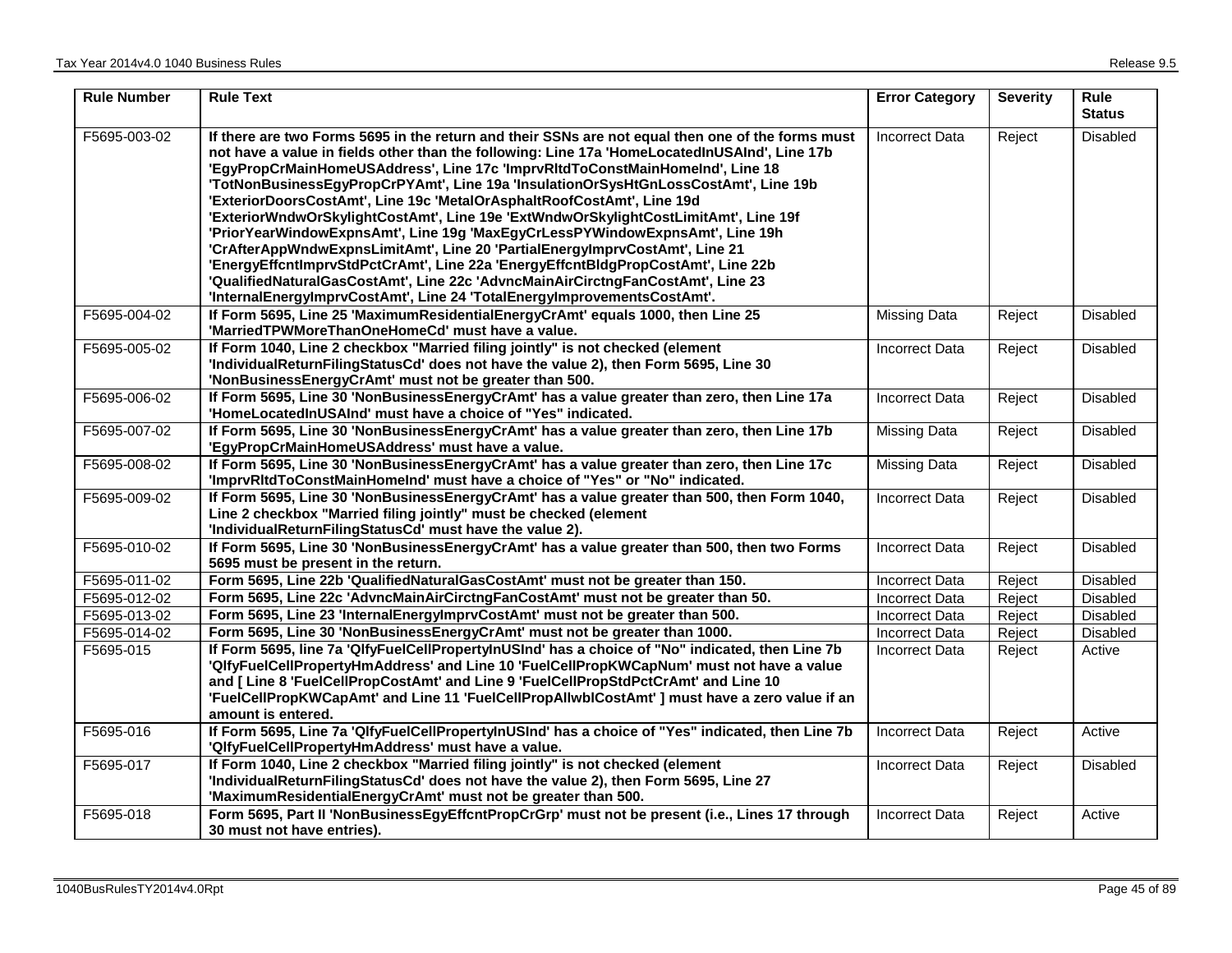| <b>Rule Number</b> | <b>Rule Text</b>                                                                                                                                                                                                                                                                                           | <b>Error Category</b> | <b>Severity</b> | <b>Rule</b><br><b>Status</b> |
|--------------------|------------------------------------------------------------------------------------------------------------------------------------------------------------------------------------------------------------------------------------------------------------------------------------------------------------|-----------------------|-----------------|------------------------------|
| F6252-004-01       | If Form 6252, Line 26 'InstalSaleLessOrdnryIncmAmt' has a non-zero value, then Schedule D<br>(Form 1040) or Form 4797 must be present in the return.                                                                                                                                                       | <b>Missing Data</b>   | Reject          | Active                       |
| F6252-005-01       | If Form 6252, Line 37 'PaymentPriceLessOrdnryIncmAmt' has a non-zero value, then Schedule D<br>(Form 1040) or Form 4797 must be present in the return.                                                                                                                                                     | Missing Data          | Reject          | Active                       |
| F6478-016          | Form 6478, Line 1, 'Qlfy2ndBiofuelProdFuelGalsQty' must be equal to zero if an amount is<br>entered.                                                                                                                                                                                                       | <b>Incorrect Data</b> | Reject          | Active                       |
| F6478-017          | Form 6478, Line 1 'Qlfy2ndBiofuelProdFuelCrAmt' must be equal to zero if an amount is entered.                                                                                                                                                                                                             | <b>Incorrect Data</b> | Reject          | Active                       |
| F6478-018          | Form 6478, Line 2 'FuelsCreditRegistrationNum' must not have a value.                                                                                                                                                                                                                                      | <b>Incorrect Data</b> | Reject          | Active                       |
| F6478-019          | Form 6478, Line 2 'OtherIncomeAmt' must be equal to zero if an amount is entered.                                                                                                                                                                                                                          | <b>Incorrect Data</b> | Reject          | Active                       |
| F6765-003-01       | Form 6765, Line 10 'FixedBasedPct' must not be greater than 16% (0.16000).                                                                                                                                                                                                                                 | <b>Incorrect Data</b> | Reject          | Active                       |
| F6765-004-01       | If Form 6765 has significant data on any Line in Section A (Lines 1 through 17), then if an amount<br>is entered on any Line in Section B (Lines 18 through 32) it must have a zero value.                                                                                                                 | <b>Incorrect Data</b> | Reject          | Active                       |
| F6765-005-01       | If Form 6765 is present in the return then there can only be entries in Line 37<br>'ResearchActivitiesIncrCrAmt', Line 38 'CYResearchCreditAmt', Line 39<br>'EstateOrTrustAllocatedBenefAmt' and/or Line 40 'NetEstateOrTrustAllocBenefAmt'.                                                               | <b>Incorrect Data</b> | Reject          | Active                       |
| F6781-024-01       | If Form 6781, Line 4c 'Form1099BAdjustmentsAmt' has a non-zero value, then "Explanation of<br>Form 1099-B Adjustments Schedule" [ExplanationOfForm1099BAdjustmentsSchedule] must be<br>attached to line 4c.                                                                                                | <b>Missing Data</b>   | Reject          | Active                       |
| F6781-025-01       | If any Line 10a 'PropertyDesc' on Form 6781 has a value, then "Straddles and Components<br>Schedule" [StraddlesAndComponentsSchedule] must be present in the return.                                                                                                                                       | <b>Missing Data</b>   | Reject          | Active                       |
| F6781-026          | If Form 6781, Line C 'MixedStraddleAccountInd' checkbox is checked, then<br>[MixedStraddleAccountElectionStatement] must be attached to Line C.                                                                                                                                                            | <b>Missing Data</b>   | Reject          | Active                       |
| F8082-003-01       | Form 8082, Line 3 'PassThroughEntityEIN' must have a value.                                                                                                                                                                                                                                                | <b>Missing Data</b>   | Reject          | Active                       |
| F8082-004-02       | Form 8082, Line 4 'PassThroughEntityName' must have a value.                                                                                                                                                                                                                                               | <b>Missing Data</b>   | Reject          | Active                       |
| F8275-001-01       | If 'ForeignEntityName' has a value, then Form 8275, 'ForeignEntityEIN' or<br>'ForeignEntityReferenceldNum' must have a value.                                                                                                                                                                              | Missing Data          | Reject          | Active                       |
| F8275R-001-01      | If 'ForeignEntityName' has a value, then Form 8275-R, 'ForeignEntityEIN' or<br>'ForeignEntityReferenceldNum' must have a value.                                                                                                                                                                            | Missing Data          | Reject          | Active                       |
| F8283-006-02       | The year of the 'ContributionDt' in "Contributions of Motor Vehicles, Boats, and Airplanes<br>Statement" [ContributionsOfMotorVehiclesBoatsAndAirplanesStatement] must equal the 'TaxYr'<br>year in the Return Header.                                                                                     | Data Mismatch         | Reject          | Active                       |
| F8283-007-02       | The year of the 'SaleDt' in "Contributions of Motor Vehicles, Boats, and Airplanes Statement"<br>[ContributionsOfMotorVehiclesBoatsAndAirplanesStatement] must equal the 'TaxYr' in the<br>Return Header or the year immediately following the 'TaxYr' in the Return Header.                               | Data Mismatch         | Reject          | Active                       |
| F8283-011-01       | If Form 8283, Line 3a 'DonatedPropertyRestrictionInd' has a choice of "Yes" indicated, then<br>"Restricted Use Statement" [RestrictedUseStatement] must be present in the return.                                                                                                                          | Missing Data          | Reject          | Active                       |
| F8283-012-01       | If Form 8283, Line 3b 'DonatedPropertyRightsGivenInd' has a choice of "Yes" indicated, then<br>"Restricted Use Statement" [RestrictedUseStatement] must be present in the return.                                                                                                                          | Missing<br>Document   | Reject          | Active                       |
| F8283-013-01       | If Form 8283, Line 3c 'DonatedPropertyLimitingRstrInd' has a choice of "Yes" indicated, then<br>"Restricted Use Statement" [RestrictedUseStatement] must be present in the return.                                                                                                                         | Missing<br>Document   | Reject          | Active                       |
| F8283-024          | If "Contributions of Motor Vehicles, Boats, and Airplanes Statement"<br>[ContributionsOfMotorVehiclesBoatsAndAirplanesStatement] is attached to Section A<br>'InformationOnDonatedProperty', then Line 1 Column (b) checkbox 'DonatedPropertyVehicleInd'<br>must be checked for the corresponding vehicle. | Missing<br>Document   | Reject          | Active                       |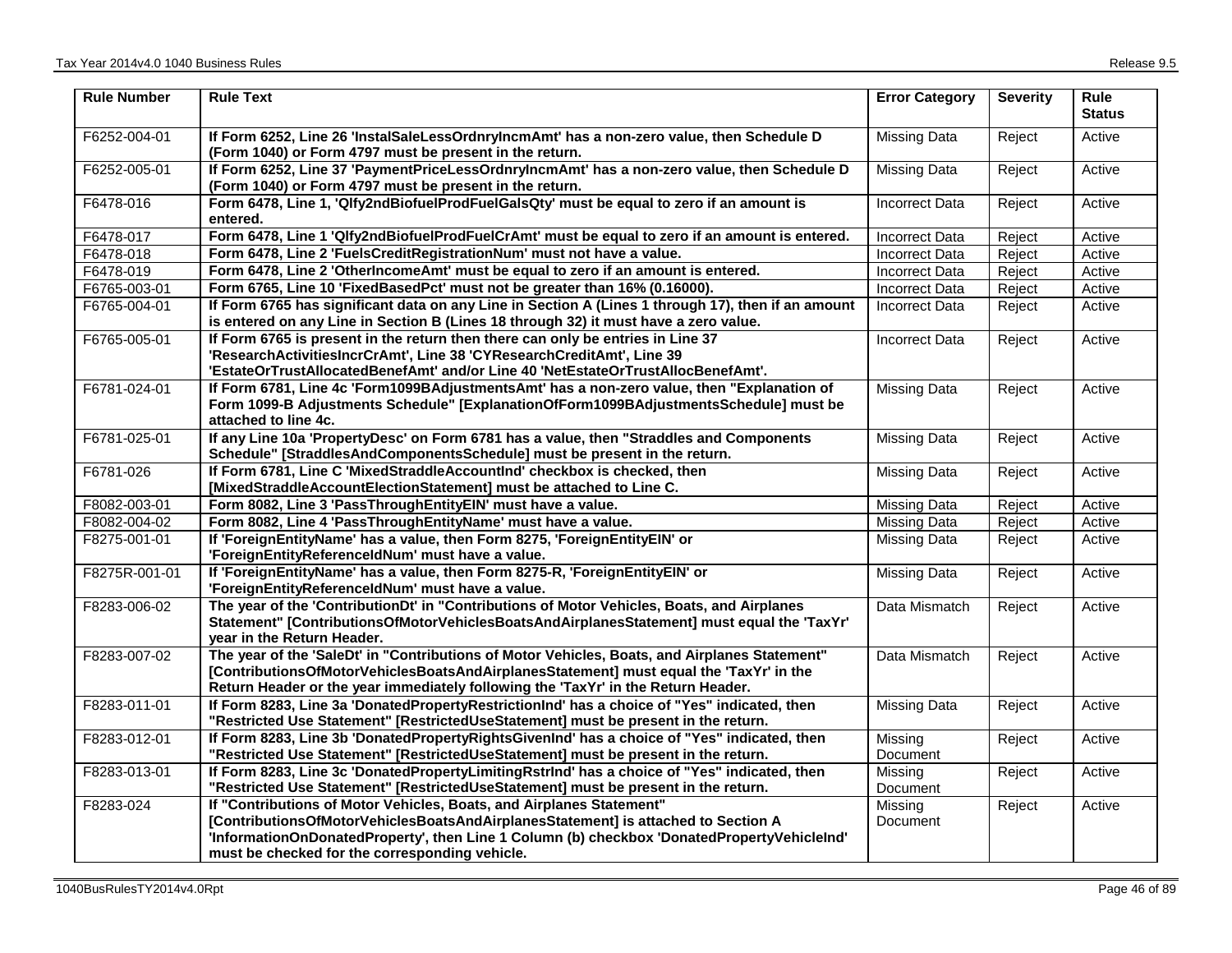| <b>Rule Number</b> | <b>Rule Text</b>                                                                                                                                                                                                                                                                                                                                                                                                               | <b>Error Category</b>      | <b>Severity</b> | Rule<br><b>Status</b> |
|--------------------|--------------------------------------------------------------------------------------------------------------------------------------------------------------------------------------------------------------------------------------------------------------------------------------------------------------------------------------------------------------------------------------------------------------------------------|----------------------------|-----------------|-----------------------|
| F8283-025          | If "Contributions of Motor Vehicles, Boats, and Airplanes Statement"<br>[ContributionsOfMotorVehiclesBoatsAndAirplanesStatement] is attached to Section B<br>'PropertyInformation', then Line 4i checkbox 'VehicleInd' must be checked.                                                                                                                                                                                        | Missing<br>Document        | Reject          | Active                |
| F8283-026          | If "Contemporaneous Written Acknowledgment Statement"<br>[ContemporaneousWrittenAcknowledgmentStatement] is attached to Section A<br>'InformationOnDonatedProperty', then Line 1 Column (b) checkbox 'DonatedPropertyVehicleInd'<br>must be checked for the corresponding vehicle.                                                                                                                                             | Missing<br>Document        | Reject          | Active                |
| F8283-027          | If "Contemporaneous Written Acknowledgment Statement"<br>[ContemporaneousWrittenAcknowledgmentStatement] is attached to Section B<br>'PropertyInformation', then Line 4i checkbox 'VehicleInd' must be checked.                                                                                                                                                                                                                | Missing<br>Document        | Reject          | Active                |
| F8283-028-01       | If Form 8283, Section A Line 1 Column (b) checkbox 'DonatedPropertyVehicleInd' is checked,<br>then "Contributions of Motor Vehicles, Boats, and Airplanes Statement"<br>[ContributionsOfMotorVehiclesBoatsAndAirplanesStatement] or "Contemporaneous Written<br>Acknowledgment Statement" [ContemporaneousWrittenAcknowledgmentStatement] must be<br>attached to 'InformationOnDonatedProperty' for the corresponding vehicle. | Missing<br>Document        | Reject          | Active                |
| F8283-029-02       | If Form 8283, Section A Line 1 Column (b) checkbox 'DonatedPropertyVehicleInd' is checked,<br>then a binary attachment [with Description beginning with 'Form1098C' or<br>'DoneeOrganizationContemporaneousWrittenAcknowledgment'   must be attached to Form 8283<br>or the 'Form1098CPaperDocumentInd' in the Return Header must have a choice of 'Yes' indicated.                                                            | Missing<br>Document        | Reject          | Active                |
| F8283-030          | If Form 8283, Section B Line 4i checkbox 'VehicleInd' is checked, then "Contributions of Motor<br>Vehicles, Boats, and Airplanes Statement"<br>[ContributionsOfMotorVehiclesBoatsAndAirplanesStatement] or "Contemporaneous Written<br>Acknowledgment Statement" [ContemporaneousWrittenAcknowledgmentStatement] must be<br>attached to 'PropertyInformation'.                                                                 | Missing<br><b>Document</b> | Reject          | Active                |
| F8283-031-01       | If Form 8283, Section B Line 4i checkbox 'VehicleInd' is checked, then a binary attachment [with<br>Description beginning with 'Form1098C' or<br>'DoneeOrganizationContemporaneousWrittenAcknowledgment'] must be attached to Form 8283<br>or the 'Form1098CPaperDocumentInd' in the Return Header must have a choice of 'Yes' indicated.                                                                                      | Missing<br>Document        | Reject          | Active                |
| F8283-033-01       | If Form 8283, Section B Line 4i checkbox 'VehicleInd' is checked, then a binary attachment [with<br>Description beginning with 'Form1098C' or<br>'DoneeOrganizationContemporaneousWrittenAcknowledgment'] must be attached to Form 8283.                                                                                                                                                                                       | Missing<br>Document        | Reject          | Active                |
| F8283-034-01       | If Form 8283, Section A Line 1 Column (b) 'VIN' has a value, then Line 1 Column (b) checkbox<br>'DonatedPropertyVehicleInd' must be checked for the corresponding vehicle.                                                                                                                                                                                                                                                     | <b>Missing Data</b>        | Reject          | Active                |
| F8283-035-01       | If Form 8283, Line 1 Column (b) checkbox 'DonatedPropertyVehicleInd' is checked, then Section<br>A Line 1 Column (b) 'VIN' for the corresponding vehicle must have a value.                                                                                                                                                                                                                                                    | Missing Data               | Reject          | Active                |
| F8379-001          | There must be at least one checkbox 'InjuredSpouseInd' checked on Form 8379, Line 10.                                                                                                                                                                                                                                                                                                                                          | Missing Data               | Reject          | Active                |
| F8379-002          | There must be no more than one checkbox 'InjuredSpouseInd' checked on Form 8379, Line 10.                                                                                                                                                                                                                                                                                                                                      | <b>Incorrect Data</b>      | Reject          | Active                |
| F8379-003          | If Form 8379, Line 5 'CommunityPropertyStateInd' has a choice of "Yes" indicated, then Line 5<br>'CommunityPropertyStateCd' must have a value.                                                                                                                                                                                                                                                                                 | <b>Incorrect Data</b>      | Reject          | Active                |
| F8379-004          | If Form 8379, Line 13b(a) Joint Return 'TotalOtherIncomeAmt' must be equal to the sum of Line<br>13b(b) Injured Spouse 'TotalOtherIncomeAmt' and Line 13b(c) Other Spouse<br>'TotalOtherIncomeAmt'.                                                                                                                                                                                                                            | Math Error                 | Reject          | Active                |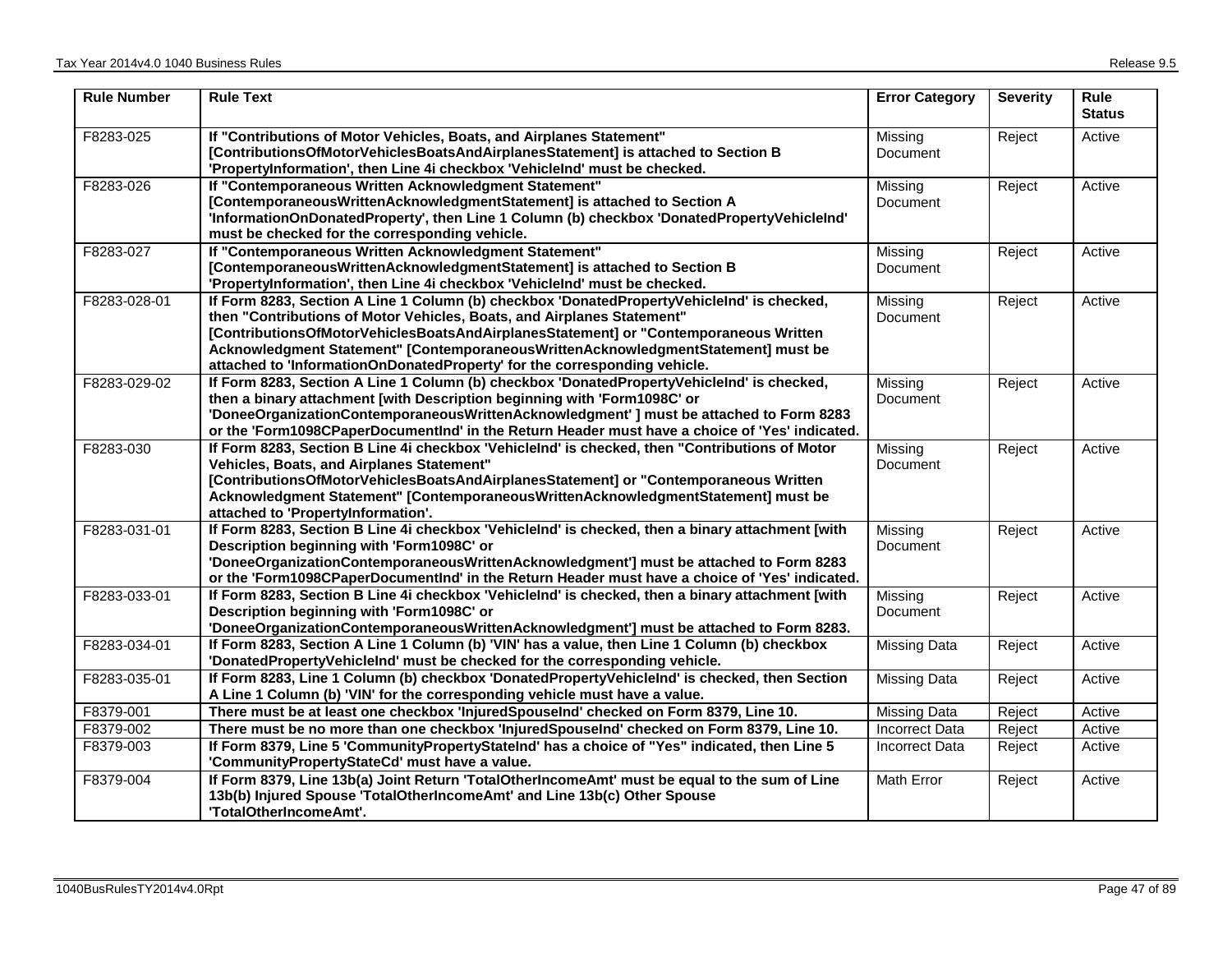| <b>Rule Number</b> | <b>Rule Text</b>                                                                                                                                                                                                            | <b>Error Category</b> | <b>Severity</b> | <b>Rule</b><br><b>Status</b> |
|--------------------|-----------------------------------------------------------------------------------------------------------------------------------------------------------------------------------------------------------------------------|-----------------------|-----------------|------------------------------|
| F8379-005          | If Form 8379, Line 15a Joint Return 'StandardOrltemizedDeductionAmt' must be equal to the sum<br>of Line 15b Injured Spouse 'StandardOrItemizedDeductionAmt' and Line 15c Other Spouse<br>'StandardOrItemizedDeductionAmt'. | Math Error            | Reject          | Active                       |
| F8379-006          | If Form 8379, Line 16a Joint Return 'AllocatedExemptionCnt' must be equal to the sum of Line<br>16b Injured Spouse 'AllocatedExemptionCnt' and Line 16c Other Spouse<br>'AllocatedExemptionCnt'.                            | Math Error            | Reject          | Active                       |
| F8379-007          | If Form 8379, Line 16a Joint Return 'AllocatedExemptionCnt' has a non-zero value, then it must<br>be equal to Line 6d 'TotalExemptionsCnt' in the return.                                                                   | Incorrect Data        | Reject          | Active                       |
| F8379-008          | If Form 8379, Line 17a Joint Return 'CreditAmt' must be equal to the sum of Line 17b Injured<br>Spouse 'CreditAmt' and Line 17c Other Spouse 'CreditAmt'.                                                                   | <b>Math Error</b>     | Reject          | Active                       |
| F8379-009          | If Form 8379, Line 20a Joint Return 'EstimatedTaxPaymentAmt' must be equal to the sum of Line<br>20b Injured Spouse 'EstimatedTaxPaymentAmt' and Line 20c Other Spouse<br>'EstimatedTaxPaymentAmt'.                         | Math Error            | Reject          | Active                       |
| F8379-011          | If Form 8379 is present in the return, then Filer must not have a 'ForeignAddress' in the Return<br>Header.                                                                                                                 | <b>Incorrect Data</b> | Reject          | Active                       |
| F8379-012-01       | If Form 8379 is present in the return, then the 'StateAbbreviationCd' of Filer address in the Return<br>Header must not have the value "PR" or "VI".                                                                        | <b>Incorrect Data</b> | Reject          | Active                       |
| F8379-013          | If Form 8379 is present in the return, then the filing status of the return must be "Married filing<br>jointly" (element 'IndividualReturnFilingStatusCd' must have the value 2).                                           | <b>Incorrect Data</b> | Reject          | Active                       |
| F8379-015          | If Form 8379, Line 13a(a) Joint Return 'WagesAmt' must be equal to the sum of Line 13a(b)<br>Injured Spouse 'WagesAmt' and Line 13a(c) Other Spouse 'WagesAmt'.                                                             | <b>Math Error</b>     | Reject          | Active                       |
| F8379-016          | If Form 8379, Line 14a Joint Return 'IncomeAdjustmentAmt' must be equal to the sum of Line 14b<br>Injured Spouse 'IncomeAdjustmentAmt' and Line 14c Other Spouse 'IncomeAdjustmentAmt'.                                     | Math Error            | Reject          | Active                       |
| F8379-017          | If Form 8379, Line 18a Joint Return 'OtherTaxesAmt' must be equal to the sum of Line 18b Injured<br>Spouse 'OtherTaxesAmt' and Line 18c Other Spouse 'OtherTaxesAmt'.                                                       | <b>Math Error</b>     | Reject          | Active                       |
| F8379-018          | If Form 8379, Line 19a Joint Return 'FederalIncomeTaxWithheldAmt' must be equal to the sum of<br>Line 19b Injured Spouse 'FederalIncomeTaxWithheldAmt' and Line 19c Other Spouse<br>'FederalIncomeTaxWithheldAmt'.          | Math Error            | Reject          | Active                       |
| F8379-019          | If Form 8379 is present in the return, then the following forms must not be present in the return:<br>(2555 or 2555EZ or 8833 or 8888 or 8891 or 4563 or 5074 or 8689).                                                     | <b>Incorrect Data</b> | Reject          | Active                       |
| F8582CR-001        | Form 8582-CR, Line 12 'PercentNetAGIAmt' must not be greater than 25000.                                                                                                                                                    | <b>Incorrect Data</b> | Reject          | Active                       |
| F8582CR-002        | Form 8582-CR, Line 24 'PercentNetAGIAmt' must not be greater than 25000.                                                                                                                                                    | <b>Incorrect Data</b> | Reject          | Active                       |
| F8582CR-003        | If Form 8582-CR, Line 13c 'NetLossLimitAmt' has a non-zero value, then Form 8582 must be<br>present in the return.                                                                                                          | <b>Incorrect Data</b> | Reject          | Active                       |
| F8582CR-004        | If Form 8582-CR, Line 25c 'SumOfSpecialAllwncREActyAmt' has a non-zero value, then Form<br>8582 must be present in the return.                                                                                              | Missing<br>Document   | Reject          | Active                       |
| F8594-001-01       | If Form 8594, Line 6 'PrchsOrEntrAgrmtWithSellrInd' has a choice of "Yes" indicated, then "Form<br>8594 Consideration Computation Statement " [ConsiderationComputationStatement] must be<br>attached to Line 6.            | Missing<br>Document   | Reject          | Active                       |
| F8606-001          | Form 8606, 'NondedIRATxpyrWithIRASSN' must be equal to the 'PrimarySSN' or 'SpouseSSN' in<br>the Return Header.                                                                                                             | <b>Incorrect Data</b> | Reject          | Active                       |
| F8606-002          | If two Forms 8606 are present in the return, their 'NondedIRATxpyrWithIRASSN's must not be<br>equal.                                                                                                                        | <b>Incorrect Data</b> | Reject          | Active                       |
| F8606-003          | Form 8606, Line 20 'QlfyFirstTimeHmByrExpensesAmt' must not be greater than 10000.                                                                                                                                          | <b>Incorrect Data</b> | Reject          | Active                       |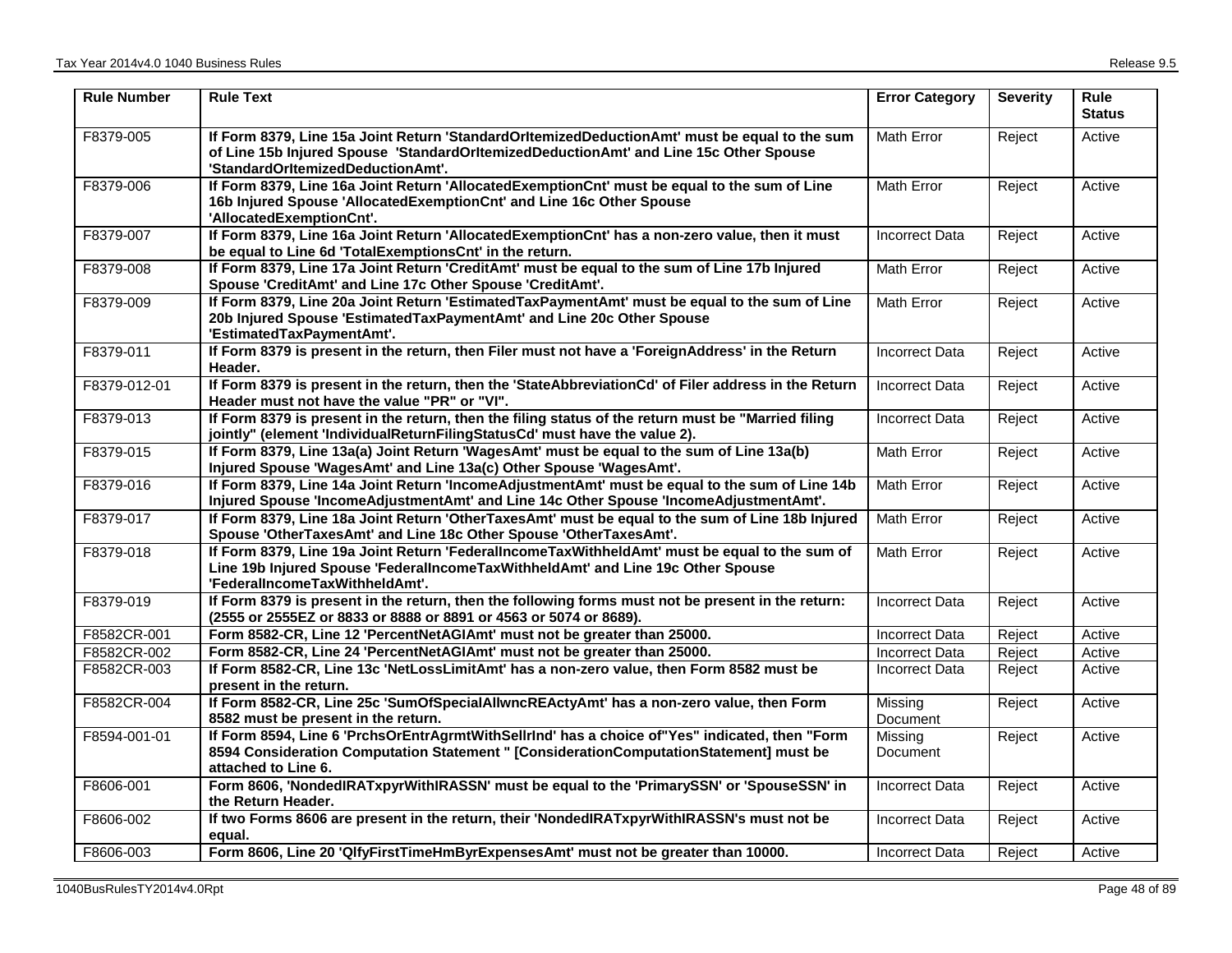| <b>Rule Number</b> | <b>Rule Text</b>                                                                                                                                                                                                                                          | <b>Error Category</b> | <b>Severity</b> | <b>Rule</b><br><b>Status</b> |
|--------------------|-----------------------------------------------------------------------------------------------------------------------------------------------------------------------------------------------------------------------------------------------------------|-----------------------|-----------------|------------------------------|
| F8606-004-01       | Form 8606 'Form8606IRANamelineTxt' must contain a less-than sign (<).                                                                                                                                                                                     | <b>Incorrect Data</b> | Reject          | Active                       |
| F8606-005-01       | Form 8606 'Form8606IRANamelineTxt' must not contain more than two less-than-signs (<).                                                                                                                                                                    | <b>Incorrect Data</b> | Reject          | Active                       |
| F8609A-003-01      | If Form 8609-A, Line D, 'QlfyLowIncmHsngProjSect42Ind' has a choice of "No" indicated, then<br>Line 18 'LowIncomeHousingCrAmt' must have a zero value if an amount is entered.                                                                            | Data Mismatch         | Reject          | Active                       |
| F8615-001-01       | If Form 8615, Line 4 'ChildTaxableIncomeAmt' has a non-zero value, then it must be equal to                                                                                                                                                               | <b>Incorrect Data</b> | Reject          | Active                       |
|                    | Form 1040, Line 43 'TaxableIncomeAmt' unless Form 2555 or Form 2555-EZ is present in the<br>return.                                                                                                                                                       |                       |                 |                              |
| F8615-003-01       | Form 8615, Line 1 ChildInvestmentIncomeAmt' must be greater than 2000.                                                                                                                                                                                    | <b>Incorrect Data</b> | Reject          | Active                       |
| F8615-004-01       | If Form 8615, Line 18 'KiddieTaxAmt' has a non-zero value, then it must be equal to Form 1040,<br>Line 44 'TaxAmt' unless Form 2555 or Form 2555-EZ is present in the return.                                                                             | <b>Incorrect Data</b> | Reject          | Active                       |
| F8621-007-01       | Form 8621 'SSN' must have a value.                                                                                                                                                                                                                        | Missing Data          | Reject          | Active                       |
| F8621-017          | If Form 8621, Part III, Line 6c 'OrdinaryIncomeFromQEFAmt' has a non-zero value, then Form<br>1040, Line 21 'TotalOtherIncomeAmt' must have a non-zero value.                                                                                             | <b>Missing Data</b>   | Reject          | Active                       |
| F8621-018-01       | If Form 8621, Part III, Line 7c 'NetLongTermCapitalGainAmt' has a non-zero value, then Schedule<br>D (1040) must be present in the return.                                                                                                                | Missing Data          | Reject          | Active                       |
| F8621-019-01       | If Form 8621, Line E 'DeemedDividendElectionInd' checkbox is checked, then Line 15e<br>'TotalExcessDistributionAmt' must have a non-zero value.                                                                                                           | Missing Data          | Reject          | Active                       |
| F8621-020-01       | If Form 8621, Line B 'ElectToExtndTmForPymtOfTxInd' checkbox is checked, then Line 8e<br>'ProRataLessCashAndPortionAmt' must have a non-zero value.                                                                                                       | Missing Data          | Reject          | Active                       |
| F8621-021-01       | If Form 8621, Line 8e 'ProRataLessCashAndPortionAmt' has a non-zero value, then Line 9c<br>'DeferredTaxAmt' must have a non-zero value.                                                                                                                   | <b>Missing Data</b>   | Reject          | Active                       |
| F8621-022-01       | If Form 8621, Line F 'ElectToRcgnzGainOnPFICSaleIn' checkbox is checked, then Line 15f<br>'GainLossFromDisposOfStkAmt' must have a non-zero value.                                                                                                        | Missing Data          | Reject          | Active                       |
| F8621-023-02       | If Form 8621, Part V, Line 15e 'TotalExcessDistributionAmt' or 15f<br>'GainLossFromDisposOfStkAmt' has an amount greater than zero, then "Taxation Of Excess<br>Distribution Statement" [TaxationOfExcessDistributionStmt] must be attached to Form 8621. | <b>Missing Data</b>   | Reject          | Active                       |
| F8621-024          | If Form 8621, Part II, line G 'DeemedDivElectSec1297ePFICInd' checkbox is checked, then<br>'DeemedDivElectSec1297ePFICStmt' must be attached to Part II, line G.                                                                                          | <b>Missing Data</b>   | Reject          | Active                       |
| F8621-025          | If Form 8621, Part II, line H 'DeemedDivElectFrmrPFICInd' checkbox is checked, then<br>'DeemedDivElectRespectFormerPFICStmt' must be attached to Part II, line H.                                                                                         | <b>Missing Data</b>   | Reject          | Active                       |
| F8621-026-02       | F8621, 'PFICOrQEFEIN' or 'ForeignEntityReferenceldNum' must have a value.                                                                                                                                                                                 | <b>Missing Data</b>   | Reject          | Active                       |
| F8621-027-01       | If Form 8621, Part II, Line E 'DeemedDividendElectionInd' checkbox is checked, then "Deemed<br>Dividend Election Statement" [DeemedDividendElectionStatement] must be attached to Part II,<br>Line E.                                                     | Missing Data          | Reject          | Active                       |
| F8689-001-01       | Form 8689, Line 17 'EducatorExpensesAmt' must be equal to zero if an amount is entered.                                                                                                                                                                   | <b>Incorrect Data</b> | Reject          | Active                       |
| F8689-002          | Form 8689, Line 27 'TuitionAndFeesDedAmt' must be equal to zero if an amount is entered.                                                                                                                                                                  | <b>Incorrect Data</b> | Reject          | Active                       |
| F8697-007-01       | If more than one Form 8697 is present in the return, then only one Form 8697 can have non-zero<br>values on Line 7(c) 'TotalInterestDueOnIncreaseAmt' or Line 8(c)<br>'TotalInterestToBeRefundedAmt'.                                                     | Incorrect Data        | Reject          | Active                       |
| F8697-008-01       | If Form 8697, Part I, Line 10(c) 'NetAmtOfInterestOwedAmt' has a non-zero value then Part II, Line<br>11(d) 'NetAmtOfInterestOwedAmt' must have a zero value if an amount is entered.                                                                     | <b>Incorrect Data</b> | Reject          | Active                       |
| F8697-009          | If Form 8697, Line A "SSN" has a value, then it must be equal to the Primary SSN or Spouse SSN<br>in the Return Header.                                                                                                                                   | <b>Incorrect Data</b> | Reject          | Active                       |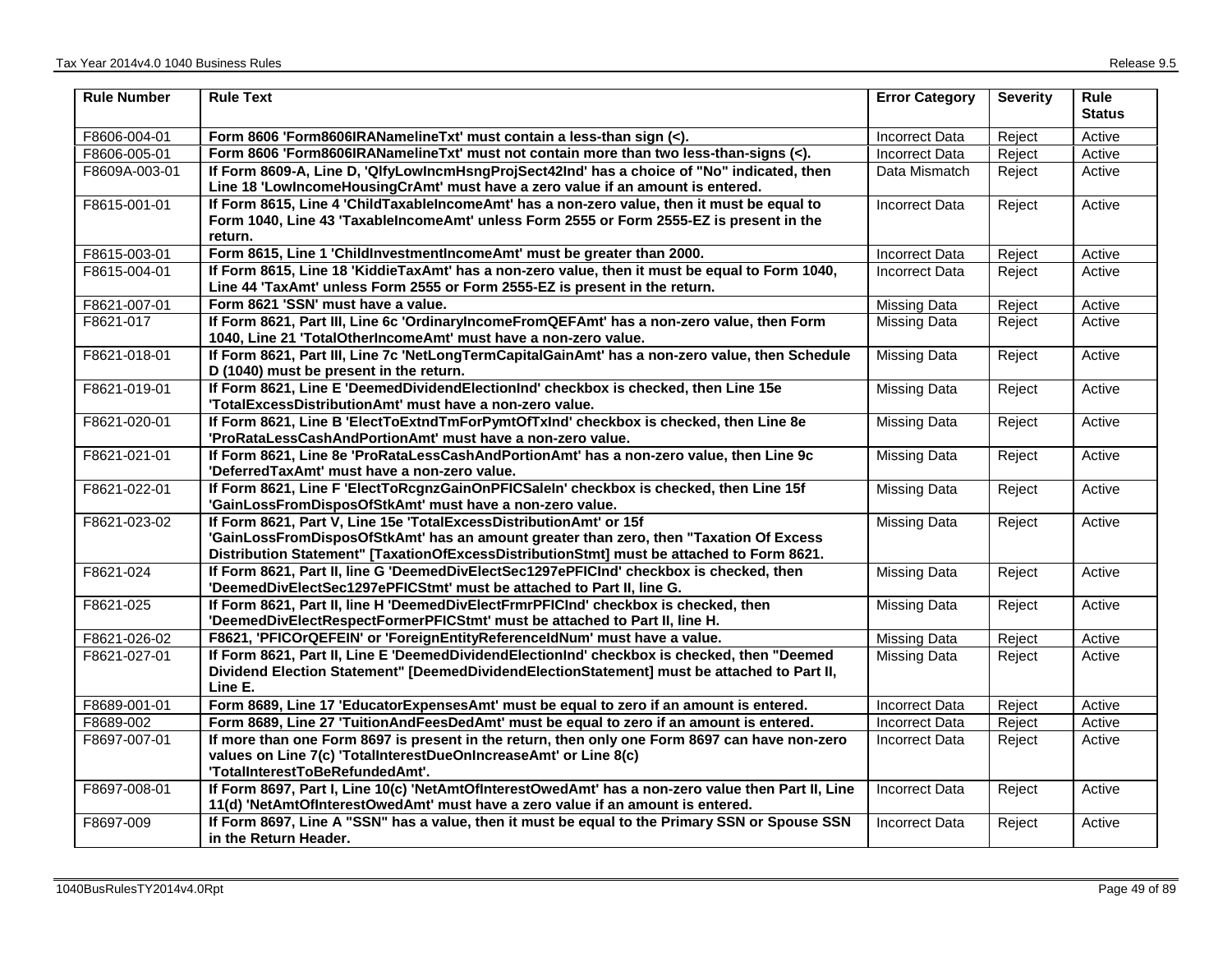| <b>Rule Number</b> | <b>Rule Text</b>                                                                                                                                                                                                                                                | <b>Error Category</b> | <b>Severity</b> | Rule<br><b>Status</b> |
|--------------------|-----------------------------------------------------------------------------------------------------------------------------------------------------------------------------------------------------------------------------------------------------------------|-----------------------|-----------------|-----------------------|
| F8814-001          | If only one Form 8814 is present in the return, then Line C checkbox 'MultipleForm8814Ind' must<br>not be checked.                                                                                                                                              | <b>Incorrect Data</b> | Reject          | Active                |
| F8814-002          | If more than one Form 8814 is present in the return, then Line C checkbox 'MultipleForm8814Ind'<br>must be checked on one of them.                                                                                                                              | <b>Missing Data</b>   | Reject          | Active                |
| F8814-003-01       | Form 8814, Line 4 'ChildInvestmentIncomeAmt' must be greater than 1000 and less than 10000.                                                                                                                                                                     | <b>Incorrect Data</b> | Reject          | Active                |
| F8814-004          | Form 8814, 'ChildSSN' must be within the valid range of SSN/ITIN/ATIN.                                                                                                                                                                                          | <b>Incorrect Data</b> | Reject          | Active                |
| F8814-006-01       | If Form 8814, Line 14 'ChildInterestAndDivTaxBasisAmt' is greater than 999, then Line 15<br>'ChildInterestAndDividendTaxAmt' must be equal to 100.                                                                                                              | <b>Incorrect Data</b> | Reject          | Active                |
| F8814-007          | If Form 8814, Line 14 'ChildInterestAndDivTaxBasisAmt' is greater than 9, then Line 15<br>'ChildInterestAndDividendTaxAmt' must have a non-zero value.                                                                                                          | <b>Incorrect Data</b> | Reject          | Active                |
| F8815-001-03       | Form 8815, Line 9 'ExclBondIntModifiedAGIAmt' must be less than 143950, if in the return, Line 2<br>checkbox "Married Filing Jointly" or Line 5 checkbox "Qualifying widow(er)" is checked (element<br>'IndividualReturnFilingStatusCd' has a value of 2 or 5). | <b>Incorrect Data</b> | Reject          | Active                |
| F8815-002-03       | Form 8815, Line 9 'ExclBondIntModifiedAGIAmt' must be less than 91000, if in the return, Line 1<br>checkbox "Single" or Line 4 checkbox "Head of household" is checked (element<br>'IndividualReturnFilingStatusCd' has a value of 1 or 4).                     | <b>Incorrect Data</b> | Reject          | Active                |
| F8826-002          | Form 8826, Line 8 'PrtshpandSCorpReportAmt' must be less than 5001.                                                                                                                                                                                             | <b>Incorrect Data</b> | Reject          | Active                |
| F8828-001          | Form 8828, Line 5 'MortgSbsdyOriginalLoanCIsDt' must not be before January 1, 1991.                                                                                                                                                                             | <b>Incorrect Data</b> | Reject          | Active                |
| F8829-001          | The sum of all Form 8829, Line 35 'AllowableHomeBusExpnssSchCAmt' must be equal to the<br>sum of all Schedule C (Form 1040), Line 30 'HomeBusinessExpenseAmt'.                                                                                                  | <b>Math Error</b>     | Reject          | Disabled              |
| F8833-001-02       | Form 8833 `EIN' or 'SSN' or 'ForeignEntityReferenceIdNum' must have a value.                                                                                                                                                                                    | <b>Missing Data</b>   | Reject          | Active                |
| F8835-001          | Form 8835, 'IndianCoalTonPrdcdSoldQty' must be equal to zero if a value is entered.                                                                                                                                                                             | <b>Incorrect Data</b> | Reject          | <b>New</b>            |
| F8835-002          | Form 8835, 'TotIndianCoalTonPrdcdSoldCrAmt' must be equal to zero if an amount is entered.                                                                                                                                                                      | <b>Incorrect Data</b> | Reject          | New                   |
| F8839-001          | Each 'ChildSSN' on Form 8839, Line 1f must not be equal to 'PrimarySSN' in the Return Header.                                                                                                                                                                   | <b>Incorrect Data</b> | Reject          | Active                |
| F8839-002          | Each 'ChildSSN' on Form 8839, Line 1f must not be equal to 'SpouseSSN' in the Return Header.                                                                                                                                                                    | <b>Incorrect Data</b> | Reject          | Active                |
| F8839-004          | Each 'ChildBirthYr' on Form 8839, Line 1b must not be greater than the 'TaxYr' in the Return<br>Header.                                                                                                                                                         | <b>Incorrect Data</b> | Reject          | Active                |
| F8839-005-01       | For each child who is born before 1996 per the 'ChildBirthYr' on Form 8839, Line 1b, the<br>corresponding Line 1c checkbox 'DisabledChildOver18Ind' must be checked.                                                                                            | <b>Incorrect Data</b> | Reject          | Active                |
| F8839-007          | Each 'ChildSSN' on Form 8839, Line 1f must be unique among all 'ChildSSN's on Line 1f.                                                                                                                                                                          | <b>Incorrect Data</b> | Reject          | Active                |
| F8839-009          | Each 'ChildSSN' on Form 8839, Line 1f must be within the valid range of SSN/ITIN/ATIN.                                                                                                                                                                          | <b>Incorrect Data</b> | Reject          | Active                |
| F8844-001-02       | Form 8844, line 1(a), 'QualifiedEmpowermentZoneWgsAmt' must be equal to zero if an amount is<br>entered.                                                                                                                                                        | <b>Incorrect Data</b> | Reject          | Active                |
| F8844-002-01       | Form 8844, Line 2, 'CurrentYearCreditAmt' must be equal to zero if an amount is entered.                                                                                                                                                                        | <b>Incorrect Data</b> | Reject          | Active                |
| F8845-001-01       | Form 8845, Line 1, 'TotQlfyWagesEmplHlthInsAmt' must be equal to zero if an amount is entered.                                                                                                                                                                  | <b>Incorrect Data</b> | Reject          | Active                |
| F8845-002-01       | Form 8845, Line 2, 'CY93TotQlfyWagesEmplHlthInsAmt' must be equal to zero if an amount is<br>entered.                                                                                                                                                           | <b>Incorrect Data</b> | Reject          | Active                |
| F8845-003-01       | Form 8845, Line 3, 'IncrementalIncreaseAmt' must be equal to zero if an amount is entered.                                                                                                                                                                      | <b>Incorrect Data</b> | Reject          | Active                |
| F8845-004-01       | Form 8845, Line 4, 'CurrentYearCreditAmt' must be equal to zero if an amount is entered.                                                                                                                                                                        | <b>Incorrect Data</b> | Reject          | Active                |
| F8853-001          | Form 8853 'LTCInsurancePolicyHolderSSN' must be within the valid range of SSN/ITIN and must<br>not be an ATIN.                                                                                                                                                  | <b>Incorrect Data</b> | Reject          | Active                |
| F8853-002          | Form 8853, 'MSAHolderSSN' must be equal to 'PrimarySSN' or 'SpouseSSN' in the Return<br>Header.                                                                                                                                                                 | <b>Incorrect Data</b> | Reject          | Active                |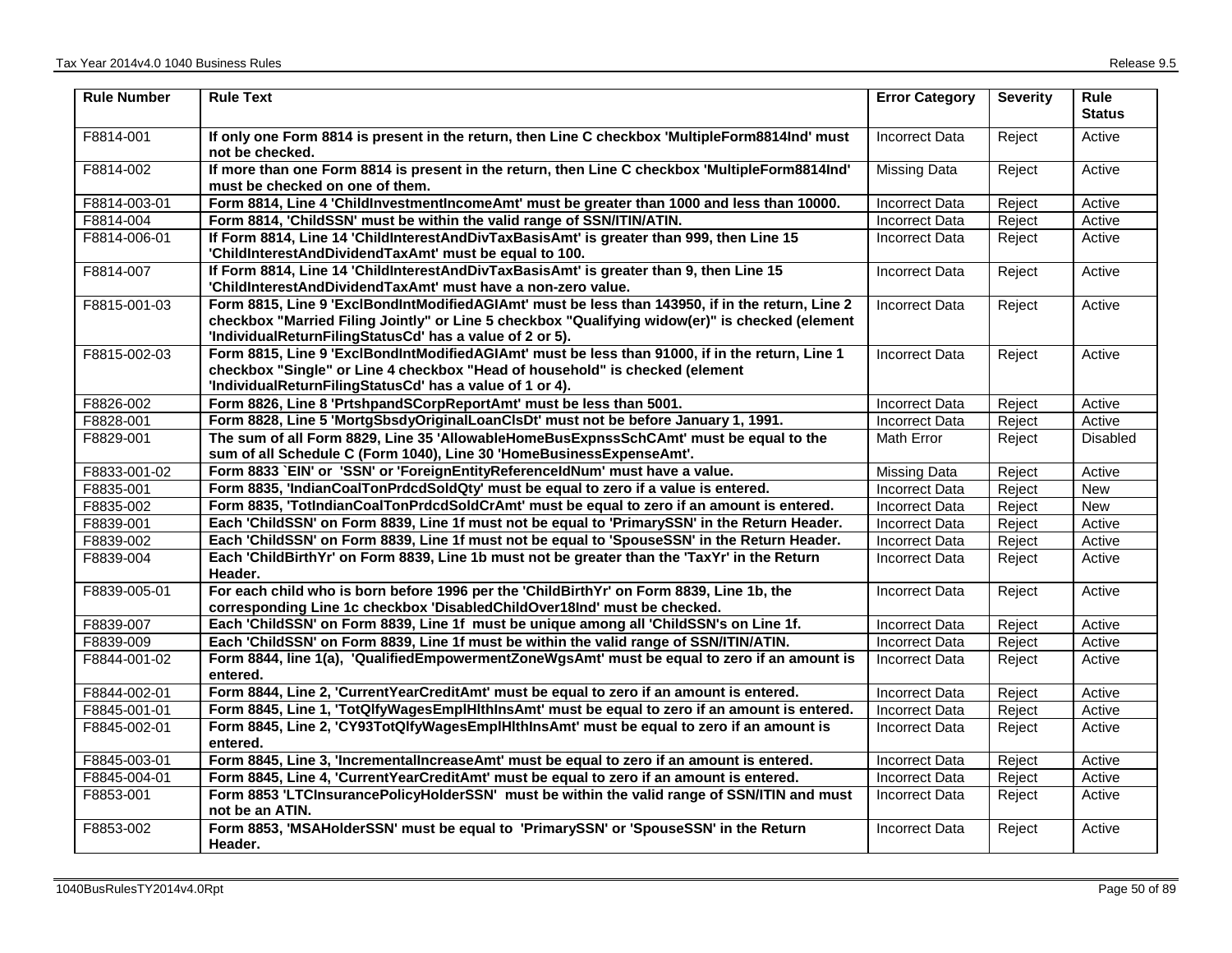| <b>Rule Number</b> | <b>Rule Text</b>                                                                                                                                                                                                               | <b>Error Category</b>               | <b>Severity</b> | <b>Rule</b><br><b>Status</b> |
|--------------------|--------------------------------------------------------------------------------------------------------------------------------------------------------------------------------------------------------------------------------|-------------------------------------|-----------------|------------------------------|
| F8853-003          | Form 8853, 'LTCInsurancePolicyHolderSSN' must be equal to 'PrimarySSN' or 'SpouseSSN' in<br>the Return Header.                                                                                                                 | <b>Incorrect Data</b>               | Reject          | Active                       |
| F8853-004          | If Form 8853, Line 12 'TaxableMedicareMSADistriAmt' has a non-zero value, then Line 13a<br>checkbox 'MedicareMSADistriMeetTaxExcInd' must be checked or Line 13b<br>'MedicareMSAAddnIDistriTaxAmt' must have a non-zero value. | Missing Data                        | Reject          | Active                       |
| F8853-005          | If Form 8853, Line 8 'TaxableArcherMSADistriAmt' has a non-zero value, then Line 9a checkbox<br>'ArcherMSADistriMeetTaxExcInd' must be checked or Line 9b 'ArcherMSAAddnlDistriTaxAmt'<br>must have a non-zero value.          | <b>Missing Data</b>                 | Reject          | Active                       |
| F8853-006          | Form 8853, Line 14b 'LTCInsuredSSN' must be within the valid range of SSN/ITIN and must not be<br>an ATIN.                                                                                                                     | <b>Incorrect Data</b>               | Reject          | Active                       |
| F8853-514-01       | Form 8853, Line 14b 'LTCInsuredSSN' and 'LTCInsuredNameControlTxt' must match data in the e-<br>File database.                                                                                                                 | Database<br><b>Validation Error</b> | Reject          | Active                       |
| F8858-002-03       | If line 3a 'TaxOwnerName' has a value, then Form 8858, Line 3c(1), EIN or SSN in<br>'TaxOwnerUSIdNumberDetail' or line 3c(2) 'ForeignEntityReferenceIdNum' must have a value.                                                  | <b>Missing Data</b>                 | Reject          | Active                       |
| F8858-003-01       | Form 8858, Line 1b(1), EIN in 'FDEUSIdNumberDetail' or Line 1b(2)<br>'ForeignEntityReferenceldNum' must have a value.                                                                                                          | <b>Missing Data</b>                 | Reject          | Active                       |
| F8862-001-01       | Form 8862, Line 1 'EICEligClmFilingYr' must be equal to 'TaxYr' in the Return Header.                                                                                                                                          | <b>Incorrect Data</b>               | Reject          | Active                       |
| F8862-002-01       | For each Form 8862, Line 4, 'EICEligClmDaysChldLivedInUSCnt' that has a value less than 183<br>days, the corresponding Line 5 'EICEligClmChildBirthMonthDayDt' or Line 5<br>'EICEligChildDeathMonthDayDt' must have a value.   | <b>Missing Data</b>                 | Reject          | Active                       |
| F8862-003-01       | If Form 8862, Line 7 'EICEligClmLivedWithOthersInd' has a choice of "Yes" indicated, then there<br>must be at least one 'EICEligClmOtherPersonNm' and 'EICEligClmOtherPersonRInDesc' with a<br>value among Line 7a, 7b and 7c. | <b>Missing Data</b>                 | Reject          | Active                       |
| F8863-001-04       | Each 'StudentSSN' that has a value on Form 8863, Line 21 must be equal to 'PrimarySSN' or<br>'SpouseSSN' in the Return Header or a 'DependentSSN' on Line 6c(2) of the return.                                                 | Data Mismatch                       | Reject          | Active                       |
| F8863-003-03       | Each 'StudentSSN' that has a value on Form 8863, Line 21 can only be used once to claim either<br>Line 30 'AmerOppCreditNetCalcExpnssAmt' or Line 31 'LifetimeQualifiedExpensesAmt'.                                           | <b>Incorrect Data</b>               | Reject          | Active                       |
| F8863-009-03       | Each Student SSN that has a value on Form 8863, Line 21 must be within the valid range of<br>SSN/ITIN/ATIN.                                                                                                                    | <b>Incorrect Data</b>               | Reject          | Active                       |
| F8863-010-01       | Each 'AmerOppCreditNetCalcExpnssAmt' provided on Form 8863, Line 30 must not exceed 2500.                                                                                                                                      | <b>Incorrect Data</b>               | Reject          | Active                       |
| F8863-015-01       | Each 'AmerOppQualifiedExpensesAmt' provided on Form 8863, Line 27 must not exceed 4000.                                                                                                                                        | <b>Incorrect Data</b>               | Reject          | Active                       |
| F8863-018-02       | If Form 8863, Line 7 checkbox 'RefundableAmerOppCrUnder24Ind' is checked, then Line 8<br>'RefundableAmerOppCreditAmt' must be equal to zero if an amount is entered.                                                           | <b>Incorrect Data</b>               | Reject          | Active                       |
| F8863-019          | For each 'CurrentYear1098TReceivedInd' that has a choice of "Yes" indicated on Form 8863, Line<br>22a(2), the corresponding 'EIN' on Line 22a(4) must have a non-zero value.                                                   | <b>Incorrect Data</b>               | Reject          | Active                       |
| F8863-020          | For each 'PriorYear1098TReceivedInd' that has a choice of "Yes" indicated on Form 8863, Line<br>22a(3), the corresponding 'EIN' on Line 22a(4) must have a non-zero value.                                                     | <b>Incorrect Data</b>               | Reject          | Active                       |
| F8863-021          | Form 8863, Line 12 'TentLifetimeLearningCreditAmt' must not exceed 2000.                                                                                                                                                       | <b>Incorrect Data</b>               | Reject          | Active                       |
| F8863-022          | If Form 8863, Line 1 'TentativeAmerOppCreditAmt' has a non-zero value, then it must not exceed<br>the sum of all Line 30 'AmerOppCreditNetCalcExpnssAmt'.                                                                      | <b>Incorrect Data</b>               | Reject          | Active                       |
| F8863-023          | If Form 8863, Line 27 'AmerOppQualifiedExpensesAmt' has a zero value, then Line 30<br>'AmerOppCreditNetCalcExpnssAmt' must be equal to zero if an amount is entered.                                                           | <b>Incorrect Data</b>               | Reject          | Active                       |
| F8863-024          | If Form 8863, Line 10 'TotalQualifiedExpensesAmt' has a non-zero value, then it must not exceed<br>the sum of all Lines 31 'LifetimeQualifiedExpensesAmt'.                                                                     | <b>Incorrect Data</b>               | Reject          | Active                       |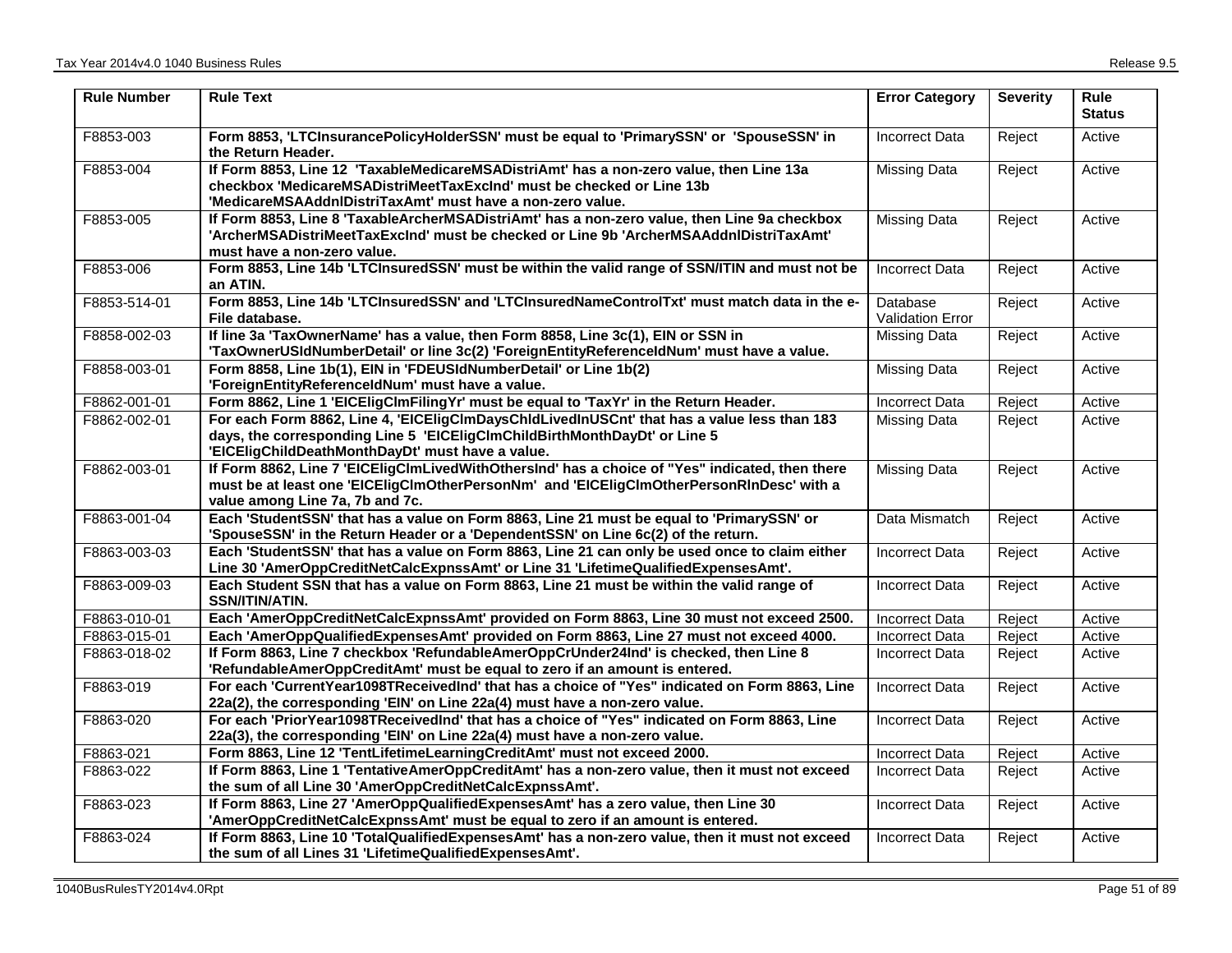| <b>Rule Number</b> | <b>Rule Text</b>                                                                                                                                                                                                                                                                                                                                                                   | <b>Error Category</b>               | <b>Severity</b>    | Rule<br><b>Status</b> |
|--------------------|------------------------------------------------------------------------------------------------------------------------------------------------------------------------------------------------------------------------------------------------------------------------------------------------------------------------------------------------------------------------------------|-------------------------------------|--------------------|-----------------------|
| F8863-025          | If Form 8863, Line 30 'AmerOppCreditNetCalcExpnssAmt' has a non-zero value, then each of Line<br>24 'AcademicPdEligibleStudentInd' and Line 25 'PostSecondaryEducationInd' and Line 26<br>'DrugFelonyConvictionInd' must have a choice of "Yes" or "No" indicated.                                                                                                                 | <b>Missing Data</b>                 | Reject             | Active                |
| F8863-512-02       | For each student in Form 8863, Line 20 'StudentNameControlTxt' and Line 21 'StudentSSN' must<br>match e-File database.                                                                                                                                                                                                                                                             | Data Mismatch                       | Reject             | Active                |
| F8863-528-03       | Each Student SSN that has a value on Form 8863, Line 21 must not be the same as that in another<br>Form 8863 for the same tax year.                                                                                                                                                                                                                                                | Duplicate<br>Condition              | Reject             | Active                |
| F8863-901          | The Student SSN that has a value on Form 8863, Line 21 has been locked because Social Security<br>Administration records indicate the number belongs to a deceased individual.                                                                                                                                                                                                     | Database<br><b>Validation Error</b> | Reject and<br>Stop | Active                |
| F8863-902          | The Student SSN that has a value on Form 8863, Line 21 has been locked. The account was<br>locked per the taxpayer's request.                                                                                                                                                                                                                                                      | Database<br><b>Validation Error</b> | Reject and<br>Stop | Active                |
| F8863-904          | The Student SSN that has a value on Form 8863, Line 21 has been locked. The account was<br>locked per the request of the student's parent or guardian.                                                                                                                                                                                                                             | Database<br><b>Validation Error</b> | Reject and<br>Stop | Active                |
| F8864-001          | Form 8864, Line 1(c), 'BiodieselAmt' must be equal to zero if an amount is entered.                                                                                                                                                                                                                                                                                                | <b>Incorrect Data</b>               | Reject             | Active                |
| F8864-002-01       | Form 8864, Line 2(c), 'AgriBiodieselAmt' must be equal to zero if an amount is entered.                                                                                                                                                                                                                                                                                            | <b>Incorrect Data</b>               | Reject             | Active                |
| F8864-003-02       | Form 8864, Line 3(c), 'RenewableDieselAmt' must be equal to zero if an amount is entered.                                                                                                                                                                                                                                                                                          | <b>Incorrect Data</b>               | Reject             | Active                |
| F8864-004          | Form 8864, Line 4(c), 'BiodieselMixAmt' must be equal to zero if an amount is entered.                                                                                                                                                                                                                                                                                             | <b>Incorrect Data</b>               | Reject             | Active                |
| F8864-005-01       | Form 8864, Line 5(c), 'AgriBiodieselIncludedAmt' must be equal to zero if an amount is entered.                                                                                                                                                                                                                                                                                    | Incorrect Data                      | Reject             | Active                |
| F8864-006          | Form 8864, Line 6(c), 'RenewableDieselInclMixtureAmt' must be equal to zero if an amount is<br>entered.                                                                                                                                                                                                                                                                            | <b>Incorrect Data</b>               | Reject             | Active                |
| F8864-007          | Form 8864, Line 7(c), 'QualifiedAgriBioDieselProdAmt' must be equal to zero if an amount is<br>entered.                                                                                                                                                                                                                                                                            | <b>Incorrect Data</b>               | Reject             | Active                |
| F8864-008          | Form 8864, Line 8, 'BiodieselPlusAgriBioDieselAmt' must be equal to zero if an amount is<br>entered.                                                                                                                                                                                                                                                                               | <b>Incorrect Data</b>               | Reject             | Active                |
| F8865-150-01       | If Form 8865, Schedule K, Line 15c 'QlfyRehbltExpendRntlREActyAmt' has a non-zero value, then<br>Form 3468 must be attached to Line 15c.                                                                                                                                                                                                                                           | Missing<br>Document                 | Reject             | Active                |
| F8865-188-01       | If Form 8865, Schedule K, Line 10 'NetSection1231GainLossAmt' has a non-zero value, then Form<br>4797 must be attached.                                                                                                                                                                                                                                                            | <b>Missing Data</b>                 | Reject             | Active                |
| F8865-193-01       | If Form 8865, Line A2 'CategoryOfFiler2Ind' checkbox is checked, then at least one Schedule K-1<br>(Form 8865), must be attached to the return.                                                                                                                                                                                                                                    | <b>Missing Data</b>                 | Reject             | Active                |
| F8865-194-02       | If Form 8865, Schedule A, checkbox b 'OwnsConstructiveInterestInd' is checked, then data in the<br>following must be provided: ['ConstructiveOwnerName' or 'ConstructiveOwnerPersonNm'],<br>['ConstructiveOwnerUSAddress' or 'ConstructiveOwnerFrgnAddress'], and<br>['ConstructiveOwnerSSN' or 'ConstructiveOwnerEIN' or 'MissingEINReasonCd'].                                   | <b>Missing Data</b>                 | Reject             | Active                |
| F8865-195-01       | If Form 8865, Schedule B, Line 1c 'NetOfSalesAmt' has a non-zero value, then either Schedule B,<br>Line 1a 'GrossReceiptsOrSalesAmt' or Schedule B, Line 1b 'ReturnsAndAllowancesAmt' must<br>have a non-zero value.                                                                                                                                                               | <b>Missing Data</b>                 | Reject             | Active                |
| F8865-196-01       | If Form 8865, Schedule B, Line 3 'GrossProfitAmt' has a non-zero value, then Schedule B, Line 1c<br>'NetOfSalesAmt' or Schedule B, Line 2 'CostOfGoodsSoldAmt' must have a non-zero value.                                                                                                                                                                                         | <b>Missing Data</b>                 | Reject             | Active                |
| F8865-197-01       | If Form 8865, Schedule B, Line 8 'TotalIncomeOrLossAmt' has a non-zero value, then at least one<br>of the following must have a non-zero value: Schedule B, Line 3 'GrossProfitAmt', Schedule B,<br>Line 4 'OrdinaryIncomeLossOthPrtshpAmt', Schedule B, Line 5 'NetFarmProfitLossAmt',<br>Schedule B, Line 6 'Form4797GainOrLossAmt', or Schedule B, Line 7 'OtherIncomeLossAmt'. | <b>Missing Data</b>                 | Reject             | Active                |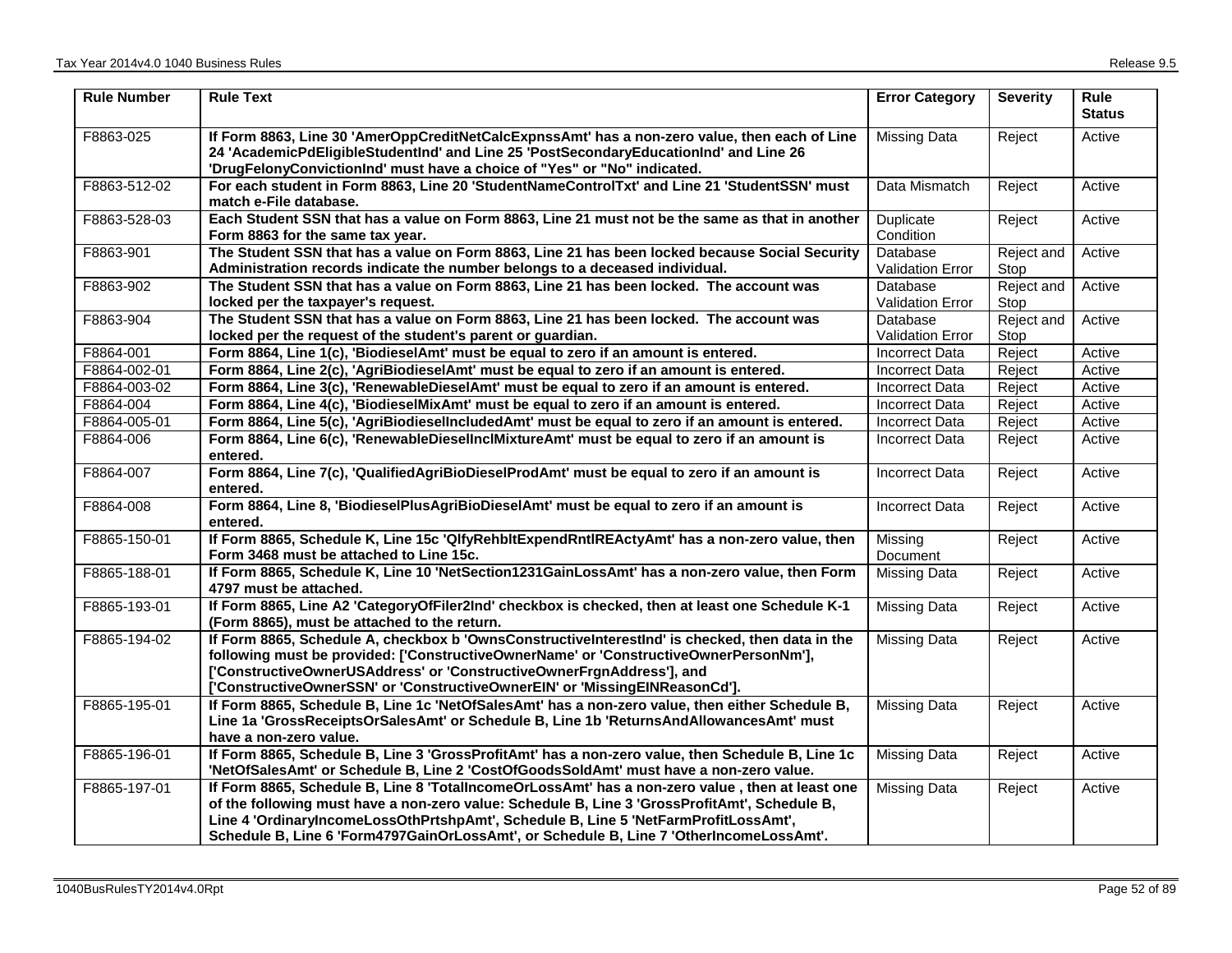| <b>Rule Number</b> | <b>Rule Text</b>                                                                                                                                                                                                                                                                                                                                                                                                                                                                                                                                                                                                                                                                                                                                                       | <b>Error Category</b>      | <b>Severity</b> | <b>Rule</b><br><b>Status</b> |
|--------------------|------------------------------------------------------------------------------------------------------------------------------------------------------------------------------------------------------------------------------------------------------------------------------------------------------------------------------------------------------------------------------------------------------------------------------------------------------------------------------------------------------------------------------------------------------------------------------------------------------------------------------------------------------------------------------------------------------------------------------------------------------------------------|----------------------------|-----------------|------------------------------|
| F8865-198-01       | If Form 8865, Schedule B, Line 5 'NetFarmProfitLossAmt' has a non-zero value, then Schedule-F<br>(Form 1040) must be attached to line 5.                                                                                                                                                                                                                                                                                                                                                                                                                                                                                                                                                                                                                               | <b>Missing Data</b>        | Reject          | Active                       |
| F8865-199-01       | If Form 8865, Schedule B, Line 21 'TotalDeductionAmt' has a non-zero value, then at least one of<br>the following must have a non-zero value: Schedule B, Line 9 'SalariesAndWagesAmt', or<br>Schedule B, Line 10 'GuaranteedPaymentsToPrtnrAmt', or Schedule B, Line<br>11'RepairsAndMaintenanceAmt', or Schedule B, Line 12 'BadDebtExpenseAmt', or Schedule B,<br>Line 13 'RentAmt', or Schedule B, Line 14 'TaxesAndLicensesAmt', or Schedule B, Line 15<br>'InterestAmt', or Schedule B, Line 16a 'DepreciationAmt', or Schedule B, Line 16b<br>'LessDepreciationAmt', or Schedule B, Line 17 'DepletionAmt', or Schedule B, Line 18<br>'RetirementPlansAmt', or Schedule B, Line 19 'EmployeeBenefitProgramAmt', or Schedule B, Line<br>20 'OtherDeductionsAmt'. | <b>Missing Data</b>        | Reject          | Active                       |
| F8865-202-01       | If Form 8865, Line G2 'FileForm1065or1065Blnd' checkbox is checked and Line F2<br>'ForeignPartnershipEIN' is present, then the first two Digits of Line F2 'ForeignPartnershipEIN'<br>must equal an established District Office Code.                                                                                                                                                                                                                                                                                                                                                                                                                                                                                                                                  | <b>Incorrect Data</b>      | Reject          | Active                       |
| F8865-203-01       | If Form 8865, Line G6 'FrgnDisregardedEntitiesOwnNum' has a non-zero value, then "IRS8858"<br>must be attached to form 8865.                                                                                                                                                                                                                                                                                                                                                                                                                                                                                                                                                                                                                                           | Missing<br>Document        | Reject          | Active                       |
| F8865-204-01       | If Form 8865, Schedule B, Line 4 'OrdinaryIncomeLossOthPrtshpAmt' has a non-zero value, then<br>"Itemized Ordinary Income Loss Statement" [ItemizedOrdinaryIncomeLossStatement] must be<br>attached to Schedule B, Line 4.                                                                                                                                                                                                                                                                                                                                                                                                                                                                                                                                             | Missing<br>Document        | Reject          | Active                       |
| F8865-205-01       | If Form 8865, Schedule B, Line 7 'OtherIncomeLossAmt' has a non-zero value, then "Itemized<br>Other Income Loss Schedule" [ItemizedOtherIncomeLossSchedule] must be attached to<br>Schedule B, Line 7.                                                                                                                                                                                                                                                                                                                                                                                                                                                                                                                                                                 | Missing<br>Document        | Reject          | Active                       |
| F8865-206-01       | If Form 8865, Schedule B, Line 20 'OtherDeductionsAmt' has a non-zero value, then "Itemized<br>Other Deductions Schedule" [ItemizedOtherDeductionsSchedule2] must be attached to Schedule<br><b>B</b> , Line 20.                                                                                                                                                                                                                                                                                                                                                                                                                                                                                                                                                       | Missing<br>Document        | Reject          | Active                       |
| F8865-207-01       | If Form 8865, Schedule K, Line 3b 'ExpensesFromOtherRentalActyAmt' has a non-zero value,<br>then "Expenses From Other Rental Activities Schedule"<br>[ExpensesFromOtherRentalActivitiesSchedule] must be attached to Schedule K, Line 3b.                                                                                                                                                                                                                                                                                                                                                                                                                                                                                                                              | Missing<br>Document        | Reject          | Active                       |
| F8865-208-01       | If Form 8865, Schedule K, Line 11 'OtherIncomeLossAmt' has a non-zero value, then "Itemized<br>Other Income Loss Schedule" [ItemizedOtherIncomeLossSchedule] must be attached to<br>Schedule K, Line 11.                                                                                                                                                                                                                                                                                                                                                                                                                                                                                                                                                               | Missing<br><b>Document</b> | Reject          | Active                       |
| F8865-209-01       | If Form 8865, Schedule K, Line 13a 'CharitableContributionsTotAmt' has a non-zero value, then<br>"Charitable Contribution Schedule" [CharitableContributionSchedule] must be attached to<br>Schedule K, Line 13a.                                                                                                                                                                                                                                                                                                                                                                                                                                                                                                                                                      | Missing<br>Document        | Reject          | Active                       |
| F8865-210-01       | If Form 8865, Schedule K, Line 13d 'OtherDeductionsAmt' has a non-zero value, then "Itemized<br>Other Deductions Schedule" [ItemizedOtherDeductionsSchedule3] must be attached to Schedule<br><b>K, Line 13d.</b>                                                                                                                                                                                                                                                                                                                                                                                                                                                                                                                                                      | Missing<br>Document        | Reject          | Active                       |
| F8865-211-01       | If Form 8865, Schedule K, Line 17f 'OtherAMTItemsAmt' has a non-zero value, then "Other<br>Adjustments And Tax Preference Items Schedule"<br>[OtherAdjustmentsAndTaxPreferenceItemsSchedule] must be attached to Schedule K, Line 17f.                                                                                                                                                                                                                                                                                                                                                                                                                                                                                                                                 | Missing<br>Document        | Reject          | Active                       |
| F8865-212-01       | If Form 8865, Schedule L, Line 6(b) 'OtherCurrentAssetsBOYAmt' has a non-zero value, then<br>"Itemized Other Current Assets Schedule" [ItemizedOtherCurrentAssetsSchedule] must be<br>attached to Schedule L, Line 6(b).                                                                                                                                                                                                                                                                                                                                                                                                                                                                                                                                               | Missing<br>Document        | Reject          | Active                       |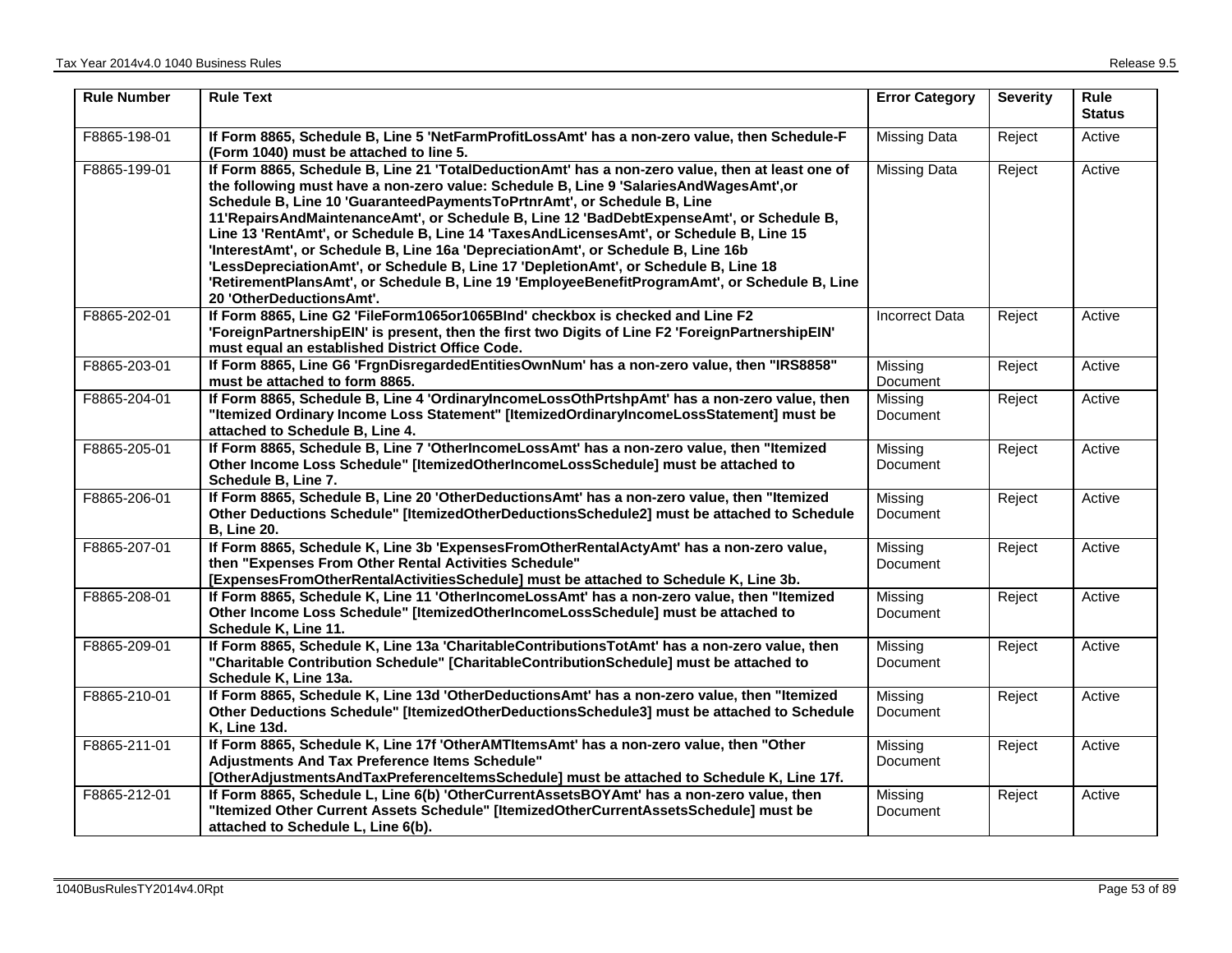| <b>Rule Number</b> | <b>Rule Text</b>                                                                                                                                                                                                                          | <b>Error Category</b>      | <b>Severity</b> | Rule<br><b>Status</b> |
|--------------------|-------------------------------------------------------------------------------------------------------------------------------------------------------------------------------------------------------------------------------------------|----------------------------|-----------------|-----------------------|
| F8865-213-01       | If Form 8865, Schedule L, Line 6(d) 'OtherCurrentAssetsEOYAmt' has a non-zero value, then<br>"Itemized Other Current Assets Schedule" [ItemizedOtherCurrentAssetsSchedule] must be<br>attached to Schedule L, Line 6(d).                  | Missing<br>Document        | Reject          | Active                |
| F8865-214-01       | If Form 8865, Schedule L, Line 8(b) 'OtherInvestmentsBOYAmt' has a non-zero value, then<br>"Itemized Other Investments Schedule" [ItemizedOtherInvestmentsSchedule] must be attached to<br>Schedule L, Line 8(b).                         | Missing<br>Document        | Reject          | Active                |
| F8865-215-01       | If Form 8865, Schedule L, Line 8(d) 'OtherInvestmentsEOYAmt' has a non-zero value, then<br>"Itemized Other Investments Schedule" [ItemizedOtherInvestmentsSchedule] must be attached to<br>Schedule L, Line 8(d).                         | Missing<br>Document        | Reject          | Active                |
| F8865-216-01       | If Form 8865, Schedule L, Line 13(b) 'OtherAssetsBOYAmt' has a non-zero value, then"Itemized<br>Other Assets Schedule" [ItemizedOtherAssetsSchedule] must be attached to Schedule L, Line<br>$13(b)$ .                                    | Missing<br>Document        | Reject          | Active                |
| F8865-217-01       | If Form 8865, Schedule L, Line 13(d) 'OtherAssetsEOYAmt' has a non-zero value, then "Itemized<br>Other Assets Schedule" [ItemizedOtherAssetsSchedule] must be attached to Schedule L, Line<br>$13(d)$ .                                   | Missing<br><b>Document</b> | Reject          | Active                |
| F8865-218-01       | If Form 8865, Schedule L, Line 17(b) 'OtherCurrentLiabilitiesBOYAmt' has a non-zero value, then<br>"Itemized Other Current Liabilities Schedule" [ItemizedOtherCurrentLiabilitiesSchedule] must be<br>attached to Schedule L, Line 17(b). | Missing<br>Document        | Reject          | Active                |
| F8865-219-01       | If Form 8865, Schedule L, Line 17(d) 'OtherCurrentLiabilitiesEOYAmt' has a non-zero value, then<br>"Itemized Other Current Liabilities Schedule" [ItemizedOtherCurrentLiabilitiesSchedule] must be<br>attached to Schedule L, Line 17(d). | Missing<br><b>Document</b> | Reject          | Active                |
| F8865-220-01       | If Form 8865, Schedule L, Line 20(b) 'OtherLiabilitiesBOYAmt' has a non-zero value, then<br>"Itemized Other Liabilities Schedule" [ItemizedOtherLiabilitiesSchedule] must be attached to<br>Schedule L, Line 20(b).                       | Missing<br>Document        | Reject          | Active                |
| F8865-221-01       | If Form 8865, Schedule L, Line 20(d) 'OtherLiabilitiesEOYAmt' has a non-zero value, then<br>"Itemized Other Liabilities Schedule" [ItemizedOtherLiabilitiesSchedule] must be attached to<br>Schedule L, Line 20(d).                       | Missing<br>Document        | Reject          | Active                |
| F8865-222-01       | If Form 8865, Schedule M, Line 2c(a) 'TotalForeignAssetsOtherBOYAmt' has a non-zero value,<br>then "Itemized Other Categories Statement" [ItemizedOtherCategoriesStatement] must be<br>attached to Schedule M, Line 2c(a).                | Missing<br>Document        | Reject          | Active                |
| F8865-223-01       | If Form 8865, Schedule M, Line 2c(b) 'TotalForeignAssetsOtherEOYAmt' has a non-zero value,<br>then "Itemized Other Categories Statement" [ItemizedOtherCategoriesStatement] must be<br>attached to Schedule M, Line 2c(b).                | Missing<br><b>Document</b> | Reject          | Active                |
| F8865-224-01       | If Form 8865, Schedule M-2, Line 4 'TotalOtherIncreasesAmt' has a non-zero value, then "Itemized<br>Other Increases Schedule" [ItemizedOtherIncreasesSchedule2] must be attached to Schedule M-<br>2, Line 4.                             | Missing<br><b>Document</b> | Reject          | Active                |
| F8865-225-01       | If Form 8865, Schedule M-2, Line 7 'TotalOtherDecreasesAmt' has a non-zero value, then<br>"Itemized Other Decrease Schedule" [ItemizedOtherDecreasesSchedule2] must be attached to<br>Schedule M-2, Line 7.                               | Missing<br>Document        | Reject          | Active                |
| F8865-226-01       | If Form 8865, Schedule B, Line 9 'Salaries And Wages Amt' has a non-zero value, then the value<br>must be greater than zero.                                                                                                              | <b>Incorrect Data</b>      | Reject          | Active                |
| F8865-227-01       | If Form 8865, Schedule B, Line 10 'GuaranteedPaymentsToPrtnrAmt' has a non-zero value, then<br>the value must be greater than zero.                                                                                                       | <b>Incorrect Data</b>      | Reject          | Active                |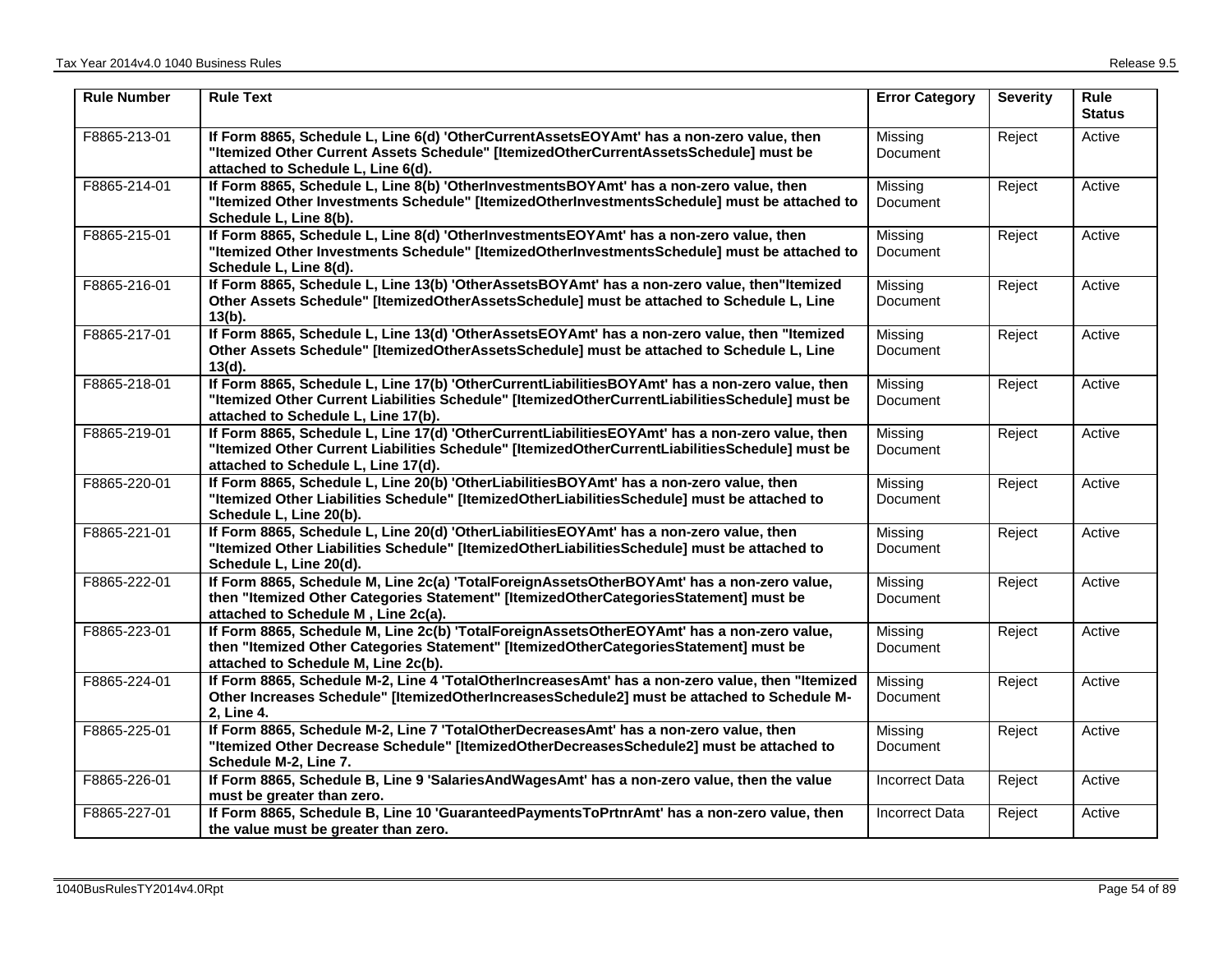| <b>Rule Number</b> | <b>Rule Text</b>                                                                                                                                                                                                                                        | <b>Error Category</b>      | <b>Severity</b> | <b>Rule</b><br><b>Status</b> |
|--------------------|---------------------------------------------------------------------------------------------------------------------------------------------------------------------------------------------------------------------------------------------------------|----------------------------|-----------------|------------------------------|
| F8865-228-01       | If Form 8865, Schedule B, Line 13 'RentAmt' has a non-zero value, then the value must be greater<br>than zero.                                                                                                                                          | <b>Incorrect Data</b>      | Reject          | Active                       |
| F8865-229-01       | If Form 8865, Schedule B, Line 14 'TaxesAndLicensesAmt' has a non-zero value, then the value<br>must be greater than zero.                                                                                                                              | <b>Incorrect Data</b>      | Reject          | Active                       |
| F8865-230-01       | If Form 8865, Schedule B, Line 15 'InterestAmt' has a non-zero value, then the value must be<br>greater than zero.                                                                                                                                      | <b>Incorrect Data</b>      | Reject          | Active                       |
| F8865-232-01       | Form 8865 'ForeignPartnershipEIN' or 'ForeignEntityReferenceIdNum' must have a value.                                                                                                                                                                   | Missing Data               | Reject          | Active                       |
| F8866-002-01       | If more than one Form 8866 is present in the return, then only one Form 8866 can have non-zero<br>values on Line 7(c) 'TotalInterestDueOnIncreaseAmt' or Line 8(c)<br>'TotalInterestToBeRefundedAmt'.                                                   | Incorrect Data             | Reject          | Active                       |
| F8873-004-01       | If Form 8873, Line 1 'UnderSection942a3BoxInd' checkbox is checked, then "Section 942(a)(3)<br>Schedule" [Section942a3Schedule] must be attached to Line 1.                                                                                             | Missing<br>Document        | Reject          | Active                       |
| F8873-005-01       | If Form 8873, Line 2 'TranslnLieuOfFSCPrvsnBoxInd' checkbox is checked, then "Transactions In<br>Lieu Of The FSC Provision Schedule" [TransactionsInLieuOfTheFSCProvisionsSchedule] must<br>be attached to Line 2.                                      | Missing<br>Document        | Reject          | Active                       |
| F8873-006-01       | If Form 8873, Line 5c (1)(b) 'AggregateOnTabularSchBoxInd' checkbox is checked, then "Tabular<br>Schedule Of Transactions" [TabularScheduleOfTransactions] must be attached to Form 8873.                                                               | Missing<br>Document        | Reject          | Active                       |
| F8873-007-01       | If Form 8873, Line 5c (1)(c) 'TabularSchOfTransactionsBoxInd' checkbox is checked, then<br>"Tabular Schedule Of Transactions" [TabularScheduleOfTransactions] must be attached to Form<br>8873.                                                         | Missing<br><b>Document</b> | Reject          | Active                       |
| F8873-008-01       | If Form 8873, Line 5c(2) 'GroupOfTransactionsBoxInd, checkbox is checked, then "Tabular<br>Schedule Of Transactions" [TabularScheduleOfTransactions] must be attached to Form 8873.                                                                     | Missing<br>Document        | Reject          | Active                       |
| F8873-009-01       | If Form 8873, Line 17d(a) 'Section263AForeignTradelncmAmt' has a non-zero value, then<br>"Additional Section 263A Costs Under Cost Of Goods Sold Schedule"<br>[AdditionalSection263ACostsUnderCostofGoodsSoldSchedule] must be attached to Line 17d(a). | Missing<br><b>Document</b> | Reject          | Active                       |
| F8873-010-01       | If Form 8873, Line 17d(b) 'Sect263AFrgnSaleLeasingIncmAmt' has a non-zero value, then<br>"Additional Section 263A Costs Under Cost of Goods Sold Schedule"<br>[AdditionalSection263ACostsUnderCostofGoodsSoldSchedule] must be attached to Line 17d(b). | Missing<br>Document        | Reject          | Active                       |
| F8873-011-01       | If Form 8873, Line 17e(a) 'OtherCostsForeignTradeIncmAmt' has a non-zero value, then "Other<br>Costs Under Cost Of Goods Sold Schedule" [OtherCostsUnderCostofGoodsSoldSchedule] must<br>be attached to Line 17e(a).                                    | Missing<br><b>Document</b> | Reject          | Active                       |
| F8873-012-01       | If Form 8873, Line 17e(b) 'OthCostsFrgnSaleLeasingIncmAmt' has a non-zero value, then "Other<br>Costs Under Cost Of Goods Sold Schedule" [OtherCostsUnderCostofGoodsSoldSchedule] must<br>be attached to Line 17e(b).                                   | Missing<br><b>Document</b> | Reject          | Active                       |
| F8873-013-01       | If Form 8873, Line 19(a) 'DeductionsForeignTradelncmAmt' has a non-zero value, then "Other<br>Expenses And Deductions Schedule" [OtherExpensesAndDeductionsSchedule] must be attached<br>to Line 19(a).                                                 | Missing<br><b>Document</b> | Reject          | Active                       |
| F8873-014-01       | If Form 8873, Line 19(b) 'DedFrgnSaleLeasingIncmAmt' has a non-zero value, then "Other<br>Expenses And Deductions Schedule" [OtherExpensesAndDeductionsSchedule] must be attached<br>to Line 19(b).                                                     | Missing<br>Document        | Reject          | Active                       |
| F8880-001-02       | Form 8880, Line 12 'CrQualifiedRetirementSavAmt' must be equal to Form 1040, Line 51<br>'RtrSavingsContributionsCrAmt'.                                                                                                                                 | Data Mismatch              | Reject          | Active                       |
| F8881-001-01       | Form 8881, Line 5 'CurrentYearCreditAmt' must not be greater than 500.                                                                                                                                                                                  | Missina<br>Document        | Reject          | Active                       |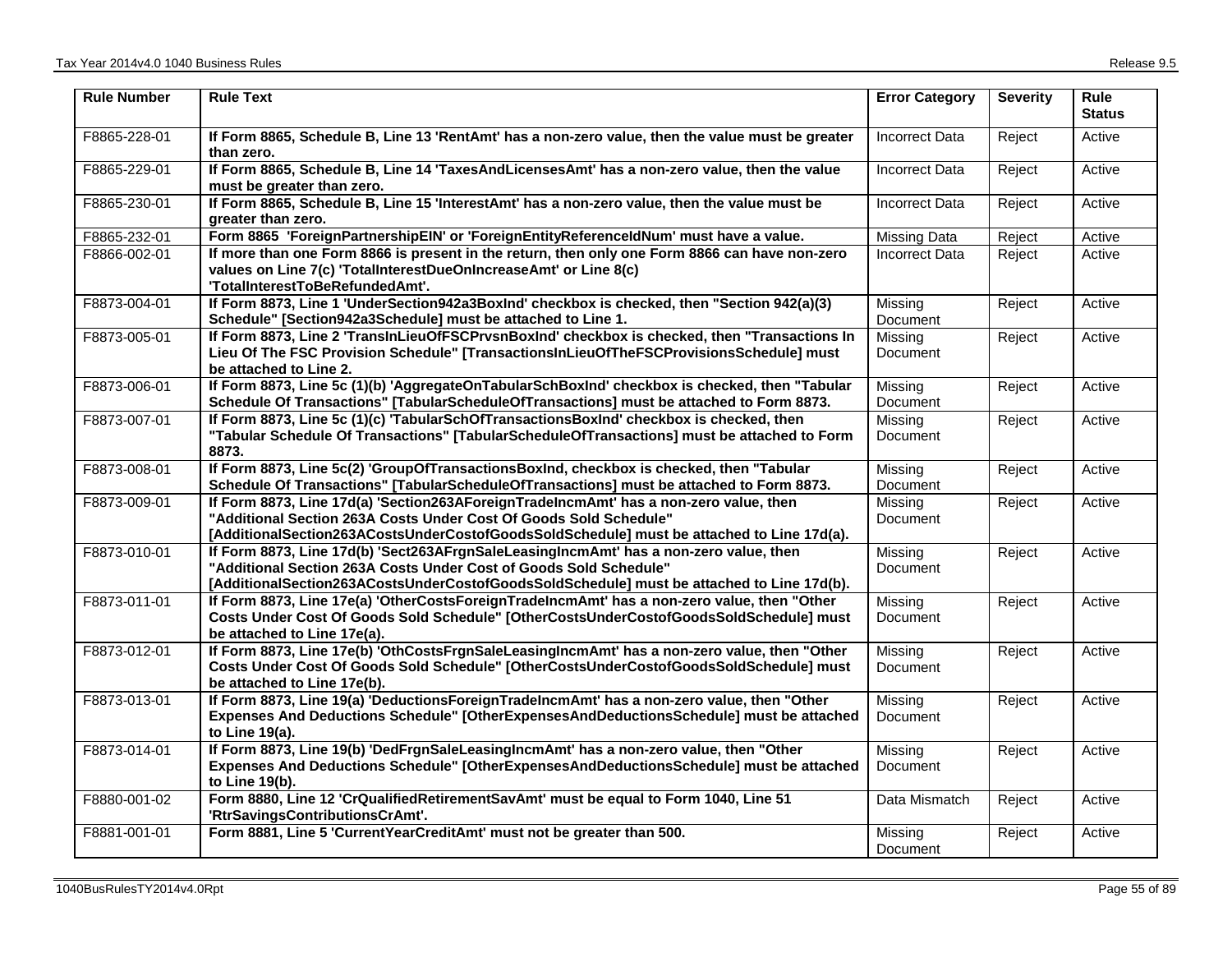| <b>Rule Number</b> | <b>Rule Text</b>                                                                                               | <b>Error Category</b> | <b>Severity</b> | <b>Rule</b><br><b>Status</b> |
|--------------------|----------------------------------------------------------------------------------------------------------------|-----------------------|-----------------|------------------------------|
| F8885-001-01       | Form 8885, 'RecipientSSN' must be equal to 'PrimarySSN' or 'SpouseSSN' in the Return Header.                   | <b>Incorrect Data</b> | Reject          | Disabled                     |
| F8885-002-01       | If two Forms 8885 are present in the return, then their 'RecipientSSN's must not be equal.                     | <b>Incorrect Data</b> | Reject          | Disabled                     |
| F8885-004-01       | Form 8885 - Information provided to the IRS indicates filer is not eligible to claim the Health                | <b>Incorrect Data</b> | Reject          | Disabled                     |
|                    | Coverage Tax Credit. Eligibility is determined through either filer's state workforce agency                   |                       |                 |                              |
|                    | (Department of Labor) or the Pension Benefit Guaranty Corporation (PBGC). Only these                           |                       |                 |                              |
|                    | organizations can determine filer's potential eligibility. To determine eligibility, trade adjustment          |                       |                 |                              |
|                    | assistance (TAA) and alternative trade adjustment recipients (ATAA) may call the DOL at 1-877-                 |                       |                 |                              |
|                    | US-2JOBS (TTY 1-877-889-5627). PBGC recipients should call 1-800-400-7242.                                     |                       |                 |                              |
| F8885-005-01       | Form 8885 - Information provided to the IRS indicates the Spouse is not eligible to claim the                  | <b>Incorrect Data</b> | Reject          | Disabled                     |
|                    | Health Coverage Tax Credit. Eligibility is determined through either filer's state workforce agency            |                       |                 |                              |
|                    | (Department of Labor) or the Pension Benefit Guaranty Corporation (PBGC). Only these                           |                       |                 |                              |
|                    | organizations can determine filer's potential eligibility. To determine eligibility, trade adjustment          |                       |                 |                              |
|                    | assistance (TAA) and alternative trade adjustment recipients (ATAA) may call the DOL at 1-877-                 |                       |                 |                              |
|                    | US-2JOBS (TTY 1-877-889-5627). PBGC recipients should call 1-800-400-7242.                                     |                       |                 |                              |
| F8885-006-02       | If Form 8885, Line 5 'HealthCoverageTaxCreditAmt' has a value greater than zero, then                          | <b>Missing Data</b>   | Reject          | <b>Disabled</b>              |
|                    | 'Form8885PaperDocumentInd' must have a value in the Return Header or a binary attachment                       |                       |                 |                              |
|                    | with Description "Form 8885 Required Documents" must be present in the Return.                                 |                       |                 |                              |
| F8885-010-01       | If Form 8885, Line 5 'HealthCoverageTaxCreditAmt' has a value less than zero, then in                          | <b>Missing Data</b>   | Reject          | Disabled                     |
|                    | [OtherTaxStatement] attached to Form 1040, Line 62 there must be one 'OtherTaxLitCd' with the<br>value "HCTC". |                       |                 |                              |
| F8885-011-01       | If Form 8885, Line 5 'HealthCoverageTaxCreditAmt' has a value greater than zero, then Form                     | <b>Incorrect Data</b> | Reject          | Disabled                     |
|                    | 1040, Line 73 'OtherPaymentsAmt' must have a value greater than zero.                                          |                       |                 |                              |
| F8885-012          | Form 8885 must not be present in the return.                                                                   | <b>Incorrect Data</b> | Reject          | Active                       |
| F8888-001-03       | The sum of all amounts on Form 8888, Line 1a 'DirectDepositRefundAmt' and Line 4                               | Math Error            | Reject          | Active                       |
|                    | 'RefundUsedForBondPurchasesAmt' and Line 5a 'BondPurchaseAmt' and Line 7                                       |                       |                 |                              |
|                    | 'RefundByCheckAmt' must be equal to Line 8 'TotalAllocationOfRefundAmt'.                                       |                       |                 |                              |
| F8888-002-03       | Form 8888, Line 8 'TotalAllocationOfRefundAmt' must be equal to Form 1040, Line 76a                            | Data Mismatch         | Reject          | Active                       |
|                    | 'RefundAmt'.                                                                                                   |                       |                 |                              |
| F8888-005          | If Form 8888, Line 5c checkbox 'BeneficiaryInd' is checked, then Line 5c                                       | <b>Missing Data</b>   | Reject          | Active                       |
|                    | 'BondCoOwnerOrBeneficiaryNm' must have a value.                                                                |                       |                 |                              |
| F8888-009          | If Form 8888, Line 4 'RefundUsedForBondPurchasesAmt' has a non-zero value, then it must be a                   | <b>Incorrect Data</b> | Reject          | Active                       |
|                    | multiple of 50 and must not be greater than 5000.                                                              |                       |                 |                              |
| F8888-010-01       | If Form 8888, Line 4 'RefundUsedForBondPurchasesAmt' has a non-zero value, then (Form 1040                     | <b>Incorrect Data</b> | Reject          | Active                       |
|                    | or Form 1040A or Form 1040EZ or Form 1040-SS or Form 1040-PR) 'PrimaryDeathDt' must not                        |                       |                 |                              |
|                    | have a value.                                                                                                  |                       |                 |                              |
| F8888-011-01       | If Form 8888, Line 4 'RefundUsedForBondPurchasesAmt' has a non-zero value, then (Form 1040                     | <b>Incorrect Data</b> | Reject          | Active                       |
|                    | or Form 1040A or Form 1040EZ or Form 1040-SS or Form 1040-PR) 'SpouseDeathDt' must not                         |                       |                 |                              |
|                    | have a value.                                                                                                  |                       |                 |                              |
| F8888-012-01       | For each Bond Purchase information on Form 8888, if Line 5a 'BondPurchaseAmt' has a value,                     | <b>Incorrect Data</b> | Reject          | Active                       |
|                    | then it must be a multiple of 50 and must not be greater than 5000.                                            |                       |                 |                              |
| F8888-013-01       | For each Bond Purchase information on Form 8888, if Line 5a 'BondPurchaseAmt' has a value,                     | <b>Incorrect Data</b> | Reject          | Active                       |
|                    | then (Form 1040 or Form 1040A or Form 1040EZ or Form 1040-SS or Form 1040-PR)                                  |                       |                 |                              |
|                    | 'PrimaryDeathDt' must not have a value.                                                                        |                       |                 |                              |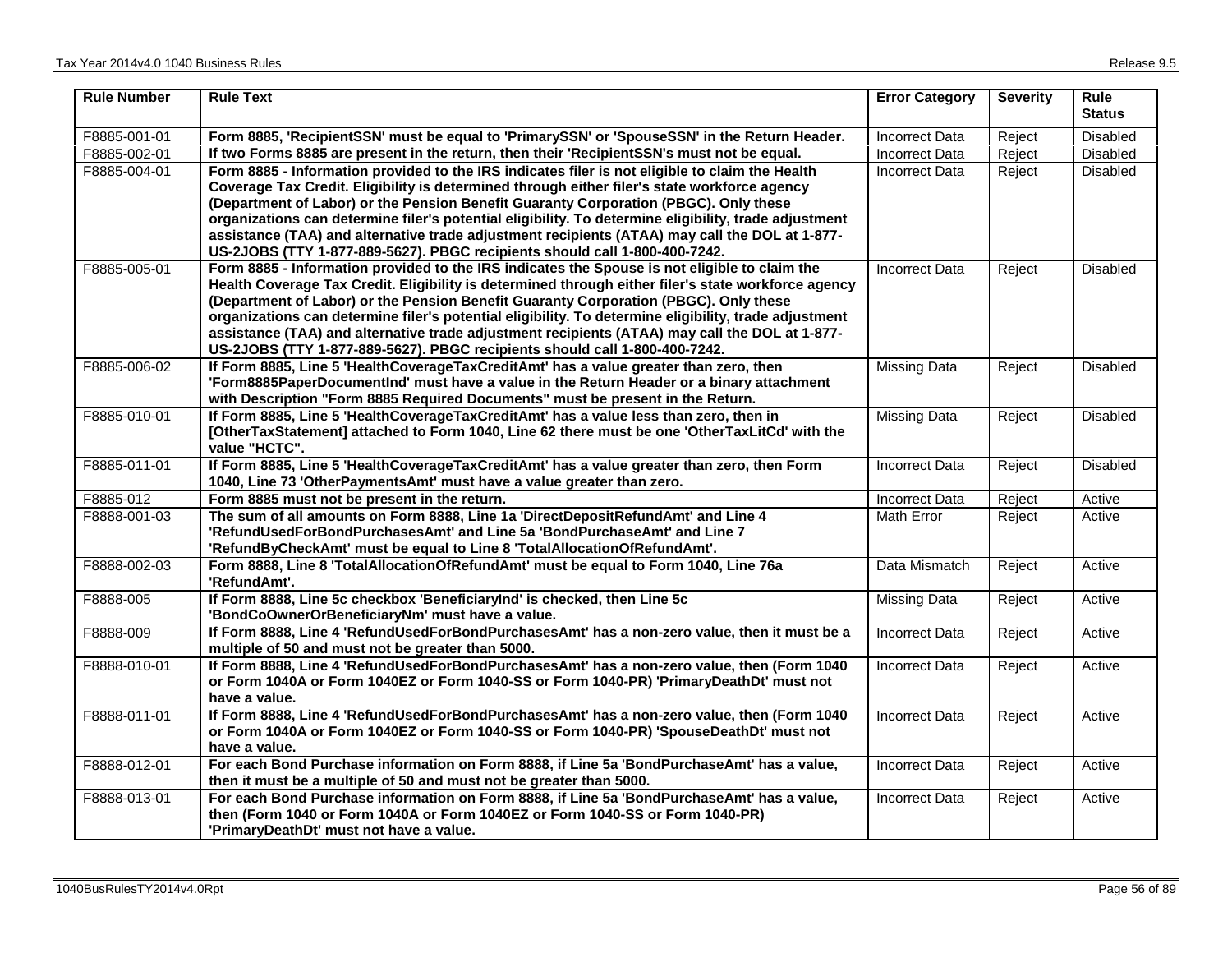| <b>Rule Number</b> | <b>Rule Text</b>                                                                                                                                                                                                                                                                                                                                                                                                                                | <b>Error Category</b> | <b>Severity</b> | <b>Rule</b><br><b>Status</b> |
|--------------------|-------------------------------------------------------------------------------------------------------------------------------------------------------------------------------------------------------------------------------------------------------------------------------------------------------------------------------------------------------------------------------------------------------------------------------------------------|-----------------------|-----------------|------------------------------|
| F8888-014-01       | For each Bond Purchase information on Form 8888, if Line 5a 'BondPurchaseAmt' has a value,<br>then (Form 1040 or Form 1040A or Form 1040EZ or Form 1040-SS or Form 1040-PR)<br>'SpouseDeathDt' must not have a value.                                                                                                                                                                                                                           | <b>Incorrect Data</b> | Reject          | Active                       |
| F8889-001-01       | Form 8889, 'RecipientSSN' must be equal to 'PrimarySSN' or 'SpouseSSN' in the Return Header.                                                                                                                                                                                                                                                                                                                                                    | <b>Incorrect Data</b> | Reject          | Active                       |
| F8889-002-01       | If two Forms 8889 are present in the return, then their 'RecipientSSN's must not be equal.                                                                                                                                                                                                                                                                                                                                                      | <b>Incorrect Data</b> | Reject          | Active                       |
| F8891-001          | If Form 8891, Line 5 'CanadaRetirePlanAnnuitantInd' is checked, then Line 6a<br>'USTaxDeferralElectPreviousInd' must have neither choices "Yes" or "No" indicated.                                                                                                                                                                                                                                                                              | <b>Incorrect Data</b> | Reject          | Active                       |
| F8891-002          | If Form 8891, Line 5 'CanadaRetirePlanAnnuitantInd' is checked, then Line 6b<br>'USTaxDeferralElectionFirstYr' must not have a value.                                                                                                                                                                                                                                                                                                           | <b>Incorrect Data</b> | Reject          | Active                       |
| F8891-003          | If Form 8891, Line 5 'CanadaRetirePlanAnnuitantInd' is checked, then Line 6c<br>'USTaxDeferralNewElectionInd' must not be checked.                                                                                                                                                                                                                                                                                                              | <b>Incorrect Data</b> | Reject          | Active                       |
| F8891-004          | If Form 8891, Line 5 'CanadaRetirePlanAnnuitantInd' is not checked, then Line 6a<br>'USTaxDeferralElectPreviousInd' must have a choice indicated.                                                                                                                                                                                                                                                                                               | <b>Missing Data</b>   | Reject          | Active                       |
| F8891-005          | If Form 8891, Line 5 'CanadaRetirePlanAnnuitantInd' is not checked and Line 6a<br>'USTaxDeferralElectPreviousInd' has choice of "Yes" indicated, then Line 6b<br>'USTaxDeferralElectionFirstYr' must have a value.                                                                                                                                                                                                                              | <b>Missing Data</b>   | Reject          | Active                       |
| F8891-007          | If Form 8891, Line 5 'CanadaRetirePlanBeneficiaryInd' is checked and Line 6a<br>'USTaxDeferralElectPreviousInd' has a choice of "Yes" indicated, then Line 6b<br>'USTaxDeferralElectionFirstYr' must have a value.                                                                                                                                                                                                                              | <b>Missing Data</b>   | Reject          | Active                       |
| F8891-008          | If Form 8891, Line 5 'CanadaRetirePlanBeneficiaryInd' is checked and Line 6a<br>'USTaxDeferralElectPreviousInd' has a choice of "Yes" indicated, then Line 6c<br>'USTaxDeferralNewElectionInd' must not be checked.                                                                                                                                                                                                                             | <b>Incorrect Data</b> | Reject          | Active                       |
| F8891-009          | If Form 8891, Line 5 'CanadaRetirePlanAnnuitantInd' is checked, then the following must have a<br>zero value if an amount is entered: [ Line 9 'CanadaRetireCYContributionAmt' and Line 10a<br>'CARetireCYUndistrIntIncAmt' and Line 10b 'CanadaRetireCYUndistrOrdDivAmt' and Line 10c<br>'CARetireCYUndistrQlfyDivAmt' and Line 10d 'CanadaRetireCYUndistrCapGnAmt' and Line 10e<br>'CanadaRetireCYUndistrOthIncAmt' ].                        | <b>Incorrect Data</b> | Reject          | Active                       |
| F8891-010-01       | If Form 8891, Line 5 'CanadaRetirePlanAnnuitantInd' is checked, then for every Line 10e<br>'CanadaRetireUndistrOthIncome', [Line 10e 'UndistributedOtherIncomeDesc' must not have a<br>value and (Line 10e 'UndistributedOtherIncomeAmt' must have a zero value if an amount is<br>entered)].                                                                                                                                                   | <b>Incorrect Data</b> | Reject          | Active                       |
| F8891-011          | If Form 8891, Line 6a 'USTaxDeferralElectPreviousInd' has a choice of "Yes" indicated, then the<br>following must have a zero value if an amount is entered: [Line 9]<br>'CanadaRetireCYContributionAmt' and Line 10a 'CARetireCYUndistrIntlncAmt' and Line 10b<br>'CanadaRetireCYUndistrOrdDivAmt' and Line 10c 'CARetireCYUndistrQlfyDivAmt' and Line 10d<br>'CanadaRetireCYUndistrCapGnAmt' and Line 10e 'CanadaRetireCYUndistrOthIncAmt' ]. | <b>Incorrect Data</b> | Reject          | Active                       |
| F8891-012-01       | If Form 8891, Line 6a 'USTaxDeferralElectPreviousInd' has a choice of "Yes" indicated, then for<br>every Line 10e 'CanadaRetireUndistrOthIncome', [Line 10e 'UndistributedOtherIncomeDesc' must<br>not have a value and (Line 10e 'UndistributedOtherIncomeAmt' must have a zero value if an<br>amount is entered)].                                                                                                                            | <b>Incorrect Data</b> | Reject          | Active                       |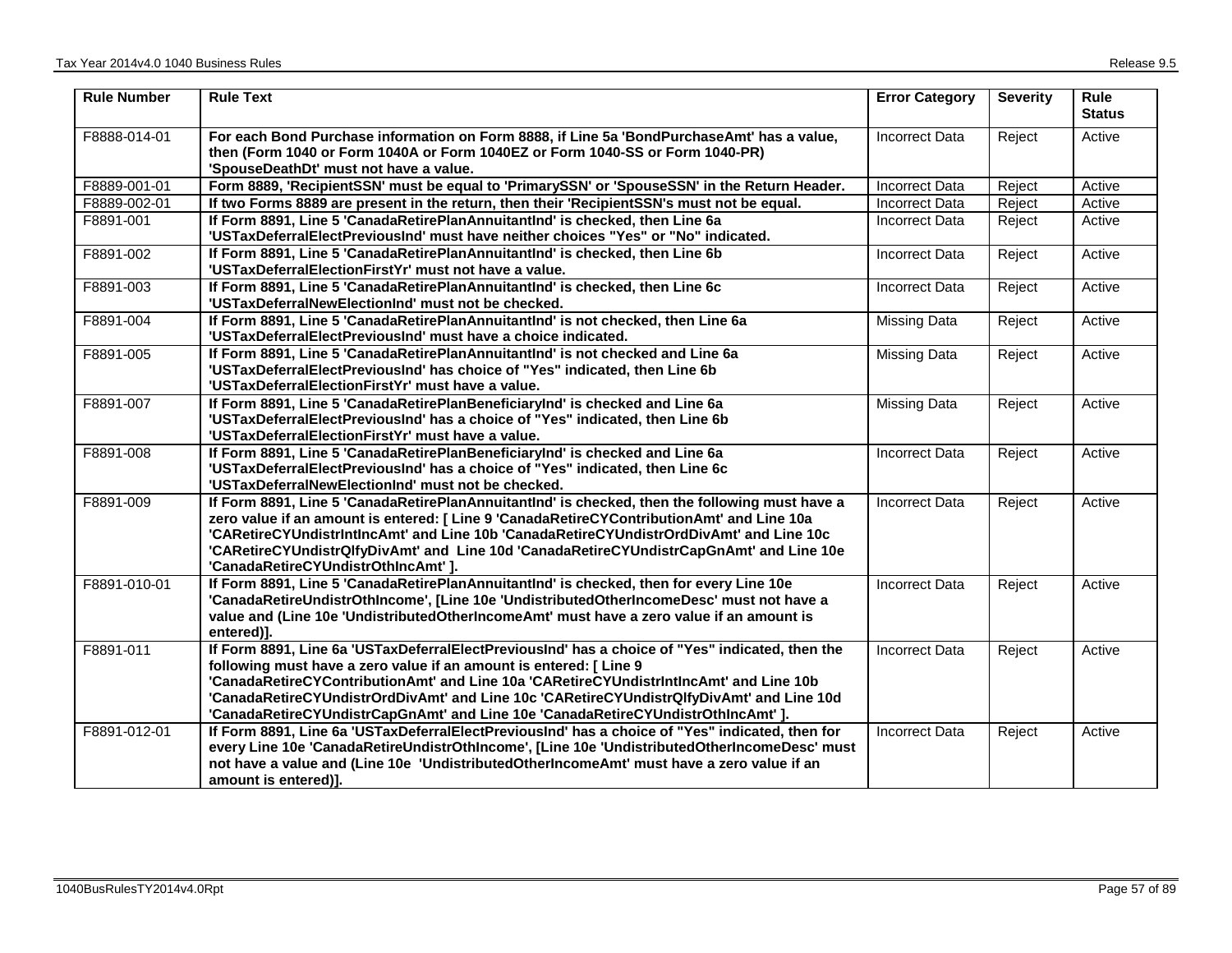| <b>Rule Number</b> | <b>Rule Text</b>                                                                                                                                                                                                                                                                                                                                                                                                                                                                                         | <b>Error Category</b> | <b>Severity</b>    | Rule<br><b>Status</b> |
|--------------------|----------------------------------------------------------------------------------------------------------------------------------------------------------------------------------------------------------------------------------------------------------------------------------------------------------------------------------------------------------------------------------------------------------------------------------------------------------------------------------------------------------|-----------------------|--------------------|-----------------------|
| F8891-013          | If Form 8891, Line 6c 'USTaxDeferralNewElectionInd' is checked, then the following must have a<br>zero value if an amount is entered: [ Line 9 'CanadaRetireCYContributionAmt' and Line 10a<br>'CARetireCYUndistrIntIncAmt' and Line 10b 'CanadaRetireCYUndistrOrdDivAmt' and Line 10c<br>'CARetireCYUndistrQlfyDivAmt' and Line 10d 'CanadaRetireCYUndistrCapGnAmt' and Line 10e<br>'CanadaRetireCYUndistrOthIncAmt']                                                                                   | <b>Incorrect Data</b> | Reject             | Active                |
| F8891-014-01       | If Form 8891, Line 6c 'USTaxDeferralNewElectionInd' is checked, then for every Line 10e<br>'CanadaRetireUndistrOthIncome', [Line 10e 'UndistributedOtherIncomeDesc' must not have a<br>value and (Line 10e 'UndistributedOtherIncomeAmt' must have a zero value if an amount is<br>entered)].                                                                                                                                                                                                            | <b>Incorrect Data</b> | Reject             | Active                |
| F8891-015          | If Form 8891, Line 5 'CanadaRetirePlanAnnuitantInd' is checked, then the following must have a<br>value: [ Line 7a 'CanadaRetireCYDistributionAmt' and Line 7b 'CanadaRetireCYTxblDistriAmt' and<br>Line 8 'CanadaRetireEOYPlanBalanceAmt' ].                                                                                                                                                                                                                                                            | <b>Missing Data</b>   | Reject             | Active                |
| F8900-001-01       | If Form 8900 is present in the return, then Lines (1) 'QlfyRIrdTrackMaintExpendAmt', (2)<br>'FiftyPctRIrdTrackMaintExpndAmt', (3a) 'MilesOfRIrdTrackOwnorLsdQty', (3b)<br>'LessNumOfMileRIrdTrcklsAsgnQty', (3c) 'MIRIrdTrckAsgnByOwnrOrLsseeQty', (3d)<br>'TotalRIrdTrackMilesQty', (4) 'AdjustedTotalRailroadTrackAmt', and (5)<br>'QualifiedPctOfRIrdTrackAmt', must have a zero value if an amount is entered.                                                                                       | <b>Incorrect Data</b> | Reject and<br>Stop | Active                |
| F8907-004          | If Form 8907 is present in the return, then there can only be entries on Line 12<br>"NonconventionalSourceFuelCrAmt" or Line 13 "CurrentYearNnconvFuelCrAmt" or Line 14<br>"AllocatedtoBeneficiariesAmt" or Line 15 "EstatesAndTrustsCreditAmt".                                                                                                                                                                                                                                                         | <b>Incorrect Data</b> | Reject             | Active                |
| F8908-001-01       | Form 8908, Line 1a, 'TotalHomesMeetingStandardQty' must be equal to zero if an amount is<br>entered.                                                                                                                                                                                                                                                                                                                                                                                                     | <b>Incorrect Data</b> | Reject             | Active                |
| F8908-002-01       | Form 8908, Line 1b, 'TotalHomesStandardAmt' must be equal to zero if an amount is entered.                                                                                                                                                                                                                                                                                                                                                                                                               | <b>Incorrect Data</b> | Reject             | Active                |
| F8908-003-01       | Form 8908, Line 2a, 'TotalMfrHmMeetingStdQty' must be equal to zero if an amount is entered.                                                                                                                                                                                                                                                                                                                                                                                                             | Incorrect Data        | Reject             | Active                |
| F8908-004-01       | Form 8908, Line 2b, 'TotalManufactureHomesAmt' must be equal to zero if an amount is entered.                                                                                                                                                                                                                                                                                                                                                                                                            | <b>Incorrect Data</b> | Reject             | Active                |
| F8909-001          | If Form 8909 is present in the return, then Part I, Lines (1a) 'EligibleDishwashersTypeAQty', (1b)<br>'EligibleDishwashersTypeBQty', (2a) 'DshwshrPrdcdPr2YrsTypeAAvgQty', (2b)<br>'DshwshrPrdcdPr2YrsTypeBAvgQty', (3a) 'EligibleDishwashersTypeANetQty', (3b)<br>'EligibleDishwashersTypeBNetQty', (4 (a) and (b) No entry do not use Value Preprinted on Form)<br>and (5a) 'DishwashersTypeATentativeCrAmt', (5b) 'DishwashersTypeBTentativeCrAmt' must have<br>a zero value if an amount is entered. | <b>Incorrect Data</b> | Reject and<br>Stop | Active                |
| F8909-002-01       | If Form 8909 is present in the return, then Part I, Line 6 'TentativeCrdtForDishwashersAmt', must<br>have a zero value if an amount is entered.                                                                                                                                                                                                                                                                                                                                                          | <b>Incorrect Data</b> | Reject and<br>Stop | Active                |
| F8909-003-01       | If Form 8909 is present in the return, Part II, Lines (7) 'EligClothesWashersPrdcdQty', (8)<br>'AvgEligClothesWashersPrdcdQty', (9) 'NetEligClothesWashersPrdcdQty', (10 No entry do not<br>use Value Preprinted on Form) and (11) 'ClothesWasherTentativeCrAmt' must have a zero value if<br>an amount is entered.                                                                                                                                                                                      | <b>Incorrect Data</b> | Reject and<br>Stop | Active                |
| F8909-004-01       | If Form 8909 is present in the return, Part II, Line 12 'ClothesWasherTentativeCrAmt', must have a<br>zero value if an amount is entered.                                                                                                                                                                                                                                                                                                                                                                | <b>Incorrect Data</b> | Reject and<br>Stop | Active                |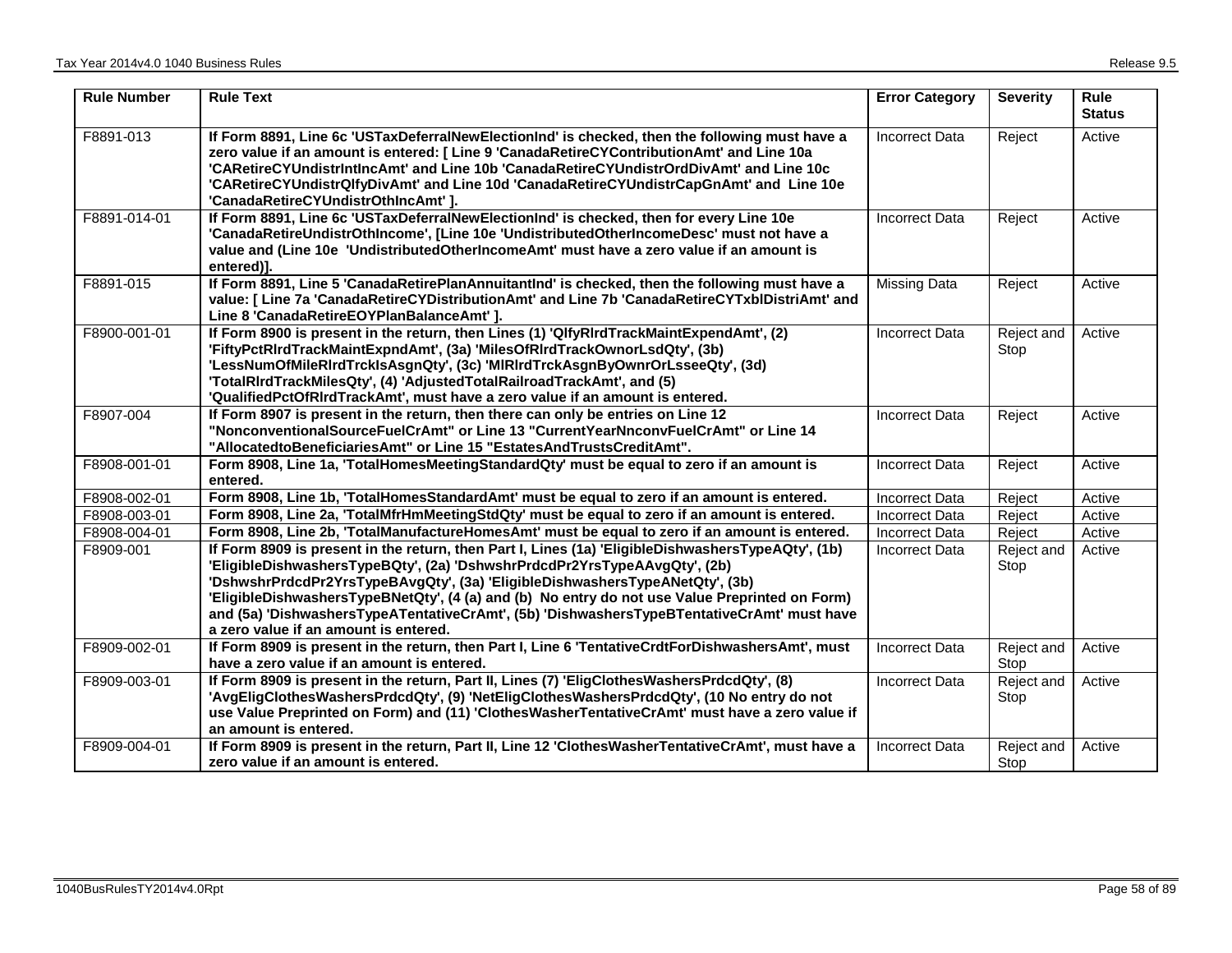| <b>Rule Number</b> | <b>Rule Text</b>                                                                                                                                                                                                                                                                                                                                                                                                                                                                                          | <b>Error Category</b> | <b>Severity</b>    | Rule<br><b>Status</b> |
|--------------------|-----------------------------------------------------------------------------------------------------------------------------------------------------------------------------------------------------------------------------------------------------------------------------------------------------------------------------------------------------------------------------------------------------------------------------------------------------------------------------------------------------------|-----------------------|--------------------|-----------------------|
| F8909-005-01       | If Form 8909 is present in the return, Part III, Lines (13a) 'TypeARefrigeratorsProducedQty', (13b)<br>'TypeBRefrigeratorsProducedQty', (14a) 'AvgNumEligRefrigeratorsTypAQty', (14b)<br>'AvgNumEligRefrigeratorsTypBQty', (15a) 'EligibleRefrigeratorTypeAQty', (15b)<br>'EligibleRefrigeratorTypeBQty', (16a and 16b No entry - do not use Value Preprinted on Form,)<br>and (17a) 'RefrigeratorTypeATentCrAmt', (17b) 'RefrigeratorTypeBTentCrAmt', must have a zero<br>value if an amount is entered. | <b>Incorrect Data</b> | Reject and<br>Stop | Active                |
| F8909-006-01       | If Form 8909 is present in the return, Part III, Line 18 'TentativeCrForRefrigeratorsAmt', must have<br>a zero value if an amount is entered.                                                                                                                                                                                                                                                                                                                                                             | <b>Incorrect Data</b> | Reject and<br>Stop | Active                |
| F8909-007-01       | If Form 8909 is present in the return, Part IV, Lines (19) 'TotalTentativeCreditAmt', (20)<br>'AvgAnnualGrossRcptsStdPctAmt', (21a) No entry - do not use Value Preprinted on Form, (21b)<br>'PYTotalTentativeCreditAmt', (21c) 'PYClothesWasherTypeBTentCrAmt', (22c)<br>'AggregateTenativeCrAmt', and (23) ' MaximumCreditAllowedAmt', must have a zero value if an<br>amount is entered.                                                                                                               | <b>Incorrect Data</b> | Reject and<br>Stop | Active                |
| F8910-007-01       | If Form 8910, Part II, Line 7 'TotalBusinessInvestmentUseAmt' has a non-zero value, then<br>'VehicleDescriptionGrp' must have a value.                                                                                                                                                                                                                                                                                                                                                                    | <b>Incorrect Data</b> | Reject             | Active                |
| F8910-008-01       | If Form 8910, Part II, Line 7 'TotalBusinessInvestmentUseAmt' has a non-zero value, then Part I<br>Line 2 'VIN' must have a value.                                                                                                                                                                                                                                                                                                                                                                        | Incorrect Data        | Reject             | Active                |
| F8910-009-01       | If Form 8910, Part II, Line 7 'TotalBusinessInvestmentUseAmt' has a non-zero value, then Part I<br>Line 3 'VehiclePlacedInServiceDt' must have a value.                                                                                                                                                                                                                                                                                                                                                   | <b>Incorrect Data</b> | Reject             | Active                |
| F8910-010-01       | If Form 8910, Part III, Line 15 'PersonalUsePartOfCreditAmt' has a non-zero value, then<br>'VehicleDescriptionGrp' must have a value.                                                                                                                                                                                                                                                                                                                                                                     | <b>Incorrect Data</b> | Reject             | Active                |
| F8910-011-01       | If Form 8910, Part III, Line 15 'PersonalUsePartOfCreditAmt' has a non-zero value, then Part I Line<br>2 'VIN' must have a value.                                                                                                                                                                                                                                                                                                                                                                         | Incorrect Data        | Reject             | Active                |
| F8910-012-01       | If Form 8910, Part III, Line 15 'PersonalUsePartOfCreditAmt' has a non-zero value, then Part I Line<br>3 'VehiclePlacedInServiceDt' must have a value.                                                                                                                                                                                                                                                                                                                                                    | <b>Incorrect Data</b> | Reject             | Active                |
| F8910-013-02       | For Each "Vehicle Placed in Service Date" listed on Form 8910, Line 3 'VehiclePlacedInServiceDt'<br>the date must be after December 31, 2012 but before January 01, 2014.                                                                                                                                                                                                                                                                                                                                 | <b>Incorrect Data</b> | Reject             | Deleted               |
| F8910-013-03       | For Each "Vehicle Placed in Service Date" listed on Form 8910, Line 3 'VehiclePlacedInServiceDt'<br>the date must be after December 31, 2013 but before January 01, 2015.                                                                                                                                                                                                                                                                                                                                 | <b>Incorrect Data</b> | Reject             | <b>New</b>            |
| F8917-001          | Each 'StudentSSN' on Form 8917, Line 1b must not be equal to 'StudentSSN' on Form 8863, Line<br>21.                                                                                                                                                                                                                                                                                                                                                                                                       | Incorrect Data        | Reject             | Active                |
| F8917-003          | If Form 8917, Line 5 'TuitionAndFeesDedIncmLessCrAmt' is greater than 65000 and filing status<br>of the return is ["Single" or "Head of Household" or "Qualifying widow(er) with dependent child"<br>(element 'IndividualReturnFilingStatusCd' has the value 1 or 4 or 5)], then Line 6<br>'TuitionAndFeesDedAmt' must be less than 2001.                                                                                                                                                                 | <b>Incorrect Data</b> | Reject             | Active                |
| F8917-004          | If Form 8917, Line 5 'TuitionAndFeesDedIncmLessCrAmt' is less than 65000 and filing status of<br>the return is ["Single" or "Head of Household" or "Qualifying widow(er) with dependent child"<br>(element 'IndividualReturnFilingStatusCd' has the value 1 or 4 or 5)], then Line 6<br>'TuitionAndFeesDedAmt' must be less than 4001.                                                                                                                                                                    | <b>Incorrect Data</b> | Reject             | Active                |
| F8917-005          | If Form 8917, Line 5 'TuitionAndFeesDedIncmLessCrAmt' is greater than 130000 and filing status<br>of the return is "Married filing jointly" (element 'IndividualReturnFilingStatusCd' has the value 2),<br>then Line 6 'TuitionAndFeesDedAmt' must be less than 2001.                                                                                                                                                                                                                                     | <b>Incorrect Data</b> | Reject             | Active                |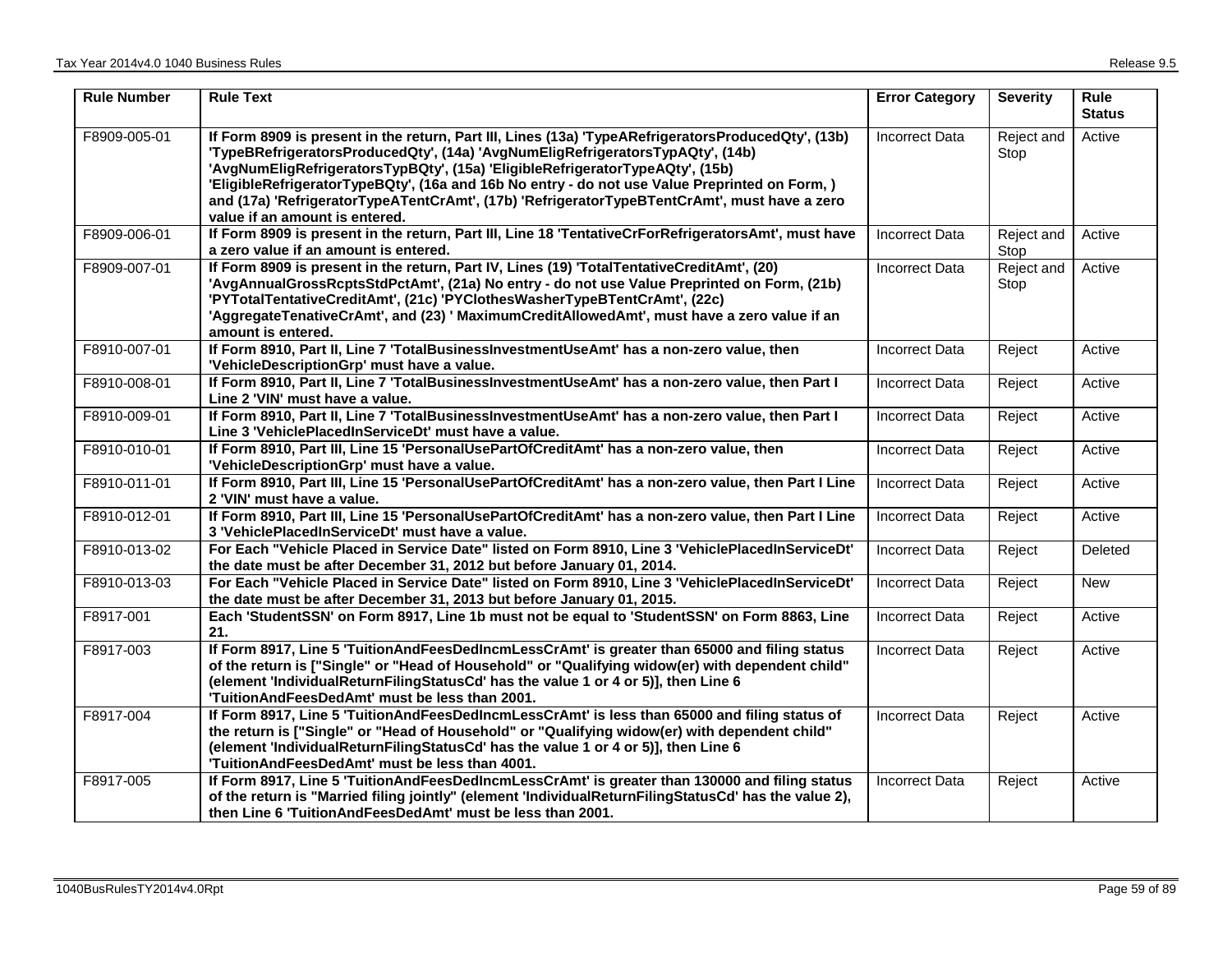| <b>Rule Number</b> | <b>Rule Text</b>                                                                                                                                                                                                                                                              | <b>Error Category</b> | <b>Severity</b> | <b>Rule</b><br><b>Status</b> |
|--------------------|-------------------------------------------------------------------------------------------------------------------------------------------------------------------------------------------------------------------------------------------------------------------------------|-----------------------|-----------------|------------------------------|
| F8917-006          | If Form 8917, Line 5 'TuitionAndFeesDedIncmLessCrAmt' is less than 130001 and filing status of<br>the return is "Married filing jointly" (element 'IndividualReturnFilingStatusCd' has the value 2),<br>then Form 8917, Line 6 'TuitionAndFeesDedAmt' must be less than 4001. | <b>Incorrect Data</b> | Reject          | Active                       |
| F8917-007          | Form 8917, Line 5 'TuitionAndFeesDedIncmLessCrAmt' must be less than 160001, if filing status<br>of the return is "Married filing jointly" (element 'IndividualReturnFilingStatusCd' has the value 2).                                                                        | <b>Incorrect Data</b> | Reject          | Active                       |
| F8917-008          | Form 8917, Line 5 'TuitionAndFeesDedIncmLessCrAmt' must be less than 80001, if filing status<br>of the return is ["Single" or "Head of Household" or "Qualifying widow(er) with dependent child"<br>(element 'IndividualReturnFilingStatusCd' has the value 1 or 4 or 5)].    | <b>Incorrect Data</b> | Reject          | Active                       |
| F8917-009          | Form 8917, Line 6 'TuitionAndFeesDedAmt' must be equal to Form 1040, Line 34<br>'TuitionAndFeesDedAmt'.                                                                                                                                                                       | Data Mismatch         | Reject          | Disabled                     |
| F8917-011-01       | Each 'StudentSSN' on Form 8917, Line 1b must be equal to 'PrimarySSN' or 'SpouseSSN' in the<br>Return Header or any 'DependentSSN' on Line 6c(2) of the return.                                                                                                               | <b>Incorrect Data</b> | Reject          | Active                       |
| F8917-012          | If Form 8917 is present in the return, then Line 3, 'TotalIncomeAmt' must be equal to Form 1040,<br>Line 22 'TotalIncomeAmt'.                                                                                                                                                 | <b>Incorrect Data</b> | Reject          | Active                       |
| F8919-001          | Form 8919, 'SSN' must be equal to 'PrimarySSN' or 'SpouseSSN' in the Return Header.                                                                                                                                                                                           | <b>Incorrect Data</b> | Reject          | Active                       |
| F8919-002          | If two Forms 8919 are present in the return, then their SSN's must not be equal.                                                                                                                                                                                              | <b>Incorrect Data</b> | Reject          | Active                       |
| F8919-003-01       | For each firm on Form 8919 with a value of "A" or "C" on column (c)<br>'UncollectedSocSecMedReasonCd', the corresponding 'CorrespondenceReceivedDt' on column<br>(d) must have a value.                                                                                       | Missing Data          | Reject          | Active                       |
| F8936-012-01       | If Form 8936 is present, then for each vehicle listed on Line 3, 'VehiclePlacedInServiceDt' must be<br>later than December 31, 2012 and before January 1, 2014.                                                                                                               | <b>Incorrect Data</b> | Reject          | Deleted                      |
| F8936-012-02       | If Form 8936 is present, then for each vehicle listed on Line 3 'VehiclePlacedInServiceDt' must be<br>later than December 31, 2013 and before January 01, 2015.                                                                                                               | <b>Incorrect Data</b> | Reject          | <b>New</b>                   |
| F8936-014-01       | If Form 8936, Line 12 'TotalBusinessInvestmentUseAmt' has a non-zero value, then<br>'VehicleDescriptionGrp' must have a value.                                                                                                                                                | <b>Incorrect Data</b> | Reject          | Active                       |
| F8936-015-01       | If Form 8936, Line 12 'TotalBusinessInvestmentUseAmt' has a non-zero value, then 'VIN' must<br>have a value.                                                                                                                                                                  | <b>Incorrect Data</b> | Reject          | Active                       |
| F8936-016-01       | If Form 8936, Line 12 'TotalBusinessInvestmentUseAmt' has a non-zero value, then<br>'VehiclePlacedInServiceDt' must have a value.                                                                                                                                             | <b>Incorrect Data</b> | Reject          | Active                       |
| F8936-017-01       | If Form 8936, Line 23 'PersonalUsePartOfCreditAmt' has a non-zero value, then<br>'VehicleDescriptionGrp' must have a value.                                                                                                                                                   | <b>Incorrect Data</b> | Reject          | Active                       |
| F8936-018-01       | If Form 8936, Line 23 'PersonalUsePartOfCreditAmt' has a non-zero value, then 'VIN' must have a<br>value.                                                                                                                                                                     | Incorrect Data        | Reject          | Active                       |
| F8936-019-01       | If Form 8936, Line 23 'PersonalUsePartOfCreditAmt' has a non-zero value, then<br>'VehiclePlacedInServiceDt' must have a value.                                                                                                                                                | <b>Incorrect Data</b> | Reject          | Active                       |
| F8938-001-01       | If Form 8938, Part III 'InterestSumGrp' is present, then either 'WhereReportedFormAndLineTxt' or<br>'WhereReportedSchAndLineTxt' must have a value.                                                                                                                           | <b>Missing Data</b>   | Reject          | Disabled                     |
| F8938-002-01       | If Form 8938, Part III 'DividendSumGrp' is present, then either 'WhereReportedFormAndLineTxt'<br>or 'WhereReportedSchAndLineTxt' must have a value.                                                                                                                           | <b>Missing Data</b>   | Reject          | Disabled                     |
| F8938-003-01       | If Form 8938, Part III 'RoyaltySumGrp' is present, then either 'WhereReportedFormAndLineTxt' or<br>'WhereReportedSchAndLineTxt' must have a value.                                                                                                                            | <b>Missing Data</b>   | Reject          | Disabled                     |
| F8938-004-01       | If Form 8938, Part III 'OtherIncomeSumGrp' is present, then either<br>'WhereReportedFormAndLineTxt' or 'WhereReportedSchAndLineTxt' must have a value.                                                                                                                        | <b>Missing Data</b>   | Reject          | <b>Disabled</b>              |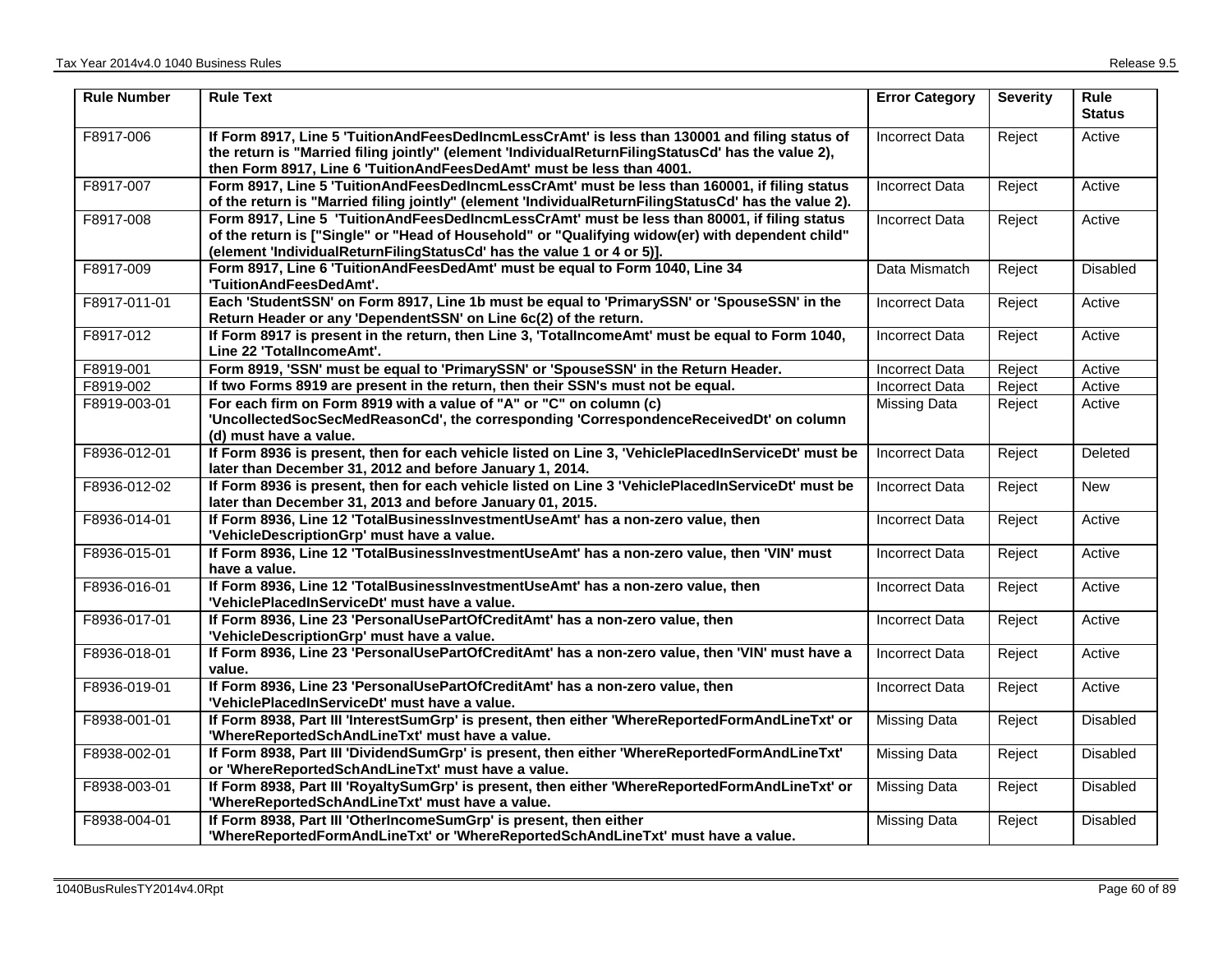| <b>Rule Number</b> | <b>Rule Text</b>                                                                                                                                                                                                                                                                                                                                                                                                                                                                                                           | <b>Error Category</b>        | <b>Severity</b> | <b>Rule</b><br><b>Status</b> |
|--------------------|----------------------------------------------------------------------------------------------------------------------------------------------------------------------------------------------------------------------------------------------------------------------------------------------------------------------------------------------------------------------------------------------------------------------------------------------------------------------------------------------------------------------------|------------------------------|-----------------|------------------------------|
| F8938-005-01       | If Form 8938, Part III 'GainLossSumGrp' is present, then either 'WhereReportedFormAndLineTxt'<br>or 'WhereReportedSchAndLineTxt' must have a value.                                                                                                                                                                                                                                                                                                                                                                        | Missing Data                 | Reject          | <b>Disabled</b>              |
| F8938-006-01       | If Form 8938, Part III 'DeductionSumGrp' is present, then either 'WhereReportedFormAndLineTxt'<br>or 'WhereReportedSchAndLineTxt' must have a value.                                                                                                                                                                                                                                                                                                                                                                       | Missing Data                 | Reject          | <b>Disabled</b>              |
| F8938-007-01       | If Form 8938, Part III 'CreditSumGrp' is present, then either 'WhereReportedFormAndLineTxt' or<br>'WhereReportedSchAndLineTxt' must have a value.                                                                                                                                                                                                                                                                                                                                                                          | <b>Missing Data</b>          | Reject          | <b>Disabled</b>              |
| F8941-001          | Form 8941 'SSN' must be equal to the 'PrimarySSN' or 'SpouseSSN' in the Return Header.                                                                                                                                                                                                                                                                                                                                                                                                                                     | <b>Incorrect Data</b>        | Reject          | Active                       |
| F8941-002          | If two Forms 8941 are present in the return, their SSN's must not be equal.                                                                                                                                                                                                                                                                                                                                                                                                                                                | Incorrect Data               | Reject          | Active                       |
| F8941-003          | If Form 8941, Line 2 'SmIIEmpIrHIPFTEEmpIForTaxYrCnt' has a value greater than "24", then Line<br>3 'AvgAnnualWagesPdForTxYrAmt', Line 4 'HIPPaidForEmplEmployedForCrAmt', Line 5 '<br>SmilEmplrHIPPotentiallyPaidAmt', Line 6 'SmilEmplrEligibleHIPPaidAmt', Line 7<br>'SmilEmpirEligHIPTimesPctAmt', Line 8 'SmilEmpirHIPFTECreditAmt', Line 9<br>'AnnualWgPdLessThanSpecifiedAmt', Line 10 'TotStPremSbsdyPdOrCrForHIPAmt' and Line 12<br>'SmallerAnnualWgPdOrHIPPdAmt', must be equal to zero if an amount is entered. | <b>Incorrect Data</b>        | Reject          | Active                       |
| F8941-004-01       | If Form 8941, Line 3 'AvgAnnualWagesPdForTxYrAmt' has a value greater than "50999", then<br>Line 4 'HIPPaidForEmplEmployedForCrAmt', Line 5 ' SmIlEmplrHIPPotentiallyPaidAmt', Line 6<br>'SmilEmpirEligibleHIPPaidAmt', Line 7 'SmilEmpirEligHIPTimesPctAmt', Line 8<br>'SmIIEmpIrHIPFTECreditAmt', Line 9 'AnnualWgPdLessThanSpecifiedAmt', Line 10<br>'TotStPremSbsdyPdOrCrForHIPAmt', Line 11 'HIPPdLessTotStPremOrCrAmt', and Line 12<br>'SmallerAnnualWgPdOrHIPPdAmt', must be equal to zero if an amount is entered. | <b>Incorrect Data</b>        | Reject          | Active                       |
| F8941-005          | If Form 8941, line 6 'SmllEmplrEligibleHIPPaidAmt' has a non-zero value, then it must be equal to<br>Line 4 'HIPPaidForEmplEmployedForCrAmt' or Line 5 'SmIIEmplrHIPPotentiallyPaidAmt',<br>whichever is less.                                                                                                                                                                                                                                                                                                             | Data Mismatch                | Reject          | Active                       |
| F8949-002          | For each property on Form 8949, Part I and II, if Line 1(f) 'AdjustmentsToGainOrLossCd' has a<br>value, then the codes in 'AdjustmentsToGainOrLossCd' must not be repeated and must be in<br>alphabetical order.                                                                                                                                                                                                                                                                                                           | <b>Incorrect Data</b>        | Reject          | Active                       |
| F8949-003-01       | For each property on Form 8949, Part I and II, if Line 1(f) 'AdjustmentsToGainOrLossCd' has a<br>value, then it must be one of the following: (B, C, D, E, H, L, M, N, O, Q, R, S, T, W, X).                                                                                                                                                                                                                                                                                                                               | Incorrect Data               | Reject          | Verbiage<br>Change           |
| F8949-012          | Form 8949, Part I, checkbox A 'TransRptOn1099BThatShowBssInd' must not be checked in more<br>than one 'ShortTermCapitalGainAndLossGrp'.                                                                                                                                                                                                                                                                                                                                                                                    | <b>Incorrect Data</b>        | Reject          | Active                       |
| F8949-013          | Form 8949, Part I, checkbox B 'TransRptOn1099BNotShowBasisInd' must not be checked in more<br>than one 'ShortTermCapitalGainAndLossGrp'.                                                                                                                                                                                                                                                                                                                                                                                   | <b>Incorrect Data</b>        | Reject          | Active                       |
| F8949-014          | Form 8949, Part I, checkbox C 'TransactionsNotRptedOn1099BInd' must not be checked in more<br>than one 'ShortTermCapitalGainAndLossGrp'.                                                                                                                                                                                                                                                                                                                                                                                   | Incorrect Data               | Reject          | Active                       |
| F8949-015          | Form 8949, Part II, checkbox D 'TransRptOn1099BThatShowBssInd' must not be checked in more<br>than one 'LongTermCapitalGainAndLossGrp'.                                                                                                                                                                                                                                                                                                                                                                                    | Incorrect Data               | Reject          | Active                       |
| F8949-016          | Form 8949, Part II, checkbox E 'TransRptOn1099BNotShowBasisInd' must not be checked in<br>more than one 'LongTermCapitalGainAndLossGrp'.                                                                                                                                                                                                                                                                                                                                                                                   | Incorrect Data               | Reject          | Active                       |
| F8949-017          | Form 8949, Part II, checkbox F 'TransactionsNotRptedOn1099BInd' must not be checked in more<br>than one 'LongTermCapitalGainAndLossGrp'.                                                                                                                                                                                                                                                                                                                                                                                   | Incorrect Data               | Reject          | Active                       |
| F8949-018          | No more than one Form 8949 can be referenced from Schedule D (Form 1040).                                                                                                                                                                                                                                                                                                                                                                                                                                                  | Multiple<br><b>Documents</b> | Reject          | Active                       |
| F8959-001          | Form 8959, Line 2 'TotalUnreportedMedicareTipsAmt' must be equal to the sum of all Form 4137,<br>Line 6 'NetUnreportedMinusIncdntlAmt'.                                                                                                                                                                                                                                                                                                                                                                                    | Math Error                   | Reject          | Active                       |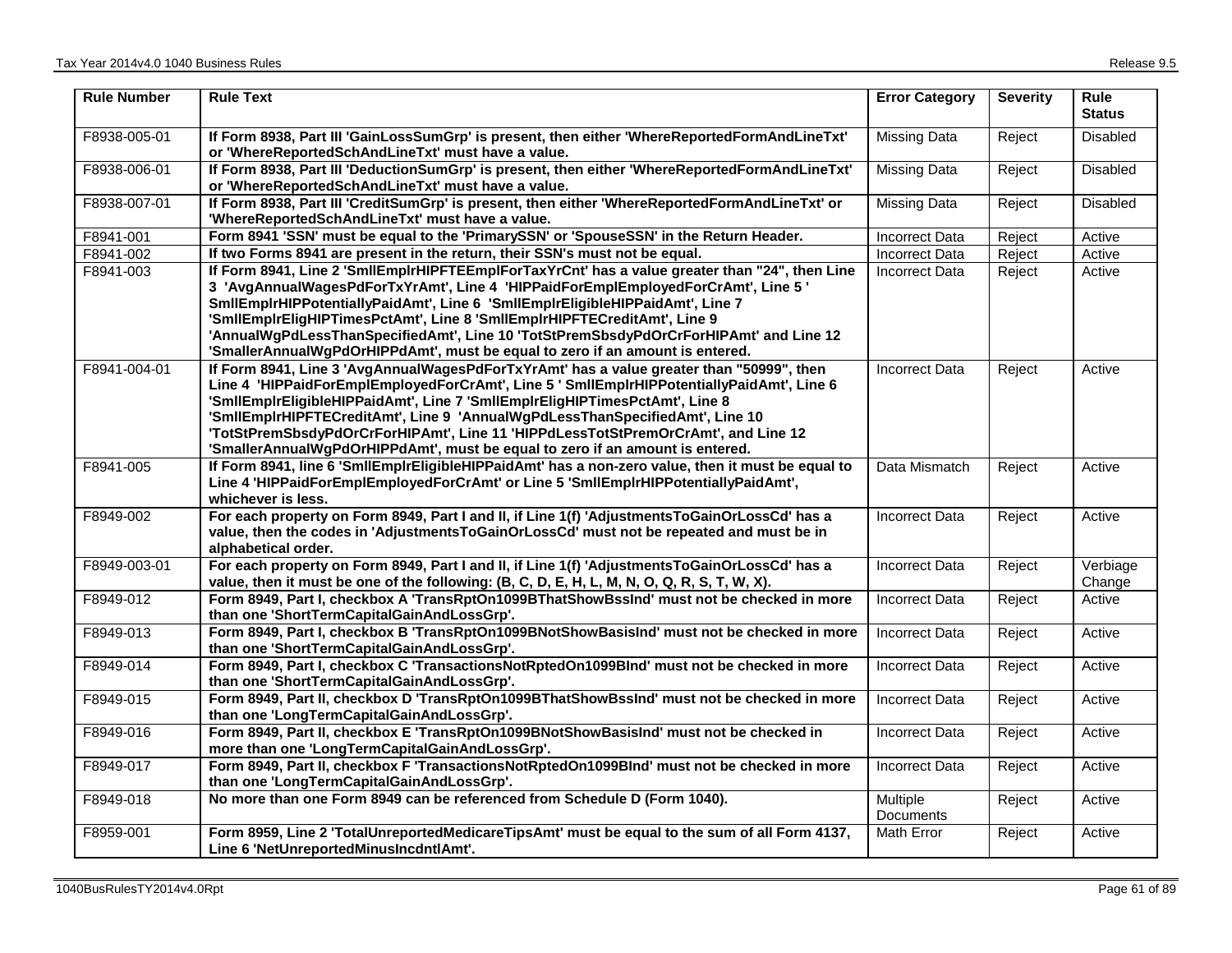| <b>Rule Number</b> | <b>Rule Text</b>                                                                                                                                                                                                                                                                         | <b>Error Category</b> | <b>Severity</b> | <b>Rule</b><br><b>Status</b> |
|--------------------|------------------------------------------------------------------------------------------------------------------------------------------------------------------------------------------------------------------------------------------------------------------------------------------|-----------------------|-----------------|------------------------------|
| F8959-002          | Form 8959, Line 3 'TotalWagesWithNoWithholdingAmt' must be equal to the sum of all Form<br>8919, Line 6 'TotalWagesWithNoWithholdingAmt'.                                                                                                                                                | Math Error            | Reject          | Active                       |
| F8959-003          | Form 8959, Line 4 'TotalMedicareWagesAndTipsAmt' must be equal to the sum of Line 1<br>'TotalW2MedicareWagesAndTipsAmt' and Line 2 'TotalUnreportedMedicareTipsAmt' and Line 3<br>'TotalWagesWithNoWithholdingAmt'.                                                                      | Math Error            | Reject          | Active                       |
| F8959-004          | If Form 1040, Line 2 checkbox or Form 1040-SS (PR), Part I, Line 1 checkbox "Married filing<br>jointly" is checked (element 'IndividualReturnFilingStatusCd' has the value 2), then Form 8959,<br>Line 5 'FilingStatusThresholdCd' must be equal to 250000.                              | <b>Incorrect Data</b> | Reject          | Active                       |
| F8959-005          | If Form 1040, Line 3 checkbox or Form 1040-SS (PR), Part I, Line 1 checkbox "Married filing<br>separately" is checked (element 'IndividualReturnFilingStatusCd' has the value 3), then Form<br>8959, Line 5 'FilingStatusThresholdCd' must be equal to 125000.                           | <b>Incorrect Data</b> | Reject          | Active                       |
| F8959-006          | If Form 1040, Line 1 checkbox "Single" or Line 4 checkbox "Head of household" or Line 5<br>checkbox "Qualifying widow(er)" is checked (element 'IndividualReturnFilingStatusCd' has the<br>value 1 or 4 or 5), then Form 8959, Line 5 'FilingStatusThresholdCd' must be equal to 200000. | <b>Incorrect Data</b> | Reject          | Active                       |
| F8959-008          | Form 8959, Line 6 'WagesTipsSubjToAddlMedcrTaxAmt' must be equal to Line 4<br>'TotalMedicareWagesAndTipsAmt' minus (-) Line 5 'FilingStatusThresholdCd'.                                                                                                                                 | Math Error            | Reject          | Active                       |
| F8959-009          | Form 8959, Line 7 'AdditionalMedicareTaxAmt' must be equal to Line 6<br>'WagesTipsSubjToAddlMedcrTaxAmt' multiplied by 0.9% (.009).                                                                                                                                                      | Math Error            | Reject          | Active                       |
| F8959-010-01       | Form 8959, Line 8 'TotalSelfEmploymentIncomeAmt' must be equal to the sum of all Schedule SE<br>(Form 1040), Section A, Line 4 'MinimumProfitForSETaxAmt' and Section B, Line 6<br>'CombinedSEAndChurchWagesAmt' that have values greater than zero.                                     | Math Error            | Reject          | Active                       |
| F8959-012          | Form 8959, Line 11 'MedcrWagesTipsBelowThrshIdAmt' must be equal to Line 9<br>'FilingStatusThresholdCd' minus (-) Line 10 'TotalMedicareWagesAndTipsAmt'.                                                                                                                                | <b>Math Error</b>     | Reject          | Active                       |
| F8959-013          | Form 8959, Line 12 'SEIncomeSubjToAddSETaxAmt' must be equal to Line 8<br>'TotalSelfEmploymentIncomeAmt' minus (-) Line 11 'MedcrWagesTipsBelowThrshIdAmt'.                                                                                                                              | Math Error            | Reject          | Active                       |
| F8959-014          | Form 8959, Line 13 'AddlSelfEmploymentTaxAmt' must be equal to Line 12<br>'SEIncomeSubjToAddSETaxAmt' multiplied by 0.9% (.009).                                                                                                                                                         | Math Error            | Reject          | Active                       |
| F8959-015          | Form 8959, Line 16 'RRTCompSubjToAddRRTTaxAmt' must be equal to Line 14<br>'TotalRailroadRetirementCompAmt' minus (-) Line 15 'FilingStatusThresholdCd'.                                                                                                                                 | Math Error            | Reject          | Active                       |
| F8959-016          | Form 8959, Line 17 'AddlRailroadRetirementTaxAmt' must be equal to Line 16<br>'RRTCompSubjToAddRRTTaxAmt' multiplied by 0.9% (.009).                                                                                                                                                     | <b>Math Error</b>     | Reject          | Active                       |
| F8959-017          | Form 8959, Line 18 'TotalAMRRTTaxAmt' must be equal to the sum of Line 7<br>'AdditionalMedicareTaxAmt' and Line 13 'AddlSelfEmploymentTaxAmt' and Line 17<br>'AddlRailroadRetirementTaxAmt'.                                                                                             | <b>Math Error</b>     | Reject          | Active                       |
| F8959-018          | Form 8959, Line 21 'TotalMedicareTaxAmt' must be equal to Line 20<br>'TotalW2MedicareWagesAndTipsAmt' multiplied by 1.45% (.0145).                                                                                                                                                       | Math Error            | Reject          | Active                       |
| F8959-019-01       | Form 8959, Line 22 'AddnlMedicareTaxWithholdingAmt' must be equal to Line 19<br>'TotalW2MedicareTaxWithheldAmt' minus (-) Line 21 'TotalMedicareTaxAmt'.                                                                                                                                 | Math Error            | Reject          | Active                       |
| F8959-020-01       | Form 8959, Line 24 'AddlMedcrRRTTaxWithholdingAmt' must be equal to the sum of Line 22<br>'AddnlMedicareTaxWithholdingAmt' and Line 23 'TotalW2AddlRRTTaxAmt'.                                                                                                                           | Math Error            | Reject          | Active                       |
| F8960-004          | Form 8960, Line 4c 'RentalREAndAdjNetIncmOrLossAmt' must be equal to the sum of Line 4a<br>'NetRentalIncomeOrLossAmt' and Line 4b 'AdjNetIncmOrLossNonSect1411Amt'.                                                                                                                      | Math Error            | Reject          | Active                       |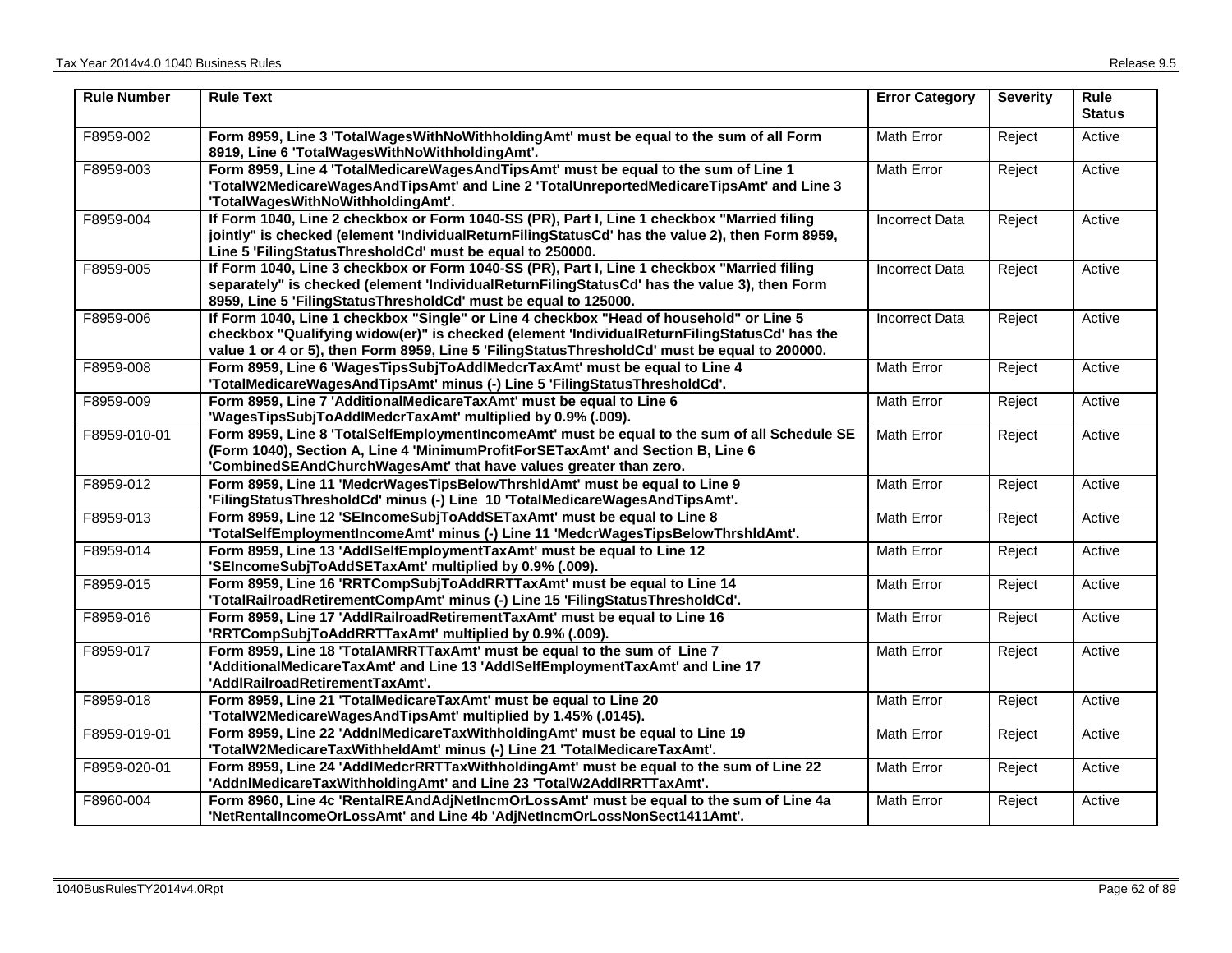| <b>Rule Number</b> | <b>Rule Text</b>                                                                                                                                                                                                                                                                                                                                                                                                                                                                                                                                            | <b>Error Category</b> | <b>Severity</b> | <b>Rule</b><br><b>Status</b> |
|--------------------|-------------------------------------------------------------------------------------------------------------------------------------------------------------------------------------------------------------------------------------------------------------------------------------------------------------------------------------------------------------------------------------------------------------------------------------------------------------------------------------------------------------------------------------------------------------|-----------------------|-----------------|------------------------------|
| F8960-006          | If Form 8960, Line 5d 'GainOrLossFromDisposAmt' must be equal to the sum of Line 5a<br>'PropertyDisposGainOrLossAmt' and Line 5b 'NonNIITPropDisposGainOrLossAmt' and Line 5c<br>'AdjFromDisposOfStockAmt'.                                                                                                                                                                                                                                                                                                                                                 | Math Error            | Reject          | Active                       |
| F8960-007          | Form 8960, Line 8 'TotalIncomeAmt' must be equal to the sum of Line 1 'TaxableInterestAmt' and<br>Line 2 'OrdinaryDividendsAmt' and Line 3 'AnnuitesFromNonQlfPlansAmt' and Line 4c<br>'RentalREAndAdjNetIncmOrLossAmt' and Line 5d 'GainOrLossFromDisposAmt' and Line 6<br>'CFCAndPFICInvstIncmChangesAmt' and Line 7 'OtherInvestmentIncomeOrLossAmt'.                                                                                                                                                                                                    | <b>Math Error</b>     | Reject          | Active                       |
| F8960-008-01       | Form 8960, Line 9d 'InvestmentExpenseAmt' must be equal to the sum of Line 9a<br>'InvestmentInterestAmt' and Line 9b 'StateLocalForeignIncomeTaxAmt' and Line 9c<br>'MiscInvestmentExpenseAmt'.                                                                                                                                                                                                                                                                                                                                                             | <b>Math Error</b>     | Reject          | Active                       |
| F8960-009          | Form 8960, Line 11 'TotalDeductionModificationAmt' must be equal to the sum of Line 9d<br>'InvestmentExpenseAmt' and Line 10 'AdditionalModificationAmt'.                                                                                                                                                                                                                                                                                                                                                                                                   | Math Error            | Reject          | Active                       |
| F8960-010          | Form 8960, Line 12 'NetInvestmentIncomeAmt' must be equal to Line 8 'TotalIncomeAmt' minus (-<br>) Line 11 'TotalDeductionModificationAmt'.                                                                                                                                                                                                                                                                                                                                                                                                                 | <b>Math Error</b>     | Reject          | Active                       |
| F8960-018          | If Form 8960, Line 2 'OrdinaryDividendsAmt' has a non-zero value, then it must be equal to Form<br>1040, Line 9a 'OrdinaryDividendsAmt' unless all of the following conditions are true: 1) Form<br>1040, Line 2 checkbox "Married Filing Jointly" or Line 5 checkbox "Qualifying Widow(er)" is<br>checked (element 'IndividualReturnFilingStatusCd' has a value of 2 or 5) and 2) Form 8960,<br>checkbox 'Section6013gInd' is not checked and 3) Form 8960, Line 14 'FilingThresholdAmt'<br>equals 125000.                                                 | <b>Incorrect Data</b> | Reject          | Active                       |
| F8960-019-01       | If Form 8960, Line 4a 'NetRentalIncomeOrLossAmt' has a non-zero value, then it must be equal to<br>Form 1040, Line 17 "RentalRealEstateIncomeLossAmt' unless all of the following conditions are<br>true: 1) Form 1040, Line 2 checkbox "Married Filing Jointly" or Line 5 checkbox "Qualifying<br>Widow(er)" is checked (element 'IndividualReturnFilingStatusCd' has a value of 2 or 5) and 2)<br>Form 8960, checkbox 'Section6013gInd' is not checked and 3) Form 8960, Line 14<br>'FilingThresholdAmt' equals 125000.                                   | <b>Incorrect Data</b> | Reject          | Active                       |
| F8960-020          | If Form 8960, Line 5a 'PropertyDisposGainOrLossAmt' has a non-zero value, then it must be<br>equal to sum of [ Form 1040, Line 13 'CapitalGainLossAmt' and Line 14 'OtherGainLossAmt' ]<br>unless all of the following conditions are true: 1) Form 1040, Line 2 checkbox "Married Filing<br>Jointly" or Line 5 checkbox "Qualifying Widow(er)" is checked (element<br>'IndividualReturnFilingStatusCd' has a value of 2 or 5) and 2) Form 8960, checkbox<br>'Section6013gInd' is not checked and 3) Form 8960, Line 14 'FilingThresholdAmt' equals 125000. | <b>Math Error</b>     | Reject          | Active                       |
| F8960-021          | If Form 8960, Line 9a 'InvestmentInterestAmt' has a non-zero value, then it must be equal to Form<br>1040 Schedule A, Line 14 'InvestmentInterestAmt' unless all of the following conditions are true:<br>1) Form 1040, Line 2 checkbox "Married Filing Jointly" or Line 5 checkbox "Qualifying Widow(er)"<br>is checked (element 'IndividualFilingStatusCd' has a value of 2 or 5) and 2) Form 8960, checkbox<br>'Section6013gInd' is not checked and 3) Form 8960, Line 14 'FilingThresholdAmt' equals 125000.                                            | <b>Incorrect Data</b> | Reject          | Active                       |
| F8960-022          | If Form 1040, Line 3 checkbox "Married Filing Separately" is checked (element<br>'IndividualReturnFilingStatusCd' has the value 3), then Form 8960, Line 14 'FilingThresholdAmt'<br>must equal 125000.                                                                                                                                                                                                                                                                                                                                                      | <b>Incorrect Data</b> | Reject          | Active                       |
| F8960-023          | If Form 1040, Line 1 checkbox "Single" or Line 4 checkbox "Head of Household" is checked<br>(element 'IndividualReturnFilingStatusCd' has a value of 1 or 4), then Form 8960, Line 14<br>'FilingThresholdAmt' must equal 200000.                                                                                                                                                                                                                                                                                                                            | <b>Incorrect Data</b> | Reject          | Active                       |
| F8960-024-01       | Form 8960, Line 15 'MAGILessThresholdAmt' must be equal to Line 13 'ModifiedAGIAmt' minus (-)<br>Line 14 'FilingThresholdAmt'.                                                                                                                                                                                                                                                                                                                                                                                                                              | <b>Math Error</b>     | Reject          | Active                       |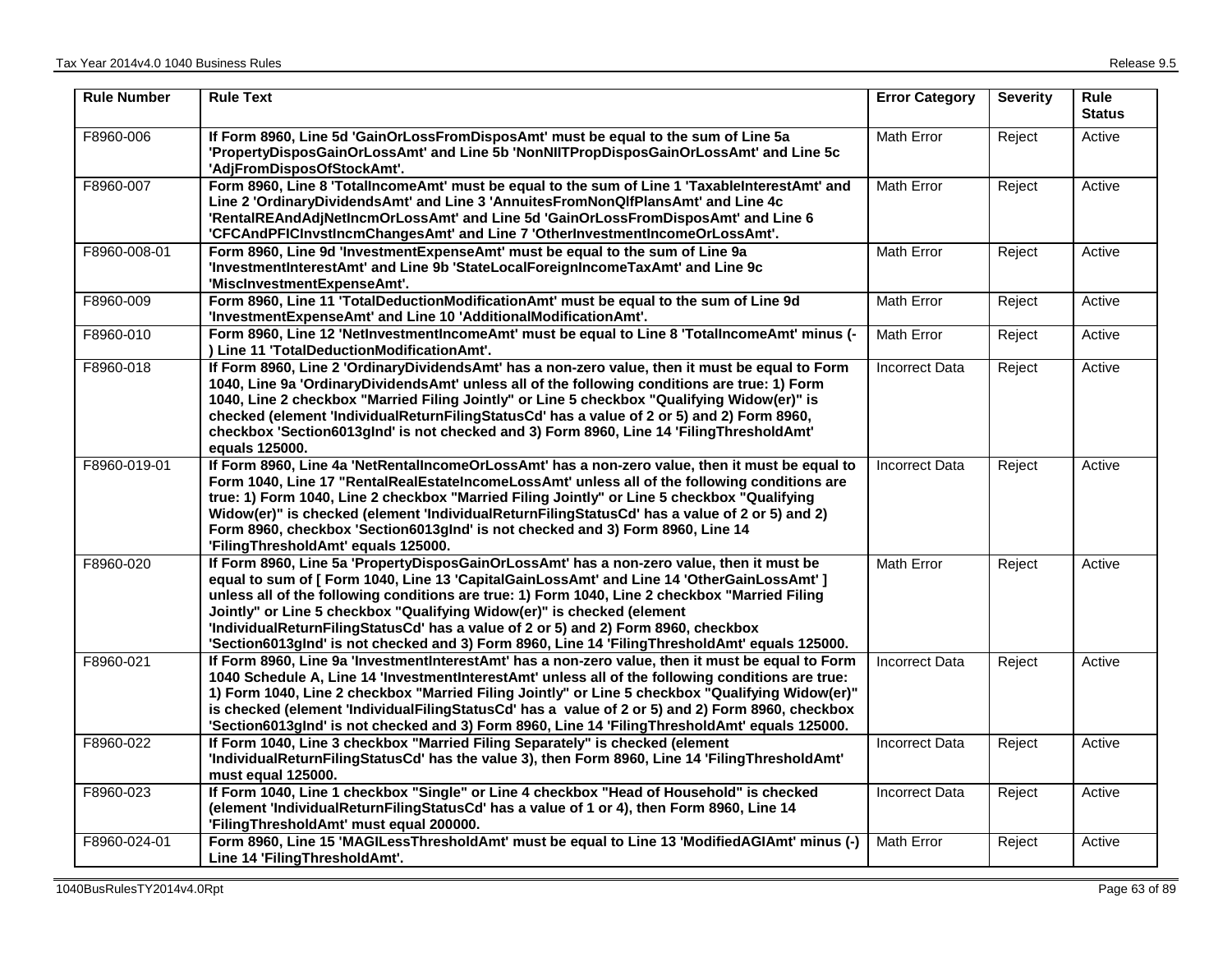| <b>Rule Number</b> | <b>Rule Text</b>                                                                                                                                                                                                                                                                                                                                                                                                                                                                                      | <b>Error Category</b> | <b>Severity</b> | <b>Rule</b><br><b>Status</b> |
|--------------------|-------------------------------------------------------------------------------------------------------------------------------------------------------------------------------------------------------------------------------------------------------------------------------------------------------------------------------------------------------------------------------------------------------------------------------------------------------------------------------------------------------|-----------------------|-----------------|------------------------------|
| F8960-025          | Form 8960, Line 16 'SmllrIncmOrMAGILessThrshIdAmt' must be equal to the smaller of Line 12<br>'NetInvestmentIncomeAmt' or Line 15 'MAGILessThresholdAmt'.                                                                                                                                                                                                                                                                                                                                             | <b>Incorrect Data</b> | Reject          | Active                       |
| F8960-026          | Form 8960, Line 17 'IndivNetInvstIncomeTaxAmt' must equal Line 16<br>'SmilrincmOrMAGILessThrshidAmt' multiplied by 3.8% (.038).                                                                                                                                                                                                                                                                                                                                                                       | Incorrect Data        | Reject          | Active                       |
| F8960-027          | If Form 8960, Line 1 'TaxableInterestAmt'' has a non-zero value, then it must be equal to Form<br>1040, Line 8a 'TaxableInterestAmt' unless all of the following conditions are true: 1) Form 1040,<br>Line 2 checkbox "Married Filing Jointly" or Line 5 checkbox "Qualifying Widow(er)" is checked<br>(element 'IndividualReturnFilingStatusCd' has a value of 2 or 5) and 2) Form 8960, checkbox<br>'Section6013gInd' is not checked and 3) Form 8960, Line 14 'FilingThresholdAmt' equals 125000. | <b>Incorrect Data</b> | Reject          | Active                       |
| F8960-028          | If Form 1040, Line 2 checkbox "Married filing jointly" is checked or Line 5 checkbox "Qualifying<br>widow(er) with dependent child" is checked (element 'IndividualReturnFilingStatusCd' has a<br>value of 2 or 5), then Form 8960, Line 14 'FilingThresholdAmt' must be equal to 250000 or 125000.                                                                                                                                                                                                   | <b>Incorrect Data</b> | Reject          | Active                       |
| F8960-030          | If one of the following Form 8960 checkboxes is checked, then the other must not be checked:<br>'Section6013gInd' or 'Section6013hInd'.                                                                                                                                                                                                                                                                                                                                                               | <b>Incorrect Data</b> | Reject          | <b>New</b>                   |
| F8962-001          | Form 8962, Line 1 'TotalExemptionsCnt' must be equal to Form 1040 or Form 1040A, Line 6d<br>'TotalExemptionsCnt'.                                                                                                                                                                                                                                                                                                                                                                                     | Data Mismatch         | Reject          | Active                       |
| F8962-002          | Form 8962, Line 2a 'ModifiedAGIAmt' must be equal to the (sum of Form 1040, Line 37<br>'AdjustedGrossIncomeAmt' and Line 8b 'TaxExemptInterestAmt' and Line 20a 'SocSecBnftAmt'<br>and Form 2555, Line 45 'TotalIncomeExclusionAmt' and Line 50 'HousingDeductionAmt' and<br>Form 2555-EZ, Line 18 'ForeignEarnedIncExclusionAmt') minus Form 1040, Line 20b<br>'TaxableSocSecAmt'.                                                                                                                   | <b>Math Error</b>     | Reject          | Active                       |
| F8962-004          | Form 8962, Line 3 'HouseholdIncomeAmt' must be equal to the sum of Line 2a 'ModifiedAGIAmt'<br>and Line 2b 'TotalDependentsModifiedAGIAmt'.                                                                                                                                                                                                                                                                                                                                                           | Math Error            | Reject          | Active                       |
| F8962-005          | Form 8962, Line 4 'PovertyLevelAmt' must be equal to the amount from the selected Federal<br>Poverty Level Table (see Form 8962 instructions) based on the family size indicated on Line 1<br>'TotalExemptionsCnt'.                                                                                                                                                                                                                                                                                   | <b>Incorrect Data</b> | Reject          | Active                       |
| F8962-006          | Form 8962, Line 5 'FederalPovertyLevelPct' must be equal to Line 3 'HouseholdIncomeAmt'<br>divided by Line 4 'PovertyLevelAmt'.                                                                                                                                                                                                                                                                                                                                                                       | <b>Incorrect Data</b> | Reject          | Active                       |
| F8962-007          | Form 8962, Line 7 'ApplicableFigureRt' must be equal to the figure from table (see Form 8962<br>instructions - Table 2. Applicable Figure) based on Line 5 'FederalPovertyLevelPct'.                                                                                                                                                                                                                                                                                                                  | <b>Incorrect Data</b> | Reject          | Active                       |
| F8962-008          | Form 8962, Line 8a 'AnnualContributionAmt' must be equal to Line 3 'HouseholdIncomeAmt'<br>multiplied by Line 7 'ApplicableFigureRt'.                                                                                                                                                                                                                                                                                                                                                                 | Math Error            | Reject          | Active                       |
| F8962-009          | Form 8962, Line 8b 'MonthlyContriHealthCareCvrAmt' must be equal to Line 8a<br>'AnnualContributionAmt' multiplied by .0833.                                                                                                                                                                                                                                                                                                                                                                           | Math Error            | Reject          | Active                       |
| F8962-010          | Form 8962, Line 35b 'MonthlyContributionAmt' for the Primary must be equal to the amount<br>computed using the worksheet provided in Form 8962 instructions.                                                                                                                                                                                                                                                                                                                                          | <b>Incorrect Data</b> | Reject          | Active                       |
| F8962-011          | Form 8962, Line 36b 'MonthlyContributionAmt' for the Spouse must be equal to the amount<br>computed using the worksheet provided in Form 8962 instructions.                                                                                                                                                                                                                                                                                                                                           | Incorrect Data        | Reject          | Active                       |
| F8962-012          | If Form 8962, Line 11D 'AnnualMaxPremiumAssistanceAmt' has a non-zero value, then it must be<br>equal to Line 11B 'AnnualPremiumSLCSPAmt' minus (-) Line 11C 'AnnualContributionAmt'.                                                                                                                                                                                                                                                                                                                 | Math Error            | Reject          | Active                       |
| F8962-013          | If Form 8962, Line 12 'MonthCd' has the value "JANUARY" and Line 12D<br>'MonthlyMaxPremiumAssistanceAmt' has a non-zero value, then it must be equal to Line 12B<br>'MonthlyPremiumSLCSPAmt' minus (-) Line 12C 'MonthlyContributionAmt'.                                                                                                                                                                                                                                                             | Math Error            | Reject          | Active                       |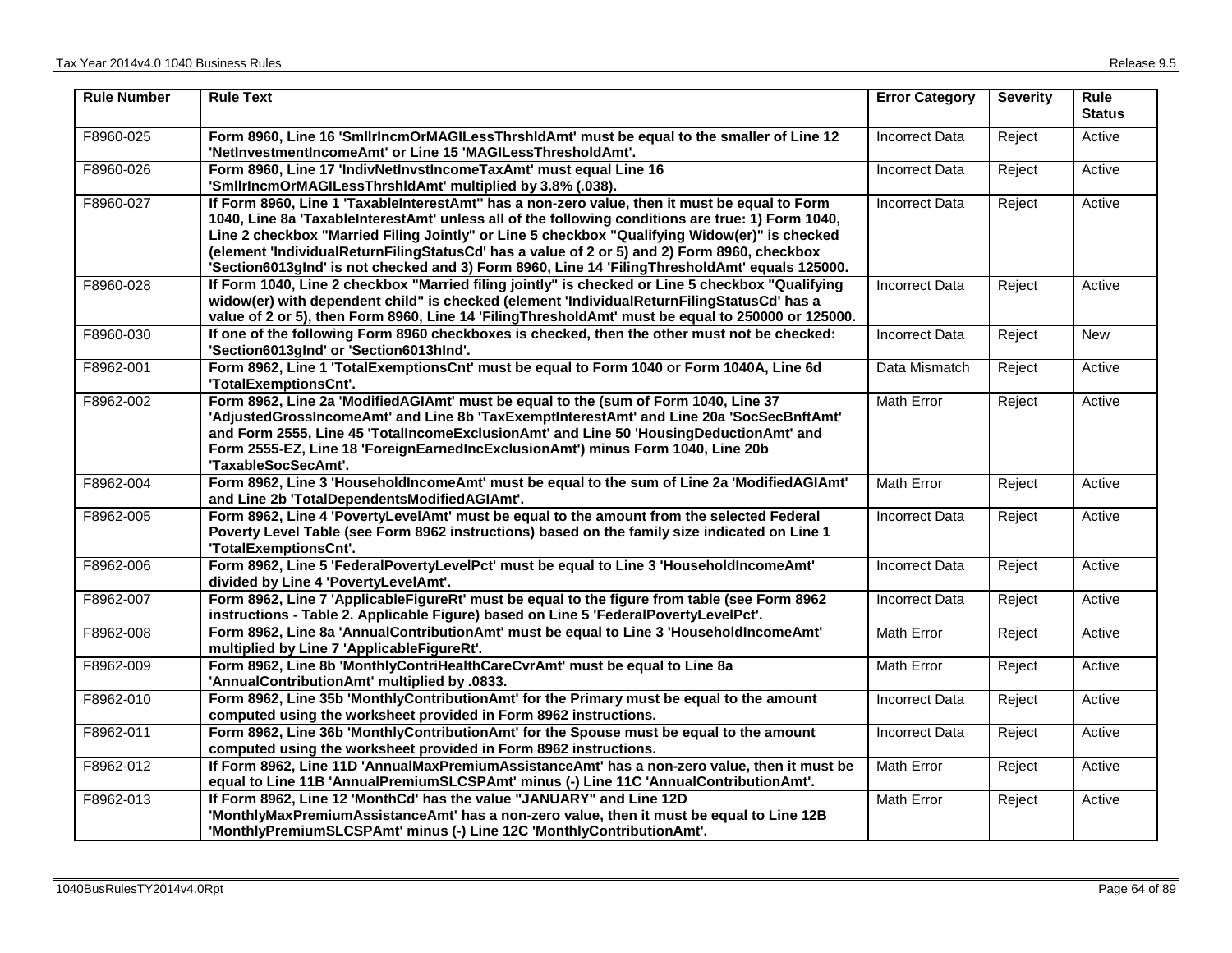| <b>Rule Number</b> | <b>Rule Text</b>                                                                                                                                                                                                                                      | <b>Error Category</b> | <b>Severity</b> | <b>Rule</b><br><b>Status</b> |
|--------------------|-------------------------------------------------------------------------------------------------------------------------------------------------------------------------------------------------------------------------------------------------------|-----------------------|-----------------|------------------------------|
| F8962-014          | If Form 8962, Line 13 'MonthCd' has the value "FEBRUARY" and Line 13D<br>'MonthlyMaxPremiumAssistanceAmt' has a non-zero value, then it must be equal to Line 13B<br>'MonthlyPremiumSLCSPAmt' minus (-) Line 13C 'MonthlyContributionAmt'.            | Math Error            | Reject          | Active                       |
| F8962-015          | If Form 8962, Line 14 'MonthCd' has the value "MARCH" and Line 14D<br>'MonthlyMaxPremiumAssistanceAmt' has a non-zero value, then it must be equal to Line 14B<br>'MonthlyPremiumSLCSPAmt' minus (-) Line 14C 'MonthlyContributionAmt'.               | Math Error            | Reject          | Active                       |
| F8962-016          | If Form 8962, Line 15 'MonthCd' has the value "APRIL" and Line 15D<br>'MonthlyMaxPremiumAssistanceAmt' has a non-zero value, then it must be equal to Line 15B<br>'MonthlyPremiumSLCSPAmt' minus (-) Line 15C 'MonthlyContributionAmt'.               | <b>Math Error</b>     | Reject          | Active                       |
| F8962-017          | If Form 8962, Line 16 'MonthCd' has the value "MAY" and Line 16D<br>'MonthlyMaxPremiumAssistanceAmt' has a non-zero value, then it must be equal to Line 16B<br>'MonthlyPremiumSLCSPAmt' minus (-) Line 16C 'MonthlyContributionAmt'.                 | Math Error            | Reject          | Active                       |
| F8962-018          | If Form 8962, Line 17 'MonthCd' has the value "JUNE" and Line 17D<br>'MonthlyMaxPremiumAssistanceAmt' has a non-zero value, then it must be equal to Line 17B<br>'MonthlyPremiumSLCSPAmt' minus (-) Line 17C 'MonthlyContributionAmt'.                | Math Error            | Reject          | Active                       |
| F8962-019          | If Form 8962, Line 18 'MonthCd' has the value "JULY" and Line 18D<br>'MonthlyMaxPremiumAssistanceAmt' has a non-zero value, then it must be equal to Line 18B<br>'MonthlyPremiumSLCSPAmt' minus (-) Line 18C 'MonthlyContributionAmt'.                | Math Error            | Reject          | Active                       |
| F8962-020          | If Form 8962, Line 19 'MonthCd' has the value "AUGUST" and Line 19D<br>'MonthlyMaxPremiumAssistanceAmt' has a non-zero value, then it must be equal to Line 19B<br>'MonthlyPremiumSLCSPAmt' minus (-) Line 19C 'MonthlyContributionAmt'.              | Math Error            | Reject          | Active                       |
| F8962-021          | If Form 8962, Line 20 'MonthCd' has the value "SEPTEMBER" and Line 20D<br>'MonthlyMaxPremiumAssistanceAmt' has a non-zero value, then it must be equal to Line 20B<br>'MonthlyPremiumSLCSPAmt' minus (-) Line 20C 'MonthlyContributionAmt'.           | <b>Math Error</b>     | Reject          | Active                       |
| F8962-022          | If Form 8962, Line 21 'MonthCd' has the value "OCTOBER" and Line 21D<br>'MonthlyMaxPremiumAssistanceAmt' has a non-zero value, then it must be equal to Line 21B<br>'MonthlyPremiumSLCSPAmt' minus (-) Line 21C 'MonthlyContributionAmt'.             | Math Error            | Reject          | Active                       |
| F8962-023          | If Form 8962, Line 22 'MonthCd' has the value "NOVEMBER" and Line 22D<br>'MonthlyMaxPremiumAssistanceAmt' has a non-zero value, then it must be equal to Line 22B<br>'MonthlyPremiumSLCSPAmt' minus (-) Line 22C 'MonthlyContributionAmt'.            | Math Error            | Reject          | Active                       |
| F8962-024          | If Form 8962, Line 23 'MonthCd' has the value "DECEMBER" and Line 23D<br>'MonthlyMaxPremiumAssistanceAmt' has a non-zero value, then it must be equal to Line 23B<br>'MonthlyPremiumSLCSPAmt' minus (-) Line 23C 'MonthlyContributionAmt'.            | Math Error            | Reject          | Active                       |
| F8962-025          | If Form 8962, Line 11E 'AnnualPremiumTaxCreditAllwAmt' has a non-zero value, then it must be<br>equal to the smaller of Line 11A 'AnnualPremiumAmt' or Line 11D<br>'AnnualMaxPremiumAssistanceAmt'.                                                   | <b>Incorrect Data</b> | Reject          | Active                       |
| F8962-026          | If Form 8962, Line 12 'MonthCd' has the value "JANUARY" and Line 12E<br>'MonthlyPremiumTaxCreditAllwAmt' has a non-zero value, then it must be equal to the smaller of<br>Line 12A 'MonthlyPremiumAmt' or Line 12D 'MonthlyMaxPremiumAssistanceAmt'.  | <b>Incorrect Data</b> | Reject          | Active                       |
| F8962-027          | If Form 8962, Line 13 'MonthCd' has the value "FEBRUARY" and Line 13E<br>'MonthlyPremiumTaxCreditAllwAmt' has a non-zero value, then it must be equal to the smaller of<br>Line 13A 'MonthlyPremiumAmt' or Line 13D 'MonthlyMaxPremiumAssistanceAmt'. | <b>Incorrect Data</b> | Reject          | Active                       |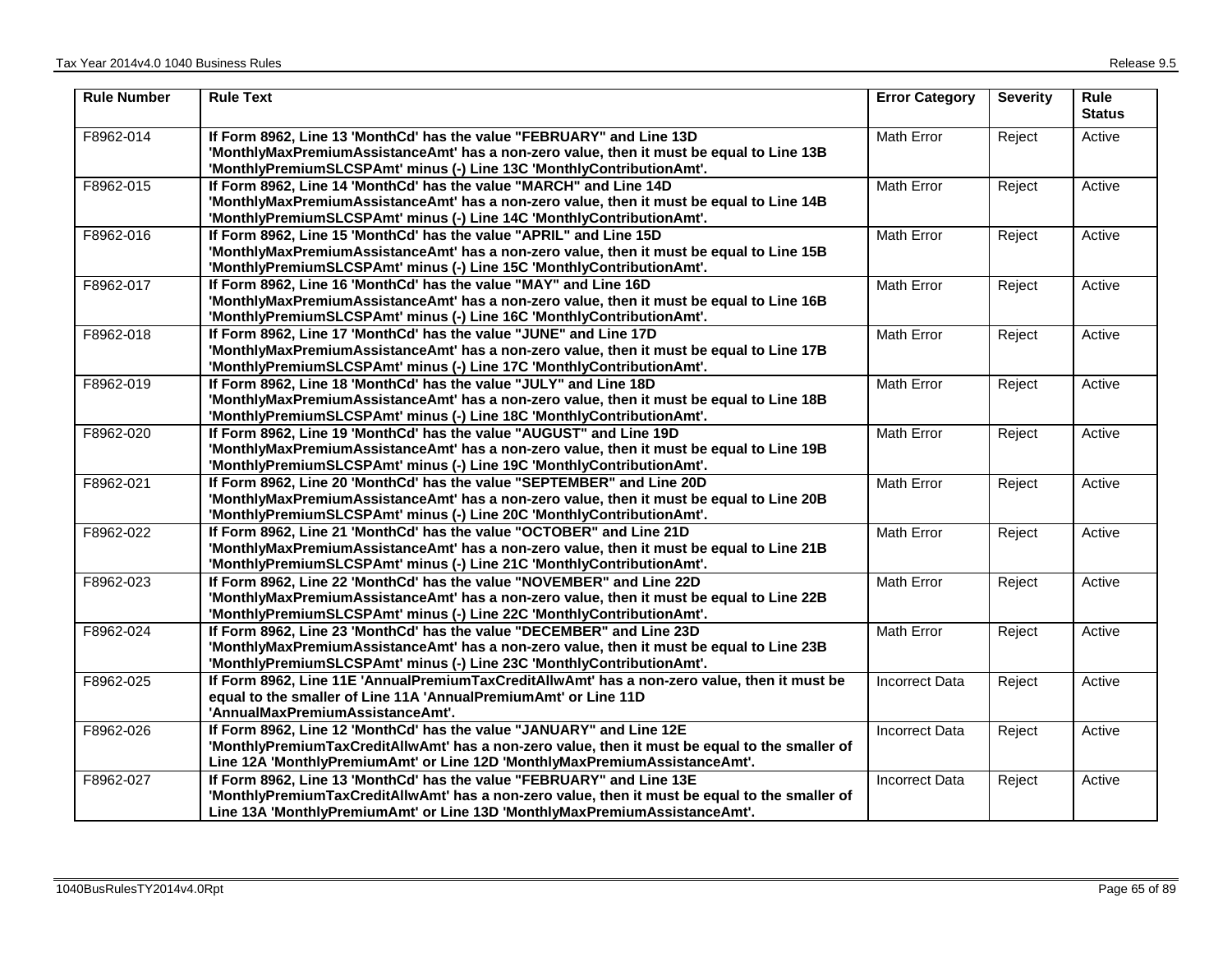| <b>Rule Number</b> | <b>Rule Text</b>                                                                                                                                                                                                                                                                                    | <b>Error Category</b> | <b>Severity</b>    | <b>Rule</b><br><b>Status</b> |
|--------------------|-----------------------------------------------------------------------------------------------------------------------------------------------------------------------------------------------------------------------------------------------------------------------------------------------------|-----------------------|--------------------|------------------------------|
| F8962-028          | If Form 8962, Line 14 'MonthCd' has the value "MARCH" and Line 14E<br>'MonthlyPremiumTaxCreditAllwAmt' has a non-zero value, then it must be equal to the smaller of<br>Line 14A 'MonthlyPremiumAmt' or Line 14D 'MonthlyMaxPremiumAssistanceAmt'.                                                  | Incorrect Data        | Reject             | Active                       |
| F8962-029          | If Form 8962, Line 15 'MonthCd' has the value "APRIL" and Line 15E<br>'MonthlyPremiumTaxCreditAllwAmt' has a non-zero value, then it must be equal to the smaller of<br>Line 15A 'MonthlyPremiumAmt' or Line 15D 'MonthlyMaxPremiumAssistanceAmt'.                                                  | <b>Incorrect Data</b> | Reject             | Active                       |
| F8962-030          | If Form 8962, Line 16 'MonthCd' has the value "MAY" and Line 16E<br>'MonthlyPremiumTaxCreditAllwAmt' has a non-zero value, then it must be equal to the smaller of<br>Line 16A 'MonthlyPremiumAmt' or Line 16D 'MonthlyMaxPremiumAssistanceAmt'.                                                    | <b>Incorrect Data</b> | Reject             | Active                       |
| F8962-031          | If Form 8962, Line 17 'MonthCd' has the value "JUNE" and Line 17E<br>'MonthlyPremiumTaxCreditAllwAmt' has a non-zero value, then it must be equal to the smaller of<br>Line 17A 'MonthlyPremiumAmt' or Line 17D 'MonthlyMaxPremiumAssistanceAmt'.                                                   | <b>Incorrect Data</b> | Reject             | Active                       |
| F8962-032          | If Form 8962, Line 18 'MonthCd' has the value "JULY" and Line 18E<br>'MonthlyPremiumTaxCreditAllwAmt' has a non-zero value, then it must be equal to the smaller of<br>Line 18A 'MonthlyPremiumAmt' or Line 18D 'MonthlyMaxPremiumAssistanceAmt'.                                                   | <b>Incorrect Data</b> | Reject             | Active                       |
| F8962-033          | If Form 8962, Line 19 'MonthCd' has the value "AUGUST" and Line 19E<br>'MonthlyPremiumTaxCreditAllwAmt' has a non-zero value, then it must be equal to the smaller of<br>Line 19A 'MonthlyPremiumAmt' or Line 19D 'MonthlyMaxPremiumAssistanceAmt'.                                                 | <b>Incorrect Data</b> | Reject             | Active                       |
| F8962-034          | If Form 8962, Line 20 'MonthCd' has the value "SEPTEMBER" and Line 20E<br>'MonthlyPremiumTaxCreditAllwAmt' has a non-zero value, then it must be equal to the smaller of<br>Line 20A 'MonthlyPremiumAmt' or Line 20D 'MonthlyMaxPremiumAssistanceAmt'.                                              | <b>Incorrect Data</b> | Reject             | Active                       |
| F8962-035          | If Form 8962, Line 21 'MonthCd' has the value "OCTOBER" and Line 21E<br>'MonthlyPremiumTaxCreditAllwAmt' has a non-zero value, then it must be equal to the smaller of<br>Line 21A 'MonthlyPremiumAmt' or Line 21D 'MonthlyMaxPremiumAssistanceAmt'.                                                | <b>Incorrect Data</b> | Reject             | Active                       |
| F8962-036          | If Form 8962, Line 22 'MonthCd' has the value "NOVEMBER" and Line 22E<br>'MonthlyPremiumTaxCreditAllwAmt' has a non-zero value, then it must be equal to the smaller of<br>Line 22A 'MonthlyPremiumAmt' or Line 22D 'MonthlyMaxPremiumAssistanceAmt'.                                               | <b>Incorrect Data</b> | Reject             | Active                       |
| F8962-037          | If Form 8962, Line 23 'MonthCd' has the value "DECEMBER" and Line 23E<br>'MonthlyPremiumTaxCreditAllwAmt' has a non-zero value, then it must be equal to the smaller of<br>Line 23A 'MonthlyPremiumAmt' or Line 23D 'MonthlyMaxPremiumAssistanceAmt'.                                               | <b>Incorrect Data</b> | Reject             | Active                       |
| F8962-038          | Form 8962, Line 24 'TotalPremiumTaxCreditAmt' must be equal to Line 11E<br>'AnnualPremiumTaxCreditAllwAmt' or (the sum of Lines 12E through 23E<br>'MonthlyPremiumTaxCreditAllwAmt').                                                                                                               | <b>Incorrect Data</b> | Reject             | Active                       |
| F8962-039          | Form 8962, Line 24 'TotalPremiumTaxCreditAmt' must be equal to zero if an amount is entered<br>when Form 1040 or 1040A, Line 3 checkbox "Married filing separately" is checked (element<br>'IndividualReturnFilingStatusCd' has the value 3) and Form 8962, checkbox 'Relieflnd' is not<br>checked. | <b>Incorrect Data</b> | Reject and<br>Stop | Active                       |
| F8962-040          | Form 8962, Line 25 'TotalAdvancedPTCAmt' must be equal to Line 11F 'AnnualAdvancedPTCAmt'<br>or (the sum of Lines 12F through 23F 'MonthlyAdvancedPTCAmt').                                                                                                                                         | <b>Incorrect Data</b> | Reject             | Active                       |
| F8962-041          | Form 8962, Line 26 'ReconciledPremiumTaxCreditAmt' must be equal to Line 24<br>'TotalPremiumTaxCreditAmt' minus (-) Line 25 'TotalAdvancedPTCAmt'.                                                                                                                                                  | Math Error            | Reject             | Active                       |
| F8962-042          | Form 8962, Line 27 'ExcessAdvncPaymentAmt' must be equal to Line 25 'TotalAdvancedPTCAmt'<br>minus (-) Line 24 'TotalPremiumTaxCreditAmt'.                                                                                                                                                          | <b>Math Error</b>     | Reject             | Active                       |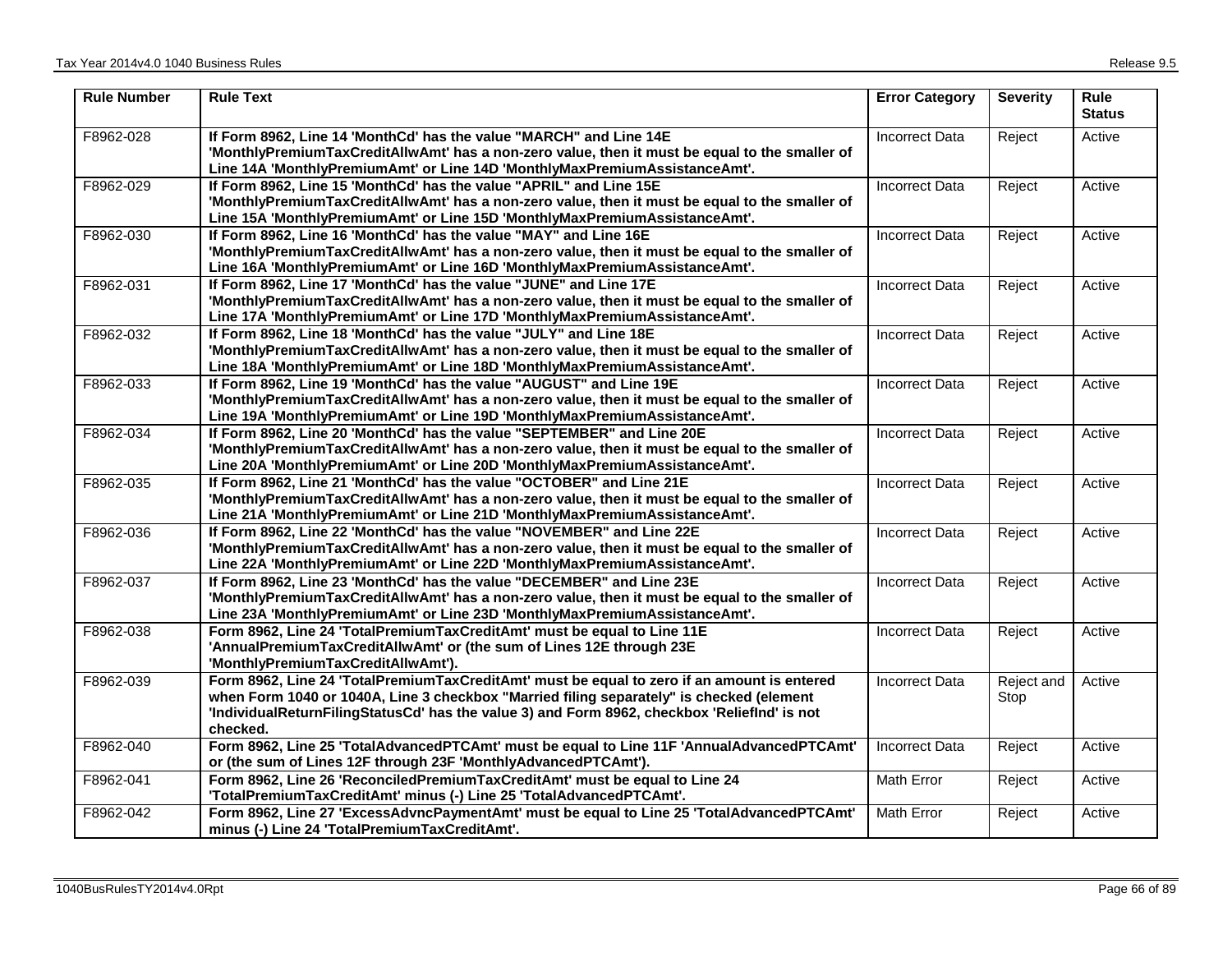| <b>Rule Number</b> | <b>Rule Text</b>                                                                                                                                                                                                                                                                                                                                                                                                                           | <b>Error Category</b> | <b>Severity</b>    | <b>Rule</b><br><b>Status</b> |
|--------------------|--------------------------------------------------------------------------------------------------------------------------------------------------------------------------------------------------------------------------------------------------------------------------------------------------------------------------------------------------------------------------------------------------------------------------------------------|-----------------------|--------------------|------------------------------|
| F8962-043          | Form 8962, Line 28 'AdditionalTaxLimitationAmt' must be equal to the tax limitation amount from<br>Table 4. Repayment Limitation (see Form 8962 instructions) based on Line 5<br>'FederalPovertyLevelPct' and filing status 'IndividualReturnFilingStatusCd' on Form 1040 or<br>1040A.                                                                                                                                                     | <b>Incorrect Data</b> | Reject             | Active                       |
| F8962-044          | Form 8962, Line 29 'PremiumTaxCreditTaxLiabAmt' must be equal to the smaller of Line 27<br>'ExcessAdvncPaymentAmt' or Line 28 'AdditionalTaxLimitationAmt'.                                                                                                                                                                                                                                                                                | <b>Incorrect Data</b> | Reject             | Active                       |
| F8962-045          | If Form 8962, Line 5 'FederalPovertyLevelPct' is greater than 400, then Line 24<br>'TotalPremiumTaxCreditAmt' must be equal to zero if an amount is entered.                                                                                                                                                                                                                                                                               | <b>Incorrect Data</b> | Reject and<br>Stop | Active                       |
| F8962-046          | If Form 8962, Line 35a or Line 36a 'FamilySizeCnt' has a non-zero value, then Line 25<br>'TotalAdvancedPTCAmt' must have a non-zero value.                                                                                                                                                                                                                                                                                                 | <b>Incorrect Data</b> | Reject             | Active                       |
| F8962-047          | If Form 8962, Line 35a or Line 36a 'FamilySizeCnt' has a non-zero value, then Form 1040 or<br>1040A, Line 2 checkbox "Married filing jointly" must be checked (element<br>'IndividualReturnFilingStatusCd' must have the value 2).                                                                                                                                                                                                         | <b>Incorrect Data</b> | Reject             | Active                       |
| F8962-048          | If Form 8962, Part 4 "Shared Policy Allocation", 'PolicyNum' has a value, then at least one of the<br>following must have a value: 'MonthlyPremiumPct' or 'MonthlyPremiumSLCSPPct' or<br>'MonthlyAdvancedPTCPct'.                                                                                                                                                                                                                          | <b>Missing Data</b>   | Reject             | <b>New</b>                   |
| F8962-049          | If Form 8962, Line 2b 'TotalDependentsModifiedAGIAmt' has a non-zero value, then Form 1040 or<br>Form 1040A, Line 6c(2) 'DependentSSN' must have a value.                                                                                                                                                                                                                                                                                  | <b>Missing Data</b>   | Reject             | Active                       |
| F8962-050          | If Form 8962, Line 35a or Line 36a 'FamilySizeCnt' has a non-zero value, then it must be less than<br>Form 1040 or Form 1040A, Line 6d 'TotalExemptionsCnt'.                                                                                                                                                                                                                                                                               | <b>Incorrect Data</b> | Reject             | Active                       |
| F8962-051          | If Form 8962, Line 35a 'FamilySizeCnt' and Line 36a 'FamilySizeCnt' both have non-zero values,<br>then their sum must be equal to Form 1040 or Form 1040A 'TotalExemptionsCnt'.                                                                                                                                                                                                                                                            | Math Error            | Reject             | Verbiage<br>Change           |
| F8962-052          | If Form 8962, Line 30a 'PolicyNum' has a value, then at least one of the following must have a<br>value: Line 30e 'MonthlyPremiumPct' or Line 30f 'MonthlyPremiumSLCSPPct' or Line 30g<br>'MonthlyAdvancedPTCPct'.                                                                                                                                                                                                                         | <b>Missing Data</b>   | Reject             | Deleted                      |
| F8962-053          | If Form 8962, Line 31a 'PolicyNum' has a value, then at least one of the following must have a<br>value: Line 31e 'MonthlyPremiumPct' or Line 31f 'MonthlyPremiumSLCSPPct' or Line 31g<br>'MonthlyAdvancedPTCPct'.                                                                                                                                                                                                                         | <b>Missing Data</b>   | Reject             | Deleted                      |
| F8962-054          | If Form 8962, Line 32a 'PolicyNum' has a value, then at least one of the following must have a<br>value: Line 32e 'MonthlyPremiumPct' or Line 32f 'MonthlyPremiumSLCSPPct' or Line 32g<br>'MonthlyAdvancedPTCPct'.                                                                                                                                                                                                                         | <b>Missing Data</b>   | Reject             | Deleted                      |
| F8962-055          | If Form 8962, Line 33a 'PolicyNum' has a value, then at least one of the following must have a<br>value: Line 33e 'MonthlyPremiumPct' or Line 33f 'MonthlyPremiumSLCSPPct' or Line 33g<br>'MonthlyAdvancedPTCPct'.                                                                                                                                                                                                                         | <b>Missing Data</b>   | Reject             | Deleted                      |
| F8962-056          | If Form 8962, Line 24 'TotalPremiumTaxCreditAmt' has a non-zero value, then Form 1040 or Form<br>1040A, Line 6d 'TotalExemptionsCnt' must have a non-zero value.                                                                                                                                                                                                                                                                           | <b>Incorrect Data</b> | Reject             | Active                       |
| F8962-057          | If Form 8962, Line 11A 'AnnualPremiumAmt' or Line 11B 'AnnualPremiumSLCSPAmt' or Line 11C<br>'AnnualContributionAmt' or Line 11D 'AnnualMaxPremiumAssistanceAmt' or Line 11E<br>'AnnualPremiumTaxCreditAllwAmt' or Line 11F 'AnnualAdvancedPTCAmt ' has a non-zero value,<br>then the following must not have values: 'SharedPolicyAllocationGrp' and Line 35<br>'AltCalcForMarriagePrimaryGrp' and Line 36 'AltCalcForMarriageSpouseGrp'. | <b>Incorrect Data</b> | Reject             | Verbiage<br>Change           |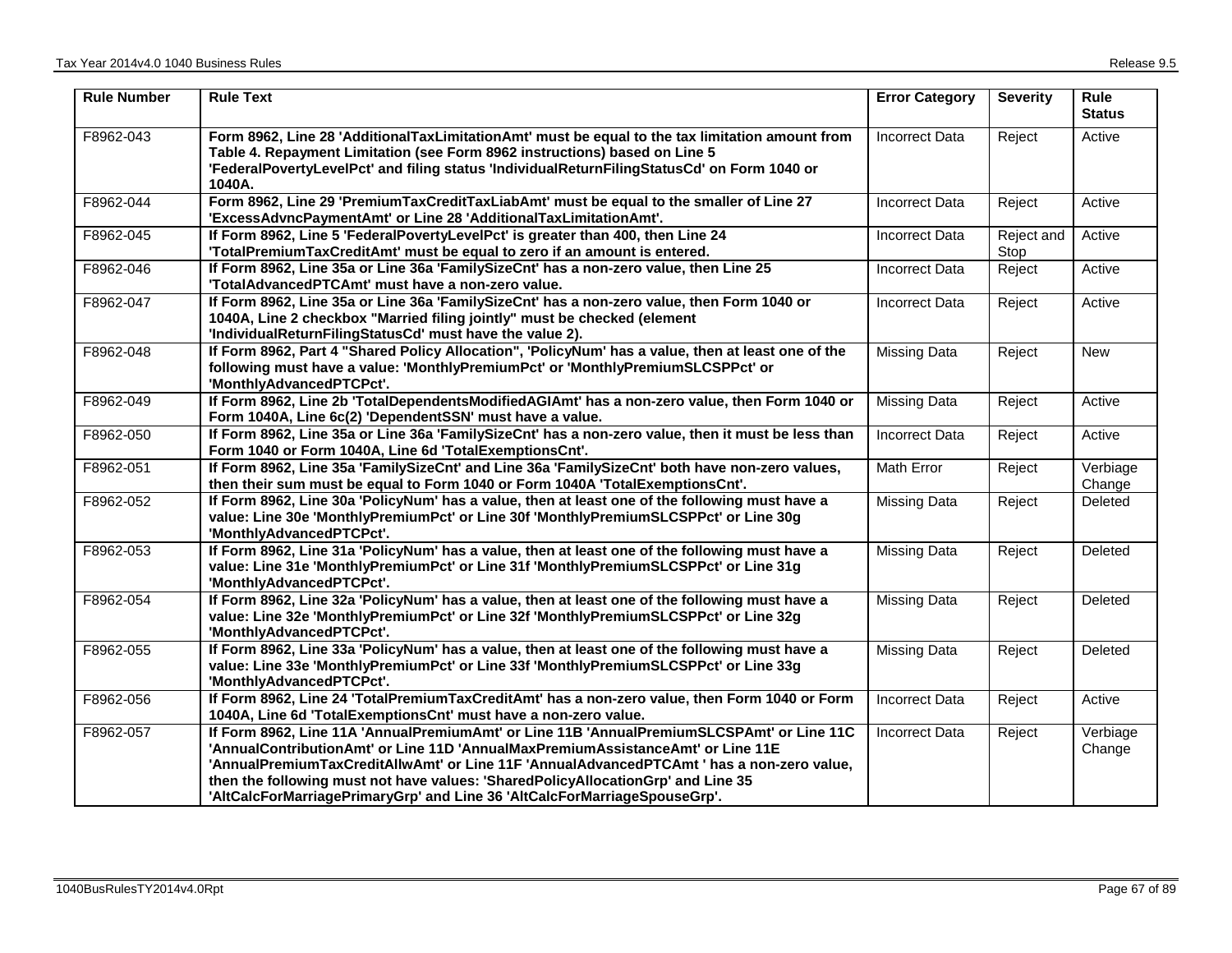| <b>Rule Number</b> | <b>Rule Text</b>                                                                                                                                                                                                                                                                                                              | <b>Error Category</b> | <b>Severity</b> | Rule<br><b>Status</b> |
|--------------------|-------------------------------------------------------------------------------------------------------------------------------------------------------------------------------------------------------------------------------------------------------------------------------------------------------------------------------|-----------------------|-----------------|-----------------------|
| F8962-300          | If Form 8962, Line 11E 'AnnualPremiumTaxCreditAllwAmt' has a non-zero value, then Line 11A<br>'AnnualPremiumAmt' and Line 11B 'AnnualPremiumSLCSPAmt' and Line 11C<br>'AnnualContributionAmt' and Line 11D 'AnnualMaxPremiumAssistanceAmt' must have non-zero<br>values.                                                      | <b>Missing Data</b>   | Reject          | Active                |
| F8962-301          | If Form 8962, Line 12 'MonthCd' has the value "JANUARY" and Line 12E<br>'MonthlyPremiumTaxCreditAllwAmt' has a non-zero value, then Line 12A 'MonthlyPremiumAmt'<br>and Line 12B 'MonthlyPremiumSLCSPAmt' and Line 12C 'MonthlyContributionAmt' and Line 12D<br>'MonthlyMaxPremiumAssistanceAmt' must have non-zero values.   | <b>Missing Data</b>   | Reject          | Active                |
| F8962-302          | If Form 8962, Line 13 'MonthCd' has the value "FEBRUARY" and Line 13E<br>'MonthlyPremiumTaxCreditAllwAmt' has a non-zero value, then Line 13A 'MonthlyPremiumAmt'<br>and Line 13B 'MonthlyPremiumSLCSPAmt' and line 13C 'MonthlyContributionAmt' and Line 13D<br>'MonthlyMaxPremiumAssistanceAmt' must have non-zero values.  | <b>Missing Data</b>   | Reject          | Active                |
| F8962-303          | If Form 8962, Line 14 'MonthCd' has the value "MARCH" and Line 14E<br>'MonthlyPremiumTaxCreditAllwAmt' has a non-zero value, then Line 14A 'MonthlyPremiumAmt'<br>and Line 14B 'MonthlyPremiumSLCSPAmt' and Line 14C 'MonthlyContributionAmt' and Line 14D<br>'MonthlyMaxPremiumAssistanceAmt' must have non-zero values.     | <b>Missing Data</b>   | Reject          | Active                |
| F8962-304          | If Form 8962, Line 15 'MonthCd' has the value "APRIL" and Line 15E<br>'MonthlyPremiumTaxCreditAllwAmt' has a non-zero value, then Line 15A 'MonthlyPremiumAmt'<br>and Line 15B 'MonthlyPremiumSLCSPAmt' and Line 15C 'MonthlyContributionAmt' and Line 15D<br>'MonthlyMaxPremiumAssistanceAmt' must have non-zero values.     | <b>Missing Data</b>   | Reject          | Active                |
| F8962-305          | If Form 8962, Line 16 'MonthCd' has the value "MAY" and Line 16E<br>'MonthlyPremiumTaxCreditAllwAmt' has a non-zero value, then Line 16A 'MonthlyPremiumAmt'<br>and Line 16B 'MonthlyPremiumSLCSPAmt' and Line 16C 'MonthlyContributionAmt' and Line 16D<br>'MonthlyMaxPremiumAssistanceAmt' must have non-zero values.       | <b>Missing Data</b>   | Reject          | Active                |
| F8962-306          | If Form 8962, Line 17 'MonthCd' has the value "JUNE" and Line 17E<br>'MonthlyPremiumTaxCreditAllwAmt' has a non-zero value, then Line 17A 'MonthlyPremiumAmt'<br>and Line 17B 'MonthlyPremiumSLCSPAmt' and Line 17C 'MonthlyContributionAmt' and Line 17D<br>'MonthlyMaxPremiumAssistanceAmt' must have non-zero values.      | <b>Missing Data</b>   | Reject          | Active                |
| F8962-307          | If Form 8962, Line 18 'MonthCd' has the value "JULY" and Line 18E<br>'MonthlyPremiumTaxCreditAllwAmt' has a non-zero value, then Line 18A 'MonthlyPremiumAmt'<br>and Line 18B 'MonthlyPremiumSLCSPAmt' and Line 18C 'MonthlyContributionAmt', and Line 18D<br>'MonthlyMaxPremiumAssistanceAmt' must have non-zero values.     | <b>Missing Data</b>   | Reject          | Active                |
| F8962-308          | If Form 8962, Line 19 'MonthCd' has the value "AUGUST" and Line 19E<br>'MonthlyPremiumTaxCreditAllwAmt' has a non-zero value, then Line 19A 'MonthlyPremiumAmt'<br>and Line 19B 'MonthlyPremiumSLCSPAmt' and Line 19C 'MonthlyContributionAmt' and Line 19D<br>'MonthlyMaxPremiumAssistanceAmt' must have non-zero values.    | <b>Missing Data</b>   | Reject          | Active                |
| F8962-309          | If Form 8962, Line 20 'MonthCd' has the value "SEPTEMBER" and Line 20E<br>'MonthlyPremiumTaxCreditAllwAmt' has a non-zero value, then Line 20A 'MonthlyPremiumAmt'<br>and Line 20B 'MonthlyPremiumSLCSPAmt' and Line 20C 'MonthlyContributionAmt' and Line 20D<br>'MonthlyMaxPremiumAssistanceAmt' must have non-zero values. | <b>Missing Data</b>   | Reject          | Active                |
| F8962-310          | If Form 8962, Line 21 'MonthCd' has the value "OCTOBER" and Line 21E<br>'MonthlyPremiumTaxCreditAllwAmt' has a non-zero value, then Line 21A 'MonthlyPremiumAmt'<br>and Line 21B 'MonthlyPremiumSLCSPAmt' and Line 21C 'MonthlyContributionAmt' and Line 21D<br>'MonthlyMaxPremiumAssistanceAmt' must have non-zero values.   | <b>Missing Data</b>   | Reject          | Active                |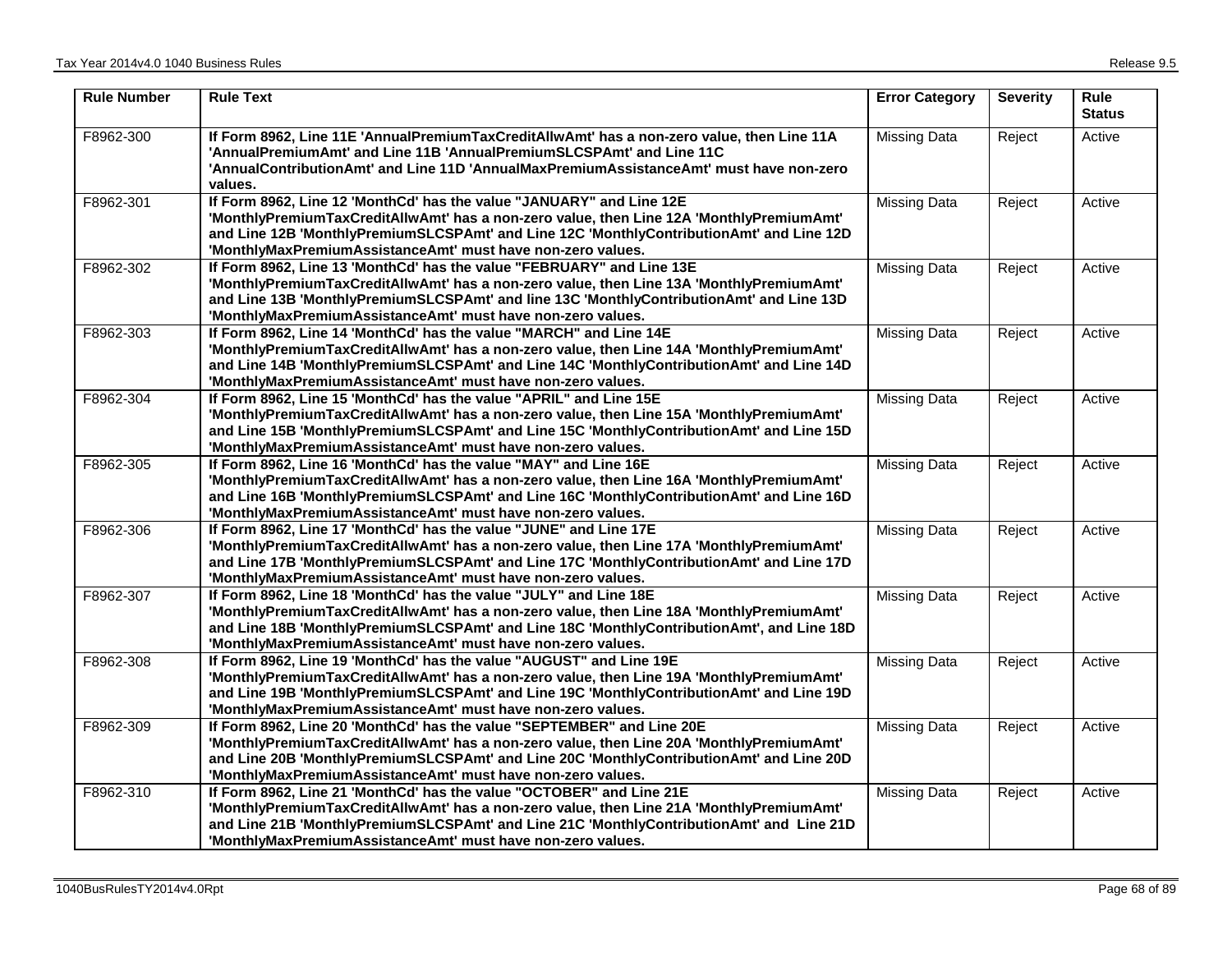| <b>Rule Number</b> | <b>Rule Text</b>                                                                                                                                                                                                                                                                                                                                                                                                                               | <b>Error Category</b> | <b>Severity</b> | <b>Rule</b><br><b>Status</b> |
|--------------------|------------------------------------------------------------------------------------------------------------------------------------------------------------------------------------------------------------------------------------------------------------------------------------------------------------------------------------------------------------------------------------------------------------------------------------------------|-----------------------|-----------------|------------------------------|
| F8962-311          | If Form 8962, Line 22 'MonthCd' has the value "NOVEMBER" and Line 22E<br>'MonthlyPremiumTaxCreditAllwAmt' has a non-zero value, then Line 22A 'MonthlyPremiumAmt'<br>and Line 22B 'MonthlyPremiumSLCSPAmt' and Line 22C 'MonthlyContributionAmt' and Line 22D<br>'MonthlyMaxPremiumAssistanceAmt' must have non-zero values.                                                                                                                   | <b>Missing Data</b>   | Reject          | Active                       |
| F8962-312          | If Form 8962, Line 23 'MonthCd' has the value "DECEMBER" and Line 23E<br>'MonthlyPremiumTaxCreditAllwAmt' has a non-zero value, then Line 23A 'MonthlyPremiumAmt'<br>and Line 23B 'MonthlyPremiumSLCSPAmt' and line 23C 'MonthlyContributionAmt' and Line 23D<br>'MonthlyMaxPremiumAssistanceAmt' must have non-zero values.                                                                                                                   | <b>Missing Data</b>   | Reject          | Active                       |
| F8962-313          | If Form 8962, Line 9 'SharePolicyMarriedAltCalcInd' has a choice of "Yes" indicated, then Line<br>30a 'PolicyNum' must have a value or (Line 35a or Line 36a 'FamilySizeCnt') must have a value<br>greater than zero.                                                                                                                                                                                                                          | <b>Missing Data</b>   | Reject          | Active                       |
| F8962-314          | If Form 8962, Line 9 'SharePolicyMarriedAltCalcInd' has a choice of "No" indicated, then Line 10<br>'Form1095ASameMonthlyAmtInd' must have a choice of "Yes" or "No" indicated.                                                                                                                                                                                                                                                                | <b>Missing Data</b>   | Reject          | Active                       |
| F8962-315          | If Form 8962, Line 10 'Form1095ASameMonthlyAmtInd' has a choice of "Yes" indicated, then Line<br>11E 'AnnualPremiumTaxCreditAllwAmt' must have a non-zero value.                                                                                                                                                                                                                                                                               | <b>Missing Data</b>   | Reject          | Active                       |
| F8962-316          | If Form 8962, Line 10 'Form1095ASameMonthlyAmtInd' has a choice of "No" indicated, then at<br>least one of the Lines 12E through 23E 'MonthlyPremiumTaxCreditAllwAmt' must have a non-zero<br>value.                                                                                                                                                                                                                                           | <b>Missing Data</b>   | Reject          | Active                       |
| F8962-317          | Form 8962, Line 35c 'StartMonthNumberCd' must not be after Line 35d 'EndMonthNumberCd'.                                                                                                                                                                                                                                                                                                                                                        | Incorrect Data        | Reject          | <b>New</b>                   |
| F8962-318          | Form 8962, Line 36c 'StartMonthNumberCd' must not be after Line 36d 'EndMonthNumberCd'.                                                                                                                                                                                                                                                                                                                                                        | <b>Incorrect Data</b> | Reject          | <b>New</b>                   |
| F8962-319          | Form 8962, Part 4 "Shared Policy Allocation", 'StartMonthNumberCd' must not be after<br>'EndMonthNumberCd'.                                                                                                                                                                                                                                                                                                                                    | <b>Incorrect Data</b> | Reject          | <b>New</b>                   |
| F8962-320          | 'MonthCd' on Form 8962, Lines 12 through Line 23 must be unique.                                                                                                                                                                                                                                                                                                                                                                               | <b>Incorrect Data</b> | Reject          | <b>New</b>                   |
| F8965-001          | If Form 8965, Part III, Line d checkbox 'AllYearInd' is not checked, then at least one of the<br>following checkboxes in 'MonthIndicatorGrp' must be checked: Line e 'JanuaryInd' or Line f<br>'Februaryind' or Line g 'Marchind' or Line h 'Aprilind' or Line i 'Mayind' or Line j 'Junelnd' or Line<br>k 'JulyInd' or Line I 'AugustInd' or Line m 'SeptemberInd' or Line n 'OctoberInd' or Line o<br>'NovemberInd' or Line p 'DecemberInd'. | Missing Data          | Reject          | Active                       |
| F8965-002          | Form 8965, 'SSN' must be equal to ('PrimarySSN' or 'SpouseSSN' in the Return Header) or Form<br>1040, Line 4 'QualifyingHOHSSN' or Line 6c(2) 'DependentSSN'.                                                                                                                                                                                                                                                                                  | <b>Incorrect Data</b> | Reject          | Deleted                      |
| F926-001-01        | Form 926, 'TransfereeEIN' or 'ForeignEntityReferenceIdNum' must have a value.                                                                                                                                                                                                                                                                                                                                                                  | <b>Missing Data</b>   | Reject          | Active                       |
| F9465-001-02       | Form 9465, Line 9 'TotalTaxDueAmt' must not be greater than 50000. If the tax due amount is<br>greater than 50000, complete and mail Form 9465 with Form 433-F to the mailing address<br>provided on www.irs.gov.                                                                                                                                                                                                                              | <b>Incorrect Data</b> | Reject          | Active                       |
| F9465-014          | Form 9465, Line 1 'PrimarySSN' must be equal to either the 'PrimarySSN' or 'SpouseSSN' in the<br>Return Header.                                                                                                                                                                                                                                                                                                                                | <b>Incorrect Data</b> | Reject          | Active                       |
| F9465-015          | If Form 9465, Line 1 'SpouseSSN' has a value, then it must be equal to either the 'PrimarySSN' or<br>'SpouseSSN' in the Return Header.                                                                                                                                                                                                                                                                                                         | <b>Incorrect Data</b> | Reject          | Active                       |
| F9465-016-01       | If Form 9465, Line 13a 'RoutingTransitNum' has a value, then Line 13b 'BankAccountNum' must<br>also have a value.                                                                                                                                                                                                                                                                                                                              | <b>Missing Data</b>   | Reject          | Active                       |
| F9465-017-01       | If Form 9465, Line 13b 'BankAccountNum' has a value, then Line 13a 'RoutingTransitNum' must<br>also have a value.                                                                                                                                                                                                                                                                                                                              | <b>Missing Data</b>   | Reject          | Active                       |
| F9465-018-01       | In Form 9465, one of the following must have a value: Line 3 Home 'PhoneNum' or Line 4 Work<br>'PhoneNum' or Line 3 Home 'ForeignPhoneNum' or Line 4 Work 'ForeignPhoneNum'.                                                                                                                                                                                                                                                                   | <b>Missing Data</b>   | Reject          | Active                       |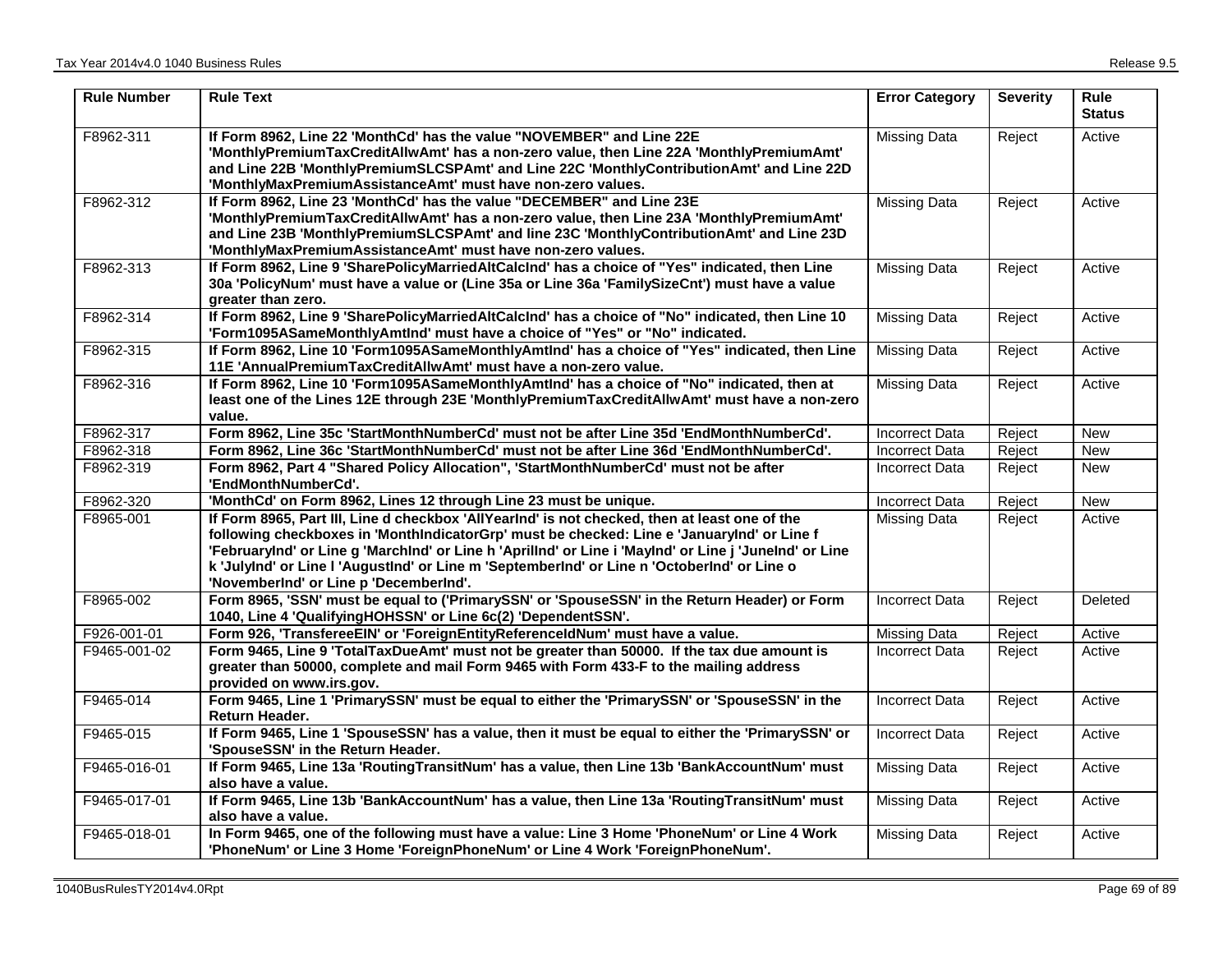| <b>Rule Number</b> | <b>Rule Text</b>                                                                                                                                                                                                                                                                                                                            | <b>Error Category</b> | <b>Severity</b> | <b>Rule</b><br><b>Status</b> |
|--------------------|---------------------------------------------------------------------------------------------------------------------------------------------------------------------------------------------------------------------------------------------------------------------------------------------------------------------------------------------|-----------------------|-----------------|------------------------------|
| F9465-019-01       | If IRS Payment Record is present in the return, then Form 9465, Line 8 'PaymentAmt' must be<br>equal to 'PaymentAmt' in IRS Payment Record.                                                                                                                                                                                                 | <b>Incorrect Data</b> | Reject          | Active                       |
| F9465-020-01       | If Form 9465, Line 1a 'SpouseName' has a value, then 'SpouseNameControlTxt' must also have a<br>value.                                                                                                                                                                                                                                      | Missing Data          | Reject          | Active                       |
| F9465-026          | Form 9465, Line 14 checkbox 'PayrollDeductionAgreementInd' must not be checked. If the<br>Payroll Deduction Agreement box is checked, complete and mail Form 9465 with Form 2159 to<br>the mailing address provided on www.irs.gov.                                                                                                         | <b>Incorrect Data</b> | Reject          | Active                       |
| F9465-027          | Form 9465, Line 10 'PaymentDueAmt' can not be less than Line 11 'CalculatedMonthlyPymtAmt'.<br>If the payment due amount is less than Line 11, calculated monthly payment amount, complete<br>and mail Form 9465 with Form 433-F to the mailing address provided on www.irs.gov.                                                            | Incorrect Data        | Reject          | Active                       |
| F9465-029          | If Form 9465 is attached to Form 1040 or Form 1040A or Form 1040EZ or Form 1040PR or Form<br>1040SS, then 'F9465TaxReturnTypeCd' must not have the following values: "FORM 940" or<br>"FORM 940PR" or "FORM 941" or "FORM 941PR" or "FORM 941SS" or "FORM 943" or "FORM<br>943PR" or "FORM 944" or "FORM 945" or "FORM 720" or "FORM 2290". | <b>Incorrect Data</b> | Reject          | Active                       |
| F9465-030          | If Form 9465 'F9465TaxReturnTypeCd' has a value of "FORM 1040" or "FORM 1040A" or "FORM<br>1040EZ" or "FORM 1040SS" or "FORM 1040PR", then 'IATaxYrDt' must have a value.                                                                                                                                                                   | <b>Missing Data</b>   | Reject          | Active                       |
| F982-003-01        | If Form 982, Line 1d 'DschrgQlfyRealPropBusIndbtInd' is checked, Line 4<br>'ExcldForDschrgQlfyRealPropAmt' must have a non-zero value.                                                                                                                                                                                                      | <b>Missing Data</b>   | Reject          | Active                       |
| F982-004-01        | If Form 982, Line 1c 'DischargeOfQlfyFarmIndbtInd' checkbox is checked and Lines 1a<br>'DschrgOfIndbtInATitle11CaseInd', Line 1b 'DschrgIndbtExtentInsolventInd', and Line 1d<br>DschrgQlfyRealPropBusIndbtInd' checkboxes are not checked, then Line 10a<br>'ExcludedToReduceBasisOfPropAmt' must equal zero if an amount is entered.      | <b>Incorrect Data</b> | Reject          | Active                       |
| F982-005-01        | If Form 982, Line 5 'ExcludedUnderSection108b5Amt' has a non zero value, then the<br>[ElectionToReduceBasisOfDeprecPropUnderIRC1017Statement] must be attached.                                                                                                                                                                             | Missing<br>Document   | Reject          | Active                       |
| F982-011           | Form 982, line 10b 'ExcludedToReducePrinResAmt' must be equal to zero if an amount is<br>entered.                                                                                                                                                                                                                                           | Incorrect Data        | Reject          | Active                       |
| F982-012           | Form 982, line 1e 'DischargeOfQualifiedPrinResInd' must not be checked.                                                                                                                                                                                                                                                                     | <b>Incorrect Data</b> | Reject          | Active                       |
| FPYMT-045-02       | 'EstimatedPaymentDueDt' in the IRS ES Payment Record must not be the same as another IRS<br>ES Payment Record filed with the same return.                                                                                                                                                                                                   | Incorrect Data        | Reject          | Active                       |
| FPYMT-068-01       | 'PaymentAmt' in the IRS Payment Record must not be greater than 99,999,999.                                                                                                                                                                                                                                                                 | <b>Incorrect Data</b> | Reject          | Active                       |
| FPYMT-069-01       | 'PaymentAmt' in the IRS ES Payment Record must not be greater than 99,999,999.                                                                                                                                                                                                                                                              | <b>Incorrect Data</b> | Reject          | Active                       |
| FPYMT-071-01       | 'RequestedPaymentDt' in the IRS Payment Record must not be more than 5 days prior to the<br>received date.                                                                                                                                                                                                                                  | Incorrect Data        | Reject          | Active                       |
| FPYMT-072-01       | If the return is received on or before the due date of the return, then the 'RequestedPaymentDt' in<br>the IRS Payment Record must be on the due date or before the due date.                                                                                                                                                               | <b>Incorrect Data</b> | Reject          | Active                       |
| FPYMT-074-01       | If the return is received after the due date of the return, then the 'RequestedPaymentDt' in the IRS<br>Payment Record must not be later than the date the return was received.                                                                                                                                                             | <b>Incorrect Data</b> | Reject          | Active                       |
| FPYMT-086          | 'EstimatedPaymentDueDt' in the IRS ES Payment Record must not be more than 5 days prior to<br>the received date.                                                                                                                                                                                                                            | <b>Incorrect Data</b> | Reject          | Active                       |
| FPYMT-087          | 'EstimatedPaymentDueDt' in the IRS ES Payment Record must not be more than one year after<br>the received date.                                                                                                                                                                                                                             | <b>Incorrect Data</b> | Reject          | Active                       |
| FPYMT-088          | 'EstimatedPaymentDueDt' in the IRS ES Payment Record must be 04/15/2015 or 6/15/2015 or<br>09/15/2015 or 01/15/2016.                                                                                                                                                                                                                        | <b>Incorrect Data</b> | Reject          | Active                       |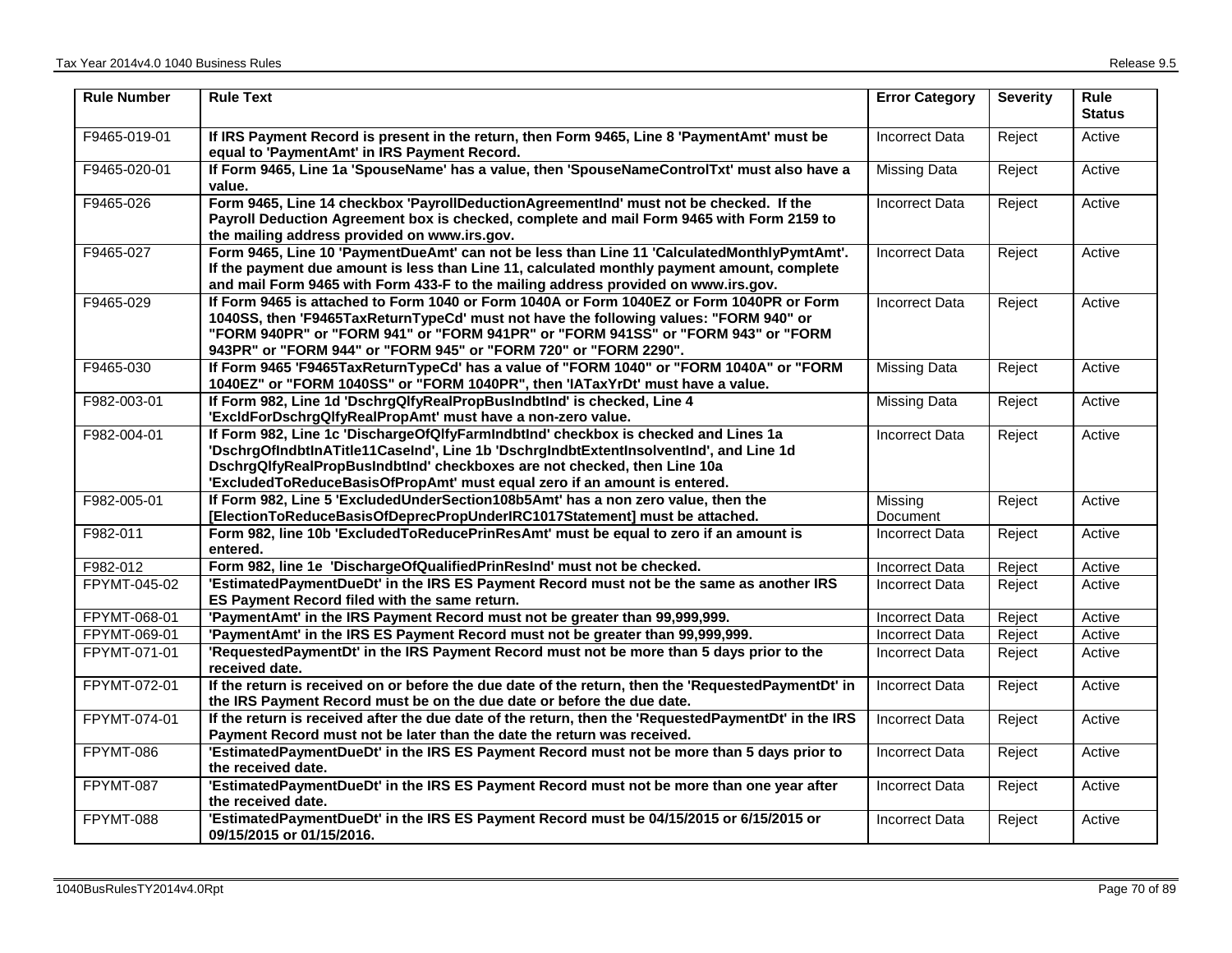| <b>Rule Number</b> | <b>Rule Text</b>                                                                                                                                                                                                                                                                                                                                                                                                                                                                                                                         | <b>Error Category</b>               | <b>Severity</b> | <b>Rule</b><br><b>Status</b> |
|--------------------|------------------------------------------------------------------------------------------------------------------------------------------------------------------------------------------------------------------------------------------------------------------------------------------------------------------------------------------------------------------------------------------------------------------------------------------------------------------------------------------------------------------------------------------|-------------------------------------|-----------------|------------------------------|
| FPYMT-089          | 'PaymentAmt' in the IRS Payment Record must not be more than 200% of 'OwedAmt'. If a value is<br>not provided for 'OwedAmt', treat that value as zero.                                                                                                                                                                                                                                                                                                                                                                                   | <b>Incorrect Data</b>               | Reject          | Active                       |
| FT-001-01          | If Form T, Part I, Line 5a, 'OtherConsiderationAmt' has a non-zero value, then the literal on Part I,<br>Line 5b, 'OtherConsiderationNatureTxt' must have a value.                                                                                                                                                                                                                                                                                                                                                                       | <b>Missing Data</b>                 | Reject          | Active                       |
| FT-002-01          | If Form T, Part III, Line 5a, 'OtherConsiderationAmt' has a non-zero value, then the literal on Part<br>III, Line 5b, 'OtherConsiderationNatureTxt' must have a value.                                                                                                                                                                                                                                                                                                                                                                   | <b>Missing Data</b>                 | Reject          | Active                       |
| FT-003-03          | If Form T, Part I, Line 3b 'AcquiredDt' has a value, then the date must be after December 31, 2013<br>but before January 1, 2015.                                                                                                                                                                                                                                                                                                                                                                                                        | <b>Incorrect Data</b>               | Reject          | Active                       |
| FT-004-03          | If Form T, Part III, Line 3b 'SaleDt' has a value, then the date must be after December 31, 2013 but<br>before January 1, 2015.                                                                                                                                                                                                                                                                                                                                                                                                          | <b>Incorrect Data</b>               | Reject          | Active                       |
| FW2-001-01         | The sum of all Form W-2s Line 1 'WagesAmt' must not be greater than the sum of [Form 1040,<br>Line 7 'WagesSalariesAndTipsAmt' and (sum of all Schedule C (Form 1040), Line 1<br>'TotalGrossReceiptsAmt' when Line 1 checkbox 'StatutoryEmployeeFromW2Ind' is checked) and<br>(sum of all Schedule C-EZ (Form 1040), Line 1 'TotalGrossReceiptsAmt' when Line 1 checkbox<br>'StatutoryEmployeeFromW2Ind' is checked)] unless Form 8958 or Form 8839 is present in the<br>return. When evaluating this, a tolerance of \$5.00 is allowed. | Math Error                          | Reject          | Active                       |
| <b>FW2-002</b>     | Form W-2, Line 1 'WagesAmt' must have a value greater than zero unless Combat Pay has been<br>excluded from income.                                                                                                                                                                                                                                                                                                                                                                                                                      | <b>Incorrect Data</b>               | Reject          | Active                       |
| FW2-003-01         | Form W-2, Line a, 'EmployeeSSN' must be equal to 'PrimarySSN' or 'SpouseSSN' in the Return<br>Header.                                                                                                                                                                                                                                                                                                                                                                                                                                    | Data Mismatch                       | Reject          | Active                       |
| FW2-007-01         | 'CityNm' of Form W-2, Line C 'EmployerUSAddress' must contain at least three characters.                                                                                                                                                                                                                                                                                                                                                                                                                                                 | <b>Incorrect Data</b>               | Reject          | Active                       |
| FW2-008-01         | 'CityNm' of Form W-2, Line C 'EmployerForeignAddress' must contain at least three characters.                                                                                                                                                                                                                                                                                                                                                                                                                                            | <b>Incorrect Data</b>               | Reject          | Active                       |
| FW2-499            | Form W-2, Line B 'EmployerEIN' is invalid for processing an Individual e-filed return.                                                                                                                                                                                                                                                                                                                                                                                                                                                   | <b>Incorrect Data</b>               | Reject          | Active                       |
| FW2-502            | Form W-2, Line B 'EmployerEIN' must match data in the eFile database.                                                                                                                                                                                                                                                                                                                                                                                                                                                                    | <b>Incorrect Data</b>               | Reject          | Active                       |
| FW2-505-01         | Form W-2, Line B 'EmployerEIN' was issued after the Tax Year in the Return Header.                                                                                                                                                                                                                                                                                                                                                                                                                                                       | <b>Incorrect Data</b>               | Reject          | Active                       |
| FW2G-001           | If Form W-2G, Line 2 'FederalIncomeTaxWithheldAmt' has a value greater than zero, then it must<br>be less than Line 1 'GamblingWinGrossWinningAmt'.                                                                                                                                                                                                                                                                                                                                                                                      | <b>Incorrect Data</b>               | Reject          | Active                       |
| FW2G-002           | Form W-2G, 'PayerSSN' is invalid for processing an Individual e-filed return.                                                                                                                                                                                                                                                                                                                                                                                                                                                            | <b>Incorrect Data</b>               | Reject          | Active                       |
| <b>FW2G-003</b>    | Form W-2G, 'PayerEIN' is invalid for processing an Individual e-filed return.                                                                                                                                                                                                                                                                                                                                                                                                                                                            | Incorrect Data                      | Reject          | Active                       |
| FW2G-007-01        | If Form W-2G, Payer Address is a US Address, then the first five digits of the 'ZipCd' must be<br>within the valid ranges of zip codes for the corresponding 'StateAbbreviationCd'. See Publication<br>4164.                                                                                                                                                                                                                                                                                                                             | Incorrect Data                      | Reject          | Active                       |
| <b>FW2G-008</b>    | The sum of all Form W-2G, 'GamblingWinGrossWinningAmt' must be less than or equal to at<br>least one of the following: the sum of all Schedule C (Form 1040), Line 1<br>'TotalGrossReceiptsAmt', or Schedule C-EZ (Form 1040), Line 1 'TotalGrossReceiptsAmt', or the<br>sum of all 'OtherIncomeAmt' in [OtherIncomeTypeStatement] for which the corresponding<br>'OtherIncomeLitCd' has the value "GAMBLING WINNINGS".                                                                                                                  | Incorrect Data                      | Reject          | Active                       |
| FW2G-009-01        | If Form W-2G, Line 14 'Gambling Winning Amt' has a non-zero value, then Line 13<br>'StateAbbreviationCd' and 'PayerStateIdNum' must have a value.                                                                                                                                                                                                                                                                                                                                                                                        | <b>Incorrect Data</b>               | Reject          | Active                       |
| <b>FW2G-502</b>    | Form W-2G, 'PayerEIN' must match data in the e-File database.                                                                                                                                                                                                                                                                                                                                                                                                                                                                            | Database<br>Validation Error        | Reject          | Active                       |
| FW2G-505-01        | Form W-2G, 'PayerEIN' was issued after the 'TaxYr' in the Return Header.                                                                                                                                                                                                                                                                                                                                                                                                                                                                 | <b>Incorrect Data</b>               | Reject          | Active                       |
| FW2G-599           | Form W-2G, 'PayerSSN' must match data in the e-File database.                                                                                                                                                                                                                                                                                                                                                                                                                                                                            | Database<br><b>Validation Error</b> | Reject          | Active                       |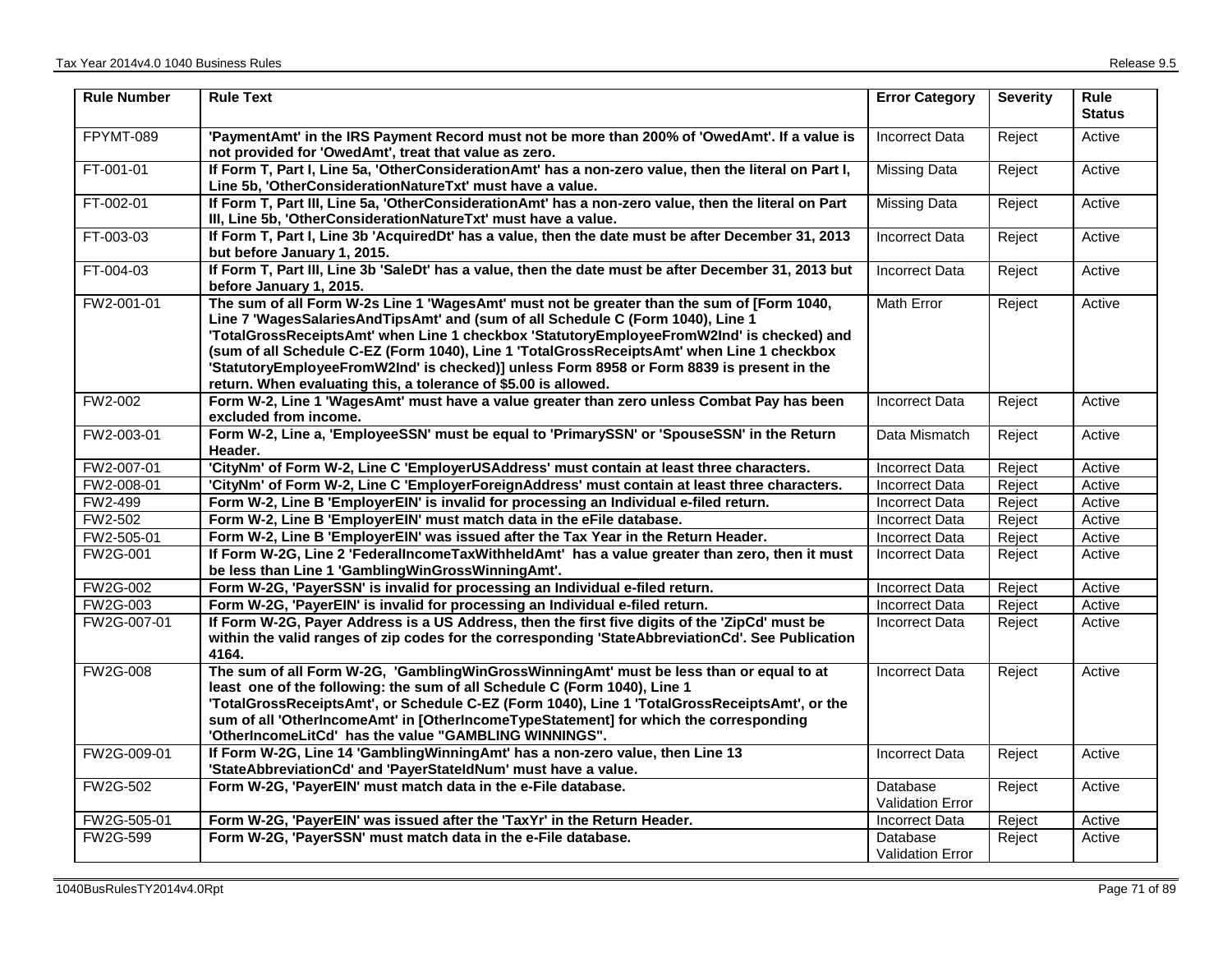| <b>Rule Number</b> | <b>Rule Text</b>                                                                                                                                                                                                                                                                                      | <b>Error Category</b> | <b>Severity</b>    | <b>Rule</b><br><b>Status</b> |
|--------------------|-------------------------------------------------------------------------------------------------------------------------------------------------------------------------------------------------------------------------------------------------------------------------------------------------------|-----------------------|--------------------|------------------------------|
| IND-001-01         | 'PreparerSSN' in the Return Header must not be all zeros or all nines.                                                                                                                                                                                                                                | <b>Incorrect Data</b> | Reject             | Active                       |
| <b>IND-002</b>     | The 'TaxPeriodEndDate' in the Submission Manifest must be less than the "Received Date".                                                                                                                                                                                                              | <b>Incorrect Data</b> | Reject             | Active                       |
| IND-005-01         | If Form 9465 and IRS Payment Record are present in the return, then Form 9465, 'PaymentAmt'<br>must be equal to 'PaymentAmt' in IRS Payment Record.                                                                                                                                                   | Incorrect Data        | Reject             | Active                       |
| <b>IND-006</b>     | 'SpouseSSN' in the Return Header must not be equal to 'PrimarySSN' in the Return Header.                                                                                                                                                                                                              | <b>Incorrect Data</b> | Reject             | Active                       |
| IND-007-01         | If checkbox 'ProtectiveSec108iELCRecordInd' is checked in the return, then<br>[GeneralDependencyMedium] with Description beginning with 'Section 108(i) election<br>explanation' must be attached to the return.                                                                                      | Missing<br>Document   | Reject             | Active                       |
| <b>IND-010</b>     | 'TaxYr' must equal the year of the 'TaxPeriodBeginDt' ("YYYY" digits) in the Submission Manifest.                                                                                                                                                                                                     | <b>Incorrect Data</b> | Reject and<br>Stop | Active                       |
| <b>IND-011</b>     | 'TaxYr' must equal the year of the 'TaxPeriodEndDt' ("YYYY" digits) in the Submission Manifest.                                                                                                                                                                                                       | <b>Incorrect Data</b> | Reject and<br>Stop | Active                       |
| IND-012-01         | If 'WagesLiteralCd' in [WagesNotShownSchedule] has the value "FEC", then [FECRecord] must<br>be present in the return.                                                                                                                                                                                | Missing<br>Document   | Reject             | Active                       |
| IND-013-01         | In the Return Header, 'PreparerSSN' or 'PTIN' or 'STIN' or 'PreparerFirmElN' must have a value, if<br>any one of the following is true: (1) checkbox 'SelfEmployedInd' is checked; (2)<br>'PreparerPersonNm' or 'PreparerFirmName' or 'PreparerUSAddress' or 'PreparerForeignAddress'<br>has a value. | Missing Data          | Reject             | Active                       |
| IND-014-02         | 'EmployeeTIN' and 'EmployeeNameControlTxt' in [FECRecord] must be the same as [<br>'PrimarySSN' and 'PrimaryNameControlTxt' ] or ['SpouseSSN' and 'SpouseNameControlTxt' ] in<br>the Return Header.                                                                                                   | <b>Incorrect Data</b> | Reject             | Active                       |
| <b>IND-015</b>     | If checkbox 'WorkPerformedResidingInUSInd' is checked in [FECRecord], then 'USAddress' must<br>have a value.                                                                                                                                                                                          | <b>Incorrect Data</b> | Reject             | Active                       |
| <b>IND-016</b>     | If 'USAddress' has a value in [FECRecord], then checkbox 'WorkPerformedResidingInUSInd' must<br>be checked.                                                                                                                                                                                           | <b>Missing Data</b>   | Reject             | Active                       |
| IND-018-02         | If 'PrimaryDeathDt' has a value in the return, then 'InCareOfNm' in the Filer address in the Return<br>Header must have a value.                                                                                                                                                                      | <b>Missing Data</b>   | Reject             | Active                       |
| IND-019-02         | If 'SpouseDeathDt' has a value in the return, then 'InCareOfNm' in the Filer address in the Return<br>Header must have a value.                                                                                                                                                                       | <b>Missing Data</b>   | Reject             | Active                       |
| IND-020-01         | If 'PaidPreparerInformationGrp' is present in the Return Header, then 'NonPaidPreparerCd' must<br>not have a value in the return.                                                                                                                                                                     | <b>Incorrect Data</b> | Reject             | Active                       |
| IND-021-01         | If 'PINTypeCd' in the Return Header has the value "Self-Select On-Line" and<br>'PrimarySignaturePIN' has a value, then 'PrimaryBirthDt' must have a value.                                                                                                                                            | Missing Data          | Reject             | Active                       |
| IND-022-01         | If 'PINTypeCd' in the Return Header has the value "Self-Select On-Line" and<br>'SpouseSignaturePIN' has a value, then 'SpouseBirthDt' must have a value.                                                                                                                                              | <b>Missing Data</b>   | Reject             | Active                       |
| IND-023-01         | If 'PINTypeCd' in the Return Header has the value "Self-Select Practitioner" and<br>'PrimarySignaturePIN' has a value, then 'PrimaryBirthDt' must have a value.                                                                                                                                       | Missing Data          | Reject             | Active                       |
| IND-024-01         | If 'PINTypeCd' in the Return Header has the value "Self-Select Practitioner" and<br>'SpouseSignaturePIN' has a value, then 'SpouseBirthDt' must have a value.                                                                                                                                         | Missing Data          | Reject             | Active                       |
| IND-025-01         | If 'PINTypeCd' in the Return Header has the value "Self-Select On-Line", and 'PrimaryBirthDt' has<br>a value, then 'PrimaryPriorYearAGIAmt' or 'PrimaryPriorYearPIN' or 'PrimaryElectronicFilingPIN'<br>or 'IdentityProtectionPIN' must have a value.                                                 | Missing Data          | Reject             | Active                       |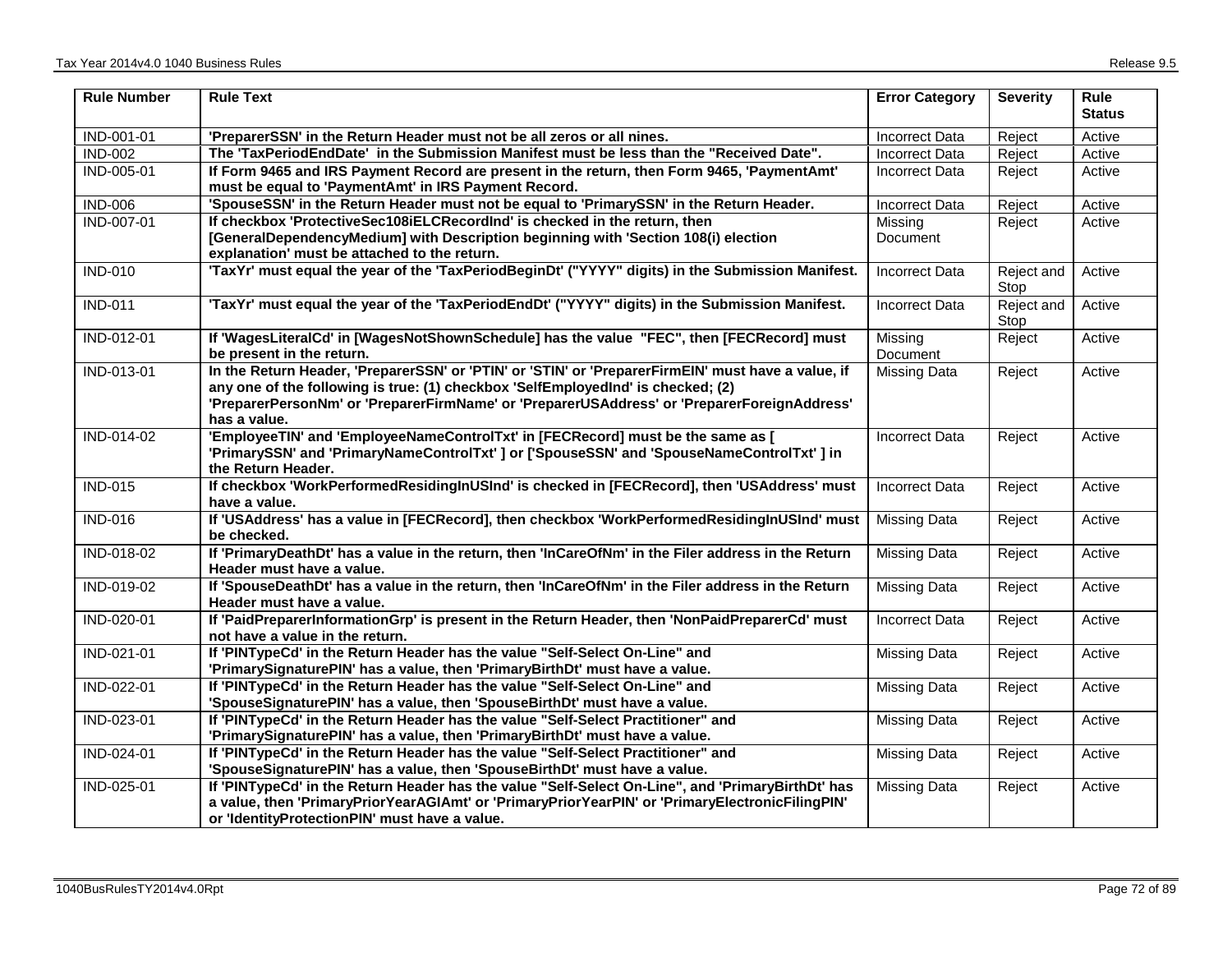| <b>Rule Number</b> | <b>Rule Text</b>                                                                                                                                                                                                                                                                             | <b>Error Category</b>               | <b>Severity</b> | <b>Rule</b><br><b>Status</b> |
|--------------------|----------------------------------------------------------------------------------------------------------------------------------------------------------------------------------------------------------------------------------------------------------------------------------------------|-------------------------------------|-----------------|------------------------------|
| IND-026-01         | If 'PINTypeCd' in the Return Header has the value "Self-Select Practitioner", and 'PrimaryBirthDt'<br>has a value, then 'PrimaryPriorYearAGIAmt' or 'PrimaryPriorYearPIN' or<br>'PrimaryElectronicFilingPIN' or 'IdentityProtectionPIN' must have a value.                                   | <b>Missing Data</b>                 | Reject          | Active                       |
| IND-027-01         | If 'PINTypeCd' in the Return Header has the value "Self-Select On-Line", and 'SpouseBirthDt' has<br>a value, then 'SpousePriorYearAGIAmt' or 'SpousePriorYearPIN' or 'SpouseElectronicFilingPIN'<br>or 'SpouseIdentityProtectionPIN' must have a value.                                      | <b>Missing Data</b>                 | Reject          | Active                       |
| IND-028-01         | If 'PINTypeCd' in the Return Header has the value "Self-Select Practitioner", and 'SpouseBirthDt'<br>has a value, then 'SpousePriorYearAGIAmt' or 'SpousePriorYearPIN' or<br>'SpouseElectronicFilingPIN' or 'SpouseIdentityProtectionPIN' must have a value.                                 | <b>Missing Data</b>                 | Reject          | Active                       |
| IND-029-01         | If 'WagesLiteralCd' in [WagesNotShownSchedule], has the value "FEC", then the corresponding<br>'WagesNotShownAmt' must be equal to the sum of the 'ForeignEmployerCompensationAmt' from<br>all of the FEC Records present in the return. When evaluating this a tolerance of \$5 is allowed. | <b>Incorrect Data</b>               | Reject          | Active                       |
| IND-031-01         | 'PrimaryPriorYearPIN' or 'PrimaryElectronicFilingPIN' or 'PrimaryPriorYearAGIAmt' in the Return<br>Header must match the e-File database.                                                                                                                                                    | <b>Incorrect Data</b>               | Reject          | Active                       |
| IND-032-01         | 'SpousePriorYearPIN' or 'SpouseElectronicFilingPIN' or 'SpousePriorYearAGIAmt' in the Return<br>Header must match the e-File database.                                                                                                                                                       | <b>Incorrect Data</b>               | Reject          | Active                       |
| IND-033-02         | The year of 'PrimaryDeathDt' must not be less than 'TaxYr' in the Return Header.                                                                                                                                                                                                             | <b>Incorrect Data</b>               | Reject          | Active                       |
| IND-034-02         | The year of 'SpouseDeathDt' must not be less than 'TaxYr' in the Return Header.                                                                                                                                                                                                              | Incorrect Data                      | Reject          | Active                       |
| IND-035-01         | 'PrimaryDeathDt' in the return must match that in the e-File database.                                                                                                                                                                                                                       | Database<br>Validation Error        | Reject          | Active                       |
| IND-036-01         | 'SpouseDeathDt' in the return must match that in the e-File database.                                                                                                                                                                                                                        | Database<br><b>Validation Error</b> | Reject          | Active                       |
| IND-037-01         | If 'PrimaryDeathDt' has a value, then the Filer address in the Return Header must not be a Foreign<br>Address.                                                                                                                                                                               | Incorrect Data                      | Reject          | Active                       |
| IND-038-01         | If 'SpouseDeathDt' has a value, then the Filer address in the Return Header must not be a Foreign<br>Address.                                                                                                                                                                                | <b>Incorrect Data</b>               | Reject          | Active                       |
| IND-039-01         | If 'ThirdPartyDesigneeInd' in the return has a choice of 'Yes' indicated, then<br>'ThirdPartyDesigneeNm' must have a value.                                                                                                                                                                  | <b>Incorrect Data</b>               | Reject          | Active                       |
| IND-040-01         | If 'ThirdPartyDesigneeInd' in the return has a choice of 'Yes' indicated, then<br>'ThirdPartyDesigneePhoneNum' must have a value.                                                                                                                                                            | Incorrect Data                      | Reject          | Active                       |
| <b>IND-041</b>     | If 'ThirdPartyDesigneeInd' in the return has a choice of 'Yes' indicated, then<br>'ThirdPartyDesigneePIN' must have a value.                                                                                                                                                                 | <b>Incorrect Data</b>               | Reject          | Active                       |
| IND-042-01         | If checkbox 'PowerOfAttorneySignedByInd' is checked in the return, then checkbox<br>'SurvivingSpouseInd' must not be checked.                                                                                                                                                                | <b>Incorrect Data</b>               | Reject          | Active                       |
| IND-043-01         | If checkbox 'PowerOfAttorneySignedByInd' is checked in the return, then checkbox<br>'PersonalRepresentativelnd' must not be checked.                                                                                                                                                         | Incorrect Data                      | Reject          | Active                       |
| IND-044-01         | If checkbox 'PowerOfAttorneySignedByInd' is checked in the return, then 'PrimaryDeathDt' must<br>not have a value.                                                                                                                                                                           | <b>Incorrect Data</b>               | Reject          | Active                       |
| IND-045-01         | If checkbox 'PowerOfAttorneySignedByInd' is checked in the return, then 'SpouseDeathDt' must<br>not have a value.                                                                                                                                                                            | Incorrect Data                      | Reject          | Active                       |
| <b>IND-046</b>     | Form 8862 must be present in the return. e-File database indicates the taxpayer must file Form<br>8862 to Claim Earned Income Credit after disallowance.                                                                                                                                     | <b>Incorrect Data</b>               | Reject          | Active                       |
| IND-049-01         | Tax returns from the U.S. Possessions of American Samoa, Guam, U.S. Virgin Islands and the<br>Commonwealth of the Northern Mariana Islands may not be electronically filed.                                                                                                                  | Unsupported                         | Reject          | Active                       |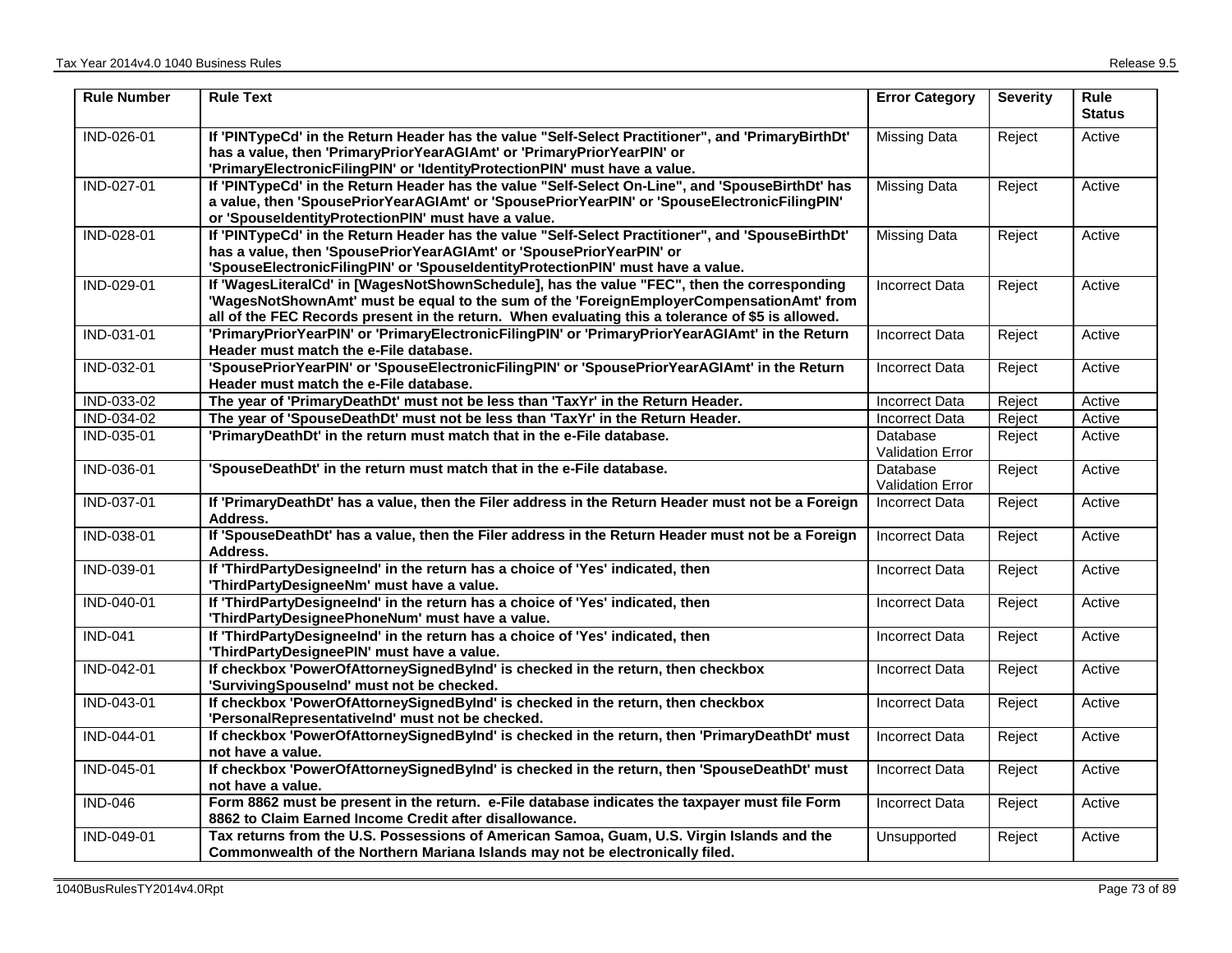| <b>Rule Number</b> | <b>Rule Text</b>                                                                                                                                                                                                                                                                        | <b>Error Category</b>               | <b>Severity</b>    | <b>Rule</b><br><b>Status</b> |
|--------------------|-----------------------------------------------------------------------------------------------------------------------------------------------------------------------------------------------------------------------------------------------------------------------------------------|-------------------------------------|--------------------|------------------------------|
| <b>IND-052</b>     | The TIN present in the IRS Submission Manifest must be equal to the Primary SSN in the Return<br>Header.                                                                                                                                                                                | Data Mismatch                       | Reject and<br>Stop | Active                       |
| IND-053-01         | The 'IPAddress' in the Return Header must not equal all zeros.                                                                                                                                                                                                                          | Incorrect Data                      | Reject             | Active                       |
| IND-054-01         | If filing status is "Married filing separately" (element 'IndividualReturnFilingStatusCd' has the<br>value 3), then 'SpouseSignaturePIN' must not have a value in the Return Header.                                                                                                    | <b>Incorrect Data</b>               | Reject             | Active                       |
| IND-055-02         | 'AddressLine2Txt' in the Return Header must not have a value.                                                                                                                                                                                                                           | <b>Incorrect Data</b>               | Reject             | Active                       |
| IND-056-01         | If 'PrimarySignaturePIN' has a value in the Return Header, then 'PrimaryPINEnteredByCd' must<br>have a value.                                                                                                                                                                           | Missing Data                        | Reject             | Active                       |
| IND-057-01         | If 'SpouseSignaturePIN' has a value in the Return Header, then 'SpousePINEnteredByCd' must<br>have a value.                                                                                                                                                                             | Missing Data                        | Reject             | Active                       |
| IND-058-01         | If 'PrimarySignaturePIN' has a value in the Return Header, then 'PrimarySignatureDt' must have a<br>value.                                                                                                                                                                              | <b>Missing Data</b>                 | Reject             | Active                       |
| IND-059-01         | If 'SpouseSignaturePIN' has a value in the Return Header, then 'SpouseSignatureDt' must have a<br>value.                                                                                                                                                                                | Missing Data                        | Reject             | Active                       |
| <b>IND-060</b>     | 'IdentityProtectionPIN' in the Return Header must not equal all zeroes.                                                                                                                                                                                                                 | <b>Incorrect Data</b>               | Reject and<br>Stop | Active                       |
| <b>IND-061</b>     | IRS ES Payment Record must not be present in a prior year return.                                                                                                                                                                                                                       | <b>Incorrect Data</b>               | Reject             | Active                       |
| <b>IND-062</b>     | IP Address of the Transmitter must have a value.                                                                                                                                                                                                                                        | <b>Missing Data</b>                 | Reject             | Active                       |
| <b>IND-063</b>     | Timestamp of the Transmitter must have a value.                                                                                                                                                                                                                                         | Missing Data                        | Reject             | Active                       |
| <b>IND-064</b>     | IP Address of the Transmitter must be a valid IP Address.                                                                                                                                                                                                                               | <b>Incorrect Data</b>               | Reject             | Active                       |
| <b>IND-066</b>     | 'SpouseldentityProtectionPIN' in the Return Header must not equal all zeroes.                                                                                                                                                                                                           | <b>Incorrect Data</b>               | Reject and<br>Stop | Active                       |
| <b>IND-067</b>     | As a paid tax preparer of a tax return claiming Earned income Tax Credit, you must complete and<br>submit Form 8867 to IRS with the original submission of each return. Failure to submit Form 8867<br>is a violation of IRC Sec 6695(g) and a \$500 penalty may be imposed per return. | Missing Data                        | Alert              | Active                       |
| <b>IND-180</b>     | Primary taxpayer's Identity Protection Personal Identification Number (IP PIN) must match the e-<br>File database. Please double check your entry and resubmit your return with the correct number.                                                                                     | Database<br><b>Validation Error</b> | Reject and<br>Stop | Active                       |
| <b>IND-181</b>     | The Primary Taxpayer did not enter a valid Identity Protection Personal Identification Number (IP<br>PIN). Please visit www.irs.gov/get-an-ippin for further information and resubmit your return with<br>the correct number.                                                           | Database<br><b>Validation Error</b> | Reject and<br>Stop | Active                       |
| <b>IND-182</b>     | The Spouse Identity Protection Personal Identification Number (IP PIN) must match the e-File<br>database. Please double check your entry and resubmit your return with the correct number.                                                                                              | Database<br>Validation Error        | Reject and<br>Stop | Active                       |
| <b>IND-183</b>     | The Spouse did not enter a valid Identity Protection Personal Identification Number (IP PIN).<br>Please visit www.irs.gov/get-an-ippin for further information and resubmit your return with the<br>correct number.                                                                     | Database<br><b>Validation Error</b> | Reject and<br>Stop | Active                       |
| <b>IND-184</b>     | Prior Year returns can only be filed by Practitioner and are currently not accepted for Online<br>filers.                                                                                                                                                                               | <b>Incorrect Data</b>               | Reject and<br>Stop | Active                       |
| <b>IND-508</b>     | Primary SSN in the Return Header must not be equal to the Spouse SSN on another tax return for<br>which filing status is Married Filing Jointly or [filing status is Married Filing Separately and the<br>Spouse exemption is claimed].                                                 | Database<br><b>Validation Error</b> | Reject             | Active                       |
| <b>IND-510</b>     | Spouse SSN in the Return Header must not be equal to the Primary SSN on another tax return.                                                                                                                                                                                             | Duplicate<br>Condition              | Reject             | Active                       |
| IND-512-01         | Each Dependent's SSN (or Qualifying Child Identifying Number on Form 1040SS(PR)) on this<br>return must not match the Spouse SSN on another return.                                                                                                                                     | <b>Incorrect Data</b>               | Reject             | Active                       |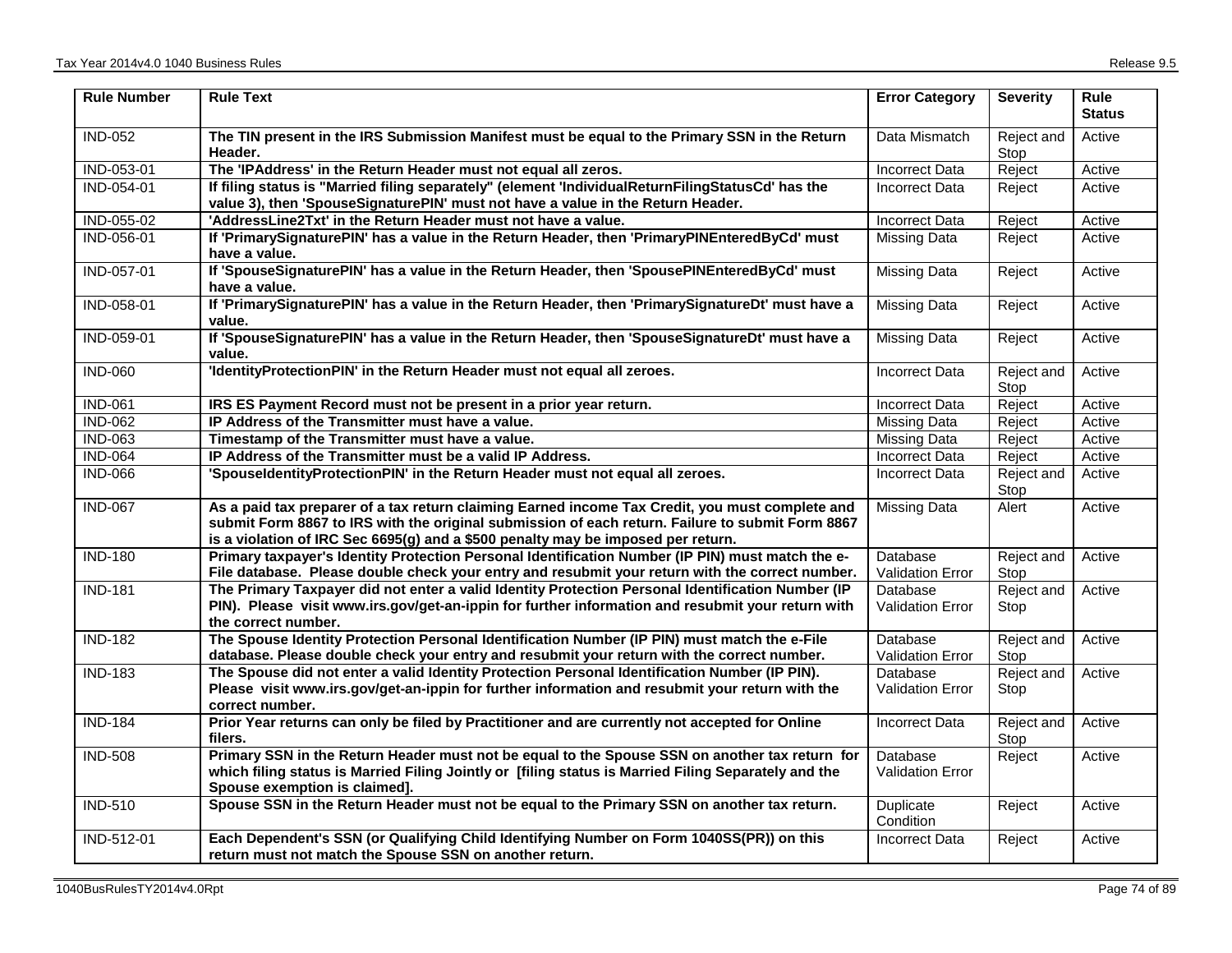| <b>Rule Number</b> | <b>Rule Text</b>                                                                                                                                                                                                                                                                             | <b>Error Category</b>               | <b>Severity</b>    | <b>Rule</b><br><b>Status</b> |
|--------------------|----------------------------------------------------------------------------------------------------------------------------------------------------------------------------------------------------------------------------------------------------------------------------------------------|-------------------------------------|--------------------|------------------------------|
| <b>IND-513</b>     | The Spouse SSN in the Return Header must not be equal to the Spouse SSN in another return<br>filed for the same tax year.                                                                                                                                                                    | Duplicate<br>Condition              | Reject             | Active                       |
| <b>IND-515</b>     | The Primary SSN in the Return Header must not be equal to the Primary SSN in another return<br>filed for the same tax year.                                                                                                                                                                  | <b>Duplicate</b><br>Condition       | Reject             | Active                       |
| IND-521-01         | The Year of Birth of the Primary SSN must not be greater than the 'TaxYr' in the Return Header.                                                                                                                                                                                              | <b>Incorrect Data</b>               | Reject             | Active                       |
| IND-531-01         | If Primary Date of Death has a value in the e-File database, then it must not be prior to the 'TaxYr'<br>in the Return Header.                                                                                                                                                               | Database<br><b>Validation Error</b> | Reject             | Active                       |
| IND-532-01         | If Spouse Date of Death has a value in the e-File database, then it must not be prior to the 'TaxYr'<br>in the Return Header.                                                                                                                                                                | Database<br><b>Validation Error</b> | Reject             | Active                       |
| IND-570-01         | The Year of Birth of the Spouse SSN must not be greater than the 'TaxYr' in the Return Header.                                                                                                                                                                                               | <b>Database</b><br>Validation Error | Reject             | Active                       |
| IND-664-01         | If the Primary SSN appears more than once in the e-File database, then 'PINTypeCd' in the Return<br>Header must not have the value "Self-Select On-Line".                                                                                                                                    | Database<br><b>Validation Error</b> | Reject             | Active                       |
| IND-665-01         | If the Primary SSN appears more than once in the e-File database, then 'PINTypeCd' in the Return<br>Header must not have the value "Self-Select Practitioner".                                                                                                                               | Database<br><b>Validation Error</b> | Reject             | Active                       |
| IND-666-01         | If the Spouse SSN appears more than once in the e-File database, then 'PINTypeCd' must not<br>have the value "Self-Select On-Line".                                                                                                                                                          | Database<br><b>Validation Error</b> | Reject             | Active                       |
| IND-667-01         | If the Spouse SSN appears more than once in the e-File database, then 'PINTypeCd' must not<br>have the value "Self-Select Practitioner".                                                                                                                                                     | Database<br><b>Validation Error</b> | Reject             | Active                       |
| IND-672-01         | In the Return Header, if 'PINTypeCd' has the value "Practitioner" or "Self-Select Practitioner",<br>then 'PractitionerPINGrp' must have a value.                                                                                                                                             | Missing Data                        | Reject             | Active                       |
| IND-673-01         | In the Return Header, if 'PINTypeCd' has the value "Self-Select On-Line", then<br>'PractitionerPINGrp' must not have a value.                                                                                                                                                                | <b>Missing Data</b>                 | Reject             | Active                       |
| IND-674-01         | If the Primary Taxpayer is under the age of 16 and has never filed a tax return, then 'PINTypeCd'<br>in the Return Header must not have the value "Self-Select On-Line".                                                                                                                     | Database<br><b>Validation Error</b> | Reject             | Active                       |
| IND-675-01         | If the Primary Taxpayer is under the age of 16 and has never filed a tax return, then 'PINTypeCd'<br>in the Return Header must not have the value "Self-Select Practitioner".                                                                                                                | Database<br><b>Validation Error</b> | Reject             | Active                       |
| IND-679-01         | If the Spouse SSN in the Return Header is under the age of 16 and did not file a tax return in the<br>previous year, then the 'PINTypeCd' must not have the value "Self-Select On-Line".                                                                                                     | Database<br><b>Validation Error</b> | Reject             | Active                       |
| IND-680-01         | If the Spouse SSN in the Return Header is under the age of 16 and did not file a tax return in the<br>previous year, then the 'PINTypeCd' must not have the value "Self-Select Practitioner".                                                                                                | Database<br>Validation Error        | Reject             | Active                       |
| IND-689-01         | The year of the 'PrimarySignatureDt' in the Return Header must be equal to the processing year.                                                                                                                                                                                              | Missing<br>Document                 | Reject             | Active                       |
| IND-694-01         | If 'PINTypeCd' in the Return Header has the value "Self-Select Practitioner", then<br>'JuratDisclosureCd' must have the value "Self Select PIN By ERO".                                                                                                                                      | <b>Incorrect Data</b>               | Reject             | Active                       |
| IND-695-01         | If 'PINTypeCd' in the Return Header has the value "Practitioner", then 'JuratDisclosureCd' must<br>have the value "Practitioner PIN".                                                                                                                                                        | <b>Incorrect Data</b>               | Reject             | Active                       |
| IND-696-01         | If 'PINTypeCd' in the Return Header has the value "Self-Select On-Line", then 'JuratDisclosureCd'<br>must have the value "Online Self Select PIN".                                                                                                                                           | <b>Incorrect Data</b>               | Reject             | Active                       |
| IND-699-01         | If 'PINTypeCd' in the Return Header has the value "Practitioner", then the following must not have<br>an entry: 'PrimaryPriorYearAGIAmt' and 'PrimaryPriorYearPIN' and 'PrimaryElectronicFilingPIN'<br>and 'SpousePriorYearAGIAmt' and 'SpousePriorYearPIN' and 'SpouseElectronicFilingPIN'. | <b>Incorrect Data</b>               | Reject             | Active                       |
| <b>IND-769</b>     | 'IdentityProtectionPIN' in the Return Header must be numeric digits.                                                                                                                                                                                                                         | <b>Incorrect Data</b>               | Reject and<br>Stop | Active                       |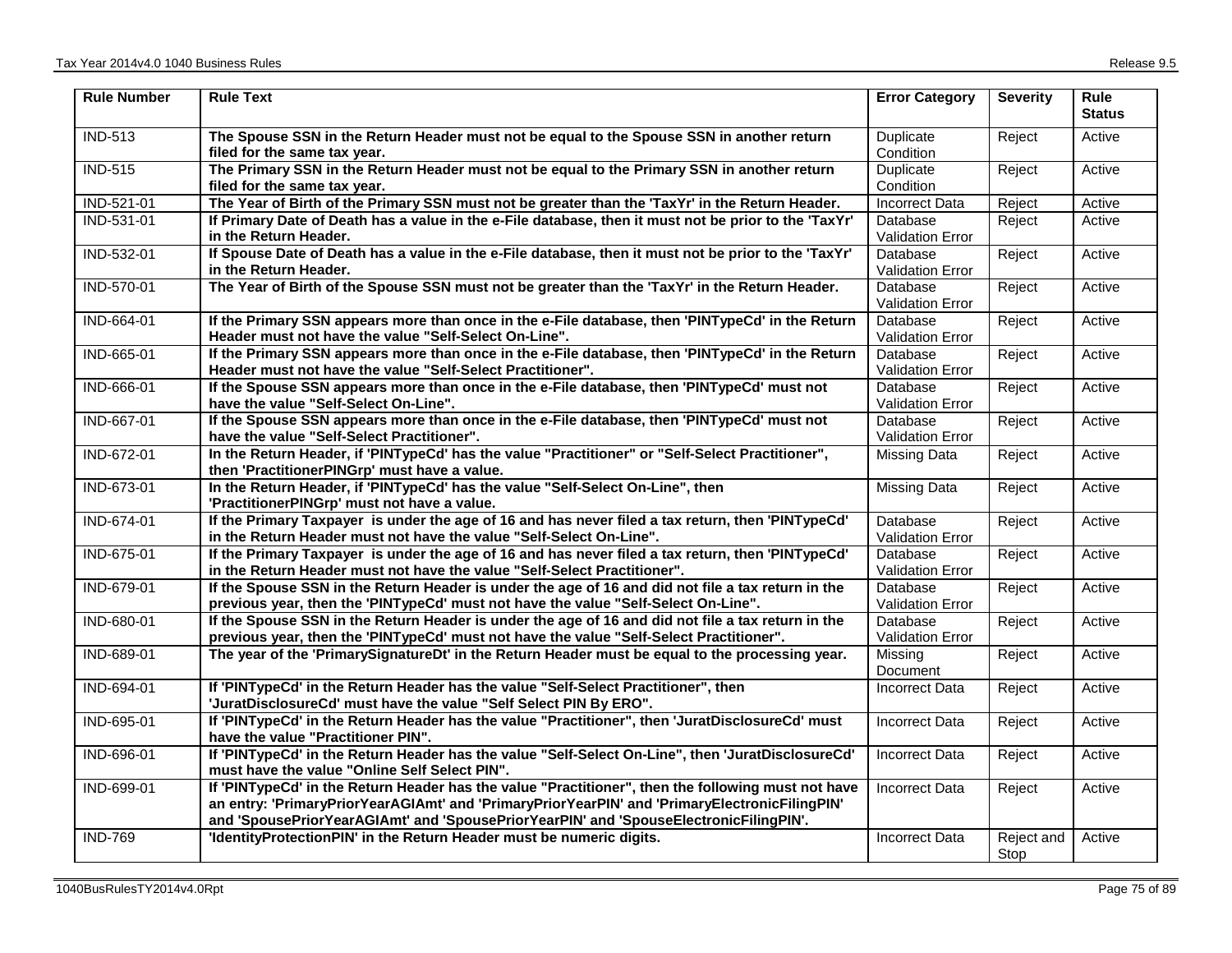| <b>Rule Number</b> | <b>Rule Text</b>                                                                                                                                                                                                                                      | <b>Error Category</b>               | <b>Severity</b>    | <b>Rule</b><br><b>Status</b> |
|--------------------|-------------------------------------------------------------------------------------------------------------------------------------------------------------------------------------------------------------------------------------------------------|-------------------------------------|--------------------|------------------------------|
| <b>IND-770</b>     | 'SpouseldentityProtectionPIN' in the Return Header must be numeric digits.                                                                                                                                                                            | <b>Incorrect Data</b>               | Reject and<br>Stop | Active                       |
| <b>IND-901</b>     | The Primary SSN in the Return Header has been locked because Social Security Administration<br>records indicate the number belongs to a deceased individual.                                                                                          | Database<br><b>Validation Error</b> | Reject and<br>Stop | Active                       |
| <b>IND-902</b>     | The Primary SSN in the Return Header has been locked. The account was locked per the<br>taxpayer's request.                                                                                                                                           | Database<br><b>Validation Error</b> | Reject and<br>Stop | Active                       |
| <b>IND-903</b>     | The Primary SSN in the Return Header has been systemically locked based on IRS information<br>which indicates there is not a filing requirement for this SSN.                                                                                         | Database<br><b>Validation Error</b> | Reject and<br>Stop | Disabled                     |
| <b>IND-904</b>     | The Primary SSN in the Return Header has been locked. Social Security Administration records<br>indicate the SSN belongs to a minor. The account was locked per the request of the minor's<br>parent or guardian.                                     | Database<br><b>Validation Error</b> | Reject and<br>Stop | Active                       |
| IND-931-01         | The Dependent SSN (or Qualifying Child Identifying Number on Form 1040-SS (PR)) has been<br>locked because Social Security Administration records indicate the number belongs to a<br>deceased individual.                                            | Database<br><b>Validation Error</b> | Reject and<br>Stop | Active                       |
| IND-932-01         | The Dependent SSN (or Qualifying Child Identifying Number on Form 1040-SS (PR)) claimed on<br>your return has been locked. The account was locked per the taxpayer's request.                                                                         | Database<br><b>Validation Error</b> | Reject and<br>Stop | Active                       |
| IND-934-01         | The Dependent SSN (or Qualifying Child Identifying Number on Form 1040-SS (PR)) claimed on<br>your return has been locked. The account was locked per the request of the dependent's parent<br>or guardian.                                           | Database<br><b>Validation Error</b> | Reject and<br>Stop | Active                       |
| <b>IND-941</b>     | The Spouse SSN in the Return Header has been locked because Social Security Administration<br>records indicate the number belongs to a deceased individual.                                                                                           | Database<br><b>Validation Error</b> | Reject and<br>Stop | Active                       |
| <b>IND-942</b>     | The Spouse SSN in the Return Header has been locked. The account was locked per the<br>taxpayer's request.                                                                                                                                            | Database<br><b>Validation Error</b> | Reject and<br>Stop | Active                       |
| <b>IND-943</b>     | The Spouse SSN in the Return Header has been systemically locked based on IRS information<br>which indicates there is not a filing requirement for this SSN.                                                                                          | Database<br><b>Validation Error</b> | Reject and<br>Stop | Active                       |
| <b>IND-944</b>     | The Spouse SSN in the Return Header has been locked. Social Security Administration records<br>indicate the SSN belongs to a minor. The account was locked per the request of the minor's<br>parent or guardian.                                      | Database<br><b>Validation Error</b> | Reject and<br>Stop | Active                       |
| R0000-003          | The return version (attribute 'returnVersion' of the Return element) must be specified for each<br>return in the return header.                                                                                                                       | <b>Missing Data</b>                 | Reject and<br>Stop | Active                       |
| R0000-004-01       | 'ReturnTypeCd' (specified in the Return Header) and the return version (specified by the<br>'returnVersion' attribute of the 'Return' element) of the return must match the return type and the<br>version supported by the Modernized e-File system. | Data Mismatch                       | Reject and<br>Stop | Active                       |
| R0000-007-02       | For US Addresses, the first five digits of 'ZipCd' of the Filer's address in the Return Header must<br>be within the valid ranges of zip codes for the corresponding 'StateAbbreviationCd'. See<br>Publication 4164.                                  | <b>Incorrect Data</b>               | Reject             | Active                       |
| R0000-019          | The number of return documents (forms, schedules, and supporting documents) included in the<br>return must equal the document count specified in the Return Data (documentCount attribute of<br>the ReturnData element of the Return).                | Data Mismatch                       | Reject             | Active                       |
| R0000-020-01       | If the Filer has a US address in the Return Header and 'StateAbbreviationCd' has the value "AA"<br>then the first three digits of the 'ZipCd' must be 340.                                                                                            | <b>Incorrect Data</b>               | Reject             | Active                       |
| R0000-022-01       | If the Filer has a US address in the Return Header and 'StateAbbreviationCd' has the value "AE"<br>then the first three digits of the 'ZipCd' must be in the range 090 - 098.                                                                         | <b>Incorrect Data</b>               | Reject             | Active                       |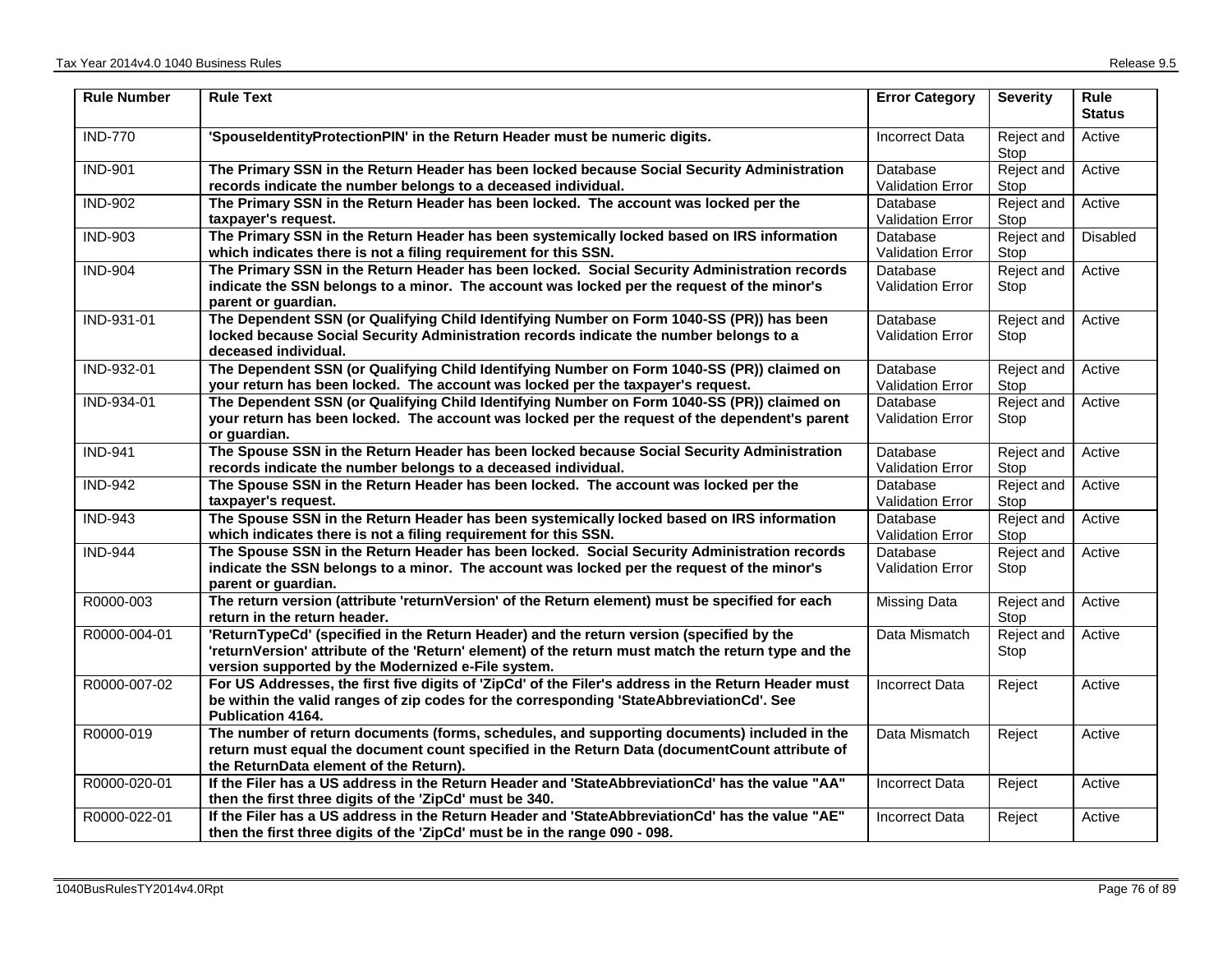| <b>Rule Number</b> | <b>Rule Text</b>                                                                                                                                                                                                | <b>Error Category</b>               | <b>Severity</b>    | <b>Rule</b><br><b>Status</b> |
|--------------------|-----------------------------------------------------------------------------------------------------------------------------------------------------------------------------------------------------------------|-------------------------------------|--------------------|------------------------------|
| R0000-024-01       | If the Filer has a US address in the Return Header and 'StateAbbreviationCd' has the value "AP"<br>then first three digits of the 'ZipCd' must be in the range 962 - 966.                                       | <b>Incorrect Data</b>               | Reject             | Active                       |
| R0000-030-01       | In the Return Header, if 'PractitionerPINGrp' is provided, then 'EFIN' in the 'PractitionerPINGrp'<br>must be the same as 'EFIN' in the 'OriginatorGrp'.                                                        | Data Mismatch                       | Reject             | Active                       |
| R0000-046-01       | For US Addresses, the fourth and fifth digit of the 'ZipCd' of the Filer's address in the Return<br>Header cannot both be zeros ("00"), except when the 'ZipCd' is 00800, 20500, 34000, 00600, 96100,<br>96900. | <b>Incorrect Data</b>               | Reject             | Active                       |
| R0000-051-01       | 'FederalSubmissionTypeCd' in the IRS Submission Manifest must match 'ReturnTypeCd'<br>indicated in the Return Header.                                                                                           | Data Mismatch                       | Reject and<br>Stop | Active                       |
| R0000-052-01       | 'TaxYr' specified in the IRS Submission Manifest must match 'TaxYr' in the Return Header.                                                                                                                       | Data Mismatch                       | Reject and<br>Stop | Active                       |
| R0000-054-01       | The 'EFIN' in the IRS Submission Manifest must match 'EFIN' in the 'OriginatorGrp' in the Return<br>Header.                                                                                                     | Data Mismatch                       | Reject and<br>Stop | Active                       |
| R0000-057          | Every attached file (i.e. binary attachment) must be referenced by the XML document that<br>represents it.                                                                                                      | <b>Missing Data</b>                 | Reject             | Deleted                      |
| R0000-057-01       | Every attached file (i.e. binary attachment) must be referenced by the XML document that<br>represents it.                                                                                                      | <b>Missing Data</b>                 | Reject             | <b>New</b>                   |
| R0000-058-01       | An XML document that represents a binary attachment must have a valid reference to an attached<br>file.                                                                                                         | <b>Missing Data</b>                 | Reject             | Active                       |
| R0000-060          | The EFIN in the Submission ID (the first six digits) must match the EFIN in the Submission<br><b>Manifest.</b>                                                                                                  | <b>Incorrect Data</b>               | Reject and<br>Stop | Active                       |
| R0000-067          | The attached files (i.e. binary attachments) in a submission zip archive must have distinct names.                                                                                                              | <b>Incorrect Data</b>               | Reject and<br>Stop | Active                       |
| R0000-075-02       | 'RoutingTransitNum' (RTN) must conform to the banking industry RTN algorithm.                                                                                                                                   | <b>Incorrect Data</b>               | Reject             | Active                       |
| R0000-080-01       | 'TaxPeriodBeginDt' present in the IRS Submission Manifest must match 'TaxPeriodBeginDt'<br>provided in the Return Header.                                                                                       | Data Mismatch                       | Reject and<br>Stop | Active                       |
| R0000-081-01       | 'TaxPeriodEndDt' present in the IRS Submission Manifest must match 'TaxPeriodEndDt' provided<br>in the Return Header.                                                                                           | Data Mismatch                       | Reject and<br>Stop | Active                       |
| R0000-082          | 'TaxPeriodBeginDt' and 'TaxPeriodEndDt' must be provided in the IRS Submission Manifest.                                                                                                                        | <b>Missing Data</b>                 | Reject and<br>Stop | Active                       |
| R0000-087-02       | 'PreparerFirmEIN' in the Return Header must not equal all zeros or all nines.                                                                                                                                   | <b>Incorrect Data</b>               | Reject             | Active                       |
| R0000-088-01       | The eight numeric digits of the PTIN (of the Paid Preparer) following the letter P, must not equal<br>all zeros or all nines in the Return Header.                                                              | <b>Incorrect Data</b>               | Reject             | Active                       |
| R0000-090          | The Imperfect Return Indicator in the Return Header was checked but does not meet the<br>conditions of an imperfect return.                                                                                     | Database<br><b>Validation Error</b> | Alert              | Active                       |
| R0000-092-01       | 'PrimarySSN' in the Return Header must be within the valid range of SSN/ITIN and must not be an<br>ATIN.                                                                                                        | <b>Incorrect Data</b>               | Reject             | Active                       |
| R0000-093-01       | If 'SpouseSSN' in the Return Header has a value, then it must be within the valid range of<br>SSN/ITIN and must not be an ATIN.                                                                                 | <b>Incorrect Data</b>               | Reject             | Active                       |
| R0000-095-02       | 'PrimarySignaturePIN' in the Return Header must not equal all zeros.                                                                                                                                            | Incorrect Data                      | Reject             | Active                       |
| R0000-096-02       | 'SpouseSignaturePIN' in the Return Header must not equal all zeros.                                                                                                                                             | <b>Incorrect Data</b>               | Reject             | Active                       |
| R0000-113-01       | The eight numeric digits of the STIN (of the Paid Preparer) following the letter S, must not equal<br>all zeros or all nines in the Return Header.                                                              | Incorrect Data                      | Reject             | Active                       |
| R0000-114          | The Submission Manifest's 'TaxPeriodBeginDt' value for month and day should be January 1.                                                                                                                       | <b>Incorrect Data</b>               | Reject             | Active                       |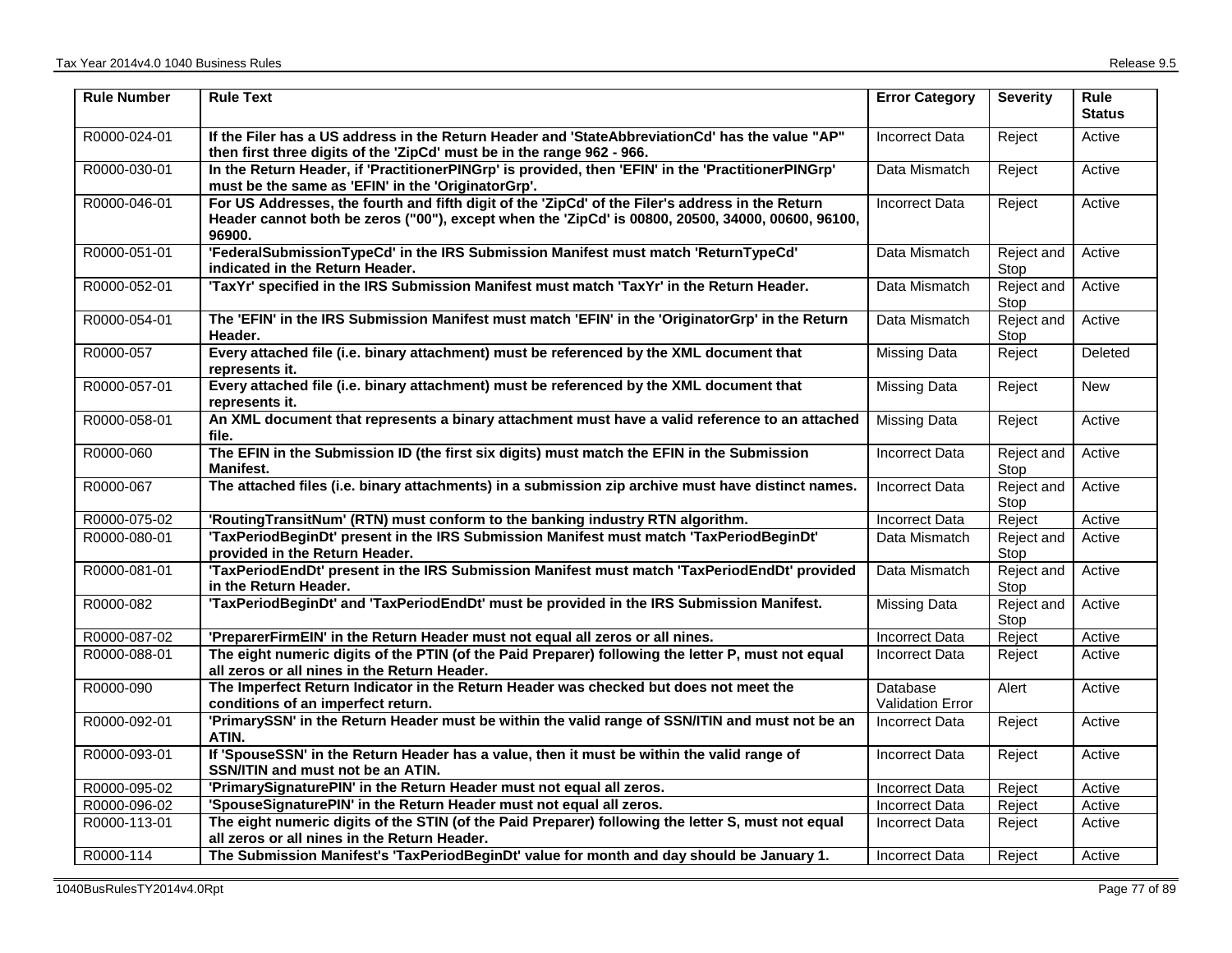| <b>Rule Number</b> | <b>Rule Text</b>                                                                                                                                                                                                                                                                                                                                      | <b>Error Category</b>               | <b>Severity</b>    | <b>Rule</b><br><b>Status</b> |
|--------------------|-------------------------------------------------------------------------------------------------------------------------------------------------------------------------------------------------------------------------------------------------------------------------------------------------------------------------------------------------------|-------------------------------------|--------------------|------------------------------|
| R0000-115          | The Submission Manifest's 'TaxPeriodEndDt' value for month and day should be December 31.                                                                                                                                                                                                                                                             | Incorrect Data                      | Reject             | Active                       |
| R0000-116-02       | If the Filer has a US address in the Return Header and if the value of 'CityNm' is "APO" or "DPO"<br>or "FPO", then 'StateAbbreviationCd' must have the value "AA", "AE" or "AP".                                                                                                                                                                     | Incorrect Data                      | Reject             | Active                       |
| R0000-117-01       | If the Filer has a US address in the Return Header and 'StateAbbreviationCd' has the value "AA",<br>"AE" or "AP" then the 'CityNm' must be "APO" OR "DPO" OR "FPO".                                                                                                                                                                                   | <b>Incorrect Data</b>               | Reject             | Active                       |
| R0000-118-01       | If first two digits of the EFIN in the IRS Submission Manifest are 10, 21, 32, 44 or 53, then<br>'OriginatorTypeCd' in the Return Header must have the value "OnlineFiler".                                                                                                                                                                           | <b>Incorrect Data</b>               | Reject and<br>Stop | Active                       |
| R0000-119-01       | If 'OriginatorTypeCd' in the Return Header has the value "OnlineFiler", then the first two digits of<br>the EFIN in the IRS Submission Manifest must be 10 or 21 or 32 or 44 or 53.                                                                                                                                                                   | <b>Incorrect Data</b>               | Reject and<br>Stop | Active                       |
| R0000-120          | The IRS Submission type that was filed is not being accepted by Modernized e-File (MeF) at this<br>time. Please check the MeF web page under irs.gov for more information. The submission type<br>filed was <type>.</type>                                                                                                                            | Unsupported                         | Reject and<br>Stop | Active                       |
| R0000-121          | The ETIN associated with the Individual submission is not a participating transmitter. Please<br>check the Modernized e-File (MeF) web page under irs.gov for more information on participation<br>rules.                                                                                                                                             | Unsupported                         | Reject and<br>Stop | Active                       |
| R0000-123-01       | If 'NameLine1Txt' in the Return Header contains an ampersand, then 'SpouseSSN' in the Return<br>Header must have a value.                                                                                                                                                                                                                             | <b>Missing Data</b>                 | Reject             | Active                       |
| R0000-125-01       | 'NameLine1Txt' in the Return Header must contain a less-than sign (<).                                                                                                                                                                                                                                                                                | <b>Incorrect Data</b>               | Reject             | Active                       |
| R0000-126-01       | There can be no more than two less-than signs (<) in 'NameLine1Txt' in the Return Header.                                                                                                                                                                                                                                                             | <b>Incorrect Data</b>               | Reject             | Active                       |
| R0000-127-01       | The character following the first less-than sign in 'NameLine1Txt' in the Return Header must be<br>an alphabetic character.                                                                                                                                                                                                                           | <b>Incorrect Data</b>               | Reject             | Active                       |
| R0000-129-01       | The 4th and 5th digits of the 'PrimarySSN' in the Return Header must be equal to "00" for testing.                                                                                                                                                                                                                                                    | <b>Incorrect Data</b>               | Reject             | Active                       |
| R0000-130-01       | The 4th and 5th digits of the 'SpouseSSN' in the Return Header must be equal to "00" for testing.                                                                                                                                                                                                                                                     | <b>Incorrect Data</b>               | Reject             | Active                       |
| R0000-142-01       | If you are a paid tax return preparer, you must use a Preparer Tax Identification Number (PTIN)<br>issued by the Internal Revenue Service (IRS) to identify yourself in the paid preparer section of<br>the tax return. In future years, tax returns may be rejected if an SSN, or any number that is not a<br>valid PTIN, is included in this field. | <b>Incorrect Data</b>               | Alert              | Active                       |
| R0000-143          | 'TaxYr' in the IRS Submission Manifest must have a value.                                                                                                                                                                                                                                                                                             | <b>Missing Data</b>                 | Reject and<br>Stop | Active                       |
| R0000-180          | 'TaxYr' specified in the Submission Manifest must equal the year of the schema version ('YYYY'<br>digits of the attribute 'returnVersion' of the Return) that is being used to file the return.                                                                                                                                                       | <b>Incorrect Data</b>               | Reject and<br>Stop | Active                       |
| R0000-192          | Phone Number provided in the return must not be all zeros.                                                                                                                                                                                                                                                                                            | <b>Incorrect Data</b>               | Reject             | Active                       |
| R0000-193          | Bank Account Number provided in the return must not be all zeros.                                                                                                                                                                                                                                                                                     | <b>Incorrect Data</b>               | Reject             | Active                       |
| R0000-194          | Return must not be a duplicate of a previously accepted return.                                                                                                                                                                                                                                                                                       | Duplicate<br>Condition              | Reject and<br>Stop | Active                       |
| R0000-500-01       | 'PrimarySSN' and 'PrimaryNameControlTxt' in the Return Header must match the e-File database.                                                                                                                                                                                                                                                         | Database<br>Validation Error        | Reject and<br>Stop | Active                       |
| R0000-503-02       | 'SpouseSSN' and the 'SpouseNameControlTxt' in the Return Header (or Line 6b<br>'ExemptSpouseNameControlTxt' in the return - For 1040/1040A returns) must match the e-File<br>database.                                                                                                                                                                | Database<br><b>Validation Error</b> | Reject and<br>Stop | Active                       |
| R0000-504-02       | Each 'DependentSSN' and the corresponding 'DependentNameControlTxt' that has a value on<br>Line 6c(2) of the return, must match the SSN and Name Control in the e-File database.                                                                                                                                                                      | Database<br><b>Validation Error</b> | Reject             | Active                       |
| R0000-507-01       | 'DependentSSN' on Line 6c(2) of the return was used as a Dependent SSN in a previously filed tax<br>return for the same tax period.                                                                                                                                                                                                                   | Duplicate<br>Condition              | Reject             | Active                       |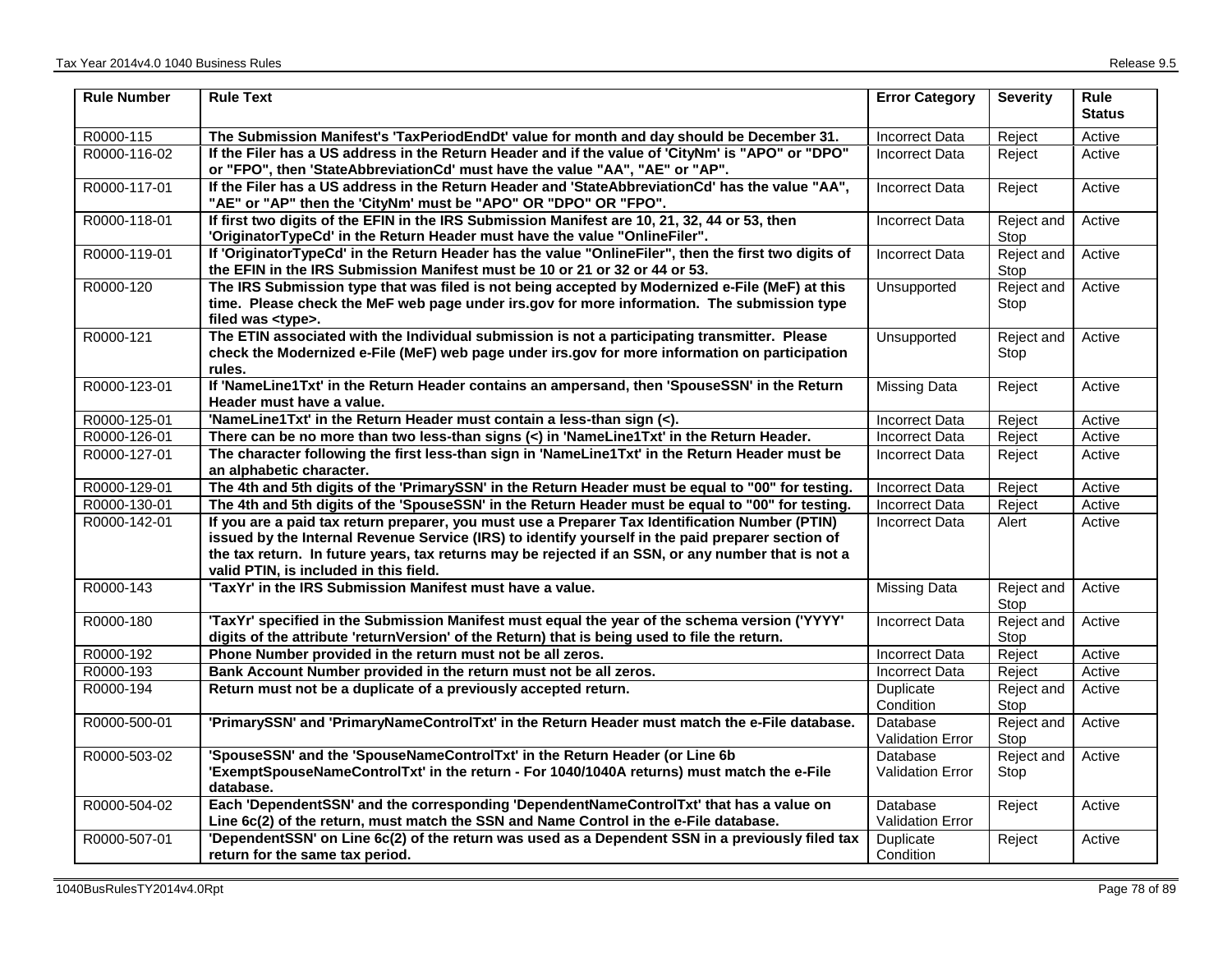| <b>Rule Number</b>         | <b>Rule Text</b>                                                                                                                                                                                                                                                                                                                                                                                                                                        | <b>Error Category</b>               | <b>Severity</b>    | Rule<br><b>Status</b> |
|----------------------------|---------------------------------------------------------------------------------------------------------------------------------------------------------------------------------------------------------------------------------------------------------------------------------------------------------------------------------------------------------------------------------------------------------------------------------------------------------|-------------------------------------|--------------------|-----------------------|
| R0000-530-02               | If Line 4 checkbox "Head of household" is checked in the return (element<br>'IndividualReturnFilingStatusCd' has the value 4) and Line 6b checkbox 'ExemptSpouseInd' is<br>checked, then 'SpouseSSN' in the Return Header and Line 6b 'ExemptSpouseNameControlTxt'<br>must have a value.                                                                                                                                                                | <b>Incorrect Data</b>               | Reject and<br>Stop | Active                |
| R0000-533-02               | If a Dependent's Date of Death has a value in the e-File database, then it must not be prior to<br>'TaxYr' in the Return Header.                                                                                                                                                                                                                                                                                                                        | <b>Incorrect Data</b>               | Reject             | Active                |
| R0000-534-01               | If Line 3 checkbox "Married filing Separately" is checked in the return (element<br>'IndividualReturnFilingStatusCd' has the value 3) and Line 6b checkbox 'ExemptSpouseInd' is<br>checked, then 'SpouseSSN' in the Return Header and Line 6b 'ExemptSpouseNameControlTxt'<br>must have a value.                                                                                                                                                        | <b>Incorrect Data</b>               | Reject and<br>Stop | Active                |
| R0000-544-02               | The 'PrimarySSN' must not be the same as a 'DependentSSN' on another tax return if any<br>dependents are listed in this return.                                                                                                                                                                                                                                                                                                                         | Database<br><b>Validation Error</b> | Reject             | Active                |
| R0000-571-02               | For each DependentSSN in the tax return, the Year of Birth in the e-File database must not be<br>greater than 'TaxYr' in the Return Header.                                                                                                                                                                                                                                                                                                             | Database<br><b>Validation Error</b> | Reject             | Active                |
| R0000-902-01               | Taxpayer TIN in the Return Header must not be the same as a TIN of a previously accepted<br>electronic return for the return type and tax period indicated in the tax return.                                                                                                                                                                                                                                                                           | Duplicate<br>Condition              | Reject and<br>Stop | Active                |
| R0000-904-03               | Software ID in the Return Header must have passed testing for the form family and 'TaxYr'.                                                                                                                                                                                                                                                                                                                                                              | Database<br>Validation Error        | Reject and<br>Stop | Active                |
| R0000-905-01               | Electronic Filing Identification Number (EFIN) in the Return Header must be listed in the e-File<br>database and in accepted status.                                                                                                                                                                                                                                                                                                                    | Database<br><b>Validation Error</b> | Reject and<br>Stop | Active                |
| R0000-906-02               | Routing Transit Number (RTN) included in the return must be present in the e-File database.                                                                                                                                                                                                                                                                                                                                                             | Database<br><b>Validation Error</b> | Reject             | Active                |
| S8812-F1040-<br>$001 - 02$ | If Schedule 8812 (Form 1040A or Form 1040) is present in the return, then the number of Line<br>6c(2) 'DependentSSN's on Form 1040 that are ITINs, with the corresponding Line 6c(4) checkbox<br>'EligibleForChildTaxCreditInd' checked must match the total number of<br>'QualifiedChildDepdWithITINGrp' in Schedule 8812 (Form 1040A or Form 1040), Part I, with<br>checkboxes 'QlfyChildDepdWithITINYesInd' or 'QlfyChildDepdWithITINNoInd' checked. | <b>Incorrect Data</b>               | Reject             | Active                |
| SA-F1040-001-<br>$02\,$    | If Schedule A (Form 1040), Line 15 'TotalInterestPaidAmt' has a non-zero value, then one of the<br>following must have a non-zero value: Line 10 'RptHomeMortgIntAndPointsAmt', Line 11<br>'Form1098HomeMortgIntNotRptAmt', Line 12 'Form1098PointsNotReportedAmt', Line 13<br>'MortgageInsurancePremiumsAmt' or Line 14 'InvestmentInterestAmt'.                                                                                                       | Missing Data                        | Reject             | Active                |
| SA-F1040-001-<br>03        | If Schedule A (Form 1040), Line 15 'TotalInterestPaidAmt' has a non-zero value, then one of the<br>following must have a non-zero value: Line 10 'RptHomeMortgIntAndPointsAmt' or Line 11<br>'Form1098HomeMortgIntNotRptAmt' or Line 12 'Form1098PointsNotReportedAmt' or Line 14<br>'InvestmentInterestAmt'.                                                                                                                                           | <b>Missing Data</b>                 | Reject             | Disabled              |
| SA-F1040-002               | If Schedule A (Form 1040), Line 17 'OtherThanByCashOrCheckAmt' is greater than 500, then<br>Form 8283 must be attached to Line 17.                                                                                                                                                                                                                                                                                                                      | Missing<br>Document                 | Reject             | Active                |
| SA-F1040-003-<br>02        | If Schedule A (Form 1040), Line 17 'OtherThanByCashOrCheckAmt' is greater than or equal to<br>20,000 and Form 8283, Section B, Part 1, Line 4a checkbox 'ArtWorthAtLeast20000DollarsInd' is<br>checked, then a binary attachment with Description beginning with 'Art Appraisal' must be<br>attached to Form 8283 or the 'Form8283PaperDocumentInd' in the Return Header must have a<br>choice of 'Yes' indicated.                                      | Missing<br><b>Document</b>          | Reject             | Active                |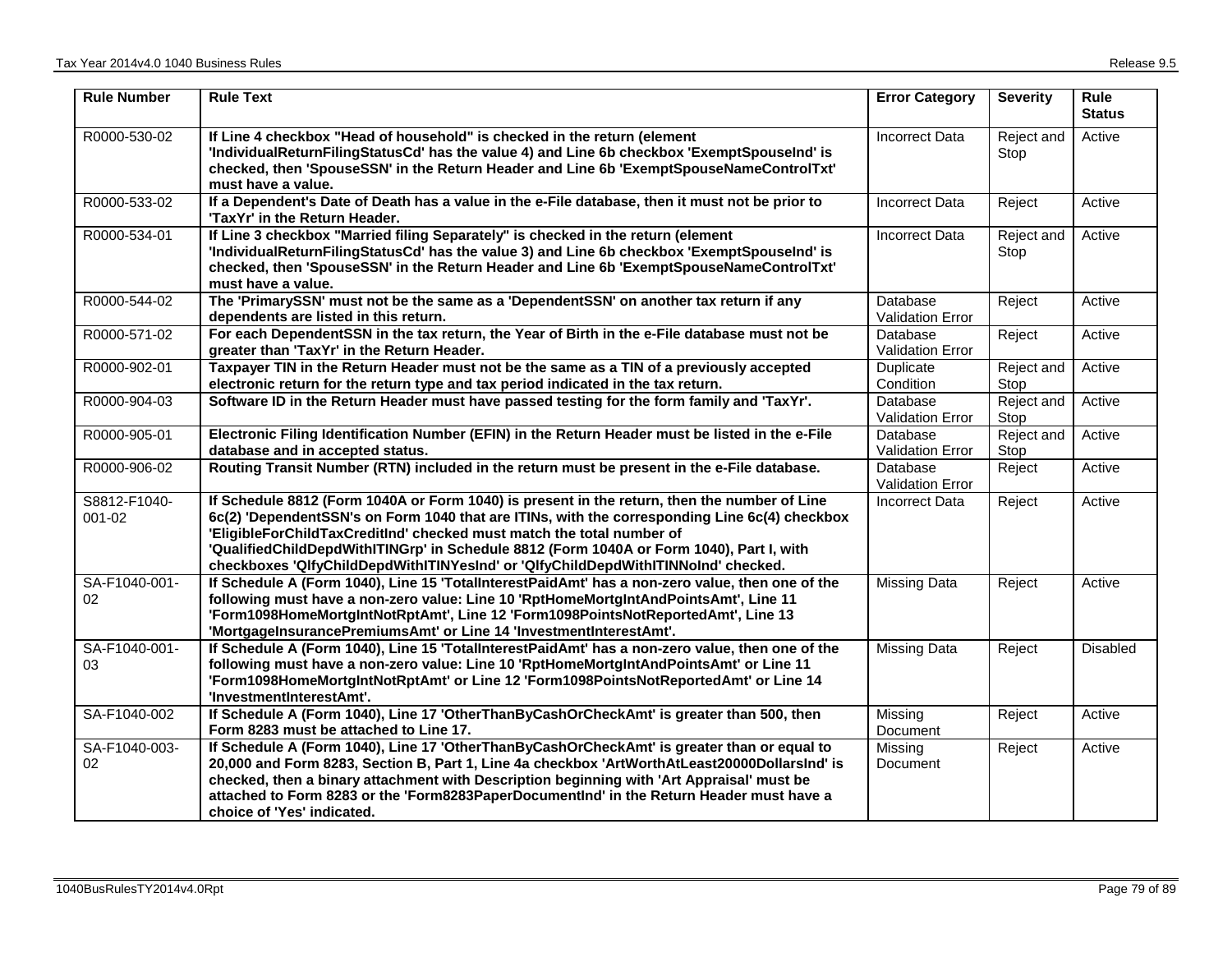| <b>Rule Number</b>  | <b>Rule Text</b>                                                                                                                                                                                                                                                                                                                                                                                                                                                                                   | <b>Error Category</b> | <b>Severity</b> | Rule<br><b>Status</b> |
|---------------------|----------------------------------------------------------------------------------------------------------------------------------------------------------------------------------------------------------------------------------------------------------------------------------------------------------------------------------------------------------------------------------------------------------------------------------------------------------------------------------------------------|-----------------------|-----------------|-----------------------|
| SA-F1040-006-<br>01 | If Schedule A (Form 1040), Line 27 'NetMiscellaneousDeductionsAmt' has a non-zero value, then<br>one of the following Lines must have a non-zero value: Line 21 'UnreimEmployeeBusExpnsAmt',<br>Line 22 'TaxPreparationFeesAmt', Line 23 'OtherExpensesAmt', or Line 24<br>'TotJobExpnssAndCrtnMiscDedAmt'.                                                                                                                                                                                        | Missing Data          | Reject          | Active                |
| SA-F1040-007-<br>01 | If 'MiscellaneousDeductionAmt' in [OtherMiscellaneousDeductionsStatement] has a non-zero<br>value, then Schedule A (Form 1040), Line 28 'OtherMiscellaneousDedAmt' must have a non-zero<br>value.                                                                                                                                                                                                                                                                                                  | Missing Data          | Reject          | Active                |
| SA-F1040-010        | If "Other Expenses Statement" [OtherExpensesStatement] is attached to Schedule A(Form 1040),<br>Line 23, then for each 'Amount' in "Other Expenses Statement" that has a non-zero value, the<br>corresponding 'Description' must not have the following values: "CASUALTY", "CHILD CARE",<br>"CHILD-CARE", "CHILDCARE", "DEPENDENT CARE", "MEDICAL", or "THEFT".                                                                                                                                   | <b>Incorrect Data</b> | Reject          | Active                |
| SA-F1040-011-<br>02 | If Form 1040, Line 1 checkbox "Single" or Line 2 checkbox "Married filing jointly" or Line 4<br>checkbox " Head of household" or Line 5 checkbox " Qualifying widow(er) with dependent child"<br>is checked (element 'IndividualReturnFilingStatusCd' has a value of 1 or 2 or 4 or 5), and Form<br>1040, Line 37 'AdjustedGrossIncomeAmt' has a value greater than 109000, then Schedule A (Form<br>1040), Line 13 'MortgageInsurancePremiumsAmt' must have a zero value if an amount is entered. | <b>Incorrect Data</b> | Reject          | Active                |
| SA-F1040-012-<br>02 | If Form 1040, Line 3 checkbox "Married filing separately" is checked (element<br>'IndividualReturnFilingStatusCd' has the value 3), and Form 1040, Line 37<br>'AdjustedGrossIncomeAmt' has a value greater than 54500, then Schedule A (Form 1040), Line 13<br>'MortgageInsurancePremiumsAmt' must have a zero value if an amount is entered.                                                                                                                                                      | <b>Incorrect Data</b> | Reject          | Active                |
| SA-F1040-014        | If Schedule A (Form 1040), Line 20 'CasualtyOrTheftLossesAmt' has a non-zero value, then Form<br>4684 must be attached to Line 20.                                                                                                                                                                                                                                                                                                                                                                 | Missing<br>Document   | Reject          | Active                |
| SA-F1040-015-<br>01 | If Schedule A (Form 1040), Line 20 'CasualtyOrTheftLossesAmt' has a non-zero value, then it<br>must be equal to the sum of all Forms 4684, Line 18 'CalcAdjGrolncmMnsTotNetLossAmt'.                                                                                                                                                                                                                                                                                                               | <b>Incorrect Data</b> | Reject          | Active                |
| SA-F1040-017        | If Schedule A (Form 1040), Line 5b checkbox 'StateAndLocalSalesTaxInd' is checked, then Line 5<br>'StateAndLocalTaxAmt' must be equal to zero if an amount is entered.                                                                                                                                                                                                                                                                                                                             | <b>Incorrect Data</b> | Reject          | Active                |
| SA-F1040-018        | Schedule A (Form 1040), Line 13 'MortgageInsurancePremiumsAmt' must be equal to zero if an<br>amount is entered.                                                                                                                                                                                                                                                                                                                                                                                   | <b>Incorrect Data</b> | Reject          | Active                |
| SA-F1040-019-<br>01 | If Schedule A (Form 1040), Line 3 'CalculatedMedicalAllowanceAmt' is equal to [ Line 2<br>'TaxReturnAGIAmt' multiplied by 7.5% (.075) ] and Form 1040, Line 1 checkbox "Single" or Line 5<br>checkbox "Qualifying widow(er)" is checked (element 'IndividualReturnFilingStatusCd' has the<br>value 1 or 5), then the taxpayer must be born before January 2, 1950 and Line 39a checkbox<br>'Primary65OrOlderInd' must be checked.                                                                  | <b>Incorrect Data</b> | Reject          | Active                |
| SA-F1040-020-<br>01 | If Schedule A (Form 1040), Line 3 'CalculatedMedicalAllowanceAmt' is equal to [ Line 2<br>'TaxReturnAGIAmt' multiplied by 7.5% (.075) ] and Form 1040, Line 2 checkbox "Married filing<br>jointly" is checked (element 'IndividualReturnFilingStatusCd' has the value 2), then the Primary or<br>Spouse taxpayer must be born before January 2, 1950 and [ Line 39a checkbox<br>'Primary65OrOlderInd' or 'Spouse65OrOlderInd' ] must be checked.                                                   | <b>Incorrect Data</b> | Reject          | Active                |
| SA-F1040-021-<br>01 | If Schedule A (Form 1040), Line 3 'CalculatedMedicalAllowanceAmt' is equal to [ Line 2<br>'TaxReturnAGIAmt' multiplied by 7.5% (.075) ] and Form 1040, Line 4 checkbox "Head of<br>household" is checked (element 'IndividualReturnFilingStatusCd' has the value 4), then the<br>Primary or Spouse taxpayer must be born before January 2, 1950 and [Line 39a checkbox<br>'Primary65OrOlderInd' must be checked or [MedicalDeductionForSpouseStatement] must be<br>attached to Line 3].            | <b>Incorrect Data</b> | Reject          | Active                |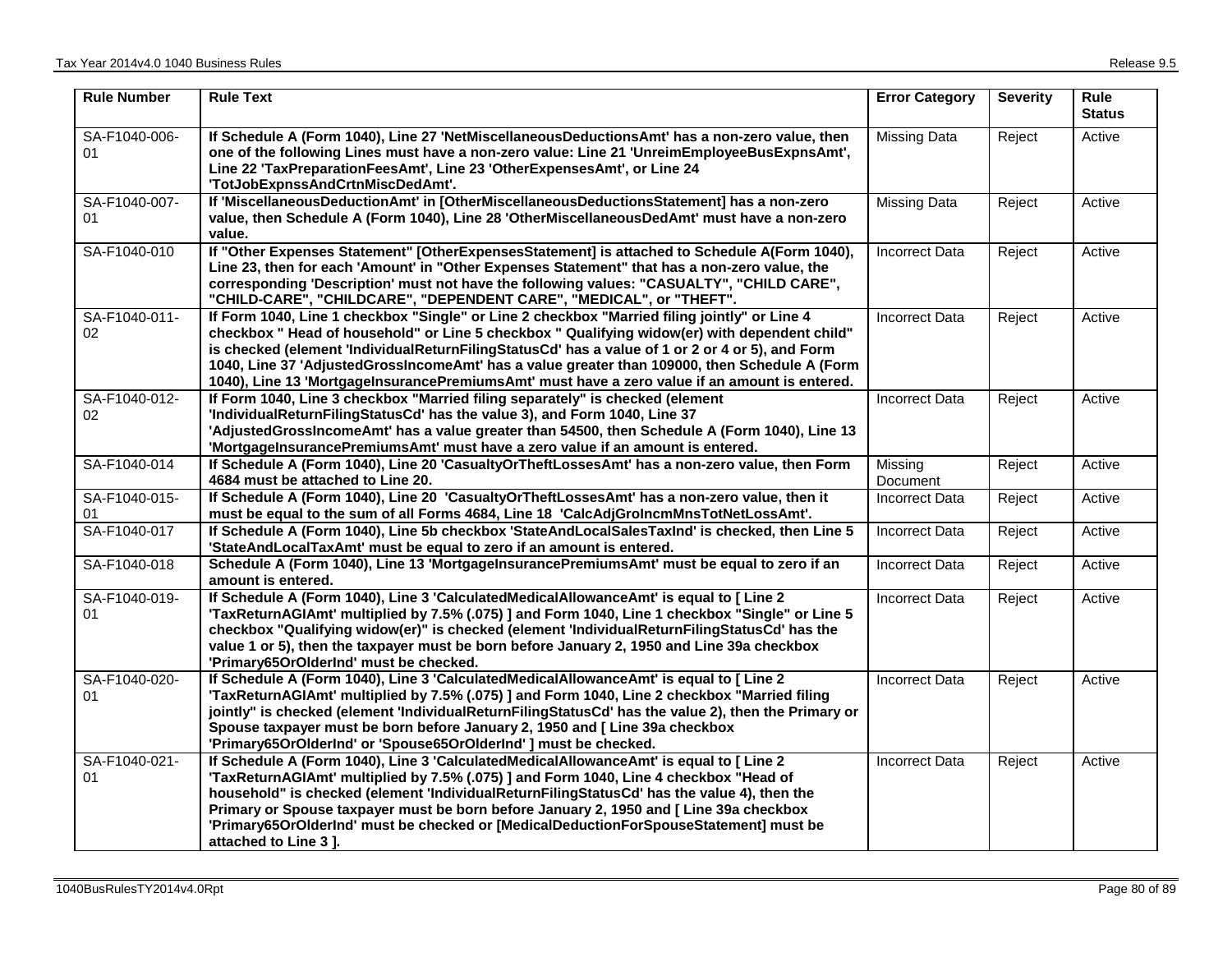| <b>Rule Number</b>  | <b>Rule Text</b>                                                                                                                                                                                                                                                                                                                  | <b>Error Category</b>      | <b>Severity</b> | Rule<br><b>Status</b> |
|---------------------|-----------------------------------------------------------------------------------------------------------------------------------------------------------------------------------------------------------------------------------------------------------------------------------------------------------------------------------|----------------------------|-----------------|-----------------------|
| SB-F1040-003-<br>01 | If Schedule B (Form 1040A or 1040), Line 4 'CalculatedTotalTaxableIntAmt' has a non-zero value,<br>then it must be equal to Form 1040 or 1040A, Line 8a 'TaxableInterestAmt' unless (Form 1040<br>only) Form 8958 is present in the return.                                                                                       | <b>Incorrect Data</b>      | Reject          | Active                |
| SB-F1040-004-<br>01 | If Schedule B (Form 1040A or 1040), Line 6 'TotalOrdinaryDividendsAmt' has a non-zero value,<br>then it must be equal to Form 1040 or 1040A, Line 9a 'OrdinaryDividendsAmt' unless (Form 1040<br>only) Form 8958 is present in the return.                                                                                        | <b>Incorrect Data</b>      | Reject          | Active                |
| SB-F1040-005        | If Schedule B (Form 1040A or 1040), Line 3 'ExcludableSavingsBondIntAmt' has a non-zero value,<br>then it must be equal to Form 8815, Line 14 'ExcludableSavingsBondIntAmt'.                                                                                                                                                      | <b>Incorrect Data</b>      | Reject          | Active                |
| SB-F1040-006-<br>01 | If Schedule B (Form 1040A or 1040), Line 7a 'FinCENForm114Ind' has a choice of "Yes" indicated,<br>then Line 7b 'ForeignCountryCd' must have a value.                                                                                                                                                                             | <b>Missing Data</b>        | Reject          | Active                |
| SB-F1040-007-<br>01 | If Schedule B (Form 1040A or 1040), Line 7b 'ForeignCountryCd' has a value, then Line 7a<br>'FinCENForm114Ind' must have a choice of "Yes" indicated.                                                                                                                                                                             | <b>Missing Data</b>        | Reject          | Active                |
| SC-F1040-001        | Schedule C (Form 1040), Item D 'EIN' must not be the same as the Primary SSN or the Spouse<br>SSN in the Return Header.                                                                                                                                                                                                           | <b>Incorrect Data</b>      | Reject          | Active                |
| SC-F1040-002-<br>02 | One of the following lines in Schedule C (Form 1040) must have a non-zero value: Line 1<br>'TotalGrossReceiptsAmt', Line 7 'GrossIncomeAmt', Line 28 'TotalExpensesAmt', Line 29<br>'TentativeProfitOrLossAmt', Line 31 'NetProfitOrLossAmt'.                                                                                     | <b>Missing Data</b>        | Reject          | Active                |
| SC-F1040-003-<br>01 | If Schedule C (Form 1040), Part II, Line 9 'CarAndTruckExpensesAmt' has a non-zero value, then<br>Schedule C (Form 1040), Part IV, Line 43 'VehiclePlacedInServiceDt' must have a value or Form<br>4562 must be present in the return.                                                                                            | <b>Missing Data</b>        | Reject          | Active                |
| SC-F1040-004-<br>01 | If Schedule C (Form 1040), Part IV, Line 44a 'BusinessMilesCnt' has a non-zero value, Line 43<br>'VehiclePlacedInServiceDt' must have a value.                                                                                                                                                                                    | <b>Missing Data</b>        | Reject          | Active                |
| SC-F1040-005-<br>02 | Schedule C (Form 1040), Line 1 'TotalGrossReceiptsAmt' minus (-) Line 2<br>'ReturnsAndAllowancesAmt' must be equal to Line 3 'NetGrossReceiptsAmt'.                                                                                                                                                                               | Math Error                 | Reject          | Active                |
| SC-F1040-007        | If Schedule C (Form 1040) Line 33c checkbox 'OtherClosingInventoryMethodInd' is checked, then<br>"Other Method Used To Value Closing Inventory Statement"<br>[OtherMethodUsedToValueClosingInventoryStatement] must be attached.                                                                                                  | Missing<br><b>Document</b> | Reject          | Active                |
| SC-F1040-010        | If Schedule C (Form 1040), Line 31 'NetProfitOrLossAmt' is less than zero and Line 32b<br>'SomelnvestmentIsNotAtRiskInd' is checked, then Form 6198 must be present in the return.                                                                                                                                                | Missing<br>Document        | Reject          | Active                |
| SC-F1040-014        | If Schedule C (Form 1040), Line 34 'ChangelnValuationsInd' has a choice of "Yes" indicated, then<br>[ChangelnValuationsStatement] must be attached to Line 34.                                                                                                                                                                    | Missing<br>Document        | Reject          | Active                |
| SC-F1040-015-<br>01 | If Schedule C (Form 1040), Line 30a 'TotalAreaOfHomeCnt' and Line 30b<br>'HomeBusinessUseSquareFeetCnt' both have a non-zero value, then Line 30<br>'HomeBusinessExpenseAmt' must not be greater than (1500 plus the sum of all Form 8829, Line<br>35 'AllowableHomeBusExpnssSchCAmt').                                           | <b>Incorrect Data</b>      | Reject          | Active                |
| SC-F1040-016        | If there is more than one Schedule C (Form 1040) present in the return with Line 30a<br>'TotalAreaOfHomeCnt' and Line 30b 'HomeBusinessUseSquareFeetCnt' having non-zero values,<br>then Form 1040, Line 2 checkbox "Married filing jointly" must be checked (element<br>'IndividualReturnFilingStatusCd' must have the value 2). | <b>Incorrect Data</b>      | Reject          | Active                |
| SC-F1040-017        | If Schedule C (Form 1040), Line 30a 'TotalAreaOfHomeCnt' has a non-zero value, then Line 30b<br>'HomeBusinessUseSquareFeetCnt' must have a non-zero value.                                                                                                                                                                        | <b>Missing Data</b>        | Reject          | Active                |
| SC-F1040-018        | If Schedule C (Form 1040), Line 30b 'HomeBusinessUseSquareFeetCnt' has a non-zero value,<br>then 30a 'TotalAreaOfHomeCnt' must have a non-zero value.                                                                                                                                                                             | <b>Missing Data</b>        | Reject          | Active                |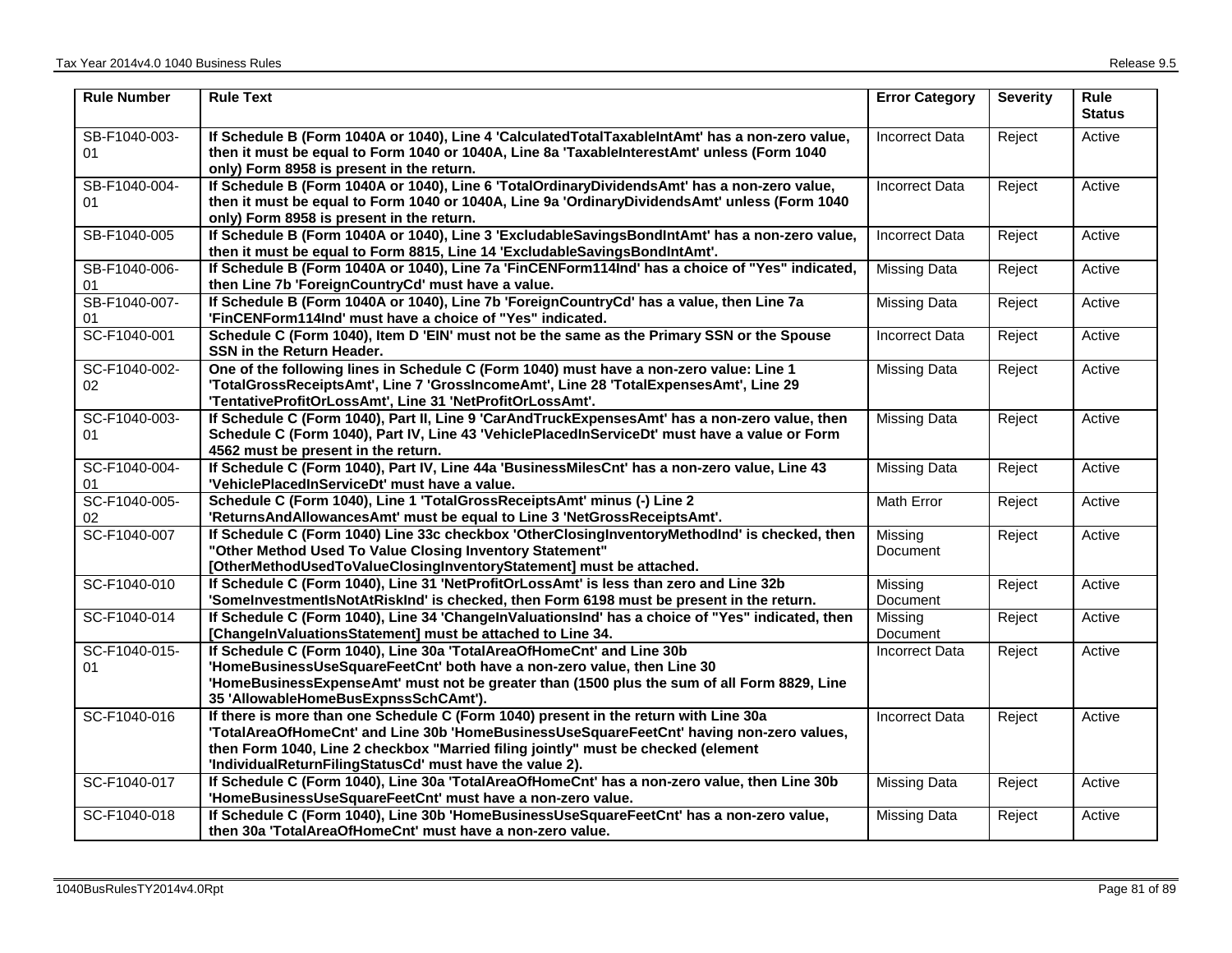| <b>Rule Number</b>    | <b>Rule Text</b>                                                                                                                                                                                                                                                                                                                                          | <b>Error Category</b> | <b>Severity</b> | Rule<br><b>Status</b> |
|-----------------------|-----------------------------------------------------------------------------------------------------------------------------------------------------------------------------------------------------------------------------------------------------------------------------------------------------------------------------------------------------------|-----------------------|-----------------|-----------------------|
| SC-F1040-019          | If Form 1040, Line 2 checkbox "Married filing jointly" is checked (element<br>'IndividualReturnFilingStatusCd' has the value 2) and there is more than one Schedule C (Form<br>1040) present in the return with Line 30a 'TotalAreaOfHomeCnt' and Line 30b<br>'HomeBusinessUseSquareFeetCnt' having non-zero values, then their 'SSN's must not be equal. | <b>Incorrect Data</b> | Reject          | Active                |
| SC-F1040-020          | If Schedule C (Form 1040), Line 30 'HomeBusinessExpenseAmt' is greater than 1500, then Form<br>8829 must be attached to Line 30.                                                                                                                                                                                                                          | Missing<br>Document   | Reject          | Active                |
| SC-F1040-021          | Schedule C (Form 1040), Line 5 'GrossProfitAmt' must be equal to Line 3 'NetGrossReceiptsAmt'<br>minus (-) Line 42 'CostOfGoodsSoldAmt'.                                                                                                                                                                                                                  | Math Error            | Reject          | Active                |
| SCEZ-F1040-<br>001    | Schedule C-EZ (Form 1040), Item D 'EIN' must not be equal to 'PrimarySSN' or 'SpouseSSN' in the<br><b>Return Header.</b>                                                                                                                                                                                                                                  | <b>Incorrect Data</b> | Reject          | Active                |
| SCEZ-F1040-<br>002    | If two Schedule C-EZs (Form 1040) are present in the return, their Social Security Numbers must<br>not be equal.                                                                                                                                                                                                                                          | <b>Incorrect Data</b> | Reject          | Active                |
| SCEZ-F1040-<br>003    | The SSN on Schedule C-EZ(Form 1040) must not be equal to the SSN in another Schedule C(Form<br>1040) in the same return.                                                                                                                                                                                                                                  | <b>Incorrect Data</b> | Reject          | Active                |
| SCEZ-F1040-<br>004    | Schedule C-EZ(Form 1040), 'SSN' must be equal to 'PrimarySSN' or 'SpouseSSN' in the Return<br>Header.                                                                                                                                                                                                                                                     | <b>Incorrect Data</b> | Reject          | Active                |
| SCEZ-F1040-<br>005-01 | For each Line 5a 'BusinessMilesCnt' that has a non-zero value on Schedule C-EZ (Form 1040), the<br>corresponding Line 4 'VehiclePlacedInServiceDt' must have a value.                                                                                                                                                                                     | <b>Missing Data</b>   | Reject          | Active                |
| SCEZ-F1040-<br>006-01 | On Schedule C-EZ (Form 1040), one of the following must have a non-zero value: Line 1<br>'TotalGrossReceiptsAmt' or Line 2 'TotalOtherExpensesAmt' or Line 3 'NetProfitAmt'.                                                                                                                                                                              | <b>Missing Data</b>   | Reject          | Active                |
| SD-F1040-001          | If Schedule D (Form 1040) is present in the return, either Schedule D (Form 1040), Line 16<br>'NetSTAndLTCapitalGainOrLossAmt' or Schedule D (Form 1040), Line 21 'AllowableLossAmt'<br>must be equal to Form 1040, Line 13 'CapitalGainLossAmt' unless Form 8958 is present in the<br>return.                                                            | Data Mismatch         | Reject          | Active                |
| SD-F1040-006          | Schedule D (Form 1040), Line 1b(h) 'TotalGainOrLossAmt' must be equal to the attached Form<br>8949, Part I, Line 2(h) 'TotalGainOrLossAmt' with checkbox A<br>'TransRptOn1099BThatShowBssInd' checked.                                                                                                                                                    | Data Mismatch         | Reject          | Active                |
| SD-F1040-007          | Schedule D (Form 1040), Line 2(h), 'TotalGainOrLossAmt' must be equal to the attached Form<br>8949, Part I, Line 2(h) 'TotalGainOrLossAmt' with checkbox B<br>'TransRptOn1099BNotShowBasisInd' checked.                                                                                                                                                   | Data Mismatch         | Reject          | Active                |
| SD-F1040-008          | Schedule D (Form 1040), Line 3(h) 'TotalGainOrLossAmt' must be equal to the attached Form<br>8949, Part I, Line 2(h) 'TotalGainOrLossAmt' with checkbox C 'TransactionsNotRptedOn1099BInd'<br>checked.                                                                                                                                                    | Data Mismatch         | Reject          | Active                |
| SD-F1040-009          | Schedule D (Form 1040), Line 8b(h) 'TotalGainOrLossAmt' must be equal to the attached Form<br>8949, Part II, Line 2(h) 'TotalGainOrLossAmt' with checkbox D<br>'TransRptOn1099BThatShowBssInd' checked.                                                                                                                                                   | Data Mismatch         | Reject          | Active                |
| SD-F1040-010          | Schedule D (Form 1040), Line 9(h) 'TotalGainOrLossAmt' must be equal to the attached Form<br>8949, Part II, Line 2(h) 'TotalGainOrLossAmt' with checkbox E<br>'TransRptOn1099BNotShowBasisInd' checked.                                                                                                                                                   | Data Mismatch         | Reject          | Active                |
| SD-F1040-011          | Schedule D (Form 1040), Line 10(h) 'TotalGainOrLossAmt' must be equal to the attached Form<br>8949, Part II, Line 2(h) 'TotalGainOrLossAmt' with checkbox F 'TransactionsNotRptedOn1099BInd'<br>checked.                                                                                                                                                  | Data Mismatch         | Reject          | Active                |
| SD-F1040-012          | If Schedule D (Form 1040), Line 1b(h), 'TotalGainOrLossAmt' has a non-zero value and Form 8949<br>is present in the return, then Form 8949 must be attached to Schedule D (Form 1040).                                                                                                                                                                    | Missing<br>Document   | Reject          | Active                |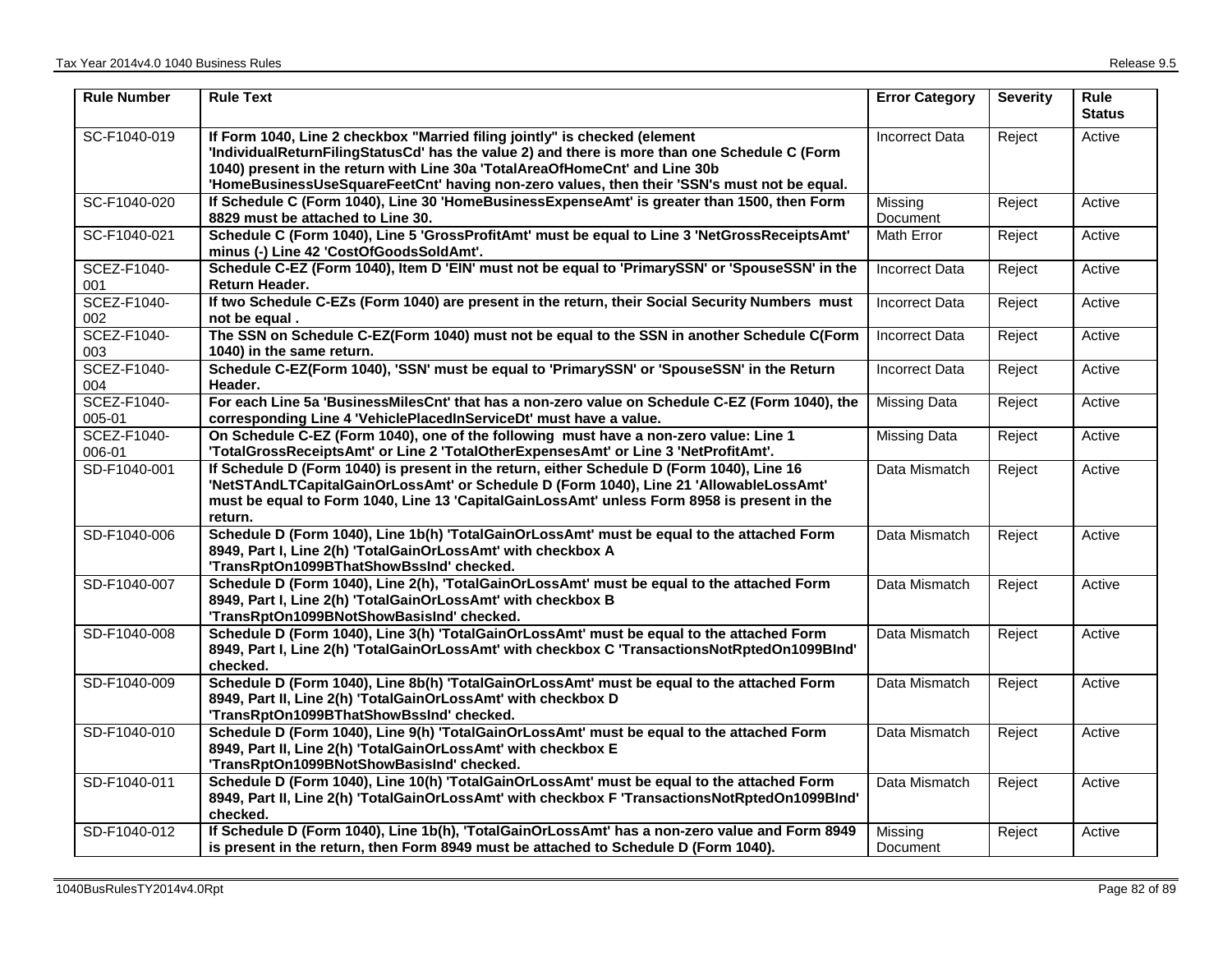| <b>Rule Number</b>           | <b>Rule Text</b>                                                                                                                                                                                                                                                                                                        | <b>Error Category</b> | <b>Severity</b> | <b>Rule</b><br><b>Status</b> |
|------------------------------|-------------------------------------------------------------------------------------------------------------------------------------------------------------------------------------------------------------------------------------------------------------------------------------------------------------------------|-----------------------|-----------------|------------------------------|
| SD-F1040-013                 | If Schedule D (Form 1040), Line 2(h), 'TotalGainOrLossAmt' has a non-zero value and Form 8949<br>is present in the return, then Form 8949 must be attached to Schedule D (Form 1040).                                                                                                                                   | Missing<br>Document   | Reject          | Active                       |
| SD-F1040-014                 | If Schedule D (Form 1040), Line 3(h), 'TotalGainOrLossAmt' has a non-zero value and Form 8949<br>is present in the return, then Form 8949 must be attached to Schedule D (Form 1040).                                                                                                                                   | Missing<br>Document   | Reject          | Active                       |
| SD-F1040-015                 | If Schedule D (Form 1040), Line 8b(h), 'TotalGainOrLossAmt' has a non-zero value and Form 8949<br>is present in the return, then Form 8949 must be attached to Schedule D (Form 1040).                                                                                                                                  | Missing<br>Document   | Reject          | Active                       |
| SD-F1040-016                 | If Schedule D (Form 1040), Line 9(h), 'TotalGainOrLossAmt' has a non-zero value and Form 8949<br>is present in the return, then Form 8949 must be attached to Schedule D (Form 1040).                                                                                                                                   | Missing<br>Document   | Reject          | Active                       |
| SD-F1040-017                 | If Schedule D (Form 1040), Line 10(h), 'TotalGainOrLossAmt' has a non-zero value and Form 8949<br>is present in the return, then Form 8949 must be attached to Schedule D (Form 1040).                                                                                                                                  | Missing<br>Document   | Reject          | Active                       |
| SE-F1040-001-<br>01          | If Schedule E (Form 1040), Line 28A(e), 'AnyAmountIsNotAtRiskInd' checkbox is checked, and the<br>corresponding Line 28A(h), 'NonpassiveLossAmt' has a non-zero value, then Form 6198 must be<br>present in the Return.                                                                                                 | Missing<br>Document   | Reject          | Active                       |
| SE-F1040-030                 | If Schedule E (Form 1040), Line 40 'NetFarmRentalIncomeOrLossAmt' has a non-zero value, then<br>Form 4835 must be present in the Return.                                                                                                                                                                                | Missing<br>Document   | Reject          | Active                       |
| SE-F1040-060-<br>01          | If Schedule E (Form 1040), Line 26 'nonpassive Activity Literal Cd' has a value, then Line 26<br>'nonpassiveActivityAmt' must have a non-zero value.                                                                                                                                                                    | <b>Missing Data</b>   | Reject          | Active                       |
| SE-F1040-070-<br>01          | If Schedule E (Form 1040), Line 26 'nonpassive Activity Amt' has a non-zero value, then Line 26<br>'nonpassiveActivityLiteralCd' must have a value.                                                                                                                                                                     | Missing Data          | Reject          | Active                       |
| <b>SEIC-F1040-</b><br>001-01 | Each 'QualifyingChildSSN' that has a value on Schedule EIC(Form 1040A or 1040), Line 2, must<br>be within the valid range of SSNs.                                                                                                                                                                                      | <b>Incorrect Data</b> | Reject          | Active                       |
| <b>SEIC-F1040-</b><br>002-01 | Each 'QualifyingChildSSN' that has a value on Schedule EIC(Form 1040A or 1040), Line 2, must<br>not be equal to 'PrimarySSN' or 'SpouseSSN' in the Return Header.                                                                                                                                                       | <b>Incorrect Data</b> | Reject          | Active                       |
| SEIC-F1040-<br>003-03        | Each 'ChildBirthYr' that has a value on Schedule EIC(Form 1040A or 1040), Line 3, must not be<br>greater than 'TaxYr' in the Return Header.                                                                                                                                                                             | <b>Incorrect Data</b> | Reject          | Active                       |
| <b>SEIC-F1040-</b><br>004-04 | For each 'ChildBirthYr' on Schedule EIC(Form 1040A or 1040), Line 3 that is equal to 'TaxYr' in the<br>Return Header, the corresponding Line 6 'MonthsChildLivedWithYouCnt' must be equal to 12 or<br>'KidnappedChildCd' must have the value "KC".                                                                      | <b>Incorrect Data</b> | Reject          | Active                       |
| SEIC-F1040-<br>005-05        | For each child who is 19 years or older (born before 1996) and 24 years or younger (born after<br>1990) per the 'ChildBirthYr' on Schedule EIC(Form 1040A or 1040), Line 3, the corresponding Line<br>4a 'ChildlsAStudentUnder24Ind' or Line 4b 'ChildPermanentlyDisabledInd' must have a choice of<br>"Yes" indicated. | <b>Incorrect Data</b> | Reject          | Active                       |
| <b>SEIC-F1040-</b><br>006-05 | For each child who is 24 years or older (born before 1991) per the 'ChildBirthYr' on Schedule<br>EIC(Form 1040A or 1040), Line 3, the corresponding Line 4b 'ChildPermanentlyDisabledInd' must<br>have a choice of "Yes" indicated.                                                                                     | <b>Incorrect Data</b> | Reject          | Active                       |
| SEIC-F1040-007               | Each 'QualifyingChildSSN' that has a value on Schedule EIC(Form 1040A or 1040), Line 2 must<br>not be equal to another 'QualifyingChildSSN' on the same Schedule EIC (Form 1040A or Form<br>1040).                                                                                                                      | <b>Incorrect Data</b> | Reject          | Active                       |
| SEIC-F1040-<br>008-01        | For each child on Schedule EIC(Form 1040A or 1040), whose Line 2 'DiedLiteralCd' has the value<br>"DIED", there must be a binary attachment with Description beginning with "BirthCertificate" or<br>"DeathCertificate" or "HospitalMedicalRecords" present in the return.                                              | Missing<br>Document   | Reject          | Active                       |
| <b>SEIC-F1040-</b><br>501-02 | Each 'QualifyingChildNameControlTxt' that has a value on Schedule EIC(Form 1040A or 1040),<br>Line 1, and 'QualifyingChildSSN' that has a value on Line 2, must match that in the e-File<br>database.                                                                                                                   | <b>Incorrect Data</b> | Reject          | Active                       |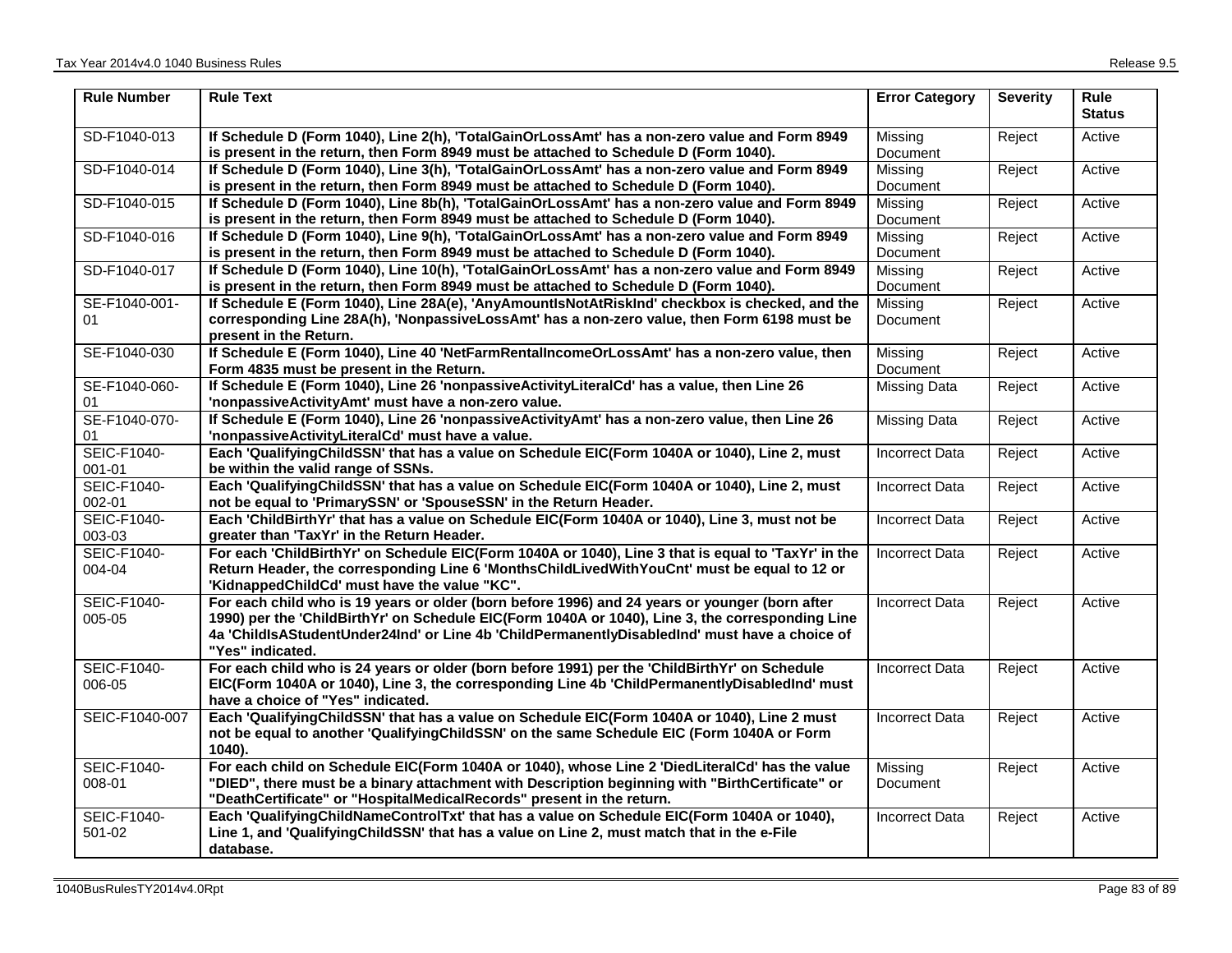| <b>Rule Number</b>           | <b>Rule Text</b>                                                                                                                                                                                                                                                                                                                                                                                                                                                                                           | <b>Error Category</b>               | <b>Severity</b>    | <b>Rule</b><br><b>Status</b> |
|------------------------------|------------------------------------------------------------------------------------------------------------------------------------------------------------------------------------------------------------------------------------------------------------------------------------------------------------------------------------------------------------------------------------------------------------------------------------------------------------------------------------------------------------|-------------------------------------|--------------------|------------------------------|
| SEIC-F1040-<br>506-01        | Each 'QualifyingChildSSN' that has a value on Schedule EIC(Form 1040A or 1040), Line 2 must<br>not be equal to another Qualifying Child SSN on another accepted return for the same tax year.                                                                                                                                                                                                                                                                                                              | <b>Incorrect Data</b>               | Reject             | Active                       |
| SEIC-F1040-<br>509-01        | Each 'QualifyingChildSSN' that has a value on Schedule EIC(Form 1040A or 1040), Line 2 must<br>not be equal to the Spouse SSN on another accepted return for the same tax year.                                                                                                                                                                                                                                                                                                                            | <b>Incorrect Data</b>               | Reject             | Active                       |
| <b>SEIC-F1040-</b><br>521-02 | For each 'QualifyingChildSSN' that has a value on Schedule EIC(Form 1040A or 1040), Line 2, the<br>corresponding Year of Birth in the e-File database must not be greater than 'TaxYr' in the Return<br>Header.                                                                                                                                                                                                                                                                                            | <b>Incorrect Data</b>               | Reject             | Active                       |
| <b>SEIC-F1040-</b><br>534-02 | For each 'QualifyingChildSSN' that has a value on Schedule EIC(Form 1040A or 1040), Line 2, if<br>there is a value for Date of Death in the e-File database, then the Year of Death must not be less<br>than 'TaxYr' in the Return Header.                                                                                                                                                                                                                                                                 | <b>Incorrect Data</b>               | Reject             | Active                       |
| SEIC-F1040-<br>535-02        | For each child on Schedule EIC (Form 1040A or Form 1040), Line 2 'QualifyingChildSSN' and Line<br>3 'ChildBirthYr' must match that in the e-File database.                                                                                                                                                                                                                                                                                                                                                 | <b>Incorrect Data</b>               | Reject             | Active                       |
| <b>SEIC-F1040-</b><br>536-01 | Each child in Schedule EIC (Form 1040A or Form 1040) must be younger than the tax payer, if<br>Line 1 checkbox "Single" or Line 4 checkbox "Head of household" or Line 5 checkbox<br>"Qualifying widow(er) with dependent child" is checked ('IndividualReturnFilingStatusCd' has a<br>value 1 or 4 or 5) in the return. If for any child in Schedule EIC (Form 1040A or Form 1040), Line<br>4b 'ChildPermanentlyDisabledInd' has a choice of "Yes" indicated, this rule does not apply for<br>that child. | Incorrect Data                      | Reject             | Active                       |
| <b>SEIC-F1040-</b><br>537-01 | Each child in Schedule EIC (Form 1040A or Form 1040) must be younger than the primary tax<br>payer or the spouse, if Line 2 checkbox "Married filing jointly" is checked<br>('IndividualReturnFilingStatusCd' has a value 2) in the return. If for any child in Schedule EIC<br>(Form 1040A or Form 1040), Line 4b 'ChildPermanentlyDisabledInd' has a choice of "Yes"<br>indicated, this rule does not apply for that child.                                                                              | <b>Incorrect Data</b>               | Reject             | Active                       |
| SEIC-F1040-911               | The Qualifying Child SSN that has a value on Schedule EIC (Form 1040A or 1040), has been<br>locked because Social Security Administration records indicate the number belongs to a<br>deceased individual.                                                                                                                                                                                                                                                                                                 | Database<br><b>Validation Error</b> | Reject and<br>Stop | Active                       |
| SEIC-F1040-912               | The Qualifying Child SSN that has a value on Schedule EIC (Form 1040A or 1040), has been<br>locked. The account was locked per the taxpayer's request.                                                                                                                                                                                                                                                                                                                                                     | Database<br><b>Validation Error</b> | Reject and<br>Stop | Active                       |
| SEIC-F1040-914               | The Qualifying Child SSN that has a value on Schedule EIC (Form 1040A or 1040), has been<br>locked. The account was locked per the request of the qualifying child's parent or guardian.                                                                                                                                                                                                                                                                                                                   | Database<br><b>Validation Error</b> | Reject and<br>Stop | Active                       |
| SF-F1040-011-<br>02          | Schedule F (Form 1040) must have a non-zero value in one of the following: Line 9<br>'GrossIncomeAmt', Line 33 'TotalExpensesAmt', Line 34 'NetFarmProfitLossAmt'.                                                                                                                                                                                                                                                                                                                                         | <b>Incorrect Data</b>               | Reject             | Active                       |
| SF-F1040-012-<br>02          | If Schedule F (Form 1040) Line 34 'NetFarmProfitLossAmt' has a value less than zero and Line<br>36b 'SomelnvestmentlsNotAtRiskInd' checkbox is checked, then Form 6198 must be present in<br>the return.                                                                                                                                                                                                                                                                                                   | Missing<br>Document                 | Reject             | Active                       |
| SF-F1040-016-<br>01          | Schedule F (Form 1040) 'MethodOfAccountingCashInd' checkbox or<br>'MethodOfAccountingAccrualInd' checkbox must be checked.                                                                                                                                                                                                                                                                                                                                                                                 | Missing Data                        | Reject             | Active                       |
| SH-F1040-001                 | Schedule H (Form 1040), 'SSN' must be equal to the 'PrimarySSN' or 'SpouseSSN' in the Return<br>Header.                                                                                                                                                                                                                                                                                                                                                                                                    | <b>Incorrect Data</b>               | Reject             | Active                       |
| SH-F1040-002                 | If two Schedules H (Form 1040) are present in the return, their SSN's must not be equal.                                                                                                                                                                                                                                                                                                                                                                                                                   | <b>Incorrect Data</b>               | Reject             | Active                       |
| SH-F1040-003                 | Schedule H (Form 1040), 'EmployerEIN' must not be equal to the 'PrimarySSN' or the<br>'SpouseSSN' in the Return Header.                                                                                                                                                                                                                                                                                                                                                                                    | Incorrect Data                      | Reject             | Active                       |
| SH-F1040-004                 | If two Schedules H (Form 1040) are present in the return, their 'EmployerEIN's must not be equal.                                                                                                                                                                                                                                                                                                                                                                                                          | <b>Incorrect Data</b>               | Reject             | Active                       |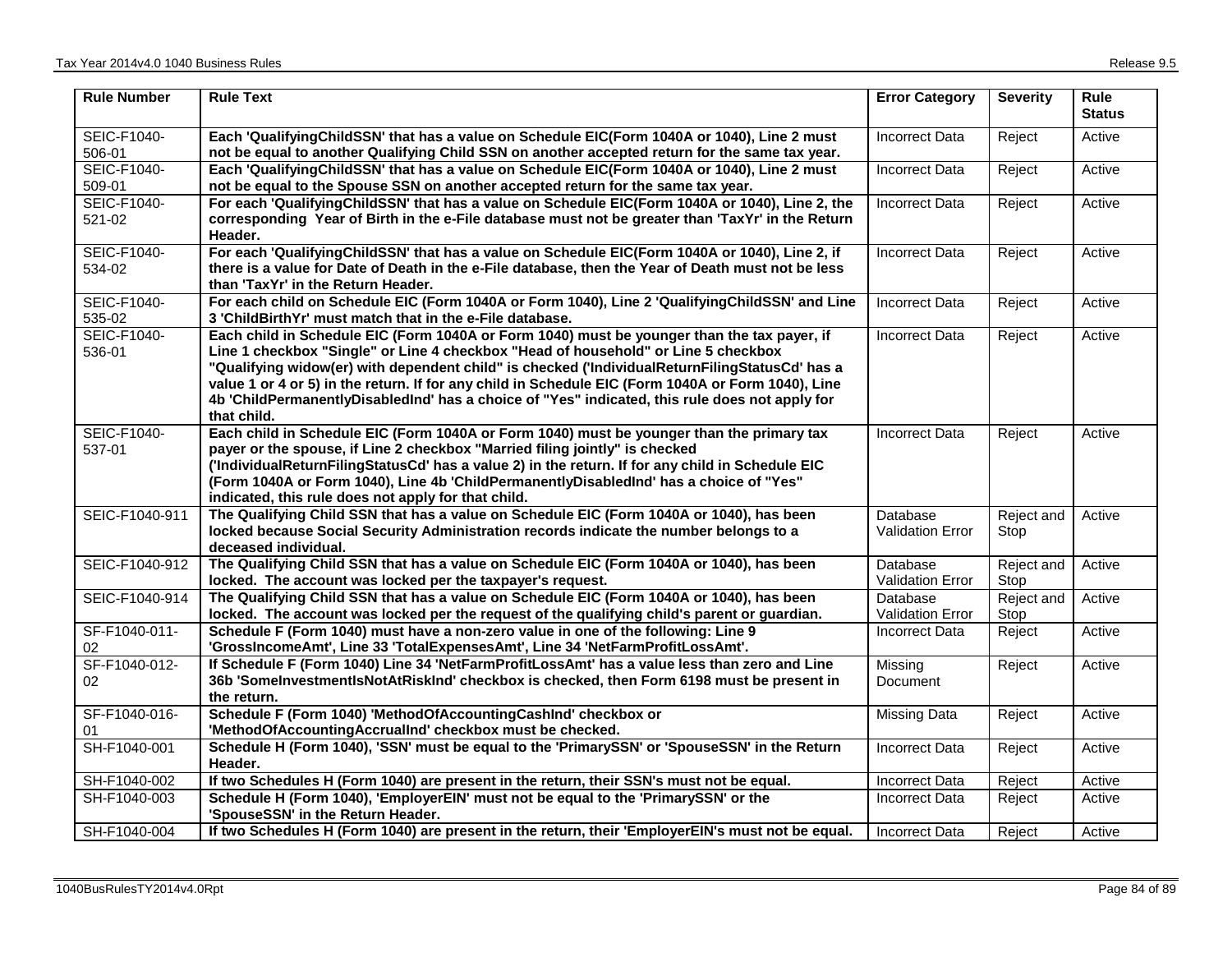| <b>Rule Number</b>  | <b>Rule Text</b>                                                                                                                                                                                                                                                                                                  | <b>Error Category</b>               | <b>Severity</b> | Rule<br><b>Status</b> |
|---------------------|-------------------------------------------------------------------------------------------------------------------------------------------------------------------------------------------------------------------------------------------------------------------------------------------------------------------|-------------------------------------|-----------------|-----------------------|
| SH-F1040-005        | On Schedule H(Form 1040), exactly one of Line A 'HsldEmplPdCashWageOverLmtCYInd' or Line<br>B 'HsIdEmpIFedIncmTaxWithheldInd' or Line C 'HsIdEmpIPdCashWageOvrLmtQtrInd' must have<br>a choice of "Yes" indicated.                                                                                                | <b>Incorrect Data</b>               | Reject          | Active                |
| SH-F1040-006-<br>01 | If a choice of "Yes" is indicated on Schedule H(Form 1040), Line B<br>'HsIdEmplFedIncmTaxWithheldInd', then Line 7 'FederalIncomeTaxWithheldAmt' must have a<br>non-zero value.                                                                                                                                   | <b>Missing Data</b>                 | Reject          | Active                |
| SH-F1040-007        | If a choice of "No" is indicated on Schedule H(Form 1040), Line A<br>'HsIdEmpIPdCashWageOverLmtCYInd' and a choice of "Yes" is indicated on Line B<br>'HsIdEmplFedIncmTaxWithheldInd', then Line C 'HsIdEmplPdCashWageOvrLmtQtrInd' must have<br>neither choices "Yes" or "No" indicated.                         | <b>Incorrect Data</b>               | Reject          | Active                |
| SH-F1040-008-<br>02 | If a choice of "Yes" is indicated on Schedule H(Form 1040), Line A<br>'HsIdEmplPdCashWageOverLmtCYInd', then Line 1 'SocialSecurityTaxCashWagesAmt' must not<br>be less than 1900.                                                                                                                                | <b>Incorrect Data</b>               | Reject          | Active                |
| SH-F1040-009-<br>02 | If a choice of "Yes" is indicated on Schedule H(Form 1040), Line A<br>'HsIdEmplPdCashWageOverLmtCYInd', then Line 3 'MedicareTaxCashWagesAmt' must not be<br>less than 1900.                                                                                                                                      | <b>Incorrect Data</b>               | Reject          | Active                |
| SH-F1040-010        | If a choice of "Yes" is indicated on Schedule H(Form 1040), Line A<br>'HsIdEmplPdCashWageOverLmtCYInd', then Line B 'HsIdEmplFedIncmTaxWithheldInd' and Line<br>C 'HsIdEmpIPdCashWageOvrLmtQtrInd' must have neither choices "Yes" or "No" indicated.                                                             | <b>Incorrect Data</b>               | Reject          | Active                |
| SH-F1040-011        | If Schedule H(Form 1040), Line 1 'SocialSecurityTaxCashWagesAmt' has a non-zero value, then it<br>must not be greater than Line 3 'MedicareTaxCashWagesAmt'.                                                                                                                                                      | <b>Incorrect Data</b>               | Reject          | Active                |
| SH-F1040-012-<br>01 | If Schedule H(Form 1040), Line 25 'TotalTaxHouseholdEmplCalcAmt' has a non-zero value, then it<br>must be equal to Line 8 'TotSocSecMedcrAndFedIncmTaxAmt'.                                                                                                                                                       | Data Mismatch                       | Reject          | Active                |
| SH-F1040-016-<br>01 | If Schedule H(Form 1040), Line 9 'HsldEmplPdTotCashWageAnyQtrInd' has a choice of "No"<br>indicated, then Line 26 'CombinedFUTATaxPlusNetTaxesAmt' must have a zero value if an<br>amount is entered.                                                                                                             | <b>Incorrect Data</b>               | Reject          | Active                |
| SH-F1040-017-<br>01 | If Schedule H(Form 1040), Line 9 'HsIdEmpIPdTotCashWageAnyQtrInd' has a choice of "Yes"<br>indicated, then Line 26 'CombinedFUTATaxPlusNetTaxesAmt' must have a non-zero value.                                                                                                                                   | <b>Missing Data</b>                 | Reject          | Active                |
| SH-F1040-018-<br>01 | If a choice of "No" is indicated on Schedule H(Form 1040), [ Line A<br>'HsIdEmplPdCashWageOverLmtCYInd' and Line B 'HsIdEmplFedIncmTaxWithheldInd' ] and Line<br>C 'HsIdEmplPdCashWageOvrLmtQtrInd' has a choice of "Yes" indicated, then Line 26<br>'CombinedFUTATaxPlusNetTaxesAmt' must have a non-zero value. | <b>Missing Data</b>                 | Reject          | Active                |
| SH-F1040-019-<br>01 | If a choice of "Yes" is indicated on Schedule H(Form 1040), Line C<br>'HsIdEmplPdCashWageOvrLmtQtrInd', then Line 10 'UnemplPaidOnlyOneStateInd' and Line 11<br>'PayAllStateUnemplContrilnd' and Line 12 'TxblFUTAWagesAlsoTxblUnemplInd' must have a<br>choice of "Yes" or "No" indicated.                       | <b>Missing Data</b>                 | Reject          | Active                |
| SH-F1040-020-<br>01 | If a choice of "Yes" is indicated on Schedule H(Form 1040), Line 9<br>'HsIdEmplPdTotCashWageAnyQtrInd', then Line 10 'UnemplPaidOnlyOneStateInd' and Line 11<br>'PayAllStateUnemplContrilnd' and Line 12 'TxblFUTAWagesAlsoTxblUnemplInd' must have a<br>choice of "Yes" or "No" indicated.                       | <b>Missing Data</b>                 | Reject          | Active                |
| SH-F1040-022        | Schedule H (Form 1040), 'SSN' must have a value.                                                                                                                                                                                                                                                                  | <b>Missing Data</b>                 | Reject          | Active                |
| SH-F1040-520-<br>01 | Schedule H (Form 1040), 'EmployerEIN' and 'EmployerNameControlTxt' must match data in the e-<br>File database.                                                                                                                                                                                                    | Database<br><b>Validation Error</b> | Reject          | Active                |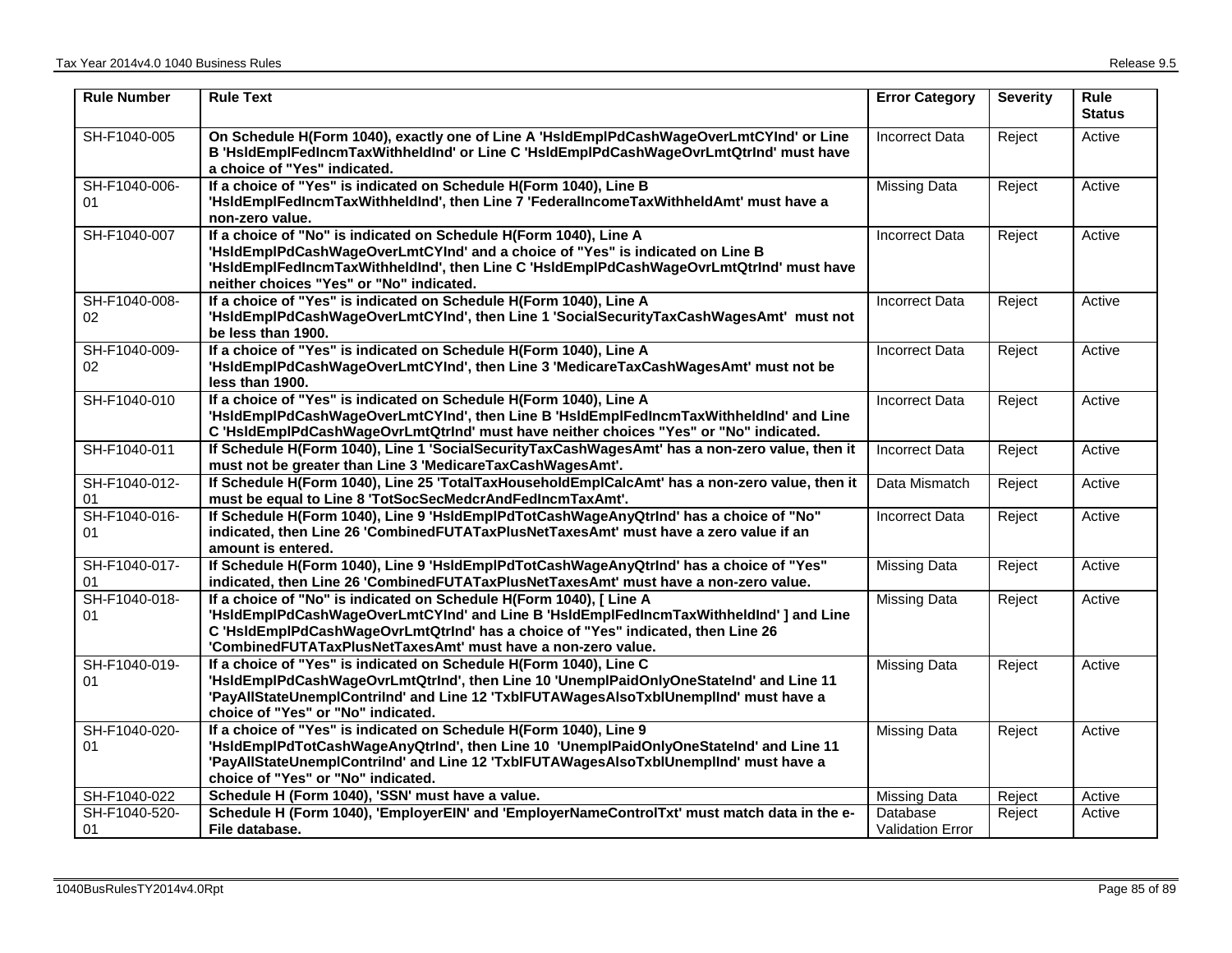| <b>Rule Number</b>   | <b>Rule Text</b>                                                                                                                                                                                                                                                                                                                         | <b>Error Category</b> | <b>Severity</b> | <b>Rule</b><br><b>Status</b> |
|----------------------|------------------------------------------------------------------------------------------------------------------------------------------------------------------------------------------------------------------------------------------------------------------------------------------------------------------------------------------|-----------------------|-----------------|------------------------------|
| SJ-F1040-001         | If Schedule J (Form 1040) is present in the return, then Schedule J (Form 1040), Line 1<br>'TaxableIncomeAmt' must be equal to Form 1040, Line 43 'TaxableIncomeAmt'.                                                                                                                                                                    | Data Mismatch         | Reject          | Active                       |
| SJ-F1040-002         | If Schedule J (Form 1040), Line 17 'TotalTaxTableAmt' has a non-zero value, then one of the<br>following must have a non-zero value: Line 4 'CurrentTaxAmt' or Line 8 'TaxTableAmt' or Line 12<br>'TaxTableAmt' or Line 16 'TaxTableAmt'.                                                                                                | <b>Incorrect Data</b> | Reject          | Active                       |
| SJ-F5471-001         | If Schedule J (Form 5471) is present in the return, then it must be referenced from one and only<br>one Form 5471.                                                                                                                                                                                                                       | <b>Incorrect Data</b> | Reject          | Active                       |
| SJ-F5471-002-01      | Schedule J (Form 5471), 'ForeignCorporationEIN' or 'ForeignEntityReferenceIdNum' must have a<br>value.                                                                                                                                                                                                                                   | <b>Missing Data</b>   | Reject          | Active                       |
| SK1-F8865-001        | If Schedule K-1 (Form 8865) is present in the return, then it must be referenced from one and only<br>one Form 8865.                                                                                                                                                                                                                     | <b>Incorrect Data</b> | Reject          | Active                       |
| SK1-F8865-002-<br>01 | Schedule K1 (Form 8865) 'PartnershipsEIN' or 'ForeignEntityReferenceldNum' must have a value.                                                                                                                                                                                                                                            | <b>Missing Data</b>   | Reject          | Active                       |
| SM-F5471-001         | If Schedule M (Form 5471) is present in the return, then it must be referenced from one and only<br>one Form 5471.                                                                                                                                                                                                                       | <b>Incorrect Data</b> | Reject          | Active                       |
| SM-F5471-002-<br>01  | Schedule M (Form 5471) 'ForeignCorporationEIN' or 'ForeignEntityReferenceldNum' must have a<br>value.                                                                                                                                                                                                                                    | <b>Missing Data</b>   | Reject          | Active                       |
| SM-F8858-002-<br>01  | Schedule M (Form 8858) 'ForeignCorporationEIN' or 'ForeignEntityReferenceldNum' must have a<br>value.                                                                                                                                                                                                                                    | <b>Missing Data</b>   | Reject          | Active                       |
| SO-F5471-001         | If Schedule O (Form 5471) is present in the return, then it must be referenced from one and only<br>one Form 5471.                                                                                                                                                                                                                       | <b>Incorrect Data</b> | Reject          | Active                       |
| SO-F5471-002-<br>01  | Schedule O (Form 5471) 'ForeignCorporationEIN' or 'ForeignEntityReferenceIdNum' must have a<br>value.                                                                                                                                                                                                                                    | <b>Missing Data</b>   | Reject          | Active                       |
| SO-F8865-001         | If Schedule O (Form 8865) is present in the return, then it must be referenced from one and only<br>one Form 8865.                                                                                                                                                                                                                       | <b>Incorrect Data</b> | Reject          | Active                       |
| SO-F8865-002-<br>01  | Schedule O (Form 8865) 'EIN' or 'ForeignEntityReferenceldNum' must have a value.                                                                                                                                                                                                                                                         | <b>Missing Data</b>   | Reject          | Active                       |
| SP-F8865-001         | If Schedule P (Form 8865) is present in the return, then it must be referenced from one and only<br>one Form 8865.                                                                                                                                                                                                                       | <b>Incorrect Data</b> | Reject          | Active                       |
| SP-F8865-002-<br>01  | Schedule P (Form 8865) 'EIN' or 'ForeignEntityReferenceldNum' must have a value.                                                                                                                                                                                                                                                         | <b>Missing Data</b>   | Reject          | Active                       |
| SR-F1040-001-<br>01  | Schedule R (Form 1040A or 1040), Line 11 'TaxableDisabilityAmt' must have a non-zero value if<br>one of the following is checked : Line 2 'Und65RtdPermnntTotDsbltyInd', Line 4<br>'BothUnder65OneRtdDsbltyInd', Line 5 'BothUnder65BothRtdDsbltyInd', Line 6<br>'One65OrOlderOtherRtdDsbltyInd', Line 9 'Under65DidNotLiveTogetherInd'. | <b>Missing Data</b>   | Reject          | Active                       |
| SR-F1040-002-<br>01  | If Schedule R (Form 1040A or 1040), Line 13a 'NontxSocSecAndRIrdBenefitsAmt' or Line 13b<br>'NontaxableOtherAmt' has a non-zero value, then Line 13c 'TotalNontaxableAmt', must have a<br>non-zero value.                                                                                                                                | <b>Missing Data</b>   | Reject          | Active                       |
| SSE-F1040-001        | For each Schedule SE (Form 1040) present in the return, 'SSN' must be equal to the Primary SSN<br>or Spouse SSN in the Return Header.                                                                                                                                                                                                    | <b>Incorrect Data</b> | Reject          | Active                       |
| SSE-F1040-002        | If two Schedule SEs (Form 1040) are present in the return, their Social Security Numbers must<br>not be the same.                                                                                                                                                                                                                        | <b>Incorrect Data</b> | Reject          | Active                       |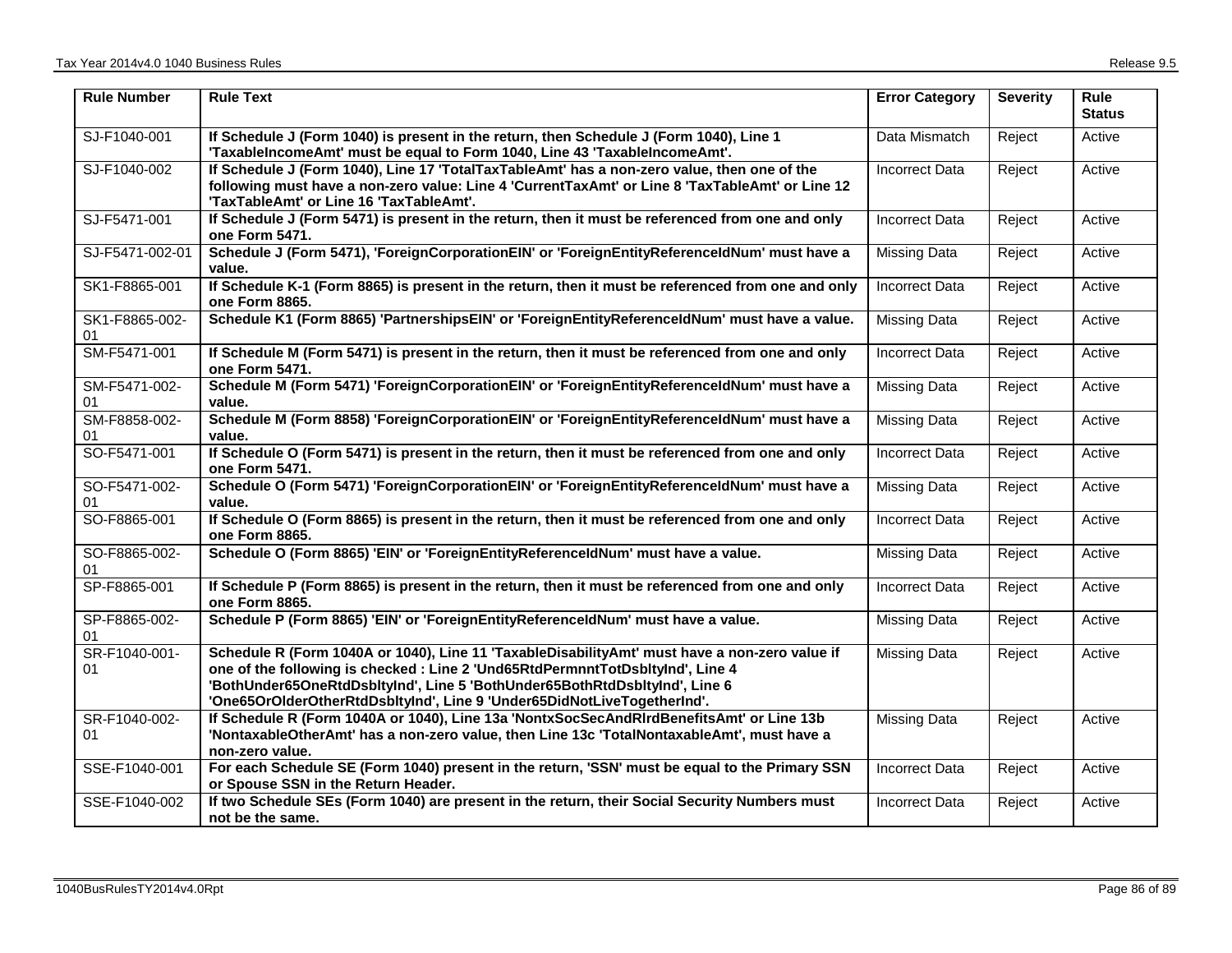| <b>Rule Number</b>   | <b>Rule Text</b>                                                                                                                                                                                                                                                                                                                                                                                   | <b>Error Category</b> | <b>Severity</b>    | <b>Rule</b><br><b>Status</b> |
|----------------------|----------------------------------------------------------------------------------------------------------------------------------------------------------------------------------------------------------------------------------------------------------------------------------------------------------------------------------------------------------------------------------------------------|-----------------------|--------------------|------------------------------|
| SSE-F1040-005-<br>04 | If Schedule SE (Form 1040), Section B, Line 8a 'SSTWagesRRTCompAmt' has a non-zero value or<br>Line 8b 'UnreportedTipsAmt' has a non-zero value, then Line 8d<br>'TotalWagesAndUnreportedTipsAmt' must have a non-zero value unless Line 8a<br>'SSTWagesRRTCompAmt' is greater than or equal to 117000.                                                                                            | <b>Incorrect Data</b> | Reject             | Active                       |
| SSE-F1040-016-<br>02 | If Schedule SE (Form 1040), Section A, Line 5 'SelfEmploymentTaxAmt' has a non-zero value,<br>then Line 6 'DeductibleSelfEmploymentTaxAmt' must have a non-zero value.                                                                                                                                                                                                                             | <b>Incorrect Data</b> | Reject             | Active                       |
| SSE-F1040-017-<br>02 | If Schedule SE (Form 1040), Section B, Line 12 'SelfEmploymentTaxAmt' has a non-zero value,<br>then Line 13 'DeductibleSelfEmploymentTaxAmt' must have a non-zero value.                                                                                                                                                                                                                           | <b>Incorrect Data</b> | Reject             | Active                       |
| SSE-F1040-018-<br>02 | If Schedule SE (Form 1040), Section A, Line 6 'DeductibleSelfEmploymentTaxAmt' has a non-zero<br>value, then Line 5 'SelfEmploymentTaxAmt' must have a non-zero value.                                                                                                                                                                                                                             | <b>Incorrect Data</b> | Reject             | Active                       |
| SSE-F1040-019-<br>02 | If Schedule SE (Form 1040), Section B, Line 13 'DeductibleSelfEmploymentTaxAmt' has a non-<br>zero value, then Line 12 'SelfEmploymentTaxAmt' must have a non-zero value.                                                                                                                                                                                                                          | <b>Incorrect Data</b> | Reject             | Active                       |
| SSE-F1040-020-<br>02 | If Schedule SE (Form 1040), Section A, Line 6 'DeductibleSelfEmploymentTaxAmt' has a non-<br>zero value, and [ Line 3 'selfEmploymentTaxExemptCd' or 'chap11BankruptcyIncomeCd' or<br>'communityIncmTaxedToSpouseCd' or 'exemptCommunityIncomeCd' or<br>'additionalIncomeOrLossCd'] does not have a value, then Form 1040, Line 27<br>'DeductibleSelfEmploymentTaxAmt' must have a non-zero value. | <b>Incorrect Data</b> | Reject             | Active                       |
| SSE-F1040-021-<br>02 | If Schedule SE (1040), Section B, Line 13 'DeductibleSelfEmploymentTaxAmt' has a non-zero<br>value and [ Line 3 'selfEmploymentTaxExemptCd' or 'chap11BankruptcyIncomeCd' or<br>'communityIncmTaxedToSpouseCd' or 'exemptCommunityIncomeCd' or<br>'additionalIncomeOrLossCd'] does not have a value, then Form 1040, Line 27<br>'DeductibleSelfEmploymentTaxAmt' must have a non-zero value.       | <b>Incorrect Data</b> | Reject             | Active                       |
| SSE-F1040-022-<br>02 | If Form 1040, Line 27 'DeductibleSelfEmploymentTaxAmt' has a non-zero value, then it must be<br>equal to the sum of all Schedule SE (Form 1040), Section A, Line 6 and Section B, Line 13<br>'DeductibleSelfEmploymentTaxAmt'.                                                                                                                                                                     | <b>Math Error</b>     | Reject             | Active                       |
| STATE-001            | The agency to which a State Submission is filed must participate in the Fed/State program.                                                                                                                                                                                                                                                                                                         | <b>Incorrect Data</b> | Reject             | Active                       |
| STATE-005            | The Submission Category of a State Submission must match Submission Category of the<br>referenced IRS Submission.                                                                                                                                                                                                                                                                                  | Data Mismatch         | Reject             | Active                       |
| STATE-006            | If IRS Submission ID is not provided in the State Submission Manifest, the State must participate<br>in the State Stand Alone Program.                                                                                                                                                                                                                                                             | Unsupported           | Reject             | Active                       |
| STATE-007            | The IRS Submission ID referenced in the State Submision must be that of an IRS Return.                                                                                                                                                                                                                                                                                                             | <b>Incorrect Data</b> | Reject             | Active                       |
| <b>STATE-010</b>     | 'TaxYr' referenced in the State Submission Manifest must match 'TaxYr' of the linked Federal<br>return.                                                                                                                                                                                                                                                                                            | Data Mismatch         | Reject             | Active                       |
| STATE-011            | An SSN (either the Primary or the Spouse) referenced in the State Submission Manifest must<br>match an SSN (either the Primary or the Spouse) of a linked Federal return.                                                                                                                                                                                                                          | Data Mismatch         | Reject             | Active                       |
| STATE-012            | The State Submission category that was filed is not being accepted by Modernized e-File (MeF) at<br>this time. Please check the MeF web page under irs.gov for more information. The submission<br>category filed was <category>.</category>                                                                                                                                                       | Unsupported           | Reject and<br>Stop | Active                       |
| STATE-013            | The ETIN associated with the Individual submission is not a participating transmitter. Please<br>check the Modernized e-File (MeF) web page under irs.gov for more information on participation<br>rules.                                                                                                                                                                                          | Unsupported           | Reject and<br>Stop | Active                       |
| STATE-015            | If the Submission Category in the State Submission Manifest has a value of ("CORP" or "PART"<br>or "IND" or "EO" or "ESTRST"), then 'TaxYr' in the State Submission Manifest must be valid for<br>the current or prior year returns that are being accepted by Modernized e-File (MeF).                                                                                                            | <b>Incorrect Data</b> | Reject and<br>Stop | Active                       |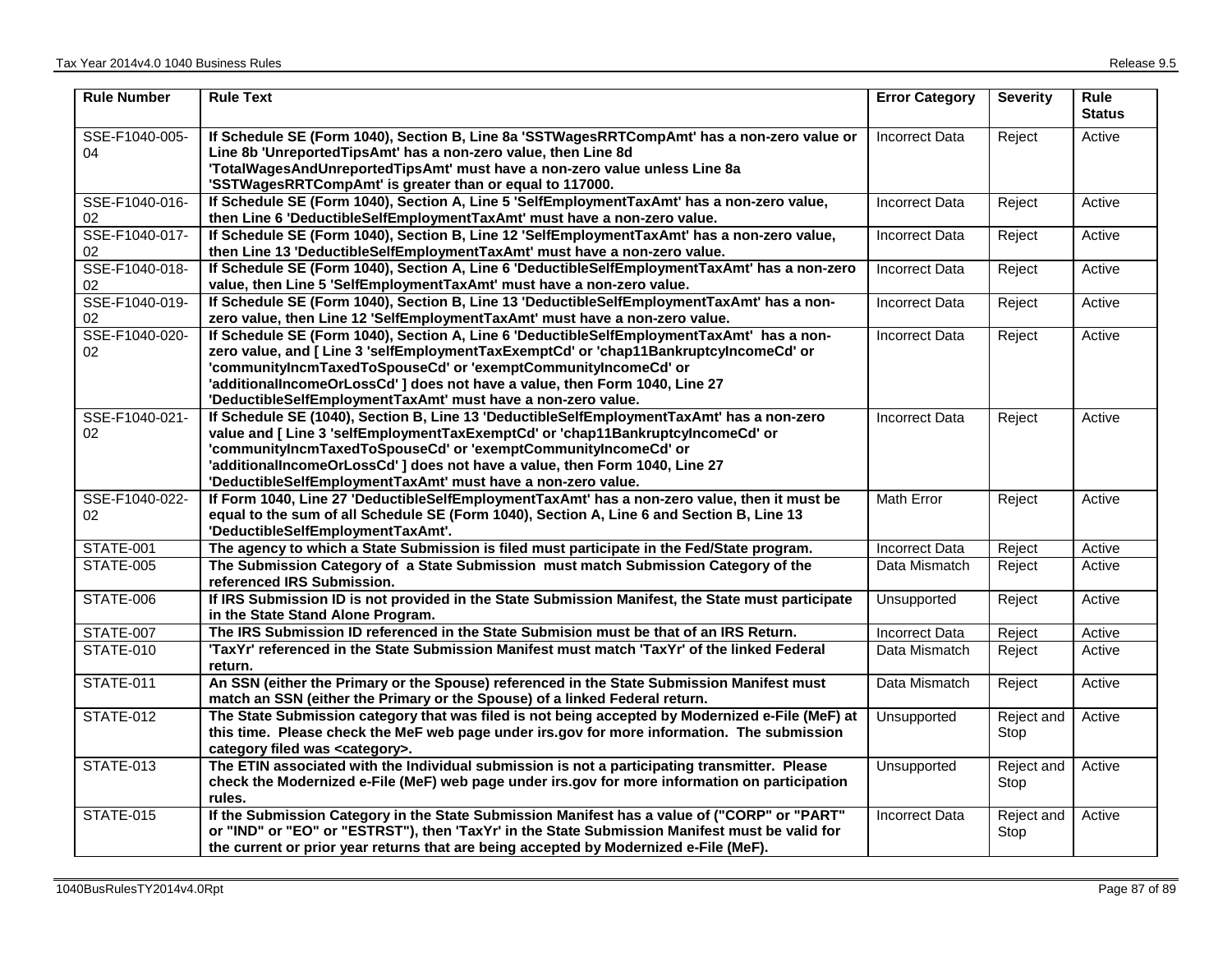| <b>Rule Number</b> | <b>Rule Text</b>                                                                                                                                                                                                                                                                                                                              | <b>Error Category</b>                      | <b>Severity</b>    | <b>Rule</b><br><b>Status</b> |
|--------------------|-----------------------------------------------------------------------------------------------------------------------------------------------------------------------------------------------------------------------------------------------------------------------------------------------------------------------------------------------|--------------------------------------------|--------------------|------------------------------|
| STATE-016          | If the Submission Category in the State Submission Manifest has a value of ("CORPEP" or<br>"PARTEP" or "INDEP"or "ESTRSTEP"), then 'TaxYr' in the State Submission Manifest must be<br>the same as processing year.                                                                                                                           | <b>Incorrect Data</b>                      | Reject and<br>Stop | Active                       |
| STATE-017          | If the Submission Category in the State Submission Manifest has a value of ("CORPEP" or<br>"PARTEP" or "INDEP"or "ESTRSTEP"), then 'IRSSubmissionId' in the State Submission Manifest<br>must not have a value.                                                                                                                               | <b>Incorrect Data</b>                      | Reject and<br>Stop | Active                       |
| <b>STATE-019</b>   | In the State Submission Manifest, if the Submission Category has a value of ("IND" or "INDEP"),<br>then ('PrimarySSN' and 'PrimaryNameControlTxt') or 'Templd' must have a value.                                                                                                                                                             | <b>Incorrect Data</b>                      | Reject and<br>Stop | Active                       |
| <b>STATE-901</b>   | The IRS Submission ID referenced in the State Submission Manifest must be present in the e-File<br>database.                                                                                                                                                                                                                                  | Database<br><b>Validation Error</b>        | Reject             | Active                       |
| STATE-902          | The IRS Submission ID referenced in the State Submission Manifest must be in accepted status.                                                                                                                                                                                                                                                 | Database<br>Validation Error               | Reject             | Active                       |
| <b>STATE-903</b>   | Electronic Filing Identification Number (EFIN) in the State Submission Manifest must be approved<br>and present in the e-File database.                                                                                                                                                                                                       | <b>Database</b><br><b>Validation Error</b> | Reject             | Active                       |
| T0000-013          | The Message ID must be globally unique.                                                                                                                                                                                                                                                                                                       | <b>Incorrect Data</b>                      | Reject and<br>Stop | Active                       |
| T0000-014          | The Submission ID must be globally unique.                                                                                                                                                                                                                                                                                                    | <b>Incorrect Data</b>                      | Reject and<br>Stop | Active                       |
| T0000-015          | The ETIN in the Message ID (the first five digits) must match the ETIN provided with the request.                                                                                                                                                                                                                                             | Incorrect Data                             | Reject and<br>Stop | Active                       |
| T0000-016          | The Message ID must be 20 positions in length and conform to the following format: 12 digits<br>followed by 8 alphanumeric characters (only lower case alphabetic characters allowed).                                                                                                                                                        | <b>Incorrect Data</b>                      | Reject and<br>Stop | Active                       |
| T0000-017          | The Submission ID must be 20 characters in length.                                                                                                                                                                                                                                                                                            | <b>Incorrect Data</b>                      | Reject and<br>Stop | Active                       |
| T0000-900          | Transmission cannot be a duplicate of a previously accepted transmission.                                                                                                                                                                                                                                                                     | Duplicate<br>Condition                     | Reject and<br>Stop | Deleted                      |
| X0000-005          | The XML data has failed schema validation.                                                                                                                                                                                                                                                                                                    | <b>XML Error</b>                           | Reject and<br>Stop | Active                       |
| X0000-008          | The namespace declarations in the root element of the return ('Return' element) must be as<br>follows: The default namespace shall be set to "http://www.irs.gov/efile" (xmlns=<br>"http://www.irs.gov/efile").The namespace prefix "efile" shall be bound to the namespace<br>"http://www.irs.gov" (xmlns:efile="http://www.irs.gov/efile"). | <b>XML Error</b>                           | Reject and<br>Stop | Active                       |
| X0000-009          | The SOAP envelope structure in the Transmission file must conform to the SOAP 1.1<br>specification.                                                                                                                                                                                                                                           | <b>XML Error</b>                           | Reject and<br>Stop | Active                       |
| X0000-010          | For each SubmissionID provided in the transmission manifest there must be a submission zip<br>archive entry present in the Attachment Zip file whose name (without the ".zip" extension)<br>matches the SubmissionID.                                                                                                                         | <b>Incorrect Data</b>                      | Reject and<br>Stop | Active                       |
| X0000-011          | All entries in the submission zip archive (zip file that is the submission) must begin with<br>"manifest/" or "/manifest/" or "xml/" or "/xml/" or "attachment/" or "/attachment/" (all lower case<br>characters).                                                                                                                            | Incorrect Data                             | Reject and<br>Stop | Active                       |
| X0000-012          | The name of a binary attachment file must be less than or equal to 64 bytes.                                                                                                                                                                                                                                                                  | <b>Incorrect Data</b>                      | Reject and<br>Stop | Active                       |
| X0000-015          | Each zip entry in the Attachment Zip file must end with ".zip" extension.                                                                                                                                                                                                                                                                     | Data Mismatch                              | Reject and<br>Stop | Active                       |